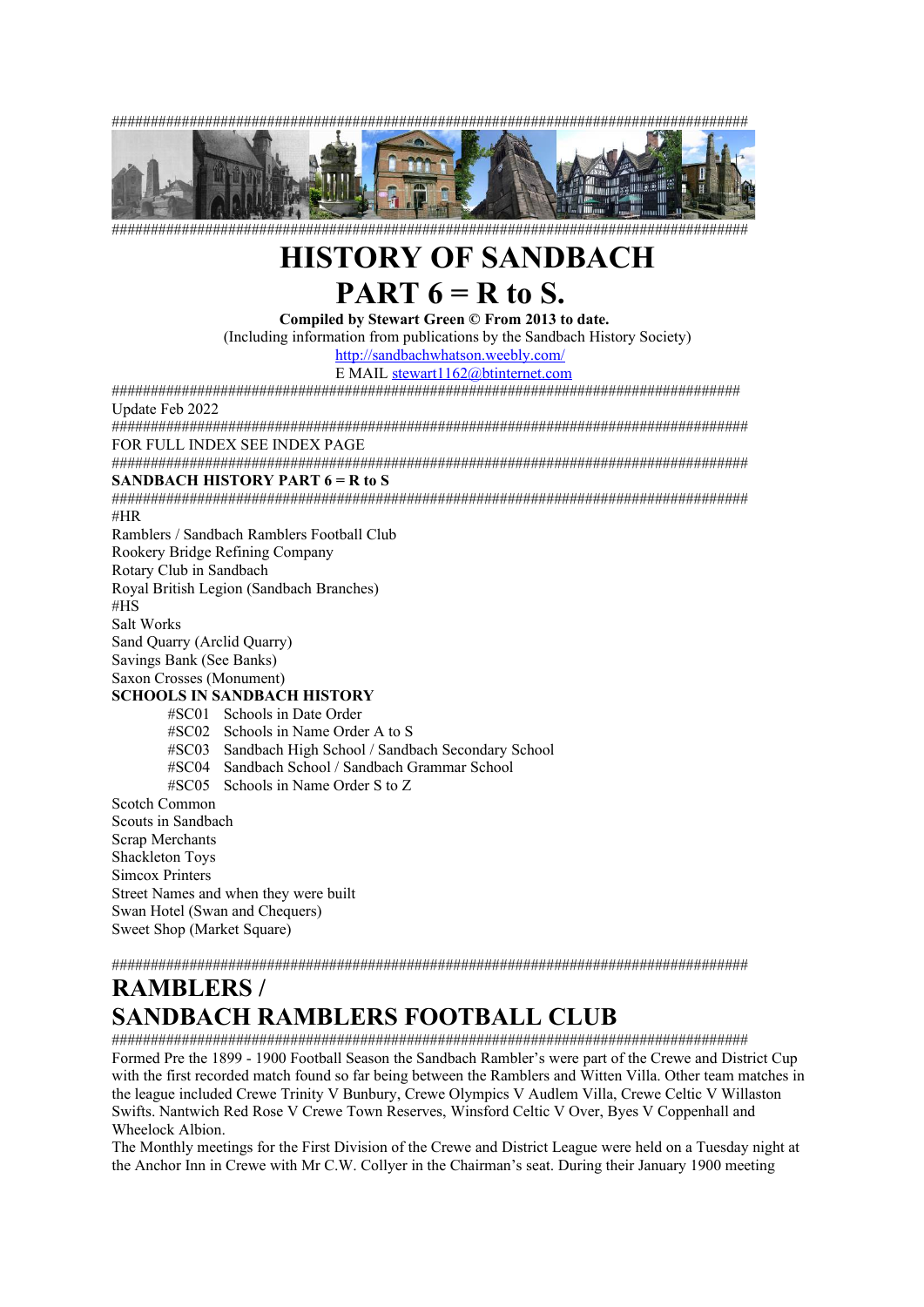Crewe Celtic were forced to resign while the Winsford United team was fined 5 shillings for only playing nine men during their match between themselves and Mouton True Blues on the 18 November 1899. By February 1900 the League was as follows with Crewe Celtic having withdrawn from the competition and so their record was expunged.

| <b>CLUB</b>           | <b>PLAYED</b> | <b>WON</b>     | LOST           | <b>DRAWN</b>   | GOAL<br><b>FOR</b> | GOAL<br><b>AGAINS</b><br>T | <b>POINTS</b>  |
|-----------------------|---------------|----------------|----------------|----------------|--------------------|----------------------------|----------------|
| Whitchurch<br>Alex    | 10            | 8              | $\mathbf{1}$   | 1              | 43                 | 10                         | 19             |
| Sandbach<br>Ramblers  | 9             | $\overline{4}$ | $\overline{2}$ | 3              | 19                 | 11                         | 11             |
| Crewe<br>Villa        | 10            | $\overline{4}$ | 3              | 3              | 34                 | 18                         | 11             |
| Winsford<br>United    | 8             | $\overline{4}$ | $\overline{4}$ | $\mathbf{0}$   | 18                 | 25                         | 8              |
| Nantwich              | 9             | $\overline{2}$ | 3              | $\overline{4}$ | 17                 | 28                         | 8              |
| Middlewic<br>hAR      | 5             | $\overline{2}$ | $\overline{2}$ | 1              | 15                 | 7                          | 5              |
| Moulton<br>True Blues | 7             | $\mathbf{1}$   | $\overline{4}$ | $\mathfrak{D}$ | 15                 | 29                         | $\overline{4}$ |
| Willaston<br>Swifts   | 10            | -1             | $\overline{7}$ | $\overline{2}$ | 14                 | 36                         | $\overline{4}$ |

A match in December 1900 for the Cheshire Amateur Cup Second Round, between Sandbach Ramblers and Northwich Victoria at Sandbach was played before a good gate attendance with Northwich starting uphill and Mr Hitchen scoring for Northwich with a good shot followed soon after by a second goal. (Manchester Courier and Lancashire General Advertiser Thursday 27 December 1900).

In the 1911-12 season the Sandbach Ramblers played as part of the FA Amateur Cup and reached the fourth round with two victories over New Brighton and Liverpool Amateurs. They also beat Stanley United, Crook Town and Sheffield before losing to Bishop Aukland.

The first ground for the Sandbach Ramblers was in Welles Street at the old Foden's Recreation Ground with the president in 1914 as being John Brunner (Later Sir John Brunner of Brunner Mond) and played in the Crewe and District League.

The final of the Cheshire Senior Cup 1913-14 season was between Nantwich Town and Sandbach Ramblers with 10,000 people attending the match which was held at the Crewe Alexandra's Ground and was won by the Sandbach side 3-1. During this time the team had the following players, Leonard Cooke and Bill Cooke (His Brother), Arthur Jones (Centre Half), Jimmy Billington (Left Back), F Twemlow (Right Back), Mr J Birchall (Trainer), George Prophett (Centre Forward), Martin Mitchell (Outside Left), Jim Stanley (Left Half), A Hewitt (Reserve), George (Juda / Juddy) Thompson (Reserve), Harry Turner (Secretary), Freddie Simister (Outside Right), George Brereton (Goalkeeper), Reg Lambert (Right Back), Albert Reeves (Inside Right) and Mr Arnold Leadbeater (Treasurer).

After their win they were all awarded medals for coming first and pictured outside Westfields on Middlewich Road, the home of the Foden Family.

In 1914 at 7pm on the 4 August Britain declared war on Germany with the local papers consigning the information to page 2 along with an article about the resignation of Sandbach Ramblers FC secretary Mr H Turner after the annual general meeting at the Market Tavern on the previous Friday. He had made an application for an increase in his salary which was criticised by the trainer Mr J Birchall and Mr J Thomas, with a heated debate followed by the storming out of the room by Mr Turner who then sent in a note tendering his resignation of office. The meeting then decided they should increase the secretary's salary to £5 and Mr Eardley attempted to persuade Mr Turner to stay in the job without success. The meeting also decided to pay the trainer Mr Birchall 2s 6d per week and 1s 6d for tea at away matches. This was not accepted and the committee will therefore have to appoint another.

In 1920 (1920-21 Season) the Sandbach Ramblers were part of the Cheshire County League and continued playing in their schedules until 1934.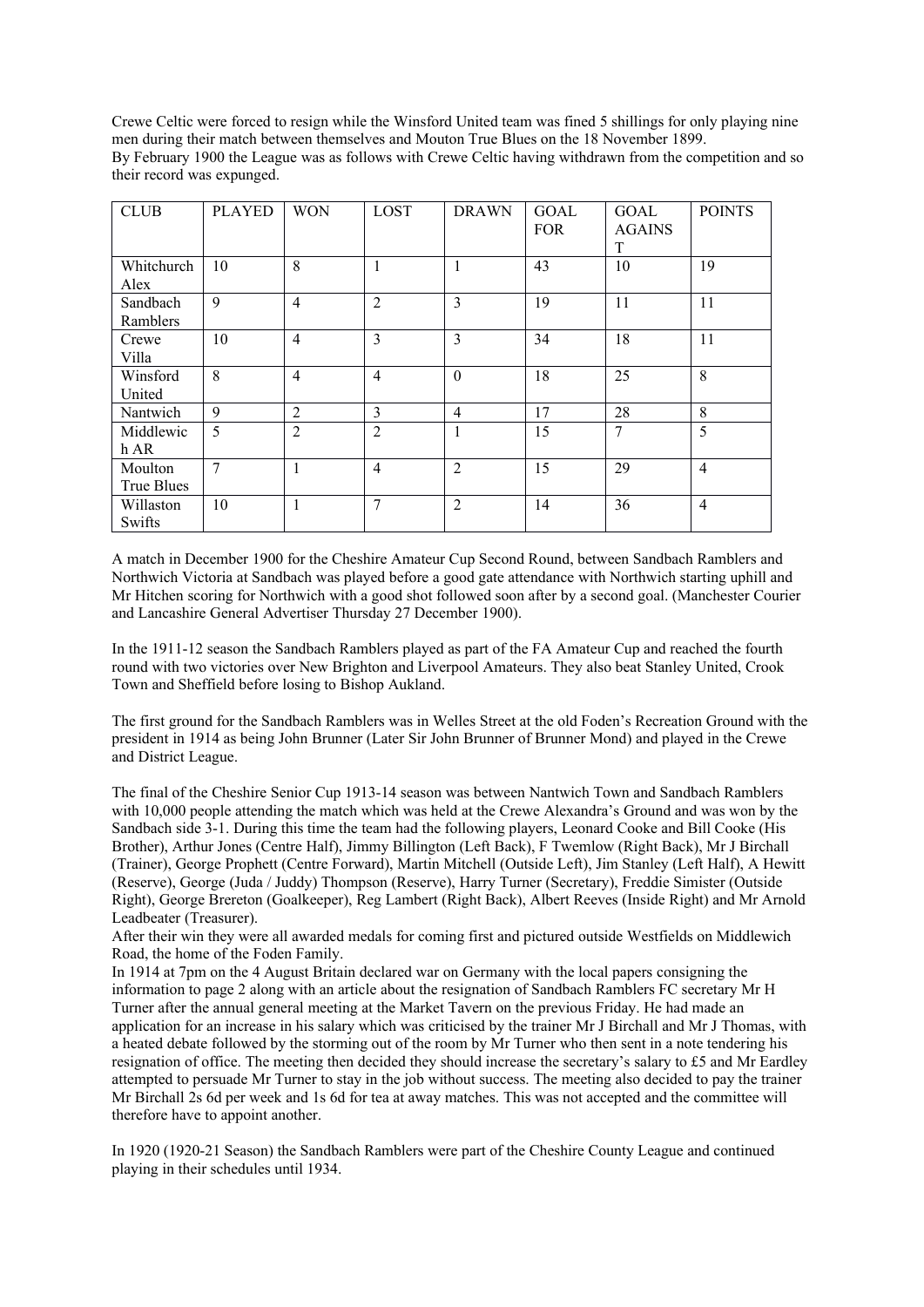A match in March 1922 with Congleton Town was preceded by music from the Congleton Town Band. Players for Sandbach Ramblers included Hunter, Prophett and Kelly with Congleton fielding Fitchford (Headed the first Goal and added a second off a rebound), Dykes, Sutcliffe and Jones (Scored third goal for Congleton). In 1922, the team moved back to Wells Street (Foden's Ground) for a short period with limited success from the players.

In 1924, the Sandbach Ramblers signed up George Arthur Bridgett (Known as Arthur). He was born on the 11 October 1882 at Forsbrook, Staffordshire. He played in the Outside Left position and signed with Burlem Park in 1900.

In 1901 Arthur signed for Trentham and then in October 1902 for Stoke where he transferred to Sunderland in 1903 and stayed with them until 1911 having scored 116 goals in 347 league and cup games.

Arthur Bridgett was also an England player playing his first match for the National team on the 1 April 1905 against Scotland and three years later on the 4 April 1908 again against Scotland in-front of a new world record crowd of 121,452 at Hamden Park for a 1-1 draw. In 1908 Arthur was chosen for the National team's tour to Austria (6-1 Match 1 and 11-1 Match 2), Hungary and Bohemia scoring in both Austria's Matches. In 1909, he played in the British Home Championships against Ireland (4-0) and Wales (2-0) followed by a Summer tour of Europe with his last match for England against Austria on the 1 June 1909.

In 1911 Arthur was transferred to South Shields for £175 being appointed as Manager for them on the 10 July 1912. At this time Arthur was also asked to manage North Shields. In 1923, Arthur was signed as a player for Port Vale and then he came to the Sandbach Ramblers in 1924 after he had lost his first team place with Port Vale in February 1924. There are no records of Arthur playing professionally since 1924 until his death on the 26 July 1954 in Ashton, Near Market Drayton.

On the 25 December 1926, Sandbach Ramblers reserve team were playing in Hanley with a kick off time of 2.30pm.

At the end of the 1927-1928 season Sandbach Ramblers FC was the only one of the Cheshire Cunty League Clubs to finish the season with a profit of 30 shillings after allowing £34 for depreciation. The entertainments committee of members of the Football Club were responsible for raising  $\pounds$ 115 for the club by running whist drives and dances.

At the end of the 1927-1928 season Eli Fletcher, formally of Manchester City who had played with the Sandbach Ramblers during the last season has just signed for Manchester Central.

In March 1929, the Sandbach Ramblers were up against Port Vale reserves in an unfortunate 4-1 defeat in the Cheshire League when they played at the Old Recreation Ground in Hanley. This was not typical of the Sandbach team as they had recently had phenomenal success scoring no fewer than 31 goals in the previous season. The Ramblers were a team of surprises having lost 10-3 to Tranmere Rovers and beaten Runcorn 6-1 with a defeat from Hurst 7-4 before their game at Port Vale.

PORT VALE PLAYERS = Prince, Shenton, Rollo, Sherlock, Whitcombe, Rouse, Anstiss, Page, Fishwich, Gillespie and Griffiths.

SANDBACH RAMBLERS PLAYERS = Burke, Coleman, Hardy, Duckworth, Moores, Goodwin, Newton, Bailey, Lythgoe, Riley and Lees

With the Match Referee for the Port Vale V Sandbach Ramblers game being Mr T Brown of Crewe.

For the start of the 1929-1930 season in August 1929 the Sandbach Ramblers secured the services of last year's Swindon Town goalkeeper J.H. Bourne who had also played for Bolton Wanderers. Another player Carney had been with New Brighton was also signed for the team.

At the 4 July 1930 AGM of the Sandbach Ramblers FC Mr E W Mantle was re-elected Chairman with Mr E J Walker as Vice Chairman. The rest of the committee were also elected without a ballot and included Mr Arthur Simcox, Mr J Eachus, Mr T Platt, Mr H Downing and Mr T Bickerton with the job of secretary still not filled.

| <b>PLAYERS</b> |               |
|----------------|---------------|
| Goalkeeper     | <b>Bourne</b> |
| Back           | Coleman       |
| <b>Back</b>    | Hardy         |
| Half-back      | Appleton      |
| Half-back      | Moores        |
| Half-back      | Rosson        |
| Half-back      | Gotsell       |
| Forward        | Newton        |
| Forward        | Bailey        |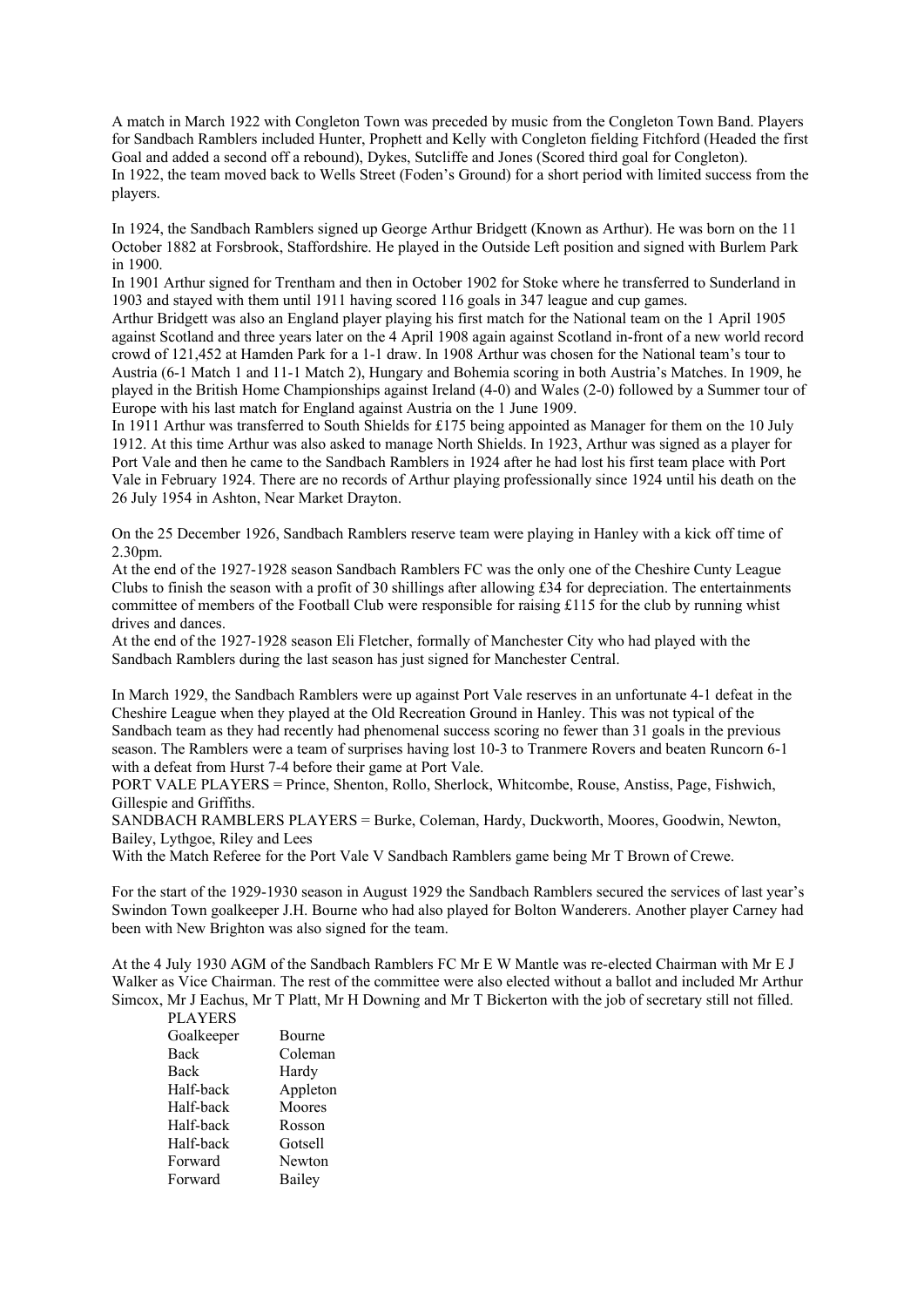| Forward | Crump                                                    |
|---------|----------------------------------------------------------|
| Forward | <b>Edmonds</b>                                           |
| Forward | Bavnham                                                  |
|         | Trial players H Young, H Thompson, J Wright and W Hulme. |

The 1933-1934 season was uneventful except for one player called Henry "Ninny" Newton who was signed for Manchester City for a transfer fee of £200 the highest price paid for a Sandbach Ramblers Player to date.

In 1948 (1948-49 Season) the Sandbach Ramblers were one of the first teams to join the Mid Cheshire League with their home being at the "Slaughterhouse" in **Flat Lane** (demolished 19 March 1988).

As the team played on the Slaughter House Field the team's dressing room was situated behind the George Public House. It was also said that when the team were playing the doors to the abattoir were left open so the slaughter-men could watch the match. The unfortunate thing was everyone else could also see in the slaughterhouse.

The field was also used for various events including fun fairs, circus and fates including the Co-op Gala in the 1930's.

On the 23 June 1960, St Mary's Primary School held their annual sports evening at the Sandbach Ramblers football field off Flat Lane.

The 1960's Sandbach Ramblers team included Will Edwards, Hector, Paul Thompson, Rod Edwards, Chris Kane, Kenny Bolshers, Bill Ron Swan, Jimmy Johnson, Colin Wheatley, Roy "Eggy" Truman, Stuart Bannister, Tony Agater.

In 1964, the Sandbach Ramblers reached the final of the Cheshire Amateur Cup only to be beaten by their old rivals Nantwich.

In the 1968 -1969 season they became part of the Cheshire County League again and moved from Flat Lane to **Newall Avenue** which was a Council owned pitch. At this time the Sandbach Ramblers continued to run a reserve side as well as the main team for the Mid Cheshire League.

| <b>FA CUP</b>                                                  |                    |         |                   |
|----------------------------------------------------------------|--------------------|---------|-------------------|
|                                                                | <b>HOME</b>        |         | <b>SCORE AWAY</b> |
| 1968-69                                                        | Nantwich           | $4 - 5$ | Sandbach Ramblers |
| 1969-70                                                        | Sandbach Ramblers  | $0 - 1$ | Lostock Gralam    |
| 1970-71                                                        | Sandbach Ramblers  | $0 - 2$ | Marine            |
| 1971-72                                                        | New Mills          | $1 - 3$ | Sandbach Ramblers |
| 1972-73                                                        | Sandbach Ramblers  | $0 - 7$ | Whitton Albion    |
| 1973-74                                                        | Leek Town          | $0 - 4$ | Sandbach Ramblers |
| 1974 - 75                                                      | Northwich Victoria | $3-2$   | Sandbach Ramblers |
|                                                                | Sandbach Ramblers  | $2 - 1$ | Skelmsdale United |
|                                                                | Sandbach Ramblers  | $0-1$   | Marine            |
| (For more information on Matches visit fchd.info/SANDBACR.HTM) |                    |         |                   |

# 1973 MATCHES AGAINST HYDE UNITED

| 22 Sept 1973 | Sandbach Ramblers | $V(1-0)$ Hyde United       |
|--------------|-------------------|----------------------------|
| 10ct 1973    | Hyde United       | $V(0-2)$ Sandbach Ramblers |
| 1 Dec 1973   | Sandbach Ramblers | $V(1-1)$ Hyde United       |
| 9 Dec 1973   | Hyde United       | $V(0-1)$ Sandbach Ramblers |

The 1970's Sandbach Ramblers team included Manager Johnny Morris with Tony Latham (Trainer), Ron Reddy, Alan Stimpson and Jeff Morgans.

In 1975, the Sandbach Ramblers folded.

# **A NEW ERA**

In 1979 the G E C Villa changed its name to the new Sandbach Ramblers.

In 1983 the Division two was disbanded with the remaining clubs formed into a single division.

In 1985 they left the Mid Cheshire League which was later disbanded.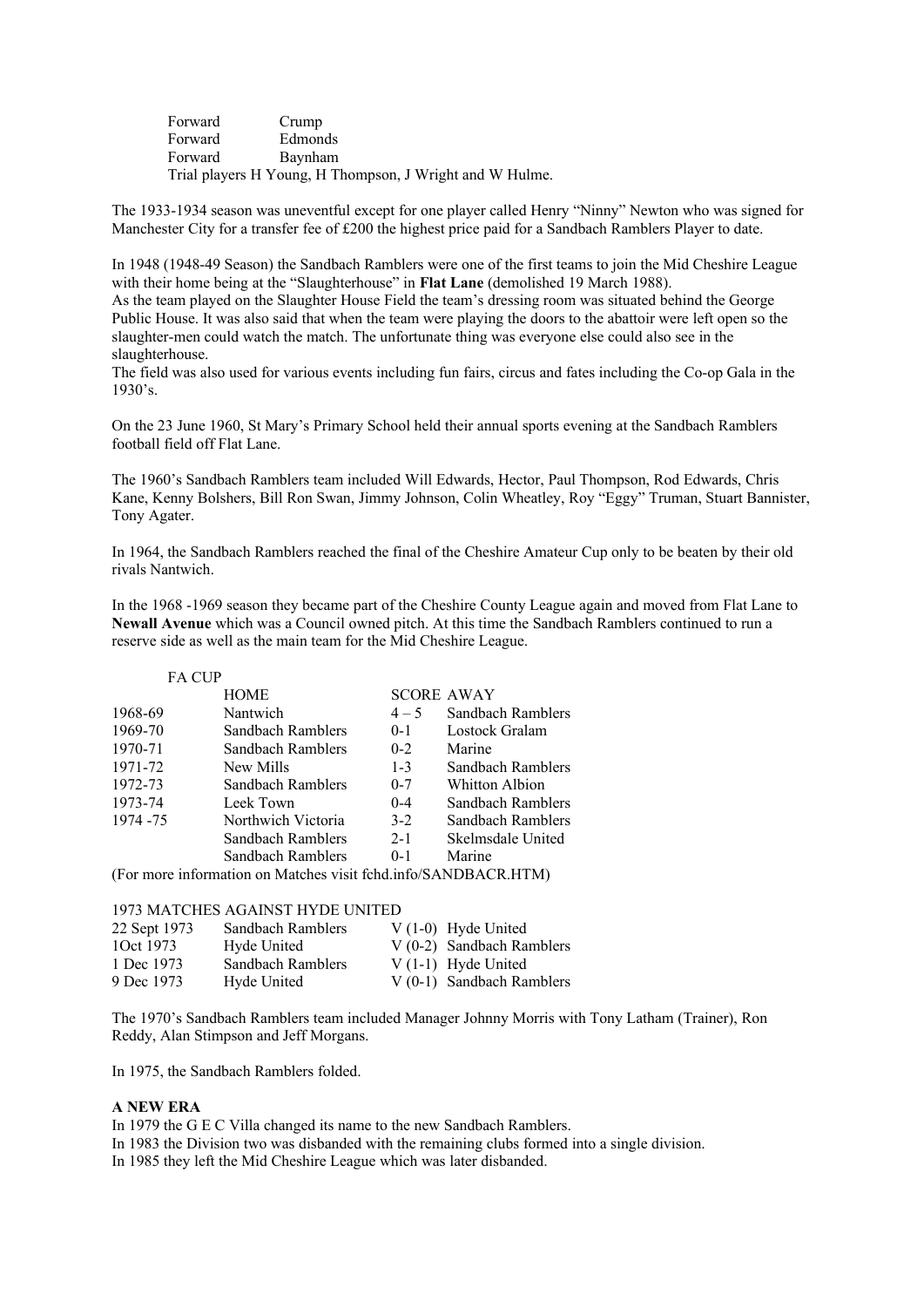In 1995 (1965-6 Season) a third football team took on the name Sandbach Ramblers and joined the Midland League Division one until 1996 when they left the league.

In 2004 the Sandbach United football club was formed from the merger of Sandbach Albion and the Sandbach Ramblers.

In August 2011 The Sandbach Ramblers pitch in Newall Avenue had its gates locked by Cheshire East Council who owned the site. The club was now building a new £2m Soccer Centre in Abbeyfields (Ettley Heath) Sandbach with the opening unfortunately being delayed until later in 2011 but even though they had no home until the building was open the Council still decided to lock up the pitch, leaving all of the town's teams to play their home matches outside the area. These included the Cricketers Arms FC (Secretary Michelle Melville). Cheshire East Cllr Rod Menlove said that they would reconsider the decision to close the pitch. "The Council will mark out and out up the goalposts so the pitch can be used as a training ground and general kick-about pitch for the local community to use. But what we cannot do at this present time is maintain the pitch as a hired resource due to budget constraints".

In August 2012, the changing rooms at Newall Avenue were closed after vandals caused £1,000 worth of damage.

In 2012 the new Sandbach Community Football Centre opened.

By September 2016 the Newfield football field was in a very sorry state waiting for builders to dig up the area to make a new estate along with the Council Depot next door. The Bulldozers moved into the area on the 20 September 2016.

COMMITTEE Date unknown. President Mr E P Foden Chairman Mr G Larkin Secretary Mr N P Hanlon Treasurer Mr D Trump

##################################################################################

# **ROOKERY BRIDGE REFINING COMPANY**

################################################################################## Located on the bank of the Trent and Mersey Canal by Rookery Bridge the "Rookery Bridge Refining Co Ltd" or "Rookery Bridge Bone and Manure Works" part of the Manchester Bone and Manure Works started by Thomas Vickers who in 1853 announced in the Chester Chronicle that he was building a new works in Sandbach and by 1875 can be seen on the OS Map as the "Rookery Mills Bone". They were a bone grinding company which was used to make various glues.

In 1856, "Long's National Dressing Compositions" were being advertised as available from Thomas Vickers at Rookery Bridge Bone Works in Sandbach.

In 1857, the Post Office directory lists Thomas Vickers at Rookery Bridge and a second operation in Wheelock. In 1878, the Post Office directory listed Robert Finlow (.b. 1849) as the Manager of the works at Rookery Bridge and Wheelock but by 1891 he was classed as a traveller for the Bone works and was living at Elton Cottage, Elton, Sandbach with his wife Emily (.b. 1850), 5 Sons and 4 Daughters.

In 1937, the London Gazette announced the dissolution of the Ernest Hancock and William Jump Partnership at Rookery Bridge who had taken over the company on the death of Herbert Vickers in 1917.

In 1942, the Managing Director of the company was Ernest W Hancock.

In 1961, the Rookery Bridge Refining Company was sold to the John Wallace Group of Glasgow who probably closed the factory soon afterwards in 1964/5 when the Wallace Group bought the Edward Gorton Group (Animal Glue and Co makers / Also known as "Cheshire Gelatines" of Warrington) for £275,000 and moved its manufacturing elsewhere. (Edward Gorton .b. 1836-7 .D. 1912)

By 1981, the building was derelict

(From information at [http://www.themeister.co.uk/hindley/rookery\\_bridge.htm](http://www.themeister.co.uk/hindley/rookery_bridge.htm) )

##################################################################################

# **ROTARY CLUB IN SANDBACH**

##################################################################################

In 1945 the Rotary Club of Crewe approached Robert Baldwin Hovey MC (Zan) with a view to forming a group in Sandbach. After a number of meetings, the first meeting took place in the town on the 13 October 1945 at Sandbach Town Hall with Emrys Hughes attending for Rotary International.

At the first meeting Robert Hovey was installed as their President. The next meeting was on the 17 October 1945 and secretary E Phillips recorded the minutes in a small red book. 28 members decided to cover the costs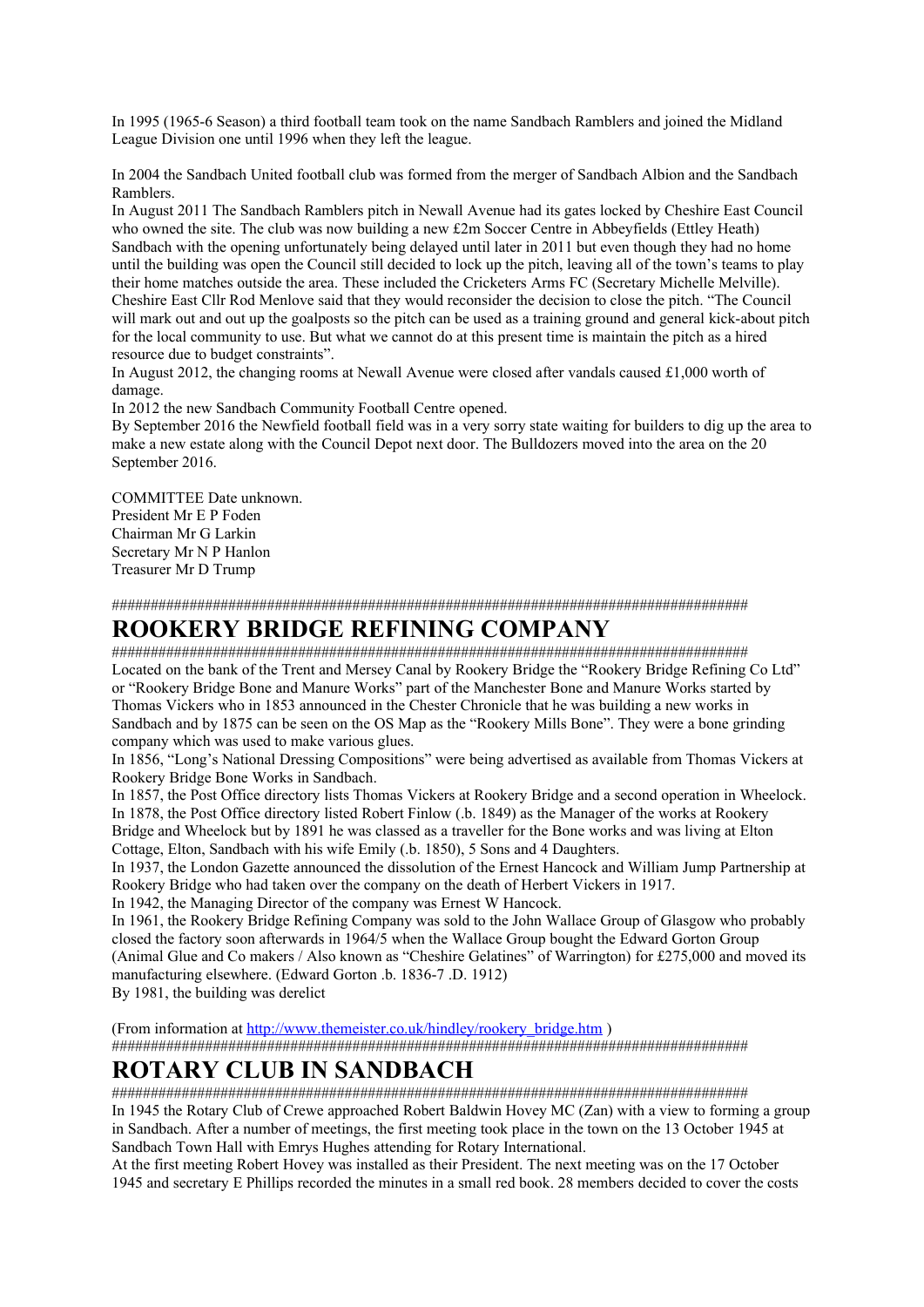of the meal at the Town Hall meeting as it had a deficit of £8/7/2d. Early fundraising funded items for the poor people of Holland, books for patients at Arclid Hospital, white sticks for blind people as well as reconditioned radios for those who couldn't afford them.

On the 1 May 1946 the group were officially handed over a Rotary Club Charter for the Sandbach Rotary Club (Dated December 1945) at its dinner held at the Masonic Hall with entertainment provided by Mr A Unsworth (Act not indicated).

In 1947, having ordered equipment when the society was formed, finally received a chain of office, Mr Robert B Hovey organised a bell to be rung at the start of the meetings which was made from salvaged roof timbers from St Mary's church for the surround with the bell being the former ARP (Air Raid Precautions) equipment. In 1949, the suggestion was made to get a box made to keep all the societies documents and items in. Finally, in 1952 the box was handed over to the group and was made y pupils from the approved school with the top lid decorated by Cath Jones the local Music Studio (Record Shop) owner and dance band leader, whose father had been a prominent cabinet maker in the town.

In the 1950's the group organised a trip to Bodelwyddan for "Cripples" (old term for disabled people who had a problem walking), with the coach taking them to see the White Church, a café lunch and a trip to the seaside at Rhyl with founder member John Hollinshead organising the coach from his company to make the trip. In 2020 meetings were held each Wednesday including during the National shutdown due to the Coronavirus outbreak when meetings moved from the Market Tavern to ZOOM a social media system.

(*From an article in the Sandbach Chronicle by John Higgins 18 June 2020*)

##################################################################################

# **ROYAL BRITISH LEGION Sandbach Branches**

##################################################################################

Royal British Legion (Sandbach Branch) **FOUNDED 1921**.

Royal British Legion (Elworth) Disbanded 1989

Royal British Legion (Wheelock) Disbanded

.

Congleton Branch July 1921 (Was the DF and S / Comrades of the Great War) *Crewe Branch Possibly 1921*

# ################################################################################

It is over 100 years since the British Legion was formed and the Sandbach Branch is one of the founding members of this organisation that has helped members of the Armed Forces through a world war and numerous conflicts but mainly giving support to any person who has served their country through National Service conscription or volunteering via the Reserves as well as those who have joined the regular British Army, Royal Air Force and Royal Navy, Veterans and their families. Today they provide financial assistance, specialist care and numerous benefits to those in need of that extra support not provided by the NHS or Government Assistance.

In 1918 after the Great War had ended there was a growing outpouring of grief and a thought that those who had died in the war should be remembered. War Memorials were erected in London and many of the major cities of the allied countries.

In Britain a body of people were needed to co-ordinate the acts of remembrance and so on the 15 May 1921 the British Legion was formed by Field Marshal Earl Haig (Douglas Haig, 1<sup>st</sup> Earl Haig .b. 16 June 1891 .D. 29 January 1928) and Tom Lister (of the FODADSS) out of four separate charities the "National Association of Discharged Sailors and Soldiers" (Formed in 1917 in Blackburn), The "British National Federation of Discharged and Demobilised Sailors and Soldiers" (Formed in 1917), "The Comrades of the Great War" (Formed in 1917 with over 2,000 branches) and "The Officers' Association" (Formed in 1920, incorporated by Royal Charter on the 30 June 1921).

On the 15 May 1921, a small number of ex-servicemen walked to the Cenotaph War Memorial in Whitehall, London and at 9am when Big Ben struck the hour four men representing the charities that were merging to form the Royal British Legion laid a wreath with their individual badges on them at the base of the monument officially amalgamating the rival organisations into one

The Legion took on the Earl Haig Poppy Appeal and started to employ ex-servicemen to make the paper poppies for their first appeal in November 1921.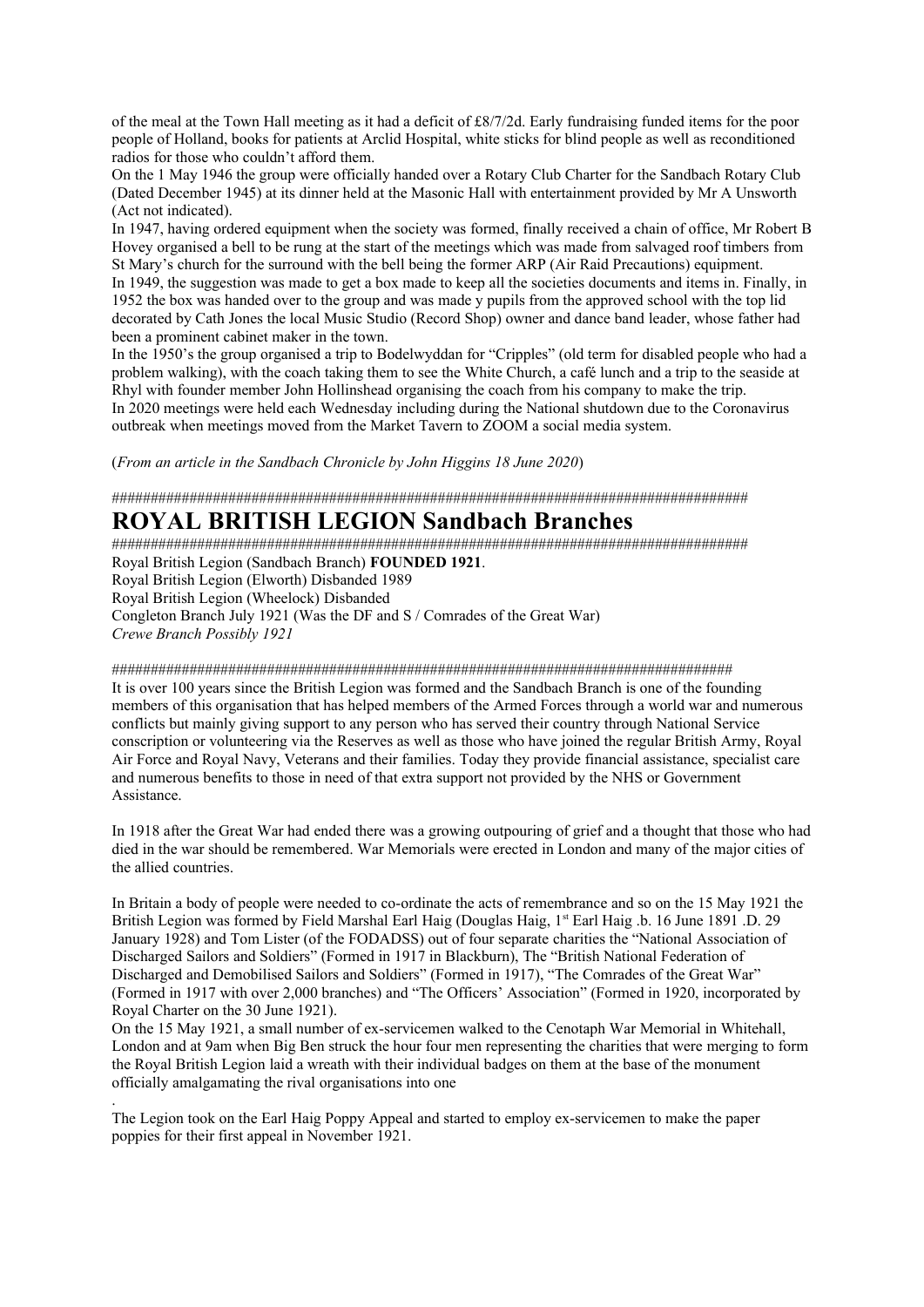By December 1921 there were 2,500 branches across the country and in 2021 there were still 2,500 branches some original and some started later with some like Elworth and Wheelock folding.

In 1925 the British Legion was granted a Royal Charter by King George V which sets out how the organisation is to be structured.

Supplementary Charters were issued over a period of time and a completely new Supplemental Charter was granted on the 30 May 2003 and version 14 was issued on the 8 October 2019.

In 2021 the  $100<sup>th</sup>$  Anniversary of the organisation at 9am (0900 hrs) all branches were asked to lay a wreath at the anniversary hour to celebrate the centenary.

##################################################

# **SANDBACH**

There were three groups set up in the town to remember the fallen and to raise funds for ex-servicemen. On the 16 May 1920, the Elworth War Memorial was unveiled. It was made of Portland Stone with a York Stone Base and has a soldier on its plinth.

A year later in 1921 the Brunner Mond factory erected a memorial to its workers which was later relocated in 1934 to the Sandbach Cemetery by Darcy Braddell (for Brunner Mond) after the factory closed.

After the First World War in Sandbach a group of people formed the COMRADES OF THE GREAT WAR. At their A.G.M. on Wednesday the 30 June 1920 at the club Mr Arthur Simcox presided and the following officers were elected.

President Mr J.F.T. Royds J.P.

Chairman Mr Arthur Simcox

Secretary Mr G.H. Charlesworth

Organising Secretary Mr W Rosson

Treasurer Mr T Edwards

A Branch and Club Committee was also formed with a membership at the time of 348. Mr T Edwards presented a statement of accounts with the total receipts amounting to £162 19s 0d and expenditure of £139 leaving a balance in hand of £23 19s 0d.

The meeting also discussed the erection of a new "Hut" which had cost £154 so far and would be soon fully equipped having been moved by Foden's Ltd from its previous home in Prees Heath to a new site owned by Dr Riddell. Members who were involved in the moving of the hut included, Mr T Vine, Mr S Smallwood, Mr J Shaw with other members Mr A Dutton and Mr J Shaw.

The town of Sandbach was one of the first in the country to open a British Legion branch and on the 15 May 1921 (The Same date nationally), it was formed out of the local "Comrades of the Great War" organisation but with over 2,000 branches of that organisation it took until the 21 August 1921 for their Certificate of Amalgamation to be issued. The Sandbach British Legion had as its first President Captain Herbert P. Rigby. Local founder members included Mr Cyril Massey (.b. 1891 .D. 1970 Aged 79) who went on to write the definitive history of Sandbach.

During 1920 those members of the "Comrades" who were moving into the British Legion started putting together the framework for the changeover.

(See 4 September 1920 Crewe Chronicle Page 6 about a procession from the Comrades of the Great War)

## FOUNDER MEMBERS Included

PRESIDENT Captain Herbert P. Rigby

MEMBERS Mr Cyril Massey (.b. 1891 .D. 1970 Aged 79).

In the 1914-18 war he served in France with the Royal Army Medical Corps. During the Second World War he served as an Air Raid Warden

He was responsible for setting up the Ex Servicemen's Club in Sandbach which later became the United Services Club. He was also a local historian writing many books on the Town. In 1965 Cyril was made a Life Member of the British Legion.)

OTHER POSSIBLE FOUNDER MEMBERS

Herbert Farr, Mr Thomas Lake (Gentlemen's Outfitters at 11 High Town), Mr H Loynes, Mr Simcox. ################################################

~~~~~~~~~~~~~~~~~~~~~~~~~~~~~~~~~~~~~~~~~~~~~~~~~~~~~~~~~

At a Meeting in the Drill Hall in Congleton of the DF and S and the Comrades of the Great War in July 1921 it was decided to combine to become the British Legion. Col WP Reade presided over the meeting and it was understood that the two clubs would be managed by a joint committee.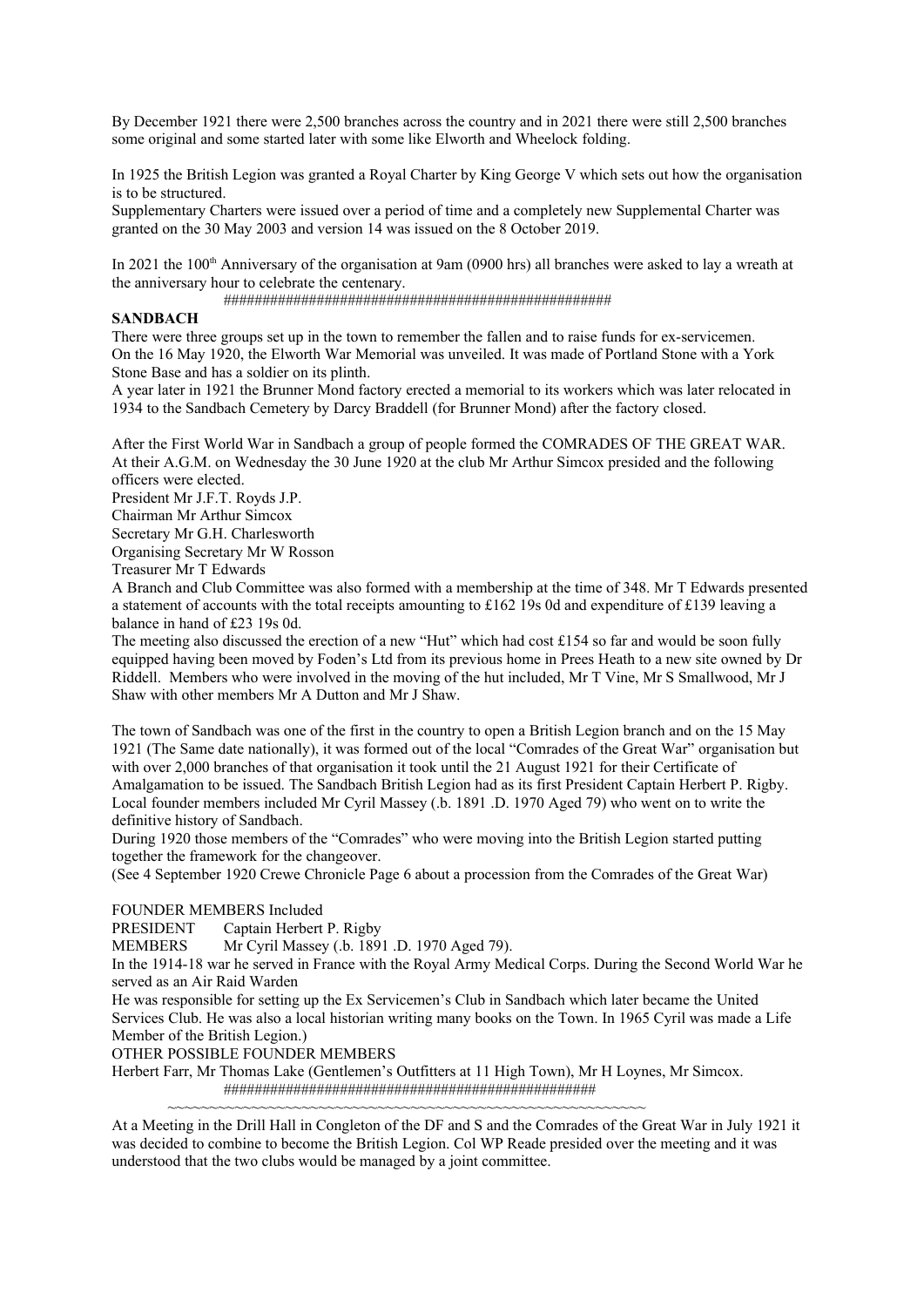Congleton Branch Combined July 1921 (Was the DF and S / Comrades of the Great War)

~~~~~~~~~~~~~~~~~~~~~~~~~~~~~~~~~~~~~~~~~~~~~~~~~~~~~~~~~

################################################

In September 1921, the Sandbach Branch of the British Legion (Late Comrades of the Great War) held a Grand Smoking Concert and Convivial Evening on Friday the 23 Sept 1921 at 7.30pm (Venue not noted in the advert) (Advert in the Crewe Chronicle 24 Sept 1921 – the day after the event). The advert also asked for "Ex-Servicemen! Join the Branch at Once and help to fight for the things you have won", W.J. Rosson, Hon Sec., Sandbach.

################################################

The 1921 Poppy appeal in Sandbach and district on Thursday and Friday (17- 18 November 1921) raised about £20 with Miss Sherratt disposing of the most number of Poppies.

################################################

The War Memorial in the Market Square, Sandbach was unveiled on the 16 April 1922, at 3pm by Lieutenant Colonel John Kennedy, C.M.G., D.S.O., of the Black Watch. He was the son of Colonel and Mrs Kennedy of Brookside, Arclid. This would be the first occasion the Sandbach Branch of the British Legion would be involved in the memorial service.

###################################################

Soon after its formation the Sandbach British Legion formed its own football team that took part in the Crewe and District League alongside teams from Crewe Steam Sheds, Haslington Villa (1921-22 Champions), Willaston, Holmes Chapel, Nantwich Reserves, Shavington Juniors, Whitchurch and Coppenhall. ###################################################

29 September 1922 Alderley and Wilmslow Advertiser Page 7 (Friday) On Wednesday the 27 September 1922 the Sandbach British Legion held a Whist Drive and Dance at the Sandbach Town Hall with music provided by the British Legion Orchestra.

###################################################

The start of the season was reported in the 30 September 1922 local newspaper. On the 30 September 1922 a report appeared in the Staffordshire Sentinel that showed the results of a local football match with teams from Nantwich and Haslington Villa. Another team mentioned was the Crewe British Legion who had been without a victory so far but had gained three points in drawn games suggesting that the Crewe Branch of the British Legion had been formed the previous year.

################################################

13 October 1922 Alderley and Wilmslow Advertiser Page 7.

The Sandbach Branch of the British Legion Football team passed through to the next round of the Crewe Cup Competition on Saturday after beating Moulton Villa by 2 Goals to 1.

###################################################

On the 14 June 1924, the British Legion held a "Grand Garden Fate and Sports" at Abbeyfields, Sandbach on the Saturday opened by Major-General Heath Caldwell C.B. with Chairman Lord Colum Crichton- Stuart, M.P. The band of the 7<sup>th</sup> Battalion Cheshire Regiment provided the music with an open air Whist Drive, Punch and Judy Show, Fortune Telling in the Rock Gardens and numerous side shows. There was a Schoolboys Relay race (14 and Under), teams of four; 150 yards Ex-Service Men's Race; Veterans Race (50 years and over); Reveille Race, V.C. Race, Ladies Slow Bicycle Race and a Slow Motor Cycle Race. There was also a Pontoon Race on the lake with teams of four and a 100 yard open Swimming race. Bookings for the entrants to the competitions was via W.A. Dutton at the Avenue, Elworth, Sandbach and entry to the event was 1 shilling for adults and half price for Children.

(20 May 1924 Crewe Chronicle Page 2)

################################################

1 Feb 1925 FODEN MOTOR WORKS BRASS BAND CONCERT In Aid of the British Legion Widow and Orphans Fund. (See also 21 Nov 1926, 11 Dec 1927, 11 Nov 1928) ################################################

NATIONAL NEWS

**In 1925 the British Legion was granted Royal Charter by King George V** which sets out how the organisation is to be structured.

Supplementary Charters were issued over a period of time and a completely new Supplemental Charter was granted on the 30 May 2003 and version 14 was issued on the 8 October 2019.

####################################################

18 July 1925 Crewe Chronicle Page 6.

Entertainment event with Miss Ada Worthington, Mr E Chantier (Tenor), Mr Harry Cubley (Humorist) with the British Legion Orchestra playing Selections.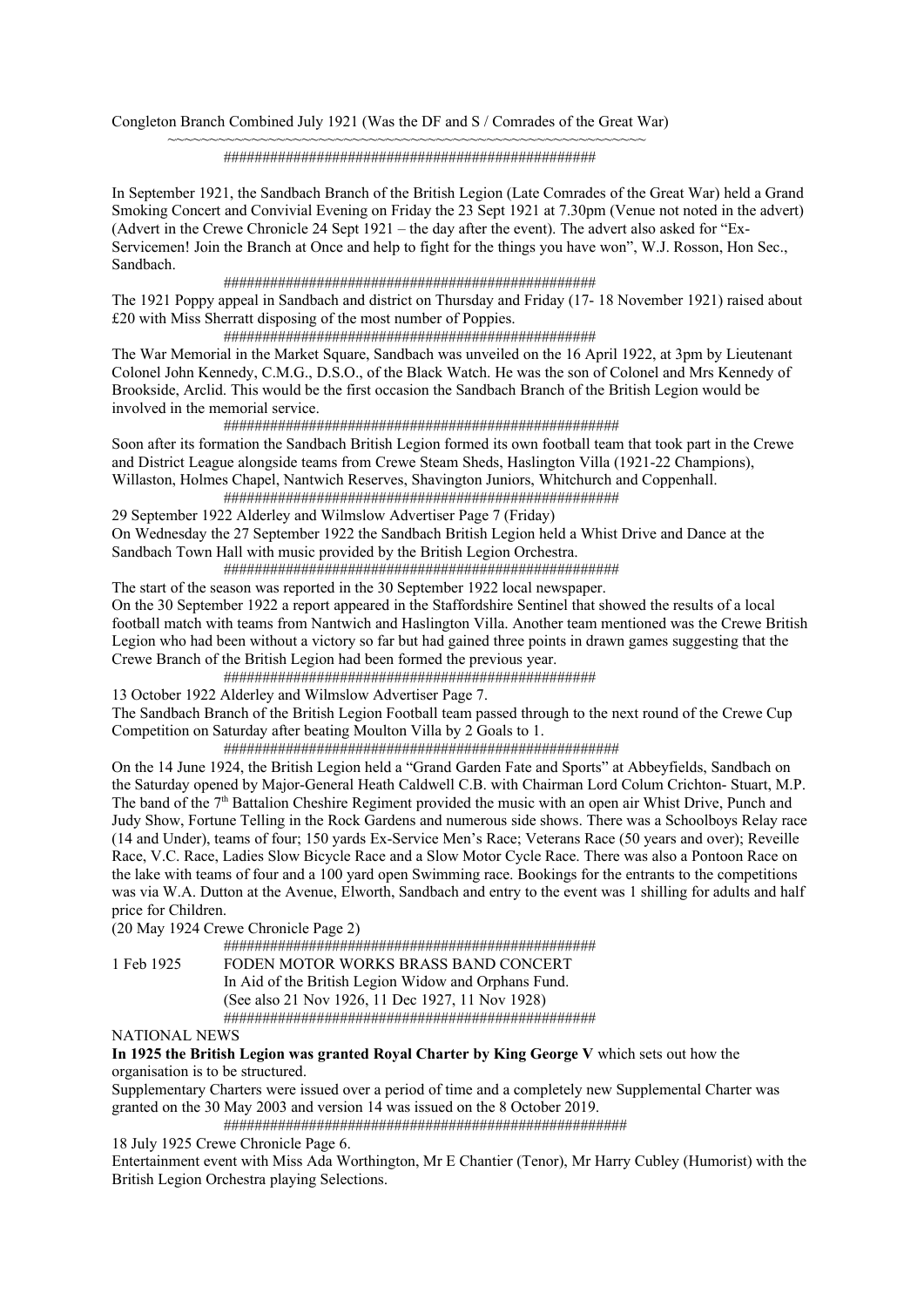#### ####################################################

On Saturday the  $12<sup>th</sup>$  June 1926, the Sandbach British Legion held a Musical Festival with classes, Mixed and Male Voice Choirs, Church and Chapel Choirs, Schools and Groups A.B.C. and No 1 Singing Game with Adjudicator Granville Bantock Esq, a famous composer and brass band conductor. Entries to Hon Sec:- A. W. Lees at 100 Crewe Road, Sandbach.

(*13 Feb 1926 Staffordshire Sentinel Page 2 for Advert*)

################################################

The Sandbach brass band run by the Foden Motor Works played a Sacred Concert at the Sandbach Town Hall in aid of the Sandbach British Legion Widows and Orphans Fund on the 21 November 1926 with Fred Mortimer conducting and included soloist Ed Lovatt (Bass Baritone) of London, Manchester and Provincial concerts with accompanist Miss Twemlow. (8pm – Admission 2/- (Balcony), 1/- and 6d (Limited).)

(13 Nov 1926 Crewe Chronicle Page 1)

###############################################

20 November 1926 Crewe Chronicle Page 6 (14 Nov service)

Elworth held its day of remembrance on Sunday when a united service was held in the Parish Church. In addition to the attendance of parishioners there was a large body of men from the Sandbach British Legion, also the Elworth Scouts and Foden's Band.

################################################

On the 11 December 1927, the local Foden's Motor Works Brass Band held a concert at Sandbach Town Hall in aid of the British Legion Widow and Orphans Fund.

################################################

The following year on the 11 November 1928, the Foden Motor Works Band again held a concert to raise funds for the British Legion.

################################################

Locally the Crewe Branch of the British Legion had started a women's group. In June 1929 (2 June 1929 Staffordshire Sentinel) the newly formed committee of the Woman's Branch held an American Tea at the home of the Chairman Mrs Beames MBE at Chester Place, Chester Street, Crewe.

A report in the Staffordshire Sentinel on the 4 September 1929 the Mayoress of Crewe Mrs W.C. White was appointed a Patron of the Women's Section the previous Tuesday (3 Sept 1929). Mrs J Bayley M.B.E. was Chairman of the group with Mrs Button as treasurer although they would relinquish their roles later that month at the AGM. The Branch had 102 members with one of the last to join being Mrs Brown the wife of the MP for the Division.

#### ################################################

The 9 November 1930, gathering at the War Memorial in Sandbach didn't have an address this year with Ministers, Canon Armistead, the Rev. W.A. Unsworth, the Rev. T Smith and the Rev. J Pearce taking part accompanied by the band of the Saltersford School the hymns sung were "O God our help in ages past" and "Abide with me". Buglers from the school sounded the last post and Reveille. Wreaths were laid by members of the Urban District Council, Sandbach British Legion and various schools and children who were present. ################################################

In February 1932, the Sandbach Branch of the British Legion was being run by Captain Herbert P Rigby with support from Mr W Brame. (6 Feb 1932 Crewe Chronicle)

################################################

In April 1932 a report in the local paper reported about the WHEELOCK BRITISH LEGION A.G.M.

The Secretary reported that the Branch had been formed over four years ago and had raised over £100 through the poppy appeal.

The Secretary Mr H Burgess moved to the Sandbach Branch and was presented with two large easy chairs in recognition of his work with the Branch.

Its committee was as follows,

President Mr R.B. Hovey (Presiding at the meeting) Vice President Rev. R.J. Milward Hon Secretary Mr S Ollerhead (was Mr H Burgess) Hon. Treasurer Mr J James M.C. ###################################################

By the 1930's the local Branch had acquired a building in Bradwall Road to house the British Legion Club. A report in the Aberdeen Press and Journal on Monday the 10<sup>th</sup> October 1932 (and the Daily Mirror 10 Oct 1932), noted that a fire had taken place at a wooden structure belonging to the British Legion Club, a large corn warehouse, a wooden garage office.

The fire took two hours to get under control and caused the electrical supply for the whole town to be cut off with church services being suspended for a time.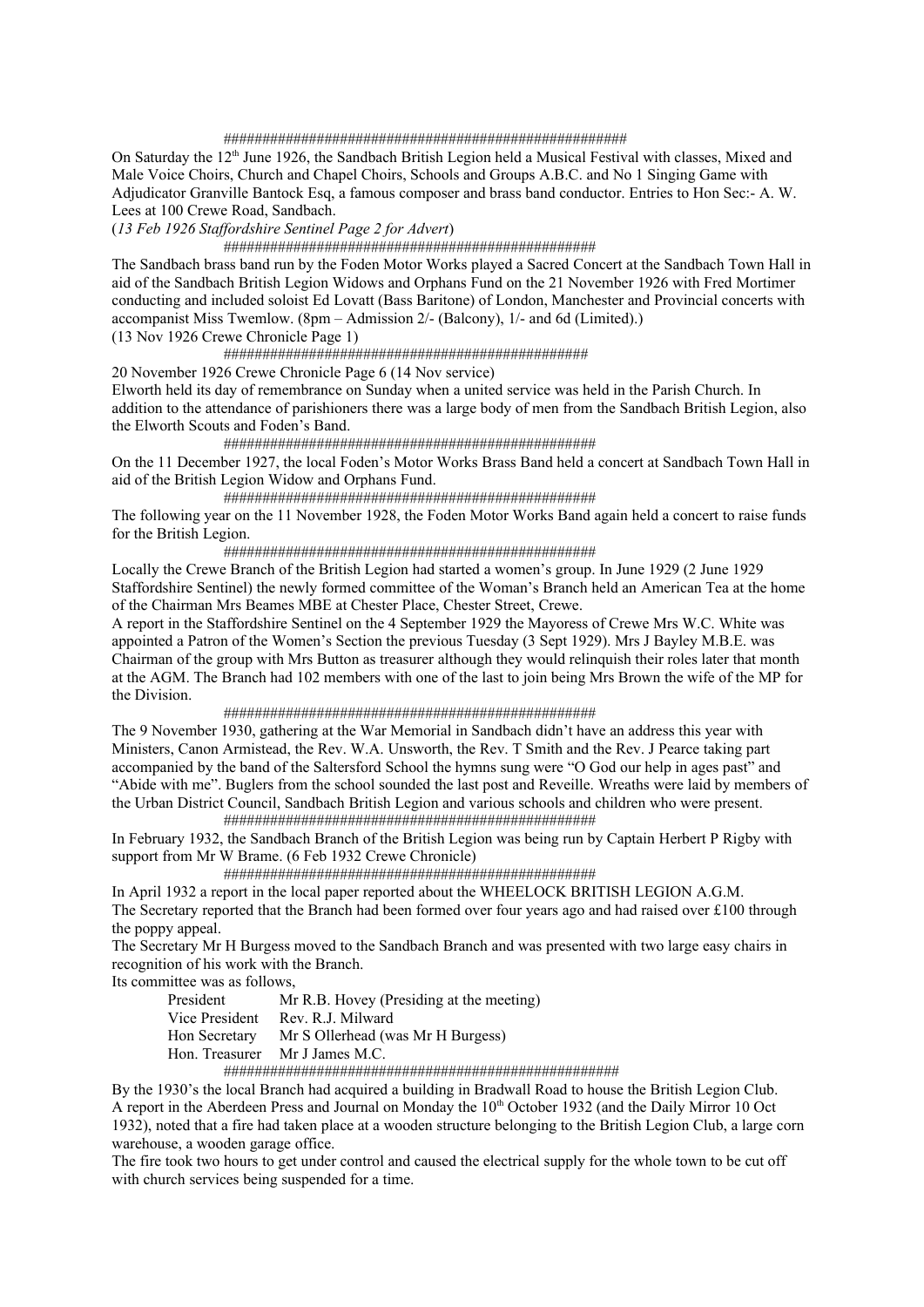A young girl at the time remembers going to the local Harvest Festival at St Mary's Church that day and the lights went out at the end of the service. They were then told that they couldn't go home through the town because of the fire so she had to go down Congleton Road and then back up Offley Road to Victoria Street. By the next day the grain store had been burnt to the ground.

By 1933 the British Legion Club had facilities for Billiards, Cards and entertainments.

# ################################################

On the 5 November 1934 (Monday) Foden's Band held a celebration at the motor works after they had won the Crystal Palace Trophy for the third year in succession. At the event there were a lot of dignitaries including Brigadier General Sir William Bromley Davenport, Lord Lieutenant of Cheshire and President of the Cheshire Publicity and Industrial Development Council. A guard of Honour was made up of members of the Sandbach British Legion (Organised by Mr T.A. Mellor and berts? / Roberts) and the Elworth Scouts (Scoutmaster W Bennett) and Girl Guides (Captain Miss Mellor).

#################################################

On Monday the 27 Apr 1936, the Crewe and District Orme Billiard League Shield was presented at the Socialist Club and Institute in Beech Street, Crewe. Winners of the shield were the Socialist Club team captained by Mr Lou Moss. The Sandbach Branch of the British Legion were runners up and Mr A Robinson (Secretary of the Branch) attended along with players Mr W Bracegirdle, Mr H Breathen, Mr H Farr, Mr C Burrows, Mr C.H. Condliffe, Mr J Higgins, Mr A Twemlow, Mr F Wright Senr and Mr F Wright Junr.

###################################################

3 October 1936 Crewe Chronicle Page 12.

The 12<sup>th</sup> Annual British Legion Agricultural Show had record entries and attendance. ####################################################

10 April 1937 Crewe Chronicle Page 12

The Sandbach Civic Service took place with representatives from the British Legion, Wheelock and Elworth Scouts and Guides, Fire Brigade, Friendly Societies, St John Ambulance, Officials and Chairmen of Neighbouring Councils, Sandbach Chamber of Commerce, Freemasons and others. ####################################################

The Second World War changed the direction the British Legion went, with a move from just helping those affected by the wars to raising funds to help those fighting on the front line.

In April 1940, the Sandbach Branch donated a total of 195 Postal Orders to locally serving men in the forces. Ninety-six, Five Shilling orders were sent abroad with the remaining 58 being donated to home serving men who joined since Christmas and a further 41 serving at home received 2 shilling and 6d (Pence) orders. ################################################

On the 12 February 1940 the Sandbach Branch of the British Legion beat representatives of the Cheshire Battalion at a Snooker and Billiards competition. (*1 Dec 1940 Crewe Chronicle*) ################################################

24 February 1940 Crewe Chronicle Page 12

The newly constituted Sandbach Branch of the British Legion held its first Committee Meeting. ################################################

In April / May 1940 (Crewe Chronicle 4 May 1940) the Sandbach Branch of the British Legion sent out 203 Postal Orders to townsmen serving overseas and at home. Mr Lawson (Hon Secretary) in the Crewe Chronicle of the 1 May 1940 said that he had received 50 replies thanking the Legion for the support from the fund. Unfortunately some of the recipients had moved without informing the fund and so the change of address has added an extra expense of sending out the undelivered letters to the new addresses. Letters included,

Pte Geo. Marsh "My companions and I consider it a very fine gesture on the part of the people of Sandbach and in particular the Sandbach British Legion".

Pte J.A. Elliot, "The British Legion at Sandbach are doing some very good work by organising such a fund for the men in the Forces. It gives us a great deal of encouragement to live up to the standard set by yourselves during 1914-18.

Gunner R Mitchell "I was surprised that the postal order came from the British Legion where I used to deliver coal".

Pte H Dickinson "The Postal Orders are a good idea. A parcel might contain something you might never use". Sergt D. C. Kay "It is very encouraging to know that the Legion is taking such keen interest in the welfare of members in the services".

Pte W Birchenough, "The knowledge that a soldier is not forgotten outside his own family and relations is a very comforting thought. It brings home to me the comradeship which exists between our people". Pte C Kelly, "Such efforts give inspiration to the boys in Khaki".

Signalman D Johnson, "It is always a pleasure to receive a letter from the 'Old Village'. Trusting this letter finds you as it leaves me, "Fighting Fit"."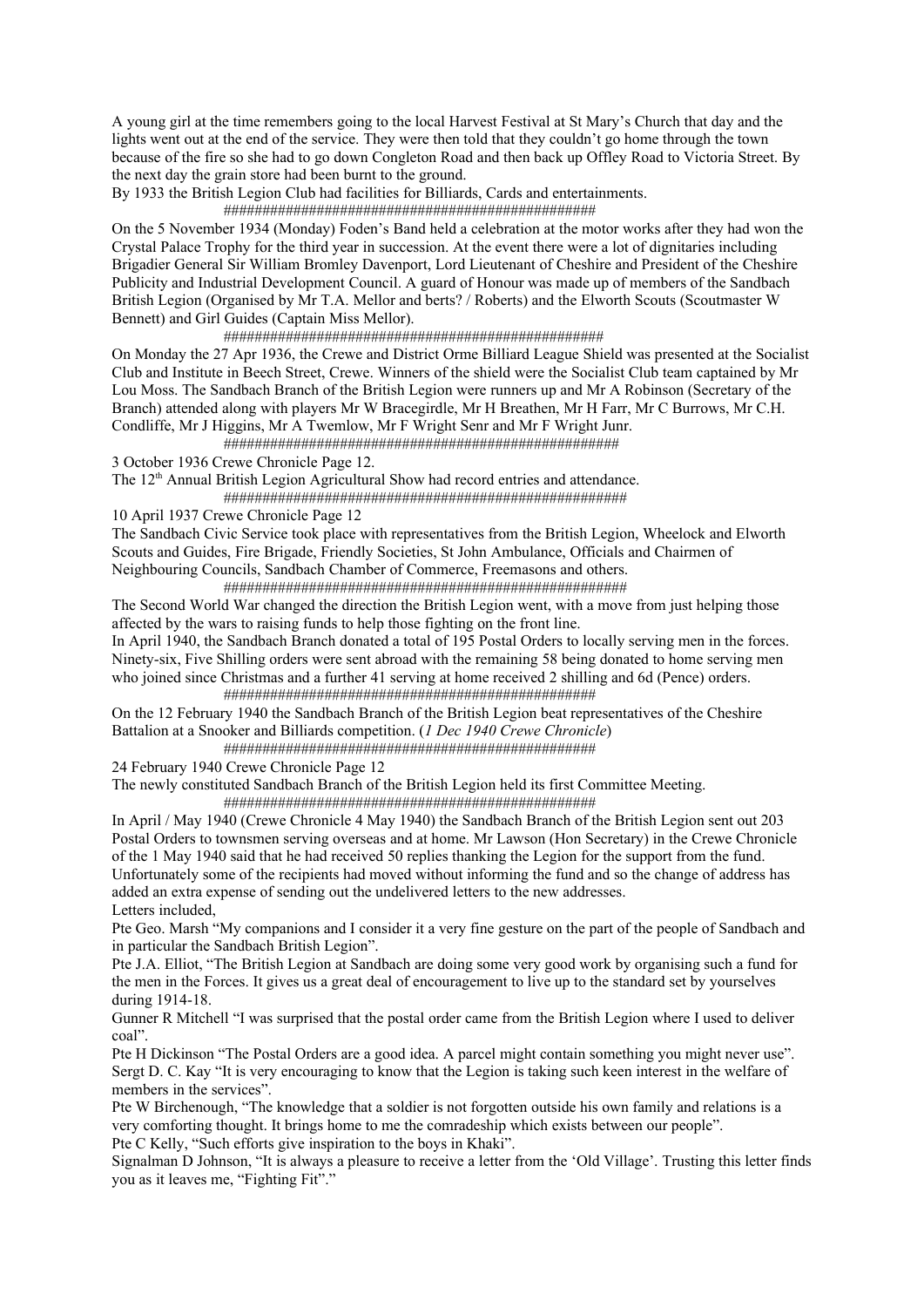The Wheelock Branch of the British Legion had also sent out 52 post orders to men from Wheelock, Wheelock Heath, Hassall Green, Betchton and Malkins Bank. Mr R Gregory was anxious to supplement his fund with contributions from local efforts organised by public spirited people.

The Elworth Legion sent over sixty Postal Orders.

################################################

On the 14 December 1940 (CHECK DATE) the Wheelock Branch of the British Legion held its Annual Supper on the Tuesday with a meal of Rabbits shot by the local Home Guard members. The President at the time was Mr R B Hovey (MC / Military Cross)

################################################

24 May 1941 Crewe Chronicle Page 6

A Concert was given at the Sandbach Town Hall on Sunday 18 May 1941 by the Red Carnations Party and was enjoyed by a large audience.

################################################

On the 14 June 1941 (CHECK DATE) the Sandbach Branch held a Whist Drive and Film Show which was organised by Mrs Dunn. The event raised £10 for the Comforts Fund to send parcels to soldiers. ################################################

The 15 November 1941 Crewe Chronicle had an article updating the British Legion's Forces fund and the previous week it had sent out 81 Postal Orders of 5 shillings each to men overseas, 286 to Home Service Men, and 6 Postal Orders of 10 shillings to relatives of Prisoners of War. Thirty six Postal Orders were kept aside due to the latest addresses of serving men being unavailable. In total 409 gifts had been made with a cheerful letter being sent with the Postal Orders by Hon Secretary Mr F Lawson.

Among those who sent letters of thanks to the Legion were Pte P Allcock, AC/2 B B Bayley, R R Beard. R.A.F.. G.T. Bloor, Pte P M Broad, A.T.S. Corpl J Barton, Corpl. D Finlow, Pte A. H. Johnson and Pte J Lea. ################################################

22 November 1941 Crewe Chronicle.

The Chronicle announced the results of the Poppy Appeal for 1941, raising £155 a £30 increase on last year.  $1940 = \pounds125$ 

 $1941 = £155$ 

Wheelock Raised £27 2s 10d for their fund and Elworth under the Chairmanship of Mr W Owen raised over £70 an increase of £20 on last year. Other members of the Elworth branch were Messrs. C Johnson, W Cooper and members of the ladies committee.

The Chronicle also reported on a PARADE SERVICE which was attended by the British Legion and the Home Guard at the Wesley Avenue Church on Sunday Morning when the preacher was the Rev W J Gardner. Mr T S Lake was the standard bearer and he recited the Legion's Exhortation. In the afternoon the parade visited Alsager.

################################################

22 November 1941 Crewe Chronicle (Part 2).

# NEARLY £500 RAISED BY PARCEL FUND

At the Annual meeting of the British Legion branch held at the Old Hall on Friday, Capt. H. P. Rigby presiding Mr T Hewitt, Hon treasurer reported that the membership was 153 but that 34 members were in arrears. Only three applications for assistance had been considered by the Benevolevent Committee.

Mr P Lawson, Hon. Secretary of the Comforts Fund, said that when they opened the fund in 1939 they were doubtful whether they would be able to raise enough money, but at the end of the third year the fund was still in a strong position in spite of their long list of serving soldiers – now over 600. The fund had received generous support and he had had many letters of appreciation from the lads in the Forces.

# VISITORS WELCOMED

Mr T. S. Lake, chairman of the branch welcomed Mr F Wooldridge, Chairman of the South Cheshire Area, and the secretary, Mr Bennett. He congratulated Mr Wooldridge on inducing the Cheshire County Council to increase the funeral fees of destitute ex-Service-men from £4 to £8. Mr Lake mentioned the late Archdeacon Armitstead who he said, had given the Legion every possible support.

The success of the parcels fund was due primarily to Mr F Lawson, who had the valuable help of his wife. The fund had raised nearly £500 since its inception – no mean achievement for a comparatively small town. He suggested that the Sandbach, Wheelock and Elworth branches should amalgamate in the sending out of gifts and in the Poppy Day effort. Poppy receipts had reached £150 an increase of £30.

Capt. Rigby congratulated the officials and committee on their good work and said the comforts fund was greatly appreciated by serving men and women.

GETTING NEW MEMBERS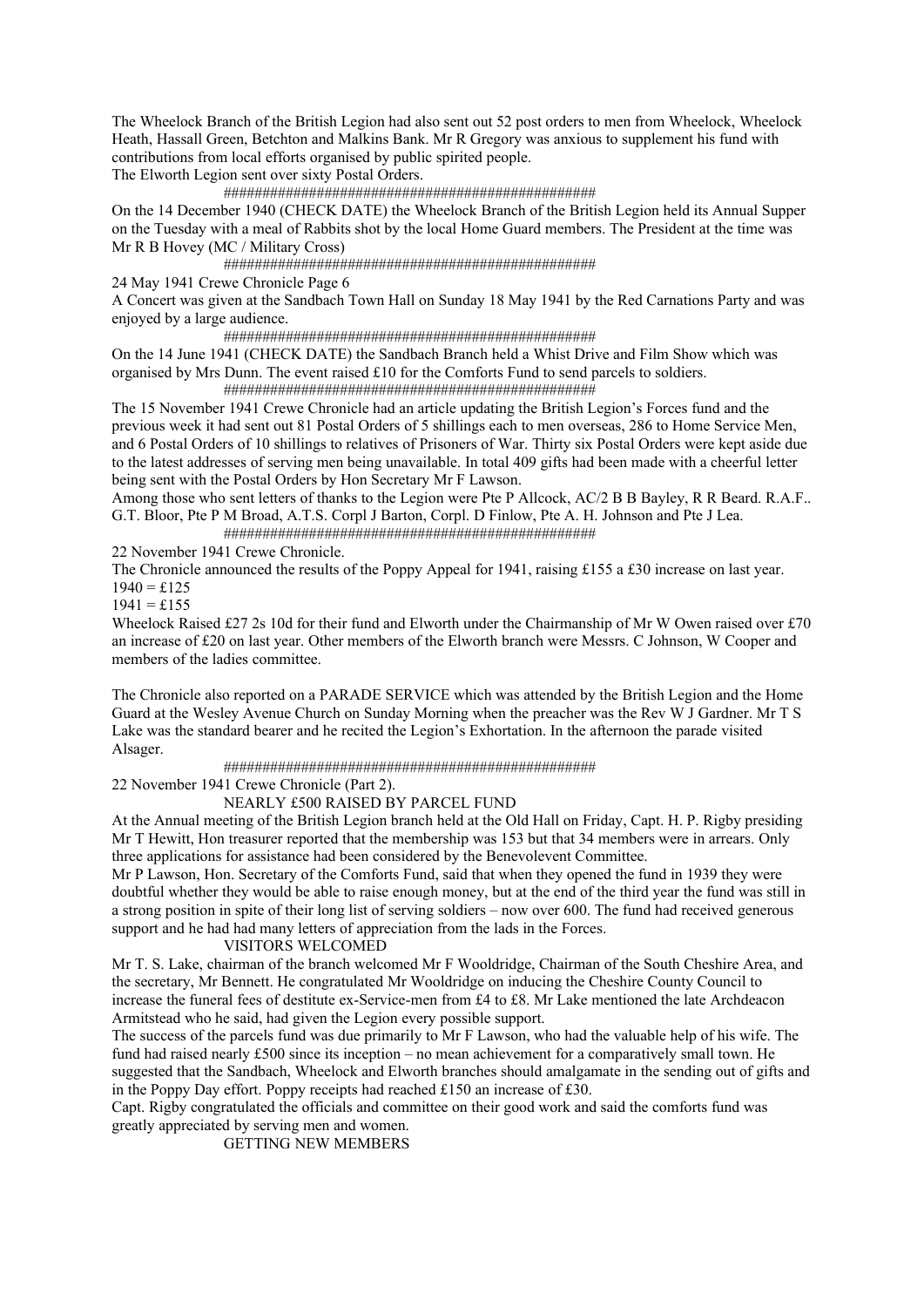Mr F Wooldridge suggested that now was the time to increase their membership and he advocated a recruiting campaign. The personal touch was very important; He himself was never without a membership form in his pocket.

Captain Rigby was appointed President. Mr H.S. Lake chairman, Mr A. W. Lees secretary, Mr T Hewitt treasurer, and the following as the committee – Messrs A Bullock, A Corwood, F Moston, F and E Robinson, W.E. Lea, F Jennings, A. E. Parkes, P Lawson, N Beard, J Harrison and E.S. Meredith.

 ################################################ At the AGM of the Sandbach Branch on the 7 February 1942 there were changes made to the Committee.

#### ################################################

The latest dance organised by Mrs Stevens of the Sandbach Branch of the British Legion raised £37/8/11 for the British Legion Parcel Fund. (*24 June 1944 Crewe Chronicle Page 6*)

################################################

The British Legion Sandbach Services Committee Special Meeting Meetings book starting on the 18 December 1944 shows the activities of the society.

The first meetings shown were at the Literary Institute.

THOSE PRESENT F Jennings, E Robinson, A Parks, A Bullock, R Baxendale, Cyril Massey, J Snape, Mrs Clayton Barker, Mrs Lfall (Check Name)

#### #####################################

# OFFICERS APPOINTED British Legion Sandbach Services Committee 18 Dec 1944.

| Mr Cyril Massey |
|-----------------|
| R Baxendale     |
| J Snape         |
| A Bullock       |
| F Jennings      |
| J Snape         |
|                 |

The Branch sent out Christmas Vouchers to Ex Service men or their dependents with the following handed out. Mrs A Whittingham £1

Mr Mc Wallen £2 Mr R Beech £1 Mr H Breather £1 Mr J Wilson £2 Mr C Halford £1 Mr Maybury 10/- Mr H Wheeler 10/-

The meeting also elected members to serve on various committees Services Committee = Messrs F Jennings, E Robinson, A Parks Rep P Assistance Committee = A Bullock, J Wilson, R Baxendale, C Massey, T S Lake. Rep Labour Ex = Mr J Bateman Rep Red Cross = Mrs Clayton Barker (Commandant)  $Rep SS$  and  $AFA = Lyall$ 

Rep District Nurse (Check) = Miss Jones

################################################

The 29 January 1945 meeting was abandoned due to a Blizzard.

################################################

The 26 March 1945 meeting decided to get cards printed showing the dates of the next Branch and Services Committees. The meeting also asked Mr Ashurst to join the committee due to his knowledge of the Insurance rules etc.

################################################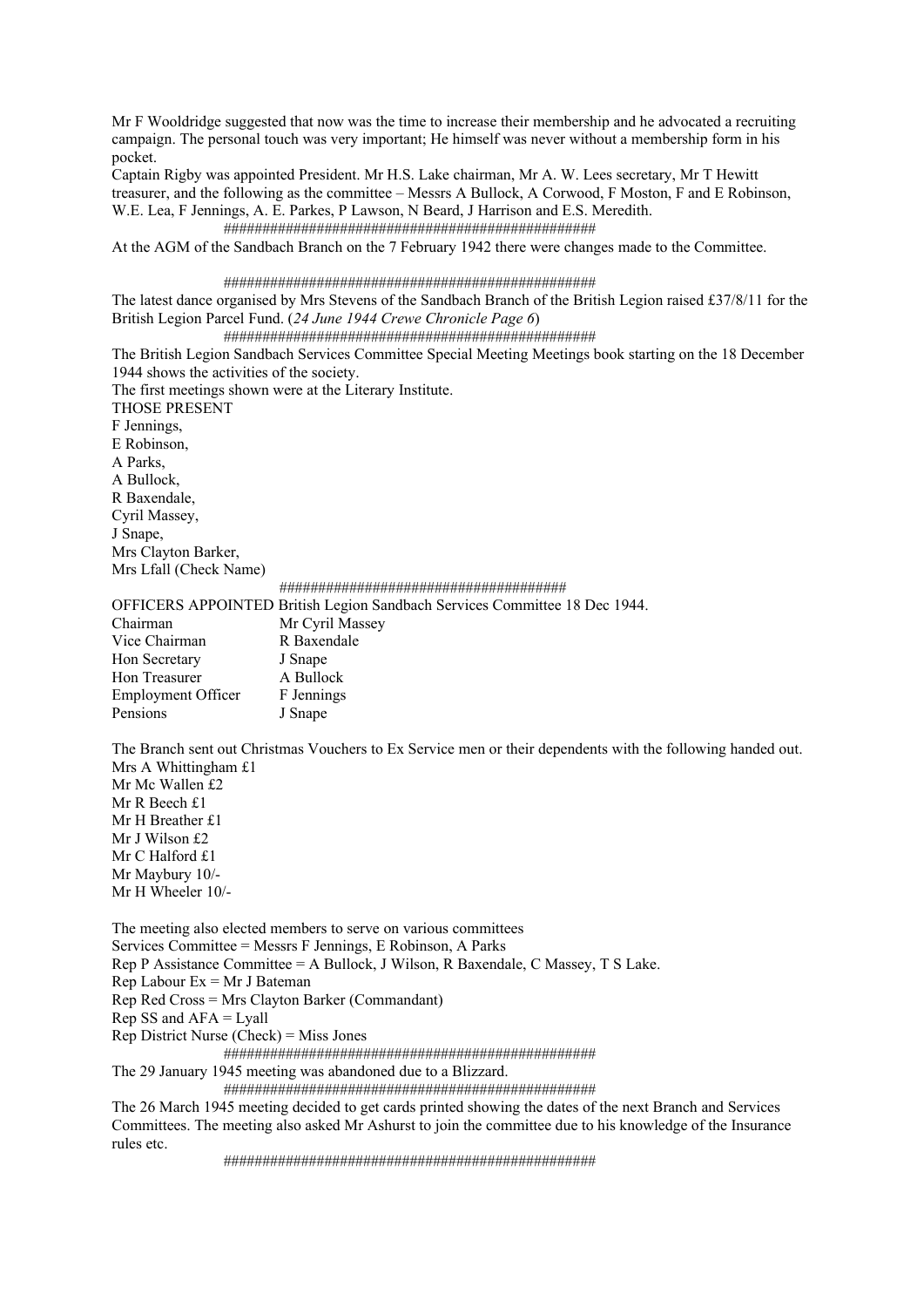The 28 May 1945 received a letter from the Ministry of Labour Office, Crewe informing the Branch that the Recruitment Office was now open in Market Street, Crewe with the officer in Charge being W A E Dady (Phone Number 2855).

#### ################################################

The 30 July 1945 meeting discussed contacting the Wheelock Committee and Elworth Committee to meet at the next meeting to discuss further coordination between the three Branches. (Postponed to later) ################################################

26 November 1945 AGM at the Literary Institute. The sending out of more vouchers was discussed and ten people benefited from the donation.

OFFICERS APPOINTED British Legion Sandbach Services Committee 1945.

| Chairman                  | Mr Cyril Massey |
|---------------------------|-----------------|
| Vice Chairman             | R Baxendale     |
| Hon Secretary             | J Snape         |
| Hon Treasurer             | A Bullock       |
| <b>Employment Officer</b> | F Jennings      |
| Pensions                  | J Snape         |
|                           |                 |

On the 30 June 1946, a Jubilee Celebration for the British Legion was held with representatives of the Sandbach, Wheelock, Elworth and Alsager Branches at St Mary's Church Sandbach. (6 July 1946 Crewe Chronicle Page 6)

################################################

16 December 1946 Meeting at the Literary Institute, British Legion Sandbach Services Committee. During the year various people had received money from the Legion funds both locally and via the national Head Quarters.

Christmas Vouchers would also be handed out to ten people in 1946.

THOSE PRESENT AT THE MEETING

Mrs Clayton Barker, R Baxendale, A Bullock, W Bullock Cyril Massey, F Jennings, A Parks, E Robinson, J Snape, ################################################ 27 January 1947 members also included A Bullock H Burgess, J Clarke, Arthur Simcox. The meeting also discussed the possibility of having a Commonwealth Hall at the Arclid Infirmary (Hospital). ################################################ 28 April 1947 British Legion Sandbach Services Committee meeting at the Literary Institute. Members included = J Gorst. A letter had been received from the Chairman of the Council for the Branch to attend a service at the Wesley Avenue Church on Sunday 4 May 1947 and it was decided that the Standard and as many members as possible should attend. (Possible Civic Service for the new Chairman.) ################################################ 29 December 1947 AGM OFFICERS APPOINTED British Legion Sandbach Services Committee 1947 at the Literary Institute. Chairman Mr Cyril Massey Vice Chairman E Robinson (NEW) Hon Secretary J Snape Hon Treasurer **A Bullock** Employment Officer Mr Cyril Massey Pensions J Snape ###################################################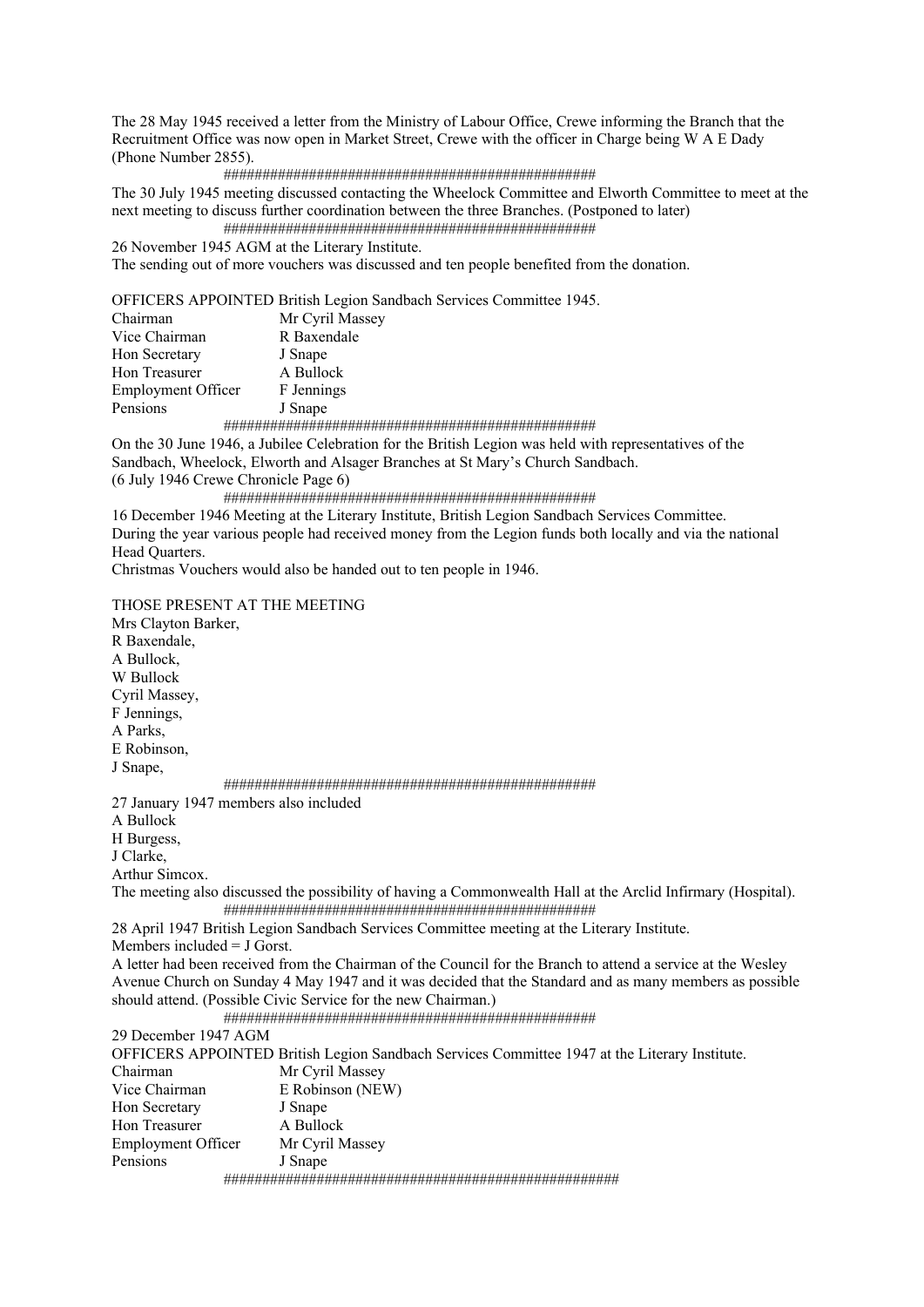18 September 1948 Winsford Chronicle Page 2

A report of an Annual Fishing match organised by the Sandbach Branch of the British Legion taking place at Dingle Lake. The winner was a Mr Mort who pulled out 17 fish at the lake. ###################################################

20 September 1948 the first mention in the minutes book of the Remembrance Service invitations being sent out with the decision as to who gets in invite being decided at the following meeting.

################################################

| OFFICERS APPOINTED British Legion Sandbach Services Committee 1948 at the Literary Institute. |
|-----------------------------------------------------------------------------------------------|
| Mr Cyril Massey                                                                               |
| E Robinson                                                                                    |
| J Snape                                                                                       |
| A Bullock                                                                                     |
| Mr Cyril Massey                                                                               |
| J Snape                                                                                       |
|                                                                                               |
| UNITED SERVICES CLUB                                                                          |
| Sandbach United Services Club Darts Player Roy Bickerton took part in Congleton League        |
|                                                                                               |

################################################

Match. (Newspaper Nantwich Chronicle)

# REMEMBRANCE DAY SERVICE

At the 3 October 1949 meeting a letter was received from the Clerk to the Council asking for support at the Remembrance Day Service on Sunday Morning, this was agreed to.

A Service at Brereton was also to be held on Sunday Morning, 13 November and it was decided to attend.

The death was also announced of Mr W Owen and members wished to attend the funeral. #########################################

27 March 1950 British Legion Sandbach Services Committee Meeting at the Literary Institute.

The meeting also elected members to serve on the Services Committee =

| Chairman         |  | Cyril Massey,                                                                        |
|------------------|--|--------------------------------------------------------------------------------------|
| Vice Chairman    |  | E Robinson,                                                                          |
| Treasurer        |  | A Bullock,                                                                           |
| Secretary        |  | J Snape                                                                              |
| <b>COMMITTEE</b> |  | L Barraclough, W Bullock, P Ellis, S Fairhurst, Miss Lloyd, A Parks                  |
| CO-OPTED         |  | L Brown, H Burgess, Wilf Cullington                                                  |
|                  |  |                                                                                      |
|                  |  | UNITED SERVICES CLUB                                                                 |
| 1 April 1950     |  | Snooker League Trophy presented on Thursday by Vice President Mrs Wooley. (Newspaper |

#########################################

## *POSSIBLE MEMBERS AT THIS TIME*

Date)

# *Mr John Gleave, Cyril Taylor, Matthew Brereton and Roy Good.*

#########################################

27 November 1950 British Legion Sandbach Services Committee Meeting at the Literary Institute.

The meeting also elected members to serve on the Services Committee of 1951 =

| Chairman                  | Cyril Massey,                                                                           |
|---------------------------|-----------------------------------------------------------------------------------------|
| Vice Chairman E Robinson, |                                                                                         |
| Treasurer                 | S Brooks,                                                                               |
| Secretary                 | J Snape                                                                                 |
| Pensions Officer J Snape  |                                                                                         |
|                           | Employment Officer Cyril Massey                                                         |
|                           | COMMITTEE L Barraclough, Wilfred Birchall, W Bullock, P Ellis, S Fairhurst, J A Harris, |
|                           | W Oliver, A Parks, G Whitehall,                                                         |
| CO-OPTED                  | L Brown, H Burgess, Wilf Cullington                                                     |
|                           |                                                                                         |

# NEW PRESIDENT APPOINTED.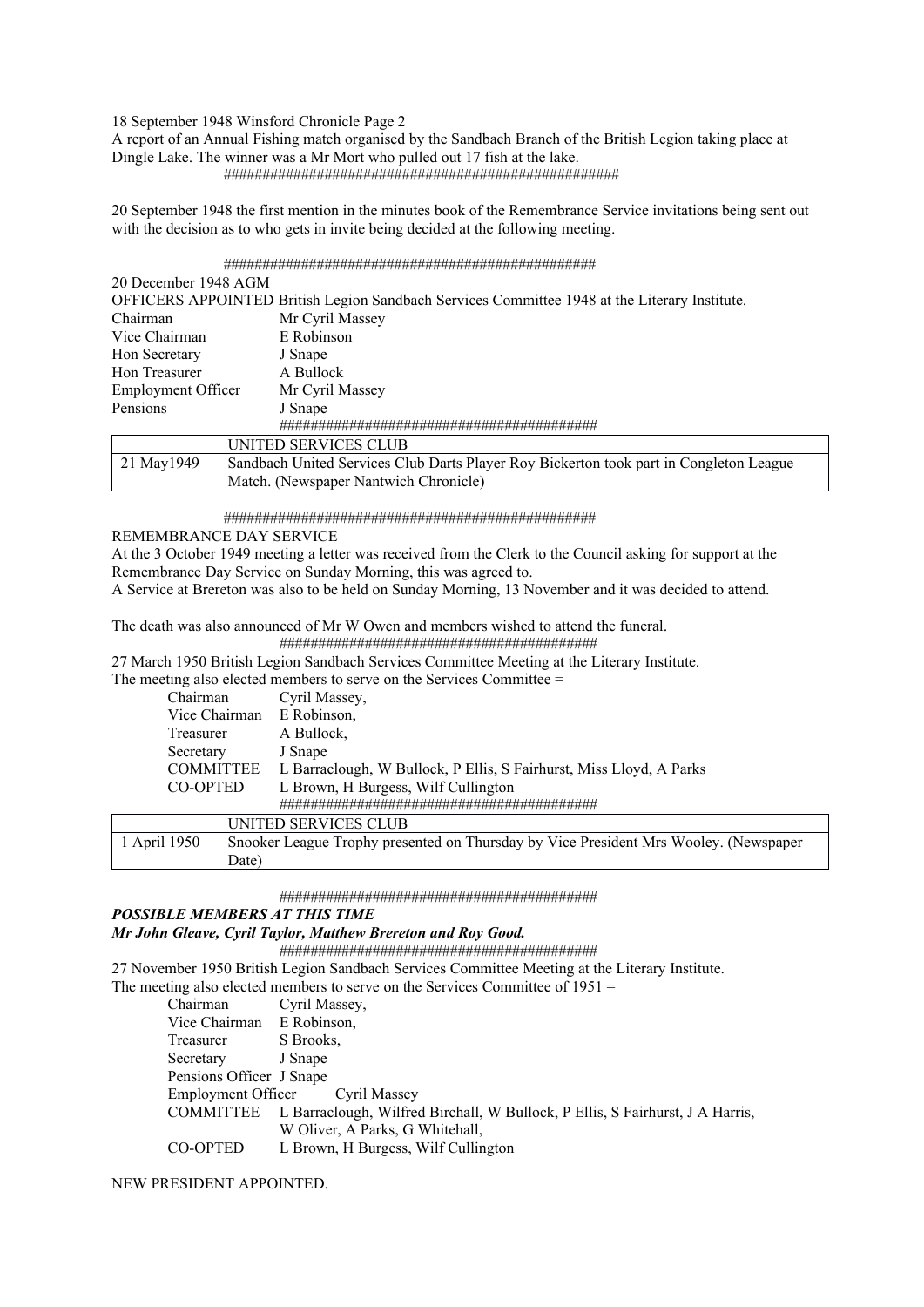At the 27 November 1950, A.G.M. Captain Herbert P. Rigby was elected President of the Sandbach Branch of the RBL with Cyril Massey still as Chairman. The Branch had a total of 289 members of which only 280 were fully paid up. Twenty-five new members had joined in the previous year (1949-50) and the Branch had £50 in its bank account.

#### #########################################

10 December 1951 British Legion Sandbach Services Committee at the Literary Institute.. Meeting held at the Reading room in the Literary Institute.

| Chairman                        | Cyril Massey,                                                                 |
|---------------------------------|-------------------------------------------------------------------------------|
| Vice Chairman                   | W A Parks (NEW),                                                              |
| Treasurer                       | S Brooks,                                                                     |
| Secretary                       | J Snape                                                                       |
| Pensions Officer J Snape        |                                                                               |
| Employment Officer Cyril Massey |                                                                               |
| <b>COMMITTEE</b>                | L Barraclough, Wilfred Birchall, W Bullock, P Ellis, S Fairhurst, J A Harris, |
|                                 | T Hewitt, W Oliver, A Parks, F Taylor, (S or) G Whitehall,                    |
|                                 | Mrs L Clarke.                                                                 |
| CO-OPTED                        | L Brown, H Burgess, Wilf Cullington                                           |
|                                 |                                                                               |
|                                 |                                                                               |

The 8 December 1952 Branch Meeting of the British Legion Sandbach Branch was held in the **UNITED SERVICES CLUB** for the first time.

#### #########################################

29 December 1952 and it was back to the Library / Reading Room of the Literary Institute for its meeting. The minutes of the Services committee are not in the book from the December to the 13 April 1953 and they seem to have not been held. From this date all future meetings would be held in the UNITED SERVICES CLUB in Bradwall Road until the Branch was forced to move out of the building (See later).

By now all the meetings of the Services Committee to discuss the applications for grants from ex service personnel and their families were held after Branch Meetings in the United Services Club.

#########################################

14 December 1953 British Legion Sandbach Services Committee. Meeting held at the United Services Club, Bradwall Road.

| Chairman                 | Cyril Massey,                                                            |
|--------------------------|--------------------------------------------------------------------------|
|                          | Vice Chairman C Taylor (NEW),                                            |
| Treasurer                | G W Brooks (NEW),                                                        |
| Secretary                | J Snape                                                                  |
| Pensions Officer J Snape |                                                                          |
|                          | Employment Officer Cyril Massey                                          |
|                          | COMMITTEE Wilfred Birchall, E Brandon, W Bullock, A Curgon, S Fairhurst, |
|                          | H Forster, J A Harris,                                                   |
| CO-OPTED                 | None                                                                     |

The Nantwich Chronicle of the 10 July 1954 reported a March past and parade of 1,200 British Legion men and women to Chester Cathedral. Taking part was representative from the Sandbach Branch with the Vicar of Sandbach and Chaplin to the Sandbach British Legion, Canon R Norton who gave an address on Service to God, Country and Humanity.

#########################################

GENERAL COMMITTEE MEETING Monday 13 September 1954 at the United Services Club. It was put on record the very generous gesture of the Chairman in providing the Branch with a new Minutes Book.

The members agreed to attend the Sale Festival of Remembrance on the 31 October 1954 with a bus trip alongside the Elworth and Wheelock Branches. The Chairman had purchased 32 tickets on behalf of the Branch.

It was agreed that **Mr Lake (Chairman) be appointed Poppy Day Organiser** and that the **Ladies Branch** be asked to help with the sale of Poppies.

Mr Littlemore of the Picture House was prepared to exhibit a film on how Poppy Day proceeds are allocated and the Secretary was instructed to obtain such film.

############################################

The first Minutes of this Committee available in the archive had the following members. CHAIRMAN Mr T. S Lake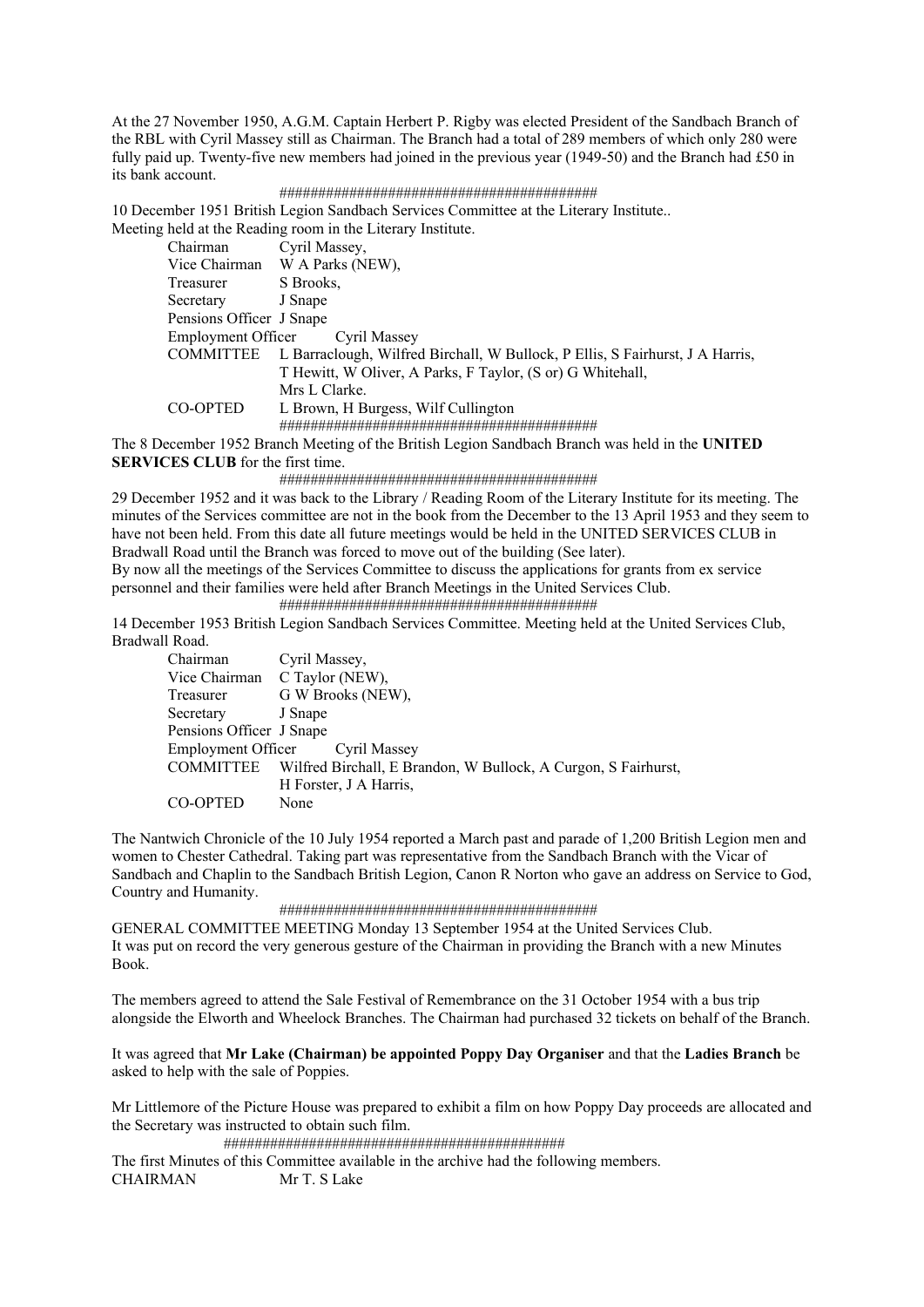# VICE CHAIRMAN Tbc

OTHER MEMBERS Mr Wilfred Birchall Jnr, Mr E Brandon, Mr G Brooks, Mr W Bullock, Mr A Curzon, Mr Geoff Fairhurst, Mr H Forster, Mr James Foster, Mr H Harper, Mr J A Harris, Mr T Hewitt, Mr Cyril Massey, Mr Cyril Taylor,

The Minutes book of the 13 September 1954 (General Meeting) and the 8 November 1954 (Services Committee) mentions for the first time a LADIES BRANCH with Mrs Torr (Chairman), Mrs Brereton and Mrs Brindley representing the (Ladies or) Women's Branch (12 Apr 1954 they were called the Women's Branch) at the Services Committee Meeting. It now seems that the Women of the Legion would now also be sitting on the Services Committee as they attended each meeting that year.

According to the AGM of the General Branch on the 26 November 1954 the Chairman reported that the Ladies Branch had been formed in this year (1954).

# ############################################

GENERAL COMMITTEE MEETING Monday 11 October 1954 at the United Services Club. It was agreed to attend the Brereton Parish Church on Sunday 7 November with a bus leaving the United Services Club at 10.20am however it was also decided not to attend the Smallwood Parish Church in the Evening of the same day.

Mr Wilfred Birchall Jnr was appointed Marshall for the forthcoming ARMISTICE DAY SERVICE AND PARADE. A band had been provisionally booked and the Ladies Group were asked if they could provide provisions and refreshments for the players.

30 People had booked to go to the Sale Festival of Remembrance and so it was hoped to book two busses for this event with a cost of 2/6d per person towards the cost of transport. The bus left the Wheat Sheaf Hotel at 12.45am on the 31 October 1954.

EVENT A Poppy Day whist Drive to be held in association with the Ladies Branch on the 15 October 1954. ############################################

GENERAL COMMITTEE MEETING Monday 8 November 1954 at the United Services Club. The 7<sup>th</sup> Btn Cheshire Regiment were thanked for the very able manner, appearance and bearing of the Band at the recent Armistice Remembrance Parade and were provisionally booked for the following year. Other letters of thanks were sent to the Rev. Norton Betts for organising the Service, The Ladies Branch for refreshments and to Mr Snape for his services as Buglar for the Last Post and Revalle ############################################

GENERAL COMMITTEE MEETING A.G.M. Friday 26 November 1954 at the United Services Club.

| PRESIDENT                            | Squadron Leader H Cyril Rigby                                                                       |
|--------------------------------------|-----------------------------------------------------------------------------------------------------|
|                                      | DISTRICT CHAIRMAN Mr F Wooldridge (South Cheshire District Committee including Crewe)               |
| CHAIRMAN                             | Mr T S Lake                                                                                         |
| VICE CHAIRMAN                        | Mr J A Harris                                                                                       |
| SECRETARY                            | Mr G W Brooks (1953 Secretary Mr T S Lake)                                                          |
| TREASURER                            | Mr H Harper                                                                                         |
| <b>COMMITTEE MEMBERS</b>             | Mr V Aldersay, Mr Wilfred Birchall Jnr, Mr E Brandon, Mr W Bullock,                                 |
|                                      | Mr J Cleridge, A Curzon, Mr Geoff Fairhurst, Mr H Forster, Mr James Foster,                         |
|                                      | Mr T Howitt, Mr C Massey, Mr Cyril Taylor.                                                          |
| STANDARD BEARER Mr Geoff Fairhurst.  |                                                                                                     |
|                                      | Escorts = V Aldersay, E Brandon, C Massey, C Taylor. (Delegates to the South East Cheshire District |
| Committee)                           |                                                                                                     |
| And 23 Members attended the meeting. |                                                                                                     |
|                                      |                                                                                                     |
|                                      | There were at this point 382 Members on the Branch Register made up of the following;-              |
| Ordinary Fully Paid up Members       | 288                                                                                                 |
| New Members during the year          | 30                                                                                                  |
|                                      | Members who have not paid but are retained on the branch register<br>64                             |
| 1 Life Member                        |                                                                                                     |
|                                      | TOTAL 382                                                                                           |

36 Members of the Legion were lost over the last 12 months.

POPPY APPEAL The funds from the 1953 Poppy Appeal raised £231 and this year it was going to be considerably more.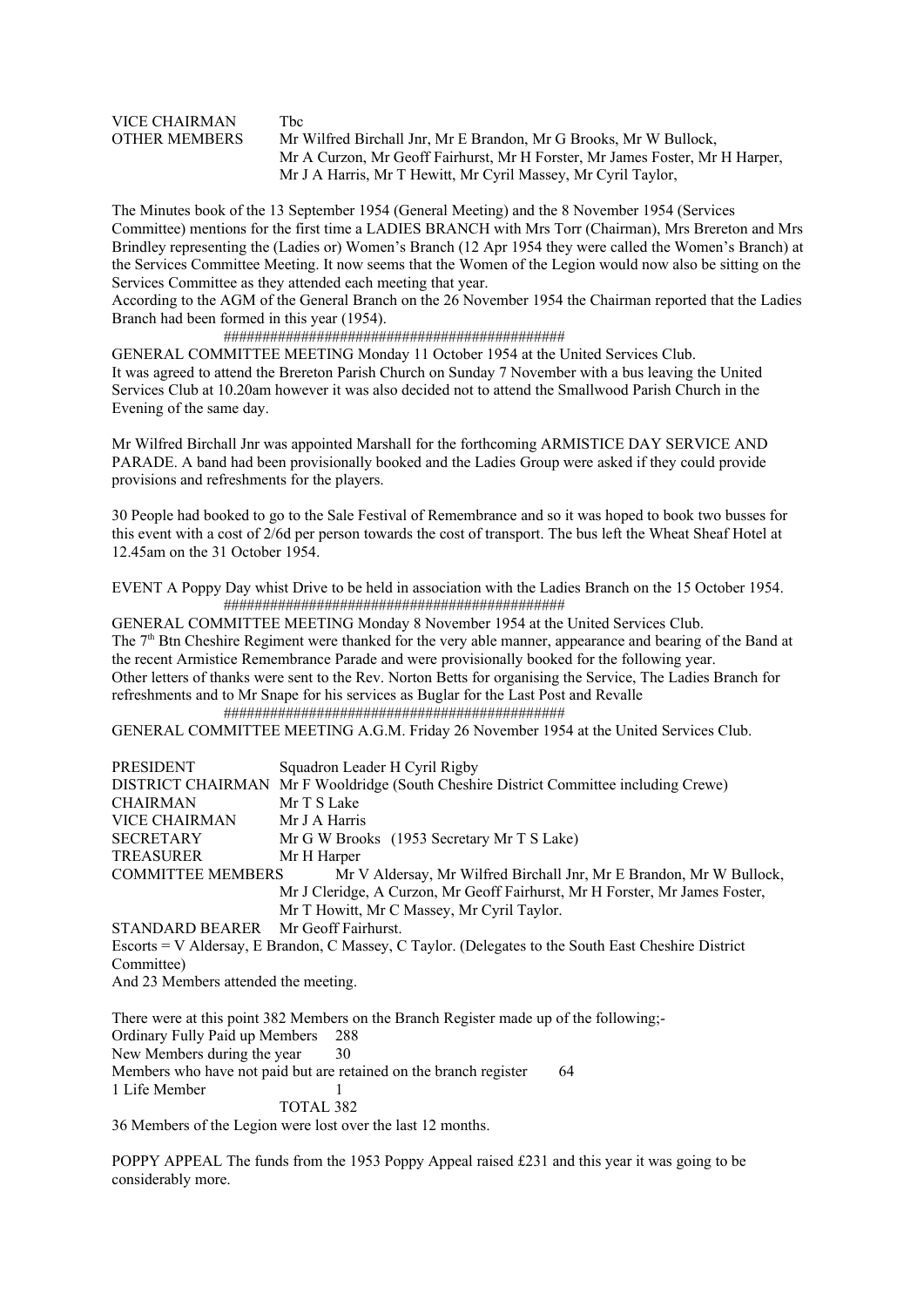SERVICES COMMITTEE REPORT Cyril Massey (Services Chairman) thanked T S Lake for the vast amount of hard work which he does for the branch. I think it is quite safe to say that he does more work than all the committee and other officials put together. His generosity to the Branch is very extensive and even Committee Members are totally unaware of just how far his generosity extends.

# ############################################

13 December 1954 British Legion Sandbach Services Committee Meeting held at the United Services Club, Bradwall Road.

| Chairman                  | Cyril Massey,                                                              |
|---------------------------|----------------------------------------------------------------------------|
| Vice Chairman             | C Taylor,                                                                  |
| Treasurer                 | G W Brooks                                                                 |
| Secretary                 | T S Lake                                                                   |
| Pensions Officer T S Lake |                                                                            |
|                           | Employment Officer Cyril Massey                                            |
| <b>COMMITTEE</b>          | This would be the Branch Committee as well as the Services Committee.      |
|                           | Mr V Alderlay, Mr Wilfred Birchall Jnr, Mr E Brandon, Mr W Bullock,        |
|                           | Mr C Coleridge, Mr A Curzon, Mr Geoff Fairhurst, Mr H Forster,             |
|                           | Mr James Foster, Mr H Harper, Mr T Howitt.                                 |
| CO-OPTED                  | Mr Leese of the National Insurance Office was co-opted onto the committee. |
|                           | Member of the Navel Association (Possibly Mr T Howitt)                     |
|                           | (This Committee would continue unopposed until the 1961 meeting)           |
|                           |                                                                            |

On Wednesday the 27 January 1955, the Women's Section of Sandbach British Legion held a whist drive at the Literary Institution with winners Miss A Stubbs, Mrs Umpleby, Mrs Bickerton, Mrs A Alcock, Mr S Bowler and Mrs K Mitchell. The special prize was won by Mrs Arrowsmith with prizes handed out by Mrs Harris the Vice Chairman of the Women's Section of the branch.

(Fri 29 January 1955 Nantwich Guardian Page 10)

####################################################

GENERAL COMMITTEE MEETING 10 January 1955 at the United Services Club.

Mr L Barraclough was elected to the South Cheshire Hospital Committee as the Legion Representative.

GENERAL COMMITTEE MEETING 13 June 1955 at the United Services Club. The Legion was asked to attend the Chairman's Service / Divine Service for the Chairman of the Council Councillor Ernest Condliffe on Sunday the 3 July 1955 at 11am.

There was also a service at the County Cathedral on the afternoon of the 3 July 1955 which the Branch was represented at.

Mr T S Lake the Chairman was awarded a Certificate of Merit at a recent South Cheshire Branch Meeting in connection with his longstanding activities as Poppy Day Organiser.

############################################

GENERAL COMMITTEE MEETING 10 October 1955 at the United Services Club.

REMEMBRANCE DAY ARRANGEMENTS

It was agreed that Sqd Leader Rigby be asked to lay the wreath and be in charge of the Parade and also to read the lesson.

The Branch will be represented at the War Memorial on Sunday the 6 November 1955 without the Standard. Mr Lake will arrange for the buglar to attend.

############################################

GENERAL COMMITTEE MEETING A.G.M. Friday 25 November 1955 at the United Services Club. At this time there were 383 Members of the Sandbach British Legion. PRESIDENT Squadron Leader H Cyril Rigby VICE PRESIDENTS Dr A Henderson, Harold Coppenhall, T S Lake, Mr A Leese, F C R Lewis, W R Parker, Arthur Simcox. *DISTRICT CHAIRMAN Mr F Wooldridge (South Cheshire District Committee including Crewe)*  CHAIRMAN Mr T S Lake<br>VICE CHAIRMAN Mr E Brando Mr E Brandon (NEW) SECRETARY Mr G W Brooks TREASURER Mr H Harper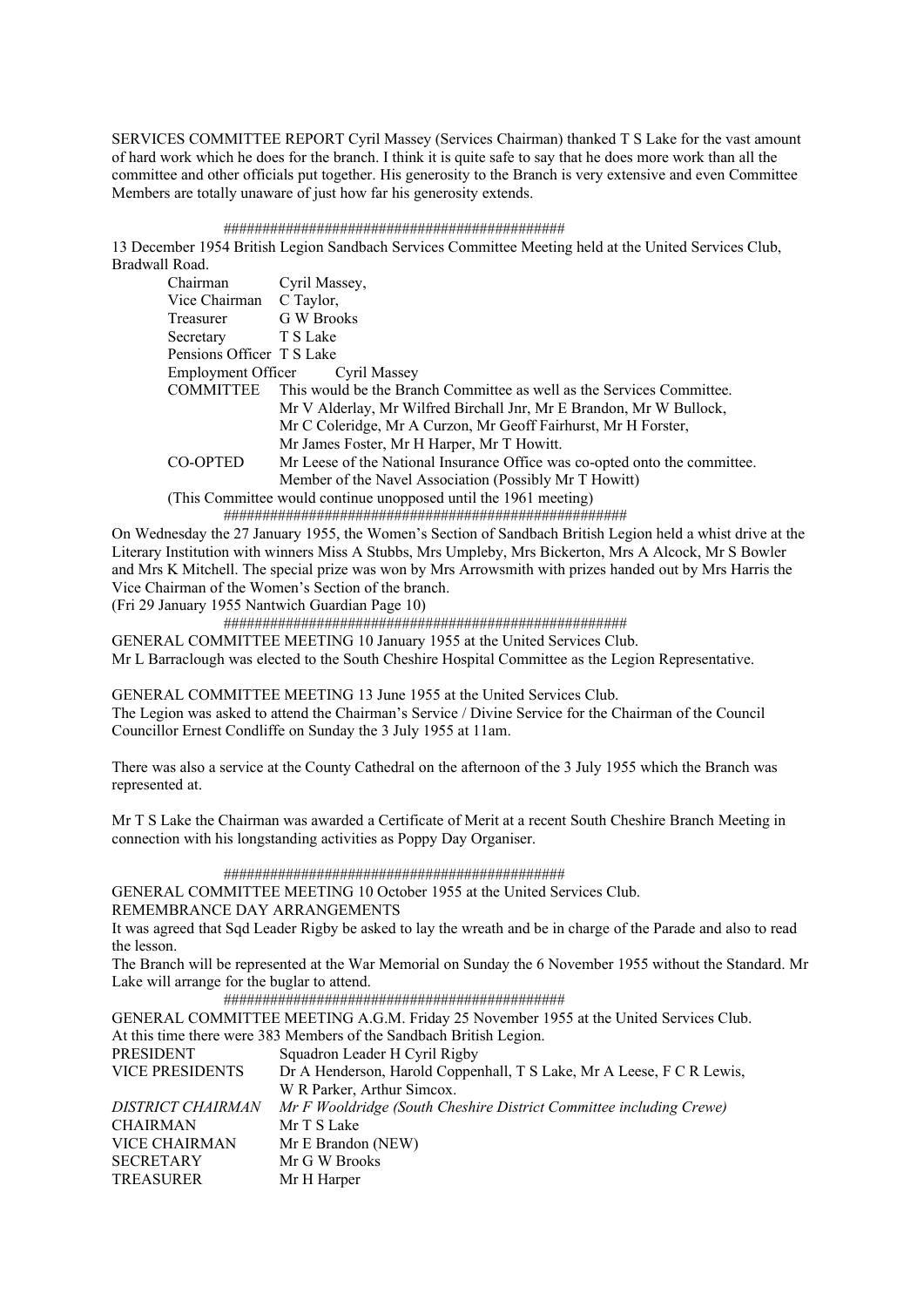COMMITTEE MEMBERS Tbc STANDARD BEARER Mr Geoff Fairhurst. Escorts = V Aldersay, E Brandon, C Massey, C Taylor.

POPPY DAY COLLECTION (Previous Year) 1954 Raised £242 (Organised by T S Lake)

# ############################################

12 December 1955 British Legion Sandbach General / Services Committee Meeting held at the United Services Club, Bradwall Road.

| Chairman                     | Mr Cyril Massey,                                                             |
|------------------------------|------------------------------------------------------------------------------|
| Vice Chairman                | Mr Cyril Taylor,                                                             |
| Treasurer                    | Mr G W Brooks                                                                |
| Secretary                    | Mr T S Lake                                                                  |
| Pensions Officer Mr T S Lake |                                                                              |
|                              | Employment Officer Mr Cyril Massey                                           |
| <b>COMMITTEE</b>             | This would be the Branch Committee as well as the Services Committee.        |
|                              | Mr V Alderlay, Mr Wilfred Birchall Jnr, Mr E Brandon, Mr W Bullock,          |
|                              | Mr Geoff Fairhurst, Mr H Forster, Mr James Foster, Mr H Harper, Mr T Howitt. |
|                              |                                                                              |

GENERAL COMMITTEE MEETING Monday 9 January 1956 at the United Services Club. It was agreed to reappoint the following Roles… (The minutes do not say what they were elected to but it was for the Annual Conference). PRESIDENT Sir Ian Fraser C.H.C.B.E. MP<br>HONONARY TREASURER Colonel The

Colonel The Lord Cromwell D.S.O. M.C, J.P.

#########################################

|                   | $\alpha$ $\mathbf{r}$ $\mathbf{r}$<br>IX.                      |
|-------------------|----------------------------------------------------------------|
| May<br>סכי<br>1 V | New<br>$\ell$ equiter<br>teward<br>l Newspap<br>Advert<br>.ner |

#### ############################################

GENERAL COMMITTEE MEETING Monday 11 June 1956 at the United Services Club.

EVENT = 1) Chairman of Sandbach Urban District Council's Service on Sunday 24 June 1957 at 11am. (see below)

2) County Parade at Chester Sunday 24 June 1957 in the afternoon.

It was agreed to purchase a ticket for the Standard Bearer to attend the Annual Festival of Remembrance at the Albert Hall.

EVENT 11 November 1956 Service of Remembrance at Brereton (Evening)

 ################################################ In 1956, Reg Dunning (.b. 9 July 1926 .D. 4 July 2020) took on the role of Parade Marshal (or Parade

Commander the March Organiser on the day of the event) for the Sandbach Urban District Council Chairman's Parade on Sunday 24 June 1957 at 11am.

It is recorded that he took on the Remembrance Day Parade for the British Legion (Sandbach Branch) at short notice for the 1966 parade.

################################################

GENERAL COMMITTEE MEETING Monday 12 November 1956 at the United Services Club. It was agreed to pay the Standard Bearers expenses for the 1956 Festival of Remembrance at the Albert Hall including his Taxi fare.

############################################

GENERAL COMMITTEE MEETING A.G.M. Friday 30 November 1956 at the United Services Club. At this time there were 353 Members of the Sandbach British Legion. PRESIDENT Squadron Leader H Cyril Rigby<br>VICE PRESIDENTS Dr A Henderson, Harold Copper Dr A Henderson, Harold Coppenhall, T S Lake, Mr A Leese, W R Parker, Arthur Simcox. CHAIRMAN Mr T S Lake VICE CHAIRMAN Mr E Brandon SECRETARY Mr G W Brooks TREASURER Mr H Harper COMMITTEE MEMBERS Mr V Aldersay, Mr C Bailey, Mr Wilfred Birchall Jnr, Mr W Bullock, Mr G Fairhurst, Mr H Forster, Mr J A Harris, Mr Cyril Massey, Mr Cyril Taylor,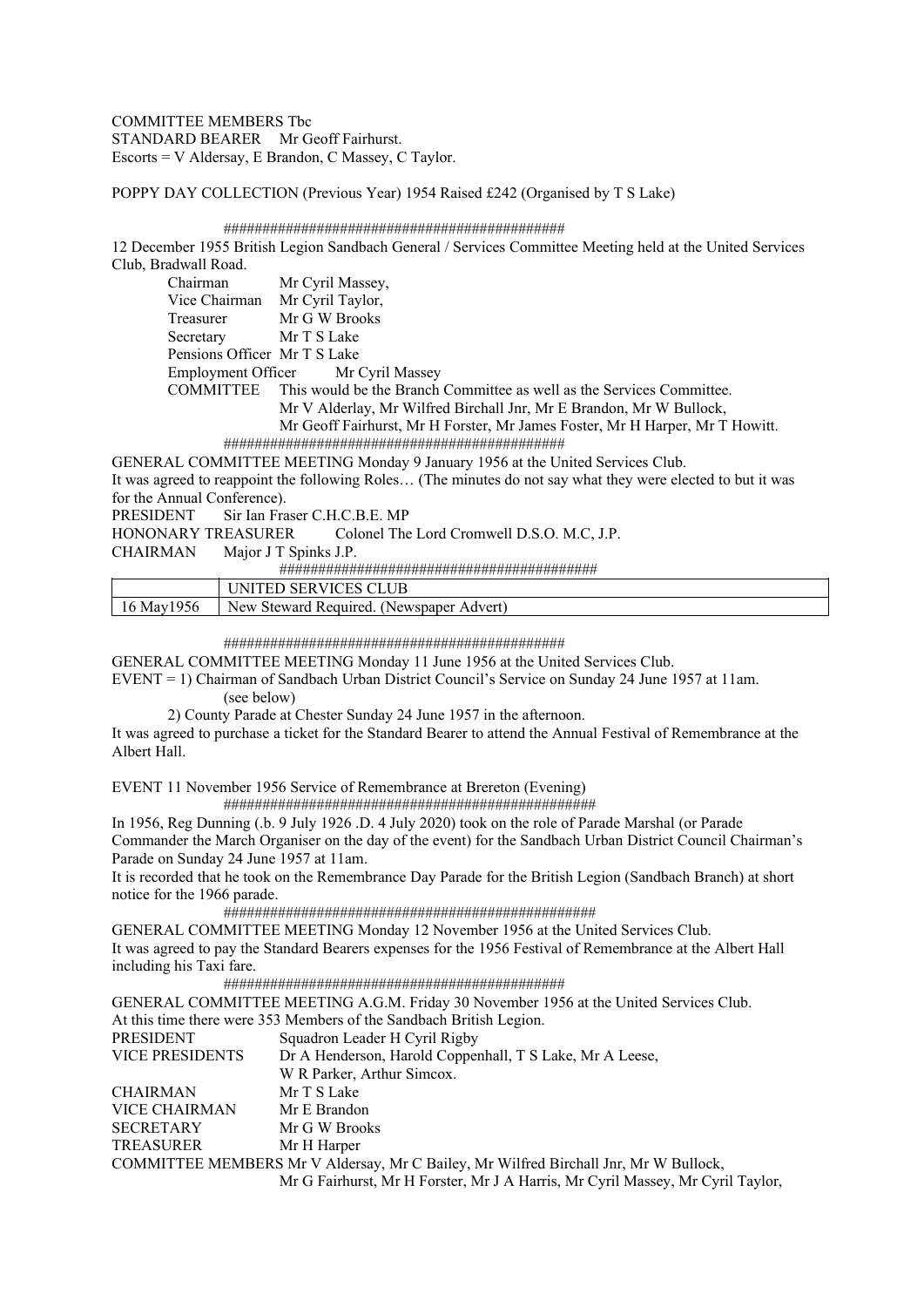STANDARD BEARER Mr Geoff Fairhurst.

Escorts = V Aldersay, E Brandon, C Massey, C Taylor.

POPPY DAY COLLECTION (Previous Year) 1955 Raised £256 (Organised by T S Lake) ################################################

|                  | 10 December 1956 ELECTION OF OFFICERS to the Services Committee.                 |
|------------------|----------------------------------------------------------------------------------|
| Chairman         | Mr Cyril Massey,                                                                 |
|                  | Vice Chairman Mr Cyril Taylor,                                                   |
| Treasurer        | Mr G W Brooks                                                                    |
| Secretary        | Mr T S Lake                                                                      |
|                  | Pensions Officer Mr T S Lake                                                     |
|                  | Employment Officer Mr Cyril Massey                                               |
| <b>COMMITTEE</b> | This would be the Branch Committee as well as the Services Committee.            |
|                  | Mr V Alderlay, Mr C Bailey, Mr Wilfred Birchall Jnr, Mr E Brandon, Mr W Bullock, |
|                  | Mr Geoff Fairhurst, Mr H Forster, Mr H Harper, Mr T Howitt.                      |
|                  |                                                                                  |
|                  | UNITED SERVICES CLUB                                                             |
| 20 Feb 1957      | New Steward Required. (Newspaper Advert)                                         |

################################################

GENERAL COMMITTEE MEETING Monday 13 May 1957 at the United Services Club. It was decided to grant permission for the Women's Section to form a Building Fund.

 ############################################ EVENT 23 June 1957 Sandbach Urban District Council Chairman's Service.

################################################

GENERAL COMMITTEE MEETING Monday 9 September 1957 at the United Services Club. After a recent illness the **Chairman Mr T S Lake had decided that after about 21 years he would be resigning** as Chairman at the next AGM. He said that Mr Barraclough has expressed an interest in taking over the role.

The Poppy Appeal / Poppy Day Collections would now be taken over by the Ladies Section as organisers.

It was agreed that the Cheshire Regiment Band be asked to lead the procession for the Annual Remembrance Day Service on the 10 November 1957.

################################################

GENERAL COMMITTEE MEETING Monday 14 October 1957 at the United Services Club. REMEMBRANCE DAY The Secretary reported that the  $7<sup>th</sup>$  Cheshire Regiment Band would be available for the forthcoming

Remembrance Day Parade and Service.

Mr Birchall would act as Marshall for the Remembrance Day Parade. Mr Rigby the President would lay the Wreath on behalf of the Legion.

 ############################################ GENERAL COMMITTEE MEETING A.G.M. Thursday 28 November 1957 at the United Services Club. At this time there were 330 Members of the Sandbach British Legion. PRESIDENT Squadron Leader H Cyril Rigby VICE PRESIDENTS Dr A Henderson, Harold Coppenhall, T S Lake, Mr A Leese, W R Parker, Arthur Simcox. CHAIRMAN Mr L Barraclough (NEW) VICE CHAIRMAN Mr Cyril Taylor (NEW) SECRETARY Mr G W Brooks TREASURER Mr H Harper COMMITTEE MEMBERS Mr V Aldersay, Mr C Bailey, Mr Wilfred Birchall Jnr, Mr A Birchenough, Mr W Bullock, Mr G Fairhurst, Mr H Forster, Mr J A Harris, Mr Cyril Massey, Mr T S Lake. STANDARD BEARER Mr Geoff Fairhurst.

Escorts = Mr V Aldersay, Mr J A Harris, Mr C Massey, Mr Cyril Taylor.

POPPY DAY COLLECTION (Previous Year) 1956 Raised £261 (£5 Up on last year. Organised by Mrs Birchall)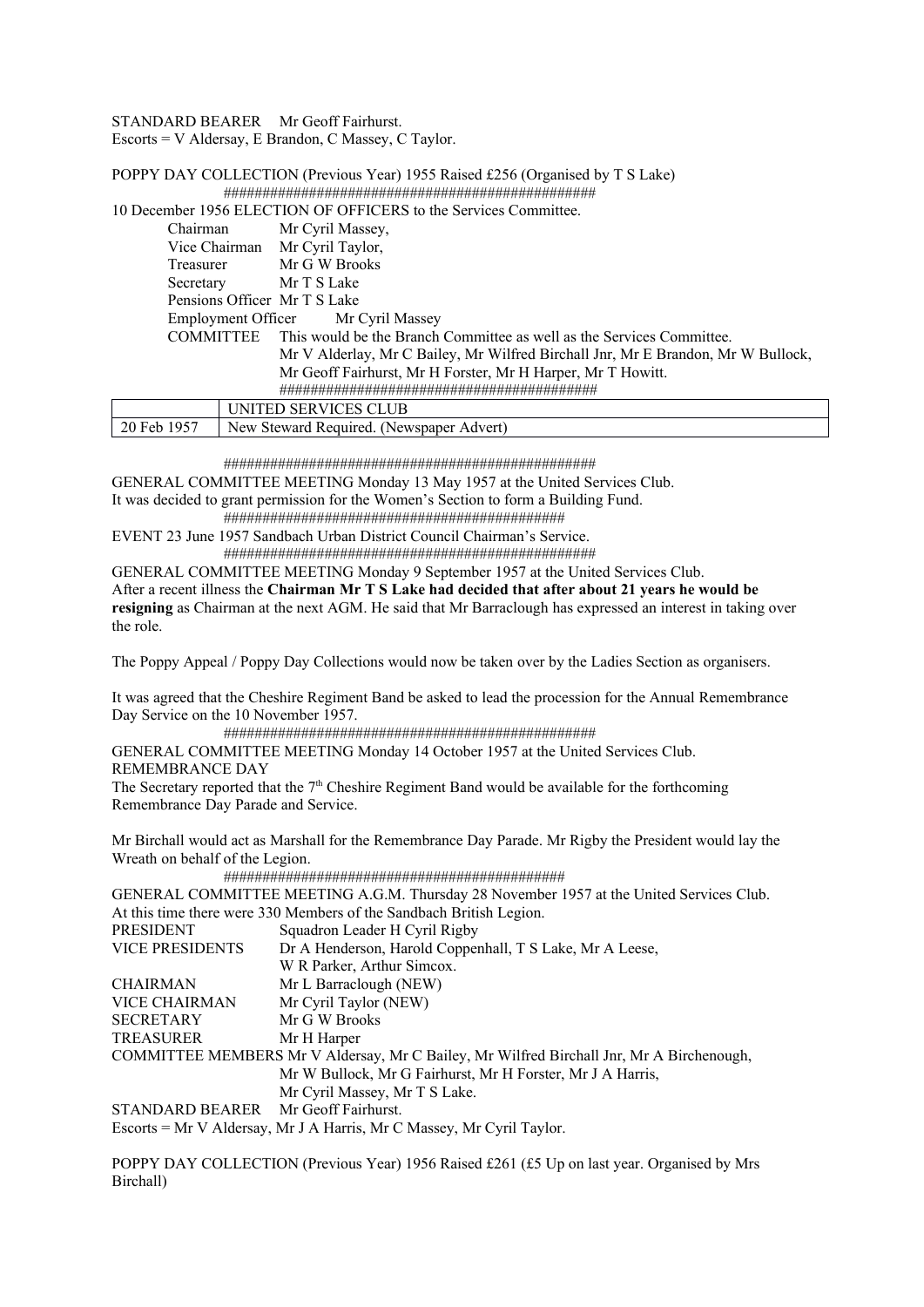ASSETTS The Branch held assets of £163/3/11 made up of £47/11/4 from the General Branch Fund and £69/3/7 from the Services Committee. The Branch had invested in 29 Units of Savings Certificates. ############################################

The Minutes Book of the Services Committee changed for the Monday 10 February 1958 report which was now typed rather than hand written making it clearer to read. Attending the meeting were Chairman Mr C Massey, Messrs Geoff Fairhurst, A Birchenough, H Forster, J A Harris and G W Brooks.

Apologies were received from Mr T S Lake, Mr H Harper, Mr Wilfred Birchall, Mr Basnett and Mr Cyril Taylor.

#### ################################################

GENERAL COMMITTEE MEETING Monday 14 April 1958 at the United Services Club. There was a Standard Bearers Competition at Chester on the 6 July 1958 and it was suggested that the Sandbach Branch took part.

################################################

GENERAL COMMITTEE MEETING Monday 12 May 1958 at the United Services Club. There was a Memorial Parade at the Cenotaph in London on Whit Sunday the 25 May 1958. It was decided not to send a representative of the Sandbach Branch.

It was agreed to order half a dozen Wreaths from Headquarters at a cost of 25/- each to be deposited at the shop of Miss Jones (Location not listed in the Minutes book / Or Mrs Jones).

 ################################################ GENERAL COMMITTEE MEETING Monday 8 September 1958 at the United Services Club. REMEMBRANCE DAY PARADE Mr Cyril Taylor agreed to act as Poppy Day Organiser for Remembrance Day 1958.

The Chairman Mr L Barraclough said that he had outhouses that were available at his offices that could be used to store Poppies etc and that Mr Taylor should view the premises.

The Chairman agreed to ask Miss Thornton of Sandbach Urban District Council to send out the usual letters of invitation to attend the Remembrance Day Service that was to be held on the 9 November 1958. Miss Thornton would also discuss matters relating to the service with the Rev. Canon Betts.

 ################################################ GENERAL COMMITTEE MEETING Monday 13 October 1958 at the United Services Club. REMEMBRANCE DAY PARADE

It was agreed that the President, Squadron Leader H Cyril Rigby, should act as Parade Marshall and would also read a lesson with Mr Cyril Taylor laying the Wreath of the Branch's behalf with the Chairman Mr L Barraclough reading the Ode.

Arrangements for Poppy Day were discussed and it was agreed that work should commence at Messrs Stringer and Co's Office on Monday the 27 October 1958 at 7pm. (Location not named in Minutes) ################################################

GENERAL COMMITTEE MEETING AGM Monday 8 December 1958 at the United Services Club. This year's Poppy day was arranged at short notice by Mr Cyril Taylor whose wife was at the time about to go into hospital.

The Ladies section had been through a difficult year in 1958 but was supported by RBL President Mr H Cyril Rigby who had arranged a Headquarters for them.

During the year former Chairman Mr Lake had been awarded the Legion Gold Medal.

At this time there were 336 Members of the Sandbach British Legion. PRESIDENT Squadron Leader H Cyril Rigby VICE PRESIDENTS Mr A Leese, Mr Arthur Simcox. CHAIRMAN Mr L Barraclough VICE CHAIRMAN Mr Cyril Taylor SECRETARY Mr G W Brooks TREASURER Mr H Harper COMMITTEE MEMBERS Mr V Aldersay, Mr C Bailey, Mr N Basnett, Mr Wilfred Birchall Jnr, Mr A Birchenough,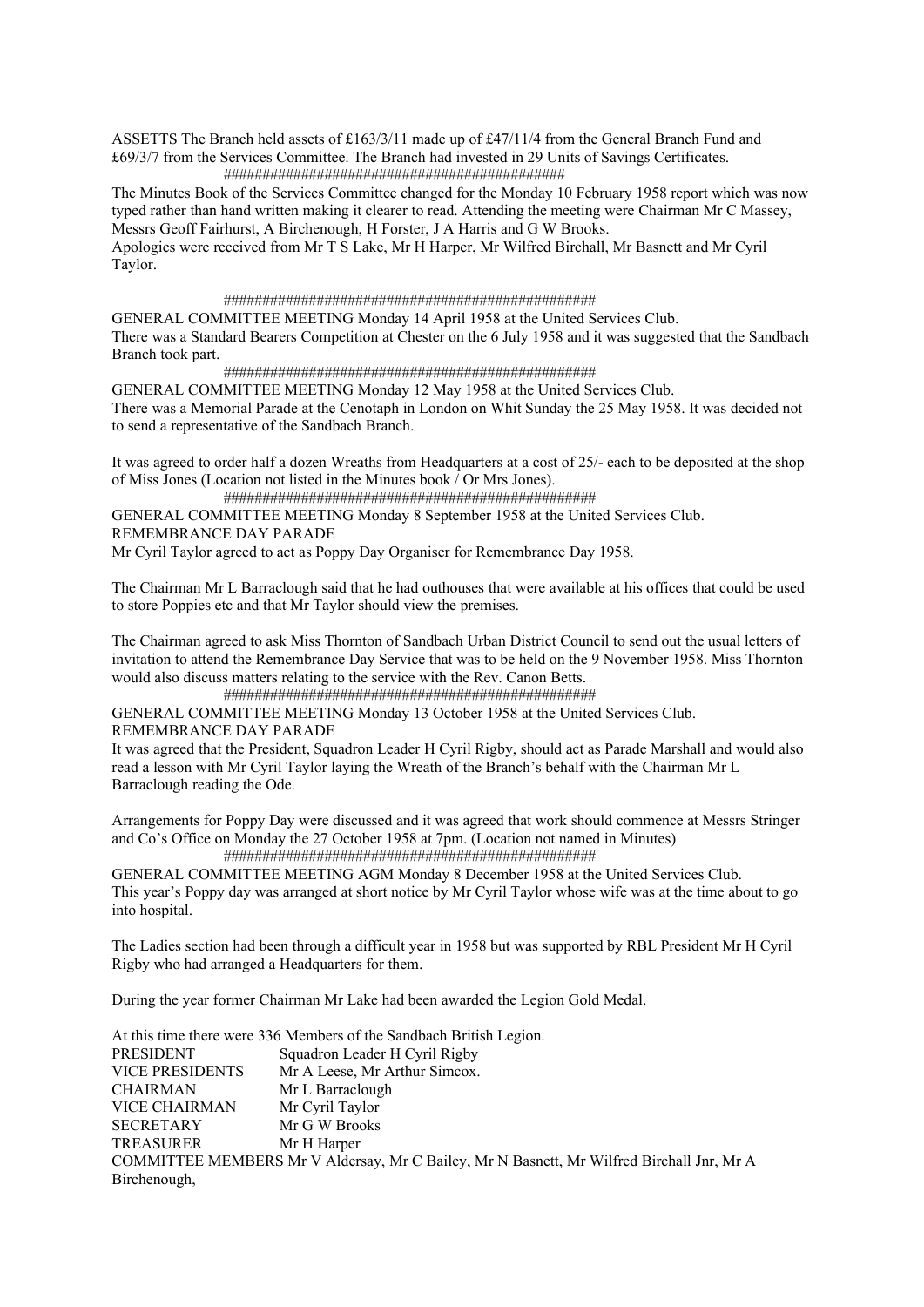|                                     | Mr W Bullock, Mr G Fairhurst, Mr H Forster, Mr J A Harris,  |
|-------------------------------------|-------------------------------------------------------------|
|                                     | Mr Cyril Massey, Mr T S Lake.                               |
| STANDARD BEARER Mr Geoff Fairhurst. |                                                             |
| $Esports =$                         | Mr V Aldersay, Mr J A Harris, Mr C Massey, Mr Cyril Taylor. |

# POPPY DAY COLLECTION (Previous Year) 1957 Raised £248.01

################################################

8 December 1958 British Legion Sandbach Services Committee Meeting held at the United Services Club, Bradwall Road. At 9pm

The former Ladies Section Chairman Mrs Torr wrote a letter to the Committee about organising a Carol Party to visit Arclid Hospital at Christmas. This was supported by the Ladies section and Men's branch. COMMITTEE

| COMMITTEE                          |                                     |
|------------------------------------|-------------------------------------|
| Chairman                           | Mr C Massey                         |
| Vice Chairman                      | Mr Cyril Taylor                     |
| Hon Secretary and Pensions Officer | Mr G W Brooks                       |
| Hon Treasurer                      | Mr N Basnett                        |
| Employment Officer                 | Mr C Massey                         |
| Committee                          | All Members of the Branch Committee |
|                                    |                                     |
|                                    |                                     |

GENERAL COMMITTEE MEETING Monday 8 June 1959 at the United Services Club. The question of the annual Branch Subscription was raised and it was agreed to increase it from 2/6d to 3/6d

################################################

GENERAL COMMITTEE MEETING Monday 14 September 1959 at the United Services Club. A minutes silence was observed for the loss of comrades and also in respect after the **death of Former Chairman MR T S LAKE** a tribute would be sent to the Legion Journal.

It was reported that the 7<sup>th</sup> Cheshire Regimental Band would not be available for the Remembrance Day **Service**.

## ################################################

GENERAL COMMITTEE MEETING Monday 9 November 1959 at the United Services Club. A letter of thanks was written to Messrs Johnson and Jones for their help with the Poppy Appeal and a window display. (Location not named in the minutes book)

################################################

GENERAL COMMITTEE MEETING AGM Friday 27 November 1959 at the United Services Club.

# POPPY DAY PARADE AND SERVICE

The weather was better this year than it had been for a while. Unfortunately the attendance of ex-servicemen on parade was not very good. Thanks were given to the Rev. Canon Betts for his help with organising the band and the service. Thanks were also expressed to Sandbach School Cadets for leading the parade. POPPY SALES

Mr Arthur Simcox told members that he thought Sandbach had not received its fair share of the better quality poppies. He also said that poppy sellers had gone from door to door quoting prices for various poppies. He was informed that street sellers could not sell poppies at fixed prices but door to door sellers could. There were various sizes of poppy and the President said that it shouldn't matter whether you paid 1d or £5 for it there should not be a snob value for the larger poppy.

At this time there were 337 Members of the Sandbach British Legion. PRESIDENT Squadron Leader H Cyril Rigby VICE PRESIDENTS Mr A Leese, Mr Arthur Simcox. CHAIRMAN Mr L Barraclough VICE CHAIRMAN Mr Cyril Taylor SECRETARY Mr G W Brooks TREASURER Mr H Harper COMMITTEE MEMBERS Mr N Basnett, Mr A Birchenough, Mr Jack F Edwards (NEW / Co-opted), Mr G Fairhurst, Mr H Forster, Mr John Gleave, Mr J A Harris, Mr Cyril Massey, STANDARD BEARER Mr Geoff Fairhurst. Escorts = Mr A Birchenough, Mr J A Harris, Mr C Massey, Mr Cyril Taylor.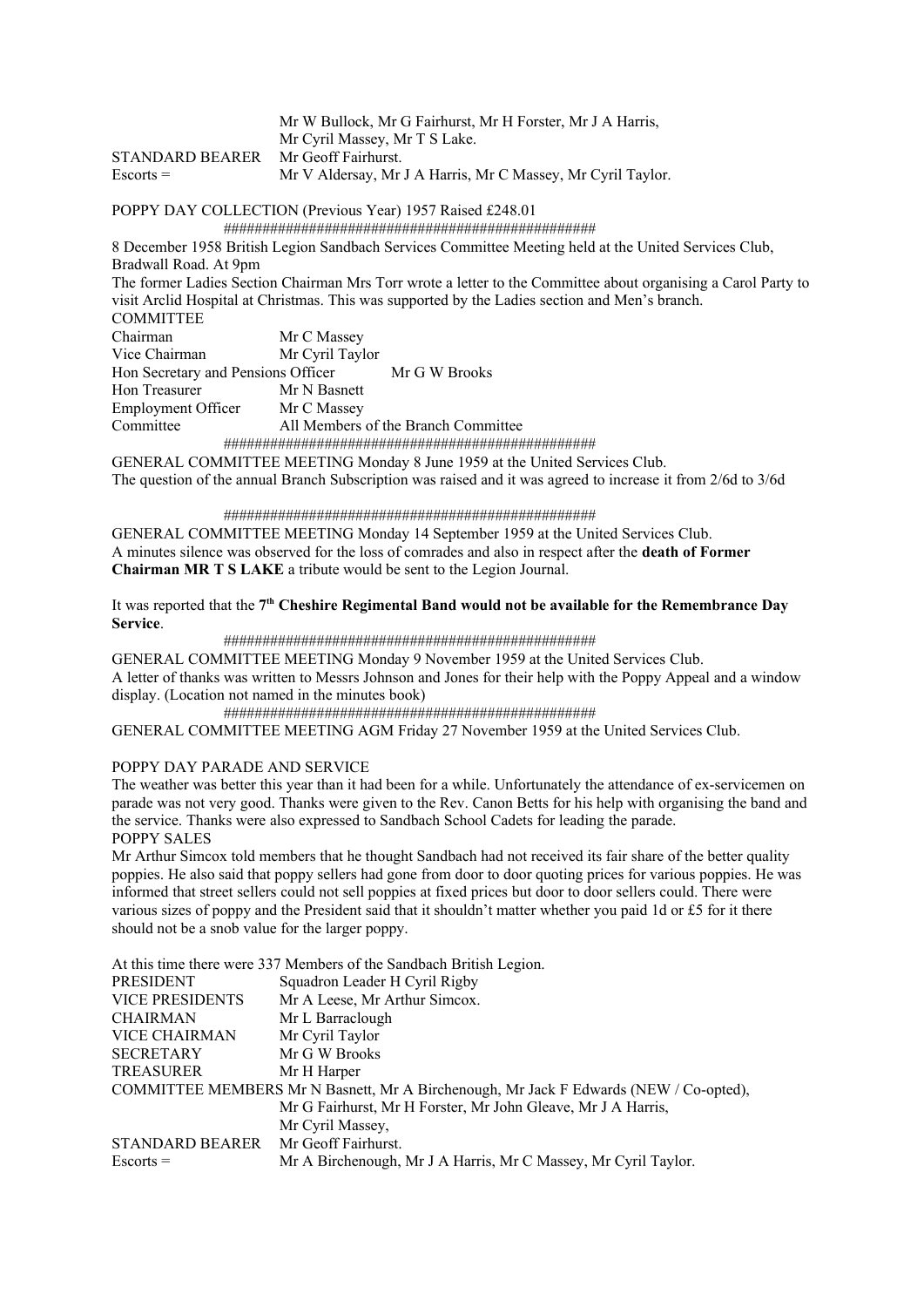# POPPY DAY COLLECTION (Previous Year) 1958 Raised £146/19/7d (Poppy sales only / Wreaths extra) 1959 Raised £150/12/6d (Poppy sales only / Wreaths extra) 1959 Total (8 Feb 1960 Meeting) £251/10/ 4 (Up £3 on last Year) (Organised by Mr Cyril Taylor)

# ################################################

14 December 1959 British Legion Sandbach Services Committee Meeting held at the United Services Club, Bradwall Road.

On the 14 December 1959 a letter was sent to the former Chairman of the Ladies Section wishing her a speedy recovery. It is unknown what she was recovering from.

The Secretary informed the Committee that the Ministry was looking for a representative to the Local War Pensions Committee. It was decided that the name of Mr R. B. Hovey should be sponsored as a member for this committee.

COMMITTEE Services Committee

| Chairman                           | Mr C Massey     |                                                                        |
|------------------------------------|-----------------|------------------------------------------------------------------------|
| Vice Chairman                      | Mr Cyril Taylor |                                                                        |
| Hon Secretary and Pensions Officer |                 | Mr G W Brooks                                                          |
| Hon Treasurer                      | Mr N Basnett    |                                                                        |
| Employment Officer                 | Mr C Massey     |                                                                        |
| Committee                          |                 | All Members of the Branch Committee                                    |
|                                    |                 |                                                                        |
|                                    |                 | GENERAL COMMITTEE MEETING Monday 14 December 1959 at the United Servic |

GENERAL COMMITTEE MEETING Monday 14 December 1959 at the United Services Club. Mr Jack F Edwards was welcomed as a new member of the Committee.

**Mr John Gleave resigned his post on the committee** as the dates of meetings clashed with Urban District Council meetings and he was unable to attend both.

## ################################################

GENERAL COMMITTEE MEETING Monday 8 February 1960 at the United Services Club. **Mr H Harper (Manager of the Westminster Bank) resigned as Treasurer**. He was also leaving his job in the Sandbach Branch of his bank. It was decided to present him with a Cigarette Lighter for his years of service.

## ################################################

GENERAL COMMITTEE MEETING Monday 11 April 1960 at the United Services Club. Sandbach Urban District Council asked to borrow the Poppy Collecting Tins so they could make a collection for a present for Princess Margaret's Wedding Present Appeal.

################################################

GENERAL COMMITTEE MEETING Monday 13 June 1960 at the United Services Club. The Branch would be represented at the Winsford Remembrance Service on the 30 October.

################################################

GENERAL COMMITTEE MEETING Monday 11 July 1960 at the United Services Club. DEATH OF THE CHAIRMAN

The Vice Chairman Mr Cyril Taylor announced the sudden **death of the Chairman Mr L Barraclough.**

He had chaired the meeting on the 9 May 1960 but was not at the 13 June 1960 Meeting and had passed away in the interim. The Committee stood in a minutes silence for the Chairman.

#########################################

|             | FED SERVICES CLUB<br>'ND.                                   |
|-------------|-------------------------------------------------------------|
| Sept $1960$ | Talent Show at the United Services Club. (Newspaper Advert) |

## ################################################

GENERAL COMMITTEE MEETING Monday 18 September 1960 at the United Services Club. The  $7<sup>th</sup>$  Battalion  $7<sup>th</sup>$  Cheshire Regimental Band President informed the Branch that the band would be available for Remembrance Sunday provided that transport was made available. . Transport was left in the hand of the Secretary to make arrangements.

After months of postponing a discussion took place regarding the arrangements for the Poppy Day Appeal. ################################################

GENERAL COMMITTEE MEETING Monday 10 October 1960 at the United Services Club.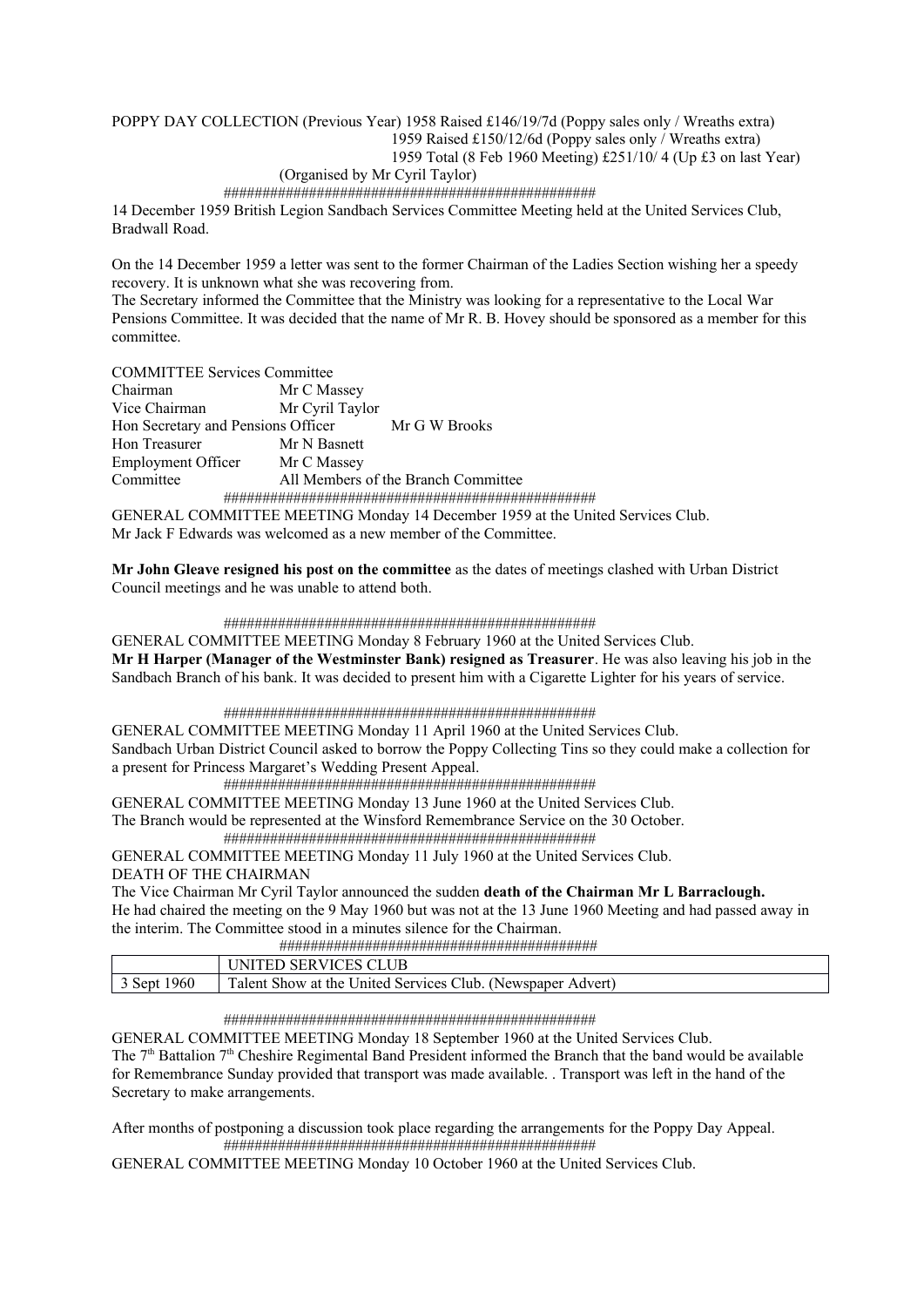The Secretary informed the committee that Mrs Coppenhall (Coppenhall Coaches) would provide the transport for the 7<sup>th</sup> Cheshire Regimental Band at a cost of £4 and arrangements had also been made for transport to the Evening Service at Brereton Church.

The position of the Chairman was discussed and the President had asked Mr C Tayor if he would like to take on the role at the AGM. Mr Cyril Taylor said that he was not interested in the position and after a discussion it was decided that unless a suitable person could be found Mr Jack F Edwards would be asked to accept the position.

The County Secretary reported that only three standards from Cheshire could take part in the Festival of Remembrance at the Albert Hall this year and that Sandbach would not be one of them this year.

## ################################################

# REMEMBRANCE DAY REPORT

The 1960 Remembrance Day Service took place at St Mary's Church on Sunday the 13 November 1960 at 3pm with the collection being donated to the Earl Haig Fund. Leading the parade was the Band of the  $7<sup>th</sup>$  Cheshire Regiment which started from the Council Offices on Crewe Road, Sandbach at 2.40pm. Applications for Poppy Wreaths were made to Messrs Johnson and Jones of Hightown Sandbach or Secretary Mr G W Brooks (18 Abbey Road, Sandbach.)

REMEMBRANCE DAY PARADE

Formed at the Gas Showroom (Crewe Road, Sandbach opposite the Council Building.)

1. Police

- 2. Band
- 3. Territorial's
- 4. Army School Cadets
- 5. Air Training School
- 6. British Legion Observer and Civil Defence
- 7. Sandbach Urban District Council
- 8. Round Table, Rotary etc.
- 9. St John's Ambulance
- 10. Boy Scouts and Guides

All persons laying wreaths to form up in front of the Main Parade.

The band to proceed along the High Street to Eachus and Sons. Other ranks to turn left in square and form a square until the British Legion who will proceed along the High Street as the band (To Eachus and Son) to form in front of the War Memorial.

## ################################################

GENERAL COMMITTEE MEETING Monday 14 November 1960 at the United Services Club. The recent Remembrance Day was discussed and it was agreed to thank the band and also to Messrs Johnson and Jones for letting the Branch have the use of their window and storage facilities and to the Sandbach Urban District Council for the Market Hall (Board Room) to making up the Poppy Boxes.

It was agreed that extra expenses incurred from the Remembrance Day Service would come out of the Earl Haig Poppy Fund Appeal.

Mr C Massey asked if Mr Cyril Taylor would reconsider taking up the role of Chairman especially as he had connections with the United Services Club that could lead to more co-operation between the Branch and the club. Mr Cyril Taylor agreed to give his final decision at the AGM on the 25 November.

## ################################################

GENERAL COMMITTEE MEETING AGM Friday 25 November 1960 at the United Services Club. Tribute was made to Mr L Barraclough the Chairman who had died during the year and who had taken on the role after the health of the previous Chairman had deteriorated and had subsequently died. Mr L Barraclough had steered the Branch though a difficult time and his loss was felt by the members.

Mr G Brooks said that the present Committee was the best he had known in his 13 in the role of Secretary.

Christmas gifts had as usual been handed out to a number of Ex Service men or women in 1959.

Poppy Sales had been increased in 1960 by £20 due in part to the **addition of a silver paper to Poppies** by the Ladies Group.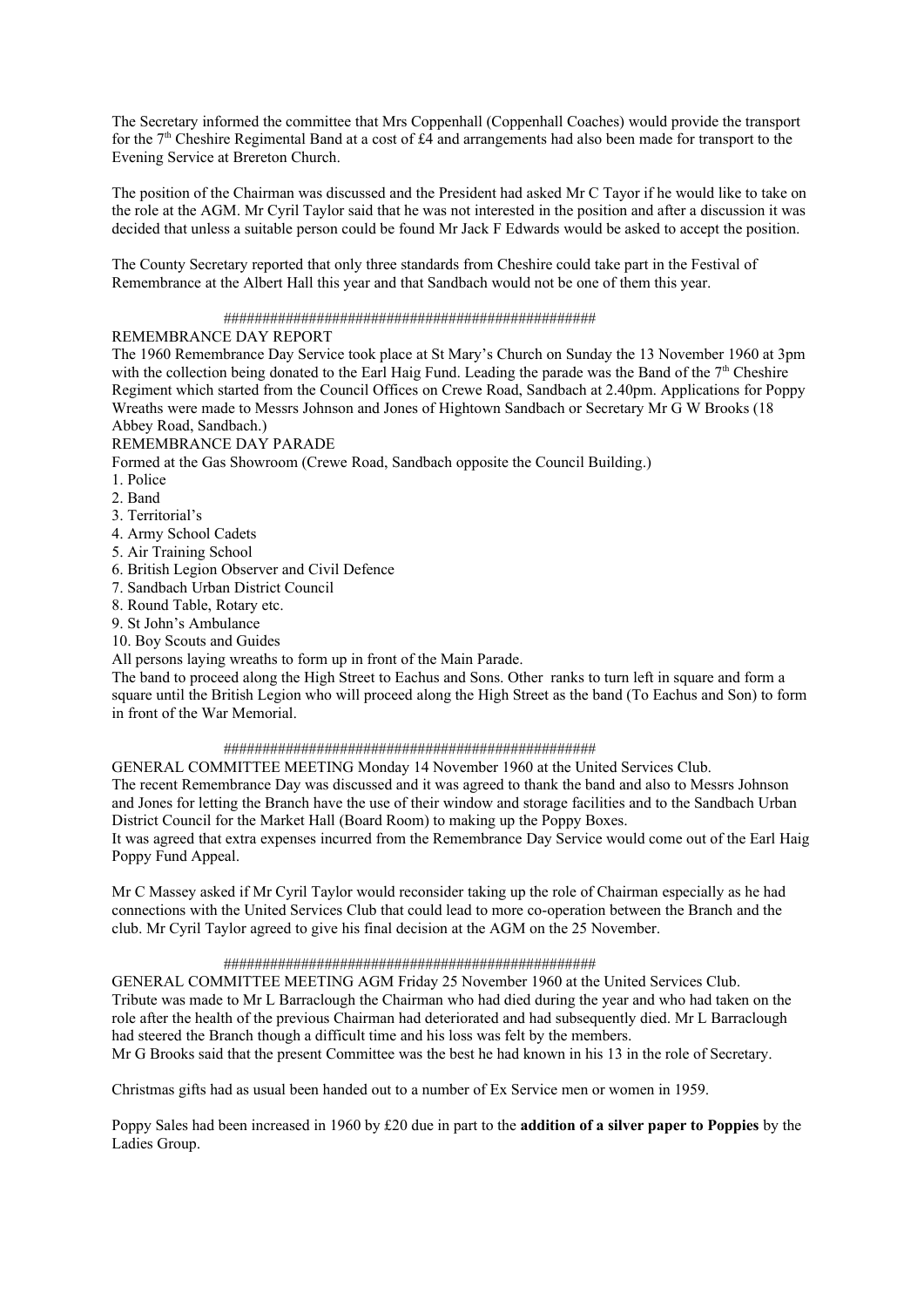At this time there were 357 (up 20) Members of the Sandbach British Legion. (121 members however had failed to pay their subscription. PRESIDENT Squadron Leader H Cyril Rigby<br>VICE PRESIDENTS Mr A Leese, Mr Arthur Simcox. Mr A Leese, Mr Arthur Simcox. CHAIRMAN Mr Jack F Edwards (NEW) VICE CHAIRMAN Mr Cyril Taylor SECRETARY Mr G W Brooks  $(13<sup>th</sup> Year)$ TREASURER Mr A E Withington (NEW) TREASURER Services Committee Mr N Basnett COMMITTEE MEMBERS Mr N Basnett, Mr A Birchenough, Mr G Fairhurst, Mr H Forster, Mr J A Harris, Mr J Higgins (NEW), Mr Cyril Massey, Mr J Newton (NEW), Mr P Ryder (NEW), Mr R Simcox (NEW), Mr G Williams (NEW), STANDARD BEARER Mr Geoff Fairhurst. Escorts = Mr A Birchenough, Mr J A Harris, Mr C Massey, Mr Cyril Taylor. POPPY DAY COLLECTION (Previous Year) 1959 £251/10/ 4 (Up £3 on last Year Tbc)

1960 Raised £172/13/11d (Poppy sales only / Wreaths extra)

################################################

GENERAL COMMITTEE MEETING Monday 12 December 1960 at the United Services Club. Report on the Poppy Sales amounted to £172/13/11 (£20 up on last year)

Voting then took place for the Services Committee.

| <b>COMMITTEE Services Committee</b>                                          |                                     |  |
|------------------------------------------------------------------------------|-------------------------------------|--|
| Chairman                                                                     | Mr C Massey                         |  |
| Vice Chairman                                                                | Mr Cyril Taylor                     |  |
| Hon Secretary and Pensions Officer Mr G W Brooks                             |                                     |  |
| Hon Treasurer                                                                | Mr N Basnett                        |  |
| Employment Officer Mr C Massey                                               |                                     |  |
| Committee                                                                    | All Members of the Branch Committee |  |
|                                                                              |                                     |  |
| CENED AL COMMITTEE MEETING Monday 0 January 1061 at the United Services Club |                                     |  |

GENERAL COMMITTEE MEETING Monday 9 January 1961 at the United Services Club. The **Death was announced of former Treasurer Mr H Harper** (Treasurer to 1959) with his funeral on the 11 January 1961 at St Mary's Parish Church at 2.15pm. .

## ################################################

A case related to the committee on the 9 January 1961 by Miss Royds regarding a Mr Glynn Mitchell came under the Wheelock Branch and would be passed on to Mr Graham Hovey Secretary of the Wheelock Branch Services Committee.

# ################################################

GENERAL COMMITTEE MEETING Monday 13 February 1961 at the United Services Club. The following agreed to act as Club Stewards for the following month. (Not specified but possibly Stewards at the United Services Club)

| Mr G Fairhurst  |
|-----------------|
| Mr G Williams   |
| Mr Cyril Taylor |
| Mr H Forster    |
|                 |

The Secretary read out a letter from the Victory Club as to the Annual Contribution being increased from 10/- to £1. It was agreed to continue membership at the new rate.

# ################################################

GENERAL COMMITTEE MEETING Monday 13 March 1961 at the United Services Club. The Chairman asked if it was possible to clean the Old Standard currently at St Mary's Church and it was agreed to see Mr Bennett as to whether it was possible.

EVENT 24 April 1961 Tombola Evening at the United Services Club.

################################################

GENERAL COMMITTEE MEETING Monday 10 April 1961 at the United Services Club. Mr Doug E Roycroft was now able to attend the monthly meetings and was approached to be co-opted onto the Committee.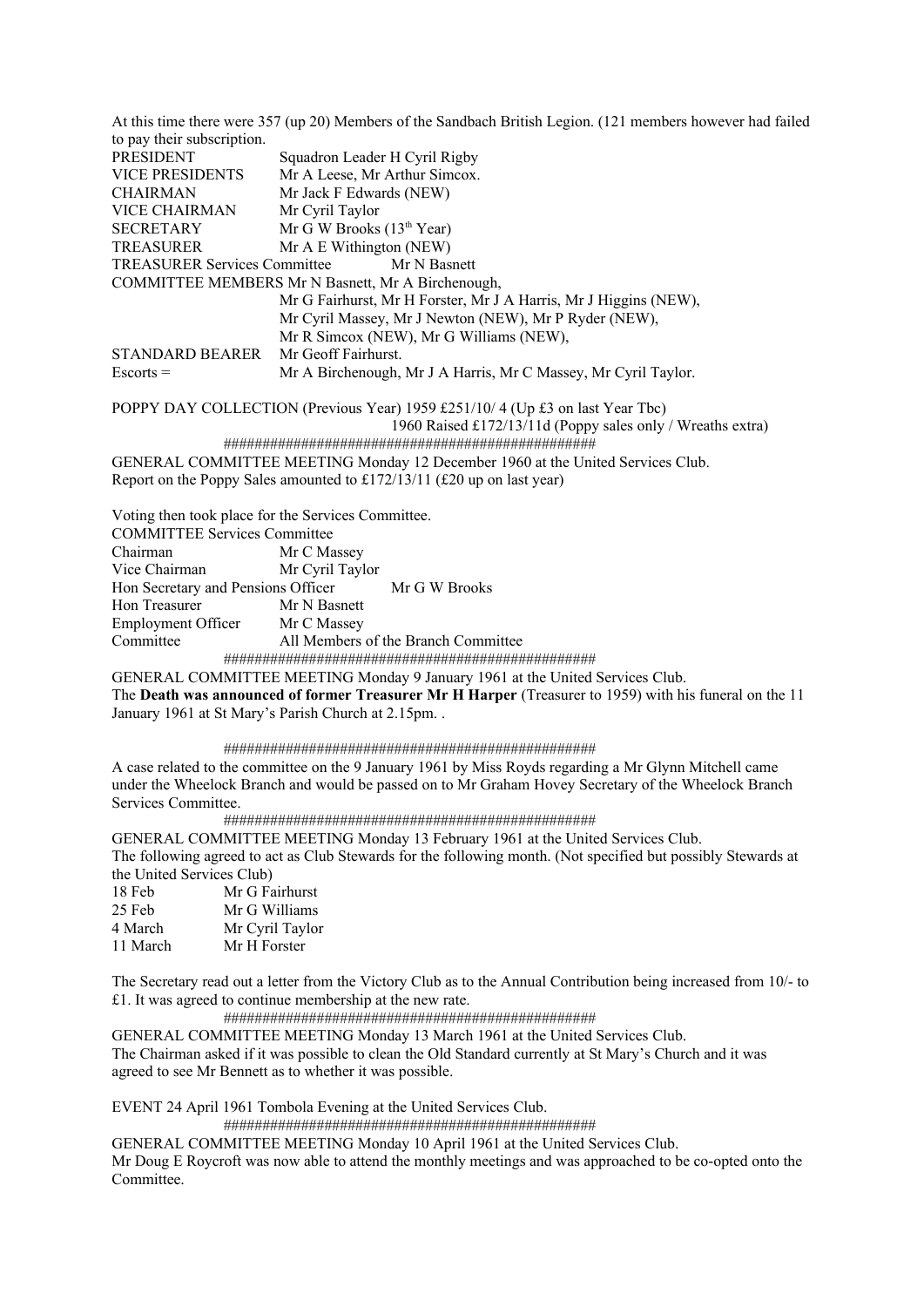The Chairman had been to see Mr Bennett who was not able to clean the Standard at the moment but promised to inspect the old Standard and clean it if practicable free of cost as soon as he could.

################################################

GENERAL COMMITTEE MEETING Monday 8 May 1961 at the United Services Club.

Mr Bennett had been to see the old Standard and made an examination of it. He expressed doubt as to the advisability of having it cleaned due to the lettering which is only print not woven and it may not stand up to the

chemicals used.

It was agreed to approach Mrs Dunn or suitable lady to have the standard washed.

The Tombola Event was postponed.

A letter of Resignation from the Committee was received from Mr P Ryder and accepted with regret. ################################################

GENERAL COMMITTEE MEETING Monday 12 June 1961 at the United Services Club.

The Old Standard had been washed by Mrs Dunn and considering the age the result was most satisfactory.

The Secretary would apply for four tickets for the Festival of Remembrance at the Royal Albert Hall in London on the 11 November 1961 and a further ticket for the Standard Bearer.

The Branch would be represented at the Sandbach Urban District Council Chairman's Special Service (Civic Service) at St Peters Church on Sunday the 25 June 1961.

################################################

GENERAL COMMITTEE MEETING Monday 11 September 1961 at the United Services Club. The Chairman Mr Jack F Edwards would attend the  $40<sup>th</sup>$  Anniversary of the Legion Dinner at Chester on the 29 September 1961.

Mr N Jackson a former member of the Nantwich Branch was co-opted onto the Committee. ################################################

GENERAL COMMITTEE MEETING Monday 9 October 1961 at the United Services Club. The R.A.O.B. (Royal Antediluvian Order of Buffaloes / Masonic Lodge) expressed an interest in taking part in the Remembrance Day Parade in 1961.

################################################

GENERAL COMMITTEE MEETING AGM Friday 24 November 1961 at the United Services Club.

|                        | At this time there were 341 (Down 16) Members of the Sandbach British Legion. |
|------------------------|-------------------------------------------------------------------------------|
| PRESIDENT              | Squadron Leader H Cyril Rigby (A Solicitor in the town)                       |
| <b>VICE PRESIDENTS</b> | Mr John Gleave, Mr A Leese, Mr Arthur Simcox.                                 |
| <b>CHAIRMAN</b>        | Mr Jack F Edwards                                                             |
| VICE CHAIRMAN          | Mr Cyril Taylor                                                               |
| <b>SECRETARY</b>       | Mr G W Brooks                                                                 |
| <b>TREASURER</b>       | Mr A E Withington                                                             |
|                        | COMMITTEE MEMBERS Mr A Alcock (NEW), Mr N Basnett, Mr A Birchenough,          |
|                        | Mr G Fairhurst, Mr H Forster, Mr J A Harris, Mr H Hough (NEW),                |
|                        | Mr J Jackson (NEW), Mr I Ireland (NEW), Mr Cyril Massey,                      |
|                        | Mr E L Newton (NEW), Mr Doug E Roycroft, Mr J Spooner (NEW)                   |
| <b>STANDARD BEARER</b> | Mr Geoff Fairhurst.                                                           |
| $Escorts =$            | Mr A Birchenough, Mr J A Harris, Mr H Hough (NEW), Mr E L Newton (NEW).       |

POPPY DAY COLLECTION (Previous Year) 1959 £251/10/ 4 (Up £3 on last Year Tbc)

1960 Raised £172/13/11d (Poppy sales only / Wreaths extra)

################################################

11 December 1961 British Legion Sandbach Services Committee Meeting held at the United Services Club, Bradwall Road.

| Chairman         | Cyril Massey,              |
|------------------|----------------------------|
| Vice Chairman    | C Taylor,                  |
| Treasurer        | N Basnett (NEW)            |
| Secretary        | G W Brooks (NEW)           |
| Pensions Officer | G W Brooks (NEW)           |
| Benevolent Fund  | N Basnett (NEW / New post) |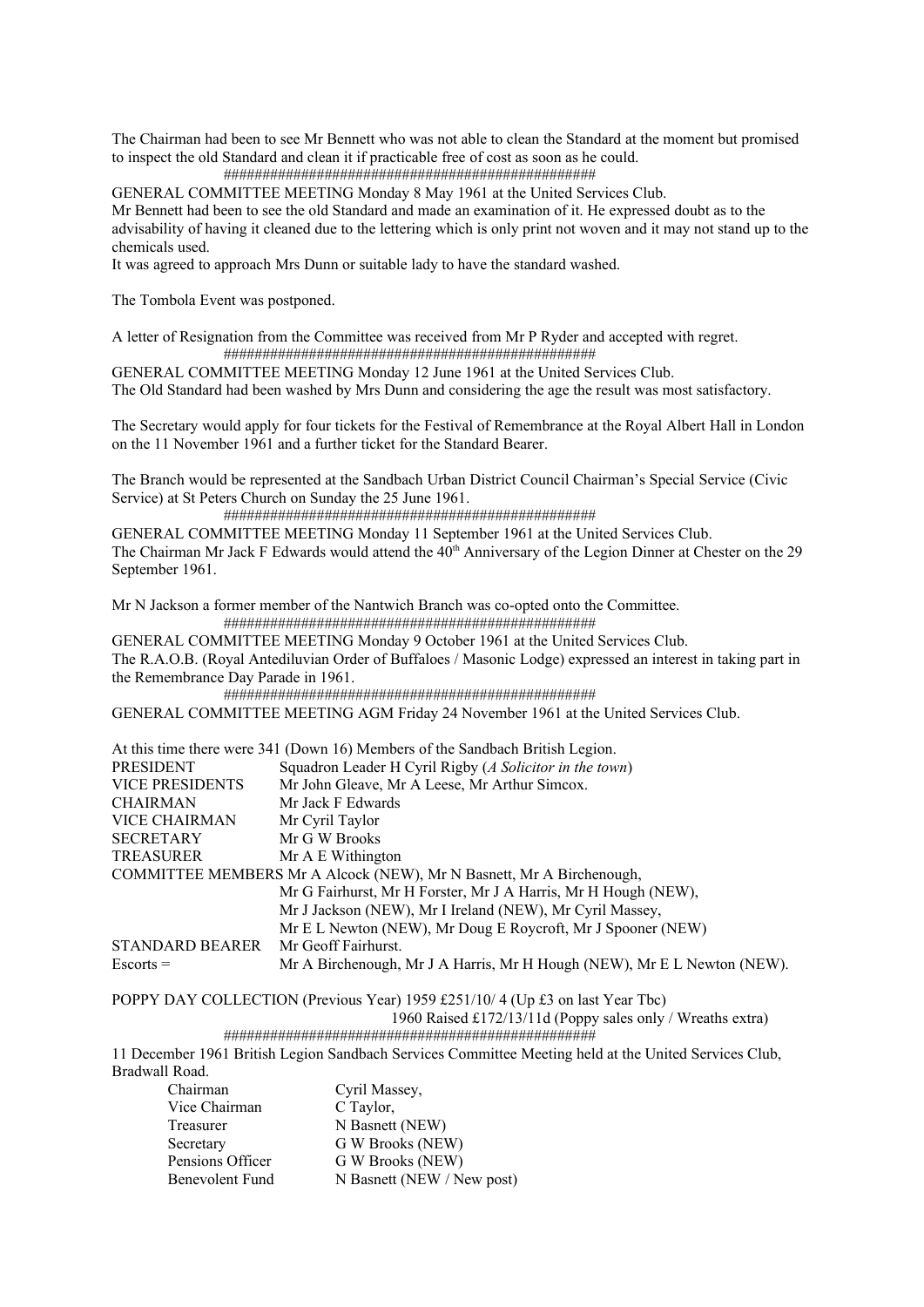Employment Officer Cyril Massey

THOSE ATTENDING (As above plus) Messrs J F Edwards, E L Newton, J Fairhurst, J Spooner, D Roycroft, A Birchenough, H Hough, N Jackson, H Forster, J A Harris, G Brooks, J Ireland, D Alcock. With APOLOGIES from Mr A E Withington and Mr N Basnett.

| .<br>.<br>.                                                                                                                     |
|---------------------------------------------------------------------------------------------------------------------------------|
| <del>----------</del><br>. <del>.</del><br>. <del>.</del><br>- <del>,,,,,</del><br>- <del>,,,,,</del><br>- 77<br>. <del>.</del> |
|                                                                                                                                 |

|      | UNITED SERVICES CLUB                                        |
|------|-------------------------------------------------------------|
| 1962 | By 1962 the club was registered as the United Services Club |
|      | (Sandbach) Ltd. (See 23 Mar 2013)                           |
|      | (Newspaper Article)                                         |

################################################

GENERAL COMMITTEE MEETING Monday 8 January 1962 at the United Services Club. The death was announced of Mr A W Leese a Life Member of the Branch.

The **Death was also announced of Mr H Hough** a Committee member and escort of the Standard.

|             | . .                                      |
|-------------|------------------------------------------|
|             |                                          |
|             | 'NITED SERVICES CI UR-                   |
| 29 Jan 1962 | New Steward Required. (Newspaper Advert) |

################################################

GENERAL COMMITTEE MEETING Monday 12 February 1962 at the United Services Club. Poppy day Appeal Results  $1960 = \text{\pounds}255/8/8d$ 

 $1961 = \pounds261/17/10d$ 

################################################

By March 1962 the number of those seeking assistance dropped considerably with many meetings during the year having no cases to discuss.

################################################

GENERAL COMMITTEE MEETING Monday 9 July 1962 at the United Services Club.

The Question of Boundaries between Sandbach, Elworth and Wheelock had been discussed and representatives from adjoining branches were invited to a meeting to discuss common problems.

Mr Cooper and Mr Greenwood (Poppy Organiser) of the ELWORTH BRANCH attended this meeting. SANDBACH BOUNDARY

From Bradwall Smithy and in the direction of Elworth.

Both Sides of London Road from Newark House near Abbey Road.

ELWORTH

Abbey Road

################################################

GENERAL COMMITTEE MEETING Monday 10 September 1962 at the United Services Club. The Sandbach Branch had not been selected to take part in the Festival of Remembrance at The Albert Hall in London this year as only five branches could go from Cheshire and 16 had applied.

At a later meeting four tickets for members to attend had become available.

################################################

GENERAL COMMITTEE MEETING AGM Thursday 29 November 1962 at the United Services Club.

|                        | At this time there were 317 (Down 24) Members of the Sandbach British Legion. (83 Subscriptions outstanding) |
|------------------------|--------------------------------------------------------------------------------------------------------------|
| <b>PRESIDENT</b>       | Squadron Leader H Cyril Rigby (A Solicitor in the town)                                                      |
| <b>VICE PRESIDENTS</b> | Lt Colonel F Dunkley (NEW), Mr John Gleave, Mr Arthur Simcox.                                                |
| <b>CHAIRMAN</b>        | Mr Jack F Edwards                                                                                            |
| <b>VICE CHAIRMAN</b>   | Mr Cyril Taylor                                                                                              |
| <b>SECRETARY</b>       | Mr G W Brooks                                                                                                |
| <b>TREASURER</b>       | Mr A E Withington                                                                                            |
|                        | COMMITTEE MEMBERS Mr A Alcock (or D Alcock), Mr N Basnett, Mr A Birchenough,                                 |
|                        | Mr G Fairhurst, Mr H Forster, Mr J A Harris, Mr H Hough (See below),                                         |
|                        | Mr J Jackson (or N Jackson), Mr I Ireland (or J Ireland), Mr Cyril Massey,                                   |
|                        | Mr E L Newton, Mr Doug E Roycroft, Mr J Spooner                                                              |
| STANDARD BEARER        | Mr Geoff Fairhurst.                                                                                          |
| $Escorts =$            | Mr A Birchenough, Mr J A Harris,                                                                             |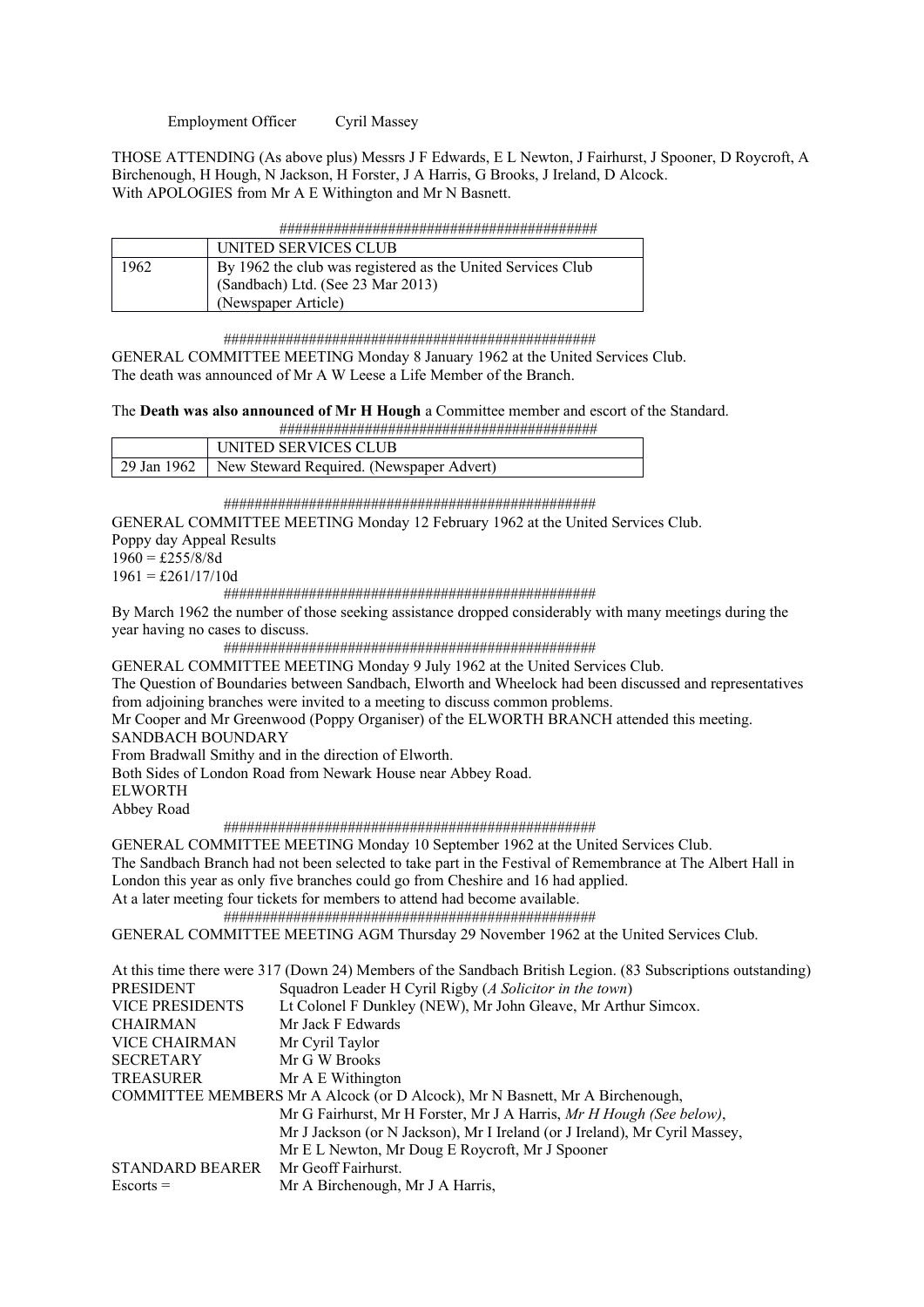*Mr H Hough (Died in Jan 1962 unless another H Hough)*, Mr E L Newton.

POPPY DAY COLLECTION (Previous Year) 1961 Raised £189/16/11d (Poppy sales only / Wreaths extra)

# REMEMBRANCE DAY PARADE

A report was given in regard to the Remembrance Day Parade.

The Boys of the Sandbach School Band and Cadets gave great credit to the School.

################################################

GENERAL COMMITTEE MEETING Monday 10 December 1962 at the United Services Club.

Voting took place for the Services Committee. Chairman Mr C Massey Vice Chairman Mr Cyril Taylor, Secretary and Pensions Officer Mr G W Brooks, Treasurer Mr N Bennett, Benevolent Fund Tbc, Employment Officer Mr C Massey, ################################################

Services Committee Meeting.

By the 11 December 1962 it was decided to send the usual Christmas Parcels to service personnel and family members with10 gifts distributed during the festive season.

In 1963 assistance was back to the usual numbers.

#########################################

|            | UNITED SERVICES CLUB                                               |
|------------|--------------------------------------------------------------------|
| 1 Mar 1963 | Last Night RAF Officer Mr Wilfred Birchall retired as Secretary of |
|            | the United Services Club.                                          |
|            | $(Newspaper - Liverpool Echo)$                                     |

#### ################################################

GENERAL COMMITTEE MEETING Monday 13 May 1963 at the United Services Club. The Secretary was to write to Sandbach School to see if the School Band would be available for the forthcoming Remembrance Service.

################################################

Services Committee Meeting.

At the 13 May 1963 Meeting Mr Newton informed the meeting about the formation of a League of Hospital Friends at Arclid Hospital. Over the years the British Legion has had a lot of contact with the hospital and agreed to give every possible support to this venture.

################################################

GENERAL COMMITTEE MEETING Monday 8 July 1963 at the United Services Club. The **Elworth British Legion was holding a Dedication Service for their new Standard**. Members of the Sandbach Branch will attend.

################################################

GENERAL COMMITTEE MEETING Monday 9 September 1963 at the United Services Club. It was reported that there was a newly formed League of Friends at Arclid Hospital and it was agreed for the Legion to help with this venture.

At the 14 October 1963 meeting it was agreed to organise a trip for patients at Arclid leaving the United Services Club on Sunday the 27 October 1963 at 1.30pm.

#########################################

|            | UNITED SERVICES CLUB                           |
|------------|------------------------------------------------|
| 5 Oct 1963 | Club Darts League AGM at United Services Club. |
|            | (Newspaper Advert)                             |

# ################################################

GENERAL COMMITTEE MEETING Monday 14 October 1963 at the United Services Club. The making up of Poppy Boxes would be at the United Services Club on the 21 October 1963 (Monday).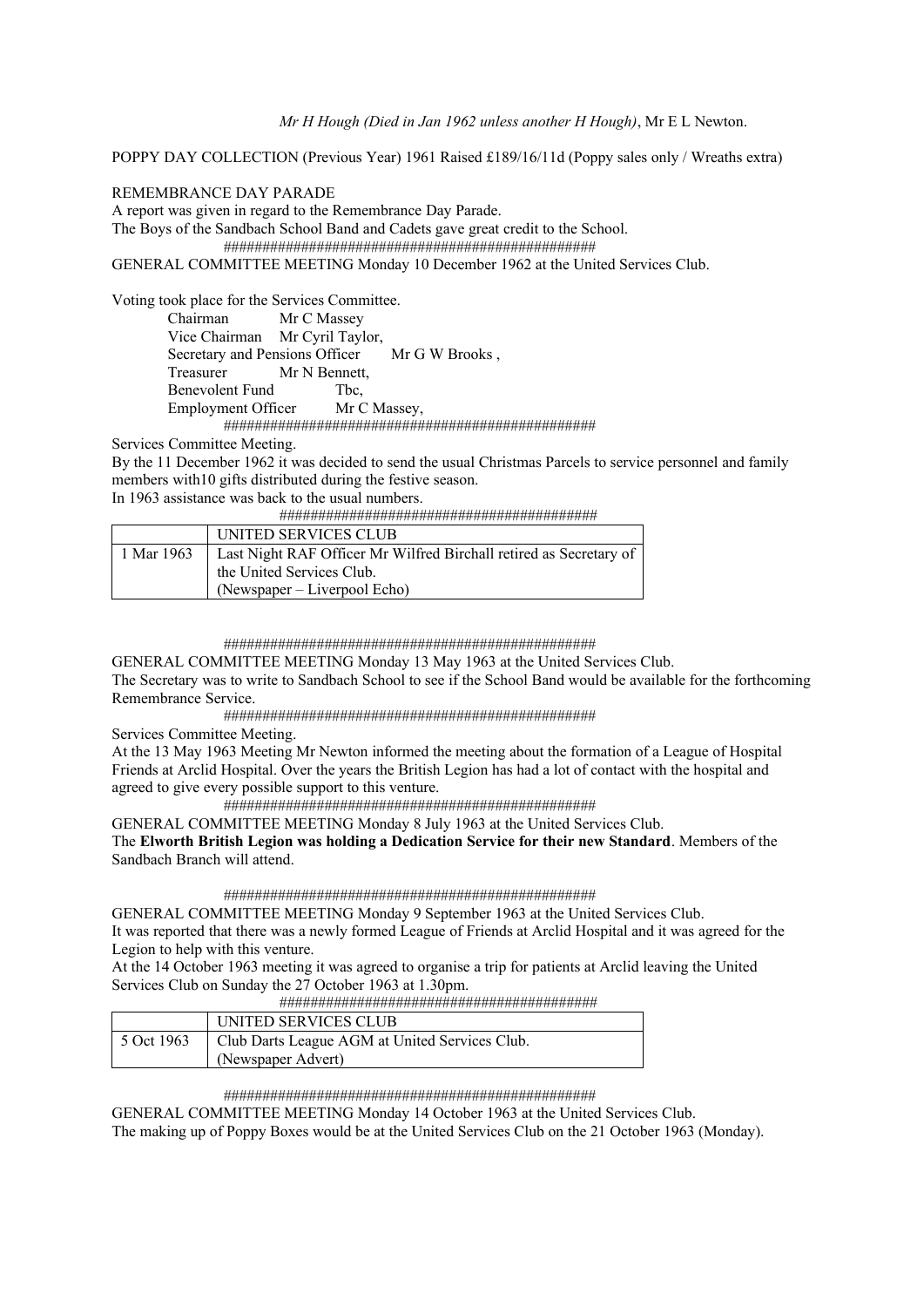The War Graves Commission pay St Mary's Church 5/- a year each for the 5 graves of Servicemen who had died during the wars. It has come to the attention of the Legion that they were not being tended to over a long period of time. The matter would be brought up with Church Secretary Mr Chrimes.

On Poppy day Mr Basnett would lay the wreath on behalf of the Sandbach Branch.

Treasurer Mr Withington reported that he wished to resign at the next AGM from the post as he was leaving the district.

The Standard Bearer would represent the Branch at the Festival of Remembrance at the Albert Hall in London and 4 members could also attend the event. (In the end 8 Members attended)

 ################################################ GENERAL COMMITTEE MEETING Monday 11 November 1963 at the United Services Club. Treasurer Mr Withington announced that his successor at the Westminster Bank Mr Warburton was willing to take on the role of Treasurer at the next AGM.

 ################################################ GENERAL COMMITTEE MEETING AGM Thursday 28 November 1963 at the United Services Club.

|                        | At this time there were 247 (Down 70) Members of the Sandbach British Legion. |
|------------------------|-------------------------------------------------------------------------------|
|                        | (48 New Members and 88 Current Members Subscriptions outstanding)             |
| <b>PRESIDENT</b>       | Squadron Leader H Cyril Rigby (A Solicitor in the town)                       |
| <b>VICE PRESIDENTS</b> | Lt Colonel F Dunkley (NEW), Mr John Gleave, Mr Arthur Simcox.                 |
| <b>CHAIRMAN</b>        | Mr Jack F Edwards                                                             |
| <b>VICE CHAIRMAN</b>   | Mr Cyril Taylor                                                               |
| <b>SECRETARY</b>       | Mr G W Brooks                                                                 |
| <b>TREASURER</b>       | Mr A Warburton (NEW)                                                          |
|                        | COMMITTEE MEMBERS Mr D Alcock, Mr N Basnett, Mr A Birchenough,                |
|                        | Mr G Fairhurst, Mr H Forster, Mr J A Harris,                                  |
|                        | Mr J Ireland, Mr E L Newton, Mr Doug E Roycroft.                              |
| <b>STANDARD BEARER</b> | Mr Geoff Fairhurst.                                                           |
| $Esports =$            | Mr N Basnett (NEW), Mr J A Harris, Mr J Ireland (NEW), Mr Doug E Roycroft     |
| (NEW).                 |                                                                               |

POPPY DAY COLLECTION (Previous Year) 1962 Raised £ (Poppy sales only / Wreaths extra) (Mr Cyril Taylor poppy organiser)

REMEBRANCE DAY PARADE AND SERVICE

The School Cadet Band took part in the parade. **It was discussed that the Sandbach Branch of the Legion hold its Service in the Morning rather than the Afternoon of Remembrance Day Sunday.** 

################################################

GENERAL COMMITTEE MEETING Monday 9 December 1963 at the United Services Club. Election of Officers to the Services Committee

Chairman Mr C Massey,

 Vice Chairman Mr Cyril Taylor, Treasurer Mr N Basnett, Secretary and Pensions Officer Mr G W Brooks, Benevolent Fund Tbc. Employment Officer Mr C Massey,

################################################

GENERAL COMMITTEE MEETING Monday 13 January 1964 at the United Services Club. It was agreed to purchase a Standard Bearers Flag Badge at 3/6

################################################

Services Committee

The 13 January 1964 Services Committee Meeting reported that 12 Christmas Parcels had been distributed by Mr Basnett on behalf of the Legion.

################################################

GENERAL COMMITTEE MEETING Monday 11 May 1964 at the United Services Club.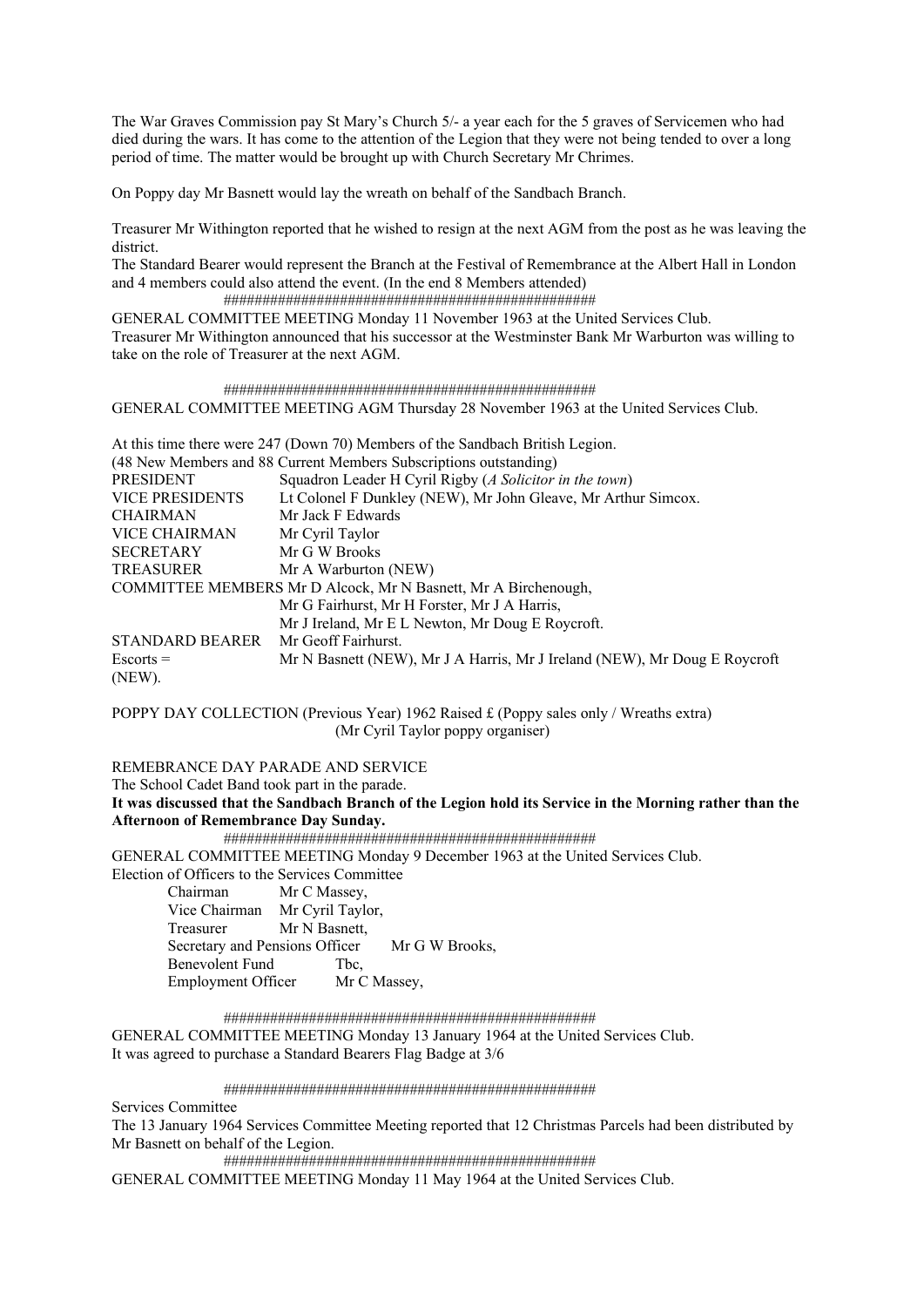Mr Jack F Edwards the Chairman was congratulated on becoming a Sandbach Urban District Councillor at the recent Elections. Mr Jack F Edwards said that he would have to resign as Chairman to take up his new role. It was decided that Future Meetings be changed to the Third Monday in the Month so he could continue as Chairman of the RBL (Sandbach Branch) and as a Councillor. Mr Jack F Edwards reconsidered his resignation and withdrew it.

The Remembrance Day Service would continue in the Afternoon as usual this year.

################################################

GENERAL COMMITTEE MEETING Monday 20 July 1964 at the United Services Club. A ticket would be acquired for the Standard Bearer to attend the Festival of Remembrance at the Royal Albert Hall. (Not Accepted by the Regional Branch 21 September Meeting) ################################################

Services Committee

16 November 1964 British Legion Sandbach Services Committee Meeting held at the United Services Club, Bradwall Road.

Election of Officers to the Services Committee

 Chairman Mr Cyril Taylor (NEW), Vice Chairman Mr D E Roycroft, Treasurer Mr N Basnett, Secretary and Pensions Officer Mr G W Brooks (Secretary Miss Susan Morris Mentioned in the 15 Feb 1965 Minutes), Benevolent Fund Tbc. Employment Officer Tbc,

There doesn't seem to be a list of newly elected posts in November or December 1964 but Mr Cyril Taylor had held a few meetings as Vice Chairman and at the November Meeting was reported as Chairman a role that continued for many years until 1973. (Details above from General Meeting 26 November 1964) ################################################

GENERAL COMMITTEE MEETING AGM Thursday 26 November 1964 at the United Services Club. Mr C Massey and Mr A E Withington both resigned at the AGM.

|                        | At this time there were 331 (Up by 84) Members of the Sandbach British Legion.  |
|------------------------|---------------------------------------------------------------------------------|
| <b>PRESIDENT</b>       | Squadron Leader H Cyril Rigby (A Solicitor in the town)                         |
| <b>VICE PRESIDENTS</b> | Lt Colonel F Dunkley, Mr John Gleave, Mr Arthur Simcox.                         |
| <b>CHAIRMAN</b>        | Mr Jack F Edwards                                                               |
| <b>VICE CHAIRMAN</b>   | Mr Cyril Taylor                                                                 |
| <b>SECRETARY</b>       | Mr G W Brooks                                                                   |
| TREASURER              | Mr A Warburton                                                                  |
|                        | COMMITTEE MEMBERS Mr D Alcock, Mr N Basnett, Mr A Birchenough, Mr A Bowe (NEW), |
|                        | Mr G Fairhurst, Mr H Forster, Mr F Galway (NEW), Mr J A Harris,                 |
|                        | Mr G Holdford (NEW), Mr J Ireland, Mr E L Newton, Mr R Porter (NEW),            |
|                        | Mr Doug E Roycroft, Mr A Wood (NEW),                                            |
| STANDARD BEARER        | Mr Geoff Fairhurst.                                                             |
| $Escorts =$            | Mr N Basnett, Mr J A Harris, Mr J Ireland, Mr Doug E Roycroft.                  |

POPPY DAY COLLECTION (Previous Year) 1964 Raised £180 (Poppy sales only / Wreaths extra) (Mr Cyril Taylor poppy organiser)

# REMEMBRANCE DAY

The **New Vicar of St Mary's Church Sandbach Rev Geoffrey Thomas Wykes** (*Died in 1972 then the Rev Basil Rigby Took Over*) was given full co-operation in organising the service. Sandbach School Cadet Band took part in the Parade.

################################################

GENERAL COMMITTEE MEETING Monday 22 February 1965 at the United Services Club. Arrangements were made for collecting for the Sir Winston Churchill Appeal (.b. 30 Nov 1894 .D. 24 Jan 1965) and the poppy boxes would be used for the collection.

(At the 15 March 1965 Meeting it was agreed to donate £5/5/0d to the appeal from Branch funds) ################################################

GENERAL COMMITTEE MEETING Monday 19 July 1965 at the United Services Club. **A general discussion took place as to the forthcoming Remembrance Day Service. In view of a report in the local paper as to the Chairman of the Council (Sandbach Urban District Council) being desirous of**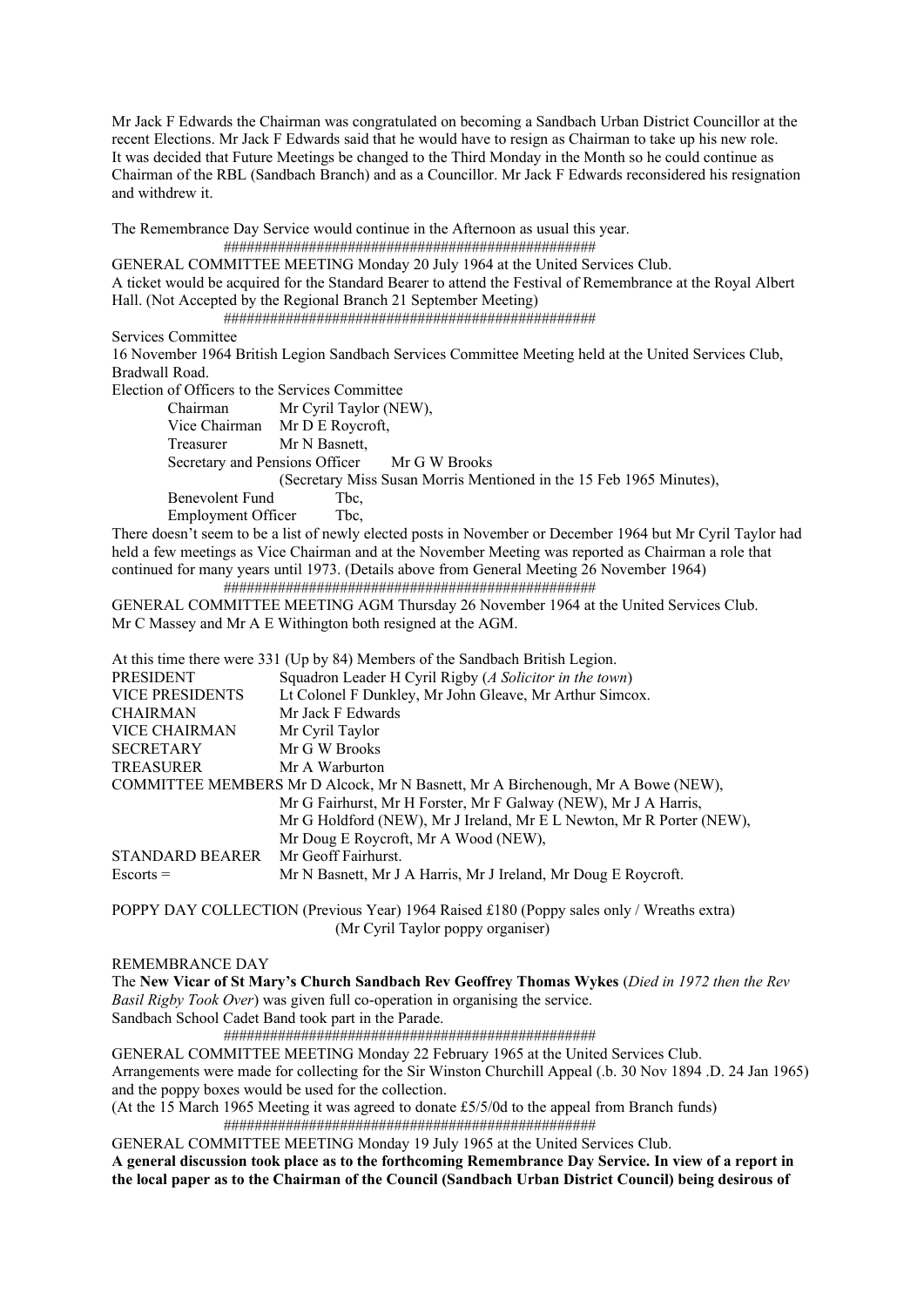# **holding the service in the morning instead of the afternoon it was unanimously agreed to hold a meeting with the Council representatives to discuss the matter.**

# ################################################

Services Committee Meeting.

On the 26 April 1965 a presentation was made to Mr Cyril Massey of "National Life Membership" to the British Legion. Mr C Rigby the President was unable to attend the meeting and so Mr Edwards (Vice Chairman) of the Branch welcomed Mr John Gleave a Vice President to make the presentation to Mr Massey who then recounted events since 1920 when the Legion was formed. (Actually formed officially in 1921)

(The 15 March 1965 Meeting of the General Committee says that it was a "Scroll for Meritorious Service" that had been issued by the National Executive Council.)

## ################################################

GENERAL COMMITTEE MEETING Monday 21 June 1965 at the United Services Club. Mr Taylor agreed to him continuing to organise the Poppy day appeal.

A discussion to change the times and locations was discussed as well as the thought of asking Elworth and Wheelock Branches to join with Sandbach to hold the Service on a rotational basis was suggested and dismissed.

## ################################################

GENERAL COMMITTEE MEETING Monday 19 July 1965 at the United Services Club. Sandbach Secondary Modern School had approached the Branch about providing a wrought iron holder for the old Legion Standard in St Mary's Church. The matter would be discussed with the Vicar. (20 September 1965 Meeting confirmed that the holder would be installed in the Church)

#########################################

|             | UNITED SERVICES CLUB                                       |
|-------------|------------------------------------------------------------|
| 29 Jan 1965 | Talent Show at United Services Club Sunday 15 August 1965. |
|             | (Newspaper Advert)                                         |

################################################

GENERAL COMMITTEE MEETING Monday 20 September1965 at the United Services Club.

**The suggestion of moving the Remembrance Day Service from the Afternoon to the Morning was agreed with the Sandbach Urban District Council and only now needed the Vicars support for it to be moved this year.** 

The Sandbach Standard Bearer would be taking part in the Festival of Remembrance at the Royal Albert Hall this year and it was suggested that more tickets would be asked for to attend the event.

################################################

GENERAL COMMITTEE MEETING Monday 18 October 1965 at the United Services Club. REMEMBRANCE DAY

There was some difficulty in getting a buglar for the Remembrance Day this year. Mr J Moores would look into the matter.

As the branch was committed to attending the Brereton Church on the 14 November 1965 for their Remembrance Service and so were unable to fulfil a request from Smallwood Village this year.

The Chairman would recite the Ode at the Remembrance Day and Mr Birchenough would lay the Wreath. ###################################################

18 November 1965 Nantwich Chronicle Page 20

Report on the Remembrance Day Parade.

The Rev. T Geoffrey Wykes led the service of Remembrance.

The Lesson was read by Squadron Leader H.C. Rigby (President of the Sandbach British Legion) Organist Mr Geoffrey Meredith

# PARADE

1. Headed by drummers and Buglers of Sandbach School Combined Cadet Force.

- 2. Members of the British Legion and other ex-service organisations.
- 3. The Urban Council,
- 4. Social Industrial,
- 5. Youth Groups

BUGLER Cadet Force Buglers led by Mr Moores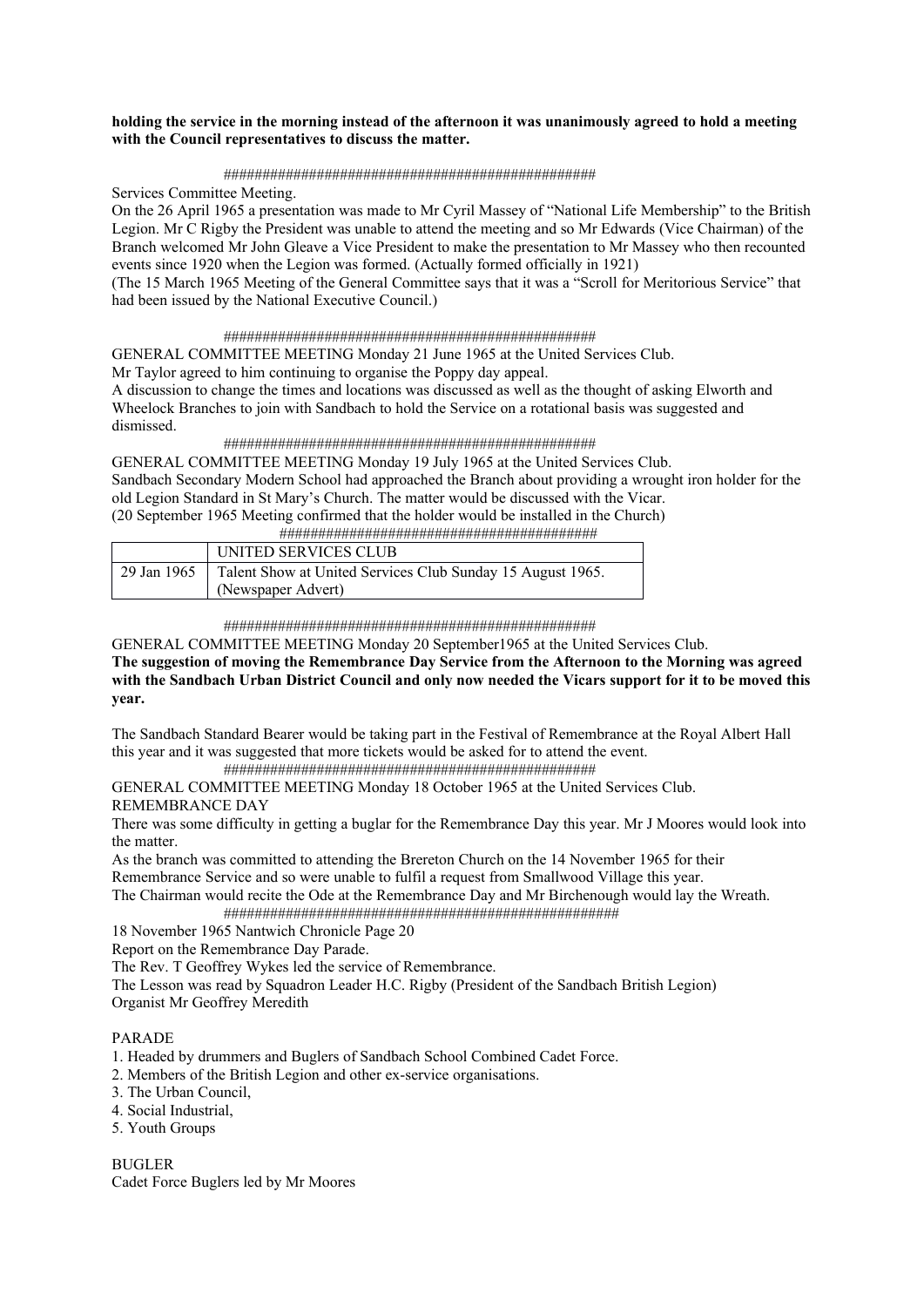STANDARD BEARER (British Legion)

Mr Geoffrey Fairhurst (Who had been at the Albert Hall in London the previous night) Mr Jack Harris and Norman Basnett (Acted as Escorts)

PARADE MARSHAL Flight Lieutenant Wilfred Birchall

WREATH LAYING

- 1. Chairman of Sandbach Urban District Council = Mr Ernest Condliffe
- 2. British Legion = Mr A.W. Birchenough
- 3. United Services Club = Squadron Leader H.C. Rigby
- 4. Sandbach Royal Naval Club = Mr C Matthleson
- 5. Sandbach Squadron of the A.T.C. = Flight Lieutenant Howard Latham
- 6. W.V.S.  $=$  Mrs F Howarth
- 7. Civil Defence = Mrs P Bolshaw
- 8. Sandbach St John Ambulance Brigade = Divisional Officer J.W. Bagnall Retd.
- 9. Sandbach Rotary Club = Mr L Newton
- 10. Sandbach Fire Brigade = Sub Officer Dennis Bell
- 11. Girl Guides = Miss Diane Royle and Miss Bridget Bowles
- 12. Sandbach School Combined Cadet Force = Flying Officer S Robinson
- 13.  $7<sup>th</sup>$  Cheshire Territorial Army = Lieutenant J Brindley
- 14. Chamber of Trade and Commerce = Mr S Johnson
- 15. Sandbach Round Table = Mr E.G. Broadbent
- 16. County Primary School = Shirley Smith and Stewart Kay
- 17. County Secondary School = Michael Hobson and Margaret Bossons

ELWORTH REMEMBRANCE DAY

Mr Walter Williams laid a wreath on behalf of the Elworth British Legion.

Standard Bearer = Mr Jan Kwaitkowski

The Rev. E.G. McCorkindale conducted the service.

Members of Fodens Motor Works Band attended the service and played the last post and reveille

Wreaths also laid by members of the Women's Section of the British Legion and the R.A.O.B.

## WHEELOCK REMEMBRANCE DAY

Procession led by the President of the Wheelock British Legion Mr R.B. Hovey and Chairman Mr W Henshall. Standard Bearer = Mr H Bourne with escorts Mr G Hickson and Mr J Swain. Mr Kenneth McClyment laid a wreath on behalf of the British Legion. Wheelock Townswomen's Guild = Mrs A Burt Member of the R.A.O.B. laid a wreath.

 ################################################### GENERAL COMMITTEE MEETING AGM Thursday 25 November 1965 at the United Services Club.

|                                                                             | At this time there were 316 (Down by 15) Members of the Sandbach British Legion. (73 Subscriptions not paid) |  |  |  |  |  |  |  |  |  |
|-----------------------------------------------------------------------------|--------------------------------------------------------------------------------------------------------------|--|--|--|--|--|--|--|--|--|
| Squadron Leader H Cyril Rigby (A Solicitor in the town)<br><b>PRESIDENT</b> |                                                                                                              |  |  |  |  |  |  |  |  |  |
| <b>VICE PRESIDENTS</b>                                                      | Mr Wilfred Birchall (NEW), Lt Colonel F Dunkley, Mr John Gleave,                                             |  |  |  |  |  |  |  |  |  |
|                                                                             | Mr C Massey (NEW), Mr Arthur Simcox.                                                                         |  |  |  |  |  |  |  |  |  |
| <b>CHAIRMAN</b>                                                             | Mr Jack F Edwards                                                                                            |  |  |  |  |  |  |  |  |  |
| VICE CHAIRMAN                                                               | Mr Cyril Taylor                                                                                              |  |  |  |  |  |  |  |  |  |
| <b>SECRETARY</b>                                                            | Mr G W Brooks                                                                                                |  |  |  |  |  |  |  |  |  |
| <b>TREASURER</b>                                                            | Mr A Warburton                                                                                               |  |  |  |  |  |  |  |  |  |
|                                                                             | COMMITTEE MEMBERS Mr D Alcock, Mr N Basnett, Mr A Birchenough, Mr G Bowe (Or A Bowe),                        |  |  |  |  |  |  |  |  |  |
|                                                                             | Mr G Fairhurst, Mr H Forster, Mr F Galway, Mr J A Harris,                                                    |  |  |  |  |  |  |  |  |  |
|                                                                             | Mr J Ireland, Mr E L Newton, Mr R Porter, Mr Doug E Roycroft.                                                |  |  |  |  |  |  |  |  |  |
| STANDARD BEARER                                                             | Mr Geoff Fairhurst.                                                                                          |  |  |  |  |  |  |  |  |  |
| $Escorts =$                                                                 | Mr N Basnett, Mr J A Harris, Mr J Ireland, Mr Doug E Roycroft.                                               |  |  |  |  |  |  |  |  |  |
|                                                                             |                                                                                                              |  |  |  |  |  |  |  |  |  |

POPPY DAY COLLECTION (Previous Year) 1965 Raised £5 up on 1964 (Poppy sales only / Wreaths extra) (Mr Cyril Taylor poppy organiser)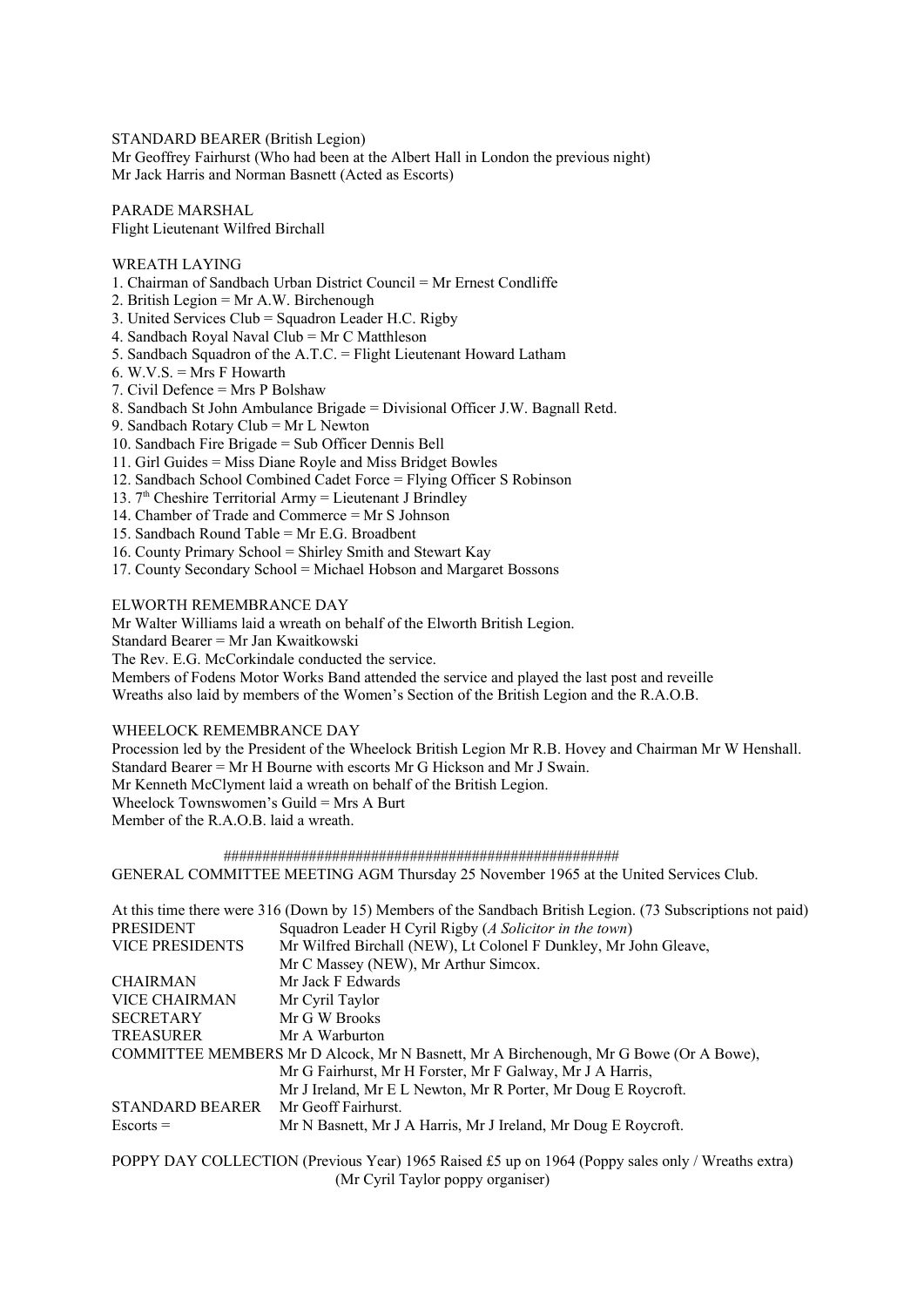# REMEMBRANCE DAY REPORT

The President stated that he was delighted the Branch had agreed with the Council to hold the Remembrance Day Service in the morning rather than the afternoon.

The Vicar Rev Geoffrey Thomas Wykes in his Remembrance Day Speech referred to the fact that many people are pacifists. The President in his speech said referring to the Vicars speech he had said "The names of the town's dead of two world wars ought not to be on the War Memorial nor should the Memorial itself be there because the whole thing was wickedly unnecessary." The President replied to this by saying "That as long as there are people left who knew these men they should if only for a short while remember them and feel that their sacrifice was not in vein.

There were more discussions about this.

| Election of Officers to the Services Committee |      |                  |
|------------------------------------------------|------|------------------|
| Chairman                                       |      | Mr Cyril Taylor, |
| Vice Chairman                                  |      | Mr D E Roycroft, |
| Treasurer                                      |      | Mr N Basnett.    |
| Secretary and Pensions Officer Mr G W Brooks   |      |                  |
| Benevolent Fund                                | Tbc. |                  |
| <b>Employment Officer</b>                      | Tbc, |                  |
|                                                |      |                  |

################################################

Services Committee Meeting.

1966 New Members Mr R Porter, Mr A Bowe.

#### ################################################

GENERAL COMMITTEE MEETING Monday 18 April 1966 at the United Services Club.

The Secretary said there would be a concerted effort in the next few months to encourage new members to be called "Operation Supercharge".

################################################

Services Committee Meeting.

At the 16 May 1966 meeting the Secretary reported that they had had a visit from a Mr A Johnson of Highfield, The Hill who during the First World War had been shot in the mouth and he had called to thank the Legion who had helped him to get the Ministry of Pensions to look at providing him with a new set of false teeth, as he needed a special type of denture. (Approved for help on the 18 Apr 1966. The Ministry confirmed his request at the 18 July 1966 meeting.)

################################################

GENERAL COMMITTEE MEETING Monday 20 June 1966 at the United Services Club. It was agreed to attend the Sandbach Urban District Council Chairman's Parade on the 3 July 1966 with the Standard Bearer and Escorts.

VJ Parade at Crewe (Burma Star Association) on the 14 August 1966. The Standard Bearer and 5 members to attend.

## ################################################

GENERAL COMMITTEE MEETING Monday 18 July 1966 at the United Services Club.

Mr Roycroft introduced Mr R F Bontoft to members and he was interested in joining the Branch and was coopted onto the Committee.

A tender of £16 was put forward to print the Remembrance Day Service Sheets. It was accepted by the committee.

Mr Bowles of Sandbach School would be written to with regard to their band and buglars taking part in the Remembrance Day Parade.

################################################

Services Committee Meeting.

At the 18 July 1966 meeting Mr R F Bontoft was co-opted onto the committee.

################################################

GENERAL COMMITTEE MEETING Monday 19 September 1966 at the United Services Club.

The death was reported of Mr Herbert Foster. (or Mr H Forster)

################################################

GENERAL COMMITTEE MEETING Monday 17 October 1966 at the United Services Club.

The Position of BRANCH CHAPLIN was raised. The Rev Geoffrey Thomas Wykes (St Mary's Sandbach) was asked to be co-opted onto the Services Committee and to be asked to act as the Branch Padre. It was raised by Mr A Birchenough and Seconded by Mr G Fairhurst and accepted by the committee.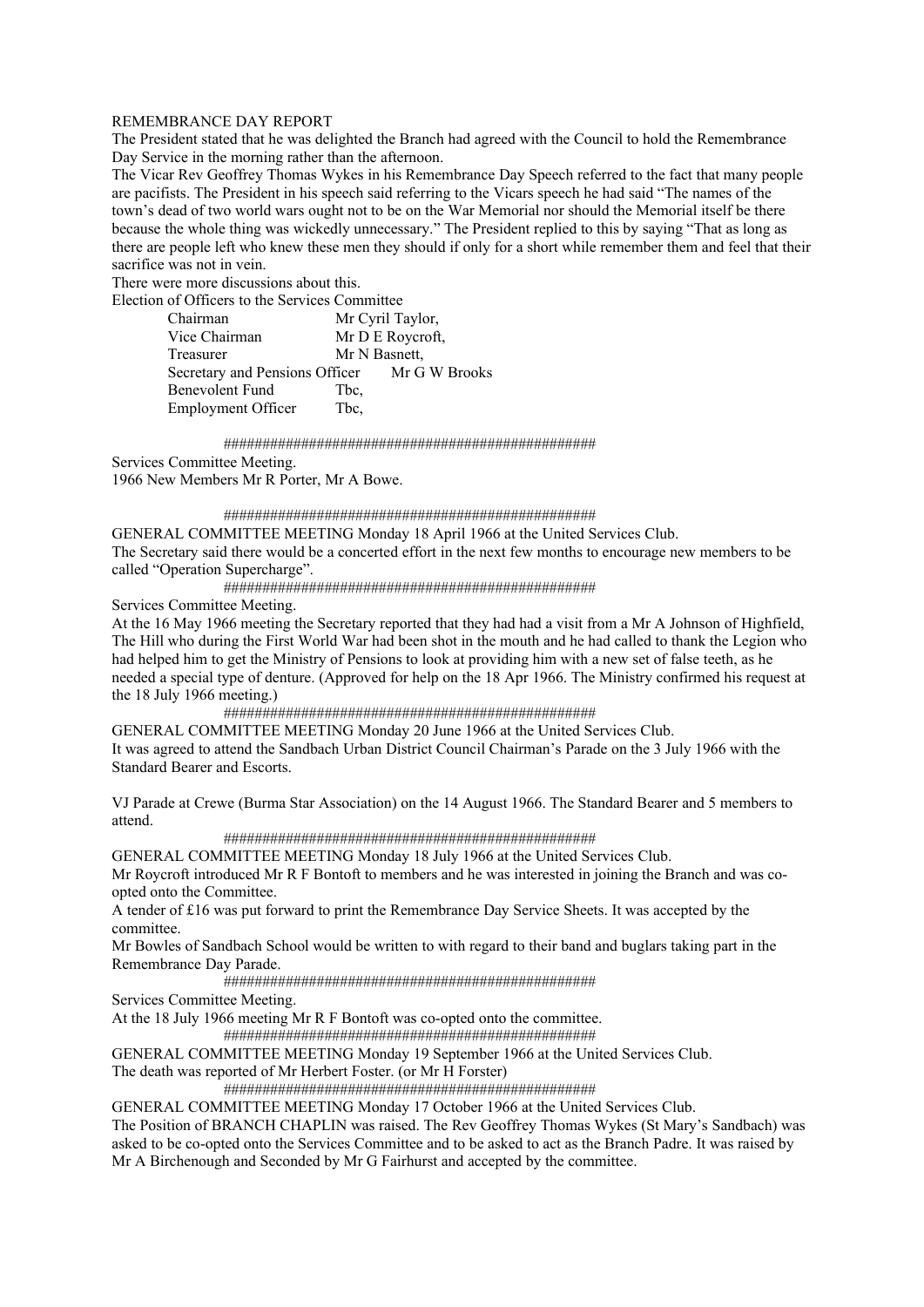The Rev Geoffrey Thomas Wykes would be asked about the forthcoming Remembrance Day Service.

It was reported in the Crewe Chronicle that Poppy Sellers were issued with Certificates of Appreciation, the secretary would investigate.

################################################

Services Committee Meeting.

21 November 1966 AGM meeting where the committee was elected again minus Mr E L Newton who had arrived late and his apologies had been recorded. As a long standing member of the committee it was unfortunate that he had not been re-elected and at the following meeting on the 19 December 1966 Mr Newton was co-opted back onto the committee.

################################################

GENERAL COMMITTEE MEETING AGM Thursday 24 November 1966 at the United Services Club.

| At this time there were 242 (Down by 74) Members of the Sandbach British Legion. (68 Subscriptions not paid) |
|--------------------------------------------------------------------------------------------------------------|
| Squadron Leader H Cyril Rigby (A Solicitor in the town)                                                      |
| Mr Wilfred Birchall, Lt Colonel F Dunkley, Mr John Gleave,                                                   |
| Mr C Massey, Mr Arthur Simcox.                                                                               |
| Mr Jack F Edwards                                                                                            |
| Mr Cyril Taylor                                                                                              |
| Mr G W Brooks                                                                                                |
| Mr A Warburton                                                                                               |
| COMMITTEE MEMBERS Mr D Alcock, Mr R Bantoft, Mr N Basnett, Mr A Birchenough,                                 |
| Mr S Booth (NEW), Mr G Bowe, Mr W Elkin (NEW),                                                               |
| Mr G Fairhurst, Mr H Forster, Mr J A Harris,                                                                 |
| Mr J Ireland, Mr R Porter, Mr Doug E Roycroft, Mr J Sherratt (NEW).                                          |
| Mr Geoff Fairhurst.                                                                                          |
| Mr N Basnett, Mr J A Harris, Mr J Ireland, Mr Doug E Roycroft.                                               |
|                                                                                                              |

POPPY DAY COLLECTION (Previous Year) 1965 Raised £192/8/10 (Poppy sales only / Wreaths extra) (Mr Cyril Taylor poppy organiser)

REMEMBRANCE DAY

The new hymn sheets were a great success.

At Short Notice **MR REG DUNNING stepped in to act as PARADE MARSHALL** for the 1966 Remembrance Day Parade and Service and undertook the task with great efficiency.

Sandbach School Band once again led the Parade.

Election of Officers to the Services Committee

| Chairman                                     |      | Mr Cyril Taylor, |
|----------------------------------------------|------|------------------|
| Vice Chairman                                |      | Mr D E Roycroft, |
| Treasurer                                    |      | Mr N Basnett,    |
| Secretary and Pensions Officer Mr G W Brooks |      |                  |
| Benevolent Fund                              | Tbc. |                  |
| <b>Employment Officer</b>                    | Tbc, |                  |

#### ################################################

GENERAL COMMITTEE MEETING Monday 16 January 1967 at the United Services Club. Mr Newton returned to the ranks of the Committee after being appointed to be President of the Rotary Club 18 months ago.

################################################

GENERAL COMMITTEE MEETING Monday 19 June 1967 at the United Services Club.

The Branch would be represented at the Chairman's Sunday Parade with Mr J A Harris to carry the Standard with Mr Doug E Roycroft and Mr J Ireland as escorts.

################################################

GENERAL COMMITTEE MEETING Monday 17 July 1967 at the United Services Club.

A report on the Sandbach Urban District Council's Civic Parade by Mr J A Harris said that as to taking up the standard at the end of the Service – Agreed that this service was under the jurisdiction of the Urban District Council but this point to be put to **Parade Marshal Mr Reg Dunning**.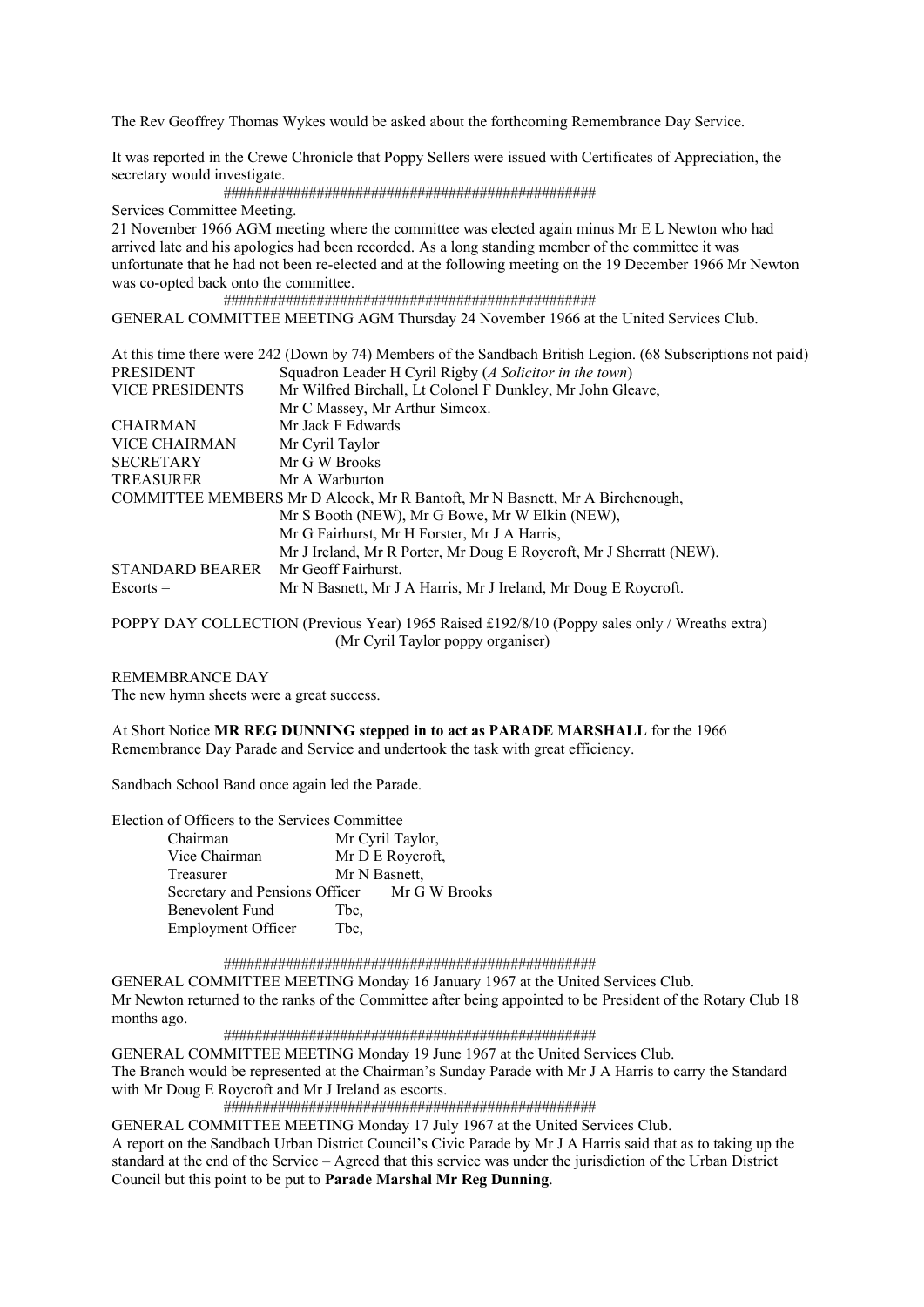#### ################################################

Services Committee Meeting.

At the start of July 1967, Mr Harold Gleave died at the age of 69, less than a year after retiring as landlord of the old Cheshire Inn (Lived at 3 and 5 The Cottages, Middlewich Road, Elworth). He had been a member of the British Legion branches in Warrington, Bunbury and later the Sandbach Branch. He had joined the Lancashire Fusiliers and served in Flanders trenches and in 1918 while at Arras he was bayoneted through the hand after going over the top and was then hit by a snipers bullet in the chest which almost cost him his life. The flag on the United Services Club, Sandbach was flown at half mast as a mark of respect. (Crewe Chronicle - Thursday 06 July 1967 reported he had died the previous week)

Instead of wreaths at the funeral the family asked for donations to the Legion and the sum of £26 had been raised and passed onto the committee for the 17 July 1967 Meeting.

(6 July 1967 Nantwich Chronicle Page 8)

 ################################################ GENERAL COMMITTEE MEETING AGM Thursday 23 November 1967 at the United Services Club.

| At this time there were 304 (Up 62) Members of the Sandbach British Legion.          |  |
|--------------------------------------------------------------------------------------|--|
| Squadron Leader H Cyril Rigby (A Solicitor in the town)<br><b>PRESIDENT</b>          |  |
| Mr Wilfred Birchall, Lt Colonel F Dunkley, Mr John Gleave,<br><b>VICE PRESIDENTS</b> |  |
| Mr C Massey, Mr Arthur Simcox.                                                       |  |
| Mr Jack F Edwards<br><b>CHAIRMAN</b>                                                 |  |
| <b>VICE CHAIRMAN</b><br>Mr E L Newton (NEW)                                          |  |
| <b>SECRETARY</b><br>Mr G W Brooks                                                    |  |
| <b>TREASURER</b><br>Mr A Warburton                                                   |  |
| COMMITTEE MEMBERS Mr D Alcock, Mr R Bantoft, Mr N Basnett, Mr A Birchenough,         |  |
| Mr S Booth, Mr G Bowe, Mr W Elkin, Mr G Fairhurst, Mr J A Harris,                    |  |
| Mr J Ireland, Mr R Porter, Mr Doug E Roycroft, Mr J Sherratt, Mr Cyril Taylor.       |  |
| STANDARD BEARER Mr Geoff Fairhurst.                                                  |  |
| Mr N Basnett, Mr J A Harris, Mr J Ireland, Mr Doug E Roycroft.<br>$Escorts =$        |  |

POPPY DAY COLLECTION (Previous Year) 1967 Raised £283/15/7d Total

N/A (Poppy sales only / Wreaths extra)

(Mr Cyril Taylor poppy organiser)

# REMEMBRANCE DAY

A letter of thanks was sent to the Rev. Wykes for the Service and to Mr Reg Dunning for acting as the Parade Marshall. Sandbach School Band once again led the parade.

President Squadron Leader H Cyril Rigby said he was disappointed at the reaction to Remembrance Day. He said that the Selfishness is more noticeable to me during the two minutes silence on Remembrance Day that at any other time. During the silence at Sandbach War Memorial vehicles and people in the two minutes silence just went about their business as usual ignoring the short commemorative interval. Cars should be forcibly stopped if necessary and this should not be too difficult since Remembrance is on a Sunday.

Election of Officers to the Services Committee

| Chairman                  |      | Mr Cyril Taylor,                             |  |
|---------------------------|------|----------------------------------------------|--|
| Vice Chairman             |      | Mr D E Roycroft,                             |  |
| Treasurer                 |      | Mr N Basnett,                                |  |
|                           |      | Secretary and Pensions Officer Mr G W Brooks |  |
| <b>Benevolent Fund</b>    | Tbc. |                                              |  |
| <b>Employment Officer</b> | Tbc, |                                              |  |
|                           |      |                                              |  |

Services Committee Meeting.

At the 23 November 1967, British Legion Sandbach Services Committee Meeting the Annual Christmas Parcel distribution was discussed and 31 gifts were given out that year.

1967 COMMITTEE Mr D Alcock (13 The Hill) Mr N Basnett (5 Belmont Avenue) Mr A Birchenough (60 Crewe Road) Mr S Bontoft (71 Crewe Road) Mr S Booth (22 Davenport Road, Arclid)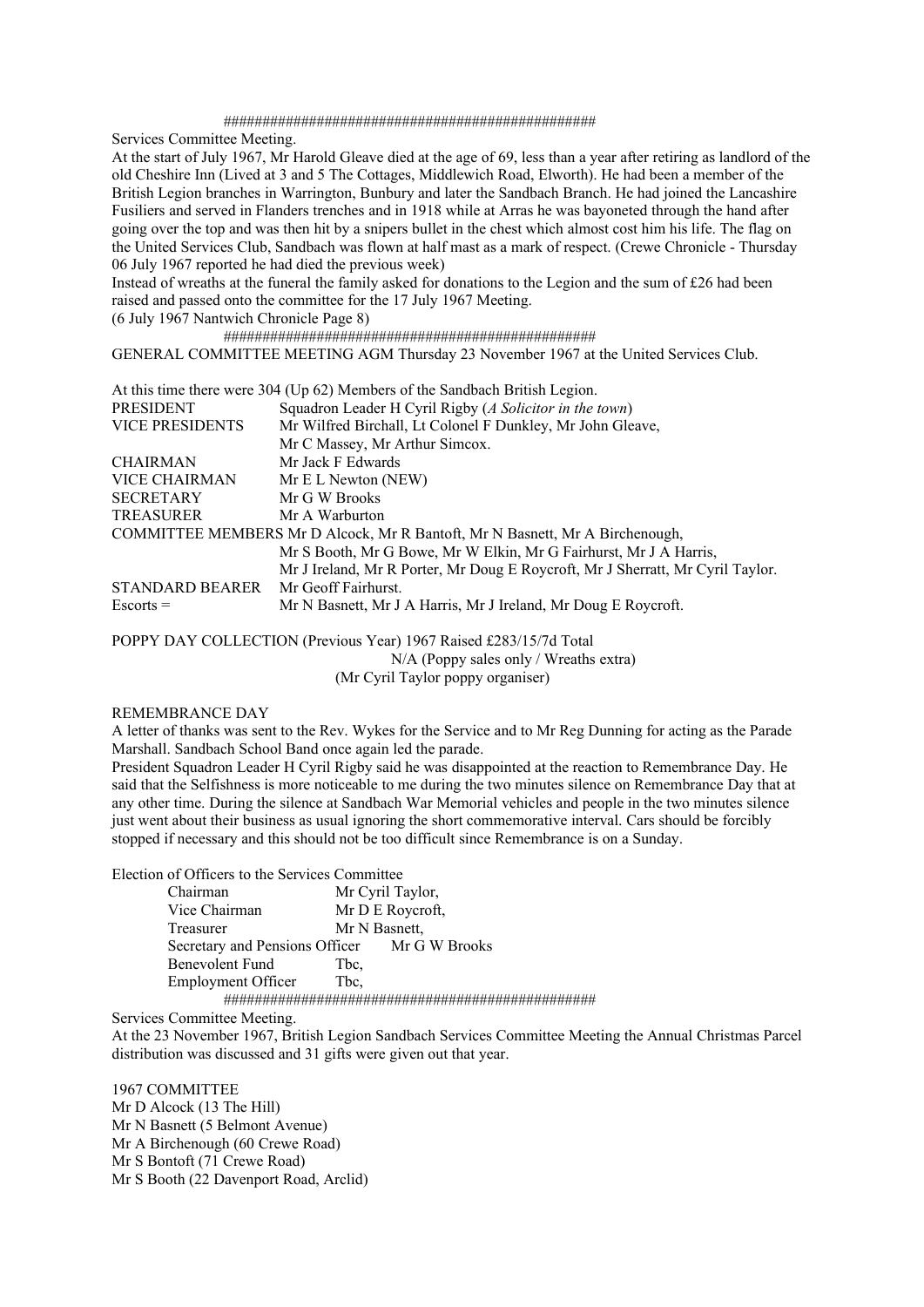Mr A Bowe (59 Platt Avenue) Mr G W Brooks Mr Wilfred Cope (13 Crewe Road) Mr Jack F Edwards (Windsor, Hungerford Place) Mr W Ekin (Hazeldene, Sweettooth Lane) Mr Geoff Fairhurst (18 Sweettooth Lane) Mr J A Harris (Offley Avenue) CROSSED OUT (Resigned 21 Nov 1968) Mr Eric Hearl (14 Church Street) Mr J Ireland (Jaicora, Middlewich Road) Mr Harry Jackson (17 Cookesmere Lane) Mr Granville Jones (15 Princess Drive) Mr E L Newton (Hungerford Villas) Mr R Porter (53 Platt Avenue) CROSSED OUT Mr Doug E Roycroft (67 Third Avenue) Mr J Sherratt (62 Congleton Road) Mr Cyril Taylor Mr A Warburton

#### ################################################

BRANCH / GENERAL COMMITTEE MEETING Monday 15 January 1968 at the United Services Club. **By 15 January 1968 the Minutes book referred to the Meetings of the General Committee as the Branch Meeting.** 

################################################

BRANCH / GENERAL COMMITTEE MEETING Monday 18 March 1968 at the United Services Club. Concern was felt at the long term illness of the Chairman Mr Jack F Edwards and his inability to attend meetings in the immediate future.

################################################

EVENT = 26 May 1968 Burma Star association Special Event at Crewe Park

 ################################################ BRANCH / GENERAL COMMITTEE MEETING Monday 17 June 1968 at the United Services Club.

The Chairman Mr Jack F Edwards said that due to changes in dates of the Sandbach Urban District Council Meetings he found himself unavailable to continue with the British Legion as its Chairman and tendered his resignation. Like last time the RBL Committee decided to change its meeting dates to the 4<sup>th</sup> Monday of the Month so the Chairman could continue and he withdrew his resignation.

################################################

Services Committee Meeting.

At the meeting of the British Legion Sandbach Services Committee on the 17 June 1968, it was reported that Mr D Alcock had been told that Mr Herbert Farr was ill and it was agreed that the Chairman should take him a dozen bottles of Stout on behalf of the Branch with best wishes.

################################################

Services Committee Meeting.

The Ladies Section of the United Services Club made a donation of £20.15.0 (Twenty Pounds and Fifteen Shillings) into the Benevolent Fund. The Secretary was asked to send a letter of thanks to the Ladies at the 28 October 1968 Meeting of the British Legion Sandbach Services Committee.

################################################

Services Committee Meeting.

On the 21 November 1968 Mr J A Harris wrote to the British Legion apologising for not attending the next AGM and also he would like it to be known that he would not be seeking re-election to the Committee. ################################################

BRANCH / GENERAL COMMITTEE MEETING AGM Monday 25 November 1968 at the United Services Club.

The Secretary was unhappy at the monthly meeting being held on the last Monday of the month. As some months had 5 weeks it made it difficult to remember the days to attend. The letters that arrived usually at the beginning of the month were sometimes out of date by the time of the meeting so he wished the Committee would reconsider the meeting day.

It was decided that future meetings would take place on the First Thursday of the Month starting on the 2 January.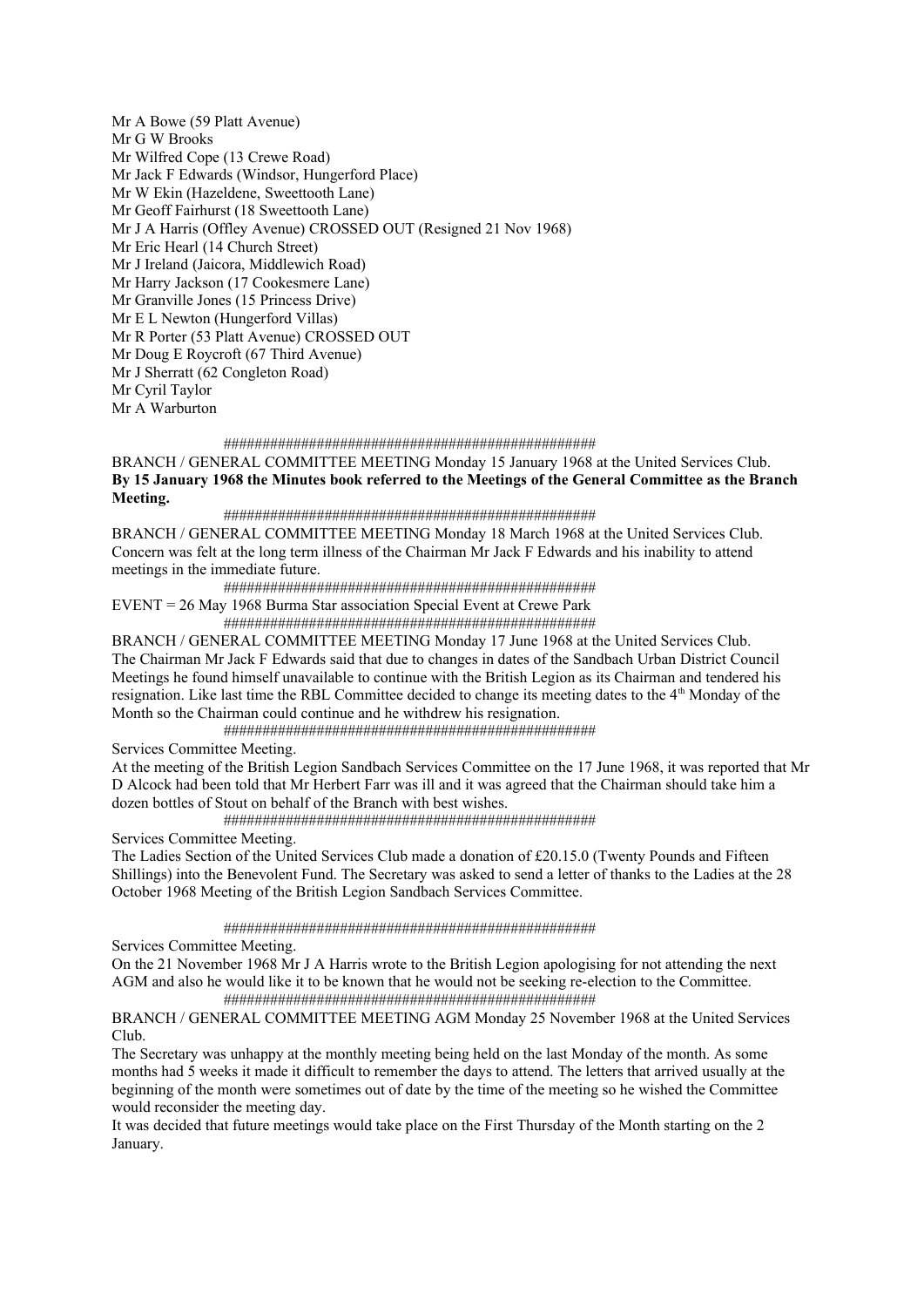A letter of resignation was received from Mr Harris. It was not accepted until the Chairman had had a chance to talk to Mr Harris in person.

|                        | At this time there were 266 (Down 38) Members of the Sandbach British Legion.                    |
|------------------------|--------------------------------------------------------------------------------------------------|
| <b>PRESIDENT</b>       | Squadron Leader H Cyril Rigby (A Solicitor in the town)                                          |
| <b>VICE PRESIDENTS</b> | Mr Wilfred Birchall, Lt Colonel F Dunkley, Mr John Gleave,                                       |
|                        | Mr C Massey, Mr Arthur Simcox.                                                                   |
| <b>CHAIRMAN</b>        | Mr Jack F Edwards                                                                                |
| VICE CHAIRMAN          | Mr E L Newton                                                                                    |
| <b>SECRETARY</b>       | Mr G W Brooks                                                                                    |
| <b>TREASURER</b>       | Mr A Warburton                                                                                   |
|                        | COMMITTEE MEMBERS Mr D Alcock, Mr R Bantoft, Mr N Basnett, Mr A Birchenough,                     |
|                        | Mr S Booth, Mr G Bowe, Mr W Elkin, Mr G Fairhurst, Mr J A Harris,                                |
|                        | Mr J Ireland, Mr R Porter, Mr Doug E Roycroft, Mr J Sherratt, Mr Cyril Taylor.                   |
| <b>STANDARD BEARER</b> | Mr Geoff Fairhurst.                                                                              |
| $Escorts =$            | Mr N Basnett, Mr W Ekin (NEW), Mr J A Harris, Mr J Ireland                                       |
|                        | DODDV DAV COLLECTION (D. $\cdot$ V. ) 10/5 D. $\cdot$ 1.000/15 5 1 m $\cdot$ 1/4 11 m<br>1001111 |

POPPY DAY COLLECTION (Previous Year) 1967 Raised £283/15/7d Total (All Time record for Sandbach) N/A (Poppy sales only / Wreaths extra) (Mr Cyril Taylor poppy organiser)

REMEMBRANCE DAY

A letter of thanks was sent to the Rev. Wykes for the Service and to Mr Reg Dunning (Parade Marshall) and Sandbach School Band who once again led the parade. This year the traffic was stopped during the two minutes silence.

Election of Officers to the Services Committee

| Mr Cyril Taylor,                             |
|----------------------------------------------|
| Mr A Birchenough (NEW),                      |
| Mr Doug E Roycroft (NEW),                    |
| Secretary and Pensions Officer Mr G W Brooks |
| Tbc.                                         |
| Tbc,                                         |
|                                              |

################################################

Services Committee Meeting.

The 25 November 1968 British Legion Sandbach Services Committee meeting discussed the making up of the annual Christmas Parcels and the Ladies Section of the United Services Club had agreed to put them together on Tuesday the 17 December. A total of 48 Parcels were distributed in 1968. (At the General Meeting AGM the total was 31 Parcels)

| .<br>, , , , , , , , , , , , , , ,<br>----------<br>- - - - |  | ,,,,, |  |  |  |  |  |  |  |  |  |  |  |  |  |  |  |  |  |  |
|-------------------------------------------------------------|--|-------|--|--|--|--|--|--|--|--|--|--|--|--|--|--|--|--|--|--|
|                                                             |  |       |  |  |  |  |  |  |  |  |  |  |  |  |  |  |  |  |  |  |

|             | UNITED SERVICES CLUB                                            |
|-------------|-----------------------------------------------------------------|
| 28 Nov 1968 | Mr Howard Coppenhall the Concert Secretary at the United        |
|             | Services Club thanked the Bar Staff and Cleaners for their hard |
|             | work. (Newspaper Article Nantwich Chronicle)                    |
| 4 Dec 1968  | Young Farmers hold a "Fur and Feathers Whist Drive".            |
|             | (Newspaper Advert)                                              |

################################################

BRANCH / GENERAL COMMITTEE MEETING **Thursday** 2 January 1969 at the United Services Club. Mr Granville Jones of 8 Elworth Street, Sandbach was Co-opted as a Member of the Committee.

################################################

Services Committee Meeting.

A letter of than would be sent to Mrs Roberts of the Post Office, The Hill, Sandbach Heath for her services as a Poppy Day Seller. (2 Jan 1969 Meeting)

################################################

BRANCH / GENERAL COMMITTEE MEETING Thursday 6 February 1969 at the United Services Club.

Receipts from the 1968 Poppy Appeal totalled £283/14/0d (Down 1/7d on last year 1967). Due to an increase in the cost of Wreaths an amount of £2/17/0d was kept back for future use.

################################################

BRANCH / GENERAL COMMITTEE MEETING Thursday 5 June 1969 at the United Services Club.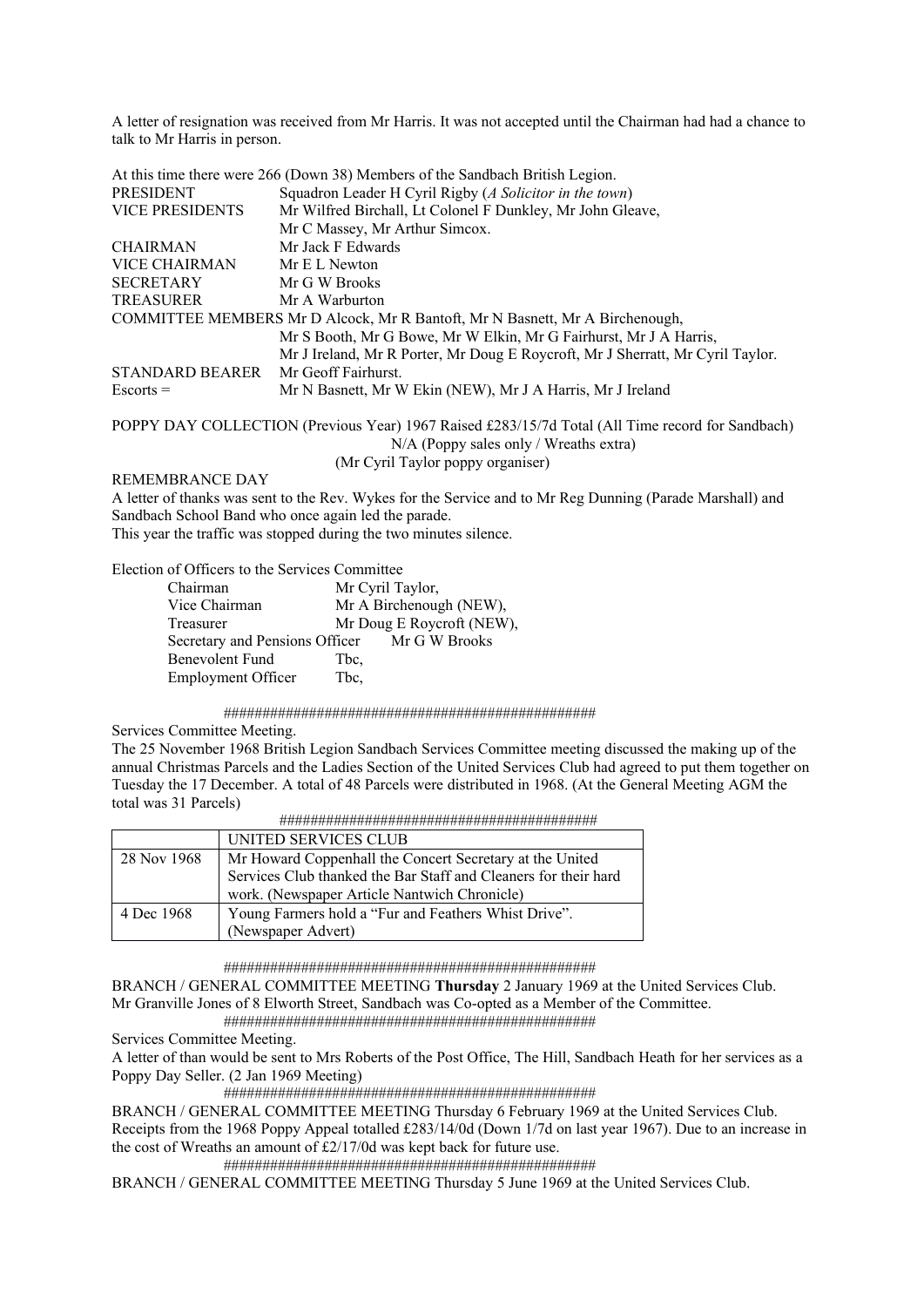Mr D Booth a member of the branch died at Congleton Hospital a short time ago.

################################################

BRANCH / GENERAL COMMITTEE MEETING Thursday 3 July 1969 at the United Services Club. **Mr Cyril Taylor announced that owing to family pressure he could no longer continue as Poppy Day** 

# **Organiser. New Committee Member Mr Granville Jones would take on this very important task.**  ################################################

EVENT = 12 September 1969 Tombola to be held at the United Services Club.

Organised by Mrs Coppenhall and the Ladies Section.

(Update = The Tombola made a profit of £39/7/6d)

#########################################

| UNITED SERVICES CLUB                                                          |
|-------------------------------------------------------------------------------|
| 13 Sept 1969   Horticultural Show at United Services Club. (Newspaper Advert) |

#### ################################################

BRANCH / GENERAL COMMITTEE MEETING Thursday 2 October 1969 at the United Services Club. Poppies were made up on the 22 October (Wed). The minutes than went on to say, "(Notices to be printed as to **Stick-On Car Poppies**)".

################################################

BRANCH / GENERAL COMMITTEE MEETING AGM Wednesday 26 November 1969 at the United Services Club. PRESIDENT Squadron Leader H Cyril Rigby (*A Solicitor in the town*) VICE PRESIDENTS Mr Wilfred Birchall, Lt Colonel F Dunkley, Mr John Gleave, Mr C Massey, Mr Arthur Simcox. CHAIRMAN Mr Jack F Edwards VICE CHAIRMAN Mr E L Newton SECRETARY Mr A Birchenough (NEW) TREASURER Mr A Warburton COMMITTEE MEMBERS Mr D Alcock, Mr N Basnett, Mr S Booth, Mr W Elkin, Mr G Fairhurst, Mr J Ireland, Mr G Jones (NEW), Mr Doug E Roycroft, Mr J Sherratt, Mr Cyril Taylor. STANDARD BEARER Mr Geoff Fairhurst. Escorts = Mr N Basnett, Mr Birchenough (NEW) Mr W Ekin, Mr J A Harris, Mr J Ireland (NEW), Mr Doug E Roycroft.

#### POPPY DAY COLLECTION (Previous Year) 1968 Raised £283/14/0d Total N/A (Poppy sales only / Wreaths extra) (Mr Granville Jones (NEW) poppy organiser)

REMEMBRANCE DAY

A letter of thanks was sent to the Rev. Wykes for the Service and to Mr Reg Dunning (Parade Marshall) and Sandbach School Band who once again led the parade. Bad Weather kept some away from the parade.

To encourage donations to this year's poppy appeal the National British Legion started an advertising campaign which included young people and featured a mini skirted girl and a series of commercials on television.

Mr Granville Jones reported that the Sandbach Branch ran out of its 5,000 poppies six days before Remembrance Day and a top up didn't arrive until two days before Remembrance Sunday.

Election of Officers to the Services Committee

| Chairman                                     |      | Mr Cyril Taylor,    |
|----------------------------------------------|------|---------------------|
| Vice Chairman                                |      | Mr A Birchenough,   |
| Treasurer                                    |      | Mr Doug E Roycroft, |
| Secretary and Pensions Officer Mr G W Brooks |      |                     |
| Benevolent Fund                              | Tbc. |                     |
| <b>Employment Officer</b>                    | Tbc, |                     |

#### ################################################

Services Committee Meeting. / BRANCH GENERAL MEETING (Services Minutes Book Version) DECEMBER 1969 British Legion Committee (AGM Held in the United Services Club) PRESIDENT Lieut-Col F Dunkley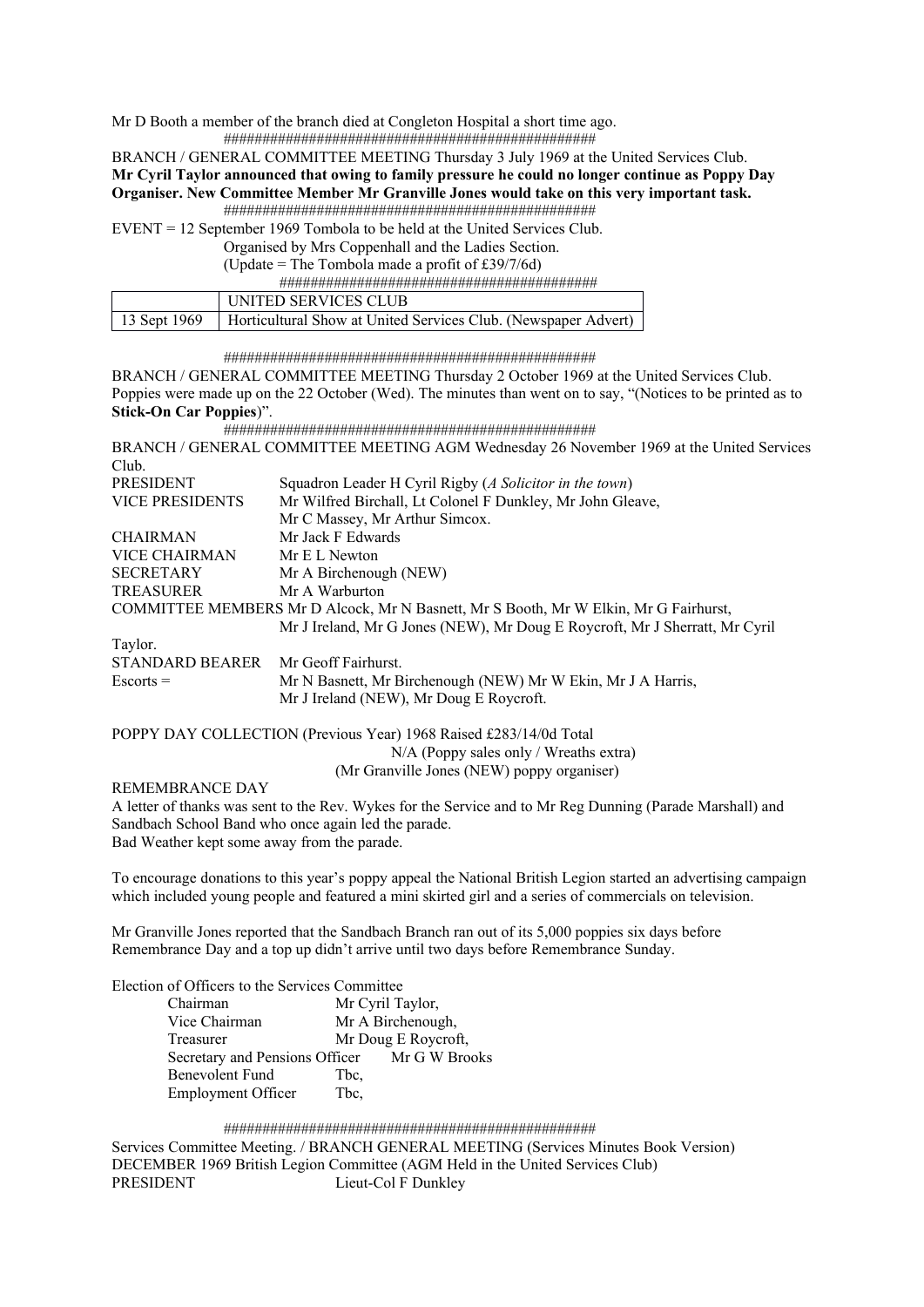| <b>VICE PRESIDENTS</b>            | Mr C Massey                                                           |
|-----------------------------------|-----------------------------------------------------------------------|
|                                   | Mr Wilfred Birchall                                                   |
|                                   | Mr John Gleave                                                        |
| <b>CHAIRMAN</b>                   | Mr Jack F Edwards (School teacher and ex Royal Horse Guards)          |
|                                   | (Short lived Chairman details of his election in a newspaper article) |
| VICE CHAIRMAN                     | Mr E L Newton                                                         |
| <b>SECRETARY</b>                  | Mr George Brooks (Ex Prisoner of War of the Japanese)                 |
|                                   | $(1968-9)$ Retired after 21 years                                     |
|                                   | Mr Albert Birchenough (1969-70)                                       |
| <b>TREASURER</b>                  | Mr Alex Warburton (Ex Royal Navy)                                     |
| POPPY APPEAL ORGANISER            | Mr Granville Jones                                                    |
| BENEVOLENT FUND TREASURER         | Mr D Rycroft                                                          |
| STANDARD BEARER                   | Mr Geoff Fairhurst                                                    |
| <b>COMMITTEE MEMBERS</b>          | Mr Doug E Roycroft, Mr Geoff Fairhurst, Mr N Basnett, Mr J Ireland,   |
|                                   | Mr D Alcock, Mr W Ekin, Mr J Sherratt, Mr S Booth,                    |
|                                   | Mr Cyril Taylor and Mr G Jones.                                       |
| <b>ESCORTS</b>                    | Mr Bassett, Mr Ireland, Mr Roycroft, Mr Ekin, Mr Birchenough.         |
| <b>SERVICES COMMITTEE</b>         | Mr Cyril Taylor                                                       |
| <b>SC VICE CHAIRMAN</b>           | Mr Birchenough                                                        |
| SC SECRETARY AND PENSIONS OFFICER | Mr Brooks                                                             |
|                                   | SOUTH CHESHIRE DISTRICT COMMITTEE REPRESENTATIVE Mr E Newton          |
|                                   |                                                                       |

1969 ACCOUNTS

The Branch ordered 5,000 poppies for the year. Money Balance £84 1s 11d at the start of the year and £102 11s 8d = TOTAL ASSETS £407 13s 9d Benevolent Fund £162 7s 8d at the start of the year and now was £174 8s 1d

################################################

Services Committee Meeting.

The British Legion Sandbach Services Committee sent out 50 Christmas Parcels in 1969. ################################################

BRANCH / GENERAL COMMITTEE MEETING Thursday 4 December 1969 at the United Services Club. After much discussion it was decided to go back to meeting on the **first Monday of the Month**.

################################################

BRANCH / GENERAL COMMITTEE MEETING Monday 5 January 1970 at the United Services Club.

It was reported that Mr A Birchenough (Secretary) was unable to attend the meetings and Mr Doug E Roycroft took over as acting secretary. Mr A Birchenough was welcome to attend any meetings he was able to get to in the future.

################################################

BRANCH / GENERAL COMMITTEE MEETING Monday 4 May 1970 at the United Services Club. **It was reported that Mr W Elkin and Mr G Fairhurst would be taking on the task of Poppy Day Organisers. For 1970.** 

################################################

BRANCH / GENERAL COMMITTEE MEETING Monday 1 June 1970 at the United Services Club. **Mr Harry Jackson** of 73 Bradwall Road, Sandbach was welcomed to his first Committee Meeting after being Co-opted.

################################################

BRANCH / GENERAL COMMITTEE MEETING Monday 6 July 1970 at the United Services Club. After enquiries a few years ago the Secretary read out a letter whereby **Certificates of Appreciation were available to Poppy Day Organisers for 10 Years Service and to collectors and helpers with at least 10 years service. Mr Cyril Taylor promised to let the secretary have a list of eligible people**.

################################################

BRANCH / GENERAL COMMITTEE MEETING Monday 7 September 1970 at the United Services Club.

EVENT a Bingo Night was arranged for the 11 September 1970 (Friday) at the United Services Club in aid of the Christmas Parcel Fund.

**Mr W H Cope** was welcomed onto the Committee.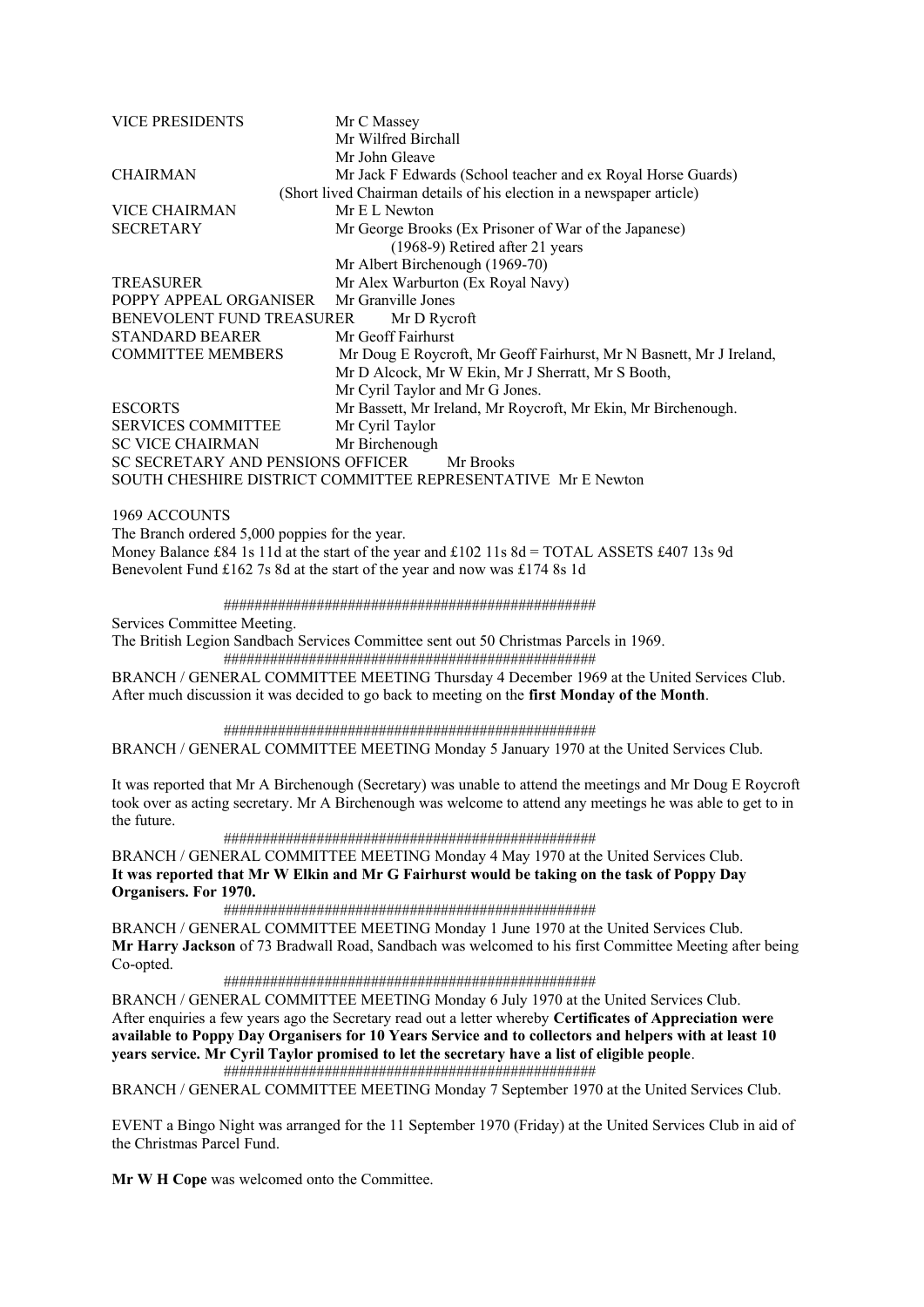#### ################################################

BRANCH / GENERAL COMMITTEE MEETING Monday 7 September 1970 at the United Services Club. The list of people entitled to Certificates of Appreciation numbered 16 who had acted as Poppy Day Collectors for 10 Years or more and to Mr Cyril Taylor who had been the Poppy Organiser for over 10 years.

Mr Roscoe of the Secondary Modern School reported that the offer to provide a holder for the Old Standard in St Mary's was to be a school project over the next few months.

#########################################

Services Committee Meeting.

The 8 September 1970 British Legion Sandbach Services Committee Meeting announced that they were holding a Bingo Night on the 11 September at the United Services Club in aid of the Christmas Parcel Fund. ################################################

|              | UNITED SERVICES CLUB                                        |
|--------------|-------------------------------------------------------------|
| 10 Sept 1970 | Tender asked for to refurbish the Lounge Bar and Games Room |
|              | at the United Services Club. (Newspaper Advert)             |

#### ################################################

BRANCH / GENERAL COMMITTEE MEETING AGM Monday 7 December 1970 at the United Services Club.

POPPY AWARDS = 15 Poppy Sellers were given Certificates of Appreciation at the AGM by the President Sdr H Cyril Rigby for over 15 years of poppy service. A special award was given to Mr Cyril Taylor who had looked after the Poppies for over 10 years.

**A special Poppy Broach was also given to Mrs Arthur Leese who had been a Poppy Day Collector since Poppy Day started 50 years ago (1920)**. The British Legion Headquarters particularly wanted to be associated with this award presentation.

| <b>PRESIDENT</b>       | Squadron Leader H Cyril Rigby (A Solicitor in the town)                              |
|------------------------|--------------------------------------------------------------------------------------|
| <b>VICE PRESIDENTS</b> | Mr Wilfred Birchall, Mr G W Brooks (NEW), Lt Colonel F Dunkley, Mr John              |
| Gleave,                |                                                                                      |
|                        | Mr C Massey, Mr Arthur Simcox.                                                       |
| <b>CHAIRMAN</b>        | Mr Jack F Edwards                                                                    |
| <b>VICE CHAIRMAN</b>   | Mr Cyril Taylor (Return)                                                             |
| <b>SECRETARY</b>       | $N/A$ (Not applied for)                                                              |
| <b>TREASURER</b>       | Mr A Warburton                                                                       |
|                        | COMMITTEE MEMBERS Mr D Alcock, Mr N Basnett, Mr S Booth, Mr W Elkin, Mr G Fairhurst, |
|                        | Mr E Hearl (NEW), Mr J Ireland, Mr G Jones, Mr E L Newton (Return),                  |
|                        | Mr Doug E Roycroft, Mr J Sherratt, Mr Cyril Taylor.                                  |
|                        | (The past two years Mr D Alcock has been spelt Allcock)                              |
| <b>STANDARD BEARER</b> | Mr Geoff Fairhurst.                                                                  |
| $Escorts =$            | Mr N Basnett, Mr W Ekin, Mr J Ireland, Mr Doug E Roycroft.                           |
|                        |                                                                                      |

POPPY DAY COLLECTION (Previous Year) 1969 Raised £ Total

 N/A (Poppy sales only / Wreaths extra) (Mr Elkin poppy organiser)

#### REMEMBRANCE DAY

A letter of thanks was sent to the Rev. Wykes for the Service and to Mr Reg Dunning (Parade Marshall) and Sandbach School Band who once again led the parade.

#### POPPIES

Last year the British Legion spent £1,436,112/00/00d on welfare and the relief of distress. The Poppy collection fell short by £163,849/00/00d therefore the generosity of the public is of paramount importance.

Every £1 (20 Shillings) collected is spent in the following way....

 $11d =$ Rehabilitation

11/8d = Welfare Schemes, Convalescent Homes etc.

 $2/10d =$  Claims etc.

 $0/3d = Ex$  Service Charities – British Commonwealth League

 $0/2d =$ Maintenance of properties

 $1/- =$  Administration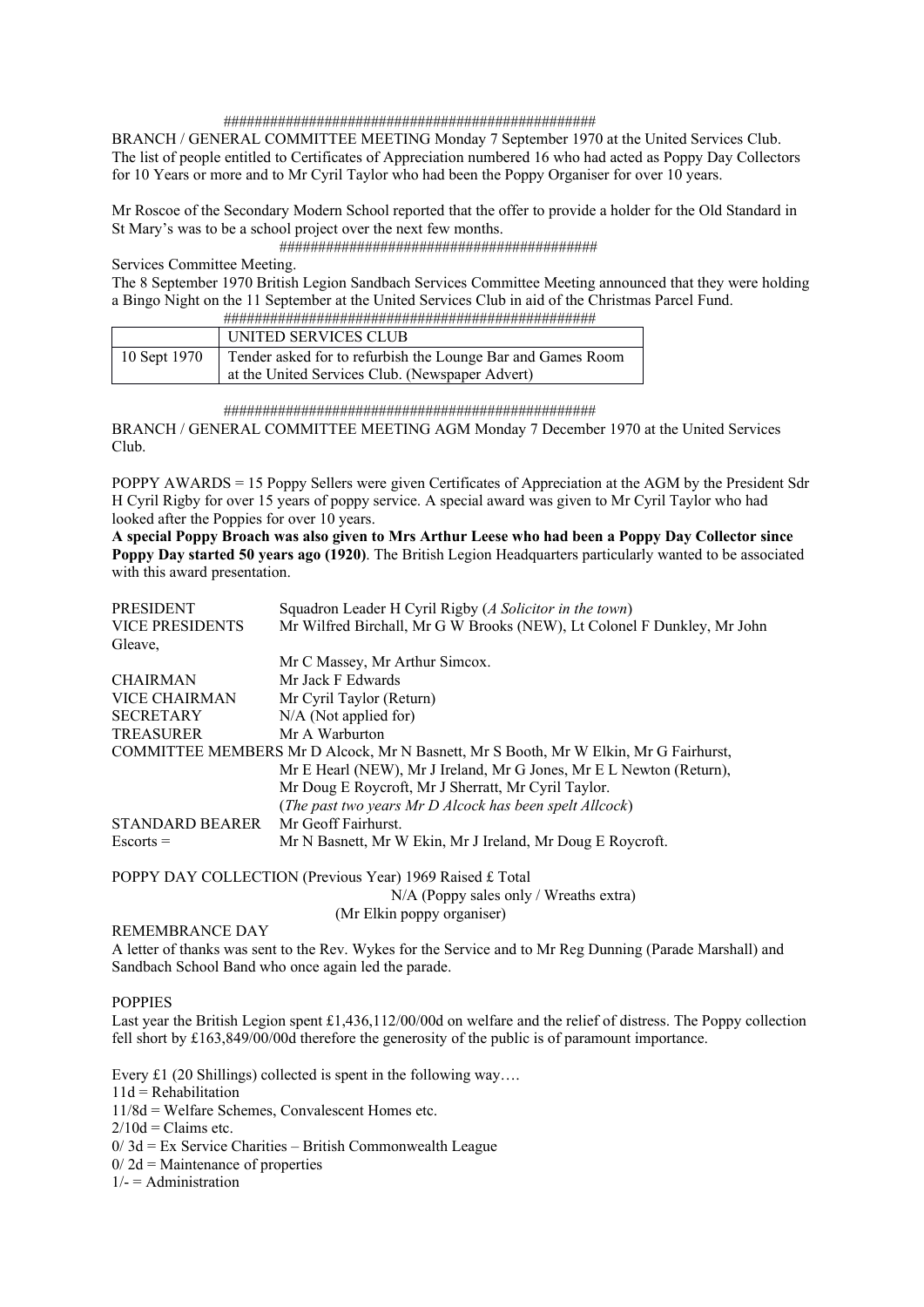$1/11d =$  Making Poppies by badly disabled ex servicemen and women.  $1/3d =$ Making Wreaths

-------

20 Shillings TOTAL (16 Shillings and 47d)

Election of Officers to the Services Committee

| елесной от отнеств то что встутеся сопинцес |                                                                   |
|---------------------------------------------|-------------------------------------------------------------------|
| Chairman                                    | Mr Cyril Taylor,                                                  |
| Vice Chairman                               | Mr G Fairhurst,                                                   |
| Treasurer                                   | Mr Doug E Roycroft,                                               |
|                                             | Secretary and Pensions Officer Mr G W Brooks (Not in the minutes) |
| Benevolent Fund                             | Tbc,                                                              |
| <b>Employment Officer</b>                   | Tbc.                                                              |
|                                             |                                                                   |

################################################

**Mr Cyril Massey (.b. 1891 in Wheelock, the son of William Massey a miller.) a Founder Member and Chairman of the Services Committee from pre 1944 to 1964 died on the 16 January 1971 at the age of 79. (Wreath Sent by Vice Chairman prior to 1 February 1971 General Meeting) H was married to Gladys Helen Massey (.D. 23 December 1966 aged 72) and had a son Lawrence Massey (.D. 9 April 2003 aged 82 and Married to Emmie Massey .D. 15 October 1991 aged 79)** 

# MR CYRIL MASSEY BIOGRAPHY

A well known historian of the town Cyril Massey was born in 1891 in Wheelock the Son of William Massey a local Miller.

He was educated at Sandbach Church of England School and gained a scholarship to Sandbach School. In the Great War of 1914 -18 he served in France with the Royal Army Medical Corps.

After demob Cyril joined Sandbach Building Firm John Stringer who supplied many of the fine brick buildings in Sandbach.

By the 1930's Cyril Massey had established himself as an architect and designed many residential homes as well as the former Congleton R.D.C. offices in Middlewich Road, Sandbach which later became the Magistrates Court and Police Station (Now Demolished).

Cyril was a leader of the Boys Brigade, a Sunday School Teacher, A Sidesman and Church Warden at St Mary's Sandbach and a founder member of the Sandbach Branch of the British Legion and was responsible for the establishment of an ex-Servicemen's Club in Sandbach which developed into the costly United Services Club (1971).

During the Second World War Cyril Massey was a member of the Air Raid Warden's and along with his wife Gladys they were members of the Sandbach Ambulance Committee.

He tried unsuccessfully to save the Marriott House which was demolished to make way for the new Library. On his death in 1971 the Flags round the town were flown at half mast in respect. He is buried in the family plot at Sandbach Cemetery.

FAMILY TREE

William Massey (Father)

 ║ Cyril Massey (.b. 1891 .D. 16 Jan 1971) = MARRIED = Gladys Helen ? (.b. ? .D. 23 Dec 1933 aged 72) (Brother in Law Mr T D Fox / Mrs Fox Sister of Cyril)

 ║ Lawrence Massey (.b.? .D. 9 Apr 2003 aged 82) = MARRIED = Emmie Massey (.b.? .D. 15 Oct 1991 aged 79) ║

Mrs P Quintane (Granddaughter of Cyril Massey) = Miss D Massey (Granddaughter of Cyril Massey)

################################################

BRANCH / GENERAL COMMITTEE MEETING 1 February 1971 at the United Services Club.

A wreath had been sent after the death of Mr Cyril Massey who had died on the 16 January. ################################################

BRANCH / GENERAL COMMITTEE MEETING 1 March 1971 at the United Services Club. Mr E Hearl was appointed Secretary at this meeting. Proposed by W Ekin, Seconded by S Sherrett. R Hearl and W Ekin were to contact MR Brooks re wreaths.

################################################

Services Committee Meeting.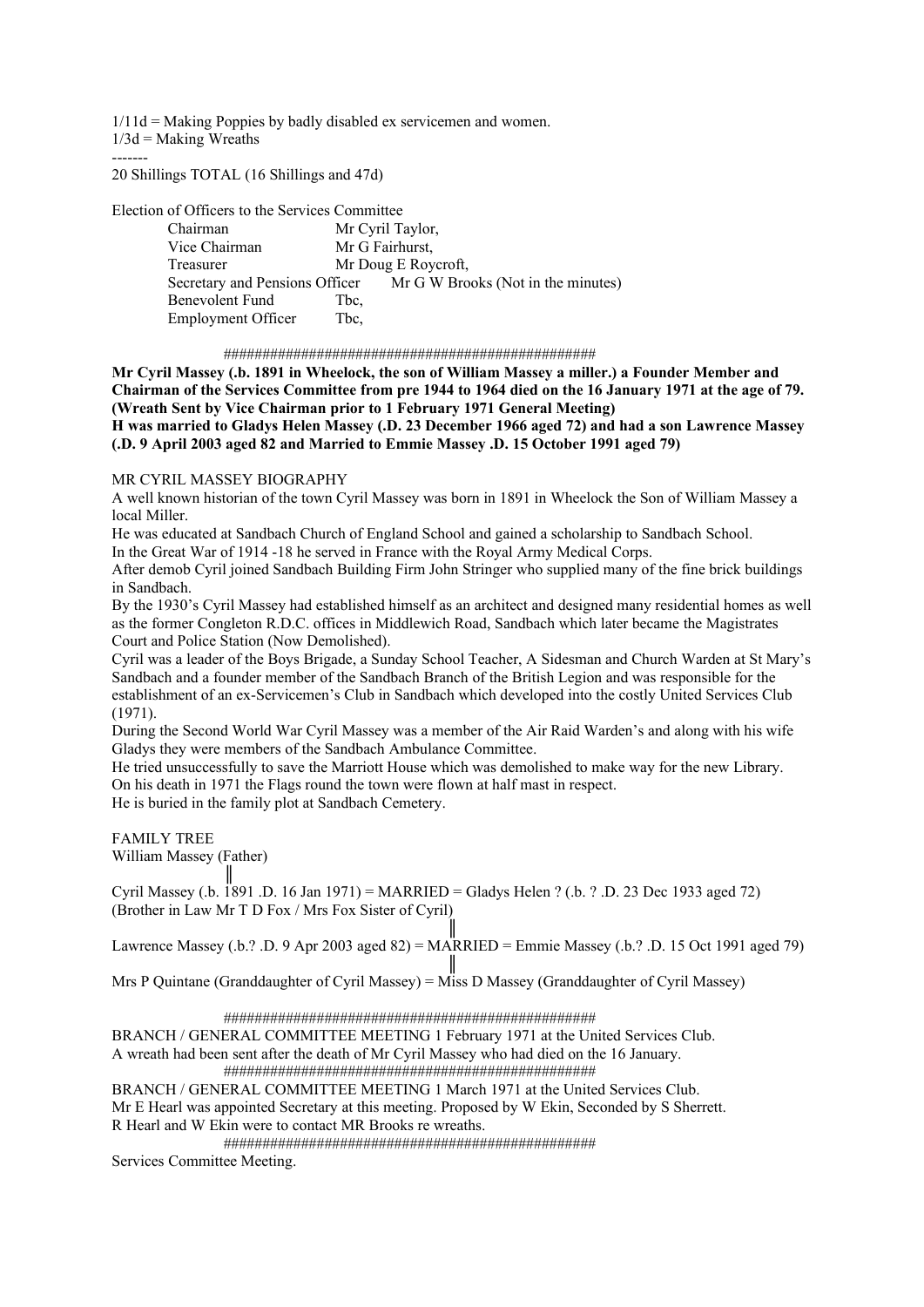At the 1 March 1971 British Legion Sandbach Services Committee Meeting they elected Mr E Hearl as Secretary.

A Circular from the British Legion North West Area told the local branches about various awards that were available.

1) National Certificate of Appreciation – Closing date 8 December 1971 – Highest award for an individual member that is presented at the National Conference.

2) Area Certificate of Appreciation – Closing date 8 December 1971 – Six awarded each year by the Area Office.

3) The Area Shield - Closing date 8 December 1971 – Awarded to the branch considered as showing the best record of progress and efficiency during the year ending the 30 September (1971). A Certificate of Merit is awarded to the Second placed branch.

4) The W.J. Bennett Poppy Day Trophy – Closing date 19 January 1972 – Awarded to the best percentage increase in the local poppy day appeal collections from the last three years (1969, 1970, 1971.)

OTHER NATIONAL AWARDS.

1) HAIG CUP

2) LISTER CUP COMPETITION

3) JELLICOE CUP - Best increase in membership in the year up to the 30 September (1971)

4) JELLICOE SHIELD - Best increase in membership over the last 10 years up to the 30 September (1971) 5) IAN HAMILTON CUP - Awarded to the branch considered as showing the best record of progress and efficiency during the year ending the 30 September (1971). Three entries submitted per region with the 1970 winner being Kearsley British Legion (Bolton, Greater Manchester).

#### ################################################

BRANCH / GENERAL COMMITTEE MEETING 6 May 1971 at the United Services Club. Mr Coppenhall had contacted the Secretary and was now a member of the Sandbach Branch of the British Legion.

Mr G Brooks was to be recommended for a Gold Badge via Head Office.

################################################

### NATIONAL NEWS

Having had Royal Patronage since it was founded in 1921 the Legion received its "Royal" appellation (Entitled to a name or title eg, Doctor.) on the 29 May 1971 its Golden Anniversary.

The first National President of this Royal British Legion was George Alexander Eugene Douglas Haig the 2<sup>nd</sup> Earl Haig (.b. 1918 .D. 2009 President of the Scottish British Legion from 1965 to 1985, President of the Earl Haig Fund from 1980 to 1986 which had been set up by his father.)

 ################################################ BRANCH / GENERAL COMMITTEE MEETING 14 July 1971 at the United Services Club. Mr R Newton represented the Legion at the funeral of Mr A Simcox.

# **The Branch Chairman Mr Jack F Edwards had resigned after 10 years in the role, due to pressure at work and commitments to the Sandbach Urban District Council**.

The election of his successor would be at the following meeting.

################################################

BRANCH / GENERAL COMMITTEE MEETING 11 August 1971 at the United Services Club. Mr Charles Oliver (Ex RAOC) was considered for a role in the Sandbach Branch.

ELECTION OF A NEW CHAIRMAN = Proposer G Fairhurst, Seconded by J Sherratt that **Mr Cyril Taylor be elected Chairman**. No other applicants.

################################################

BRANCH / GENERAL COMMITTEE MEETING 4 November 1971 at the United Services Club. Mrs D Roycroft told the meeting of the first Swimming Gala was on the 29 November 1971 at 7.30pm all members invited to attend.

#### ################################################

BRANCH / GENERAL COMMITTEE MEETING AGM Monday 8 December 1971 at the United Services Club.

During the year the Rev. Wykes had passed away. Although ill he had conducted the Remembrance Day Service before his death.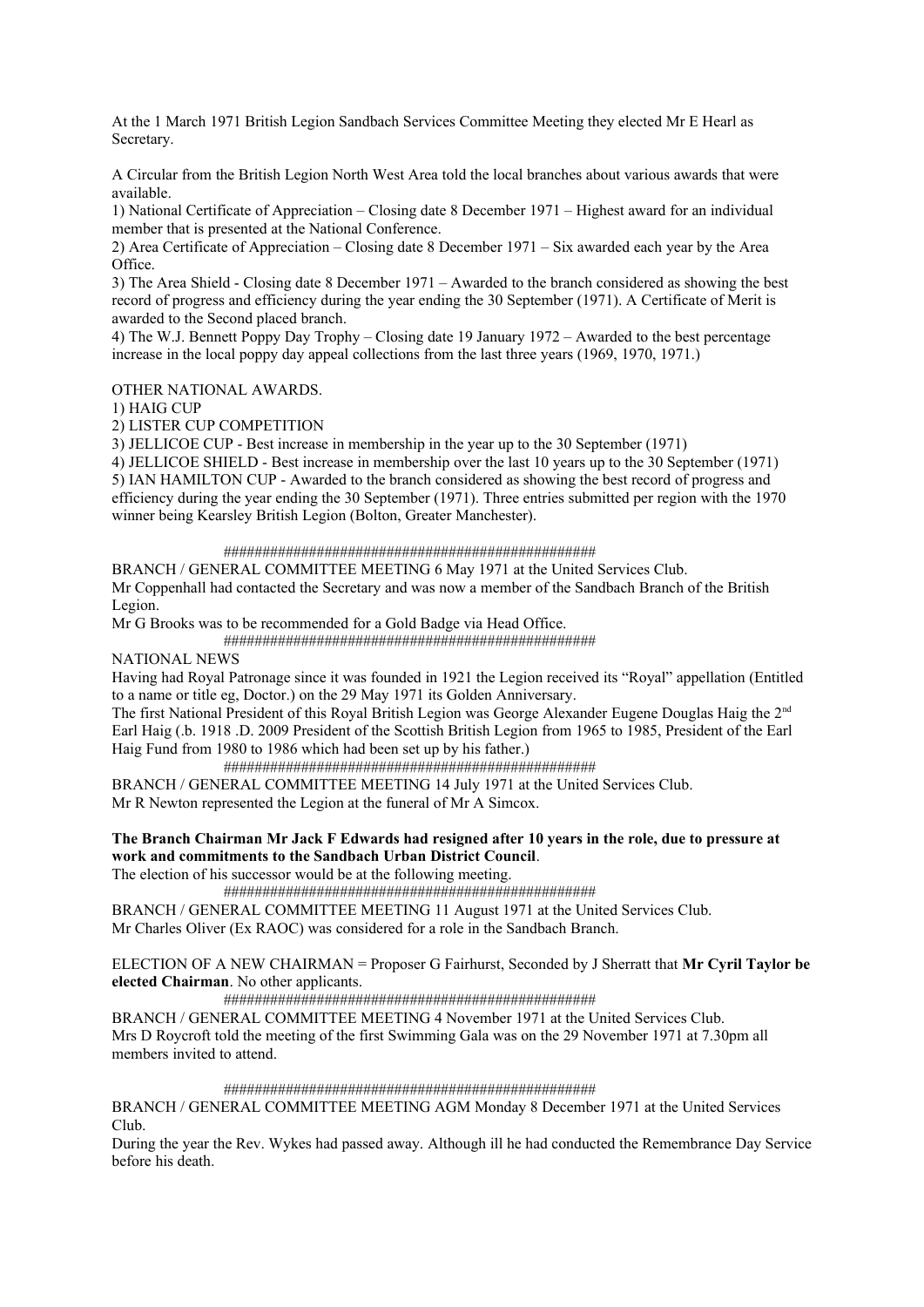| PRESIDENT              | Squadron Leader H Cyril Rigby (A Solicitor in the town)                           |
|------------------------|-----------------------------------------------------------------------------------|
| <b>VICE PRESIDENTS</b> | Mr Wilfred Birchall, Mr G W Brooks, Lt Colonel F Dunkley, Mr John Gleave,         |
|                        | Mr C Massey, Mr Arthur Simcox.                                                    |
| <b>CHAIRMAN</b>        | Mr Cyril Taylor (NEW)                                                             |
| <b>VICE CHAIRMAN</b>   | Mr Jack F Edwards (NEW)                                                           |
| <b>SECRETARY</b>       | Mr E Hearl (NEW)                                                                  |
| <b>TREASURER</b>       | Mr A Warburton                                                                    |
|                        | COMMITTEE MEMBERS Mr A Allcock (or D Alcock), Mr N Basnett, Mr W H Cope (NEW),    |
|                        | Mr W Elkin, Mr G Fairhurst, Mr E Hearl (NEW), Mr H Jackson (NEW),                 |
|                        | Mr W Nielson (NEW), Mr C Ollier (NEW),                                            |
|                        | Mr Doug E Roycroft, Mr J Sherratt, Mr Cyril Taylor, Mr J Williams (NEW).          |
|                        | (In past years Mr D Alcock has been spelt A Allcock)                              |
| <b>STANDARD BEARER</b> | Mr Geoff Fairhurst.                                                               |
| $Escorts =$            | Mr N Basnett, Mr H Jackson (NEW), Mr Doug E Roycroft.                             |
|                        | POPPY DAY COLLECTION (Previous Year) 1971 Raised £274.73 Provisional Total at AGM |
|                        | N/A (Poppy sales only / Wreaths extra)                                            |

(Mr Elkin poppy organiser)

################################################

BRANCH / GENERAL COMMITTEE MEETING 8 February 1972 at the United Services Club. Meetings will take place on the second Tuesday of the Month.

Poppy Cards ready for distribution (telling poppy locations how much they made). ################################################

BRANCH / GENERAL COMMITTEE MEETING Tuesday 14 March 1972 at the United Services Club. The new vicar of St Mary's Sandbach, the Rev Rigby would be invited to join the Legion as its new Padre. ################################################

BRANCH / GENERAL COMMITTEE MEETING Tuesday 16 May 1972 at the United Services Club. Mr Jack F Edwards had become Chairman of the Sandbach Urban District Council (Mayor).

Mr A Warburton had left the district and so a new Treasurer had to be appointed. Mr D H H Francis was appointed to the role.

################################################

MEMBERS of the British Legion Sandbach Services Committee as of the 16 May 1972 Meeting. Chairman C Taylor,

D Allcock, W Berwick, W Cope, J Edwards, Geoff Fairhurst, E Hearl, H Jackson, C Olier, W Neilson, D Roycroft, J Williams.

################################################

BRANCH / GENERAL COMMITTEE MEETING Tuesday 11 July 1972 at the United Services Club. With the non appearance of Mr Elkin and no reply from letters asking him if he would like to continue as Poppy Organiser, Mr W H Cope was asked to take on the role for the 1972 Poppy appeal.

Mr G Oliver was congratulated on his recent marriage.

 $EVENT = 21$  July 1972 Bingo Night

################################################

BRANCH / GENERAL COMMITTEE MEETING Tuesday 9 September 1972 at the United Services Club. It was agreed to write to Head Office to see if the Standard could be updated to include the words Royal British Legion. (The British Legion had been granted Royal Charter Status in1925)

The Distribution of Poppies this year would start on the 25 October 1972.

# ################################################

BRANCH / GENERAL COMMITTEE MEETING Tuesday 10 October 1972 at the United Services Club. It was agreed to purchase 12 ties with the new Royal British Legion Motif on them. (6 Silk and 6 Nylon 14 November 1972 Meeting)

The Secretary would be sending out invitations to those who take part in the Armistice Day Parade and will write to the ATC who had in the past provided the band to thank them for their past service and regret that they could not provide the band this year.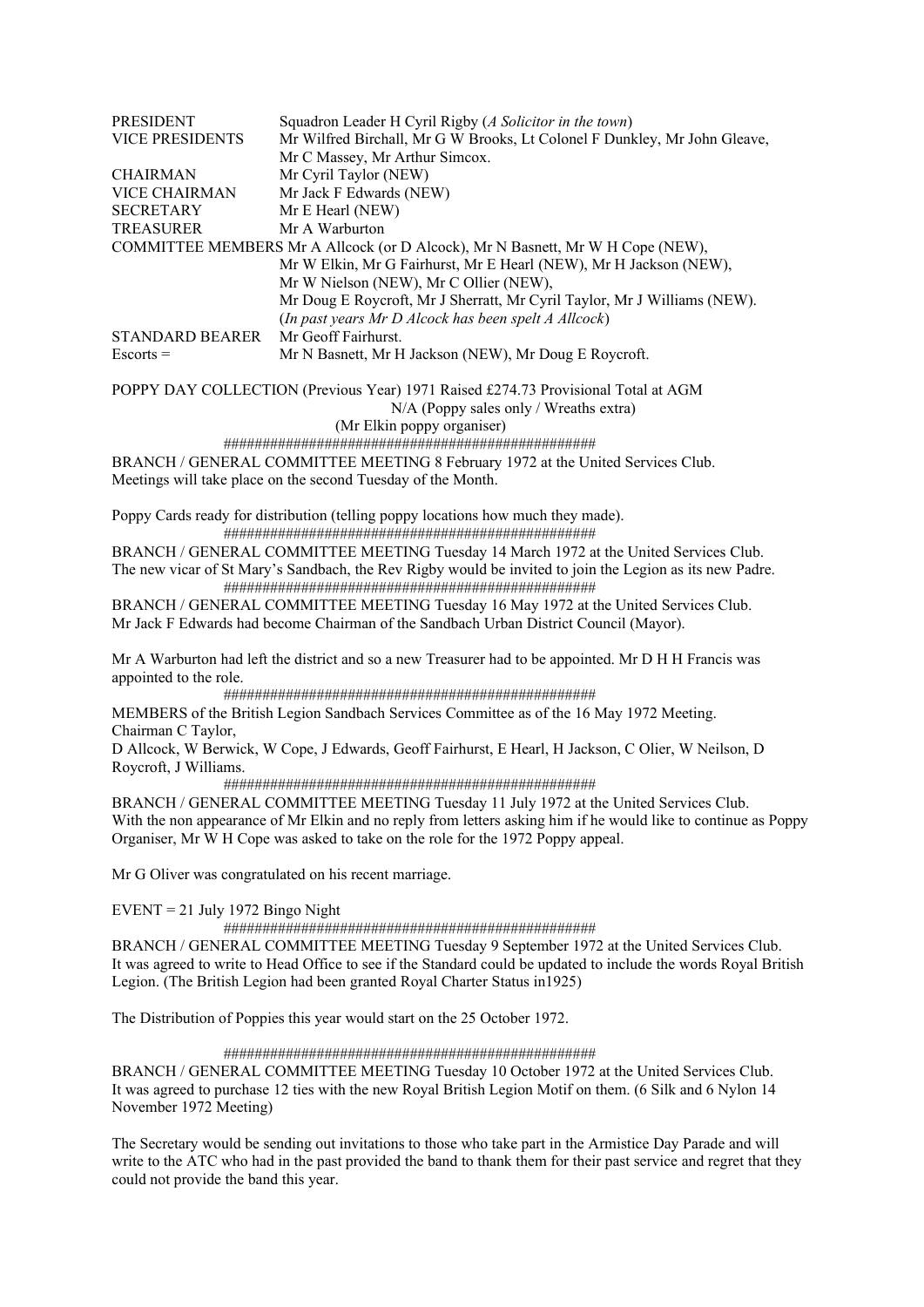Beresfords Band in Congleton had been approached to provide the band this year but no reply had become forthcoming so far.

#### ################################################

BRANCH / GENERAL COMMITTEE MEETING AGM No AGM Details in the minutes book for 1972. That years AGM took place on the 9 January 1973.

There was a lack of interest in joining the British Legion and the Secretary said "it was a sorry thing for the Legion when there was not sufficient men willing to give up and hour per month for the benefit if our comrades who were in need of their help".

**It was with regret that Mr Cyril Taylor had resigned from the Legion as he had been a Member since 1945**.

**Mr G Hough asked why the United Services Club does not revert back to the Royal British Legion. Mr Taylor said that owing to the difficulties that would arise it would be far better to leave things as they were.** 

| PRESIDENT                 | Squadron Leader H Cyril Rigby (A Solicitor in the town)                    |
|---------------------------|----------------------------------------------------------------------------|
| <b>VICE PRESIDENTS</b>    | Mr Wilfred Birchall, Mr G W Brooks, Lt Colonel F Dunkley, Mr J Edwards,    |
|                           | Mr John Gleave, Mr Cyril Taylor.                                           |
| <b>CHAIRMAN</b>           | Mr J Williams (NEW)                                                        |
| VICE CHAIRMAN             | (Not on List)                                                              |
| <b>SECRETARY</b>          | Mr E Hearl                                                                 |
| <b>TREASURER</b>          | Mr D Francis (NEW)                                                         |
| Treasurer Benevolent Fund | Mr Doug E Roycroft / Assistant Mr G Fairhurst                              |
|                           | COMMITTEE MEMBERS Mr D Allcock, Mr W H Cope, Mr W Elkin, Mr G Hough (NEW), |
|                           | Mr H Jackson, Mr B Lyne-ley (NEW),                                         |
|                           | Mr W Nielson, Mr C Ollier, Mr S Stretton.                                  |
|                           | (In past years Mr D Alcock has been spelt A Allcock / D Allcock)           |
| <b>STANDARD BEARER</b>    | Mr Geoff Fairhurst.                                                        |
| $Escorts =$               | Mr Doug E Roycroft, Mr J Williams (NEW).                                   |
|                           |                                                                            |

POPPY DAY COLLECTION (Previous Year) 1972 Raised £360/00/14d (13 March Meeting) N/A (Poppy sales only / Wreaths extra) (Mr W H Cope poppy organiser)

################################################

Services Committee Meeting.

By 1973 Changes were taking place among the Committee. Mr Cyril Taylor was in place for the 9 January 1973 meeting (Resigned at the Branch AGM 9 Jan 1973 see above) but was replaced for the 8 February 1973 meeting by Mr J Williams with Mr W H Cope as Vice Chairman.

#### ################################################

BRANCH / GENERAL COMMITTEE MEETING Tuesday 8 February 1973 at the United Services Club. It was suggested that the younger generation be given the opportunity to lay crosses at the Remembrance Day Parade and that no Stickers were allowed this year.

It was suggested that Mr Cyril Taylor we awarded a Gold Badge. Headquarters would be contacted about this and a previous request for a Gold Badge for Mr Brooks.

################################################

Services Committee Meeting. MEMBERS of the British Legion Sandbach Services Committee as of the 8 February 1973 Meeting. Chairman J Williams (Signed as Chairman for the 13 Feb 1973 Meeting). W H Cope, E Ekin, Geoff Fairhurst, D Francis, E Hearl, G Hough, C Ollier, T Plant, S Stretton.

################################################

BRANCH / GENERAL COMMITTEE MEETING Tuesday 13 March 1973 at the United Services Club. The final result of the Poppy Appeal for 1972 was a total of £360/00/14d according to organiser Mr D Francis.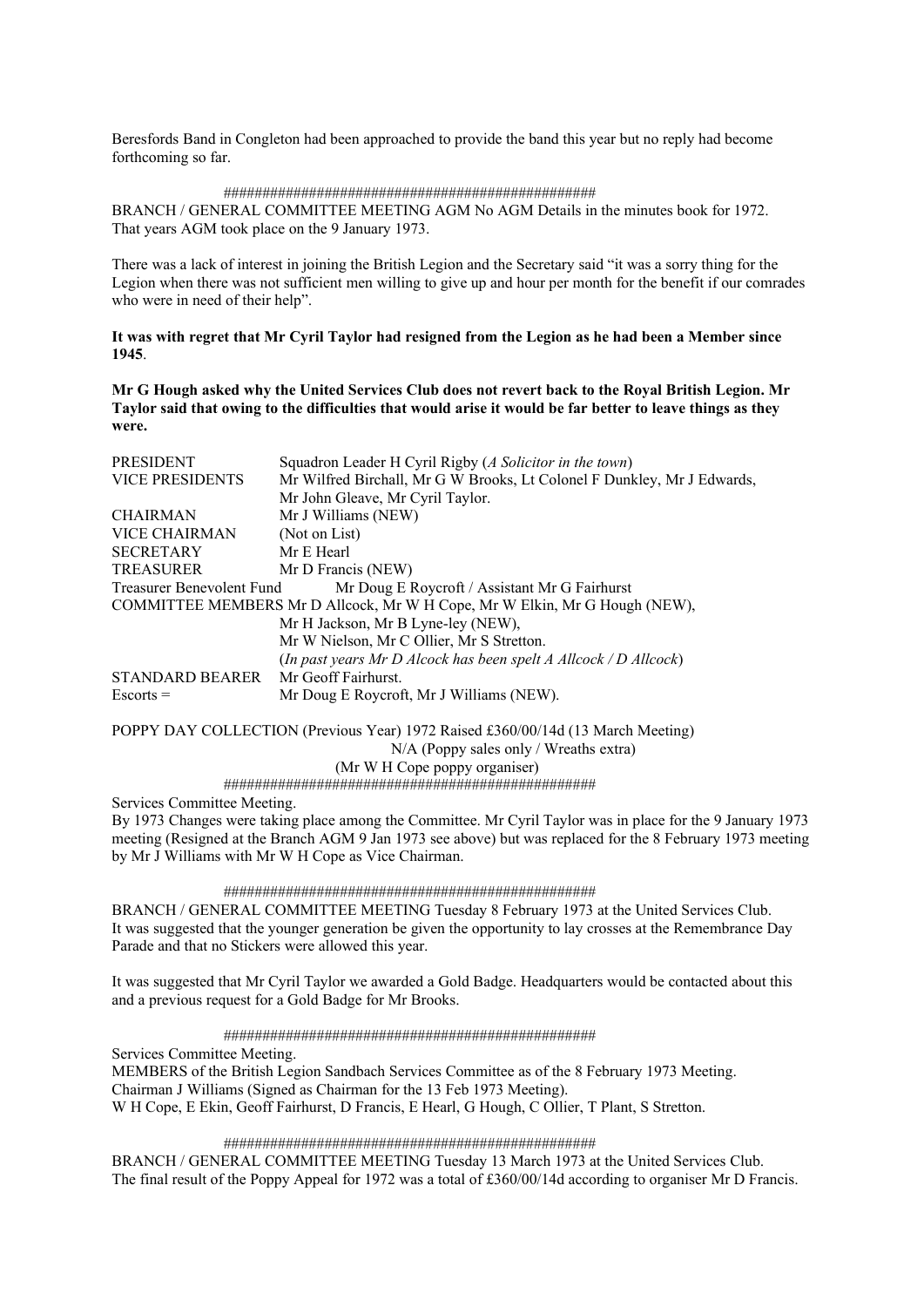As Mr Elkin was not interested anymore it was decided to vote Mr S Stretton to be elected to the post of Poppy Organiser for 1973.

#### ################################################

BRANCH / GENERAL COMMITTEE MEETING Tuesday 3 April 1973 at the United Services Club. It was suggested that a shop be found where Extra Poppies could be obtained from if other premises had run out of them.

POPPY COLLECTORS should be over 16 years of age and should be wearing a RBL Badge.

################################################

Services Committee Meeting.

The British Legion Sandbach Services Committee agreed at the 5 June 1973 meeting to attend the **Council Chairman's Parade on the 17 June 1973** with Mr Williams acting as the Standard Bearer for the event as Mr Geoff Fairhurst the usual standard bearer was on holiday.

#### ################################################

Services Committee Meeting.

At the 3 July 1973 meeting of the British Legion Sandbach Services Committee the secretary told the members that there would be no band to lead the parade in November. The secretary was asked to write to HQ to find out if they could assist financially in the event of having to hire a band. He was also asked to write to Foden's Limited to see if they could supply a band for the occasion.

#### ################################################

EVENT

On Sunday the 11 November 1973 the Remembrance Day parade was organised by the Sandbach Urban District Council (Sandbach Urban Council) with the Rev. Basil Rigby taking the service. An ex Fighter Pilot the Vicar of St Mary's Sandbach remarked in his service that Remembrance Day was the nation's "Powerhouse" to ensure that we never again allow ourselves to be tied up in a war which destroyed so many of our young people. He also claimed that the day had been watered down as at one time it was held at 11am on the  $11<sup>th</sup>$  Day of the  $11<sup>th</sup>$ month but as it had conflicted with business it was decided to move it to the nearest Convenient Sunday (This vear it was the  $11<sup>th</sup>$ .

Wreaths were laid by Mrs Eileen Henshall (Urban Council Chairman), Mr Cyril Taylor (Vice President of the Royal British Legion Sandbach Branch) with the Standard being carried by Mr Geoff Fairhurst escorted by Mr Stan Stretton and Mr Douglas Roycroft. The parade from the Council Offices at Westfield was headed by the drums of Sandbach School's Combined Cadet Force.

During the service by the Rev. Basil Rigby the standards were blessed at the altar and lessons were read by Squadron Leader Cecil Rigby (President of the RBL) with Mr Brian Birch at the organ. The collection was made in aid of the Earl Haig Fund (Now the Poppy Appeal).

(15 November 1973 Crewe Chronicle Page 19)

################################################

Services Committee Meeting.

On the 4 December 1973, Mr S A Stretton was appointed Chairman of the British Legion Sandbach Services Committee.

################################################

BRANCH / GENERAL COMMITTEE MEETING AGM Thursday 13 December 1973 at the United Services Club.

Again another year of falling Committee members was reported.

GOLD BADGE AWARD = Presented to Mr G Brooks.

| PRESIDENT                                                                                 | Squadron Leader H Cyril Rigby (A Solicitor in the town)                 |  |
|-------------------------------------------------------------------------------------------|-------------------------------------------------------------------------|--|
| <b>VICE PRESIDENTS</b>                                                                    | Mr Wilfred Birchall, Mr G W Brooks, Lt Colonel F Dunkley, Mr J Edwards, |  |
|                                                                                           | Mr John Gleave, Mr Cyril Taylor.                                        |  |
| <b>CHAIRMAN</b>                                                                           | Mr S Stretton (NEW)                                                     |  |
| <b>VICE CHAIRMAN</b>                                                                      | Mr G Fairhurst (NEW)                                                    |  |
| <b>SECRETARY</b>                                                                          | Mr E Hearl                                                              |  |
| <b>TREASURER</b>                                                                          | Mr D Francis                                                            |  |
| COMMITTEE MEMBERS Mr G Alexander, Mr D Allcock, Mr A Bowe (NEW), Mr W H Cope, Mr W Elkin, |                                                                         |  |
|                                                                                           | Mr R Harrison (NEW), Mr T Platt (NEW).                                  |  |
|                                                                                           | (In past years Mr D Alcock has been spelt A Allcock / D Allcock)        |  |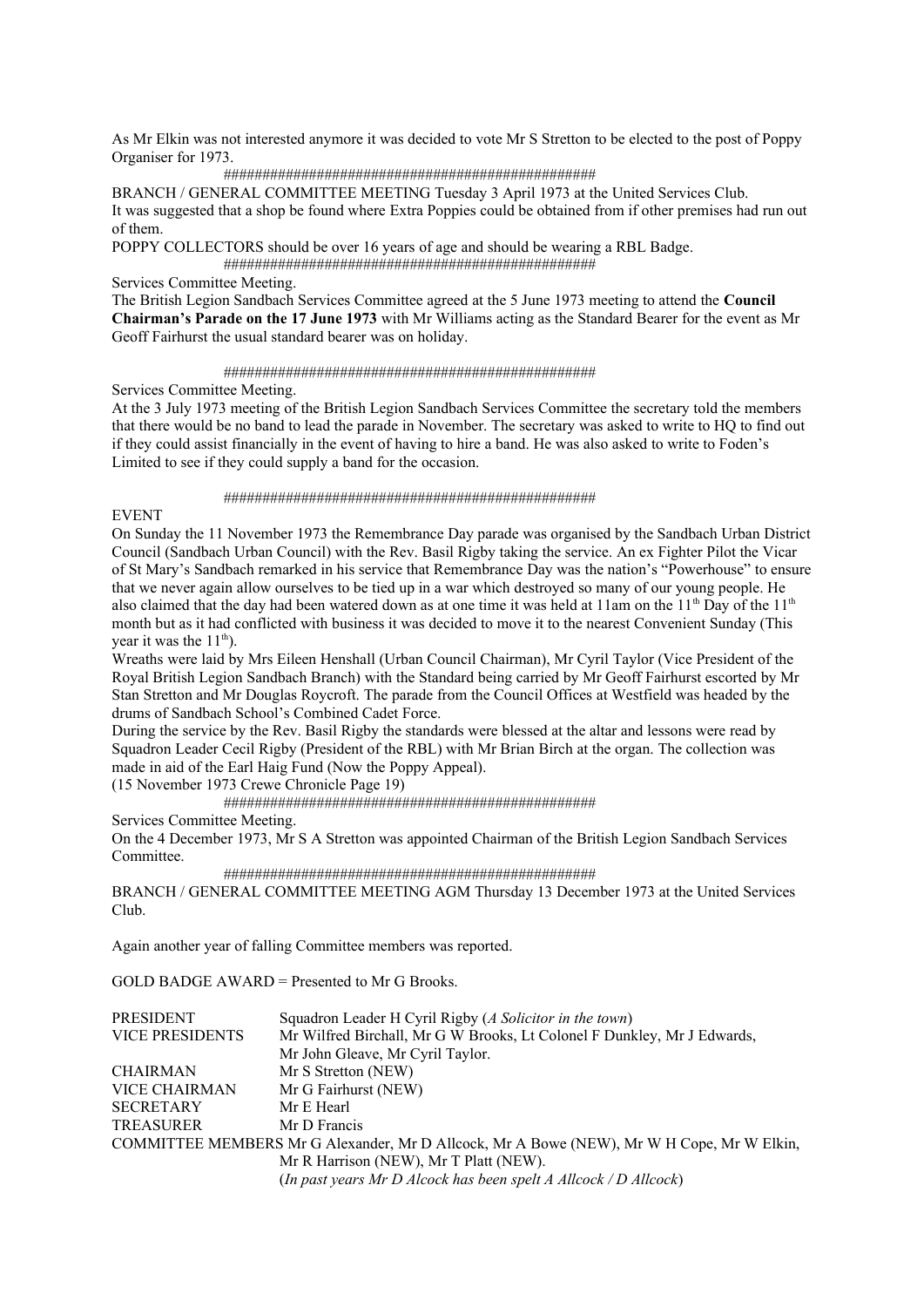| STANDARD BEARER Mr Geoff Fairhurst. |                                                         |
|-------------------------------------|---------------------------------------------------------|
| $Escorts =$                         | Mr Doug E Roycroft, Mr S Stretton (NEW), Mr J Williams. |

POPPY DAY COLLECTION (Previous Year) 1973 Raised £ N/A (Poppy sales only / Wreaths extra)

(Mr S Stretton poppy organiser)

 ################################################ BRANCH / GENERAL COMMITTEE MEETING 5 March 1974 at the United Services Club. The cost of a new standard would be £49.50p (To have one with Royal British Legion on it). Matter left until a better attended meeting.

|              | UNITED SERVICES CLUB                                             |
|--------------|------------------------------------------------------------------|
| 26 Sept 1974 | Congleton Magistrates renew Registration Certificate for another |
|              | 10 year period. (Newspaper Article)                              |

################################################

BRANCH / GENERAL COMMITTEE MEETING AGM 6 December 1974 at the United Services Club.

For the last few years there has been an average of 50 Christmas Food Parcels sent out in December.

Mr E Lewis was thanked for displaying the Poppy wreaths in his shop window this year.

Mr Brooks organised the Remembrance Day Service and Parade this year.

Standard Bearer Mr Geoff Fairhurst was thinking of resigning the post and it was hoped he would reconsider.

| <b>PRESIDENT</b>                 | Squadron Leader H Cyril Rigby (A Solicitor in the town)                 |
|----------------------------------|-------------------------------------------------------------------------|
| <b>VICE PRESIDENTS</b>           | Mr Wilfred Birchall (NEW), Lt Colonel F Dunkley, Mr J Edwards,          |
|                                  | Mr John Gleave, Mr Cyril Taylor.                                        |
| <b>CHAIRMAN</b>                  | Mr W H Cope (NEW)                                                       |
| <b>VICE CHAIRMAN</b>             | Mr Doug E Roycroft (NEW)                                                |
| <b>SECRETARY</b>                 | Mr E Hearl                                                              |
| <b>TREASURER</b>                 | Mr D Francis                                                            |
| <b>Benevolent Fund Treasurer</b> | Mr Doug E Roycroft                                                      |
|                                  | COMMITTEE MEMBERS Mr G Alexander, Mr D Allcock, Mr A Bowe, Mr G Brooks, |
|                                  | Mr Geoff Fairhurst (NEW), Mr E Falkner (NEW),                           |
|                                  | Mr T Platt (or Plant), Mr S Stretton.                                   |
| STANDARD BEARER                  | Mr Geoff Fairhurst.                                                     |
| $Escorts =$                      | Mr T Plant (NEW), Mr Doug E Roycroft, Mr S Stretton.                    |
|                                  | POPPY DAY COLLECTION (Previous Year) 1975 Raised £366 (To AGM)          |
|                                  | (Mr S Stretton poppy organiser)                                         |
|                                  |                                                                         |

Services Committee Meeting 1975.

In January 1975 Mr W H Cope was appointed Chairman of the British Legion Sandbach Services Committee.

#### ################################################

Services Committee Meeting.

On the 27 January 1975 a Bingo Night was held at the United Services Club to raise funds for the Christmas Parcel fund. The event raised £51 and it was hoped to hold other Bingo events. At a meeting on the 4 February 1975 Mr Cope was thanked for his fundraising efforts and helping to keep the branch in existence.

 ################################################ BRANCH / GENERAL COMMITTEE MEETING 4 February 1975 at the United Services Club. A receipt had been received from Eachus and Co for £5 regarding the printing of Posters for the Poppy Day. ################################################ Services Committee Meeting. At the 4 February 1975 meeting Mr Roycroft said that the Benevolent Fund stood at £242.67p

################################################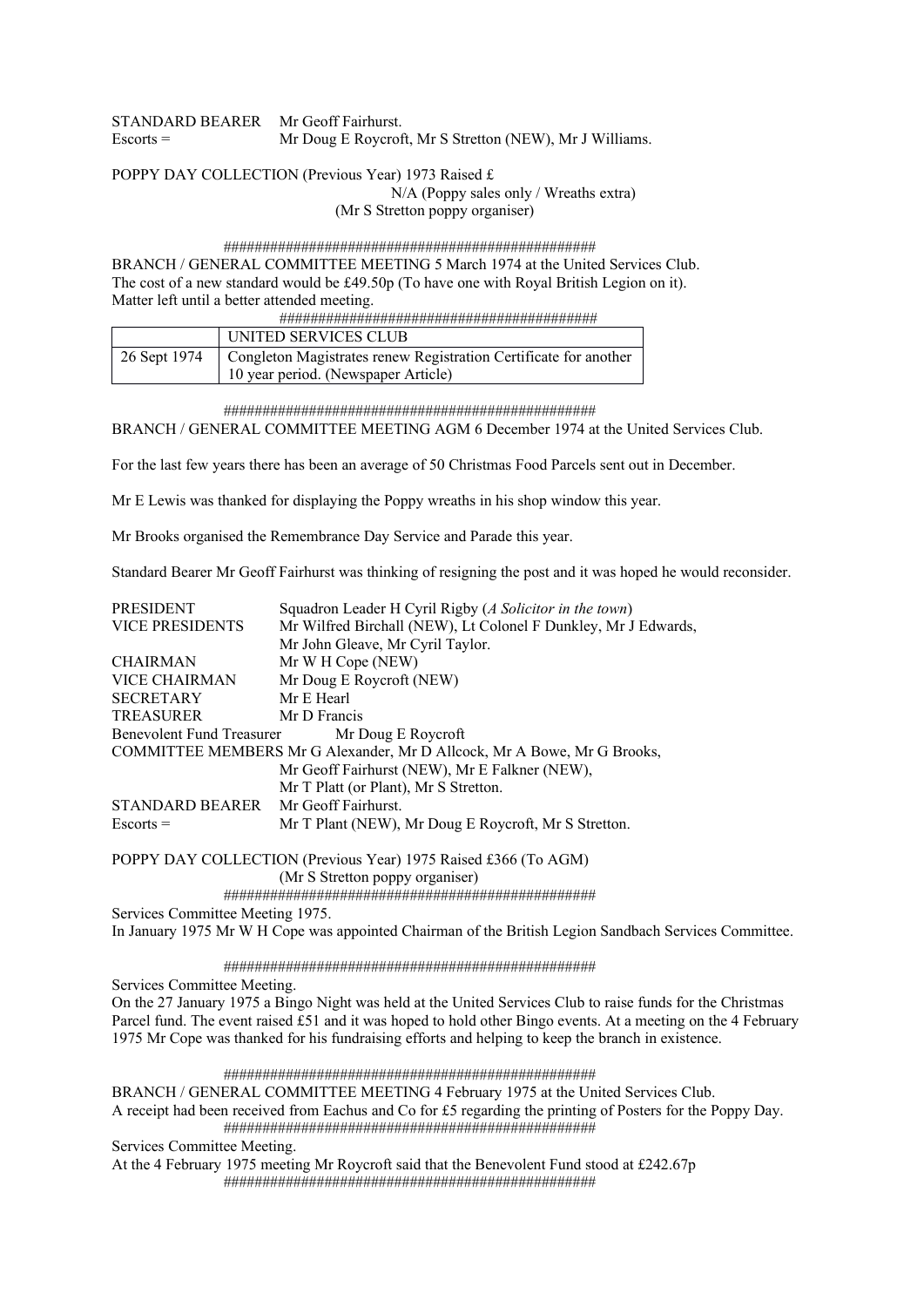EVENT 24 May 1975 Bingo Night

################################################

BRANCH / GENERAL COMMITTEE MEETING 3 June 1975 at the United Services Club.

The Chairman was invited to the Aquarius Swimming Club Gala (Disabled swimmers) on the 23 June 1975 to present a trophy donated by the Branch.

EVENT 19 June 1975 Concert by the Torch Group (Hopefully with the RBL Beauty Queen in Attendance)

 Compare for the Evening was hoped to be Mr G Fisher of the United Services Club. Tickets 25p Adults. Under 16 Free

This was local entertainer Nigel Stonier's Group "Torch" in Concert.

################################################

Services Committee Meeting.

The 1 July 1975 Meeting gave Mr Cyril Taylor a Certificate Permit for his long service with the British Legion. ################################################

EVENT 12 July 1975 Jumble Sale at 2pm.

EVENT 17 October 1975 Concert (CANCELLED 2 Sept 1975 Meeting)

################################################

BRANCH / GENERAL COMMITTEE MEETING 24 November 1975 at the United Services Club.

At the Meeting Mr Cyril Taylor was awarded a Gold Badge for his services to the branch. ################################################

BRANCH / GENERAL COMMITTEE MEETING AGM 17 December 1975 at the United Services Club. (In the Minutes book as dated 1976 but it is signed wrongly as 7 Dec 1976 by the President H Cyril Rigby)

Mr G W Brooks was thanked for organising the Remembrance Day Parade and Service this year and the Secretary thanked him in his report. Mr G W Brooks was pleased to be organising the Armistice Day parades again.

Branch Assets stood at £479 in 1974 and now stand at £629 in 1975.

Nigel Stonier and his group Torch gave a concert in aid of Branch Funds in June 1975.

Vice Presidents Lt Colonel F Dunkley and Mr J Edwards were ill at the time of the AGM and were wished well. (Not re-elected to their posts)

| PRESIDENT                                                      | Squadron Leader H Cyril Rigby (A Solicitor in the town)       |  |
|----------------------------------------------------------------|---------------------------------------------------------------|--|
| <b>VICE PRESIDENTS</b>                                         | Mr G W Brooks, Mr J Edwards, Mr John Gleave, Mr Cyril Taylor. |  |
| <b>CHAIRMAN</b>                                                | Mr W H Cope                                                   |  |
| VICE CHAIRMAN                                                  | Mr Doug E Roycroft                                            |  |
| <b>SECRETARY</b>                                               | Mr E Hearl                                                    |  |
| <b>TREASURER</b>                                               | Mr D Francis                                                  |  |
| Benevolent Fund Treasurer Mr Doug E Roycroft                   |                                                               |  |
| COMMITTEE MEMBERS Mr D Allcock, Mr A Bowe, Mr Geoff Fairhurst, |                                                               |  |
|                                                                | Mr E Falkner, Mr T Platt (or Plant).                          |  |
| STANDARD BEARER Mr Geoff Fairhurst.                            |                                                               |  |
| $Escorts =$                                                    | Mr Doug E Roycroft, Mr S Stretton.                            |  |

POPPY DAY COLLECTION (Previous Year) 1975 Raised £366 (To AGM)

£386.04 (to 3 March 1976 Meeting)

1976 Raised £552.15p

(Mr S Stretton poppy organiser)

#########################################

|             | UNITED SERVICES CLUB                                        |
|-------------|-------------------------------------------------------------|
| 18 Mar 1976 | Junior Snooker League Championships held at United Services |
|             | Club.                                                       |
|             | (Newspaper Article)                                         |

################################################

EVENT 24 May 1976 Bingo

 ################################################ UNITED SERVICES CLUB 1976 (and 1977)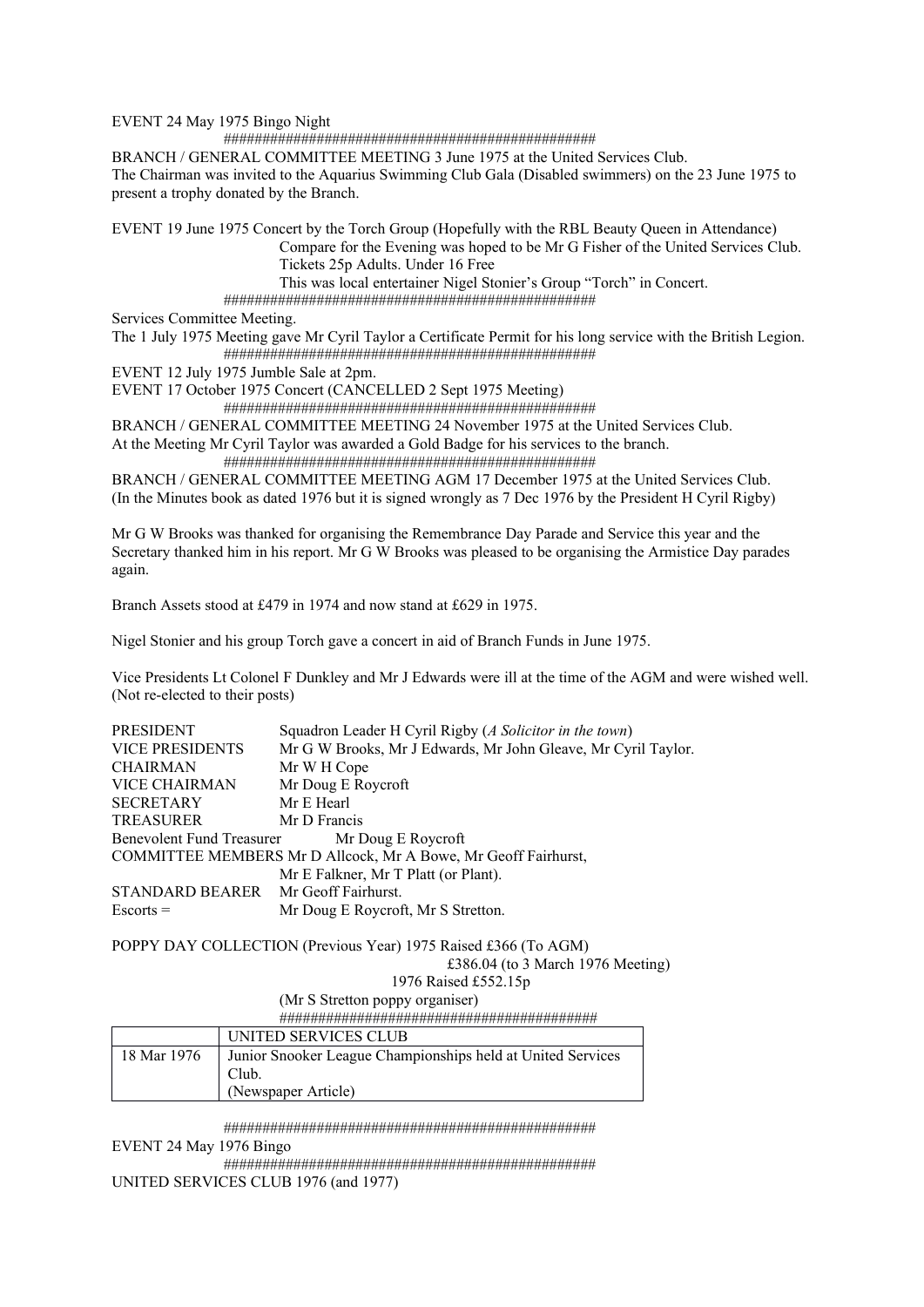A letter heading for the 4 May 1976 RBL Branch Minutes had on the heading the details of the management of the United Services Club. (Maybe scrap paper reused but gives an indication of the management) Telephone 2356

| <b>CHAIRMAN</b>       | W Cope                                            |
|-----------------------|---------------------------------------------------|
| VICE CHAIRMAN         | S. Stretton                                       |
| <b>CLUB SECRETARY</b> | E. G. Hearl                                       |
| <b>STOCKTAKER</b>     | A. Broadhurst                                     |
| TREASURER             | S. Griffin                                        |
|                       |                                                   |
| <b>PRESIDENT</b>      | $S_{\text{od}}/IAH \cap Ri_{\text{orbv}}R \Delta$ |

PRESIDENT Sqd / Ld H. C. Rigby R.A.F. VICE PRESIDENTS J Gleave, C Taylor, J Edwards.

 ################################################ BRANCH / GENERAL COMMITTEE MEETING AGM 7 December 1976 at the United Services Club.

| PRESIDENT                                        | Squadron Leader H Cyril Rigby (A Solicitor in the town)                 |  |  |
|--------------------------------------------------|-------------------------------------------------------------------------|--|--|
| <b>VICE PRESIDENTS</b>                           | Mr G W Brooks, Mr J Edwards, Mr John Gleave, Mr Cyril Taylor.           |  |  |
| <b>CHAIRMAN</b>                                  | Mr W H Cope                                                             |  |  |
| <b>VICE CHAIRMAN</b>                             | Mr Doug E Roycroft                                                      |  |  |
| <b>SECRETARY</b>                                 | Mr E Hearl                                                              |  |  |
| <b>TREASURER</b>                                 | Mr D Francis                                                            |  |  |
| Benevolent Fund Treasurer Mr Doug E Roycroft     |                                                                         |  |  |
| COMMITTEE MEMBERS Mr A Bowe, Mr Geoff Fairhurst, |                                                                         |  |  |
|                                                  | Mr E Falkner, Mr T Platt (or Plant), Mr Doug E Roycroft, Mr S Stretton, |  |  |
| STANDARD BEARER Mr Geoff Fairhurst.              |                                                                         |  |  |
| $Escorts =$                                      | Mr A Bone (NEW), Mr Doug E Roycroft, Mr S Stretton.                     |  |  |

POPPY DAY COLLECTION (Previous Year) 1976 Raised £552.15p

(Mr S Stretton poppy organiser)

################################################

EVENT 13 December 1976 Bingo and Christmas Fair.

################################################

Services Committee Meeting.

The Queen's Silver Jubilee in 1977 opened up an opportunity to do collections for the Royal British Legion. meetings on the 4 January 1977 and 1 February 1977 discussed the matter with flags being used as tokens for these collections. At the 5 April 1977 Meeting Mr Francis would loan out about 50 collecting tins for the occasion with Mr Taylor preparing a list of poppy collectors to help on the 18 June 1977.

The 1977 Poppy appeal had a collecting tin in the Tesco Store in the town centre. Unfortunately the collection tin had been "Misappropriated" and it was decided to take no further action.

################################################

UNITED SERVICES CLUB 1977 A letter heading for the 1977 RBL Branch Minutes had on the back the details of the management of the United Services Club. Telephone 2356 CHAIRMAN I. Wealleans VICE CHAIRMAN S. Stretton CLUB SECRETARY E. G. Hearl STOCKTAKER A. Broadhurst TREASURER S. Griffin PRESIDENT Sqd / Ld H. C. Rigby R.A.F. VICE PRESIDENTS J Gleave, B Johnson, F/Lt Wilfred Birchall, C Taylor, J Edwards.

#### ################################################

BRANCH / GENERAL COMMITTEE MEETING 1 February 1977 at the United Services Club.

After a long discussion it was agreed that the name of the President Sqd / Ld H. C. Rigby R.A.F. be put forward to the next National Hours List hoping this would get him a knighthood for his services to the branch and other groups.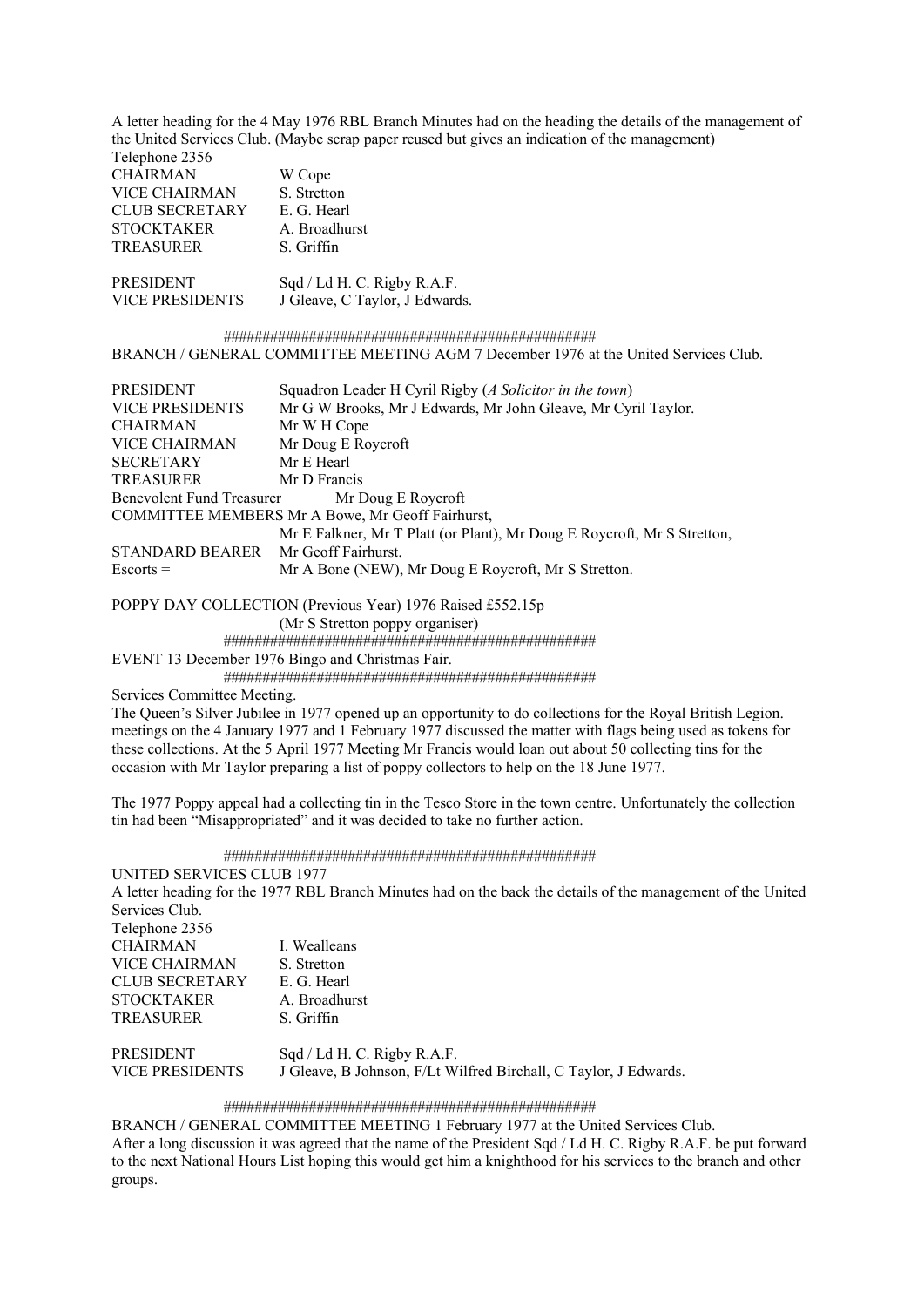A certificate of Merit was also asked for Mr Geoffrey Fairhurst for his 30years as Standard Bearer for the Branch.

 ################################################ BRANCH / GENERAL COMMITTEE MEETING AGM 6 December 1977 at the United Services Club.

There were only two drummers on the parade this year for Remembrance Sunday. The services at Smallwood and Brereton were also well attended.

A Poppy Box had gone missing from Tesco's this year. It would be looked into.

| Squadron Leader H Cyril Rigby (A Solicitor in the town)                                    |
|--------------------------------------------------------------------------------------------|
| Mr G W Brooks, Mr J Edwards, Mr John Gleave, Mr Cyril Taylor.                              |
| Mr W H Cope                                                                                |
| Mr G Fairhurst (NEW)                                                                       |
| Mr E Hearl                                                                                 |
| Mr D Francis                                                                               |
| <b>Benevolent Fund Treasurer</b><br>Mr Doug E Roycroft                                     |
| COMMITTEE MEMBERS Mr A Bowe, Mr Congworth (NEW), Mr Frank Emery (NEW), Mr Geoff Fairhurst, |
| Mr E Falkner, Mr K Peters (NEW), Mr T Platt (or Plant), Mr Doug E Roycroft,                |
| Mr S Stretton,                                                                             |
| STANDARD BEARER Mr Geoff Fairhurst.                                                        |
| Mr Frank Emery (NEW), Mr Plant (NEW), Mr S Stretton.                                       |
|                                                                                            |

POPPY DAY COLLECTION (Previous Year) 1977 Raised £660.38p with two boxes still to be collected. (Mr S Stretton poppy organiser)

################################################

BRANCH / GENERAL COMMITTEE MEETING AGM 5 December 1978 at the United Services Club.

The President Squadron Leader H Cyril Rigby celebrated 25 years unbroken in the role and had been awarded the Gold Badge.

### **REMEMBRANCE SUNDAY This year the Band of the Black Watch provided the Parade Band and were outstanding, a year to remember.**

Mr G W Brooks again organised the Armistice Day Parade.

Mrs Coppenhall and the Ladies Branch again exceeded themselves with the distribution end arranging of the Christmas Parcels.

| <b>PRESIDENT</b>          | Squadron Leader H Cyril Rigby (A Solicitor in the town)                             |
|---------------------------|-------------------------------------------------------------------------------------|
| <b>VICE PRESIDENTS</b>    | Mr G W Brooks, Mr S Fairhurst (NEW), Mr D Francis (NEW),                            |
|                           | Mr John Gleave, Mr Cyril Taylor.                                                    |
| <b>CHAIRMAN</b>           | Mr W H Cope                                                                         |
| <b>VICE CHAIRMAN</b>      | Mr G Fairhurst (or J Fairhurst)                                                     |
| <b>SECRETARY</b>          | Mr E Hearl                                                                          |
| <b>TREASURER</b>          | Mr D Francis                                                                        |
| Benevolent Fund Treasurer | Mr Doug E Roycroft                                                                  |
|                           | COMMITTEE MEMBERS Mr A Bowe, Mr Frank Emery (NEW), Mr K Peters, Mr Doug E Roycroft, |
|                           | Mr S Stretton,                                                                      |
| <b>STANDARD BEARER</b>    | Mr Geoff Fairhurst (or J Fairhurst).                                                |
| $Escorts =$               | Mr Frank Emery, Mr Doug E Roycroft (NEW).                                           |

POPPY DAY COLLECTION (Previous Year) 1978 Raised £tbc. (Mr S Stretton poppy organiser)

 ################################################ BRANCH / GENERAL COMMITTEE MEETING AGM 7 December 1979 at the United Services Club.

Mr J Williams arranged the band for Armistice Day. It was made up of young people making the pace slow but acceptable.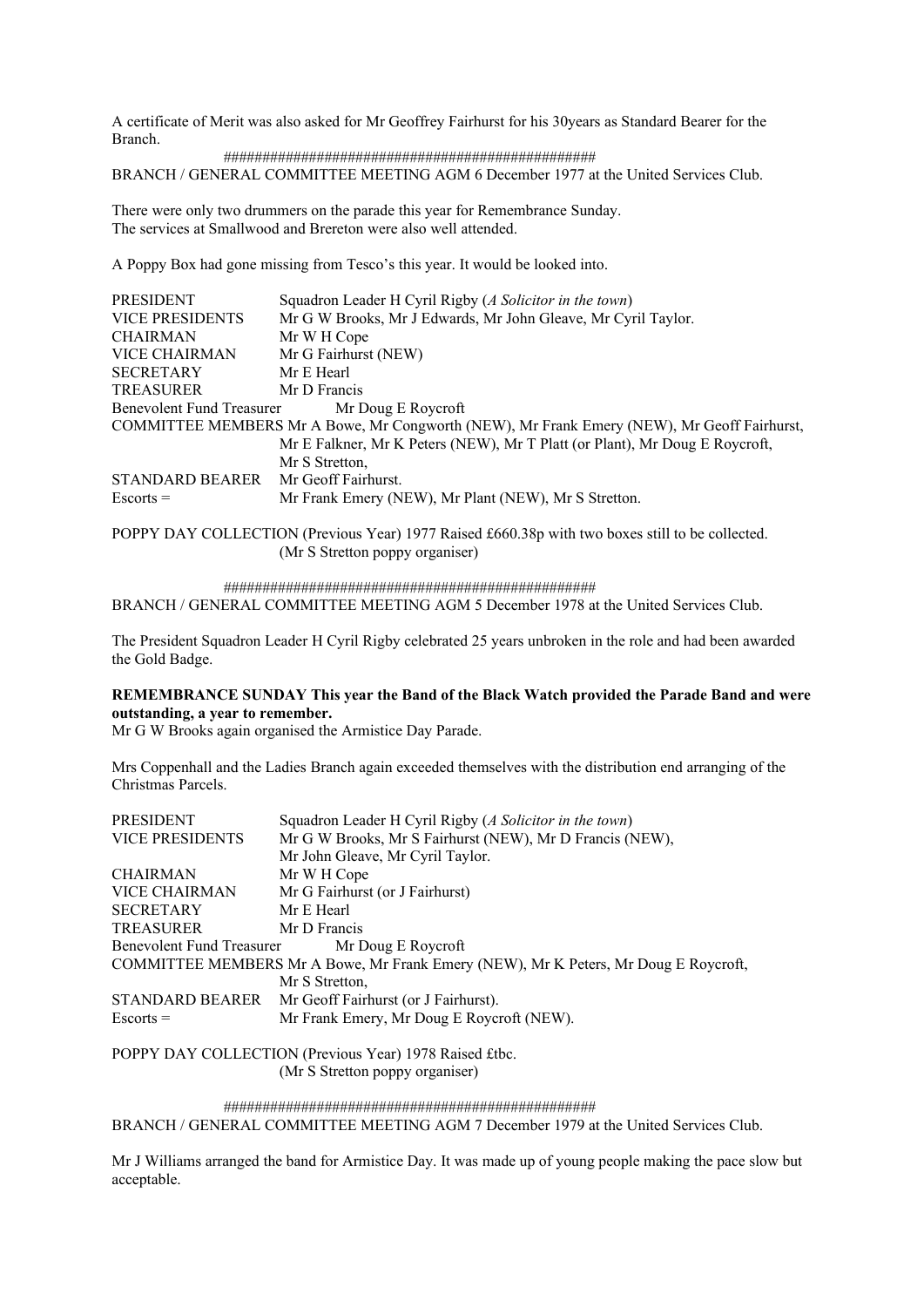Mr Brooks sent out the invitations and the Police were thanked for the work they do on the day.

PRESIDENT Squadron Leader H Cyril Rigby (*A Solicitor in the town*) VICE PRESIDENTS Mr G W Brooks, Mr S Fairhurst, Mr John Gleave, Mr Cyril Taylor. CHAIRMAN Mr W H Cope VICE CHAIRMAN Mr G Fairhurst<br>SECRETARY Mr E Hearl **SECRETARY** TREASURER Mr Geoff Bestall (NEW) Benevolent Fund Treasurer Mr Doug E Roycroft COMMITTEE MEMBERS Mr A Bowe, Mr Frank Emery, Mr H Hassall (NEW), Mr T Plant (NEW), Mr Doug E Roycroft, Mr R Russell, Mr S Stretton, STANDARD BEARER Mr Geoff Fairhurst (or J Fairhurst). Escorts = Mr A Bowe, Mr S Stratton (NEW).

POPPY DAY COLLECTION (Previous Year) 1978 Raised £840.00

(Mr S Stretton poppy organiser)

################################################

In 1980 the local paper reported that the Remembrance Day parade had the biggest attendance since the end of the Second World War. Lt Commander Harold Peters (Aged 70) laid the first wreath on behalf of the Royal British Legion after a parade which had started at Westfields (Sandbach Town Council Headquarters) following a bugler and the standards of the Sandbach British Legion and the Sandbach and Middlewich branches of the Cheshire Regiment. On arrival at the Market Square a short service was conducted by the Rev. Basil Rigby (Vicar of Sandbach) with prayers and the two minutes silence.

WREATH LAYING

Sandbach Town Council (Les Morris – Chairman)

Mayor and Mayoress of Sandbach Town Council

Mayor and Mayoress of Congleton Borough Council

(Wreath Sent by Mrs N.J. Dale who was attending the Service in Congleton)

United Services Club

St Mary's Youth Action Group

Sandbach County Primary School

Cheshire A.C.F.

Sandbach Red Cross

Sandbach Chamber of Trade and Commerce

Sandbach Scouts

Sandbach Cubs

Sandbach Guides Sandbach Brownies

Round Table

St John Ambulance Brigade

Ladies Circle

Girl's Venture Corps

W.R.V.S.

The Crewe Scout Band led the procession to St Mary's Church where the Rev. Basil Rigby took the service. The Rev. Kenneth Stone the Minister at the Wesley Avenue Methodist Church gave a sermon on how people had not yet learned how to gain peace in the world.

The lesson was read by Squadron Leader Cecil Rigby (DFC) the President of the British Legion. ################################################

BRANCH / GENERAL COMMITTEE MEETING AGM 9 December 1980 at the United Services Club.

The President Squadron Leader H Cyril Rigby had been made a Judge.

Cheshire Old Comrades turned out for what was the biggest turnout for a Remembrance Day in Sandbach.

| <b>PRESIDENT</b>       | Squadron Leader H Cyril Rigby (A Solicitor in the town)         |
|------------------------|-----------------------------------------------------------------|
| <b>VICE PRESIDENTS</b> | Mr G W Brooks, Mr S Fairhurst, Mr John Gleave, Mr Cyril Taylor. |
| <b>CHAIRMAN</b>        | Mr G Fairhurst (NEW)                                            |
| <b>VICE CHAIRMAN</b>   | W Cope (NEW)                                                    |
| <b>SECRETARY</b>       | Mr E Hearl                                                      |
| <b>TREASURER</b>       | Mr Geoff Bestall                                                |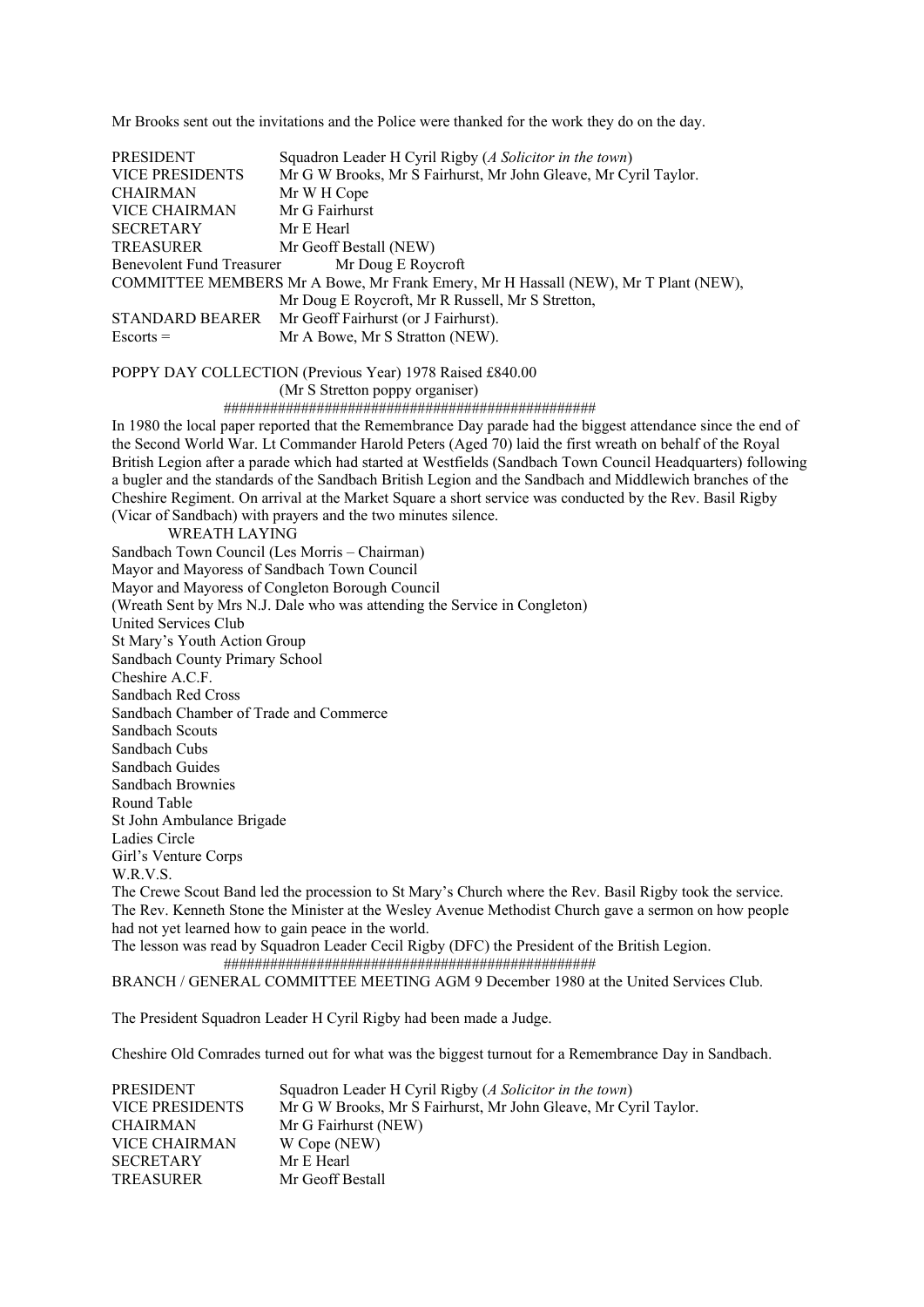| Benevolent Fund Treasurer                                              | Mr Doug E Roycroft                                                     |  |
|------------------------------------------------------------------------|------------------------------------------------------------------------|--|
| COMMITTEE MEMBERS Mr A Bowe, Mr Frank Emery, Mr H Hassall, Mr T Plant, |                                                                        |  |
|                                                                        | Mr Doug E Roycroft, Mr R Russell, Mr S Stretton, (NOT IN MINUTES BOOK) |  |
| <b>STANDARD BEARER</b>                                                 | Mr Geoff Fairhurst.                                                    |  |
| $Esports =$                                                            | Mr T Plant (NEW), Mr S Stratton (NEW).                                 |  |

POPPY DAY COLLECTION (Previous Year) 1980 Raised £783.89

(St Mary's Church Collection made £107.75 / Sweatenham Church £15.85

Mr Coombs from manning a Market Stall raised £51.10)

(Mr S Stretton poppy organiser)

#########################################

|            | UNITED SERVICES CLUB                                    |
|------------|---------------------------------------------------------|
| 1 Jan 1981 | By 1981 the club registered as the United Services Club |
|            | (Sandbach) Ltd was incorporated with Company number     |
|            | IP09386R. (Companies House)                             |

###################################################

NATIONAL NEWS

In 1981 Membership was extended to serving members of Her Majesty's Forces as well as the previous Ex Service Personnel. Today anyone can join the Royal British Legion.

###################################################

The Benevolent Fund accounts from 1981 show donations including £35 from the Forces Help Society c/o George Brooks and the outgoings of £210.55 for Christmas Parcels.

###################################################

BRANCH / GENERAL COMMITTEE MEETING AGM 1 December 1981 at the United Services Club.

Armistice Day was the biggest so far according to the Chairman.

| <b>PRESIDENT</b>          | Squadron Leader H Cyril Rigby (A Solicitor in the town)                            |
|---------------------------|------------------------------------------------------------------------------------|
| <b>VICE PRESIDENTS</b>    | Mr G W Brooks, Mr S Fairhurst, Mr John Gleave,                                     |
|                           | Mr H Hassall (NEW), Mr Cyril Taylor.                                               |
| <b>CHAIRMAN</b>           | Mr G Fairhurst                                                                     |
| <b>VICE CHAIRMAN</b>      | Mr Doug E Roycroft (NEW)                                                           |
| <b>SECRETARY</b>          | Mr E Hearl                                                                         |
| <b>TREASURER</b>          | Mr Geoff Bestall                                                                   |
| Benevolent Fund Treasurer | Mr Doug E Roycroft                                                                 |
|                           | COMMITTEE MEMBERS Mr A Bowe, Mr Les Coombs (NEW), Mr W Cope (NEW), Mr Frank Emery, |
|                           | Mr J Mallot (NEW), Mr T Plant, Mr George Ribchester (NEW),                         |
|                           | Mr Doug E Roycroft, Mr S Stretton,                                                 |
| STANDARD BEARER           | Mr Geoff Fairhurst.                                                                |
| $Escorts =$               | Mr Les Coombs (NEW), Mr T Plant, Mr S Stratton                                     |
|                           |                                                                                    |

POPPY DAY COLLECTION (Previous Year) 1981 Raised £771.00 (to AGM) (Mr S Stretton poppy organiser)

 ################################################### BRANCH / GENERAL COMMITTEE MEETING AGM 7 December 1982 at the United Services Club.

A letter was sent to Mr Allcock with regard to the Band Not Turning up for the Remembrance Day Parade on the Sunday. (No details as to which band or the connection with the Committee Member)

Mrs Brooks made out the posters for the Poppy Day saving the branch £40 in printing costs.

Mr S Stretton seems to have lost interest in organising the Poppy Boxes as many were collected by other members and it was suggested that he be replaced for next year.

Mr E Hearl is heading off to New Zealand for a period of time and so has resigned from the post of Secretary.

| PRESIDENT       | Squadron Leader H Cyril Rigby (A Solicitor in the town) |
|-----------------|---------------------------------------------------------|
| VICE PRESIDENTS | Mr G W Brooks, Mr S Fairhurst, Mr John Gleave,          |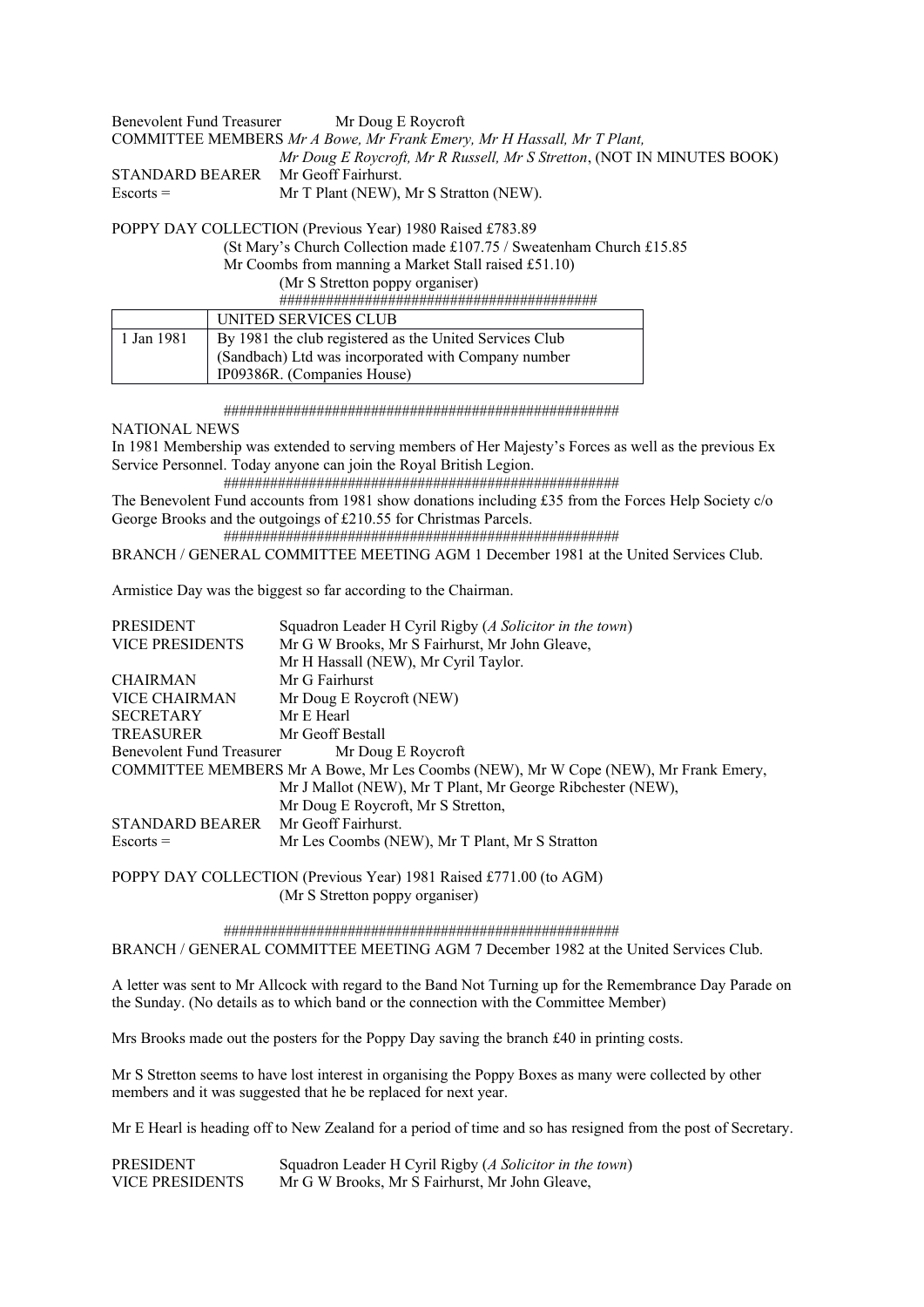|                                                | Mr H Hassall, Mr Cyril Taylor.                                                                                     |
|------------------------------------------------|--------------------------------------------------------------------------------------------------------------------|
| <b>CHAIRMAN</b>                                | Mr Geoff Fairhurst (Died during this year of office)                                                               |
| VICE CHAIRMAN                                  | Mr H Hassall (NEW)                                                                                                 |
| <b>SECRETARY</b>                               | Mr E Hearl (Only while in the UK to be replaced on a                                                               |
|                                                | temporary basis while he was in New Zealand)                                                                       |
| <b>TREASURER</b>                               | Mr Geoff Bestall                                                                                                   |
| <b>Benevolent Fund Treasurer</b>               | Mr Les Coombs (NEW)                                                                                                |
|                                                | COMMITTEE MEMBERS Mr Les Coombs, Mr Frank Emery,                                                                   |
|                                                | Mr J Mallot, Mr George Ribchester,                                                                                 |
|                                                | Mr Doug E Roycroft, Mr S Stretton, Mr W Stroud (NEW).                                                              |
| STANDARD BEARER Mr S Stretton (NEW)            |                                                                                                                    |
|                                                | DEPUTY STANDARD BEARER Mr Les Coombs (NEW / NEW ROLE)                                                              |
| $Escorts =$                                    | Mr Les Coombs (NEW), Mr Frank Emery (NEW), Mr George Ribchester.                                                   |
|                                                | POPPY DAY COLLECTION (Previous Year) 1982 Raised £1140.00 (to AGM)<br>(Mr George Ribchester (NEW) poppy organiser) |
| Election of Officers to the Services Committee |                                                                                                                    |
| Chairman                                       | Mr D E Roycroft,                                                                                                   |
| Vice Chairman                                  | Mr H Hassall,                                                                                                      |
| Treasurer                                      | See above,                                                                                                         |
| Secretary and Pensions Officer                 | Mr Cyril Taylor                                                                                                    |
| <b>COMMITTEE</b>                               | Mr L Crooms, Mr Frank Emery, Mr E Hearl, Mr G Mallatt,                                                             |
|                                                | Mr George Ribchester, Mr S Stretton, Mr W Stroud.                                                                  |
| Benevolent Fund                                | Tbc,                                                                                                               |
| <b>Employment Officer</b>                      | Tbc,                                                                                                               |
|                                                |                                                                                                                    |

 ################################################### BRANCH / GENERAL COMMITTEE MEETING AGM 6 December 1983 at the United Services Club.

It was announced that the former Standard Bearer (to 1981) and ex Chairman, **Mr Geoffrey Fairhurst (Geoff Fairhurst) had died** during the year. His loss was felt by all on the Committee.

| PRESIDENT                                                                               | Squadron Leader H Cyril Rigby (A Solicitor in the town) |  |  |
|-----------------------------------------------------------------------------------------|---------------------------------------------------------|--|--|
| Mr G W Brooks, Mr John Gleave, Mr H Hassall, Mr Cyril Taylor.<br><b>VICE PRESIDENTS</b> |                                                         |  |  |
| Mr H Hassall (NEW)<br><b>CHAIRMAN</b>                                                   |                                                         |  |  |
| VICE CHAIRMAN                                                                           | Mr Geoff Bestall (NEW)                                  |  |  |
| <b>SECRETARY</b>                                                                        | N/A (Not Appointed)                                     |  |  |
| <b>TREASURER</b>                                                                        | Mr C Mathews (NEW)                                      |  |  |
| Mr Les Coombs<br>Benevolent Fund Treasurer                                              |                                                         |  |  |
| COMMITTEE MEMBERS Mr A Earlam, Mr J Mallot, Mr R Newton (NEW / Roger Newton?),          |                                                         |  |  |
| Mr Doug E Roycroft, Mr I Wilson (NEW).                                                  |                                                         |  |  |
| STANDARD BEARER Mr Frank Emery                                                          |                                                         |  |  |
| DEPUTY STANDARD BEARER Mr Les Coombs                                                    |                                                         |  |  |
| $Escorts =$                                                                             | Mr Les Coombs, Mr A Earlam (NEW), Mr George Ribchester. |  |  |
|                                                                                         |                                                         |  |  |

POPPY DAY COLLECTION (Previous Year) 1983 Raised £ (to AGM) (Mr George Ribchester (NEW) poppy organiser) ###################################################

BRANCH / GENERAL COMMITTEE MEETING AGM 4 December 1984 at the United Services Club.

| PRESIDENT<br>Squadron Leader H Cyril Rigby (A Solicitor in the town) |                                                               |  |
|----------------------------------------------------------------------|---------------------------------------------------------------|--|
| <b>VICE PRESIDENTS</b>                                               | Mr G W Brooks, Mr John Gleave, Mr H Hassall, Mr Cyril Taylor. |  |
| <b>CHAIRMAN</b>                                                      | Mr Geoff Bestall (NEW)                                        |  |
| <b>VICE CHAIRMAN</b>                                                 | Mr Doug E Roycroft (NEW)                                      |  |
| <b>SECRETARY</b>                                                     | Mr R Newton (NEW)                                             |  |
| <b>TREASURER</b>                                                     | Mr C Mathews                                                  |  |
| Benevolent Fund Treasurer<br>Mr Cyril Taylor                         |                                                               |  |
| COMMITTEE MEMBERS Mr A Earlam, Mr J Mallot, Mr R Newton,             |                                                               |  |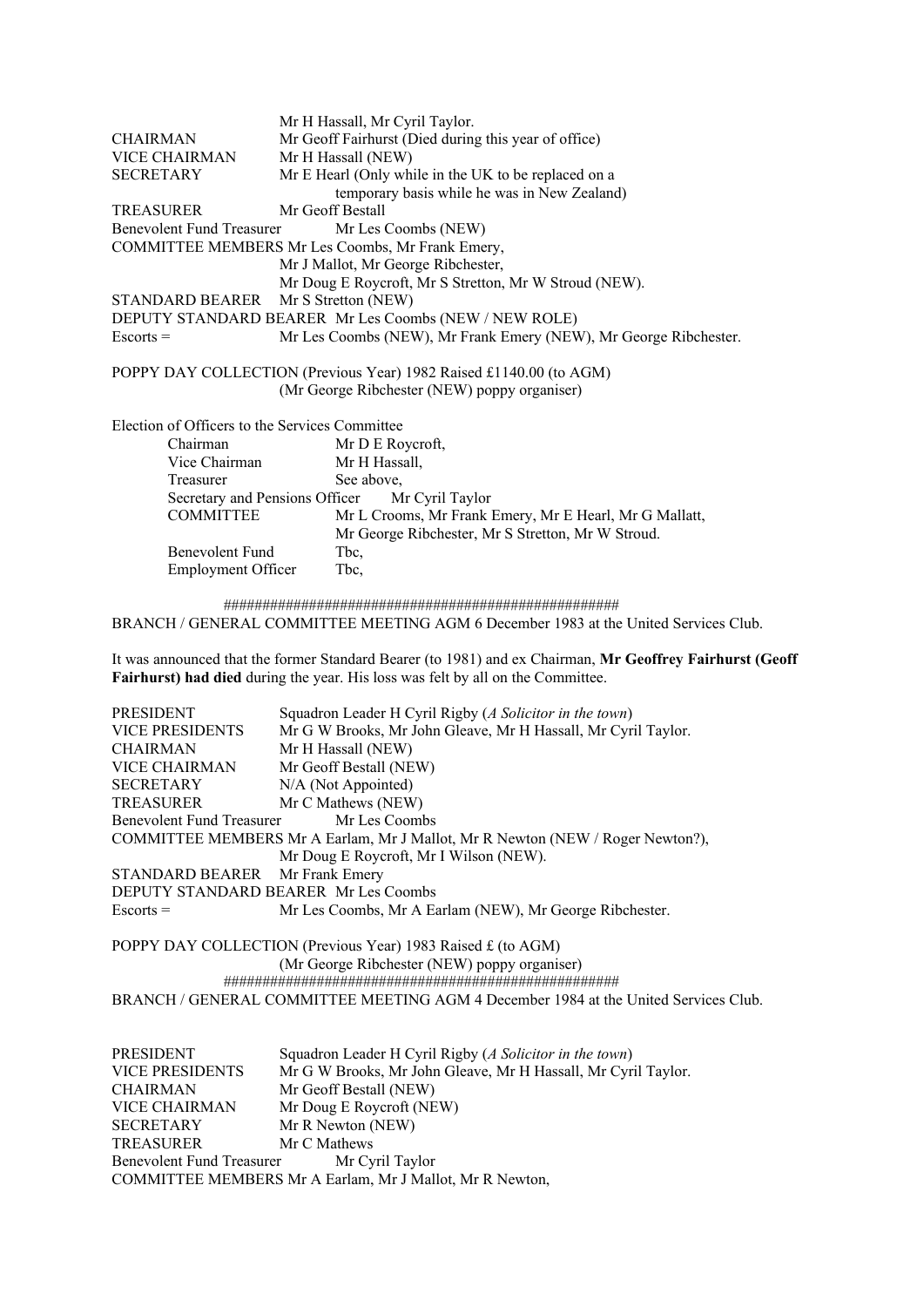Mr Doug E Roycroft, Mr I Wilson (NEW). STANDARD BEARER Mr Frank Emery DEPUTY STANDARD BEARER Mr Les Coombs Escorts = Mr Les Coombs, Mr R Newton (NEW), Mr I Wilson (NEW).

POPPY DAY COLLECTION (Previous Year) (Mr I Wilson (NEW) poppy organiser)

#### ###################################################

During the year of 1985 the Foden's Band had expressed a wish to purchase the old British Legion Club building in Elworth for rehearsals. This unfortunately was seen as an opportunity to the bands landlords at the Cooperative building in Bold Street to give the band notice to leave allowing them to have a more long term tenant. Plans put forward to move into the Elworth British Legion Club failed to proceed quickly enough to allow the band to continue rehearsing and so Allan Littlemore began talks with the County Grassland Services at the junction of Station Road and Hill Street in Elworth to rehearse in their building. ###################################################

BRANCH / GENERAL COMMITTEE MEETING AGM (?) December 1985 at the United Services Club.

The Report was incomplete due to the death of Secretary Mr R Newton. (Not to be confused with Roger Newton who joined later)

| PRESIDENT                                               | Squadron Leader H Cyril Rigby (A Solicitor in the town)  |  |  |
|---------------------------------------------------------|----------------------------------------------------------|--|--|
| VICE PRESIDENTS                                         | Mr G W Brooks, Mr John Gleave, Mr Cyril Taylor.          |  |  |
| <b>CHAIRMAN</b>                                         | Mr F Geoff Bestall                                       |  |  |
| VICE CHAIRMAN Mr Doug E Roycroft                        |                                                          |  |  |
| SECRETARY Mr R Newton                                   |                                                          |  |  |
|                                                         | ASSISTANT SECRETARY Mrs O M Emery (NEW)                  |  |  |
| TREASURER                                               | Mr C Mathews                                             |  |  |
| Benevolent Fund Treasurer<br>Mr Cyril Taylor            |                                                          |  |  |
|                                                         | COMMITTEE MEMBERS Mr A Earlam, Mr J Mallot, Mr R Newton, |  |  |
|                                                         | Mr Doug E Roycroft, Mr I Wilson (NOT IN THE MINUTES)     |  |  |
| STANDARD BEARER Mr Frank Emery                          |                                                          |  |  |
|                                                         | DEPUTY STANDARD BEARER Mr Les Coombs                     |  |  |
| $Escorts =$<br>Mr Les Coombs, Mr R Newton, Mr I Wilson. |                                                          |  |  |
|                                                         |                                                          |  |  |
| POPPY DAY COLLECTION (Previous Year)                    |                                                          |  |  |
| POPPY ORGANISER Mr Les Coombs (NEW)                     |                                                          |  |  |
| ASSISTANT POPPY ORGANISER<br>Mrs Wilding (NEW)          |                                                          |  |  |
|                                                         |                                                          |  |  |
|                                                         | Election of Officers to the Services Committee           |  |  |
| Chairman<br>Mr D E Roycroft, $(The$                     |                                                          |  |  |
| Vice Chairman                                           | Mr H Hassall, (Tbc)                                      |  |  |
| Treasurer                                               | Mr R Newton (NEW)                                        |  |  |
|                                                         | Secretary and Pensions Officer Mr R Newton (NEW)         |  |  |
| <b>Assistant Secretary</b>                              | Mrs O M Emery (NEW)                                      |  |  |
| <b>COMMITTEE</b>                                        | Mr G Mallatt, Mr George Ribchester,                      |  |  |

#### ################################################### DEATH OF PRESIDENT CECIL RIGBY (DFC)

Benevolent Fund Tbc. Employment Officer Tbc,

On Thursday the 30 October 1986, Squadron Leader Cecil Rigby (DFC) / Judge Herbert Cecil Rigby, of New Platt Lane, Cranage, Holmes Chapel died at Leighton Hospital nr Crewe. His funeral on the following Friday (7 Nov 1986) at St Mary's Church in Sandbach included the Royal British Legion Standard at the front of the Cortege and the coffin was draped with a Union Jack (2x Union Flags) as he was the President of the Sandbach Branch of the RBL. Hanley Crown Court also closed in respect of the Judge who did most of his cases there. The Service was conducted by the Rural Dean of Middlewich Canon Eric Cox (Also a Chaplin at Leighton Hospital) who was a colleague of Judge Rigby. At Crewe Crematorium Vice President of the Sandbach Branch of the RBL, Mr George Brooke gave the Legion Ode.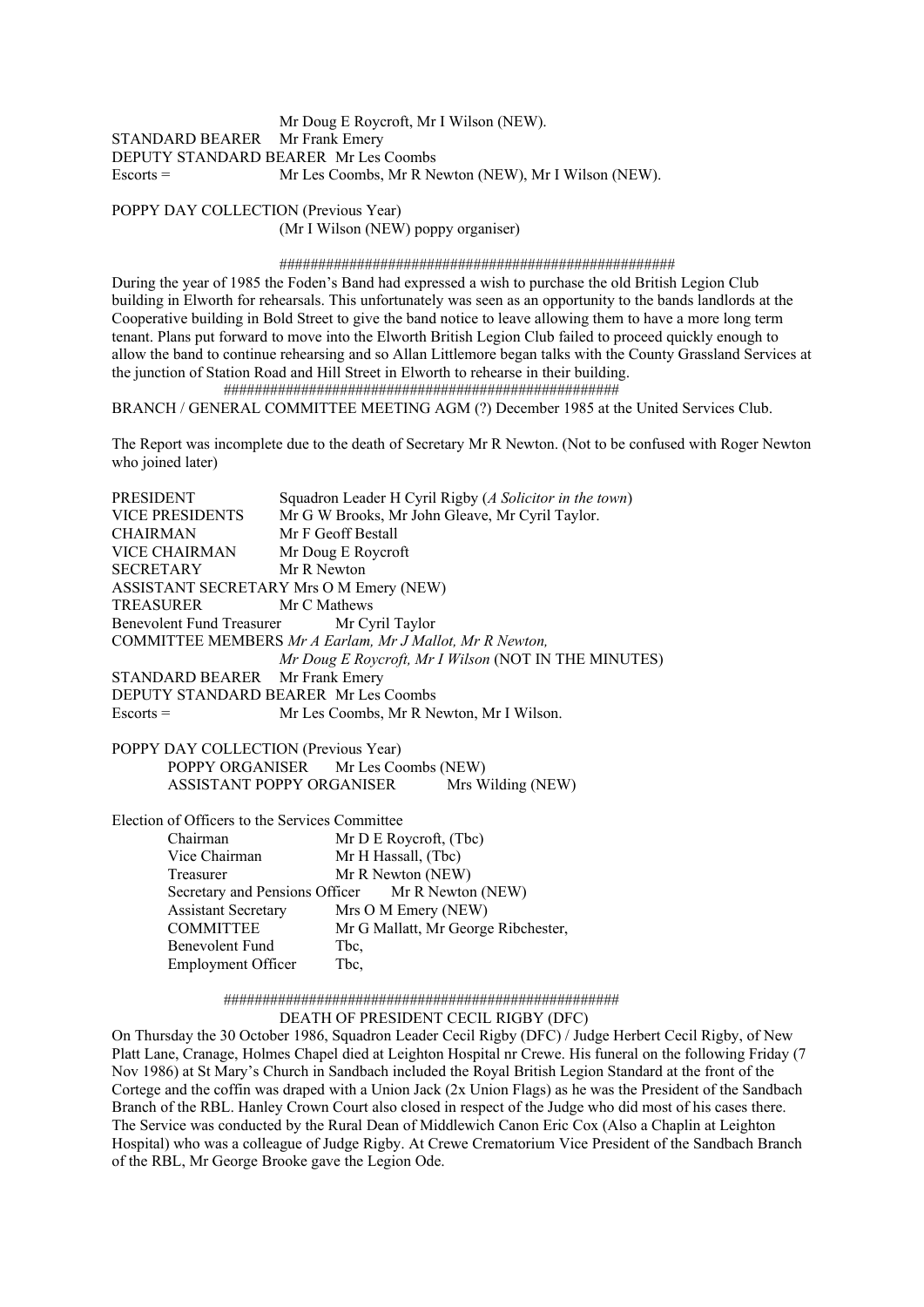Cecil Rigby was twice decorated with the D.F.C. during the Second World War when he was a spitfire pilot. Cecil was also given the Brevet Militair de Pilote de Avion for his association with the French Air Force as a Pilot trainer. He was also associated with many local organisations including the National Health Service and succeeded his father Captain Herbert P. Rigby as Chairman of the Sandbach Branch of the Royal British Legion. In the legal profession he started as a solicitor then became a recorder and finally a Crown Court Judge. A road was later named after the Judge on the corner of Belle View Terrace (Cecil Rigby Close). (Funeral feature – 8 November 1986 Staffordshire Sentinel Page 9)

###################################################

10 November 1986 Staffordshire Sentinel Page 5

Feature on the Remembrance Day Parade marshalled by Mr Tom Corn.

###################################################

At the 3 December 1986, AGM a new President was elected to take the place of Cecil Rigby who had died in October. At the Sandbach United Services Club (Bradwall Road) Mr John Gleave was elected the branches third President. John Gleave had served in both the Army and the Royal Navy with a role in a Combined Operations beach assault unit in the Far East was against Japan gaining the Burma Star along the way. After the war John became a journalist with the Cheshire Regiment covering trouble spots all over the world and was appointed a member of the Regimental Officers Association.

Retiring Chairman Mr Geoff Bestall reported the sad death of Branch Secretary Mr Bob Newton and of course Cyril Rigby. It was also reported that Mr Bob Newton's Widow had also died during the year.

He also reported that they had gained new members and had started a "Woman's Section". At this moment of time they were part of the main branch but Doug E Roycroft (Chairman) could see the Women having their own identity within the framework of the branch.

The chairman also reported that some nearby branches had been increased by association with remote political organisations who wanted to promote a new coloured poppy that promoted the gospel of peace according to them. Fortunately the people of Sandbach are behind the Flanders poppy and use this threat as a spur to support the Royal British Legion.

The new committee were as follows.

President John Gleave Vice Presidents Mr George Brooks (Re-elected) Mr Cyril Taylor (Re-elected) Mr Harold Hassall (Re-elected) Honorary Vice President Mrs Gladys Wildin (Elected for her work with the branch) Chairman Mr Doug E Roycroft (Retired School Master and Burma Star veteran)

 ################################################### BRANCH / GENERAL COMMITTEE MEETING AGM (?) December 1986 at the United Services Club.

The death of President Squadron Leader H Cyril Rigby and Secretary Mr R Newton was noted in the minutes.

With an increase in Membership the Branch has been awarded a "Certificate of Merit" (Handed over at the Royal British League Club in Middlewich on the 5 December 1987.

The Remembrance Day Service and Parade was led by the South Cheshire Pipe Band in 1986.

| <b>PRESIDENT</b>                       | Mr John Gleave                                              |  |
|----------------------------------------|-------------------------------------------------------------|--|
| <b>VICE PRESIDENTS</b>                 | Mr G W Brooks, Mr H Hassall, Mr Cyril Taylor.               |  |
| Honouree President                     | Mrs G Wilding                                               |  |
| <b>CHAIRMAN</b>                        | Mr Doug E Roycroft (NEW)                                    |  |
| <b>VICE CHAIRMAN</b>                   | Mr George Ribchester (NEW)                                  |  |
| Mrs M Edwards<br><b>SECRETARY</b>      |                                                             |  |
| ASSISTANT SECRETARY n/a                |                                                             |  |
| <b>TREASURER</b>                       | Mr C Mathews                                                |  |
| Benevolent Fund<br>Miss Elaine Blacow  |                                                             |  |
| COMMITTEE MEMBERS (NOT IN THE MINUTES) |                                                             |  |
| STANDARD BEARER Mr Frank Emery         |                                                             |  |
| DEPUTY STANDARD BEARER Mr Les Coombs   |                                                             |  |
| $Escorts =$                            | Miss Elaine Blacow (?), Mrs G Wilding                       |  |
| <b>PADRE</b>                           | Rev David Stoker (NEW)                                      |  |
|                                        | (Appointed soon after joining St Mary's Church 9 Sept 1983) |  |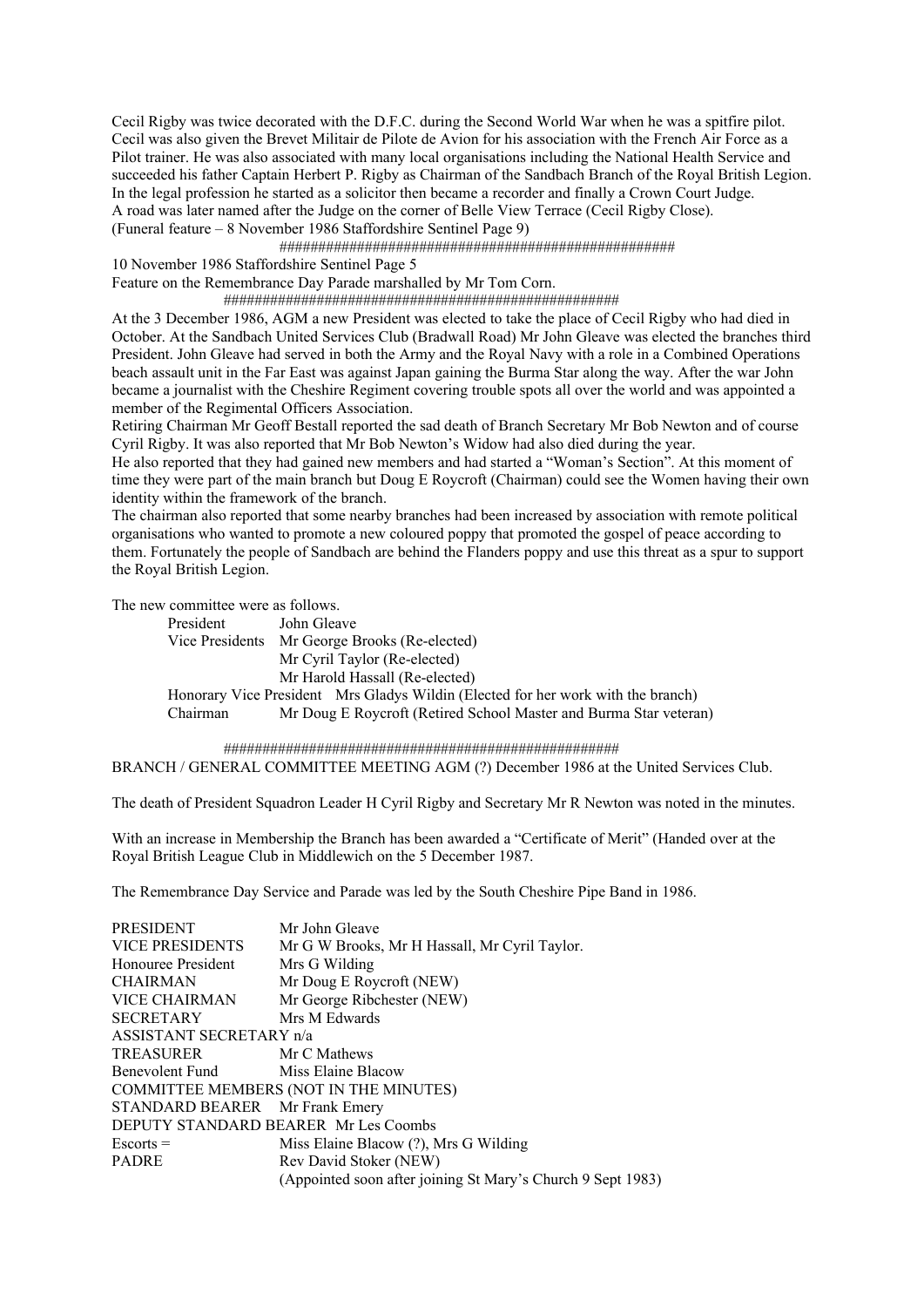# POPPY DAY COLLECTION (Previous Year) POPPY ORGANISER Mr Les Coombs ASSISTANT POPPY ORGANISER Mrs G Wilding (Not in Minutes)

#### ###################################################

1986, Vice President Cyril Taylor was to become a Life President of the British Legion. Cyril was born on the 23 July 1918, and during the Second World War he was wounded just three months before the end of the hostilities, spending two months in the Alderhay Hospital. He went on to work for the Sandbach District Council. He was married to Madge and lived in Sweetooth Lane.

####################################################

# 23 April 1987 Staffordshire Sentinel Page 10

Charity Concert at Sandbach Leisure Centre took place in aid of the Sandbach British Legion Poppy Day Appeal.

#### ###################################################

In November 1987, the Sandbach Branch of the British Legion were awarded the 'Certificate of Merit' for notching the second highest percentage increase in membership during 1986-1987 of small branches in Cheshire. (See also 1986 AGM)

(6 November 1987 Staffordshire Sentinel Page 15)

###################################################

BRANCH / GENERAL COMMITTEE MEETING AGM 1 December 1987 at the United Services Club. (**Last of the Minutes to Mention the Meeting was held at the United Services Club**) The Chairman's report mentioned the regular Bingo Nights at the United Services Club, a Car Boot Sale,

Christmas Fair and a Magnificent showpiece Entertainment at the Leisure Centre. Mr Doug E Roycroft (Chairman) had been a member of this branch for the last 37 Years and another branch for 4 years previously.

During the year there had been a discussion as to the ways of selling poppies with Geoff warning of mudding for collectors doing door to door sales while Les opted for collections on the M6 which George said no it was too idle but was in favour of collections round the town. Whatever the outcome poppy sales continued in 1987.

| Mr John Gleave                                              |  |  |
|-------------------------------------------------------------|--|--|
| Mr G W Brooks, Mr H Hassall, Mr Cyril Taylor, Mrs G Wilding |  |  |
| Mr Doug E Roycroft                                          |  |  |
| Mr George Ribchester                                        |  |  |
| Mrs M Edwards                                               |  |  |
| ASSISTANT SECRETARY Mrs L Roycroft                          |  |  |
| Mr C Mathews                                                |  |  |
| <b>Benevolent Fund</b> Miss Elaine Blacow                   |  |  |
| COMMITTEE MEMBERS (NOT IN THE MINUTES)                      |  |  |
| STANDARD BEARER Mr S Stretton (NEW)                         |  |  |
| DEPUTY STANDARD BEARER Mr Les Coombs                        |  |  |
| Mrs Stretton, Mrs G Wilding                                 |  |  |
| Rev David Stoker                                            |  |  |
|                                                             |  |  |

#### POPPY DAY COLLECTION (Previous Year) POPPY ORGANISER Mr Les Coombs ASSISTANT POPPY ORGANISER Mrs G Wilding #########################################

|             | UNITED SERVICES CLUB                                    |  |  |
|-------------|---------------------------------------------------------|--|--|
| 26 May 1988 | Mr Andrew John Butcher (20) admitted damaging doors and |  |  |
|             | windows at the United Services Club.                    |  |  |
|             | (Newspaper Article – Staffordshire Sentinel)            |  |  |

#### ###################################################

At the May meeting in 1988 it was decided to commission a new standard at a cost of £300 as the present one was "torn and tatty".

#### ###################################################

The November 1988 Poppy Appeal in Sandbach won the coveted "Lady Lister Trophy" for the highest Poppy Day collection in Cheshire over three years. The award was presented in December 1988 and the Branch also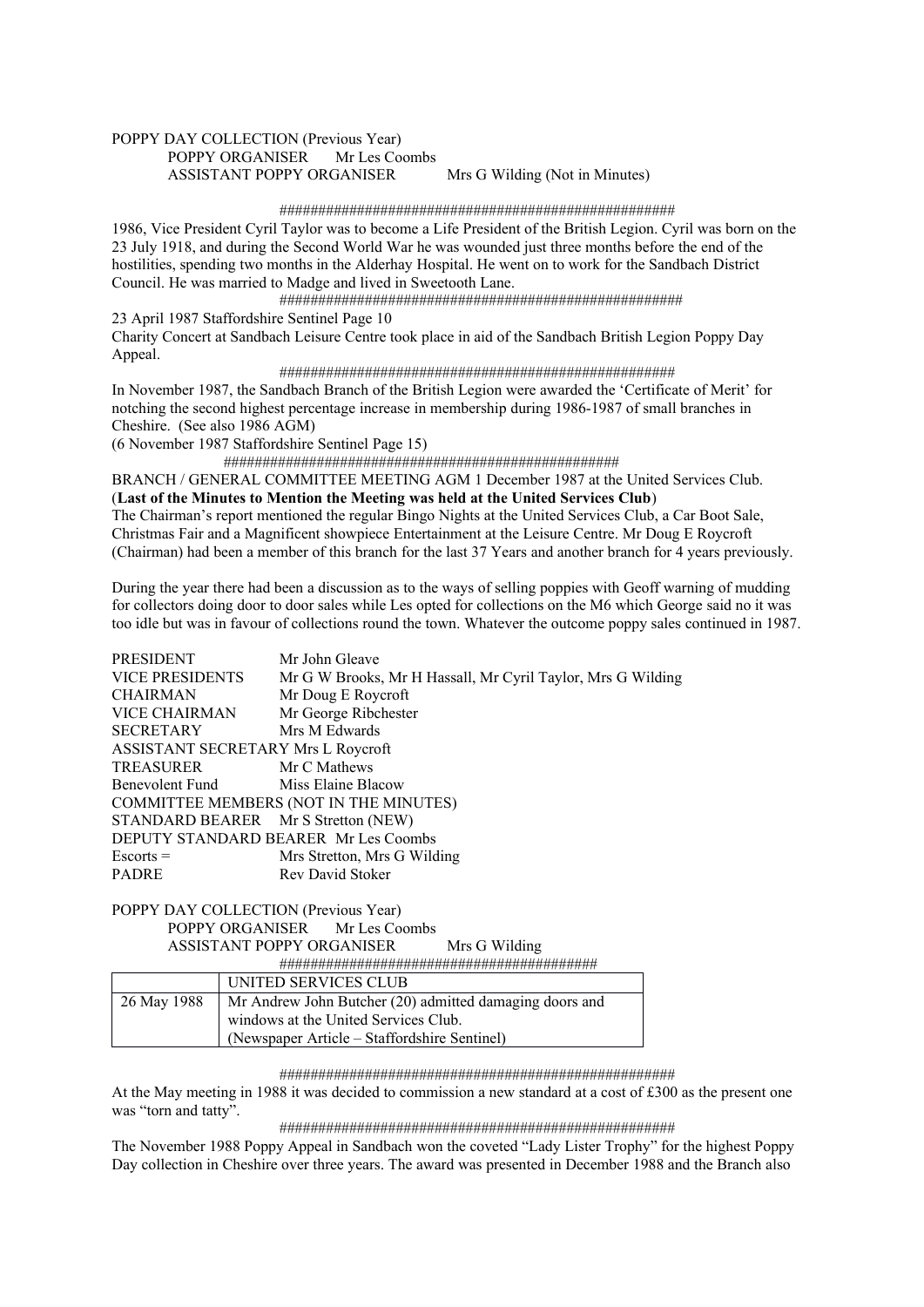decided that this year they would provide about £500 worth of food vouchers to ex-servicemen and their dependents in the town.

###################################################

BRANCH / GENERAL COMMITTEE MEETING AGM 3 December 1988 (Location not named).

The Minutes were not as complete as possible due to the outgoing Secretary Mrs M Edwards not leaving enough notes. (Mrs D L Roycroft)

| <b>PRESIDENT</b>                                    | Mr John Gleave                                                        |  |
|-----------------------------------------------------|-----------------------------------------------------------------------|--|
| <b>VICE PRESIDENTS</b>                              | Mr G W Brooks, Mr H Hassall, Mr Cyril Taylor, Mrs G Wilding           |  |
| <b>CHAIRMAN</b>                                     | Mr Doug E Roycroft                                                    |  |
| VICE CHAIRMAN                                       | Mr A Johnson (NEW)                                                    |  |
| <b>SECRETARY</b>                                    | Mrs D L Roycroft (NEW)                                                |  |
| ASSISTANT SECRETARY Mr Goode                        |                                                                       |  |
| TREASURER                                           | Mr C Mathews                                                          |  |
| <b>Benevolent Fund / Welfare</b> Miss Elaine Blacow |                                                                       |  |
| MEMBERSHIP SECRETARY Mr A Johnson (NEW) (NEW ROLE)  |                                                                       |  |
|                                                     | COMMITTEE MEMBERS Mr F Geoff Bestall (NEW), Mrs Goode, Mr Kemp (NEW), |  |
|                                                     | Mrs Kemp (NEW), Mr George Ribchester (NEW).                           |  |
| STANDARD BEARER Mr S Stretton                       |                                                                       |  |
| DEPUTY STANDARD BEARER n/a                          |                                                                       |  |
| $Escorts =$                                         | Mrs Stretton, Mrs G Wilding                                           |  |
| <b>PADRE</b>                                        | Rev David Stoker                                                      |  |
|                                                     |                                                                       |  |

POPPY DAY COLLECTION (Previous Year)  $1988 = \text{\textsterling}3,986.20p$  (to Feb 1989) POPPY ORGANISER Tbc ASSISTANT POPPY ORGANISER Tbc ###################################################

24 February 1989 Staffordshire Sentinel Page 9

The Sandbach Branch of the Legion has won the coveted WI Bennett Trophy for the most improved Poppy Day Collections in the North Western Area over the last three years. This was the second time in five years the branch had won the award.

 ################################################### BRANCH / GENERAL COMMITTEE MEETING AGM 5 December 1989 (Location not named).

In December the "Lady Lister Trophy" was on display for the first time for the increase in Poppy Sales.

There was also a Display in November 1989 for the Poppy Appeal in Peever's shop window.

#### ELWORTH BRANCH CLOSURE

### **The Elworth Branch of the Royal British Legion had unfortunately been disbanded. Mr Hellyer Brook requested that he could take on the responsibility of Elworth.**

The Branch took part in the Elizabethan Market with Mrs Stretton taking on the responsibility of arrangements. The event raised £130.60p for the General Fund.

Mr C Matthews resigned as Treasurer with Mr F Geoff Bestall taking over for the rest of the year.

The Standard attended the R.E.'s Drumhead Service in July. Mr S Stretton also received a Cup and Certificate for coming Second in the District Standard Bearers Competition.

In August President Mr John Gleave was awarded a Gold Badge.

Mr Roy Breathen a member of the Elworth Branch was given a certificate, Standard Bearers Badge mounted on a plaque in recognition of his work for Elworth. He has now joined the Sandbach Branch and agreed to lay the wreath at the November 1989 Remembrance Day Service and Parade.

 On the morning of Remembrance Sunday a wreath was laid on the grace of former President and Judge Squadron Leader H Cyril Rigby. A proposal was put forward by Mr H Hassall to put a plaque in St Mary's Church for Cyril Rigby in memory of his service.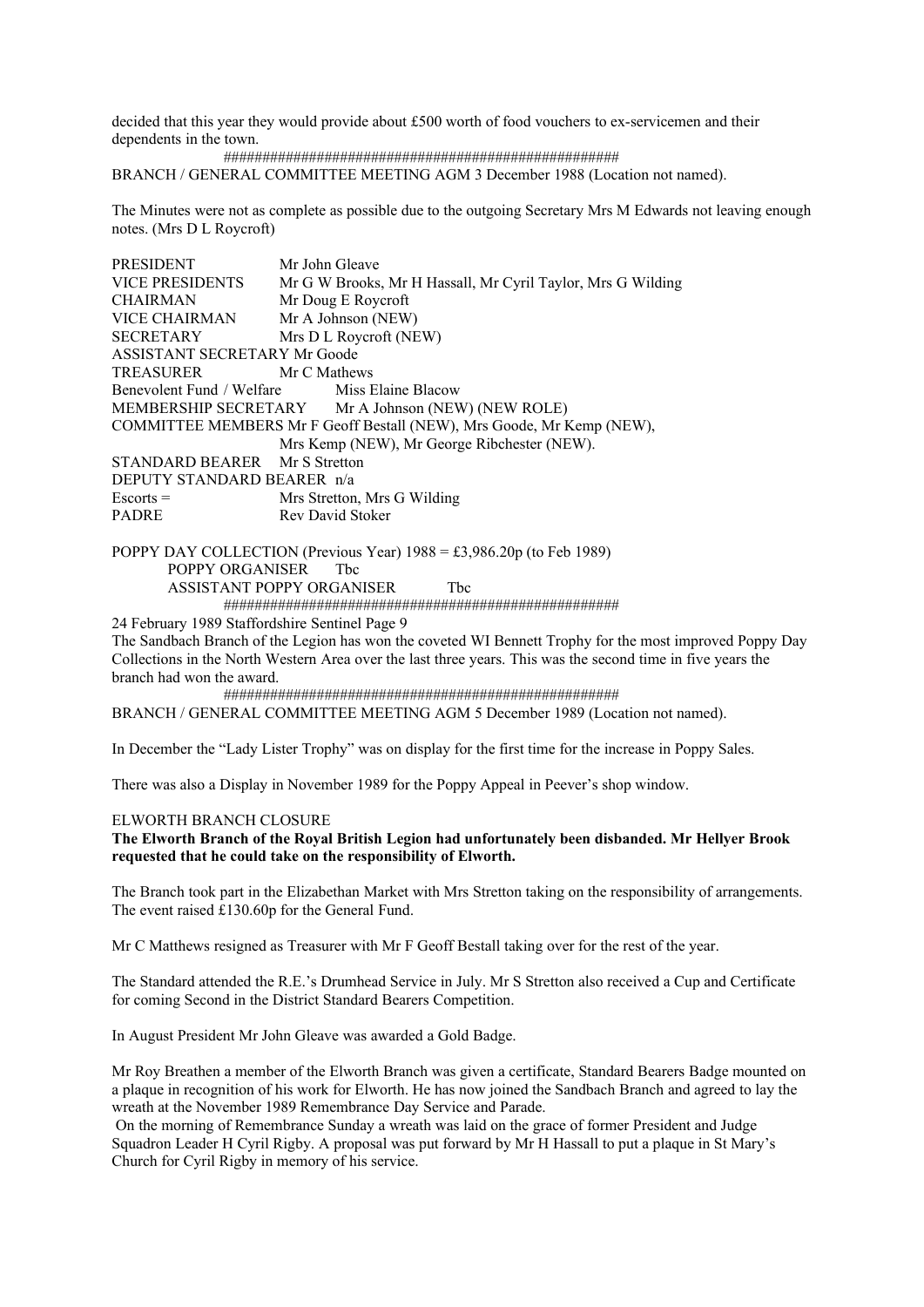The Chairman reported that the Remembrance Day was the biggest so far in the area and next year they had arranged for two bands to take part in the Parade and Service with one taking the members into play in the Church.

POPPY APPEAL – Mr and Mrs Stretton manned a stall outside the Market Hall for two weeks in all sorts of bad weather to raise funds. M6 Total =  $£1601.72p$ 

Elworth =  $£316.34p$ Market Hall =  $£340.71p$ Wreaths  $= £08.80p$ GRAND TOTAL  $1989 = £4,341.60p$ 

BRANCH FUNDS General Fund £272.00 Branch Assets £1,217.00

| Members 39 (Branch)                |                                                             |
|------------------------------------|-------------------------------------------------------------|
| <b>PRESIDENT</b>                   | Mr John Gleave                                              |
| <b>VICE PRESIDENTS</b>             | Mr G W Brooks, Mr H Hassall, Mr Cyril Taylor, Mrs G Wilding |
| <b>CHAIRMAN</b>                    | Mr Doug E Roycroft                                          |
| <b>VICE CHAIRMAN</b>               | Mr A Johnson                                                |
| <b>SECRETARY</b>                   | Mrs D L Roycroft                                            |
| <b>ASSISTANT SECRETARY</b>         | <b>Thc</b>                                                  |
| <b>Welfare Secretary</b>           | Mr R Deney (NEW) (NEW ROLE)                                 |
| <b>Assistant Welfare Secretary</b> | Mrs E Stretton (NEW) (NEW ROLE)                             |
| MEMBERSHIP SECRETARY               | Mr A Johnson                                                |
| <b>TREASURER</b>                   | Mr F Geoff Bestall (NEW)                                    |
| Benevolent Fund / Welfare          | Miss Elaine Blacow                                          |
| <b>COMMITTEE MEMBERS</b>           | Mrs Goode, Mr George Ribchester, Mrs E Steele (NEW).        |
| <b>STANDARD BEARER</b>             | Mr S Stretton                                               |
| DEPUTY STANDARD BEARER n/a         |                                                             |
| $Escorts =$                        | Mrs Stretton, Mrs G Wilding                                 |
| <b>PADRE</b>                       | Rev David Stoker                                            |

POPPY DAY COLLECTION (Previous Year)  $1989 = \text{\textsterling}4,341.60\text{p}$  (to AGM) POPPY ORGANISER Mrs D L Roycroft ASSISTANT POPPY ORGANISER Tbc ###################################################

EVENT = 18 February 1990 Dedication of a Plaque in St Mary's Church in memory of former President and Judge Squadron Leader H Cyril Rigby.

EVENT = April 1990 Stall at the Elizabethan Market which was a financial success.

 $EVENT = June 1990 60<sup>th</sup> Anniversary Parade at Holmes Chapel.$ 

EVENT = June 1990 Sandbach Council Chairman's Parade

EVENT = June 1990 The District Standard Bearers Competition

 Mr S Stretton won first place but was unable to take part in the County Competition as he was away on Holiday.

POPPY APPEAL 1990 Trustee Savings Bank accepted the sale of Wreaths with logo. Lawrence Stubbs (Congleton Road Hardware shop) had a display in his window and Sold Wreaths for the Branch. The **Cheshire Lions Youth Band played at the Church Service**.

POPPY CHURCH COLLECTIONS TOTALS 1990

St Mary's =  $\text{\pounds}229.18p$  $Elworth = £20.00p$ 

Wreaths  $=$  £386.40p GRAND POPPY TOTAL  $1990 = £3,064.00$  To AGM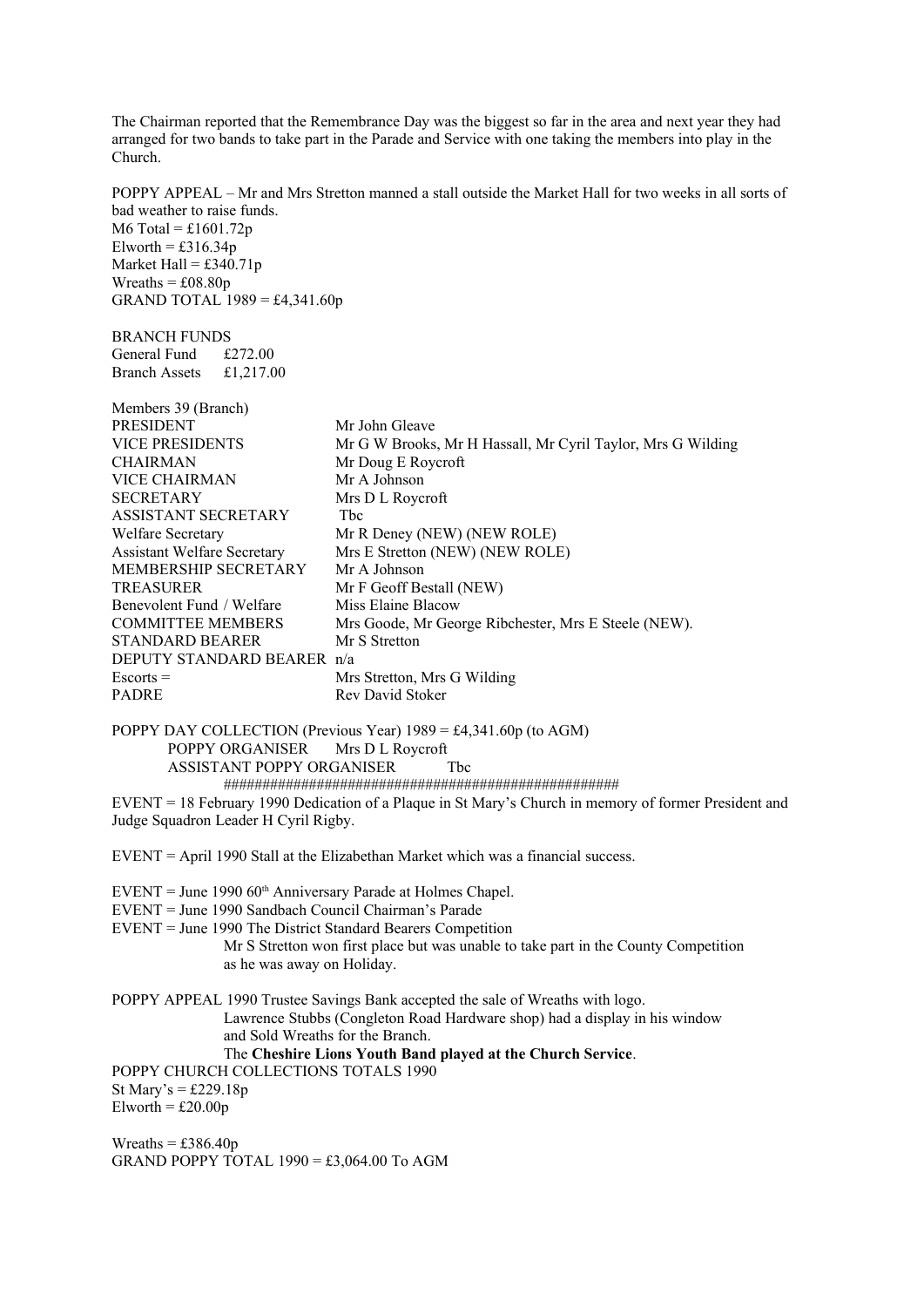################################################### BRANCH / GENERAL COMMITTEE MEETING AGM 4 December 1990 (Location not named).

Apologies included Mr R Dunning (Reg Dunning)

PRESIDENT Mr John Gleave VICE PRESIDENTS Mr G W Brooks, Mr H Hassall, Mr Doug E Roycroft, Mr Cyril Taylor, CHAIRMAN Mr A Johnson (NEW) VICE CHAIRMAN Mr George Ribchester (NEW) SECRETARY Mrs D L Roycroft ASSISTANT SECRETARY Mrs E Stretton (NEW) *Welfare Secretary Mr R Deney (Not in Minutes) Assistant Welfare Secretary Mrs E Stretton (Not in Minutes)* MEMBERSHIP SECRETARY Mr A Johnson TREASURER Mr F Geoff Bestall *Benevolent Fund / Welfare Miss Elaine Blacow (Not in Minutes)* COMMITTEE MEMBERS Mrs Goode, Mr George Ribchester, Mrs E Steele (NEW). STANDARD BEARER Mr S Stretton DEPUTY STANDARD BEARER Mr R Breathena (?) Escorts = Mrs Stretton, Mrs G Wilding PADRE Rev David Stoker POPPY DAY COLLECTION (Previous Year) 1990 = £3,064.00 (to AGM) POPPY ORGANISER Mrs D L Roycroft ASSISTANT POPPY ORGANISER Tbc ################################################### The 1991 Remembrance Day Parade was made more poignant as the Gulf War (2 Aug 1990 to 28 Feb 1991) was still in the minds of those attending. The Parade was started at Westfields (Borough Council Headquarters) with the South Cheshire Pipe Band followed by War Veterans bearing the Standards of the Royal British Legion, The Cheshire Regiment Association and the Dunkirk Veterans Association. Mr Stan Stretton carried the District British Legion Standard while the Sandbach Legion Standard was carried by Mrs Denise Sumner. OTHER STANDARDS - Sandbach and Middlewich branch of the Cheshire Regiment carried by Mr E Williams. Dunkirk Veterans Association carried by Mr J Stanier.

Dignitaries included Deputy Borough Mayor Coun Mrs Shirley Jones and Sandbach Town Council Chairman Coun Richard McMillan and his wife.

Mr John Cartwright played the Last Post and Reveille.

The service was taken by the Rev. David Stocker of St Mary's Sandbach.

WREATH LAYING

1. Deputy Borough Mayor Coun Mrs Shirley Jones.

2. Sandbach Town Council Chairman Coun Richard McMillan. **Others** 

Sandbach Royal Naval Association

Sandbach Rotary Club

Sandbach and Middlewich branch of the Cheshire Regiment Association

Sandbach Ladies Association

Sandbach Round Table

Sandbach St John Ambulance Brigade

Parochial Church Council and Congregation of St Mary's Church

Sandbach Probus Club

Saxon Cross Probus Club

Sandbach Ladies Circle

Sandbach West District Guides, Brownies and Rainbows

United Services Club

Sandbach School CCF

Sandbach Royal British Legion

Sandbach Fire Brigade

Sandbach Branch of the 1940 Dunkirk Veterans Association

Officers and Cadets of 1873 (Sandbach) Squadron

39<sup>th</sup> Sandbach Scout Group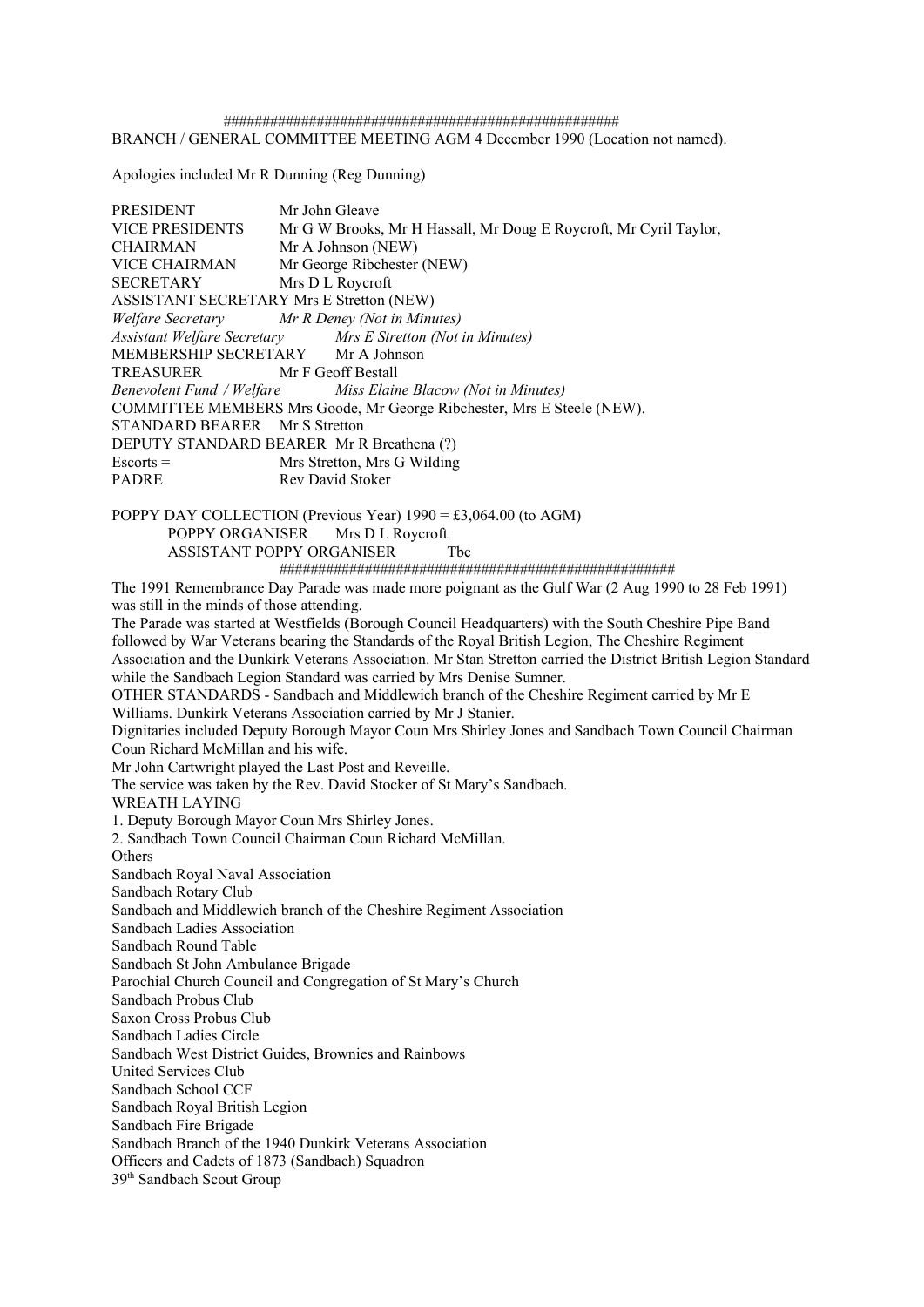Sandbach Lions A.C.F. Governors and pupils of Sandbach High School Pupils and staff of Sandbach Primary School Sandbach Chamber of Trade and Commerce W.R.V.S. A special wreath was laid in 1991 for Royal Marine Kenneth Gurney and all his shipmates who lost their lives when H.M.S. Barham was torpedoes and sunk in 1941. (**Feature Sandbach Chronicle 15 November 1991 Page 42**) ################################################### BRANCH / GENERAL COMMITTEE MEETING AGM 2 December 1991 (Location not named). PRESIDENT Mr John Gleave VICE PRESIDENTS Mr G W Brooks, Mr H Hassall, Mr Doug E Roycroft, Mr Cyril Taylor, CHAIRMAN Mr George Ribchester (NEW) VICE CHAIRMAN Mr S Stretton (NEW) SECRETARY Mrs D L Roycroft ASSISTANT SECRETARY *Mrs E Stretton (Not in Minutes)* MEMBERSHIP SECRETARY *Mr A Johnson (Not in Minutes)* TREASURER Mr F Geoff Bestall *Benevolent Fund / Welfare Miss Elaine Blacow (Not in Minutes)* COMMITTEE MEMBERS Mrs Goode, Mr George Ribchester, Mrs E Steele (Not named in Minutes) STANDARD BEARER Mr S Stretton DEPUTY STANDARD BEARER *Mr R Breathena (?)(Not in Minutes)*

Escorts = *Mrs Stretton, Mrs G Wilding (Not in Minutes)* PADRE Rev David Stoker

POPPY DAY COLLECTION (Previous Year)  $1991 = \text{\textsterling}$  (to AGM)

POPPY ORGANISER Mrs D L Roycroft ASSISTANT POPPY ORGANISER The

 ################################################### End of available minutes.

###################################################

#########################################

|                         | UNITED SERVICES CLUB                                                                           |
|-------------------------|------------------------------------------------------------------------------------------------|
| <sup>1</sup> 8 Feb 1992 | Bass Race Night on the Tuesday at 8pm in the United Services<br>Club. (Staffordshire Sentinel) |

####################################################

14 November 1994 Staffordshire Sentinel Page 31.

Members of the Sandbach Branch of the British Legion Marched from their Headquarters in Bradwall Road to Westfields and then onto St Mary's Church via the Town's War Memorial from the Remembrance Day Parade. ####################################################

On the 7 May 1995 the day before the 50<sup>th</sup> Anniversary (8 May 1995) of the end of the Second World War the Royal British held a service in commemoration at St Mary's Church with the Rev. Stocker. Mr Vic Schofield the Chairman at the time reflected on his memory of the day in 1945 when he was on his way to a combined operation unit to face the Japanese in the Far East. The Mayor of Congleton represented the Queen at the service and Mr Cyril Taylor a Senior Legion Vice President was also in attendance. Also at the Service was Mr George Brooks (George Brooke), a Senior Sandbach Legion Vice President, who was a Prisoner of War in Japan and witnessed the atomic bomb attack on Nagasaki first hand. George read out from the diary of Sir Harold Nicholson who was a writer and diplomat and wrote an account of the Jubilation in London during VE Day.

#### COMMITTEE 1995

| Chairman                                   | Mr Vic Schofield |
|--------------------------------------------|------------------|
| Vice President                             | Mr George Brooke |
| Vice President                             | Mr Cyril Taylor  |
| Poppy Appeal Organiser Mrs Margaret Cooper |                  |
|                                            |                  |

October 1995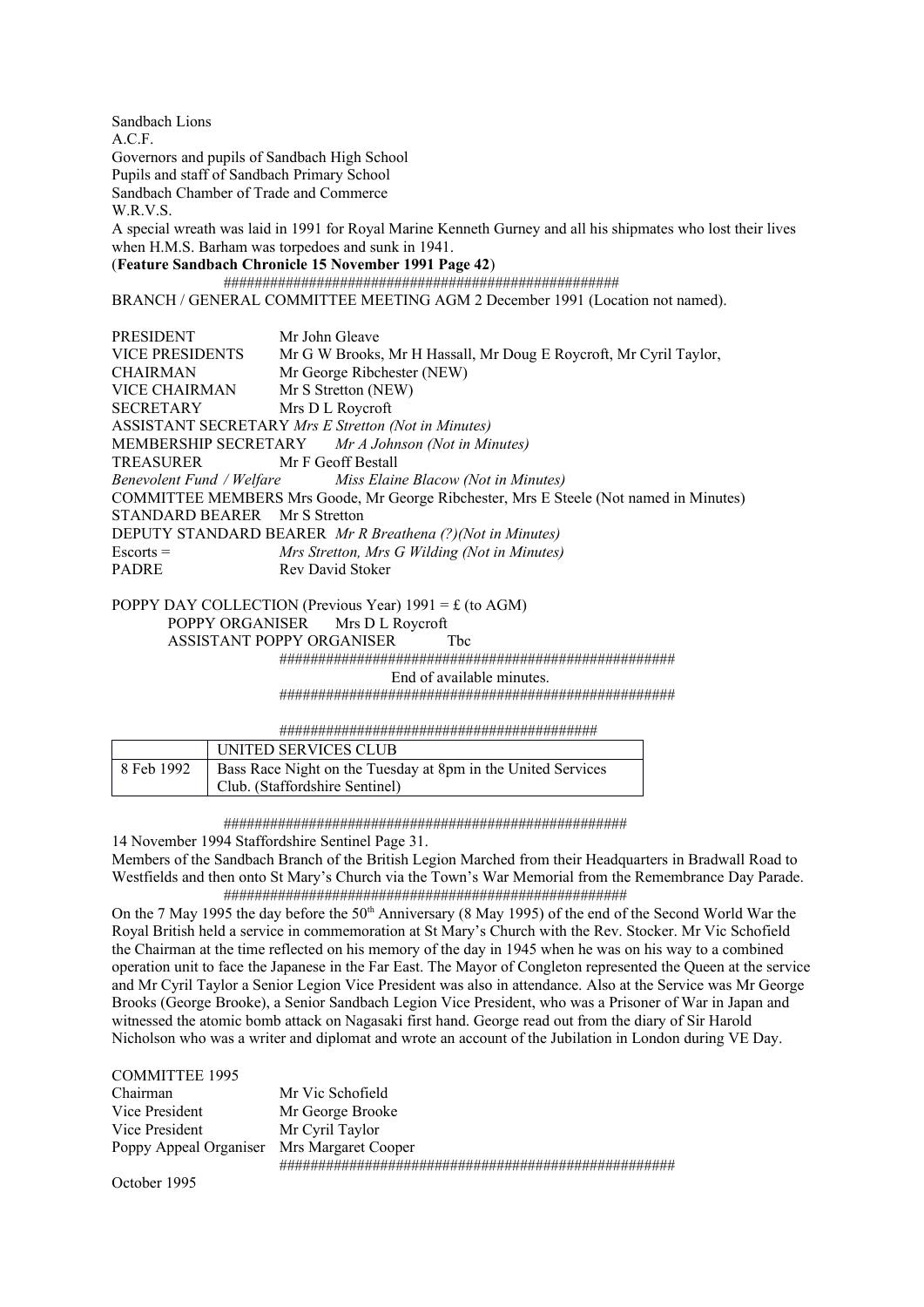The Poppy Launch in 1995 was started by a dinner with entertainment to commemorate 50 years of peace. The event was organised by Wendy Raffles and George Coles for the Royal British Legion in Sandbach. Attending was President John Gleave who hoped this year's appeal would raise more than the £6,000 raised in the previous year.

# (Original feature in the Sandbach Chronicle date unknown and **Archive feature Sandbach Chronicle 29 October 2020 Page 31**)

 ################################################### In 1998, Marjorie Newton joined the Royal British Legion and was asked to organise the Poppy Appeal. In that year the Sandbach Branch raised £8,620.00

###################################################

EVENT 1998 Social Evening.

###################################################

EVENT 1998 Social Event at the United Services Club with an Old Time Music Hall show including Cath Jones.

###################################################

EVENT 1998 First Poppy Ball. Held at the Town Hall it included dancing to the Roy Peters Sound.

###################################################

8 November 1998 Remembrance Day (Sunday)

 ################################################### EVENT 1999 North West Infantry Band Concert at Sandbach School.

###################################################

EVENT 1999 North West Infantry Band Concert at Sandbach School.

 ################################################### In 2000, Marjorie Newton was appointed Chairperson of the Sandbach Branch becoming the first lady to take on the role in the town and she is still Chairman today.

###################################################

EVENT 2000 St George's Day Dance and Easter Bonnet Competition for Ladies and Gentlemen at the United Services Club, Bradwall Road, Sandbach. Dancing was to the "Two J's" (7.30pm to 11pm). Tickets £3.00

###################################################

EVENT 2000 North West Infantry Band Concert at Sandbach School. (2nd Year)

###################################################

EVENT 2002 Band Concert at Sandbach School.  $(3<sup>rd</sup> / 4<sup>th</sup> Year)$ ###################################################

Remembrance Sunday was on the 9 November 2003 with the launch taking place in the Safeway store. Marjorie Newton thanked all who were being generous so far especially the anonymous donator who put in £63.88p. The Salvation Army Band played on the Cobbles for an hour before the annual parade.

###################################################

On the 21 November 2003 the Legion held a Poppy Ball at Sandbach Town Hall. ###################################################

2004 President John Gleave died. He was given a full funeral with Legion standards. ###################################################

EVENT 2006 Veterans Parade from Westfields

###################################################

On the 16 January 2008 the last Wednesday Club dance took place at the United Services Club. It is thought that it was at this time that the name changed to the JUNCTION 17 and would continue as such until the building was demolished in 2014.

###################################################

On the 27 June 2009, the Royal British Legion started "Armed Forces Day", an event that had previously been known as "Veterans Day" and was first held on the 27 June 2006, it was picked because it was the day after the anniversary of the first investiture of the Victoria Cross in Hyde Park, London in 1857.

The Sandbach branch of the British Legion held their first Armed Forces Day on the 27 June 2010 (Sunday) with a parade from Westfields to the War Memorial and a Church Service in St Mary's. The parades lasted until 2016 when the event changed to a fun day in the park alongside stalls run by a Sandbach Town Council. In the future parades will be returning to the town for the event to celebrate the service men and women of the British armed forces.

###################################################

In November 2010, Marjorie Newton was awarded a Gold Badge for her work with the Legion.

###################################################

1 Dec 2012 ROYAL BRITISH LEGION (Sandbach) Poppy Ball and Buffet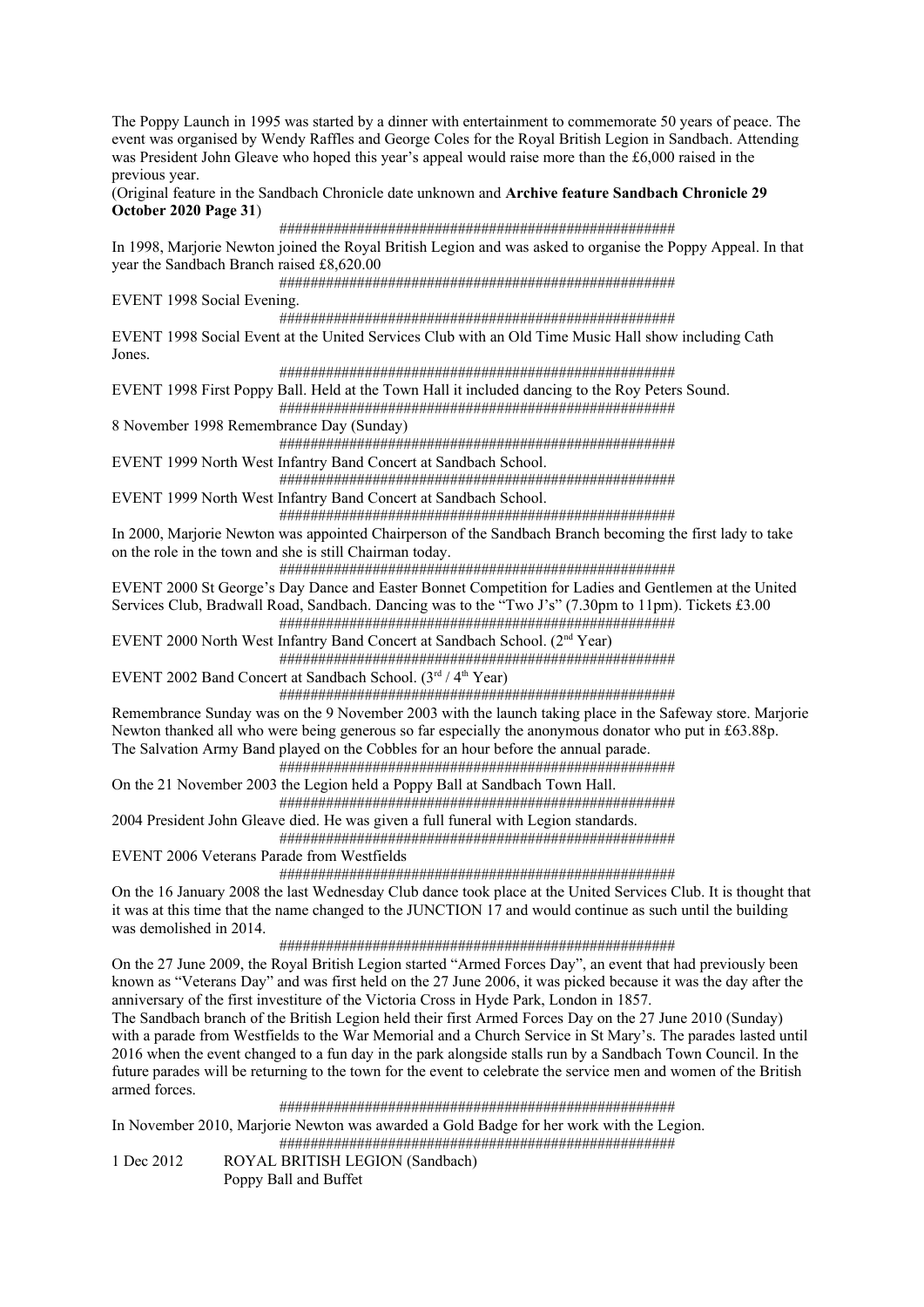Dancing to the Roy Peters Sound at Sandbach Town Hall.

| 17 Dec 2012 | ROYAL BRITISH LEGION (Sandbach)                                             |  |
|-------------|-----------------------------------------------------------------------------|--|
|             | Christmas Dinner and Dancing to the Roy Peters Sound at Sandbach Town Hall. |  |
|             |                                                                             |  |
|             | UNITED SERVICES CLUB                                                        |  |
| 23 Mar 2013 | On the 23 March 2013 the United Services Club (Sandbach) Ltd                |  |
|             | was officially dissolved by Stephen Consultants Ltd of 36                   |  |
|             | Hungerford Place, Sandbach CW11 4PP with the request being                  |  |
|             | made on the 15 March 2013. The above company were looking                   |  |
|             | after the assets of the United Services Club after it had closed.           |  |
|             | (Companies House)                                                           |  |

##########################################

EVENT 30 June 2013 ARMED FORCES DAY

##########################################

EVENT 31 October 2013 REFURBISHMENT OF WAR MEMORIAL Around the week of the 31 October 2013 the War Memorial in Sandbach was cleaned and refurbished,

 ########################################## EVENT 10 November 2013 REMEMBRANCE DAY Band provided by the Cheshire Police Band.

> ########################################## BRITISH LEGION CLUB / UNITED SERVICES CLUB DEMOLISHED

In April 2014, the old British Legion Club in Bradwall Road was demolished. Over the years it had been a snooker hall, dance hall and disco club as well as being the venue for a Pantomime, a concert venue for groups and the "Ramsell's Orchestra" who were pictured outside the original building which was at the time a wooden shed like structure. It is not at the moment known when the club was built but the wooden structure was destroyed by fire on the 10<sup>th</sup> October 1932. By 1952 the building had been rebuilt and was run by the United Services Club. Meetings of the Services Committee had been meeting at the Literary Institute and on the 8 November 1952 they held their first meeting in the new club. Minutes from the General Committee of the British Legion from 1954 show them using the club building until the 1987.

After the United Services Club closed it became a Night Club as "Junction 17".

##########################################

In 2014 Marjorie Newton and the British Legion decided to commemorate the fallen of WW1 by placing crosses at the War Memorial in the Market Square with the names of those that had died 100 years previously in 1914. Between 2015 and 2018 they continued to place the crosses, culminating in the most poignant of them all as Foden's Band joined with the RBL to remember one of their star players, Edwin Firth (29) who had died on the 1 June 1918. 100 years later on the 1 June 2018, Grandson, Martyn Firth and Great Grandson also called Edwin laid a wreath along with Marjorie Newton the Chairperson of the RBL at the War Memorial in Elworth where his name appears and later a cross with his name on it was laid at the War Memorial in the Sandbach Town Centre along with crosses for all the other service personnel who had died in 1918. The event was filmed and broadcast on BBC North West Tonight with members of Foden's Band playing for a short service conducted by the Rev. Jeff Cuttall the Chaplin of the Sandbach Branch of the Royal British Legion.

On Armed Forces Day the 29 June 2014, the Mercian Regiment was awarded the Freedom of Sandbach Town by Sandbach Town Council in a stunning ceremony in the town suggested by the Sandbach Branch. Thousands of people turned out to see the Royal British Legion, local Military and Scouting Groups along with troops from the (1 Mercian) First Battalion of the Mercian Regiment who represented the 3 Battalions of the Mercian's who have just been renamed after the Counties they now represent.

Second in Command, Major Rob Prentice from the regiment in his early life grew up in the town of Sandbach, going to St Winifred's Church and he was also educated at Elworth Primary School. He along with many local soldiers from Crewe and Congleton brought with them their families to see them marching through the town from Westfield's to the Market Square and then onto a service at St Mary's before the Regiment made use of their Freedom by marching from the Church to Scotch Common and round the car park to outside the Town Hall car park ready for a reception at the Town Hall to celebrate the occasion.

Organised by the British Legion from an idea suggested by Mrs Marjorie Newton the event was a great success as the 6th Armed Forces day marched through Sandbach with the music of the Silk Band from Macclesfield leading the procession and they played the Regimental March on the square as well as providing some of the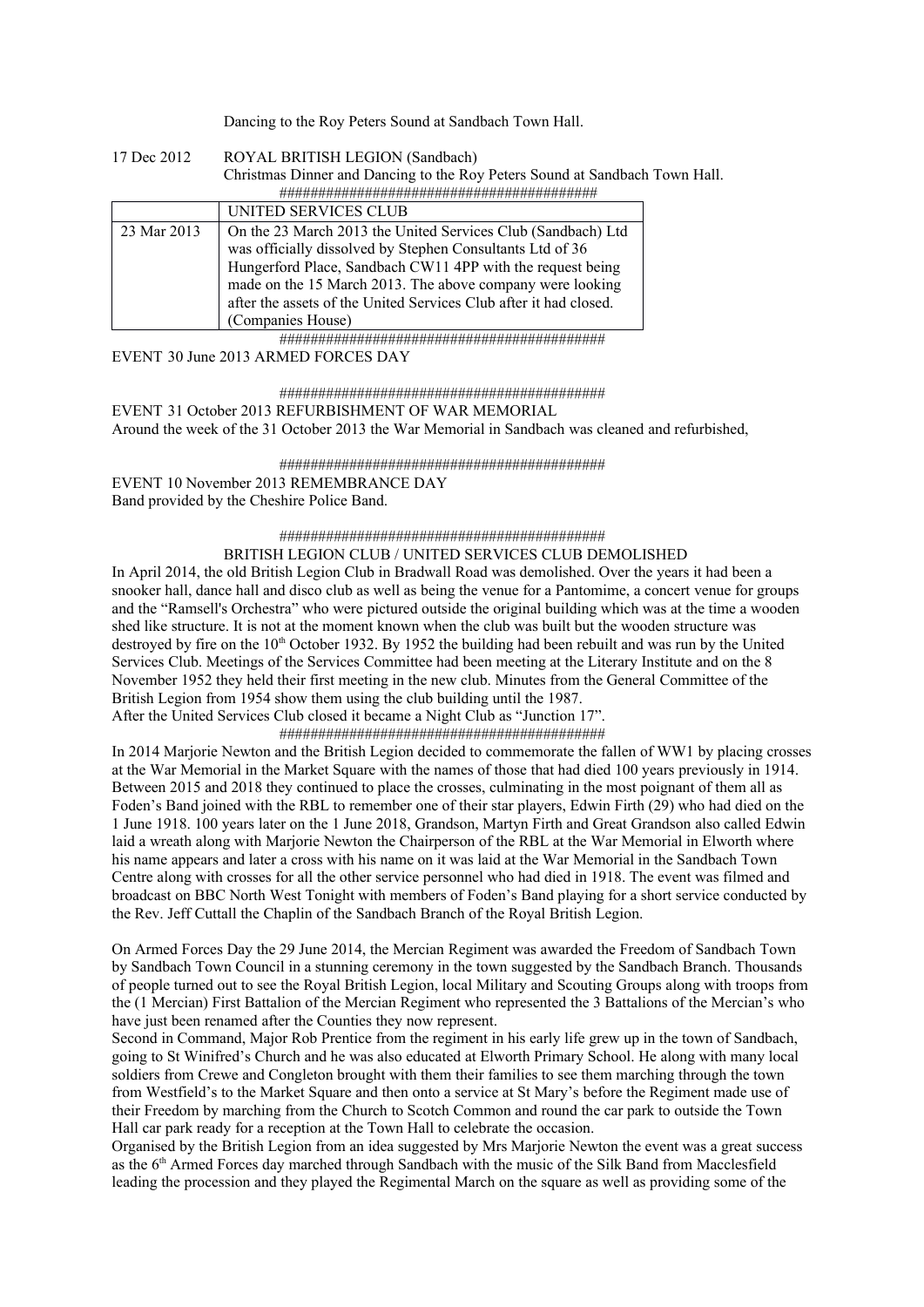music in the church along with Kevin Birch the organist at St Mary's. The Revd. Thomas Shepherd led the service with readings from to Lt Col Mark Ellwood of the First Mercian, the High Sheriff of Cheshire Mrs Susan Sellers, Regimental Sergeant-Major WOI Richard Page and Mrs Marjorie Newton the Chairman of the Sandbach Branch of the Royal British Legion.

On the Market Square Sandbach Town Council Mayor Elsie Alcock had handed over the freedom to Lt Col Mark Ellwood MBE of the regiment with the High Sheriff of Cheshire, Mrs Susan Sellers, MP Fiona Bruce and representatives of the Royal British Legion in attendance.

On the 20 September 2014, the Sandbach Branch took part in the Sandbach Today Event (Organised by the Sandbach Partnership) to promote the group along with other societies in the area.

The branch held a Quiz Night and Hot Pot Supper at the Masonic Hall on the 4 October 2014.

Crewe Concert Band and Singing Sensation held a concert at St Mary's Church Hall to raise funds for the Royal British Legion.

The 2014 Poppy Appeal in November raised £24,161.93p with the help of many volunteers including one of 93 years of age.

#### ##########################################

#### EVENT 28 June 2015 ARMED FORCES DAY

Supporters of serving members of the Armed forces turned out in Sandbach for the town's "Armed Forces Day" parade which first took place on Sunday the 28 June 2015. The event followed on from the success of the Freedom Parade for the Mercian Regiment in 2014 with larger numbers than usual turning out for the parade. The procession was led by the Silk Brass from Macclesfield who played both on the march and at the church service in St Mary's with members of Sandbach Town Council including the Mayor Gill Merry in attendance along with representatives of local organisations and local cadets.

The parade also introduced a new standard for the Royal British Legion, who this year paraded two standards in the march from Westfields in Middlewich Road with the new flag wrapped up until the service at the church when it was officially dedicated and revealed to the public ready for the march back to the Cheshire East offices.

#### ##########################################

EVENT 26 July 2015 CIVIC PARADE The RBL took part in the Civic parade on a wet Sunday the 26 July 2015.

##########################################

EVENT 8 November 2015 REMEMBRANCE DAY Standard Bearer Tbc.

The 8 November 2015, Remembrance Day event didn't go as smoothly as it should have done with last minute changes as Glynn Robinson was absent this year after he suffered a stroke about two weeks before the parade. Simon Robinson (His son) stood in at short notice to look after the march with Reg Dunning as usual organising the order of the parade. The procession was led by the Roberts Bakery Band with the Lions Youth Band supplying the music for the event at the War Memorial and in St Mary's.

Reg Dunning of the Sandbach British Legion gave the usual readings as part of the outdoor service along with the Rev. Thomas Shepherd, before a member of the Roberts Bakery Band played the last post just before the two minutes silence, which this year was a little earlier than expected at 10.55am.

The laying of wreaths by local groups including for the first time the Aquarius (Disabled Swimming) group and various regulars including the Guides, Brownies, Scouts, Fire Cadets, Air Training Corps, Sandbach High School, Sandbach School with their Army and Navy CCF, Sandbach U3A, Rotary Club and Inner Wheel with representatives from the Police and Fire Brigades, Sandbach Town Council, Cheshire East, The Cheshire Regiment and the Royal British Legion. Marjorie Newton thanked Peever's in Hightown for storing, distributing and selling the wreaths on behalf of the Legion.

Having stepped in at the last minute it was suggested on local social media pages that Simon Robinson was inappropriately dressed for the occasion in uniform and with medals he was not entitled to. Walter Andrews (RBL) pointed out that it was an offence to wear a uniform if not a serving member of the armed forces while others suggested the badges and medals were not for the same squadron. Glyn Robinson replied to the Sandbach Chronicle about his son. –"Simon did in fact serve in the British Army for almost 5 years. He originally joined the Adjutant General's Corps, Military Police, but decided, during training, that he felt more aligned with the Army Air Corps and was allowed to transfer. Simon joined 3 Regiment AAC, served in Canada and saw active service in both Bosnia and Kosovo. This active service resulted in his being awarded the UN/NATO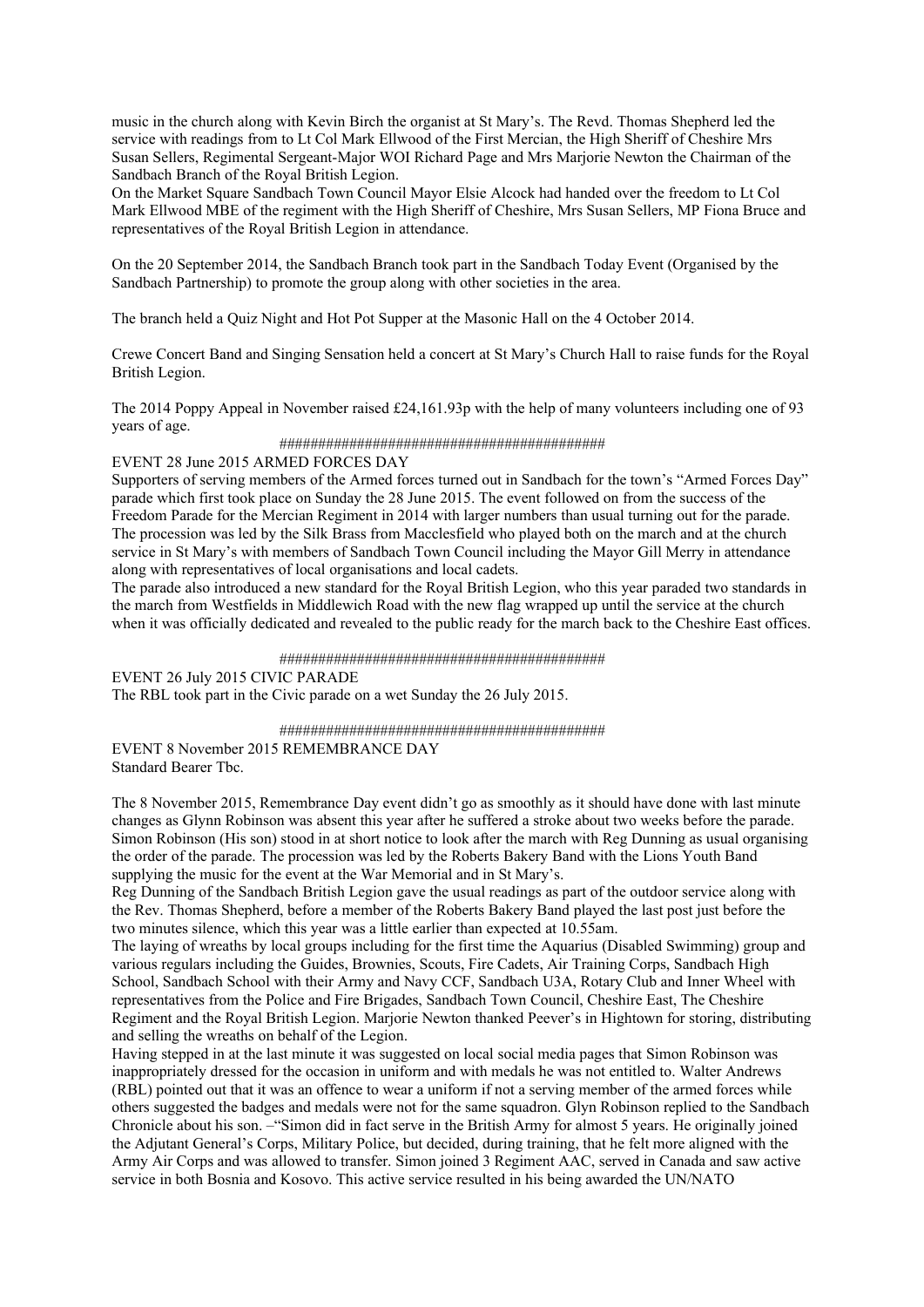peacekeeping medal for Bosnia together with the Queen's Golden Jubilee medal. As a result of his experiences in these countries, he continues to suffer from Post -Traumatic Stress Disorder and has done so since leaving the army." Glyn then went on to say; - "There was certainly no intention to cause any offence to anybody in the parade and in this respect, Simon would like to sincerely and profoundly apologise for any offence he may have caused. At no point was there any intention to cause any offence or insult anyone involved in the parade, including any existing or ex-servicemen or to disrespect our fallen heroes, in any way whatsoever. On reflection, Simon realises, and accepts, he should not have worn the uniform together with some of the badges/medals, which may have unintentionally been misleading. His AAC jacket, beret and medals would have been perfectly adequate."

The general public thought he did a good job leading the procession on the day and while he was in the wrong, maybe we shouldn't forget the debt we owe to all Forces personnel especially those suffering from injury and post-traumatic stress.

On Wednesday the 11 November 2015, a larger than usual crowds turned out for the Remembrance Day Service on the Square. This midweek event was attended by classes from the Local Primary School(s) and about 100 people from the area including members of the Cheshire Regiment Association, Council officers and ex Councillors who along with local people were now getting to know that the Sunday event is not the only day to commemorate the fallen from conflicts in wars since 1914 in Sandbach.

Ken Brown Played the cornet for the last post a job he has done at the midweek service since about 2000. With readings by ex-Soldiers from the British Legion and a chaplain conducting the service the 2 minutes silence was observed at 11am. After the dismissal of the parade the participants retired to Williams Delicatessen for warm drinks while others talked of old campaigns and how nice the event was that year.

The discussions after the 2015 parades spilled over to the Royal British Legion Meeting in November and Marjorie Newton who had been Chairperson for many years was deposed with Walter Andrews taking on the role, signalling a change in various ways that the organisation would celebrate events over the next few years. ##########################################

EVENT 11 November 2015 ARMISTICE DAY Standard Bearer Walter Andrews.

# ########################################## EVENT 5 December 2015 CHRISTMAS DINNER DANCE at The Masonic Hall. (Tickets £21.50)

#### ##########################################

The March 2016 Annual General Meeting of the Sandbach Branch had a number of changes following on from the November meeting with Walter Andrews being appointed Chairman. Elaine Steele stepped down as Membership Secretary and Glynn Robinson stepped down as Secretary and Parade Commander.

The 2016 Appointed Committee was as follows.

| President              | Tom Price Jones            |
|------------------------|----------------------------|
| Chairman               | <b>Walter Andrews</b>      |
| Vice Chairman          | May Lewis                  |
| Secretary              | Ingrid Victor              |
| Treasurer              | May Lewis                  |
| Membership Secretary   | Meurig Williams            |
| Poppy Appeal Organiser | Marjorie Newton            |
| Publicity Organiser    | Caroline 'Curly' Roughley  |
| Social Secretaries     | Jayne Edge and Helen Riley |
| Parade Organiser       | Marjorie Newton            |
| Parade Commander       | Reg Dunning                |
| Parade Marshall        | John Lynch                 |
| Padre                  | Rev Jeff Cuttell           |

#### ##########################################

On the 31 May 2016, Walter Andrews arranged for a remembrance service at the War Memorial for those who had died at the Battle of Jutland off the Danish coast. The service was conducted by the Rev. Dr Jeff Cuttell with Daniel Williams of Godfrey Williams and Son providing attendees with refreshments.

##########################################

EVENT 26 June 2016 ARMED FORCES DAY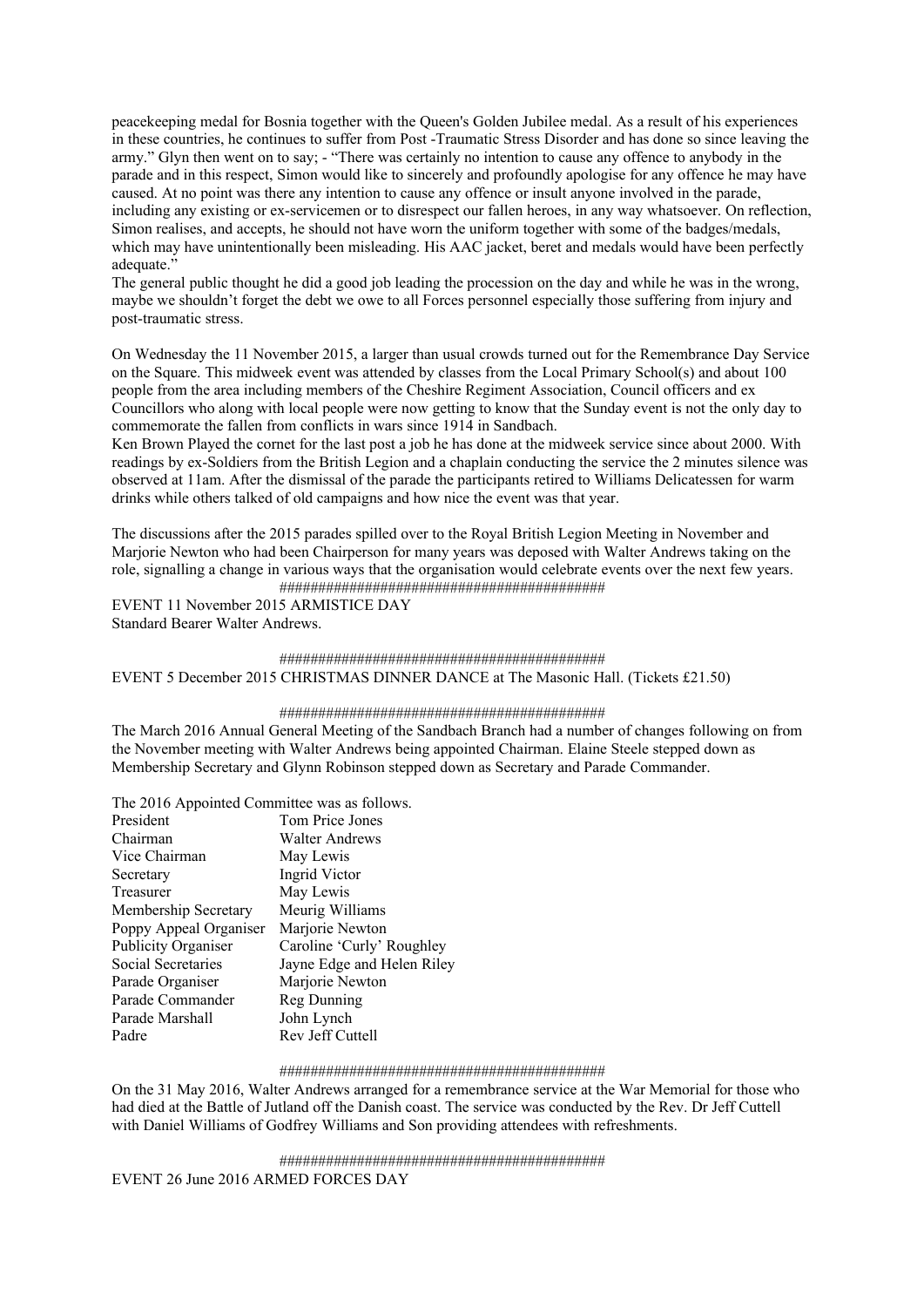Standard Bearer tbc.  $Band = Silk$  Brass

2016 still had its Armed Forces Day Parade on the 26 June with a march from Westfields and a full house in St Mary's Church for the service.

#### ##########################################

On the 1 July 2016, members of the Sandbach Branch got up early for a 7.30am meeting at the War Memorial to commemorate the moment that the first man went over the top at the Battle of the Somme. At 11am a usual service was conducted for the same event with a small gathering.

#### ##########################################

EVENT 3 July 2016 CIVIC PARADE

#### ##########################################

29 October 2016 an Autumn Ball was held at the Masonic Hall hosted by Brother Robert Turnbull WM of the Saxon Cross Lodge, Sandbach.

#### ##########################################

EVENT 11 November 2016 ARMISTICE DAY Buglar / Last Post = Ken Brown

#### ##########################################

On the 13 November 2016, the ATC (Air Training Corps) and Army Cadets joined together in an 'agreement of affiliation', during a ceremony after the Sunday Service of Remembrance. It was the idea of the Lord Lieutenant of Cheshire, David Briggs and certificates were presented on his behalf by the Deputy Lord Lieutenant Tony Garnett.

#### ##########################################

EVENT - On Saturday 19 November 2016, a Royal British Legion Dance was held at the Town Hall with music from the Roy Peters Sound. This was the last time Roy played with Drummer Howard Station who retired from drumming.

##########################################

|                            | The 2017 Appointed Committee were as follows. (Tbc) |
|----------------------------|-----------------------------------------------------|
| President                  | Tom Price Jones                                     |
| Chairman                   | Walter Andrews                                      |
| Vice Chairman              | May Lewis                                           |
| Secretary                  | Ingrid Victor                                       |
| Treasurer                  | May Lewis                                           |
| Welfare Chairman           | n/a                                                 |
| <b>Standard Bearer</b>     | Jack Burns                                          |
| Membership Secretary       | Meurig Williams (tbc)                               |
| Poppy Appeal Organiser     | Marjorie Newton                                     |
| <b>Publicity Organiser</b> | Caroline 'Curly' Roughley                           |
| Social Secretaries         | Jayne Edge and Helen Riley (tbc)                    |
| Parade Organiser           | Marjorie Newton                                     |
| Parade Commander           | Reg Dunning                                         |
| Parade Marshall            | John Lynch (tbc)                                    |
| Padre                      | Rev Jeff Cuttell                                    |

#### ##########################################

On the 4 March 2017, a Chocolate Demonstration was arranged at the Masonic Hall to raise funds for the Legion. Organised with the help of Island Truffles and singer Andy Lloyd it was a great success.

#### ##########################################

For various reasons on the 5 March 2017 Walter Andrews and his wife Julia, left the Sandbach British Legion and joined the Crewe Branch, leaving Marjorie Newton to take up the chairmanship again.

##########################################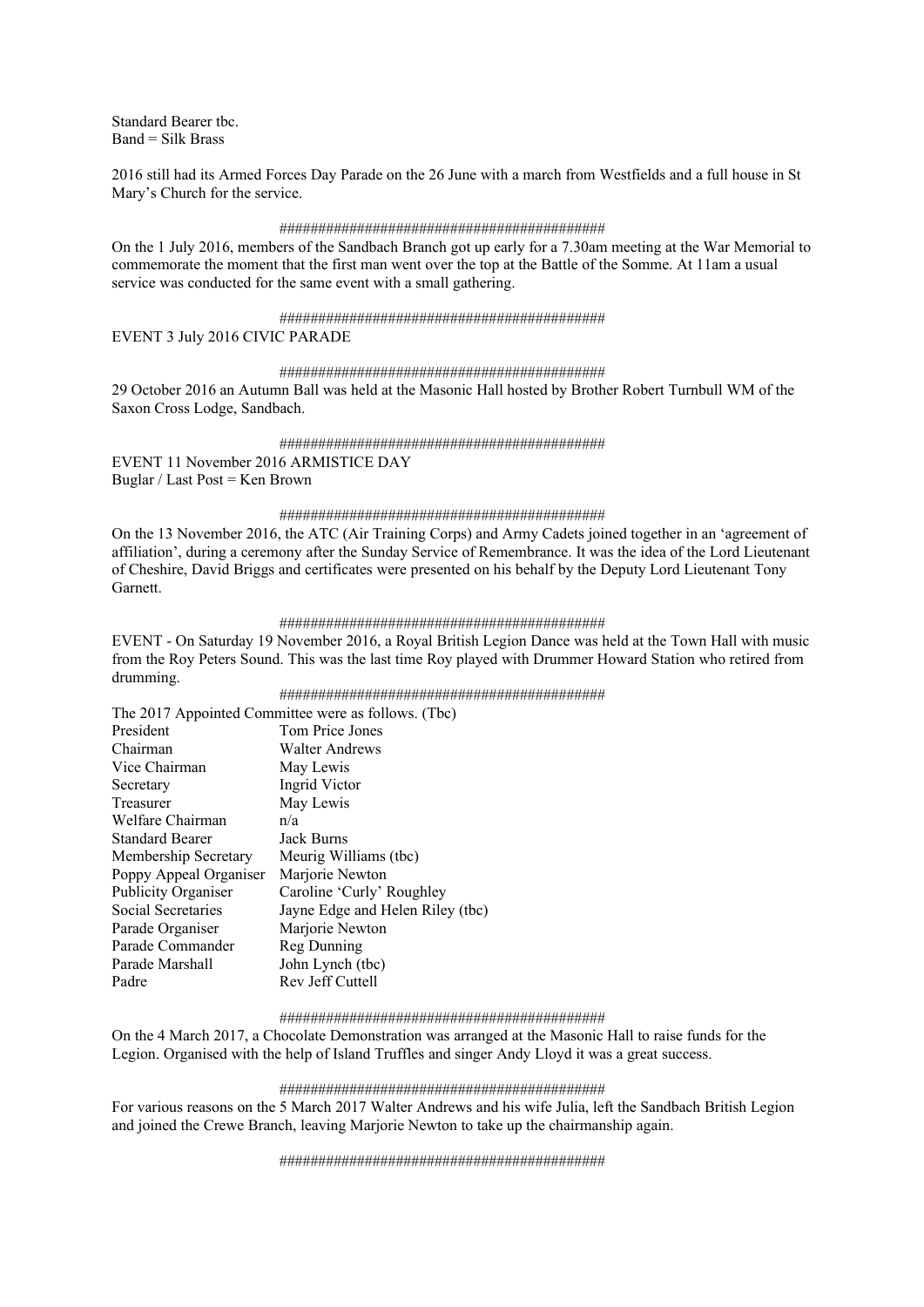On the 6 May 2017, Winterley Methodist Band held a concert for the Royal British Legion at St Mary's Church Hall.

##########################################

EVENT 24 June 2017 Armed Forces Day

Before leaving, Walter had arranged some changes as to how events were put together. The Armed Forces Day in 2017 would be the first victim of the new management committees' ideas as they had a new idea to take over from the Parade. Along with Sandbach Town Council who had planned a Fun Day in the Park on the weekend of the Armed Forces event the Sandbach Branch used the event held by the Council to commemorate the event. It was proposed that the Royal British Legion join forces to make the Armed Forces Day an event rather than a parade with a service of remembrance being held at the beginning of the day and various activities from local youth organisations connected to the armed forces.

Large crowds enjoyed the sunshine on Saturday the  $24<sup>th</sup>$  June 2017 in the Park with the day including members of the local Army Cadets putting on a display and obstacle course for people to try out.

##########################################

EVENT 25 June 2017 Civic Parade

##########################################

On the 15 September 2017 Singing Sensation held another concert for the Legion at the Wesley Centre. ##########################################

EVENT 28 October 2017 Dinner Dance / Poppy Ball at Sandbach Town Hall with the Mayor of Sandbach attending.

##########################################

EVENT 11 November 2017 ARMISTICE DAY

Held during the Saturday Makers Market the ceremony was crammed into the small space at the roadside in front of the War Memorial. Members of Sandbach High School attended to lay crosses in memory of service personnel who had died.

Vicar = Rev Jeff Cuttell

Standard Bearer =

Buglar / Last post = Ken Brown

##########################################

EVENT 12 November 2017 REMEMBRANCE DAY Band for Procession = Roberts Bakery Band Band playing on the Market Square = Lions Youth Band Standard Bearer =

##########################################

Sandbach Chronicle 22 February 2018 The Sandbach Branch held an AWARDS EVENING to hand out certificates to long serving members. LONG SERVING POPPY SELLERS ARE. Frances Barker (1998) Jean Bill (2009) Carol Heaton (2003) Bryan Glassonbury (1998) Sheila Mellin (1998)

OTHER LONG SERVICE POPPY SELLERS Malcolm Clerc (1980) Roger Cooper (1980) Marjorie Newton (1998) and Chairman Claire Plevin (1993)

##########################################

EVENT – 26 May 2018 "Poppy Awards, Buffet and Musical Evening with the Jo Hearson's Trio" at the Masonic Hall, Sandbach.

##########################################

EVENT 1 June 2018 WREATH LAYING FOR EDWIN FIRTH of Foden's Band In conjunction with Foden's Band the Sandbach Branch of the Royal British Legion held a special ceremony to commemorate the 100<sup>th</sup> anniversary of the death of principal Cornet Player with Foden's Band, Edwin Firth. Foden Band members played music at Elworth and Sandbach written by Edwin. Wreath layers at Sandbach and Elworth War Memorials included relatives of E Firth. Grandson, Martyn Firth and Great Grandson also called Edwin (On behalf of the family)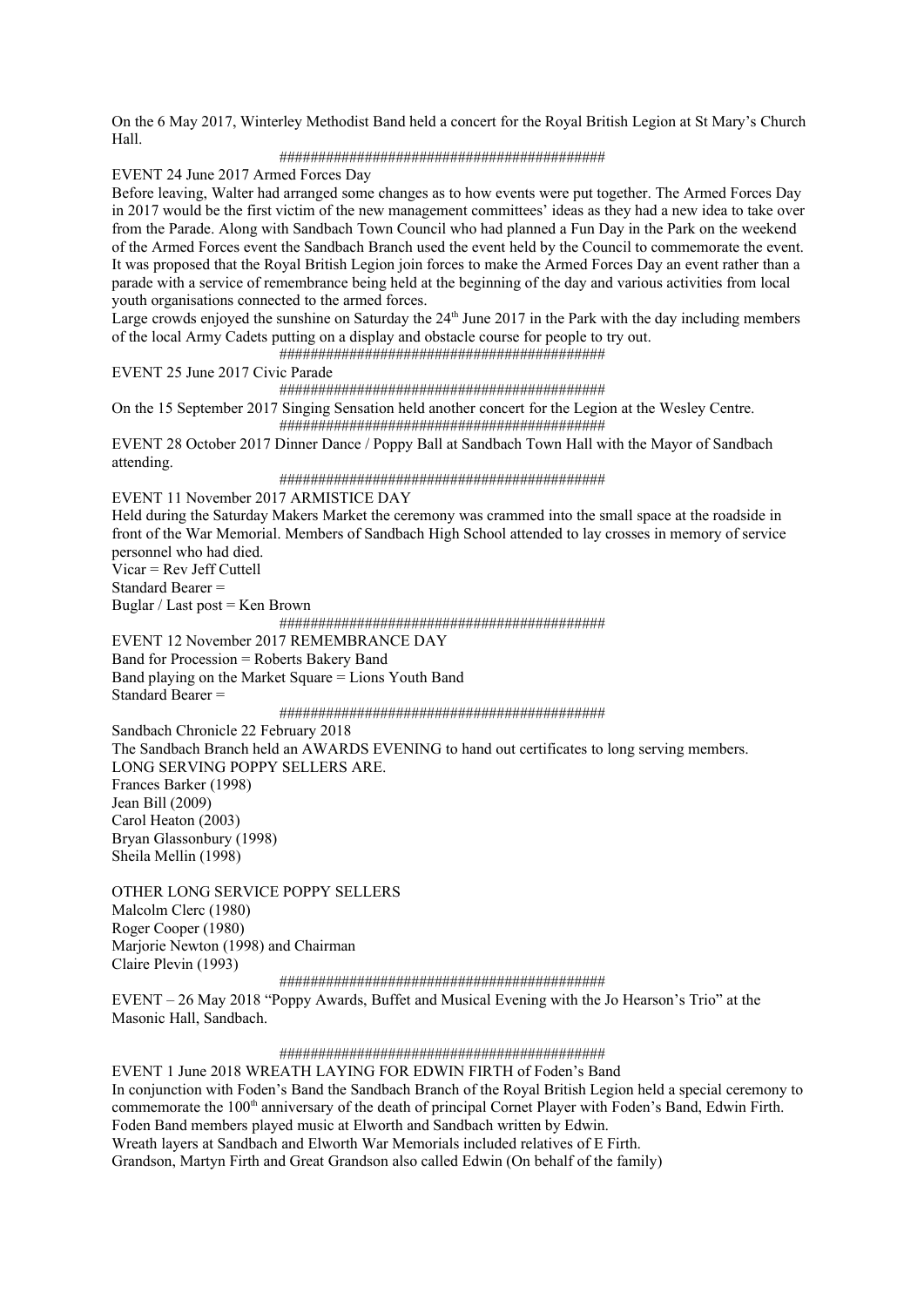Alan Littlemore laid the wreath on behalf of Foden's Band as a former manager of the band and biographer of Edwin Firth.

Mariorie Newton (Royal British Legion)

The event was filmed for BBC North West Tonight (Daytime and Evening programmes)

##########################################

EVENT 16 June 2018 CIVIC PARADE

#### ##########################################

EVENT 30 June 2018 Family Fun Day (Instead of Armed Forces Day.) The event on the 30 June 2018 for the Armed Forces Day in the town the Town Council organised a Family Fun Day which included various stalls in the park and Sandbach School pupils arranged to abseil down the tower of St Mary's Church including their Head Teacher Dr Sarah Burns.

There was also a service held in the park with the Rev Jeff Cuttell and the U3A Band.

##########################################

EVENT 13 July 2018 Armed Forces Day. (see 30 June 2018)

##########################################

EVENT 7 September 2018, the Sandbach Branch held a "Fish and Chip Quiz Night" at the Masonic Hall.

#### ##########################################

EVENT 29 October 2018 Poppy Launch at Waitrose.

#### ##########################################

The 2018 appeal was the largest in the history of the event mainly due to the commemoration of the end of the First World War with the total raised for the Royal British Legion in Sandbach being a grand total of £26,519.27 from the Poppy Appeal with the Cheshire East Area contributing  $\text{\textsterling}727,716.63$  up by 13% on the previous year (2017) and the national total being over £46,084,263.55p

There were also a number of the Car Poppies attached to various bits of street furniture to brighten up the town during the Remembrance weeks. In 2019 Sandbach Town Council started a sponsored poppy appeal asking for sponsors for the plastic poppies.

The four years of events looking back 100 years from 2014 to 1914 and so on, showed an annual increase in donations as more people have been involved with events and collections all around the country throughout the year and not only on the 11<sup>th</sup> November. An extra 200,000 collection tins were distributed in 2018 from the previous year and "Contactless" donations made on debit cards rose to a staggering £210,000 up from £67,000 in 2017, that's an average donation of £4.67 per transaction. Sandbach itself held an event which was featured on the BBC's North West Tonight to celebrate those who died in 1918 including Edwin Firth from Foden's Band with collections at the Transport Festival and other events in the town. Sandbach certainly gave its support to the work of the Royal British Legion in this year and contributed to the welfare of those who served and serve their country.

### ##########################################

EVENT 11 November 2018 Armistice Day / Remembrance Day Band for Procession = Roberts Bakery Band Band playing on the Market Square = Lions Youth Band Standard Bearer = Member of the Army Cadets.

#### ##########################################

EVENT 30 March 2019 AWARDS NIGHT 30 March 2019 the Sandbach Branch held an AWARDS EVENING to hand out certificates to long serving members with Sandbach Mayor Cllr Richard Hovey in attendance. Marjorie Newton announced the results of the Sandbach Poppy Appeal 2018 which raised £26,519.27p East Cheshire raised £727,716.63p (Up 13% on last year) Nationally £46,084,263.55p Entertainment was provided by the South Cheshire Concert Band with catering by Beech Tree Catering. Among those receiving Certificates for long service Poppy Sellers were. Brian Day (Joined 2014) 5 Years Joyce Day (Joined 2014) 5 Years Jane Edge (Joined 2014) 5 Years Margaret Elwell (Joined 2014) 5 Years Eileen Jackson (Joined 2009) 10 Years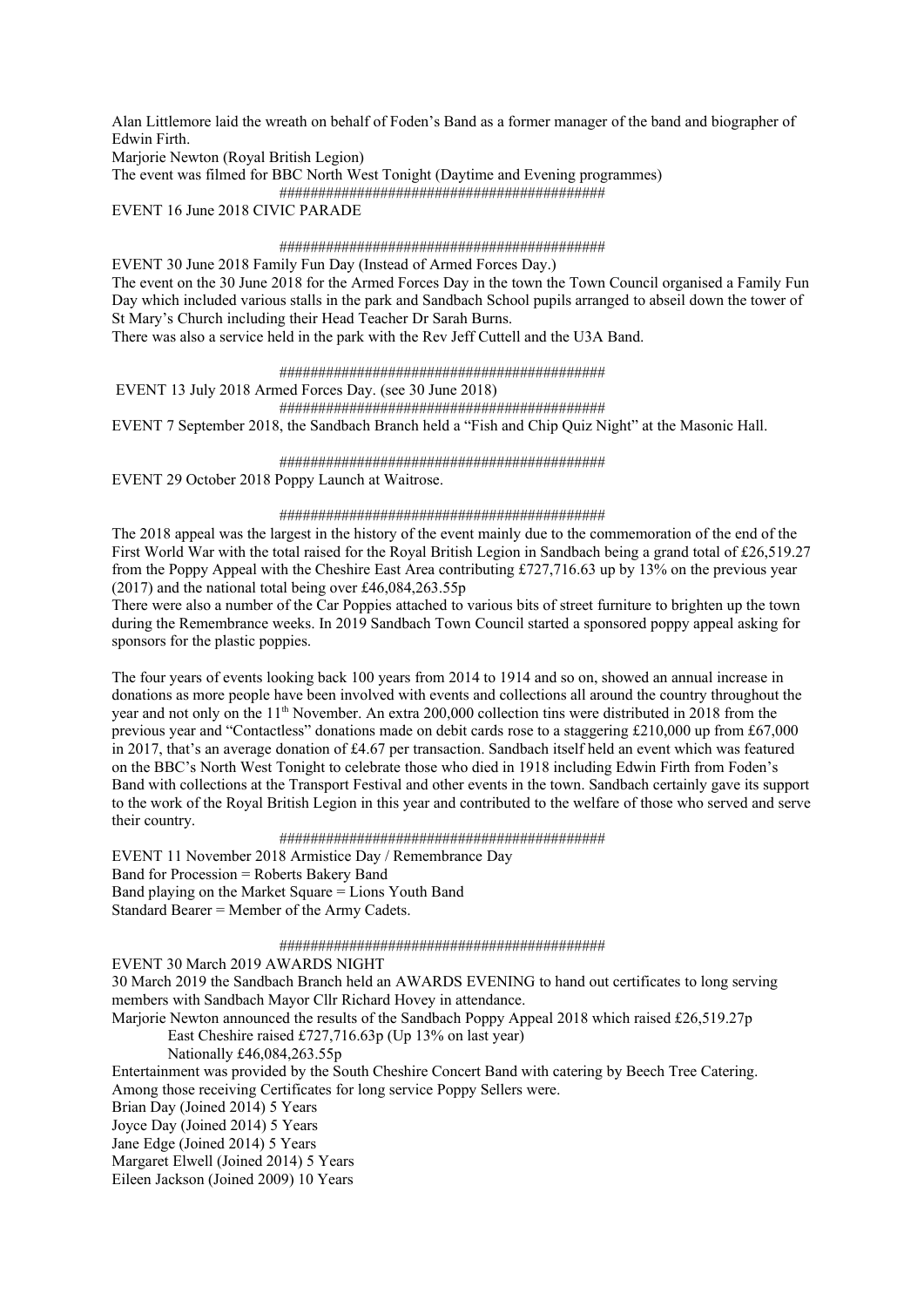Max Green (Joined 2014) 5 Years Helen Riley (Joined 2014) 5 Years Glynn Robinson (Joined 2014) 5 Years Ingrid Victor (Joined 2014) 5 Years Kay Watts (Joined 2014) 5 Years Linda Williams (Joined 2014) 5 Years Meurig Williams (Joined 2014) 5 Years Howard Yates (Joined 2014) 5 Years

Eileen Jackson (Joined 2009) 10 Years Victoria Taylor (Joined 2009) 10 Years Margaret Wright (Joined 2009) 10 Years

Robert Birchall (Joined 2004) 15 Years Timothy Walmsley (Joined 2004) 15 Years Jillian Wheat (Joined 2004) 15 Years

Tony Cullen (Joined 1989) 20 Years Bernard Edwards (Joined 1989) 20 Years Diane Hasprey (Joined 1989) 20 Years

Margaret Burke (Joined 1994) 25 Years

Jenefer Hassall (Joined 1989) 30 Years

Christine Taylor (Joined 1969) 50 Years ##########################################

EVENT 23 June 2019 CIVIC PARADE Sandbach Town Council

##########################################

EVENT 19 October 2019 POPPY BALL at Sandbach Town Hall

##########################################

EVENT 26 October 2019 POPPY LAUNCH with the Royal British Legion Motor Bike Branch. The bikers toured the Cheshire and North Wales are launching the Poppy Appeal over the weekend of the 26-27 Oct 2019.

##########################################

EVENT 10 November 2019 REMEMBRANCE DAY ##########################################

EVENT March 2020?

The Sandbach Branch held an AWARDS EVENING at the Masonic Hall Sandbach, to hand out certificates to long serving members. Entertainment was provided by Joe Hearson's Trio. Among those receiving Certificates for long service Poppy Sellers were. Mary Beanand (Joined 2010) Philip Bland Ken Brown (2000) 20 Years Mary Jones (1990) 30 Years Tom Jones (1990) 30 Years John Lewis (2005) 15 Years Joe Wilson (2000) 20 Years Pat Wilson (2000) 20 Years

There are over 120 people who help the RBL each year in the Sandbach Area. Also in attendance was Geoff Fisher the Branch Standard Bearer and Marjorie Newton (Chairman) **(Sandbach Chronicle 5 March 2020**)

##########################################

EVENT 10 May 2020 VE DAY Wreath laying (See below) In 2020, the country was shut down due to a worldwide pandemic of Coronavirus or Covid 19. The Government decided it was a good idea to socially isolate the population meaning planned VE Day (75 Years on)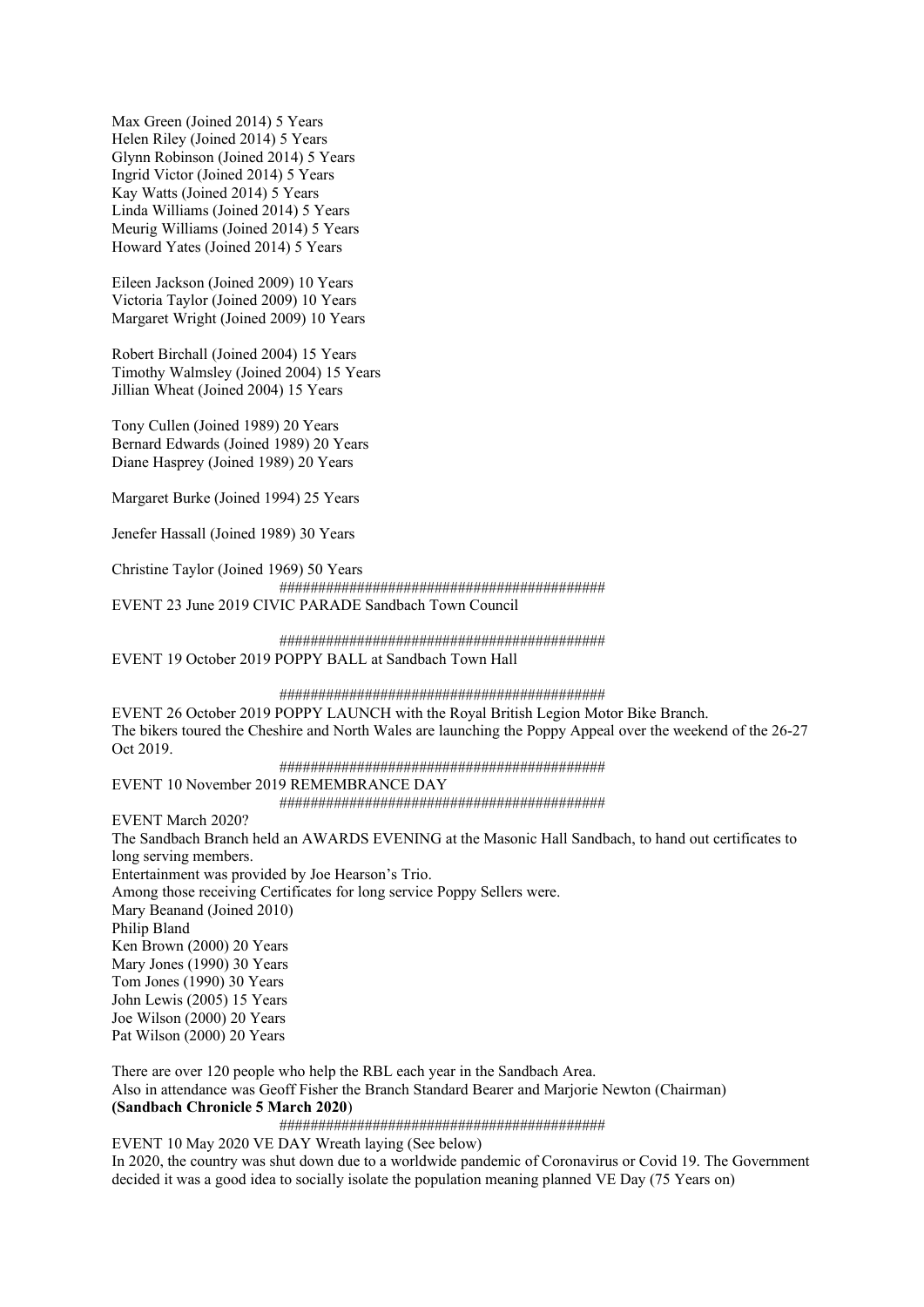commemorations by the Royal British Legion would not be allowed and many of the events including the national commemorations were cancelled. Sandbach decided that the planned parade and service on the Sunday would be impossible to go ahead so instead it was suggested that a smaller wreath laying ceremony would be held with it being filmed on video and released on You Tube to allow the people of Sandbach to join in the event without actually attending and breaking the two meter distancing rules and stopping large gatherings. Marjorie Newton arranged for the Mayor and Deputy Mayor of Sandbach, the Chairman of the Cheshire Regiment Association and herself to lay wreaths with Stewart Green and Linda Gibbs filming the event along with taking picture for the paper. Over the first week over 100 people had viewed the video on You Tube and 120 had liked a set of pictures on Facebook of the event showing that Sandbach had celebrated the sacrifice 75 years previously and the town had paid its respects.

The town did celebrate the event with some street parties but it was a lot smaller than the planned grand gesture of thanks.

# #########################################################

### DEATH OF REG DUNNING

It was with great sadness that the death was reported of Reg Dunning on the 4 July 2020 during the lockdown period. Aged 93 he was about to celebrate his 94<sup>th</sup> birthday but fell ill soon after the funeral of his wife and died in a Yorkshire Hospital unable to complete any of the acts of remembrance during 2020 from VE Day to VJ Day and of course the Remembrance Sunday and 11<sup>th</sup> November on the previous Wednesday.

A familiar face at the Royal British Legion Remembrance Day events and other marches in Sandbach, Reginald Dunning was awarded the British Empire Medal for his services to Education and the Community in the January 2019, New Years Honours list and collected the medal from the Lord Lieutenant of Cheshire at Tatton Park at the end of April 2019. Among the community services he had been a part of, include recently helping to appoint the new vicar of St Mary's as part of the Parochial Church Council along with Andrew Wood, Howard Yates, Janet Hides, church warden Anne Birch and others. Reg was also a founder member of the Old Sandbachians Rugby Club (Now Sandbach RUFC) and was made Honorary Secretary until 1972. He was also a driving force as an officer of the Old Sandbachians for over 50 Years (Ex-Pupils from Sandbach School) and was a past member of the Sandbach Round Table and current member of the Sandbach 41 Club (Past Round Table members). Reg was also a Mason, member of Probus and had been the Chairman of the Governors at the Offley Road School and Sandbach School.

Born on the 9 July 1926, Reg went to school in Sandbach where in later life be became a Director of the Sandbach School from the 28 January 2008 until the 8 July 2013 and he continued to have contact with the school events including being involved with the opening of the WW1 Memorial Garden at the front of the main entrance arranged by various pupils.

At one time Reg's parents ran the Rookery Tavern in Ettley Heath and his Auntie Florence Harrison (nee Dunning) ran the Military Arms on the Common by 1936, with her husband Herbert Harrison (Solo Cornet player from Stockport with Foden's Band, 1909 to 1935) and was also one of the first female fire-fighters at Sandbach Fire Station and who was also allowed to drive the Dennis Fire Appliance.

Known for leading the processions on Remembrance Day for over 60 years and the Mayor's Civic Parade in June, Reg has become one of the familiar faces of the town but his involvement with military parades goes back well before then when on the 2 November 1944, at the age of 18 he entered National Service in the General Service Corps and became Private 14863464. After initial training Reg was attached to the South Lancashire Regiment and from there volunteered to do glider pilot training for the Glider Pilot Regiment and the Army Corps. In May 1945, Reg was promoted to Corporal in the Glider Pilot Regiment and then started training with Tiger Moths at RAF Booker and then in June 1945 he transferred to RAF Fairoakes, moving in August 1945 to RAF Croughton where he went back to the Hotspur Glider.

In September 1945, Reg gained his second Pilot's wing and had been promoted to Sergeant again with gliders this time moving to RAF Brize Norton and other squadrons.

With the war ending on the 7 May 1945, after Germany surrendered (8 May VE Day) Reg had not completed any wartime missions but continued to fly and in 1946 he gained his Civil Aviation 'A' Licence and a Royal Aero Club certificate.

The end of the war also meant the end of the use of gliders on the front line and Reg decided to apply to the War Office for a job with the Intelligence Corps and was accepted. After attending courses at the School of Military Intelligence at Aldershot Reg then travelled to Palestine in October 1946 with the 317 (Airborne) Field Security of the 6th Airborne Division. Reg was posted to Haifa, Nazareth, Eastern Galilee and Nazareth and was on one occasion assigned to HMS Chevron to photograph Jewish illegal immigrant ships that were trying to land on the Palestine coast as part of his duties with Military Intelligence.

In 1948, Reginald Dunning was demobbed and entered Civvy Street to take up a position in the finance and executive departments of various local government departments within the Cheshire Authorities.

In 1956, Reg Dunning started co-ordinating the Sandbach Urban District Council Civic parade for the new Chairman of the Council on Sunday 24 June 1957 at 11am.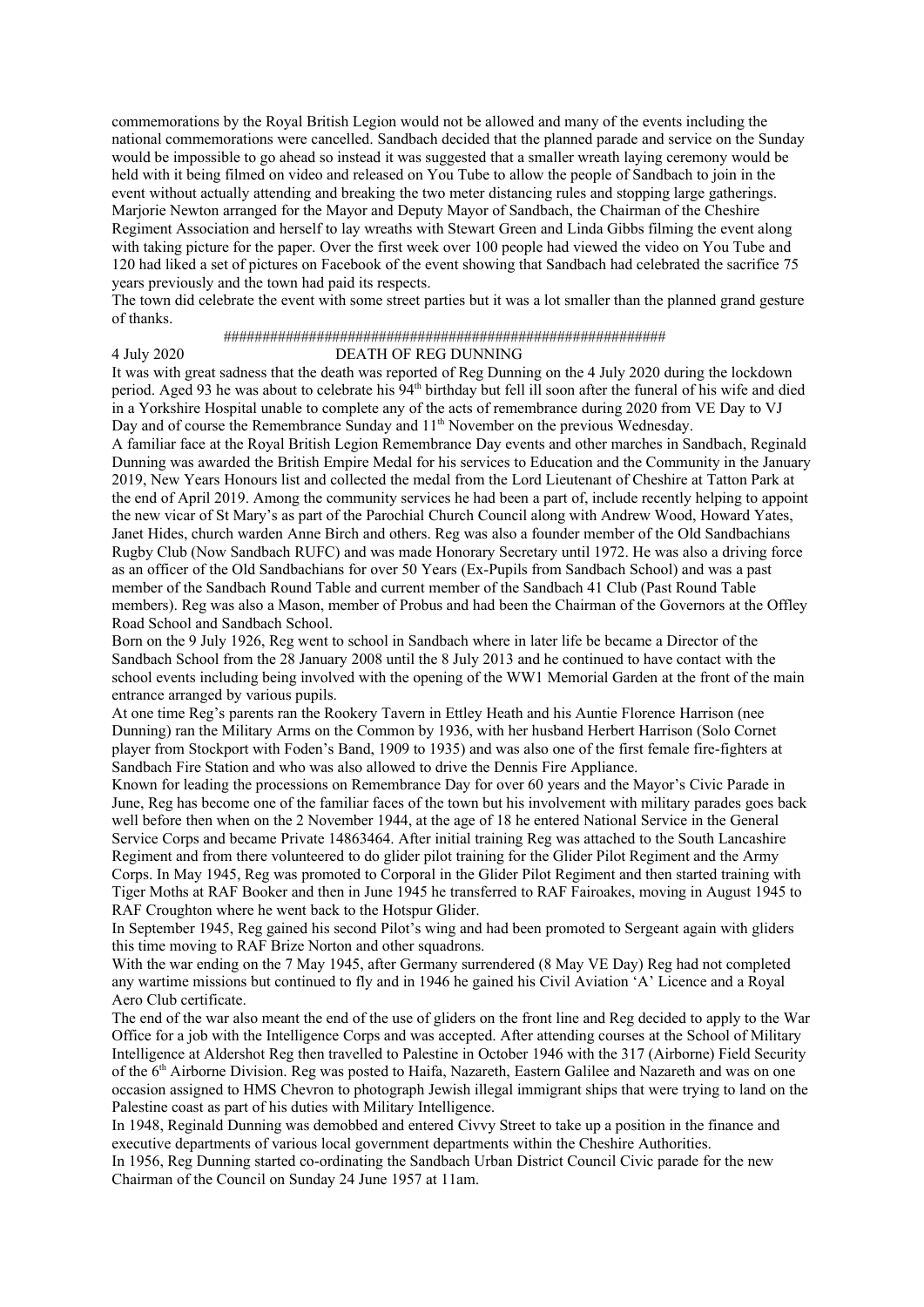At short notice **MR REG DUNNING stepped in to act as PARADE MARSHALL** for the 1966 Remembrance Day Parade and Service and undertook the task with great efficiency.

When local Government changed and Sandbach Town Council was formed in 1974, Reg moved to Congleton Town Council as a Public Relations Officer, a role he held until 1992 when he retired and was one of those involved with the Congleton Twinning Association as Secretary.

# **By the 4 December 1990 meeting of the Royal British Legion (Sandbach Branch) Reg had become a member.**

At the age of 92, Reg still organised the parades making sure everyone was in their right place ready for the march through the town. However, the long walk from Westfields was no longer recommended for him to lead the procession and so he decided to meet the participants at the Council Car Park and then was pushed in a wheelchair to the War Memorial where he still read the words of the, Ode to the Fallen, "They shall not grow old…" and ending with the line "we shall remember them". A short work to St Mary's Church and he then put on his other hat ready to take the collection at the end of the service.

In 2019, HM Queen Elizabeth bestowed upon Reginald Dunning the honour of the B.E.M. (Order of the British Empire, Medallist of the Order of the British Empire) for services to education and the community in the New Year's Honours list and he was proudly featured on social media, newspapers and in the Royal British Legion magazine.

During the last few years Reg's wife Jean Ann Dunning, became ill and sadly she died at the St Stephen's Care Home in Elworth on the 16 June 2020, aged 90. Reg visited her as often as he could while she was in the home and her funeral took place at Crewe Crematorium on the 29 June. Because of the Coronavirus outbreak Reg decided to move to Cumbria to be with his family but he became ill at the end of June and was taken to hospital where he passed away peacefully on the 4 July 2020 in the early hours, leaving behind his son's Andrew and David, Grand Children and Great Grandchildren.

Many people on social media do not remember a time when Reg was not at the Remembrance Day parade and at other events in the town including local coffee mornings at the Church Hall, bowling and fundraisers held by the Royal British Legion. When November the  $11<sup>th</sup>$  comes round in 2020 there will be a big gap to fill and the whole of the community will miss Reginald Dunning B.E.M.

### ##########################################

At a Meeting in Mrs May Lewis's garden in August 2020, under strict lockdown rules of staying 2 meters apart the committee appointed Miles Devlin to take on the role of Parade Co-ordinator (Parade Marshall). Still under quarantine rules laid down by the Central Office of the Royal British Legion at that time it was not even sure a parade would take place but as with the VE Day wreath laying and the 15-16 Aug VJ remembrance something would be done to keep the tradition alive.

#### ##########################################

November 2020 POPPY APPEAL

Due to the country shutting down for a November Lockdown period it was decided that the Poppy boxes and tins be removed from venues as they couldn't be retrieved until December. So on the 4 November all boxes in Sandbach and the surrounding area were removed. They did however raise  $£10,176.66$  in the short period they were out. Among the totals was a £700 donation from the Town Council who for the second year ran a sponsored Plastic Poppy appeal with car poppies adorning the lampposts around the town for a donation for each one erected.

Another donation was gathered by market trader Julie Shannon who pitched a table outside the Town Hall on the Thursday, Friday and Saturday to give the people of Sandbach a chance to get their last minute poppies along with various other items including the 2020 pin badge. Julie's stall in the inside market before lockdown had raised £180 for the British Legion while the table outside gained £300 on Thursday, £369.73 on Friday and three full tins on Saturday making about £1,000 in total.

#### ##########################################

In 2020 Covid Restrictions meant that the Annual Remembrance Sunday Event was a restricted event with the Government advising that events should be short and focused on Wreath Laying with event organisers being asked to discourage the public from attending.

The Royal British Legion advised the public to observe the two minutes silence from their doorstep. On the following Wednesday the 11 November 2020, an impromptu event on the same lines as the Remembrance Sunday took place with the usual readings by Howard Yates and Marjorie Newton along with a recorded Last Post and Reveille supplied by Stewart Green.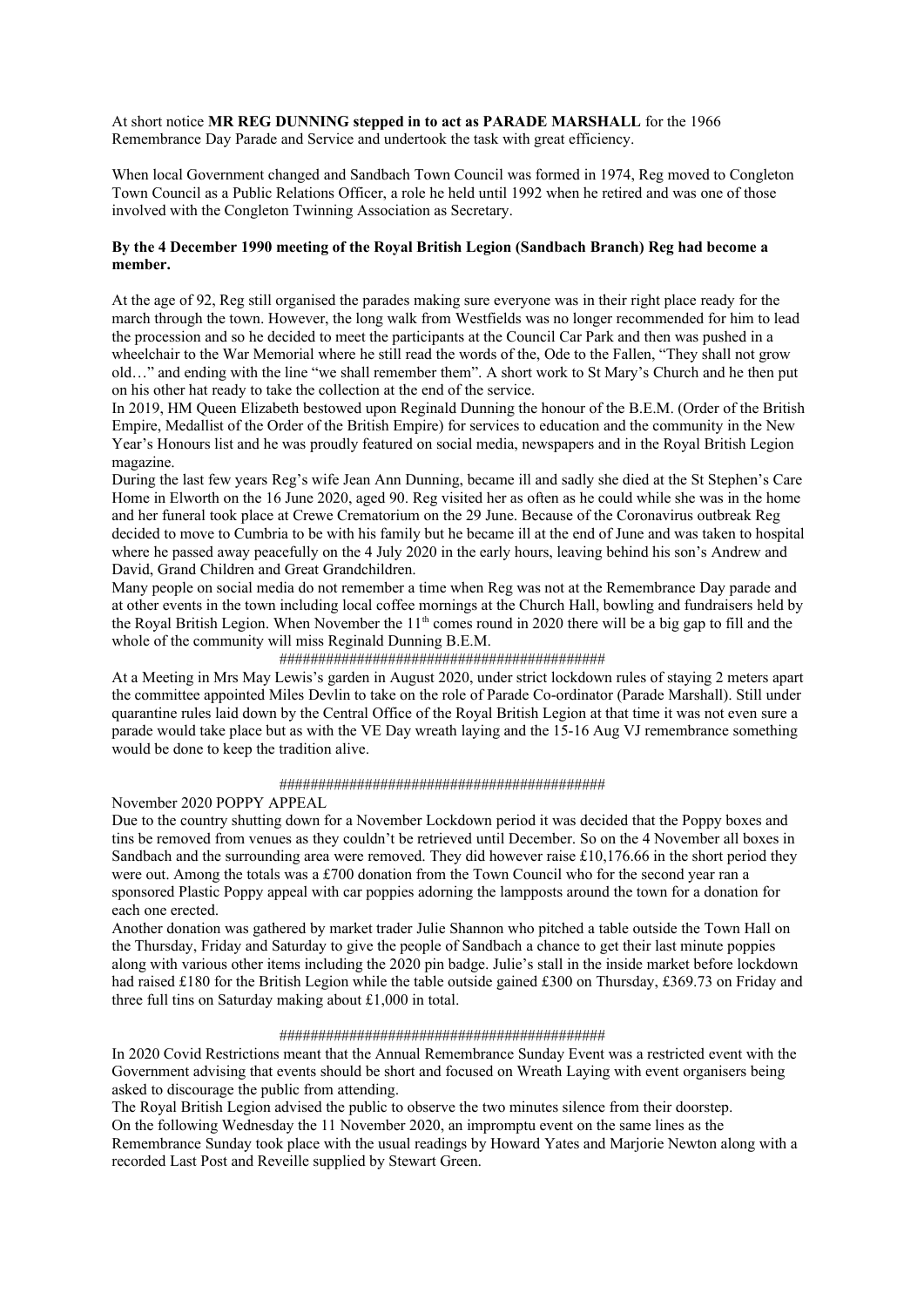#### ##########################################

| 2020 COMMITTEE (Date appointed to role) |                                            |
|-----------------------------------------|--------------------------------------------|
| President                               | Tom Price Jones                            |
| Chairman                                | Marjorie Newton (2000-2015 / 2017 to Date) |
| Vice Chairman                           | <b>Howard Yates</b>                        |
| Secretary                               | Ingrid Victor                              |
| Treasurer                               | Meurig Williams                            |
| Membership Secretary                    | Alexandra Fiona Newton                     |
| Poppy Appeal Organiser                  | Marjorie Newton                            |
| Publicity Organiser                     | n/a                                        |
| Social Secretaries                      | Jayne Edge and Helen Riley                 |
| Parade Organiser                        | Marjorie Newton                            |
| Parade Marshall                         | Miles Devlin (2020)                        |
| Parade Commander                        | Glyn Robinson                              |
| Padre                                   | n/a                                        |
| Welfare Chairman                        | n/a                                        |
| <b>Standard Bearer</b>                  | David Machin (2020)                        |

#### ##########################################

At the start of 2021 COVID 19 restrictions were still in place with social distancing and minimum personal contact.

The National British Legion / Royal British Legion celebrated its  $100<sup>th</sup>$  Anniversary on the  $15<sup>th</sup>$  May 2021 with a very low key set of events. Where possible at 9am wreaths were laid by local branches on the Saturday under the rule of six (Coronavirus restrictions) exactly 100 years since the four separate organisations laid a wreath at the Cenotaph and became the British Legion.

Sandbach, due to various reasons held their ceremony at 2pm on the Saturday at the War Memorial in the town with a wreath bearing the emblem and name of the Comrades of the Great War on it and the current Royal British Legion to commemorate the organisation that Sandbach's Branch was formed out of 100 years previously.

#### ##########################################

26 June 2021 EVENT Armed Forces Day – A brief Service and wreath laying ceremony took place at the War Memorial on the COVID restrictions guidelines with the Rev Bee Boyde from St Marys officiating at her first British Legion event in Sandbach.

#### ##########################################

# NICOLA COOK of Sandbach (Assistant Director of Regional Operations)

Nicola Kate Cook has lived in the Sandbach Town Ward area since the early 1980s (About 40 Years in 2021) and is the Royal British Legion, Assistant Director of Regional Operations from the Scottish borders to Northern Ireland and from Cornwall to Haig House in London (Pre 2020-21).

Nicola has worked in USA Politics, Management of the NHS (Director for specialist services including for Neurosciences including cancer) and Regional Lead for Macmillan Cancer Support.

Nicola has undertaken 6,500 hours of voluntary work with the Royal Voluntary Service supporting local people with shopping, prescription collection and a listening ear.

Nicola then moved to a job as Charity Director for United Response and then after a couple of years joined the Royal British Legion.

Her husband was a Captain in the British Army.

Nicola is also a member of the Sandbach Clean Team and a St John's Ambulance Vaccinator as part of the NHS Covid Vaccination programme (2020-2021).

Nicola has served as an independent Councillor in Sandbach (2012 Ettley Heath and Wheelock Ward) and in 2021 put her name forward for a second term in the October Elections.

As a parent Nicola has a strong interest in local education services and support for children with special educational needs.

#### ##########################################

30 October 2021 POPPY LAUNCH with the Bikers Branch on Market Square by the War Memorial. 30 October 2021 POPPY BALL at the Town Hall, Sandbach.

##########################################

10 November 2021 the Sandbach Town Council discussed at their meeting the proposal that the Council should take over the running of the Remembrance Day Parade and the funding of the Event. The Mayor Cllr Geraint Price Jones (Son of the President of the Sandbach branch, Tom Price-Jones) was in favour of allocating money to pay for the event.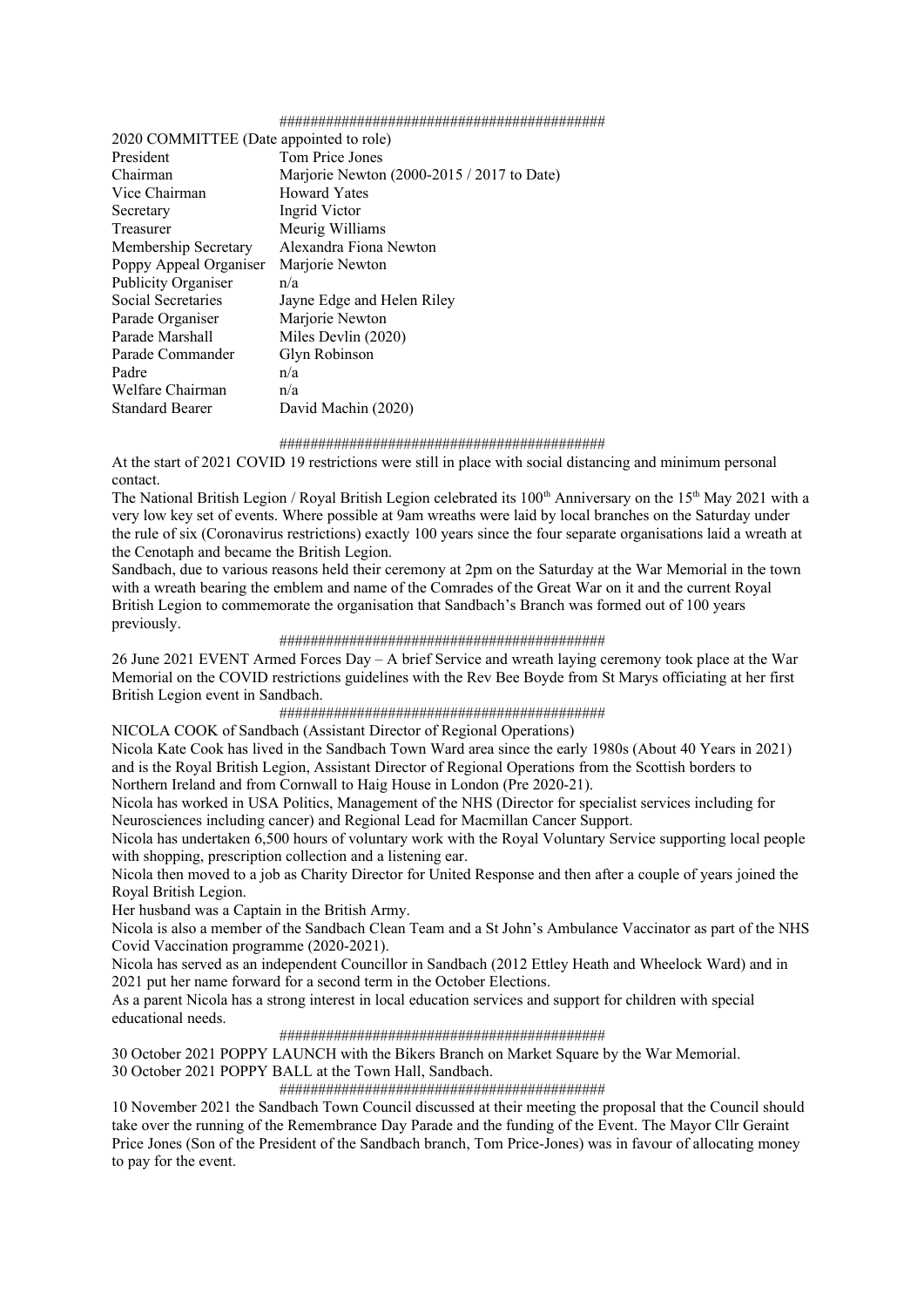Much to the surprise of Marjorie Newton the Supporting statement read "Sandbach British Legion are no longer able to be the principal organisers of the Remembrance Service Parade on the 14th November 2021 due to Royal British Legion regulations.

To clarify matters the change in the organiser will not change the format as this is already in place together with the Road Closure that has been put in place by Cheshire East and will be auctioned by Ringway Jacobs.

If Members agree, the Town Council will become the principal organiser, the cost of the road closure (Cost to available for the meeting) and our public liability insurance will cover the event. The Royal British legion will provide volunteers and partner the Town Council."

As the Town Council failed to provide staff for the 2021 parade to man the sound equipment and had to be asked if they could loan it to the Legion because they had not been informed of the event which is at a set date and time each year, it will prove to be a difficult task if they were to take over the whole running of the parade and service from its present organiser, Marjorie Newton.

The British Legion on their frequently asked page says, "There is no specific legislation outlining who is responsible for the delivery of Remembrance parades of services, unlike the maintenance of War Memorials. It is, however generally accepted that Remembrance parades are important community events. In keeping with other civic occasions, the Legion maintains that local authorities should be responsible for the delivery of Remembrance parades and services, which would require them to assume official 'event organiser' status on relevant event documentation. Such a designation brings with it a range of responsibility and liabilities which most charitable organisations, including our own, are not currently covered and which, if we were, would involve the diversion of significant charitable funds away from the direct support of our beneficiary community."

#### ##########################################

11 November 2021 Armistice Day at the War Memorial 11am.

The service was conducted by the Rev David Ottley (Ex Goostry) as the Rev. Bee Boyde had caught Covid 19 along with the St Mary's Church Organist Kevin Birch both of which will be missing from the Sunday Service. ##########################################

14 November 2021 Remembrance Sunday Parade and Service.

Rev David Ottley (Ex Goostry) and stand in Organist Ken Smith took part in the Service following a parade witnessed by hundreds who lined the streets.

##########################################

12 March 2022

#### POPPY AWARDS 2022

Each year since 1970 the Sandbach Branch of the Royal British Legion has acknowledged the years of service by members of the public who have helped to sell poppies in November with an awards night at the Masonic Hall. Due to Covid the event was not held last year but in the 100<sup>th</sup> year of the Legion the organisers felt it was time to hold the event again and on the 12 March 2022 members of the Legion, poppy sellers and supporters gathered for an evening of entertainment and good food along with the handing out of awards for long service. Five awards were handed out on the night to Alexandra Newton for 5 years, Caroline Roughley for 10 Years, Valetta Cranmer for 15 Years, Jill Brown and May Lewis for 20 years of poppy selling. Ten other members of the public were also honoured with a mention and an award to be sent out to them for their continued support over the years, these were Pat Boxer for 5 Years, Ivan Birchall and Catherine Birchall, Mrs B M Blaney, Dennis Bell, and Peter Read for 15 Years, Philip Schijndel, Pauline Sedgley, Dennis Robinson and Grant Dinsdale for 20 Years of poppy selling.

Entertainment for the evening was provided by the South Cheshire Concert Band and food by Beech Tree Catering who as usual put on a great spread of food for the guests to enjoy.

########################################################################################## ROYAL BRITISH LEGION DIARY DATES

| 26 May (1940)          | Start of the Dunkirk Evacuation.                                            |
|------------------------|-----------------------------------------------------------------------------|
| 31 May (1916)          | Battle of Jutland                                                           |
| 4 June (1940)          | End of the Dunkirk Evacuation.                                              |
| 4 June (1942)          | Battle of Midway.                                                           |
| 6 June (1944)          | D Day / Normandy Landings.                                                  |
| Last Saturday in June  | Armed Forces Day (26 June 2021)                                             |
| 1 July (1916) (7.30am) | The moment that the first man went over the top at the Battle of the Somme. |
| 8 May (1945)           | VE Day (Victory in Europe Day)                                              |
| 12 August (1940)       | Battle of Britain                                                           |
| 15 August (1945)       | VJ Day (Victory in Japan Day) Acceptance of surrender.                      |
| 2 September (1945)     | VJ Day (USA) The Date the surrender was signed on USS Missouri.             |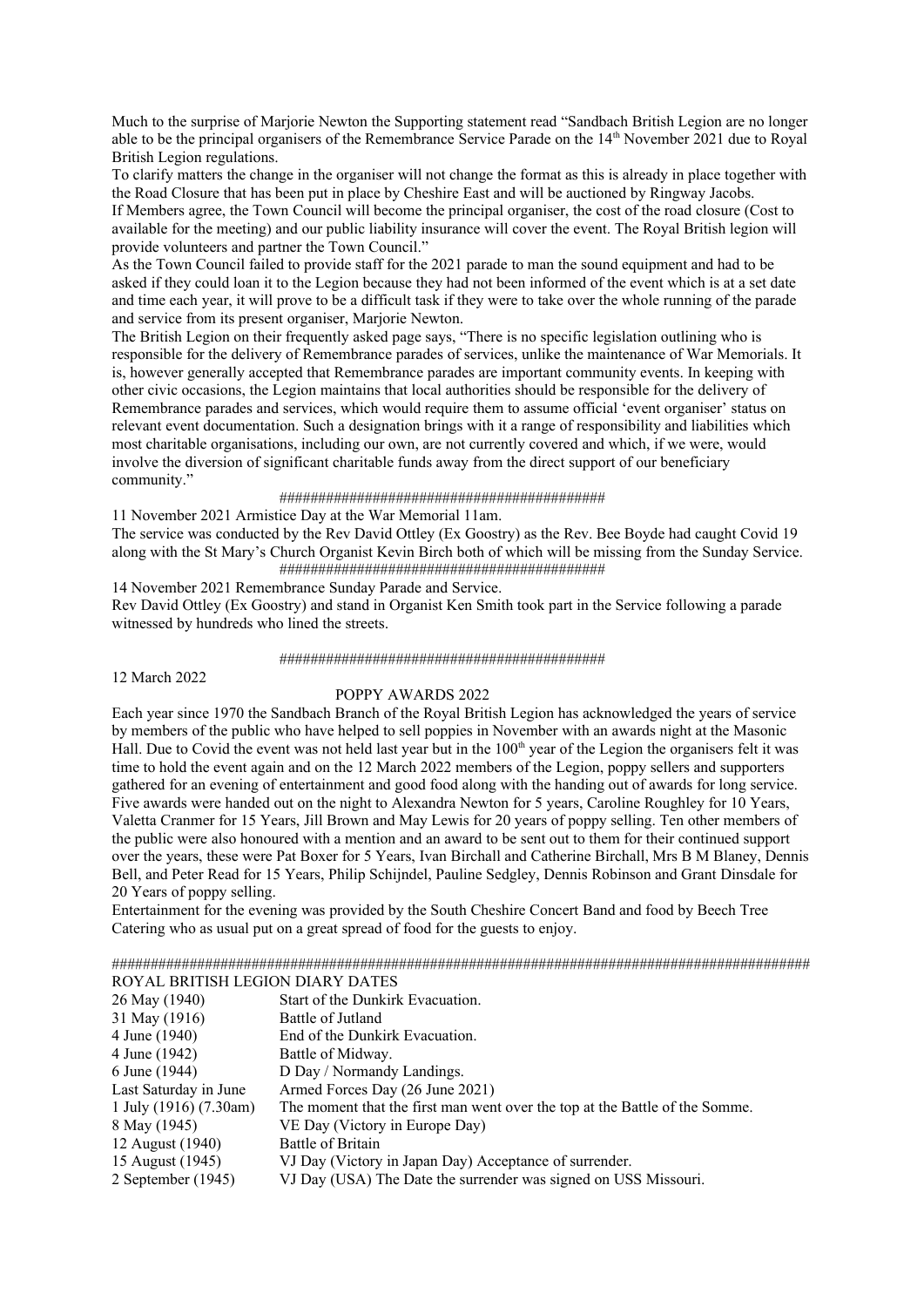| November           | Remembrance Day (Nearest Sunday to the 11 November / $2nd$ Sunday in November.          |
|--------------------|-----------------------------------------------------------------------------------------|
|                    | If the $11th$ falls on a Wednesday then the Previous Sunday will be Remembrance Sunday) |
|                    | $(14$ November 2021)                                                                    |
| 11 November        | Armistice Day                                                                           |
| 18 November (1916) | End of the Battle of the Somme.                                                         |
|                    |                                                                                         |

###############################################################################

# **PRESIDENT / CHAIRPERSON OF THE SANDBACH BRANCH.**

############################################################################### PRESIDENT 1921 to  $1952$  = Captain Herbert P. Rigby

1952 to Oct 1986 = President Squadron Leader Herbert Cecil Rigby (DFC) / Judge and Solicitor (President to October 1986 when he died) (Son of H.P. Rigby)

1986 = Vice President Mr George Brooke.

1986 to after  $1995$  = President Mr John Gleave

Tbc = President Tom Price Jones (President 2019)

# **BRANCH CHAIRPERSON**

| Pre $1954$ = Chairman                | Mr T S Lake (Held the position for about 21 years). (Died Pre Sept 1959) |
|--------------------------------------|--------------------------------------------------------------------------|
| $1957$ = Chairman                    | Mr L Barraclough (Died in Office June 1960)                              |
|                                      | (Vice Chairman Mr Cyril Taylor took the meetings until the AGM)          |
| $1960 = Chairman$                    | Mr Jack F Edwards (School Teacher and ex Royal Horse Guards)             |
| 11 Aug $1971 = Chairman$             | Mr Cyril Taylor                                                          |
| 9 Jan 1973 = Chairman                | Mr J Williams                                                            |
| 13 Dec $1973$ = Chairman             | Mr S Stretton                                                            |
| 6 Dec 1974 = Chairman                | Mr W H Cope                                                              |
| 9 Dec $1980 =$ Chairman              | Mr Geoffrey Fairhurst (Died in office in 1983)                           |
| 6 Dec $1983$ = Chairman              | Mr H Hassall                                                             |
| 4 Dec $1984 = Chairman$              | Mr F Geoff Bestall                                                       |
| Dec $1986$ = Chairman                | Mr Doug E Roycroft (Retired School Master and Burma Star veteran)        |
| 4 Dec $1990 = Chairman$              | Mr A Johnson                                                             |
| 2 Dec $1991 = Chairman$              | Mr G Ribchester                                                          |
| (1992 to 1994 Minutes not available) |                                                                          |
| $1995 = Chairman$                    | Mr Vic Schofield                                                         |
|                                      |                                                                          |

Dec 2000 = Chairperson Marjorie Newton 2015-5 Mar  $2017 =$  Walter Andrews (Chairperson 2015-17) 2017 to date = Chairperson Marjorie Newton

# **SERVICE COMMITTEE CHAIRMAN**

| Pre 1944 to 1964 Mr Cyril Massey |
|----------------------------------|
| Mr Cyril Taylor                  |
| Mr J Williams                    |
| Mr S A Stretton                  |
| Mr W H Cope (To after 1978)      |
|                                  |

########################################################################## FUNDRAISING TOTALS FROM THE SANDBACH BRANCH.

 $1940 = \pounds125$ 1941 = £155 (Wheelock Raised £27 2s 10d for their fund) 1942 1943 1944 1945 1946 1947 1948 1949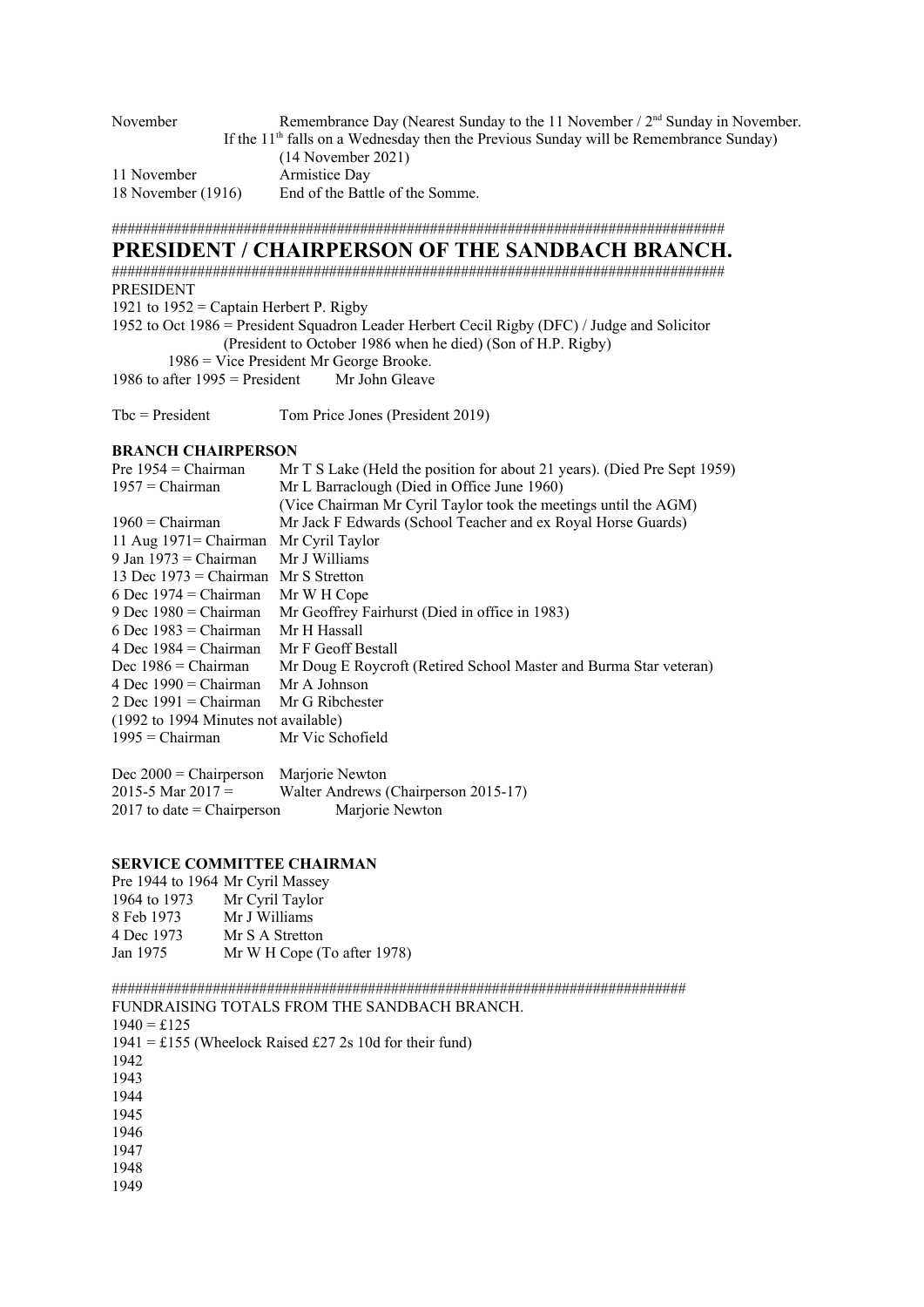1950 1951 1952  $1953 = \pounds231.00$  $1954 = \text{\pounds}242.00$  $1955 = \text{\pounds}256.00$  $1956 = \text{\pounds}261.00$  $1957 = \text{\pounds}248.01d$  $1958 = \text{\pounds}248.00$  $(1958 = \text{\textsterling}146/19/7d$  Poppy sales only / Wreaths extra see above)  $1959 = \pounds251/10/4d$  $(1959 = \text{\textsterling}150/12/6d$  Poppy sales only / Wreaths extra see above)  $1960 = \pounds255/8/8d$  $(1960 = \pounds172/13/11d$  Poppy sales only / Wreaths extra see above)  $1961 = \text{\pounds}261/17/10d$  $1962 =$  $(1962 = \text{\textsterling}189/16/11d$  Poppy sales only / Wreaths extra see above)  $1963 =$  $1964 =$  $1965 =$  $(1965 = \pounds192/8/10$  Poppy sales only / Wreaths extra see above)  $1966 =$ 1967 = £283/15/7d (Record Amount So Far for Sandbach)  $1968 = \pounds 283/14/0d$  $1969 =$  $1970 =$ Change to Decimal Currency.  $1971 =$  $1972 = \text{\pounds}360.14p$  $1973 =$  $1974 =$  $1975 = \text{\textsterling}386.04p$  $1976 = \text{\textsterling}552.15p$  $1977 = \text{\pounds}660.38p$  $1978 = \pounds840.00p$  $1979 =$  $1980 = \pounds 783.89p$  $1981 = \pounds771.00p$  $1982 =$  $1983 =$  $1984 =$  $1985 =$  $1986 =$  $1987 =$  $1988 = \pounds3,986.20p$  $1989 = \text{\pounds}4,341.60p$  $1990 = \text{\textsterling}3,064.00p$  to AGM  $1991 =$  $1992 =$  $1993 =$  $1994 = \text{\pounds}6,000.00p$  $1995 =$  $1996 =$  $1997 =$  $1998 = \text{\pounds}8,620.00p$  $1999 = \pounds10,814.93p$  $2000 = \pounds11,305.47p$  $2001 = \pounds11,047.33p$  $2002 = \pounds11,516.63p$  $2003 = \pounds12,632.44p$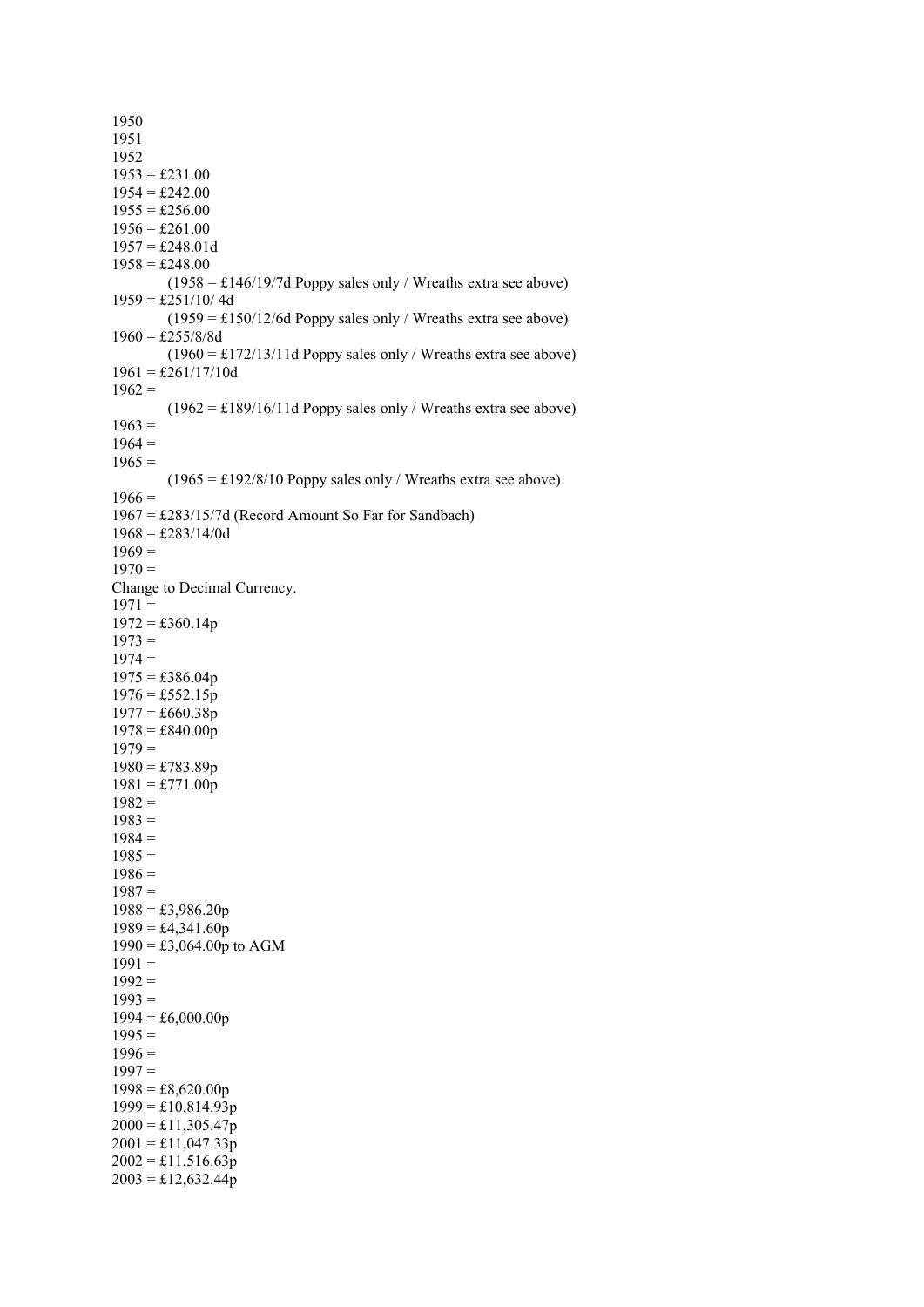| $2004 = \pounds12,847.27p$                                   |
|--------------------------------------------------------------|
| $2005 = \pounds12,211.24p$                                   |
| $2006 = \pounds12,505.25p$                                   |
| $2007 = \pounds14,967.90p$                                   |
| $2008 = \pounds14,568.71p$                                   |
| $2009 = \pounds17,225.84p$                                   |
| $2010 = \pounds17,892.28p$                                   |
| $2011 = \pounds19,753.20p$                                   |
| $2012 = \pounds 20, 266.02p$                                 |
| $2013 = \pounds 20,743.27p$                                  |
| $2014 = \pounds24,161.93p$                                   |
| $2015 = \pounds22,837.79p$                                   |
| $2016 = \pounds 26,686.39p$                                  |
| $2017 = \pounds24,873.77p$                                   |
| $2018 = \pounds 26,519.27p$                                  |
| $2019 = \text{\pounds}26,515.00p$                            |
| $2020 = \text{\textsterling}10,176.66$ (Year of Coronavirus) |
| $2021 = \text{\textsterling}23,534.00p$                      |

############################################################################### **ORGANISATION OF THE POPPY APPEAL** 

**(Poppies should be on sale 11 days before the 11 November to honour those affected by war.)** ############################################################################### The Poppy Stock is ordered from the Royal British Legion in June.

On arrival 24,000 poppies are put into 170 small boxes ready for the weeks before the 11 November. 170 Boxes are distributed to schools, shops and businesses in November.

The Boxes in the Sandbach Branch district are taken to Sandbach Town Centre Shops, Wheelock, Elworth, Arclid, Brereton and Smallwood in Mid-October (Thursday about the 24<sup>th</sup> October) to the 11 November or the following Sunday. (Thursday 22 October 2020)

In two-hour shifts, 120 people help to sell poppies and other items in Waitrose and at the M6 Motorway Service Centres on both the North bound and South bound carriageways.

9am to 5pm Waitrose.

10am to 4pm M6 Service stations.

After 11 November (Sunday Service) the boxes are collected and then 16 People volunteer to count the money, make a note of the location of the boxes it comes from ready for a letter of thanks (Card) to be sent out to the collection businesses (Shops, Public Houses, etc.)

Wreaths for Remembrance Day are stored in Peevers Shop for distribution.

Poppy Stock held at Offley House until needed.

###############################################################################

### **REMEMBRANCE DAY PARADE AND EVENT DETAILS**

############################################################################### **SANDBACH ORDER OF MARCH from Westfields.** 

- 1) Roberts Bakery Band
- 2) Royal British Legion Representatives
- 3) Sandbach Town Council / Cheshire East Council representatives
- 4) Wreath Layers
- 5) Sandbach School Army / Navy / Air force
- 6) Army Cadet Force
- 7) Air Training Corps
- 8) Sandbach Fire Brigade
- 9) Sandbach Fire Cadets
- 10) Scouts and Cubs.
- 11) Brownies and Guides.

###################################################

#### **ORDER OF SERVICE**

1) HYMN (Vicar's Choice) – Played by Lions Club Band

#### 2) VICAR

"Let us Remember those who have died for their country in war;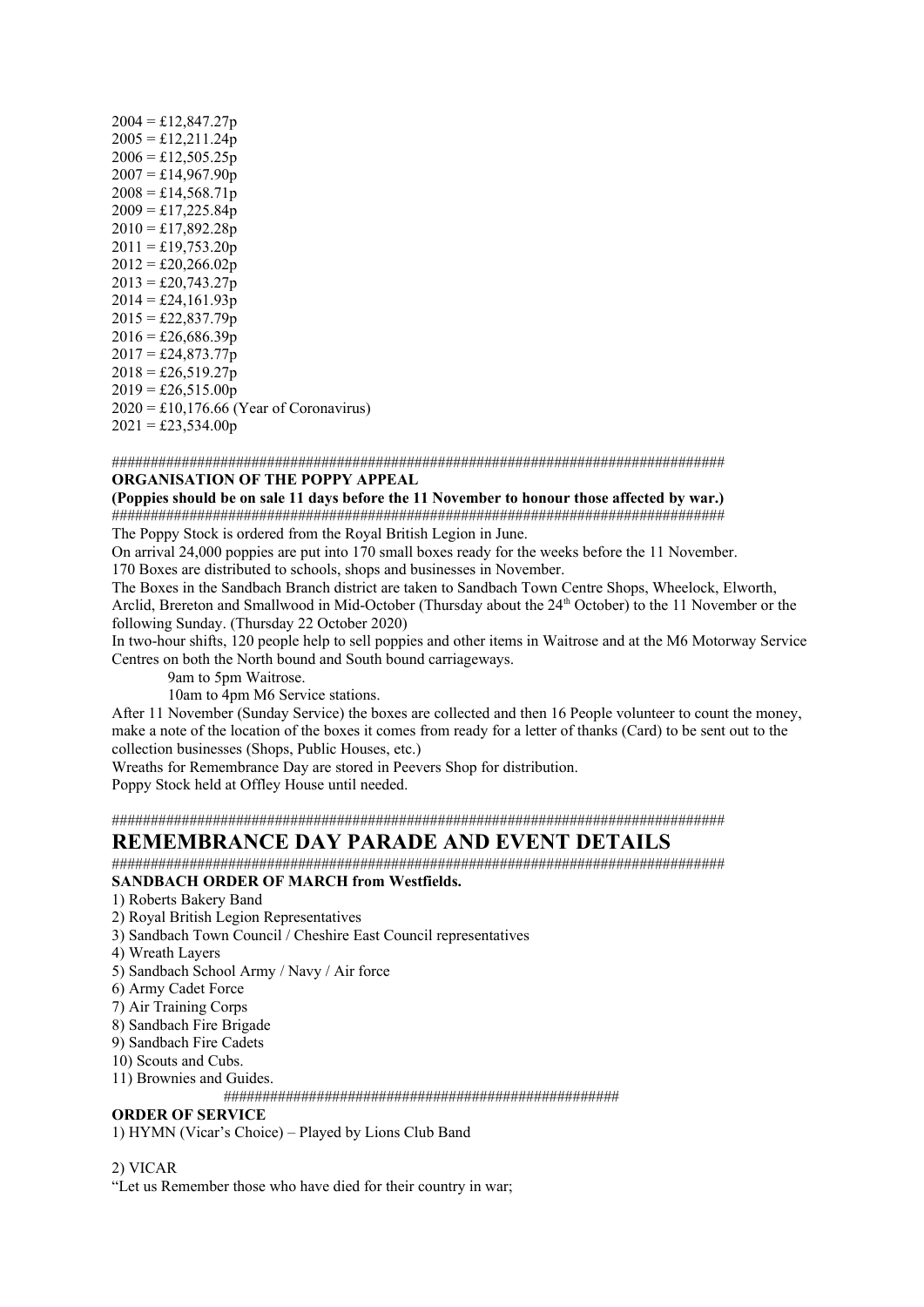And in our own locality the men and woman, including the 120 whose manes are engraved on the town war memorial.

We remember those whom we knew, and whose memory we treasure; And all who have lived and died in the service of humanity."

3) LAST POST played by a Member of Roberts Bakery Band.

4) REG DUNNING (Till 2019) (Ode to the Fallen) "They shall grow not old as we that are left grow old: Age shall not weary them, nor the years condemn. At the going down of the sun and in the morning, we will remember them." ALL "We will Remember them."

5) 2 MINUTES SILENCE

6) THE REVEILLE played by a Member of Roberts Bakery Band.

7) REG DUNNING (Till 2019) (The Kohima Epitaph is Read) "When you go home tell them of us and say: For your tomorrow, we gave our today."

8) WREATH LAYING / WRATH LAYING ORDER 1) Lord Lieutenant / Representative 2) Sandbach Mayor 3) Cheshire East Representative 4) Royal British Legion Chairman 5) Unknown (Beret) 6) Unknown (Lady) 7) Sandbach School  $3x = Army / Navy / Air$  force 8) Sandbach Fire Brigade / Cadets 9) Rotary Club of Sandbach (1) 10) Inner Wheel (Ladies Rotary) 11) Rotary Club of Sandbach Crosses (2) 12) Unknown Sandbach Organisation (1 of 2) 13) Unknown Sandbach Organisation (2 of 2) 14) Unknown Sandbach Organisation (1 of 2) 15) Unknown Sandbach Organisation (2 of 2) 16) Unknown Sandbach Organisation (1 of 2) 17) Masons (2 of 2) 18) Sandbach / Cheshire Police 19) Unknown Sandbach Organisation 20) Inner Wheel (1 of 3) 21) Round Table (2 of 3) 22) Unknown (3 of 3) 23) Cubs and Scouts 24) Guides and Brownies 25) Any Others ###################################################

#### 9) VICAR - ACT OF COMMITMENT

"Let us pledge ourselves anew to the service of our fellow men and woman:

That we may help, encourage, and comfort others, and support those working for the relief of the needy and for the peace and welfare of the nations."

#### 10) ALL SAY TOGETHER

"We pledge ourselves to serve humankind, in the cause of peace, for the relief of want and suffering. Guide us in wisdom, give us courage;

Give us hope;

And keep us faithful this day and in the future."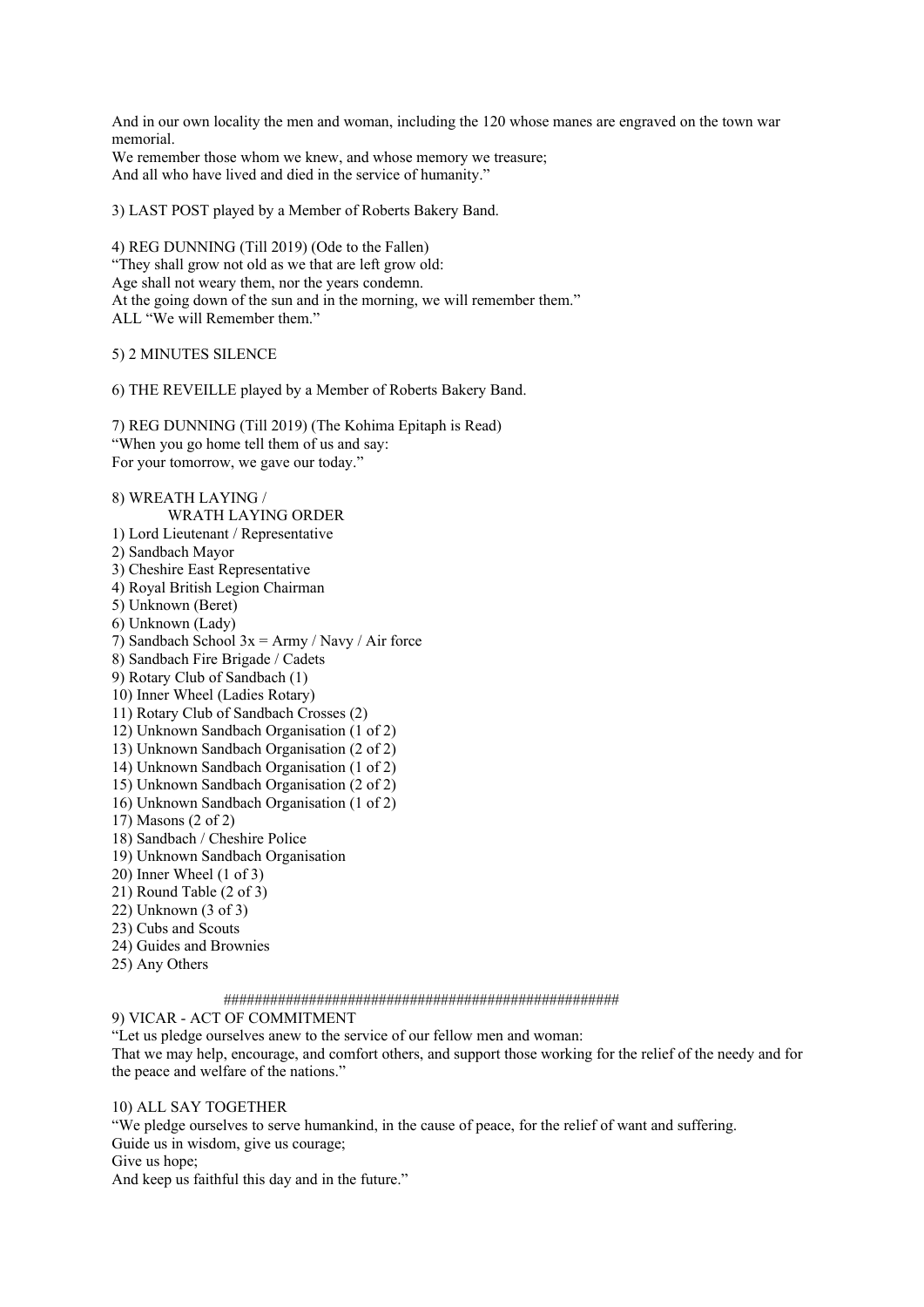#### ###################################################

SERVICE at St Mary's Church.

### ##################################################################################

### **ROYAL BRITISH LEGION MARCH ORDER - ENGLAND**

################################################################################## Apart from Her Majesty the Queen, the order of Precedence of all others may vary from time to time depending on local traditions with the relationship between host and guests, and the requirements of courtesy and hospitality. Normally, an acceptable compromise can be reached provided there is adequate consultation beforehand and is vital to avoid embarrassment.

The following list is assuming that the Lord Lieutenant or his representative is not present (otherwise he would take precedence as the Sovereign's representative), and subject to prior consultation and agreement, the following sequence is recommended for assembly at a local War Memorial for a Remembrance Service. (*From the Royal British Legion Website and E Mail*)

#### **ASSEMBLY AT THE WAR MEMORIAL / PARADE** (Local)

1. Band

2. Clergy and Choir

3. Civic VIP's (Mayor, Chairman of Council)

4. Union Flag (If on Parade)

#### 5. **Royal British Legion and Woman's Section Standards**.

6. Standards of other Ex-Service Associations (Royal Naval Association / RNA, Army, Royal Air Force Association / RAFA)

7. Regular Services (Royal Navy, Army, RAF)

8. Territorial and Reserve Forces

9. Ex Service Contingents (Preferably in one group, but may be in columns by Service and Corps, normally with the **Royal British Legion Members** leading, though there may be variations).

10. Uniformed Public Services (Police, Fire Brigade, Ambulance Services, St John Ambulance, Red Cross etc.) 11. Youth Organisations (Led by Service Cadets, then Uniformed Organisations followed by non-uniformed bodies)

*INCLUDING = School Army Corps / Navy / Air force, Army Cadet Force, Air Training Corps, Cubs, Scouts, Guides, Brownies, Schools.* 

12. Members of the Public (Who should be invited to participate in the Public Remembrance Event) *INCLUDING = Rotary, Probus, Round Table, Inner Wheel, Masons, U3A, Local Clubs etc.*

###################################################################################

#### **(WREATH LAYING) / ORDER OF PRECEDENCE**

################################################################################### **1. CIVIC VIP'S** 

Lord Lieutenant of the County (or Representative) The High Sheriff of the County The Lord Mayor The Elected Mayor (Local Mayor) The Chairman of the County or District Council The Deputy Mayor Aldermen Councillors Justices of the Peace The Clerk of the County Council The Town Clerk (Local Borough Council) The Chief Constable The County Engineer or Borough Engineer **2. REPRESENTATIVES OF REGULAR FORCES**  Army Navy Royal Air Force **3. REPRESENTATIVES OF TERRITORIAL AND RESERVE FORCES** Territorial Army etc. **4. REPRESENTATIVES OF EX-SERVICE ASSOCIATIONS**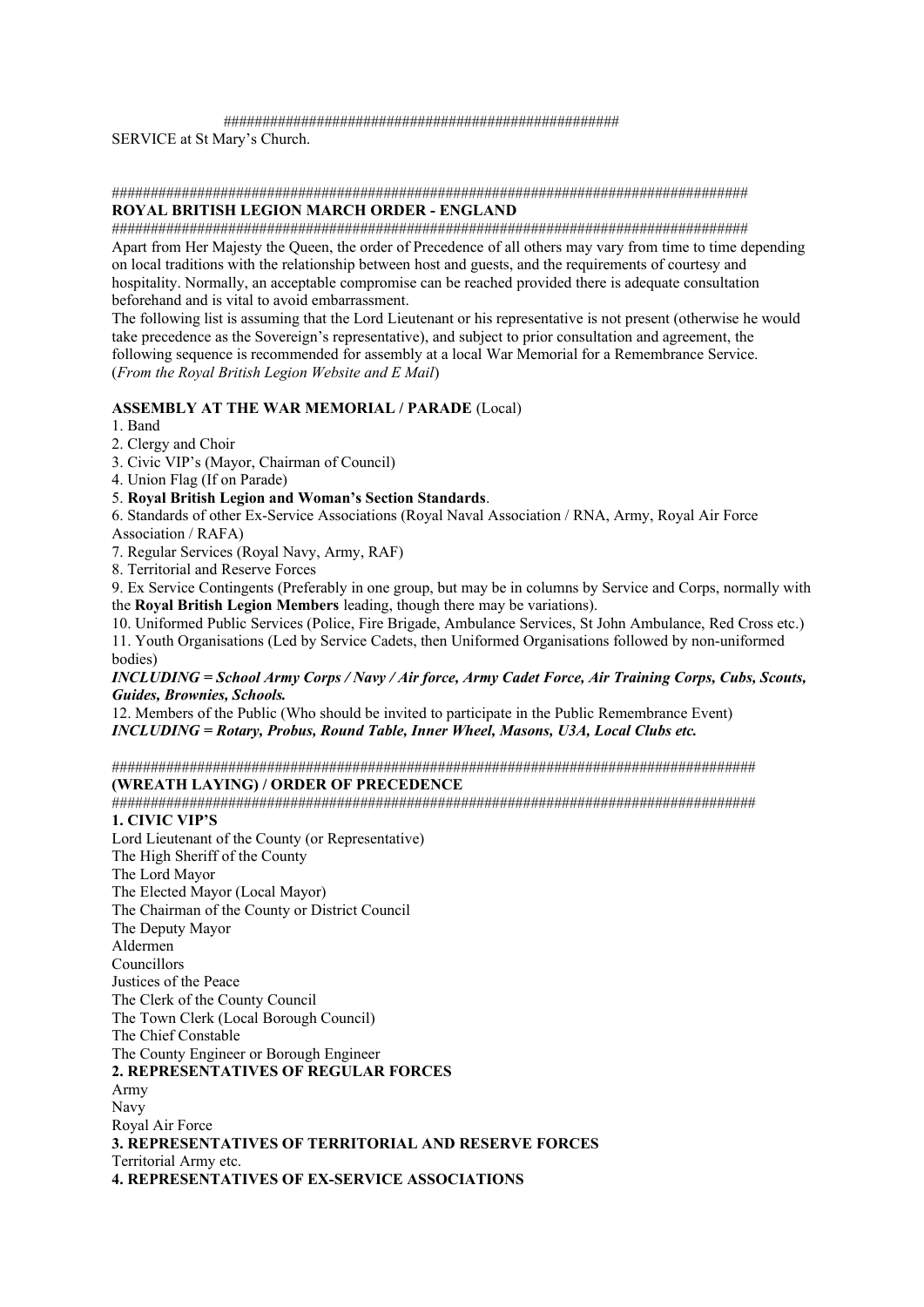Royal British Legion Royal British Legion Women's Section Help for Heroes **5. REPRESENTATIVES OF UNIFORMED PUBLIC SERVICES** Police Fire Brigade Ambulance Service **6. REPRESENTATIVES OF UNIFORMED VOLUNTARY SERVICES** Red Cross St John's Ambulance **7. REPRESENTATIVES OF CADET FORCES** School Army Corps / Navy / Air force Army Cadet Force Air Training Corps **8. REPRESENTATIVES OF YOUTH ORGANISATIONS** Cubs **Scouts** Guides Brownies Schools **9. MEMBERS OF THE PUBLIC**  Both in the Parade and from the crowd.

################################################################################## **ROYAL BRITISH LEGION LONDON CENOTAPH**  ################################################################################## ORGANISERS OF THE LONDON MARCH PAST Organiser of the whole event = Garrison Sergeant Major – Andrew Stokes (2020) Parade Sergeant Major (Shouts the Commands)

LONDON WREATH LAYING ORDER (Information taken from the Broadcast in 2019. **Highlighted** not in the order for 2019 Remembrance Day) The Queen (Representative / The Prince of Wales) Duke of Edinburgh (Representative) The Prince of Wales Dukes of Cambridge Sussex and York. Earl of Wessex, Princess Royal (Ann) and Duke of Kent 1. Prime Minister / **Members of the Cabinet** 2a. Leader of the Opposition 2b. Scottish National Party (SNP) / Plyd-Cumry (2nd Largest Party in the House of Commons) 2c. Liberal Democrats  $(3<sup>rd</sup>$  Largest Party in the House of Commons) 2d. Democratic Unionist Party (Northern Ireland) Speaker of the House of Commons Speaker of the House of Lords **3. Former Prime Ministers 4. Certain Other Ministers**  Home Secretary / Foreign Secretary / On behalf of M15 / MI6 GCHQ (Intelligence Services) **5. Mayor of London 6. Representatives of the Armed Forces, Merchant Air and Merchant Navy and Fishing Fleets 7. Members of Faith and Communities. 8. High Commissioners from Commonwealth Countries (Who Lay Wreaths)**  Crown Dependences and Independencies (including Isle of Man, Jersey etc.) Commonwealth Countries Irish Ambassador Nepal Ambassador Service Chiefs – Air, Sea and Army. Merchant Navy and Fishing Fleets Civilian Police, Fire and Ambulance.

SERVICE BEGINS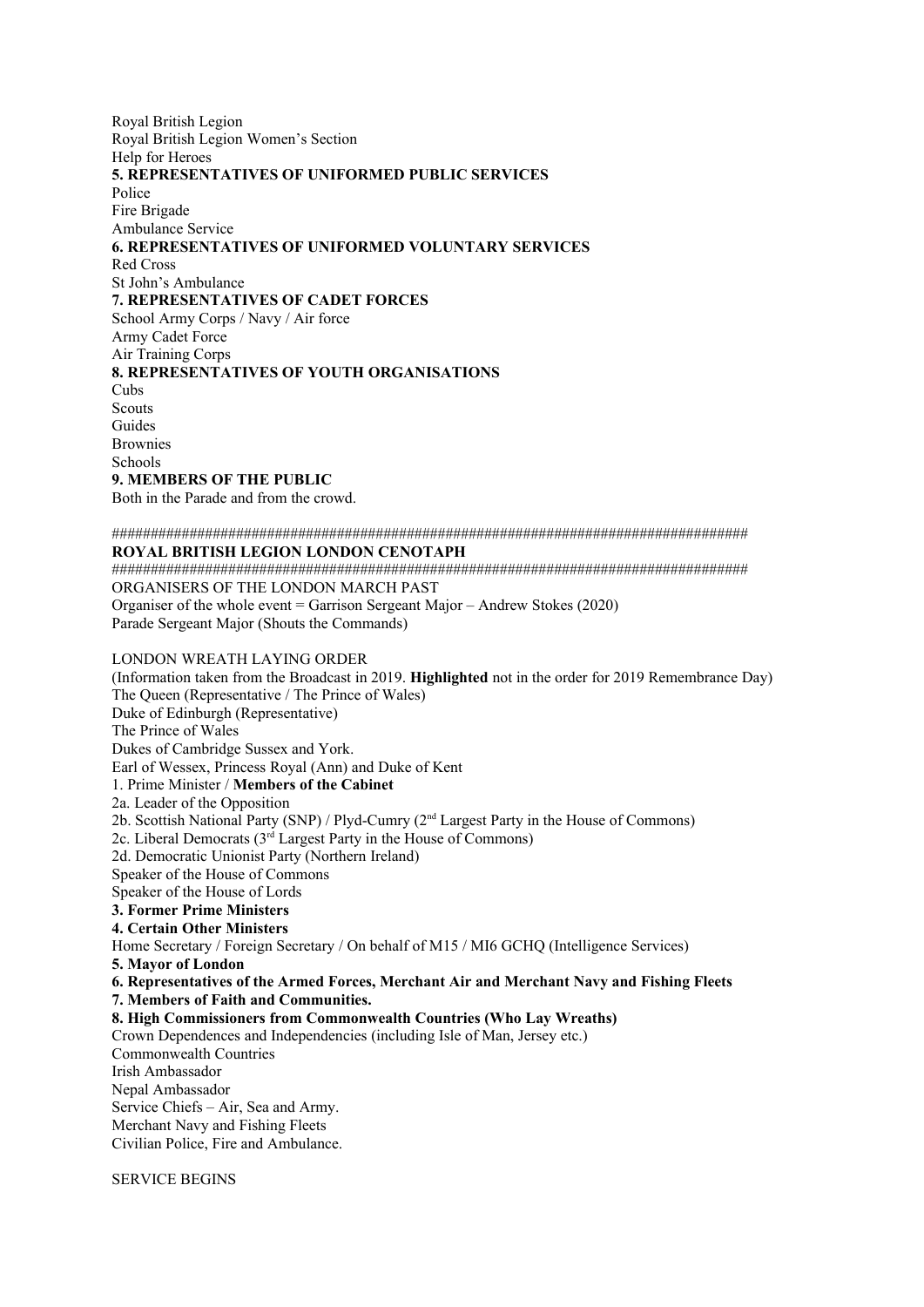THE QUEEN (National Anthem) MARCH PAST Wreath Laid by the President of the RBL Wreaths laid by Royal Air Force Association, Royal British Legion Scotland, Royal Commonwealth Ex Services League, Royal Naval Association and Transport for London (Who provide taxies free of charge to exservicemen on the day) MARCH PAST BY – Grenadier Guards Band. Royal British Legion veterans Children of People who have been killed in War (Scotties Little Children) 2019 Onwards.

##########################################################################################

## **THE POPPY APPEAL HISTORY.**

########################################################################################## For the latest version see Sandbach History / Royal British Legion

November the 11<sup>th</sup> each year is the day we get out our poppies, place them on our clothing on the same side of the body as the heart and stand for one minute in silence as we show our respect for the fallen of two world wars and numerous conflicts since 1945. But why the poppy?

Many believe the selling of Poppies was started by Madame Anna A. Guérin and Monia Michael but it could have started a lot earlier as Poppy Appeals were around on the 21 August 1915 in Britain when a "Poppy Day" was held in South Shields, England to get funds for the local Ingham Infirmary (Treating Servicemen) and the Poor Children's Association, raising £191/0/4½d. During 1916, artificial Poppies were distributed as part of fundraising for local charities including in May 1916 for the 'St Michael's War Work Party', in aid of the British and Russian prisoners of war. In August 1916, The Sleights Red Cross Hospital on the Yorkshire Moors held a "Poppy Day" in Whitby when the "Poppy Appeal" was suggested by one of the nurses and ninety two gross of poppies made by the 'Crippled Girls' Guild with a "Flower" given to anyone who contributed even the most modest sum of one penny to the collection boxes. The fund raised nearly £238.

In August 1916, Nottingham held a Poppy Day to benefit orphans. The origin of these early events may be the same as the official poppy appeal but we do not know as there is no record of their influence and the early date proceeds the "Flanders Field" Poem.

Another suggestion is that Soldiers fighting of the front at Flanders and during other battles sent back poppies they had picked on the battlefield to their loved ones. The oldest known survivor was sent by Frank Cooper in June 1915 from near Flanders to his home in South Croydon. Other examples from the war battlefields also exist and so in 1915 when that nurse was looking for a symbol, she may have received such a token and this sparked her idea.

The Official Poppy Appeal was launched in 1921 when the British Remembrance Poppy was made of silk by Madame Guérin's widows and orphans in devastated areas of France.

The popular theory of the Poppy being used for remembrance is that it was inspired by the poem, "In Flanders Field" written by Canadian physician John McCrae after witnessing the death of a fellow soldier and friend Lieutenant Alexis Helmer on the 3 May 1915 at the Second Battle of Ypres. The poem was published in the magazine "Punch" in London on the 8 December 1915, and was promoted in the USA by Monia Belle Michael an American professor and humanitarian from Milwaukee, who conceived the idea of using the poppy as a symbol of remembrance for those who served in World War 1 in the United States of America.

#### "**In Flanders Fields**"

In Flanders fields the poppies blow Between the crosses, row on row, That mark our place; and in the sky The larks, still bravely singing, fly Scarce heard amid the guns below.

We are the dead, short days ago We lived, felt dawn, saw sunset glow, Loved and were loved, and now we lie In Flanders fields.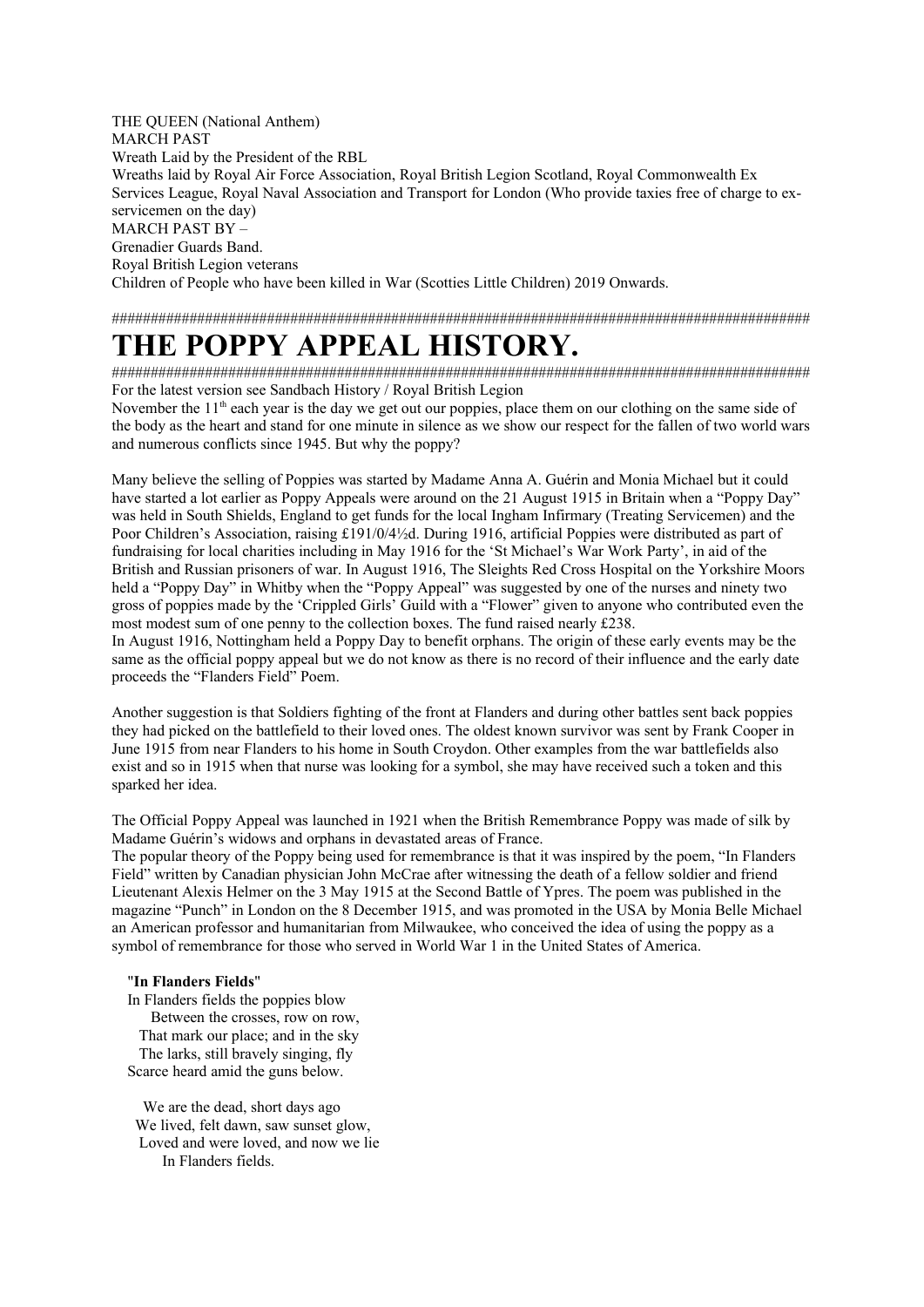Take up our quarrel with the foe:

To you from failing hands we throw

The torch; be yours to hold it high.

If ye break faith with us who die

We shall not sleep, though poppies grow

In Flanders fields.

### –John McCrae

### JOHN MCCRAE

Born on the 30 November 1872 in Guelph, Ontario, Canada, John was a Canadian poet, physician and artist who was a surgeon during the Second Battle of Ypres in Belgium. His mother was Janet Simpson Eckford and his father, was Lieutenant- Colonel David McCrae who was the grandson of Scottish immigrates. His brother was Dr Thomas McCrae and his sister Geils married a lawyer called Kilgour and moved to Winnipeg. By 1894 McCrae was studying medicine and published the first of his poems. IN 1894 he graduated and became the resident house-officer at Toronto General Hospital and then in 1899 at the John Hopkins Hospital in Baltimore, Maryland.

During the Second Boer War between 1899 and 1902 John served as a Lieutenant in the Canadian Field Artillery.

On his return he worked again in hospitals in Canada and taught at the McGill University in Montreal. With Canada being a dominion within the British Empire it was drawn into the Great War when Germany invaded neutral Belgium. John McCrae was appointed Medical Officer and Major of the 1<sup>st</sup> Brigade Canadian Field Artillery. Serving at the Second Battle of Ypres he had to bury his friendLieutenant Alexis Helmer on the 3 May 1915 which was the inspiration for the poem "In Flanders Field" which was published in Punch anonymously on the 8 December 1915.

By the beginning of 1918 John McCrae was in command of the No 3 Canadian General Hospital (McGill) at Boulogne in France when he contracted Pneumonia and died on the 28 January 1918 (Aged 45 in Boulogne-sur-Mer, France of Pneumonia). By now the famous poet was given a funeral with full military honours and laid to rest with his coffin on a gun carriage draped in a flag.

In 2015 a statue showing John McCrae writing the poem on a fallen tree branch was unveiled at the Guelph Collegiate Vocational Institute in Canada to celebrate 100 years of "In Flanders Field".

#### MONICA MICHAEL

In 1918,Monia Michael was a volunteer worker for the American YMCA Overseas War Secretaries Organisation and vowed during the YMCA conference in November 1918to wear a red poppy as a symbol of remembrance to all those who had fought and helped during the war. Monia turned up with a silk poppy she had madeherself and pinned it to her coat. Moniahad another 25 poppies which she then distributed to fellow attendees starting a trend in the USA. After the meeting in 1918, Monia campaigned to have the poppy adopted as an official symbol of remembranceby all in America and in 1920 the National American Legion officially adopted the Poppy as its emblem.

But where did the inspiration for Monica Michael's campaign come from? It probably came from a French speakercalled Madame Anna A. Guérin who at this time was touring the world telling her story of the French in the conflict with graphic descriptions mixed in with interpretations of famous French celebrities from history as she dressed as characters like Joan of Arc or Marie Antoinette to illustrate her talks. Her talks were in her native French but were recorded in the National and Local Newspapers in English so everyone could read her stories and find out what was happening on the other side of the Atlantic as she described her experiences in war torn France.

Depending on who to believe one theory is that Madame Guérin was at the YMCA conference in 1918 and was impressed by the poppies given away by Monica Michael while a more plausible version is that she had seen the idea on her trips around the world with appeals in the UK and other parts of the USA not only with red poppies but the local Yellow Poppies of California and it was her use of the poppy that inspired Monica Michael at the YMCA conference.

#### FRANCE STARTS THE POPPY APPEAL / MADAME ANNA GUERIN

During World War 1 Madame Anna A.Guérinstarted raising funds for French and American soldiers' charities for the widow's, orphans, veterans, the Red Cross, Food for France and US Liberty Bonds while she was touring the UK, France and the USA planting the idea of helping those in need during the war.

Born Anna Alix Boulle on the 5 February 1878 in Vallon, Ardeche to farm owners Auguste Boulle and his wife Anna (Nee Granier). In her early life Anna lived with her parents, her elder brother, three younger sisters (one died after three days) and two younger brothers. On the 6 November 1897, at the age of 19 Anna married Paul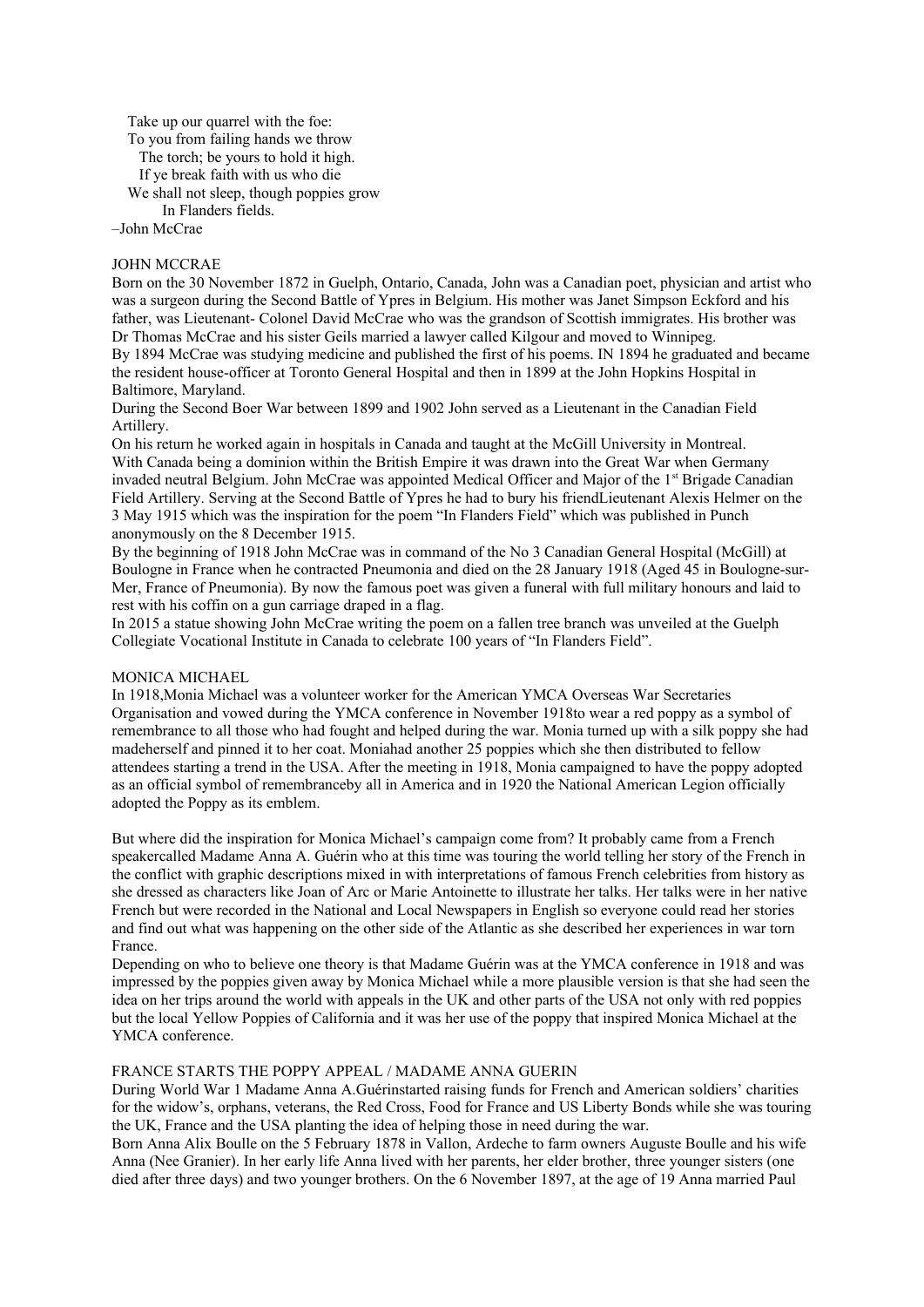Rabanit a 26-year-old Cuban born French Nationaland in 1898 the couple moved to the African Island of Madagascar arriving after a three-week journey by ship. For twelve years she ran a school in the French colony in Madagascar for GeberalGallieni (Administrator of the Colony) and was determined to teach the indigenous girls of the colony to reach their full potential. Paul and Anna had two daughters, Raymonde Laurestine (.b. 23 Feb 1900) and Renée Paule (.b. 2 Nov 1901). Unfortunately, her marriage failed and Anna divorced Paul on the 15 April 1907 (He left to became a Gold / Gemstone Prospector), and later remarried a J.P called Constant Charles Eugene Guérin(.b. 1 Mar 1870 in Guebwiller, Alsace-Lorraine, France) on the 17 October 1910 and Anna became Madame Anna E. Guérin. (E For Eugene). They probably met in Madagascar during her time as a teacher but actual details are unknown. After a short period of time the couple moved apart. Her husband Eugene continued to be a judge (JP) in Africa and he returned to Sudan while Anna moved to Great Britain with her children, where she continued to teach and lecture, this time under the auspices of the 'Allied Françoise' and toured many of the large houses in England talking about French history and her days in Africa. In the 2 April 1911 Census Anna's daughters Raymonde and Renée were at the 'Girton House, School for Girls' in Ealing where they continued their education until they were old enough to join their mother on her history tours. Talks by MadameE. Guérin became very popular and were constantly being reported in the newspapers of the time along with publicity postcards which were produced of her in various costumes depicting her as Josephine the wife of Napoleon, Jeanne d'Arcor Marie Antoinette. An advert for one of the talks in the Assembly Rooms Bath advertised her as "The Celebrated French Lecturer Mme E.Guerin (Who has already given 100 French Artistic Lectures all over England) will give three French Artistic Lectures (In Costume of the Period) from 3 to 4pm on the following Wednesdays Nov 27<sup>th</sup>, Dec 18<sup>th</sup>, Jan 22<sup>nd</sup> 1912.

On the 23 August 1914, Germany invaded France with French Nationalists fearing for their families and themselves. Anna and her family were in Britain at the outbreak of the Great War and on the 3 October 1914, Anna left Liverpool Docks bound for the USA on the ship the Lusitaniato start a tour with her talks arriving at New York Harbour on the 9 October 1914. Anna had left her two daughters at the boarding school in Ealing, London, with her "Aged Mother" looking after them in the holidays. The trip seems to have been planned before the outbreak of war as a lecture tour but things changed once she had reached the other side of the Atlantic. Her tour started as usual with historic lectures on French personalities of the past but in March 1915 they were starting to be used to help raise funds for the Red Cross.

Having read "In Flanders Field" by John McCrae and published in the magazine "Punch" in London on the 8 December 1915, Anna started to quote from the poem at her lectures. 1915 was also the year both Anna's children joined her in America for her tour dates having finished their education at the boarding school. During the Great War, Anna decided to move her permanent home to the United States where she set up her headquarters in Lincoln, Nebraska to co-ordinate her fundraising activities with 'Patriotic Drives' bringing in thousands of dollars for various war charities.

By 1917, Anna was raising the profile of a scheme set up to adopt a Fatherless French Child for 10c a day and she made collections during her tour as well as holding special events to encourage the adoptions.

In May 1917, Anna and her daughters returned to France to see what the situation was like so she could report the truth of what was happening to her countryfolk in her talks back in the USA. Having seen the results of the war in France Anna returned to America for a lecture on the 25 October 1917, and was now able to report the atrocities of war to her audiences, telling them what she had seen first-hand.

On the 16 December 1917, the San Francisco Examiner alerted its readers about the "seals" that would be used in 1918 to date the registration number plate on a vehicle. The 1917 seal would be Liberty Bells instead of the Yellow Californian poppies that had appeared on vehicle number plates in 1917. The Yellow Poppy was used in the California area instead of the red French and English poppy to commemorate the fallen and it is thought that this is why it had been chosen to appear on the number plates during 1917.

By December 1917, Anna was joined on her tours of the USA by French Veteran M Robert Oliveau(.b. 26 June 1890) who gave a series of "Patriotic Lectures", which continued into 1918 telling his experiences of fighting in the war, defending his country. In March 1918, Adjutant Robert Arbour joined Anna on her lecture tour according to adverts but this was actually the pen name of Robert Oliveau who was also doing his own talks on his experiences in the French Army having published his experiences in a book.

On the 5 April 1918, a group of women in Wall Street, New York held a "Poppy Drive" to help raise funds for American Women Doctors who were helping out in small hospitals in France. The artificial poppies made for the event raised \$2,000.

On the 6 June 1918, a USA newspaper described how American Soldiers had decorated their helmets with "Poppies from the fields" before they went into battle at Veully-LA-Poterie, in France. Many US women thought the same way and used the poppy as a symbol of memorial, starting to wear it in support.

On the 7 November 1918, Madame Guérin started on her way back to Bordeaux, France with two trunks of letters and parcels from people in Nebraska to pass onto their American soldiers serving in France. (Landed on the 16-17 Nov)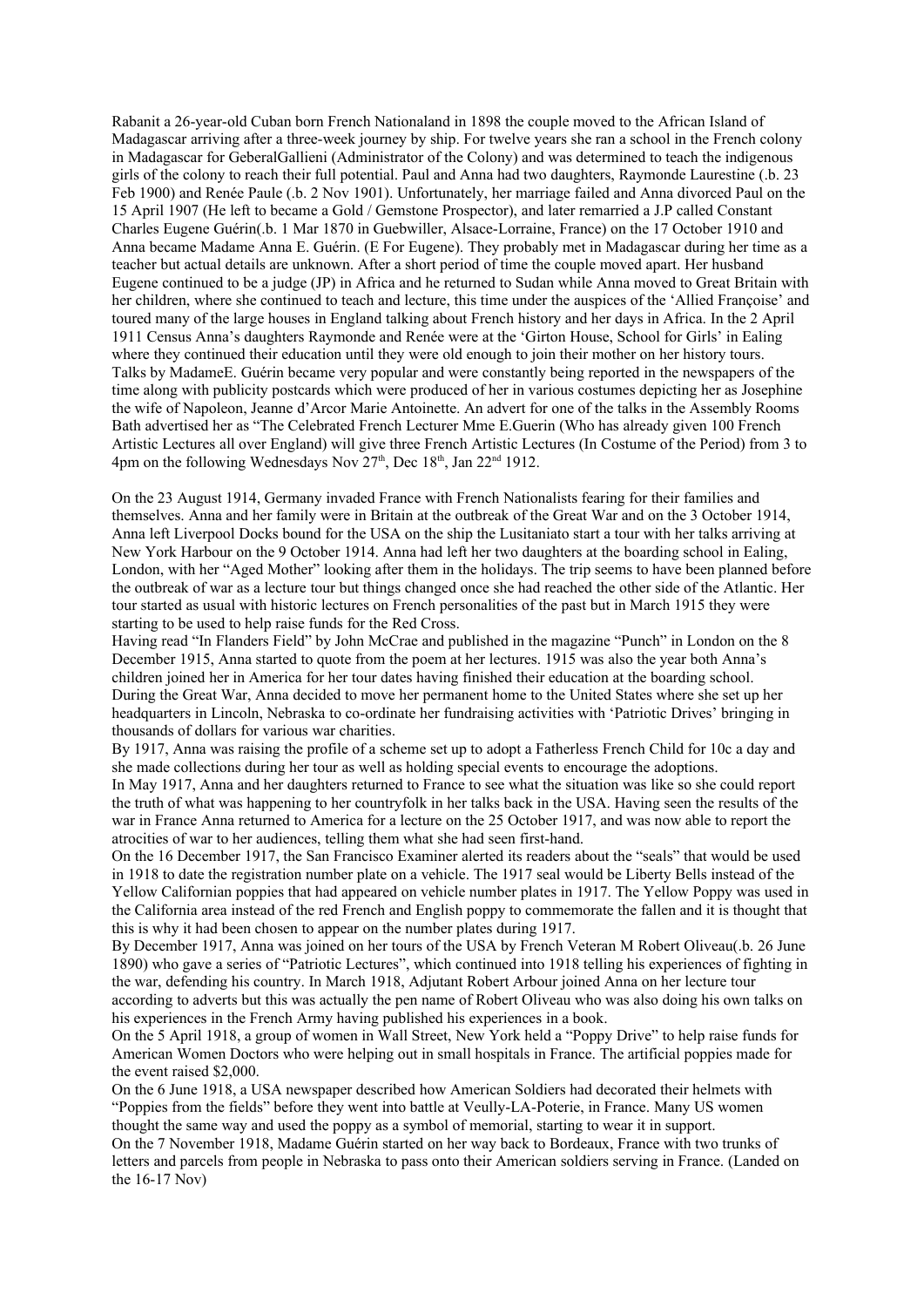On the 9 November 1918, Moina Michael read "In Flanders Field" by John McCrae in the 'Ladies Journal' (USA) leading to her revelation as to how to commemorate the sacrifice given by US soldiers at the YMCA conference in 1920.

On the 11 November 1918, Germany surrendered to the Allied troops.

In 1918, after the war had ended the French Government formed the charity 'La Lige des enfants de France et d'Amerique' with the Poppy emblem. Madame Anna E. Guérin started an American branch of the French charity and called it the 'American and French Children's League', bringing the poppy to the USA for her cause.

In 1919, Madame Guérin began holding Poppy Days under the auspices of her charity.

In 1920, Madame Guérin was invited to the USA National American League conference in Cleveland to discuss an 'Inter-Allied Poppy Day' and in May 1921 she organised the first Nationwide Poppy Day using silk poppies made in France by her charity. That year Madame Guérinalso travelled to Canada andsent representatives to Australia and New Zealand to spread the word about her Poppy Appeal.

However, at their conference in 1921 the American Legion decided to adopt the daisy as their symbol of remembrance with the charity 'Veterans of Foreign Wars' sticking with Monia Michael and Madame Guérin'sidea of using red poppies.

#### BRITISH LEGION TAKE ON THE POPPY APPEAL

In 1919, the London Cenotaph was erected as a temporary structure and was followed by a Peace Parade in the City to celebrate the end of the Great War of 1914-18. It was the idea of Prime Minister David Lloyd George who had heard about a French Parade to celebrate the end of its war with Germany and like the one planned for London on the 19 July 1919 it involved troops parading through the streets. However, the French version has a saluting point and the PM thought that the London version should have one as well. Architect Edwin Lutyens met with Sir Frank Baines the Chief Architect of the Office of Works to sketch out a Cenotaph which would be built out of wood and plaster. On the 18 July 1919, the day before the Victory Parade the new structure was unveiled and looked remarkably like it does today only it was a temporary build for what was planned as a oneoff parade. 15,000 soldiers and 1,500 officers took part in the march past, saluting the new cenotaph or "saluting point",as they passed.

Soon members of the public were laying flowers at the base of the monument and by the end of the week an estimated 1.2 million people had paid their respects at the temporary Cenotaph.

Four days after the Victory Parade the Memorial was discussed in the Houses of Parliament. William Ormsby-Gore a Conservative MP for Stafford questioned Mond about a permanent replacement and along with an editorial in the Times calling for its replacement the cabinet agreed to the idea on the 30 July 1919 and work on amending the plans started.

Made of Portland Stone in a rectangular shape with gradually diminishing tiers, culminating in a sculpted tomb chest (The Empty Tomb that makes this a Cenotaph rather than a War Memorial), it was a plain but effective memorial to the fallen of the Great War.

With the first celebration event on the 18 July 1919 it was soon thought that a formal date be adopted so we would not forget the sacrifice given by so many. Some say the date of the 11 November was chosen by Field Marshal Haig but this was untrue as it was only his promotion of the date that secured it in the minds of the public and was possibly a group decision to set the date as the day the war officially ended in 1918.

In 1919, H.M. The King George V had suggested that the whole country should hold a two minutes silence to remember the dead, "I believe that my people in every part of the Empire fervently wish to perpetuate the memory of the great deliverance, and those who laid down their lives to achieve it". It is said that the King also suggested the time of the 11<sup>th</sup> hour of the 11<sup>th</sup> Day of the 11<sup>th</sup> month when there may be a brief space of two minutes for a complete suspension of all normal activities followed by the Last Post. The 'Last Post' had played an important part in the Great War as a bugler would play it at the start and end of the day over every grave on the battlefield. Soon it became part of the daily routine that the dead would be buried at the start and end of the day with the bugler again playing at the ceremony.

On the 11 November 1919, Prime Minister David Lloyd George walked from Downing Street to the temporary Cenotaph to lay a wreath on behalf of the Nation. A representative of the French President also laid a wreath with soldiers and sailors providing a guard of honour and the veterans association arranged a march past. After an outpouring of national sentiment, the permanent replacement was erected in 1920 to the design of Edwin Lutyens and was made of Portland Stone between 1919 and 1920 by Hollland, Hannen and Cubitts. Since then it has become the centre of our National Commemorations on Remembrance Sunday.

On the 11 November 1920, the New Cenotaph was officially unveiled by H.M. The King as part of a larger procession which was organised to bring the body of the Unknown Soldier to Westminster Abbey where he would be interned. As the Unknown Soldier's coffin passed the Cenotaph on the back of a gun carriage the King laid a wreath on the coffin and then unveiled the memorial which had until then been draped with a large Union Flag.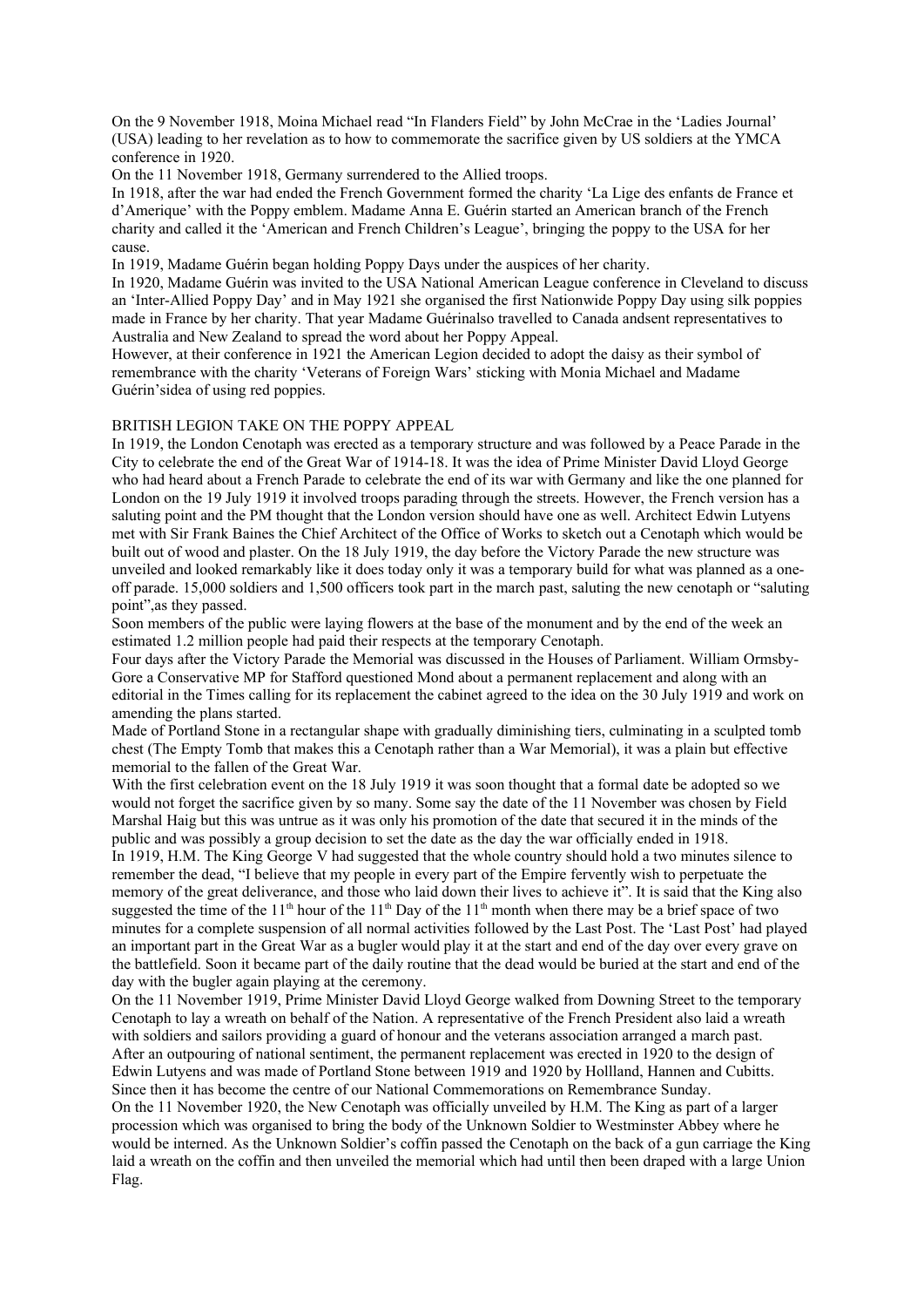The British Legion had been formed on the 15 May 1921, by Field Marshal Earl Haig and Tom Lister (of the FODADSS) out of four separate charities the "National Association of Discharged Sailors and Soldiers", The "British National Federation of Discharged and Demobilised Sailors and Soldiers", "The Comrades of the Great War" and "The Officers' Association".

Having started the Poppy Appeal in the USA, Madame Guérin then travelled to Britain where she met with Field Marshal Douglas Haig who was leading the UK remembrance movement in September 1921, along with representatives of the newly formed British Legion (Later given the title of Royal British Legion). They decided to take up the idea of a poppy appeal in November 1921 and asked Madame Guérin if she was able to supply the poppies for that year from her workers in France. As the fund had very little money, Madame Guérin agreed to pay for 1 million poppies to be made for the UK with the British Legion reimbursing her after their first British Remembrance Day Poppy Appeal on the 11 November 1921 had raised enough money to pay her back. The 1921 Poppy Appeal raised a total of £106,000 towards helping WW1 veterans with employment and housing with moneyfrom a total of nine million poppies that they had ordered for that year. One Million Poppies had been ordered from Madame Guérin in France at a retail cost of 3d (Mercerised Cotton) and 1/- (Silk). These poppies were made by women and children from devastated areas of France and were exported to the USA as well as Britain. Due to the amount of Silk Poppies needed for the appeal, the British Legion also ordered more from a company in Coventry and other parts of the UK to meet the demand. Made from red ribbon the first poppies were a great success but were not the only ones used in 1921 as 'Fake" poppies were being made to cash in on the fund. However, one report from Kent told of paper poppies being made and then given away for people to take part in the Remembrance Day event.

Field Marshal Earl Haig is credited with coining the phrase "Remembrance Day" according to a newspaper at the time.

The original UK Poppy had five segments and a white leaf on a stem with a black centre. These were also laid in a wreath at the new permanent London Cenotaph on the 11 November 1921.

In the USA the 'Veterans of Foreign Wars' decided to patent the "Buddy Poppy" a similar idea to the English appeal but for US soldiers and in May 1922 it was adopted officially with a US Patent on the design being taken out in February 1924.

In 1922, the British Legion started the "Haig Fund" (Named after Field Marshal Haig), which formally started the poppy appeal using the slogan "Wear a Flanders Poppy". The 1922 appeal was totally British with the British Legion setting up its own factory to produce the Poppies in Richmond, London to replace the French poppies and those made in Coventry.

Soon poppies were appearing all over Great Britain with official street sellers appearing in various towns with collectors having a special licence and a round cloth badge with the words "British Legion Remembrance Day" on the front alongside a unique Registration Numberon the badge so fraudsters could be identified. On the back were the words "Earl Haig's Appeal for Ex Service Men of All Ranks" and it was pinned onto the seller with a pin.

1922, was also the year the first UK Poppy had a small garland attached to the poppy stem and a paper label with the words "British Legion Remembrance Day" on it.

In 1923, thirty million imitation Flanders poppies were on sale in Britain with the material from the flowers being made in Manchester and a green metal centre with the words "Earl Haig's Appeal" on it made in Birmingham. In 1923,a cheaper version was made available to the public to run alongside a more expensive version depending on how much a wearer could afford. The cheaper version was a basic 3d cloth poppy with a pin through the middle. In all four different versions were available in 1923with the large silk poppy costing 1/- (1 Shilling), Silk Poppies at 6d, Small muslin (cheap cloth) at 3d and a penny cardboard poppy which was only sold to children.

The record sales for one area in 1923 went to Portsmouth Red Cross who were supplied 1,237 poppies of various prices.

Started in 1923 as a "Festival Commemoration Performance" a concert was staged at the Royal Albert Hall in London on the 11 November. This was another fundraising activity for the appeal with a service of remembrance that was not dissimilar to the concert held today at the same venue in front of the Queen. In 1927 the concert was renamed "The British Legion Festival of Remembrance" and was recorded for a His Master's Voice (HMV) gramophone record set (78's). Today the concert is televised with celebrity guests and is seen by millions.

In 1924 a choice of Green or Black centre was offered to the customers of the Poppy Appeal.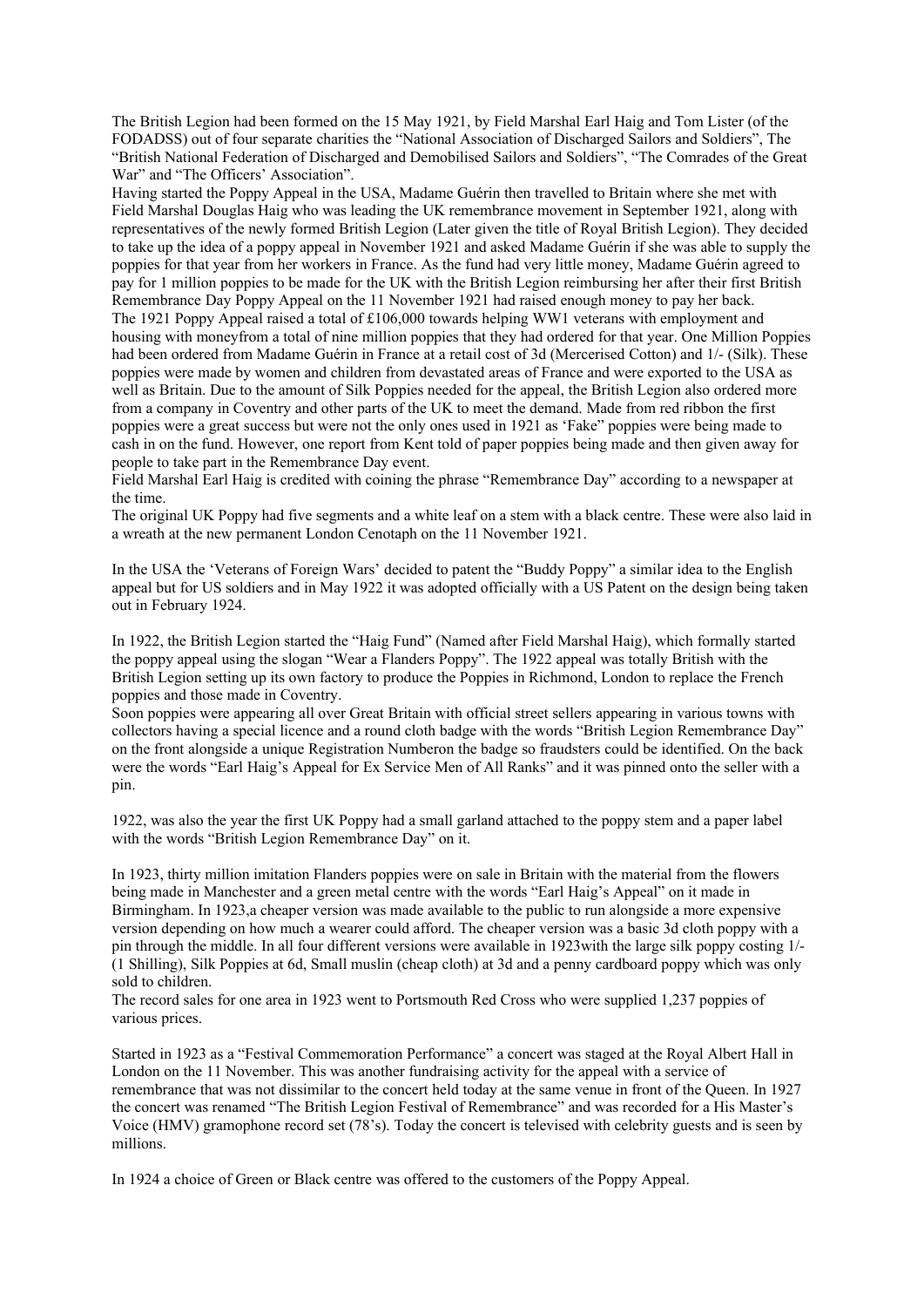In 1925 the British Legion was granted Royal status and became the Royal British Legion.

We all think of the BBC Broadcasting the Remembrance Day Service from the Cenotaph in London but it was not the first venue for this annual event. On the 5 July 1925 experimental Local BBC Station 5SC Glasgow broadcast from the Cenotaph in George Square in Glasgow followed on the 11 November 1925 by the Remembrance Day Service. BBC Station 5WA Cardiff also broadcast from its Cenotaph on the 11 November 1925 and in 1926 Hull's 6KH Hull joined the list. It was not until the 5 June 1927 that BBC 2LO London broadcast from the Cenotaph in Whitehall.

In 1925, demand in England and Wales had been so great that very few poppies had reached Scotland and so in March 1926, Dorothy Haig the wife of Earl Haig set up the "Lady Haig Poppy Factory" in the Royal Miles in Edinburgh to cater for their demand. From its start the Edinburgh factory made a slightly different poppy for the Scottish Appeal and introduced a new crepe paper version which was available with a black button and green stem including the words Haig's Fund.

Between 1926 and 1930 a more robust poppy was produced with a thicker "lawn" stem and two layers of petals.

On Friday the 11 November 1927, 5XX Daventry and 2LO London (BBC Experimental Local Radio Stations for London) broadcast the first "The British Legion Festival of Remembrance" in conjunction with the Daily Express who had organised the event followed in 1928 with the same stations covering the concert.

In 1928, the first "Field of Remembrance" was planted outside Westminster Abbey in London. It was started after Major Howson (The Poppies Chairman) had taken a number of disabled soldiers and his wife to St Margaret's church in Westminster to sell poppies. When they were there some of the soldiers started planting poppies next to some wooden crosses in the lawn. Passers-by asked what they were doing and soon the public were buying extra poppies to do the same, creating the field of poppies in the grass field or lawn to commemorate a life lost during the war.

In 1929 "The British Legion Festival of Remembrance", was taken over by the Royal British Legion and this was also the first year that 1,060,825 poppy leaves were released from above the hall to float down into the auditorium. There was one petal for each man who had lost their lives for the Empire.

In 1930, two new poppies were introduced to the collection the first of which was a "Waxed Poppy" for the front of motor cars and secondly a small five poppy button-hole (Bouquet) set was issued. Unlike the flat poppy for a button hole the car poppy was more like a bulb or 3D poppy similar to the "Shirley Poppy" rather than the opium poppy found in many gardens.

On Tuesday the 11 November 1930 the National Programme of the BBC broadcast "The British Legion Festival of Remembrance", at 8pm taking up the broadcast for the nation.

The following Sunday in 1930, the National Programme broadcast the 11am Remembrance Service from London to the whole nation for the first time joining many of the regional stations to commemorate this event.

By 1931 the Poppy wreath was available and a catalogue from this year showed the prices ranged from £2/2/6 to 52/6 (Poppy Cross) with an average price of 21/- (21 Shillings).

In 1932 a wooden cross with a poppy in the centre was produced for the "Field's" and Gardens of remembrance. It was also the year the first "Field of Remembrance" was planted in Scotland at St John's Church in Princes Street, Edinburgh.

In 1933 the British "Co-operative Women's Guild" introduced the White Poppy which is now produced by the Peace Pledge Union who say it symbolises all casualties of war including civilian and non-British Casualties and promotes peace. Some people find the white poppy disrespectful to those who fought for their country and in the 1930's some of the women who wore them lost their jobs for doing so. Today with more understanding of its meaning there is a more tolerant attitude to the White Poppy but it is still felt that the "Red" version should be worn by servicemen.

In 1933, H.R.H Prince of Wales read "To the Fallen" by Laurence Binyon during the broadcast.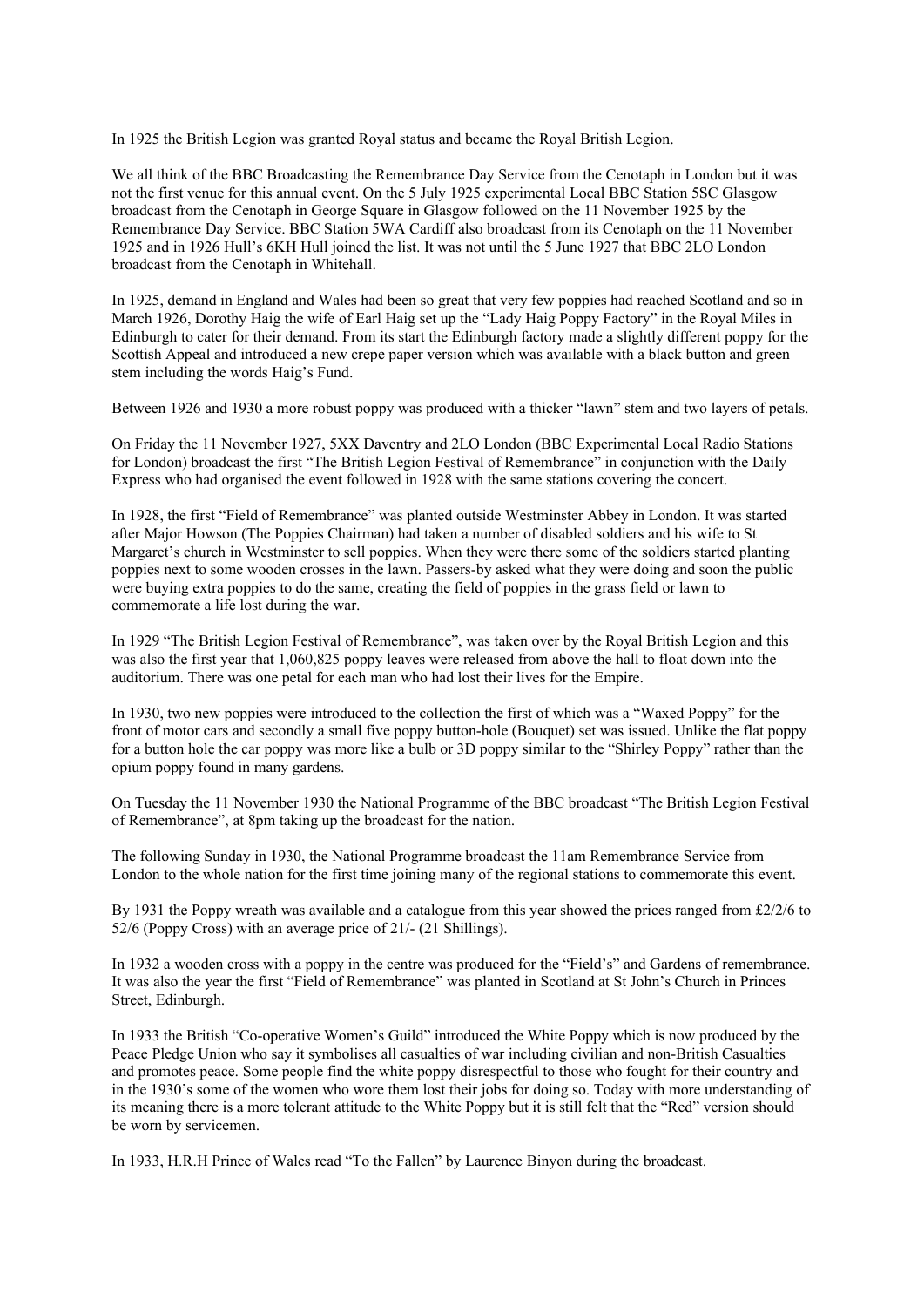In 1935 the modern look poppy was issued for the first time with five silk, cotton or red crepe paper petals and a black centre with the letters H F (Haig Fund) written on it along with a green leaf and a green wire stem.

In 1936, the British poppies were sold in yellow instead of red in an attempt to resemble real yellow poppies but this didn't last and soon the poppy became red again.

On the 11 November 1937, BBC Television broadcast live from the Cenotaph in Whitehall with the Bands of the Grenadier Guards, Coldstream Guards, Scots Guards and Welsh Guards playing at 10.30am followed by the minutes silence at 11am and the short service by the Right Rev. and Right Hon. The Lord Bishop of London with commentary by Thomas Woodrooffe. Like many other events the war stopped the commemoration from 1940 until 1945 (BBC TV Stopped broadcasting the event in 1938).

The same day the Annual Remembrance Festival of the British Legion (Scotland) was broadcast from the Ulster Hall in Edinburgh with H.R.H. The Princess Royal in attendance instead of "The British Legion Festival of Remembrance".

In 1938 the "The British Legion Festival of Remembrance" at the Albert Hall, was renamed "A Festival of Empire and Remembrance" but was cut in 1939 until 1943 due to the war.

At the 1939 Remembrance Day on the 11 November, King George VI asked for French Cornflowers to be added to the Haig Red Poppies in his wreath as cardboard cornflowers were being sold in France for the first time as their symbol of remembrance.

With World War 2 starting the number of different poppies available to the public were cut in case the factory was bombed in 1940.

Prices in 1941 were as follows, Silk 2/6 (2 shillings and sixpence), Motor waxed sprays and poppies 1/6 and a cheaper type of poppy made from lawn (Cheap Cloth) was available. In 1942 the wire stalk was replaced in the expensive poppies by a cardboard version with a reduced size poppy made across the range and these became known as the "Austerity Poppy".

At the end of WW2 1,000,000 poppy emblems for motorists were sold with the design changing from a threepoppy display to a single large poppy. Smaller waxed poppies intended for cycles were also available and many people used them to make a spray (Three Poppies) for their car instead of the single poppy issued for the vehicles.

The war's end also gave us the shape we know of today for the poppy with a thin felt like material being used to make the poppy and a new look green leaf with a bitumen button in the middle, still with the words "Haig Fund" on them.

On the 11 November 1943 the BBC again broadcast the "A Festival of Empire and Remembrance", this time on the BBC Home Service and in 1946 Wynford Vaughan Thomas described the muster of the Legion Standards and of the Service held in-front of the King and Queen.

In 1946, on the  $10<sup>th</sup>$  November H.H. The King unveiled a new inscription on the Cenotaph in Whitehall before a Television audience and those gathered in the street.

In 1947, both BBC Radio and TV were again broadcasting the service of Remembrance from Whitehall to the whole of Britain and continue to this day to do so.

The1947"A Festival of Empire and Remembrance", moved to the Saturday before the 11<sup>th</sup> November with the King and Queen in attendance along with the BBC's Richard Dimbleby describing the event to the listeners of the Home Service.

In 1948, the British Legion stopped making the Silk Poppies and replaced them with a newer material of sateen, an artificial silk with a black centre and sawdust outer ring to depict stamens.

In 1948 the "A Festival of Empire and Remembrance", was renamed back to the "British Legion Festival of Remembrance".

1950 was the year the BBC Television station joined the Light Programme to broadcast the event with the TV broadcast starting at 6.55pm and a recording of the concert broadcast on the Light Programme at 9pm. Both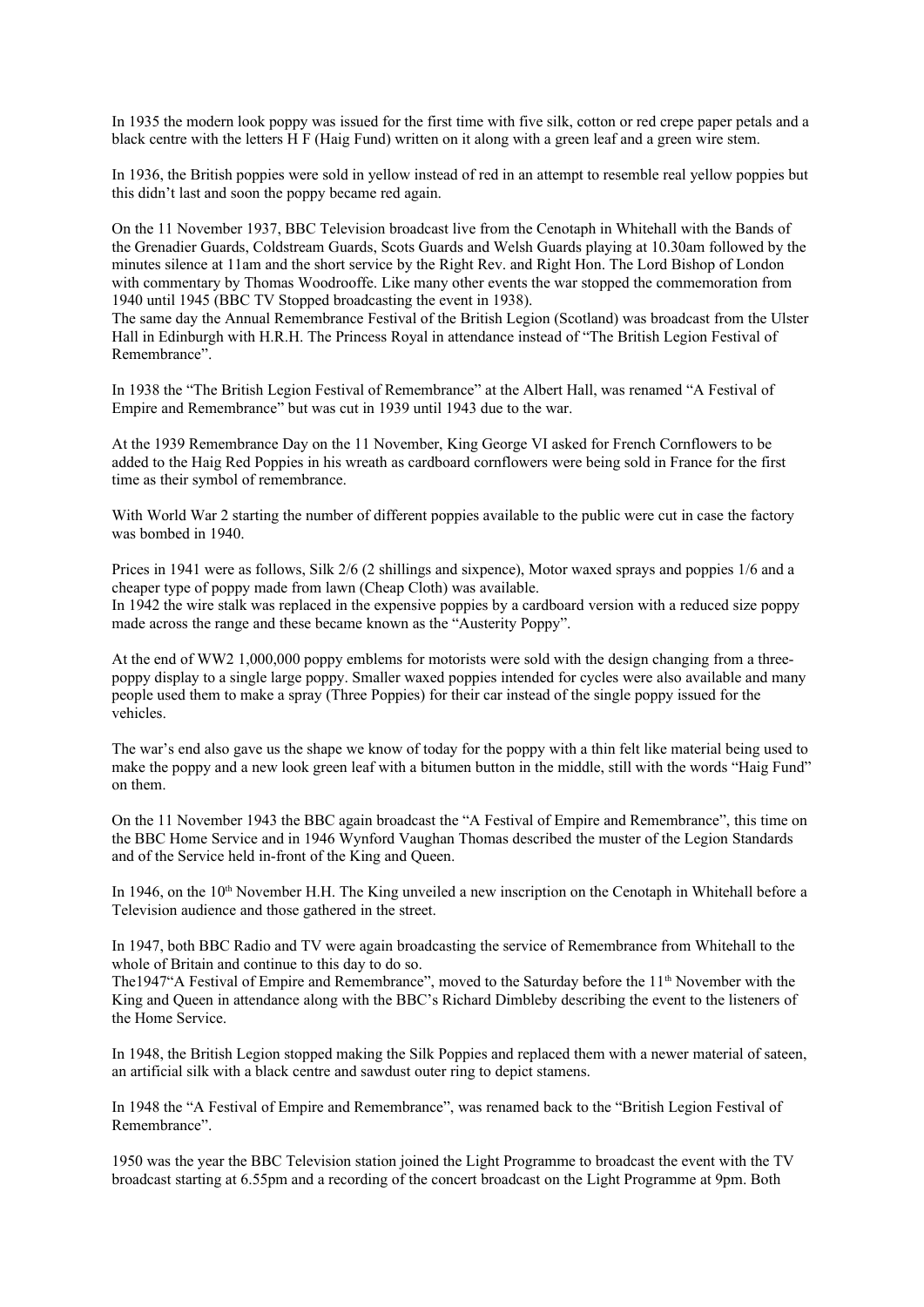their Majesties, The King and Queen attended along with Queen Mary (Mother of the King) and their Royal Highnesses Princess Elizabeth and Princess Margaret.

In 1958, the British Legion was asked to introduce a colour scheme to stop people using last year's poppy. The centre button traditionally black would now alternate from blue one year to yellow the following year. This didn't last (If at all) as the black button was seen on poppies from the 1960's onwards.

In the early days a leaf had been added to the English Poppy as people wanted to make poppy sprays which were made up of five silk poppies attached to 7 pieces of green fern. Unfortunately, in 1959 the leaf was dropped as it was considered to be too expensive to include in the price.

In 1967 a "New Look" poppy was introduced consisting of a plastic stem and button with a one-piece petalwith the plastic centre bearing the words "Haig Fund" and no leaf. This new poppy would replace all the previous types of poppy and would now be a one stop poppy that was available between 1967 and 1987 with the same basic look as the one found today.

A different wreath poppy was available with a wire stem and black outer centre.

In 1968 the "British Legion Festival of Remembrance", producer was Ralph Reader, the organiser of the Scout Concerts. He would look after the shows for many years. In 1980 for Ralph Reader's last show as producer he persuaded Ann Shelton a wartime singer to lead the community singing part of the concert and in 1981 Robert Reader took on the role of Producer inviting Cheerful Charlie Chester to lead the community singing that year and in 1982. Between 1983 and 1987 Moira Anderson was asked to lead the community singing. In 1988 Richard Baker was brought in to be the shows narrator a job he would continue for many years until 2003 while on radio in 1991 Angela Rippon was given the job of presenting the live commentary of the concert for BBC Radio 2 having followed on from Cliff Morgan. After 60 years of Broadcasts on the 8 November 2003, the 'Festival of Remembrance' took another twist with the introduction of the Celebrity turns (Acts). The celebrities joined new Festival presenter Hew Edwards on stage at the Royal Albert Hall for this new format production and he has presented the show ever since. In 2003 the following acts entertained the audience, Amichi Forever (Classical Singing Group), Michael Cormick, The Millennium Youth Choir, Jim Davidson (Comedian), Hayley Westenra (New Zealand Singer) and Will Young (Pop Singer).

Up until now collecting tins had been made of metal but in 1969, they were replaced by a carrier bag slung over the shoulder of the seller which would hold a new blue torch-shaped collecting box. Initially a trial in some areas in 1968 the "New Look" was rolled out over the whole country.

In 1969, the waxed car poppy was dropped in preference to a car sticker mainly because of manpower shortages and production costs at the factories.

By 1984, the leaf had become an optional extra but 12 million leaves a year were still being demanded. At the 1987 British Legion Conference the leaf debate was brought up and it was asked if the leaf could make a comeback with the Poppies in future, as so many people were asking for its return and so in 1987 (1995 according to some websites) poppies were again issued with leaves for the first time since 1959.

In 1994, the centre words of the poppy changed from Haig's Fund (or Haig Fund) to "Poppy Appeal" in England, Wales and Northern Ireland with Scotland continuing to use Haig's Fund on the poppy and they kept the Scottish organisation name as the "Earl Haig Fund Scotland" until 2006 when it became "Poppy Scotland"(Poppyscotland).

In 1995, the Car Poppy returned but this time it was not made of a waxed cloth but of plastic and had the words "Poppy Appeal" on its black centre and was similar in shape, only larger than the buttonhole poppy.

In 2000, the poppy collection tin changed again to a red plastic cone shaped bottom with a Cylinder-shaped top to the "PolyboxHandbox 3" design which was made by Angal Ltd of London.

In 2006, a Purple Poppy was introduced to remember the Animal Victims of war.

In 2007, "Poppy Scotland" (Poppyscotland) adopted the Poppy Appeal words on its poppies, falling in line with the rest of the country.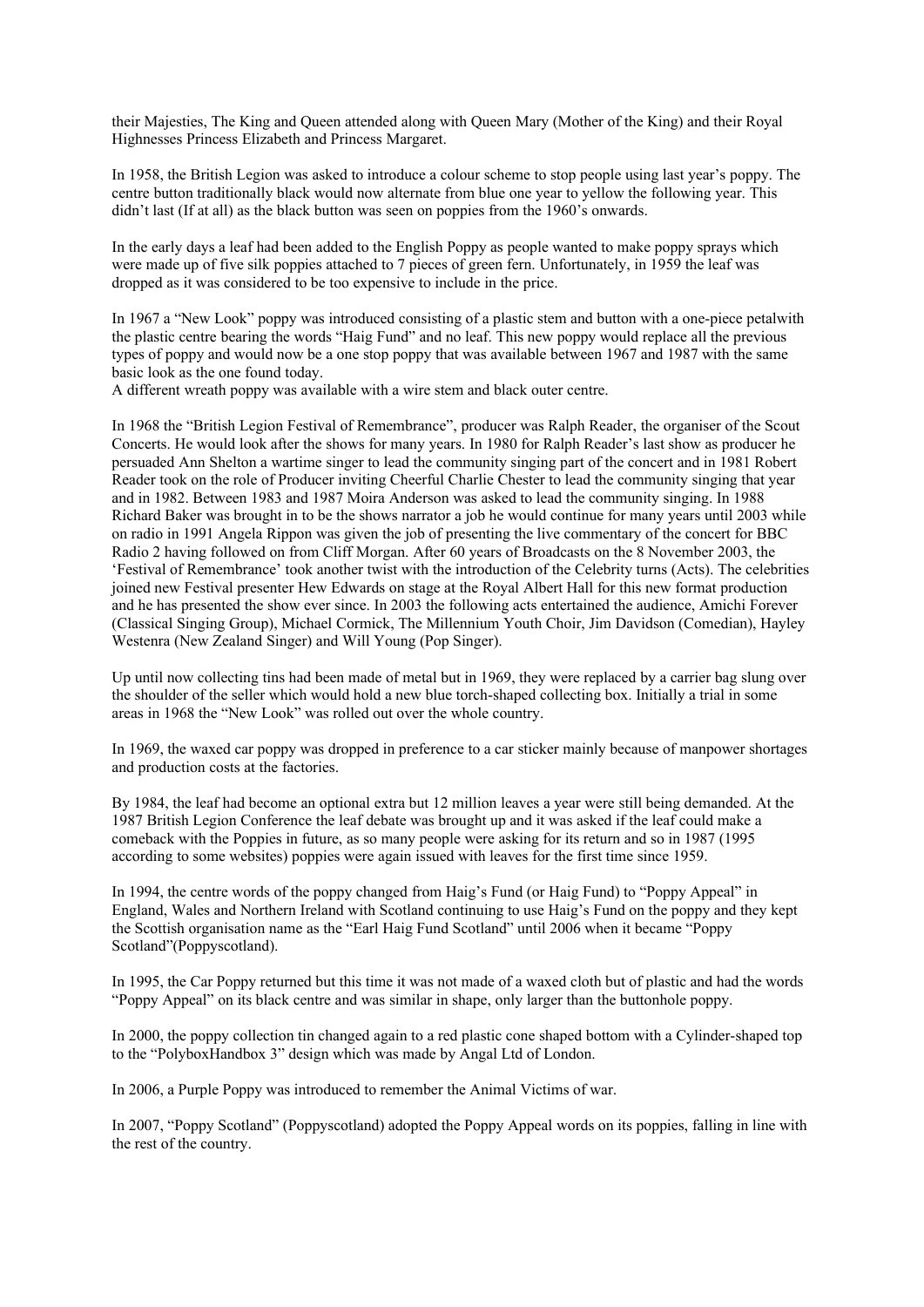In 2010, the collection box again changed to a squashed (Sides) version of the 2000 box along with various poppy shaped boxes that were designed for leaving in shops and businesses.

In 2011, 6,000 poppies were dropped from a Second World War plane over Yeovil in Somerset.

100 years on from the start of the First World War and a whole new era of celebrations took place with the poppy appeal. Between 2014 and 2018 a series of metal pin badges were produced to celebrate the 100 years anniversaries with the numbers on the badges showing the 100-year divide from 1914 to 2014 etc. In 2014, as the  $100<sup>th</sup>$  anniversary of the start of the First World War approached many people started knitting or crochet their own Poppies with many of the profits of these private sales going to the Royal British Legion, but it was not part of the official collection. There had been versions of these over the years but their popularity increased as more people wanted to do something special for the anniversary and so they appeared everywhere. In Crewe they decorated the trees next to the War Memorial with woollen poppies.

Why 2014? The answer is that BBC Radio Nottingham started an appeal for knitted or crochet versions of the poppy for an exhibition to celebrate the 11,000 soldiers lost during the First World War from the Nottingham area. In all 66,000 poppies were donated to the exhibition which was held at the Nottingham Contemporary Centre. News of the event went around the BBC and soon the patterns were being passed to thousands of people to do it yourself.

2014 was the start of the biggest Poppy celebration held so far when the dry moat at the Tower of London was covered in 888,246 ceramic poppies commemorating each person who died fighting for the British Empire between 1914 and 1918 (1919). Made mainly in Derbyshire and Stoke on Trent, each poppy was sponsored at a cost of £25, with the poppy being sent to the sponsor at the end of the event. Parts of the exhibition were also broken up into smaller parts and sent to places all over the country for display as they spilled out over town centre steps, museum buildings and anywhere it was thought would take the message to the people. The Poppy itself was designed by Paul Cummings who unfortunately lost a finger and damaged another in a machine while he was making the poppies and they were arranged by Tom Piper a theatre designer. Called "Blood Swept Lands and Seas of Red" it was named after a poem written into a will by a Derbyshire Soldier who had died in Flanders Field the site of the inspiration for the Poppy Poem by John McCrae. With the poppies made initially at Paul Cummings factory in Derbyshire production was increased by workers at the Johnson Tile Factory in Stoke on Trent. On the 17 July 2014 the longest serving Yeoman Warder, Crawford Butler planted the first poppy followed by volunteers planting the poppies in the grounds of the Tower of London and it was officially opened on the 4 August 2014 with Prince's William and Harry along with the Duchess of Cambridge viewing the display. Her Majesty the Queen and the Duke of Edinburgh were given a tour of the poppies on the 16 October 2014. Each day between the 1 September and 10 November 2014, a Yeoman Warder or guest would read out 180 names of soldiers and servicemen who had died as the sun set on the poppy field, followed by the 'Last Post'.

The instillation also inspired a story in 2019 for the BBC Radio 2's "500 Words" competition written by Dulcie Cooper aged 9 who described the journey of a piece of clay from ground to poppy.

On the 11 November 2014, the poppy display ended with 13 year old Combined Cadet Force of Reading Blue Coat school, Harry Hayes planting the last poppy in the display that had been seen by thousands of people from all over the world and after the final days ceremony the poppies were taken up until the end of November. Some of the poppies were sent onto their sponsors while the rest were split into two blocks, "Weeping Window" and "Wave". They would then be sent to a number of locations on tour for each venue to display the poppies how they wanted.

WEEPING WINDOW Woodhorn Museum, Ashington (12 Sept 2015) St George's Hall, Liverpool St Magnus Cathedral, Kirkwall, Orkney Black Watch Museum, Perth, Scotland Caernarfon Castle, Wales Hull Maritime Museum The Silk Mill, Derby Senedd in Cardiff Ulster Museum in Belfast, Northern Ireland Hereford Cathedral Carlisle Castle Middleport Pottery, Stoke on Trent (Last minute addition due to the work put in by Staffordshire Potters) Imperial War Museum, London (18 Nov 2018)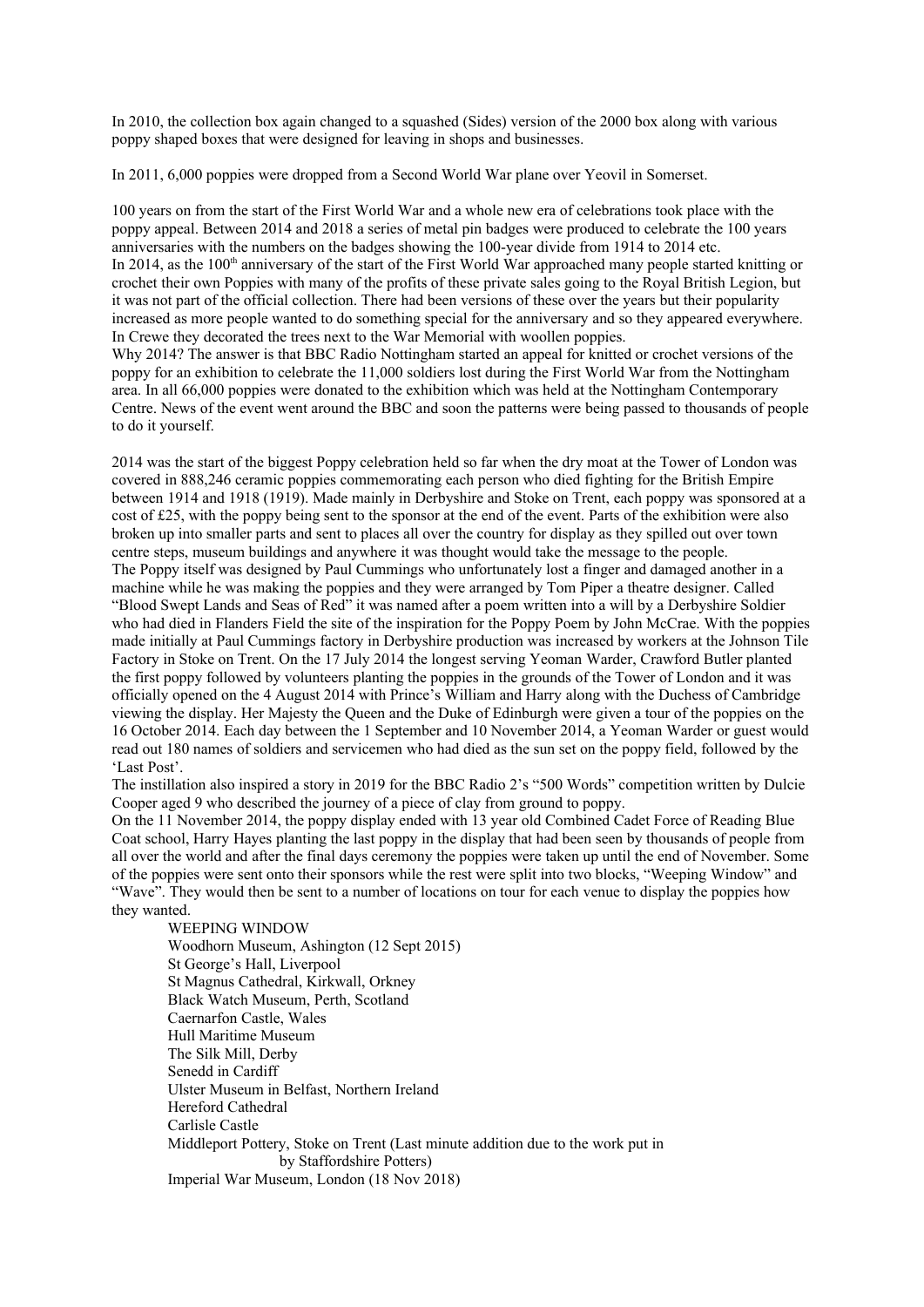(Temporary Exhibition and then into their main display and archive)

WAVE

Yorkshire Sculpture Park (5 Sept 2015) Lincoln Cathedral Barge Pier, Shoeburyness Plymouth Navel Memorial Royal Armouries at Fort Nelson, Hampshire Imperial War Museum North at Salford Near Manchester (28 Nov 2018) (Temporary Exhibition and then into their main display and archive)

#### POEM

The blood swept lands and seas of red, Where angels dare to tread. As I put my hand to reach, As God cried a tear of pain as the angels fell, Again, and again. As the tears of mine fell to the ground, To sleep with the flowers of red, As any be dead. My children see and work through fields of my own with corn and wheat, Blessed by love so far from pain of my resting Fields so far from my love. It be time to put my hand up and end this pain Of living hell, to see the people around me Fall someone angel as the mist falls around, And the rain so thick with black thunder I hear Over the clouds, to sleep forever and kiss The flower of my people gone before time To sleep and cry no more. I put my hand up and see the land of red, This is my time to go over, I may not come back So sleep, kiss the boys for me.

Between the  $4<sup>th</sup>$  and  $11<sup>th</sup>$  November 2018, Tom Piper was again designing an instillation for the Tower of London with his "Beyond the Deepest Shadow" which had 10,000 flames being lit one at a time from 5pm to 9pm each day as the sun sets the tower becomes illuminated by the flames.

In 2018, the last of the 14-18 metal pin badge poppies were produced alongside two special edition standard poppies that were introduced, an English Gold Leaf poppy with 1918-2018 printed on the leaf while in Scotland the 1918-2018 was printed on the petals as they don't have a leaf on the Scottish poppy. 40,000 limited edition "Khadi" poppies (Made of Paper) were also produced to pay tribute to the 74,000 Hindu, Muslim and Sikh men who fought with the Indian Expeditionary Force in WW1.

2018 was also the year of the Lamp-post Poppy a large 16-inch flat floppy poppy which could be attached to street furniture. However, they were not as available as many would have liked and so some towns used car poppies to display on their lampposts which made a much better display.

In 2018 over 40,000 volunteers distributed 40 million poppies along with other items to raise funds with the oldest poppy seller being Walter "Wally" Randell who was born on the 8 September 1915 and had sold poppies in Leighton Buzzard since the 1950's making him 103 years old at the time.

The 2018 appeal was the largest in the history of the event mainly due to the commemoration of the end of the First World War with the total raised for the Royal British Legion in Sandbach being a grand total of £26,519.27 from the Poppy Appeal with the Cheshire East Area contributing £727,716.63 up by 13% on the previous year (2017) and the national total being over £46,084,263.55p

The four years of events looking back 100 years from 2014 to 1914 and so on, showed an annual increase in donations as more people have been involved with events and collections all around the country throughout the year and not only on the 11<sup>th</sup> November. An extra 200,000 collection tins were distributed in 2018 from the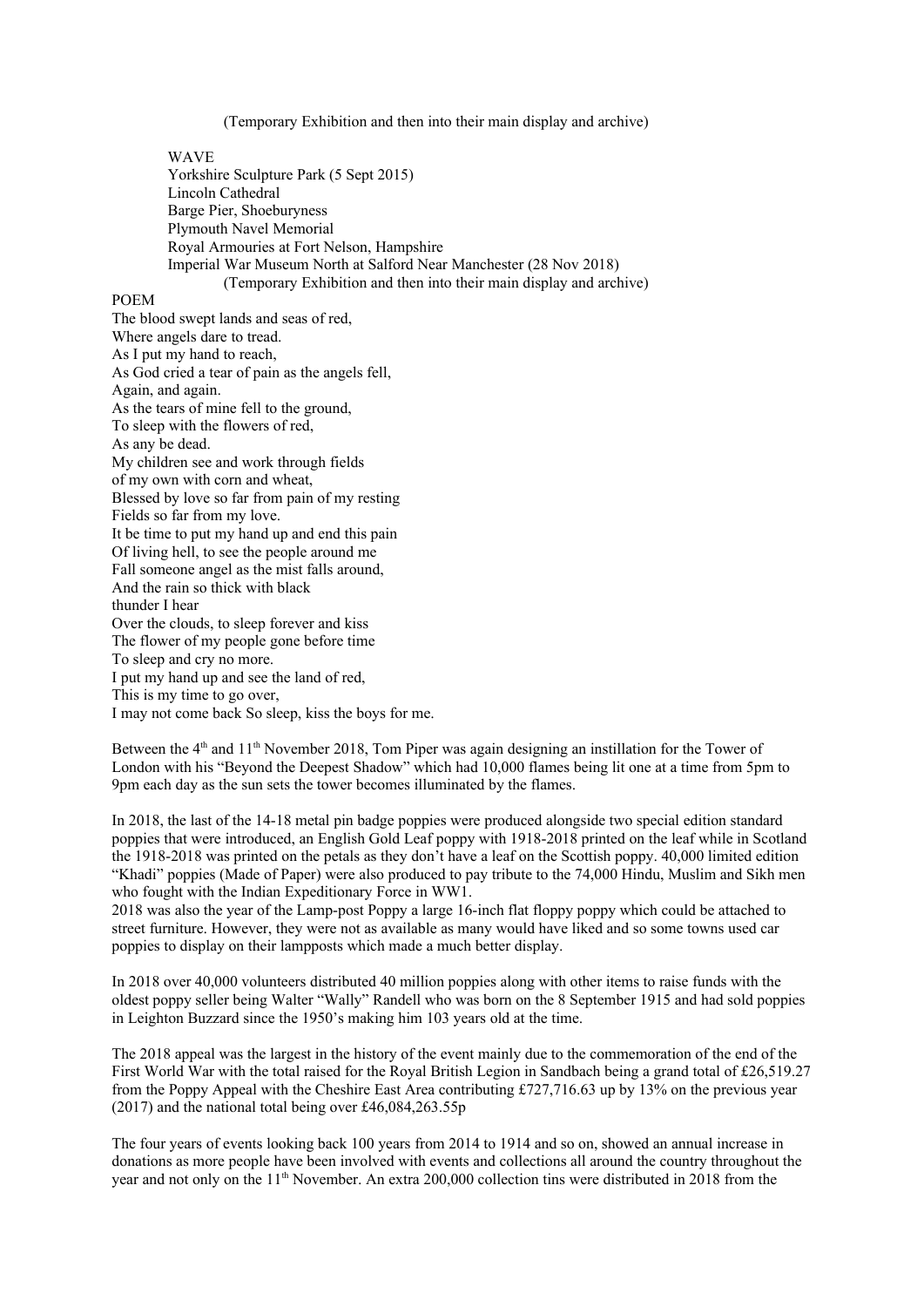previous year and "Contactless" donations made on debit cards rose to a staggering £210,000 up from £67,000 in 2017, that's an average donation of £4.67 per transaction. Sandbach itself held an event which was featured on the BBC's North West Tonight to celebrate those who died in 1918 including Edwin Firth from Foden's Band with collections at the Transport Festival and other events in the town. Sandbach certainly gave its support to the work of the Royal British Legion this year and contributed to the welfare of those who served and serve their country.

In 2019 the Poppy Appeal items available for sale has reached over 194 with lapel badges, cufflinks, animal items, broaches, pencils, shopping bags, watches, a 2019 metal badge and the humble poppy.

#####################################################################

## **POPPY FACTS**

Wearing a poppy has always been the source of some mystery as to the correct way to display the flower. If you are a civilian man then you wear it on the left hand side next to your heart with the poppy stem pointing down (Never at an Angle) and the leaf pointed towards the North West (Viewed from front), with the correct times to wear it from the end of October to the 11 November or Remembrance Sunday whichever is the latter. It is said that women wear the poppy on the right-hand side as they would a broach but this seems to have fallen out of favour as everyone seems to wear the poppy on the left including Her Majesty, The Queen. The leaf direction on the poppy is not that important as it seems to move as you wear it but it is supposed to represent either 11am on the 11<sup>th</sup>the day being the end of World War 1 or the direction home to the United Kingdom from Europe and Germany in a Northwest direction.

Poppy days are held in the UK, Canada (Since 1921 and are worn on the Left lapel as near the heart as possible), Australia (Since 1921), the United States of America and New Zealand (Since 1922 because the ship carrying the poppies from France was delayed in 1921 and so the poppy was first worn in 1922). In New Zealand and Australia, the poppies are also worn on Anzac Day (25 April).

CANADA = 1921 to 1980 Black Centre / 1980 to 2002 Green Centre / 2002 to date Black Centre. 2007 sticker versions made for children to wear 1921 to 1996 made by veterans in Canada / 1996 to date made by private contract.

For many years the poppy has also been controversial with people in the public eye being forced to wear the poppy at all times, with the BBC in particular handing out poppies to all its presenters and guests who are broadcasting during the remembrance period even if they do not support the appeal. As a voluntary scheme to raise funds for the Royal British Legion many see this as an attack against their human rights to decide what to wear and to support. In the 2018 World Cup football the England team asked FIFA if they could wear poppies on their shirts during a match between themselves and Spain only to be turned down. Prince William attacked the decision and FIFA relented by letting England, Scotland and Wales to wear a poppy on a black armband. In 2018 for the FIFA World Cup Qualifiers England, Scotland and Northern Ireland were all fined for wearing the poppy as it was considered a religious symbol which is banned under FIFA Rules.

In a twist of irony, the French have not adopted the Poppy as their symbol of remembrance, instead they have the "Bleuer de France" which is based on the Cornflower. The "Bleuets" also referred to French Soldiers born in 1895 and were conscripted to serve at the Second Battle of the Aisne. They were called this after the blue tunics they wore in preference to the red trousers of the older soldiers which had been the standard uniform before 1914. Like the Poppy the cornflower continued to grow in fields that had been devastated by shelling and soldiers' footprints, so it became a symbol of the French fighters. In 1916 Suzanne Lenhart the head nurse at Les Invalides and Charlotte Malleterre designed the Corn Flower badge and organised workshops where the badges were made of tissue paper. In the following years since 1918 disabled soldiers and veterans were seen selling the flowers. On the 15 September 1920, the President of Mutiles de France, Louis Fontenaille proposed making the Bleuet the eternal symbol for those who died for France and in 1928 French President Gaston Doumergue have his patronage to the idea. By the 11 November 1934 128,000 flowers were being sold and in 1935 the French Government made it official for the sale of the Corn Flowers to remember the fallen on the 11 November. In 1957 after the Second World War, France added the 8 May to their calendar to commemorate VE Day and the Freedom of France from German Occupation.

####################################################### **A CONCERT OF REMEMBRANCE**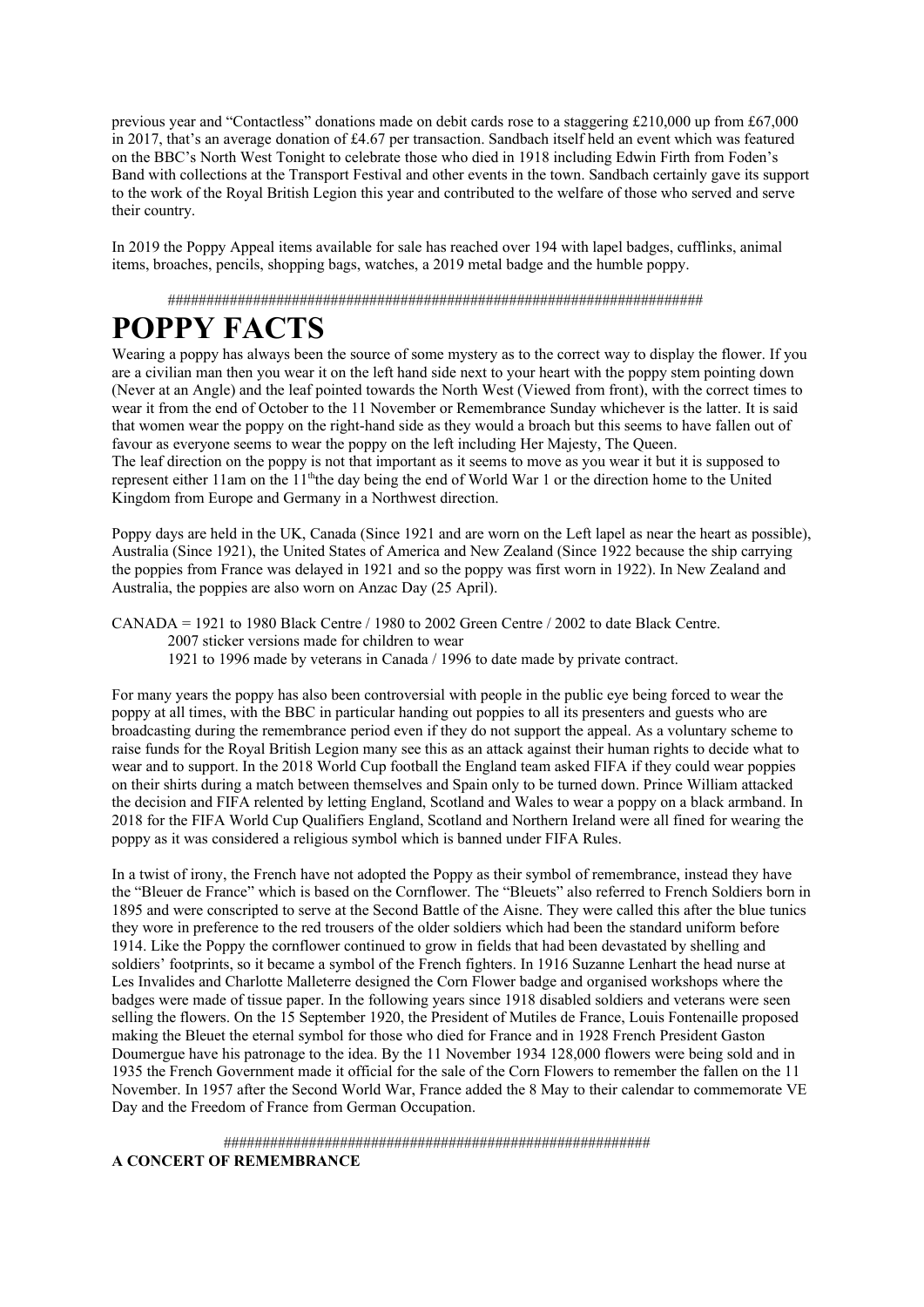Responsible for organising many of the Remembrance Days Events the Royal British Legion also hold a "Festival of Remembrance" at the Royal Albert Hall in London on the Saturday before Remembrance Sunday. Started in 1923 as a "Festival Commemoration Performance" a concert which was staged at the Royal Albert Hall in London on the 11 November.

In 1927 the concert was renamed "The British Legion Festival of Remembrance" and was recorded for a His Master's Voice (HMV) gramophone record set (78's).

There are now two performances each year of "The British Legion Festival of Remembrance" with the first show for members of the public and the evening performance in-front of members of Royalty (The Queen) and of the Royal British Legion.

On Friday the 11 November 1927, 5XX Daventry and 2LO London (BBC Experimental Local Radio Stations for London) broadcast the first Festival in conjunction with the Daily Express who had organised the event followed in 1928 with the same stations covering the concert. The 1929 performance and show were taken over by the Royal British Legion and was the first year that 1,060,825 poppy leaves were released from above the hall to float down into the auditorium. There was one petal for each man who had lost their lives for the Empire.

On Tuesday the 11 November 1930 the National Programme of the BBC broadcast the event at 8pm taking up the broadcast for the nation.

In 1933, H.R.H Prince of Wales read "To the Fallen" by Laurence Binyon during the broadcast. On the 11 November 1937 the Annual Remembrance Festival of the British Legion (Scotland) was broadcast from the Ulster Hall in Edinburgh with H.R.H. The Princess Royal in attendance.

In 1938 the concert was renamed "A Festival of Empire and Remembrance" but was cut in 1939 until 1943 due to the war.

On the 11 November 1943 the BBC again broadcast the Concert this time on the BBC Home Service and in 1946 Wynford Vaughan Thomas described the muster of the Legion Standards and of the Service held in-front of the King and Queen.

In 1947, the concert moved to the Saturday before the 11<sup>th</sup> November with the King and Queen in attendance along with the BBC's Richard Dimbleby describing the event to the listeners of the Home Service.

In 1948 the "A Festival of Empire and Remembrance", was renamed back to the "British Legion Festival of Remembrance".

1950 was the year the BBC Television station joined the Light Programme to broadcast the event with the TV broadcast starting at 6.55pm and a recording of the concert broadcast on the Light Programme at 9pm. Both their Majesties, The King and Queen attended along with Queen Mary (Mother of the King) and their Royal Highnesses Princess Elizabeth and Princess Margaret.

In 1968 the Festival producer was Ralph Reader the organiser of the Scout Concerts. He would look after the shows for many years. In 1980 for Ralph Reader's last show as producer he persuaded Ann Shelton a wartime singer to lead the community singing part of the concert and in 1981 Robert Reader took on the role of Producer inviting Cheerful Charlie Chester to lead the community singing that year and in 1982.

1983 and 1984, 1985, 1986, 1987 Moira Anderson

In 1988 Richard Baker was brought in to be the shows narrator a job he would continue to do for many years. In 1991 Angela Rippon was given the job of presenting the live commentary of the concert for BBC Radio 2 having followed on from Cliff Morgan.

After 60 years of Broadcasts on the 8 November 2003, the 'Festival of Remembrance' took another twist with the introduction of the Celebrity turns (Acts). The celebrities joined new Festival presenter Hew Edwards on stage at the Royal Albert Hall for this new format production and he has presented the show ever since.

The following acts headlined these concerts; -

- 2003 = Amichi Forever (Classical Singing Group), Michael Cormick, The Millennium Youth Choir, Jim Davidson (Comedian), Hayley Westenra (New Zealand Singer) and Will Young(Pop Singer)
- 2004 = Katherine Jenkins (Welsh Opera Singer), James Fox (Actor) and Russell Watson. (13 November 2004)
- 2005 = Katherine Jenkins was joined by Bryn Terfel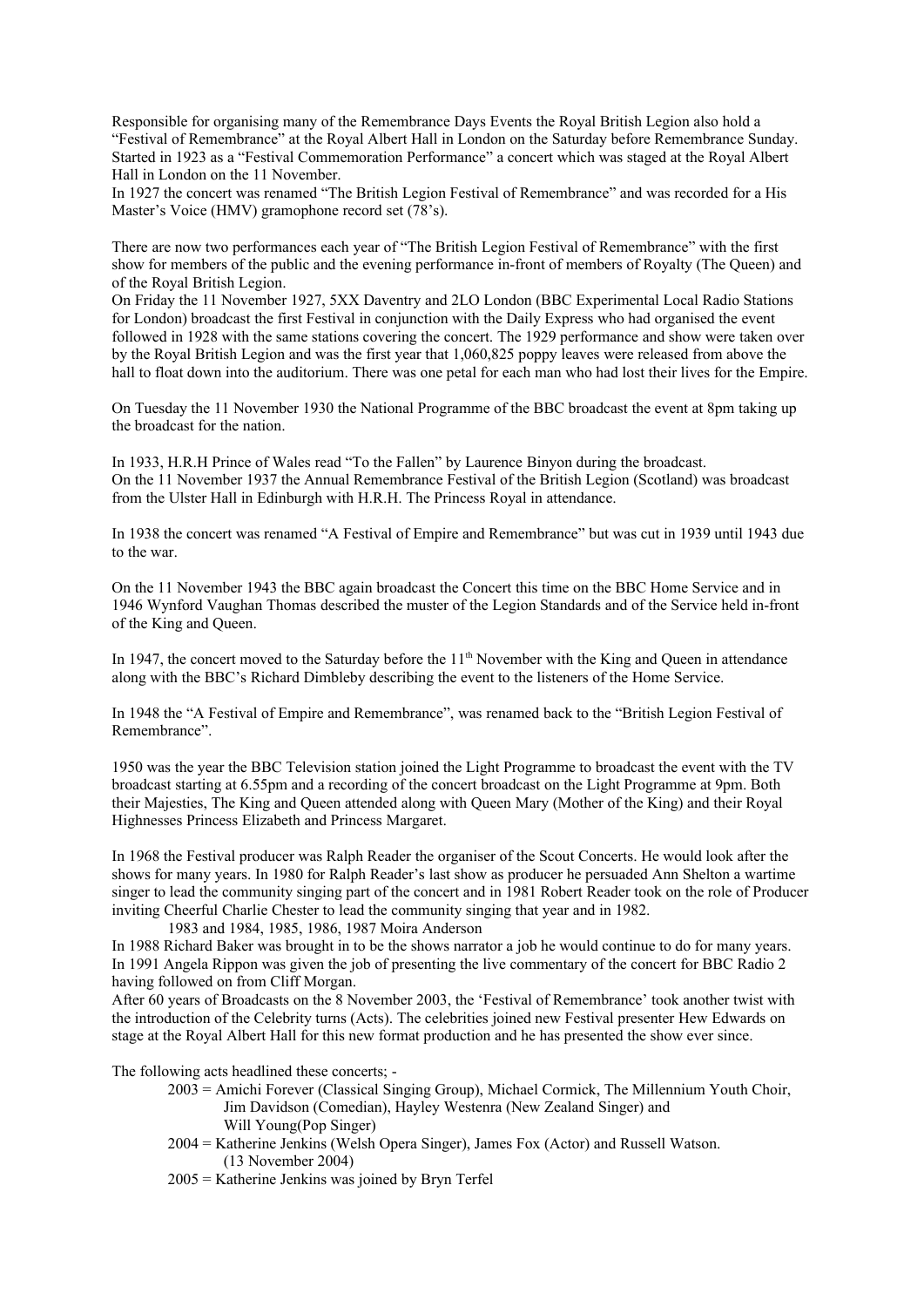- 2006 = Katherine Jenkins, James Fox and Chris De Burgh (Lady in Red).
- 2007 = Katherine Jenkins, Simon Williams (Actor), Alfie Boe (Les Misérables / Opera Singer)
- 2008 = Katherine Jenkins, Jonathan Ansell (Ex G4 Singer), Hayley Westenra
- 2009 = Hayley Westenra, Jamie Cullum (Jazz Singer and Pianist), Faryl Smith (14-Year-old Mezzo) and the Fron Male Voice Choir.
- 2010 = Brian May, Kerry Ellis, Hayley Westenra, The Soldiers (Service men who made a Best-selling CD)
- 2011 = Sir Cliff Richard, Alfie Boe, Katherine Jenkins, Joe McElderry
- 2012 = Rod Stewart, Alexandra Burke, Russell Watson, The Overtones, Amore, Jon Joe Kerr and the Military Wives (Formed from wives of serving personnel for this event)
- 2013 = James Blunt, Alfie Boe, Katie Melua, Poppy Girls (Formed for the occasion)
- 2014 = Joss Stone, Stars of War Horse (Play), Jim Radford (D Day Veteran)
- 2015 = Andrea Bocelli, Rod Stewart, Gregory Porter, Pixie Lott
- 2016 = Michael Ball and Alfie Boe, Laura Mvula, Birdy, Alexander Armstrong.
- 2017 = Emeli Sande, Tom Odell, Melanie C, Alfie Boe, Lesley Garrett.
- 2018 = Sir Tom Jones, Sheridan Smith, Sir Bryn Terfel, Tom Fletcher and Danny Jones, ShekuKanneh-Mason, The Kingdom Choir.
- 2019 = James Blunt, Leona Lewis and Jeff Goldblum (9 Nov 2019 at 2pm and 7pm (Finish at 8.45pm)
- 2020 = Samantha Morton, Kara-Leah Fernandes (Eastenders), Julian Ovenden (West end star), Captain Tom Moore, Micia Paris, Sophie Ellis Bexter, Michae Ball and Alfie Boe with recorded Vera Lynn who had died earlier in the year. This was a Socially Distanced event with no Audience and specially recorded segments including HRH The Prince of Wales.
- 2021 = Gregory Porter, Jenny Agutter, Alfie Boe, Cynthia Erivo, Alexandra Burke and Ramin Karimloo.

### ######################################################## REMEMBRANCE DAY BROADCASTS ON THE BBC

We all think of the BBC Broadcasting the Remembrance Day Service from the Cenotaph in London but it was not the first venue for this annual event. On the 5 July 1925 experimental Local BBC Station 5SC Glasgow broadcast from the Cenotaph in George Square in Glasgow followed on the 11 November 1925 by the Remembrance Day Service. BBC Station 5WA Cardiff also broadcast from its Cenotaph on the 11 November 1925 and in 1926 Hull's 6KH Hull joined the list. It was not until the 5 June 1927 that BBC 2LO London broadcast from the Cenotaph in Whitehall. In 1930 the National Programme broadcast the service from London to the whole nation for the first time joining many of the regional stations to commemorate this event. On the 11 November 1937, BBC Television broadcast live from the Cenotaph in Whitehall with the Bands of the Grenadier Guards, Coldstream Guards, Scots Guards and Welsh Guards playing at 10.30am followed by the minutes silence at 11am and the short service by the Right Rev. and Right Hon. The Lord Bishop of London with commentary by Thomas Woodrooffe. Like other events the war stopped the commemoration from 1940 until 1945 (BBC TV Stopped broadcasting the event in 1938).

In 1946, on the 10<sup>th</sup> November H.H. The King unveiled a new inscription on the Cenotaph in Whitehall before a Television audience and those gathered in the street.

In 1947, both BBC Radio and TV were again broadcasting the service of Remembrance from Whitehall to the whole of Britain and continue to this day to do so.

########################################################

#### **THE SCOTTISH POPPY**

The standard poppy is sold in England, Wales and Northern Ireland but Scotland has its own version with four petals and no leaf. UK poppies are made in the Poppy factory in Richmond (Opened in 1922), London and for Scotland at the Lady Haig's Poppy Factory in Edinburgh all with volunteers making about 30 million each year. The Poppy factory in Aylesford, London was set up by Major George Howson to employ ex-servicemen to make the poppies for each year's appeal. With such demand in England and Wales very few managed to reach Scotland and so in 1926 Dorothy Haig the wife of Earl Haig set up the "Lady Haig Poppy Factory" in Edinburgh to cater for the Scottish appeal with over 5 million being produced and distributed by "Poppy Scotland".

> ######################################################## ########################################################

### **AVAILABLE IN 2019**  OTHER ITEMS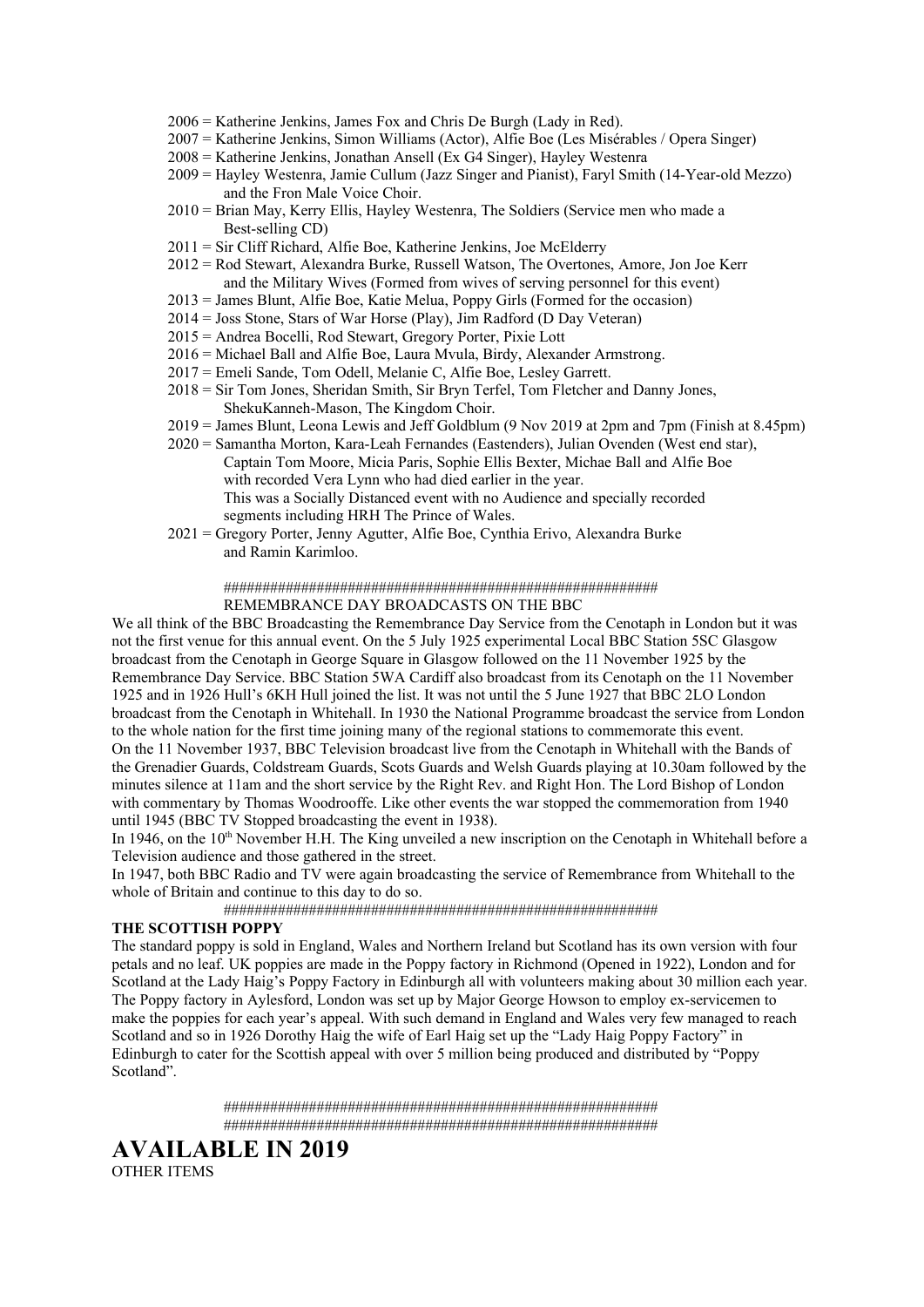Standard Lapel Poppy (Donation), Pencils, Erasers, Pin Badges, Plastic Car Poppies, Plastic Lorry Poppies, Poppy Wreath (£18.50), Ties (£12.99), Scarf (£12.99), 2019 Lapel Pin Gold Tone (£6.99), Poppy Cenotaph Broach (£14.99), Royal Army Corps Service Pin (£7.99), Shopping Bags (£3.99 to £9.99), Wrist Bands (Black £1.99), Bracelets (£12.99 to 14.99), Friendship Bracelets (£7.99), Poppy Wristband (Poppy on White £1.99), Poppy Cufflinks (£12.99), Spitfire Cufflinks (£14.99), HMS Albion Cufflinks (£14.99), RAF Roundel Cufflinks (£12.99), Battleship / Tank / Typhoon / Harrier / HMS Dauntless / HMS Astute / Queen Elizabeth Ship Cufflinks (£14.99), Poppy Silver / Poppy Gold Cufflinks (£12.99), Silver Poppy Cufflinks (£199.99), Patina Silver / Gold Cufflinks (£12.99), Poppy Rose Gold / Petal Cufflinks (£749.99), Watches (£39.99), Key Rings (£2.99 to £5.99), 2019 Gold Lapel Badge, 2019 Silver Lapel Badge (£6.99)

ORDINARY – Poppy Lapel Pin Small (£2.99 Standard Size), Poppy Lapel Pin Medium (£3.99), Ridge Poppy Lapel Pin (£3.99), Small Metallic Poppy Lapel Pin (£4.99), Ridge Poppy Badge (£9.99), Clip on Poppy (£3.99), 2019 Silver Tone Crystal Centre Poppy Pin (£7.99), 2019 Gold Tone Crystal Centre Poppy Pin (£7.99), 2019 Enamel and Stone Poppy Lapel Pin (£6.99), 2019 Heart Poppy with Leaf Pin (£6.99), Poppy Collection Enamel Lapel Pin (£6.99), The Poppy Collection Vintage Lapel Pin Silver Tone (£6.99), The Poppy Collection Vintage Lapel Pin Gold Tone (£6.99), The Poppy Collection Vintage Crystal Lapel Pin (£6.99),The Poppy Collection Enamel Lapel Pin Gold Tone (£6.99), Poppy Collection Lapel Pin Badge with Leaf (£4.99), Round Poppy Badge (£4.99), Poppy Lapel Stick Pin (£12.99), RidgePoppy Stick Pin (£9.99), Patina Silver Tone Badge (£6.99), Patina Gold Tone Badge (£6.99), Magnetic Ridge Poppy Lapel badge, Thank You Leather Lapel Pin (£29.99),

MODEL BADGES - Battleship Lapel Badge (£4.99), Spitfire Lapel Pin (Aircraft £5.99), Queen Elizabeth Silver Tone 3d Lapel Badge, HMS Asture Silver Tone Lapel Badge (Submarine £5.99), HMS Dauntless Silver Tone Lapel Badge, HMS Albion Silver Tone Lapel Badge.

2019 D DAY ANNIVERSARY 75 Years – D Day 75 Lapel Badge, D Day 75 Army Lapel Badge,D Day 75 Navy Lapel Badge,D Day 75 RAF Lapel Badge (All £2.99),

ANNIVERSARY BADGES – 2019 Burma Campaign Pin (£2.99), 2019 Operation Banner Pin (£2.99), 2019 Battle of Monte Cassino (£2.99), 2019 Battle of Kohima Poppy (£2.99), 2019 Battle of Imphal Poppy Pin (£2.99), 2019 Battle of Arnhem Pin (£2.99), 2019 Battle of the Bulge Pin (£2.99), 2019 Berlin Airlift Pin (£2.99), WW1 Centenary Leather Pin (£19.99)

SERVICE POPPY PINS 1 st Queen's Dragoon Guards (£7.99)  $17/21$ <sup>st</sup> Lancers (Or Glory) (£7.99) Adjutant Generals Corps (£7.99) Adjutant Generals Corps (ETS Branch) (£7.99) Argyll and Sutherland Highlanders (£7.99) Army (£7.99) Army Air Corps (£7.99) Army Catering Corps (£7.99) Auxiliary Territorial Service (£7.99) Black Watch (£7.99) Blues and Royals (£7.99) Cheshire Regiment (£7.99) Coldstream Guards (£7.99) Commonwealth Pin Badge (£7.99) Corps of Army Music (£7.99) Duke of Lancaster's (£7.99) East Surrey Regiment (£7.99) Fleet Air Arm (£7.99) Gloucester Regiment (£7.99) Gordon Highlanders (£7.99) Grenadier Guards (£7.99) Intelligence Corps (£7.99) Household Cavalry (£7.99) Infantry (£7.99) Irish Guards (£7.99) Kings Own Scottish Borderers (£7.99)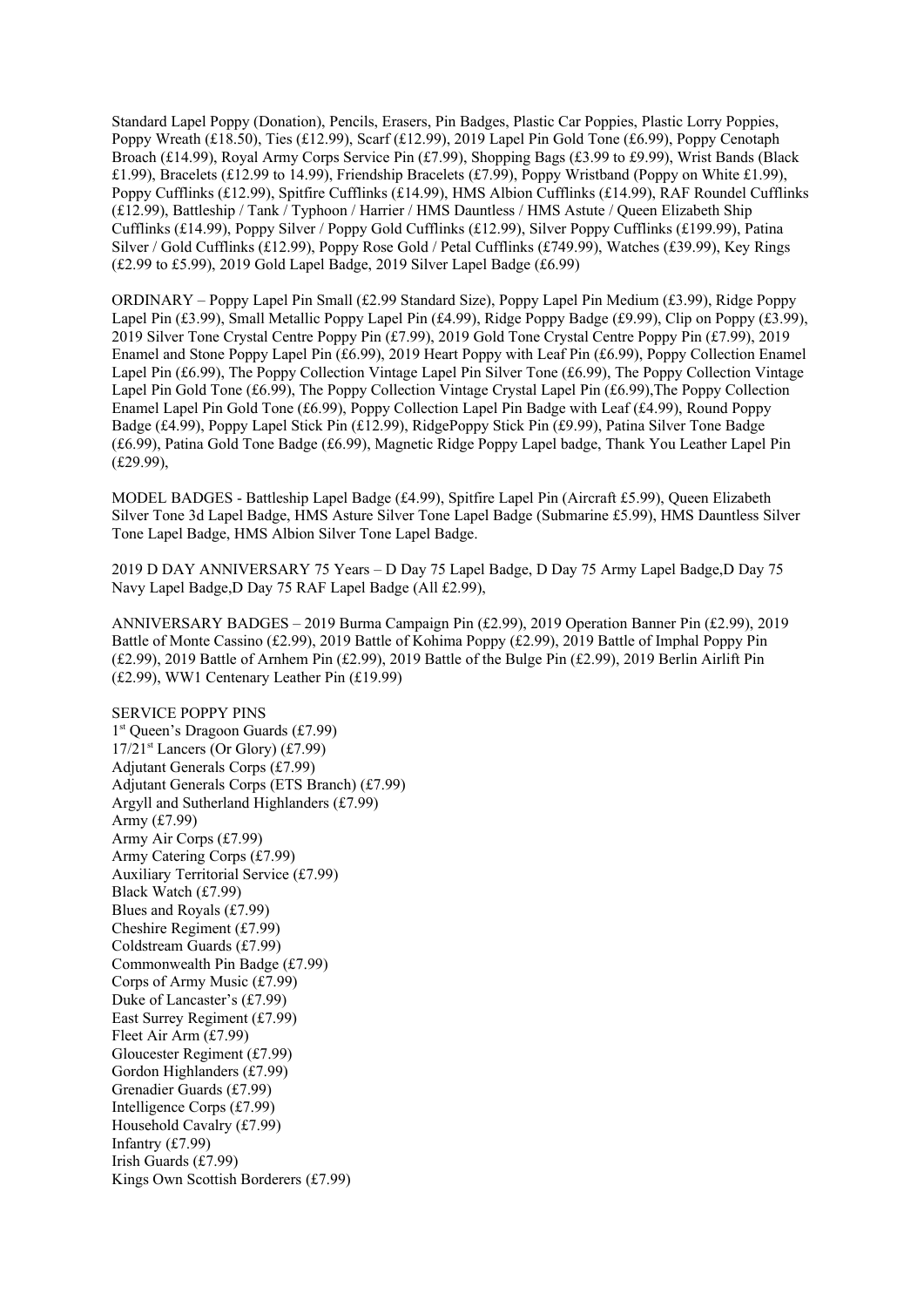Kings Royal Rifle Corps (£7.99) Lancashire Fusiliers (£7.99) Light Infantry (£7.99) Merchant Navy (£7.99) Mercian Regiment (£7.99) Metropolitan Police Service (£7.99) Military Provost Guard Service (£7.99) National Memorial Arboretum Pin (Not a poppy) (£1.99) Northumberland Fusiliers (£7.99) Parachute Regiment (£7.99) Princess Mary's Royal Air Force Nursing Service (£7.99) Princess of Wales's Royal Regiment (£7.99) Queen Alexandra's Royal Army Nursing Corps (QARANC) (£7.99) Queen Alexandra's Royal Navy Nursing Service (£7.99) Queen's Own Buffs (£7.99) Queen's Royal Hussars (£7.99) Queen's Royal Regiment (£7.99) Queen's Royal Surrey Regiment (£7.99) R.E.M.E. (£7.99) Royal Air Force (£7.99) Royal Air Force Regiment (£7.99) Royal Anglians (£7.99) Royal Armoured Corps (£7.99) Royal Army Medical Corps (£7.99) Royal Army Ordnance Corps (£7.99) Royal Army Physical Training Corps (£7.99) Royal Army Veterinary Corps (£7.99) Royal Corps of Transport (£7.99) Royal Dragoon Guards (£7.99) Royal Green Jackets (£7.99) Royal Gurkha Rifles (£7.99) Royal Horse Artillery (£7.99) Royal Inniskilling Fusiliers (£7.99) Royal Irish Regiment (£7.99) Royal Lancers (£7.99) Royal Logistic Corps (£7.99) Royal Marines (£7.99) Royal Military Police (£7.99) Royal Navy (£7.99) Royal Navy Surface Fleet (£7.99) Royal Norfolk Regiment (£7.99) Royal Regiment of Fusiliers (£7.99) Royal Regiment of Scotland (£7.99) Royal Scots Dragoon Guards (£7.99) Royal Sussex Regiment (£7.99) Royal Tank Regiment (£7.99) Royal Ulster Rifles (£7.99) Royal Warwickshire Regiment (£7.99) Royal Welsh (£7.99) Scots Guards (£7.99) Sherwood Foresters (£7.99) Small Arms School Corps (£7.99) Staffordshire Regiment (£7.99) Submarine Service (£7.99) Suffolk Regiment (£7.99) The Life Guards (£7.99) The Light Dragoons (£7.99) The Middlesex Regiment (£7.99) The Rifles (£7.99) Ulster Defence Regiment (£7.99)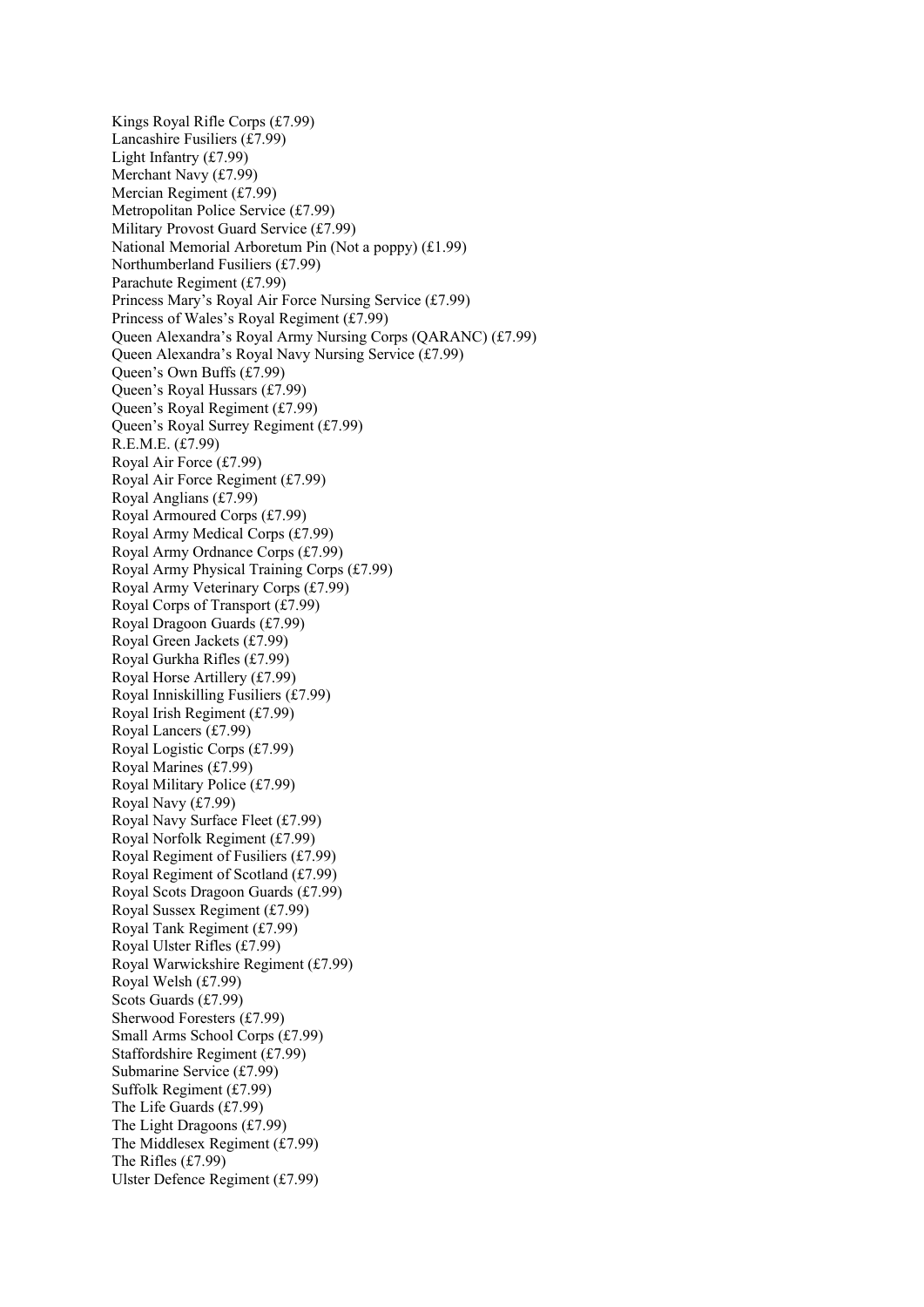Welch Regiment (£7.99) Welsh Guards (£7.99) Women's Royal Army Corps (£7.99) WRNS (£7.99) Yorkshire Regiment (£7.99) (**91 REGIMENTAL BADGES**)

DOG ITEMS - Doggie Bandana (£6.99 Small / Medium / £7.99 Large / Extra Large), Blue poppy Dog Coat (Small £19.99 / Medium £24.99), Ridged Poppy Pet Tag (£2.99 Small / £3.99 Medium / £4.99 Large), Dog Poppy Collar (£6.99 Small / £7.99 Large), Poppy Paws High Sided Dog Bed (£39.99), Poppy Paws Dog Blanket (£19.99), Short Poppy Dog Lead (£7.99), Rigby the Dog (£14.99) and Poppy Collection Pet tag (£6.99) [www.poppyshop.org.uk](http://www.poppyshop.org.uk/)

(16)

##########################################################################################

## **The History of the War Memorial.**

########################################################################################## There are two types of Memorials to the fallen of the First and Second World Wars. A War Memorial which is found in most towns and cities and a Cenotaph which by its nature is only found in a few cities. CENOTAPH – A Cenotaph is and empty Tomb or a monument erected in honour of a person or group of people whose remains are elsewhere.

WAR MEMORIAL – A War Memorial is a building, monument, statue or other edifice to celebrate a war or victory or to commemorate those who died or were injured in a war.

### LONDON CENOTAPH

In 1919 the London Cenotaph was erected as a temporary structure and was followed by a Peace Parade in the City to celebrate the end of the Great War of 1914-18. It was the idea of Prime Minister David Lloyd George who had heard about a French Parade to celebrate the end of its war with Germany and like the one planned for London on the 19 July 1919 it involved troops parading through the streets. However, the French version has a saluting point and the PM thought the London version should have one as well. Architect Edwin Lutyens met with Sir Frank Baines the Chief Architect of the Office of Works to sketch out a Cenotaph which would be built out of wood and plaster. On the 18 July 1919, the day before the Victory Parade the new structure was unveiled and looked remarkably like it does today only it was a temporary build for what was planned as a one-off parade. 15,000 soldiers and 1,500 officers took part in the march past, saluting the new cenotaph or "saluting point", as they passed.

Soon members of the public were laying flowers at the base of the monument and by the end of the week an estimated 1.2 million people had paid their respects at the temporary Cenotaph.

Four days after the Victory Parade the Memorial was discussed in the Houses of Parliament. William Ormsby-Gore a Conservative MP for Stafford questioned Mond about a permanent replacement and along with an editorial in the Times calling for its replacement the cabinet agreed to the idea on the 30 July 1919 and work on amending the plans started.

Made of Portland Stone in a rectangular shape with gradually diminishing tiers, culminating in a sculpted tomb chest (The Empty Tomb that makes this a Cenotaph rather than a War Memorial) it was a plain but effective memorial to the fallen of the Great War.

In 1919, H.M. The King George V suggested that the whole country should hold a two minutes silence to remember the dead "I believe that my people in every part of the Empire fervently wish to perpetuate the memory of the great deliverance, and those who laid down their lives to achieve it". The King also suggested the time of the 11<sup>th</sup> hour of the 11<sup>th</sup> Day of the 11<sup>th</sup> month when there may be a brief space of two minutes when a complete suspension of all normal activities would be followed by the Last Post. The 'Last Post' played an important part in the Great War as a bugler would play the last post at the start and end of the day over every grave on the battlefield. Soon it became part of the daily routine that the dead would be buried at the start and end of the day with the bugler again playing at the ceremony.

On the 11 November 1919, Prime Minister David Lloyd George walked from Downing Street to the temporary Cenotaph to lay a wreath on behalf of the Nation. A representative of the French President also laid a wreath with soldiers and sailors providing a guard of honour and the veterans association arranged a march past. On the 11 November 1920, the New Cenotaph was unveiled by H.M. The King as part of a larger procession to bring the body of the Unknown Soldier to Westminster Abbey to be interned there. As the Unknown Soldier's coffin passed the Cenotaph on the back of a gun carriage the King laid a wreath on the coffin and then unveiled the memorial which had been draped with a large Union Flag.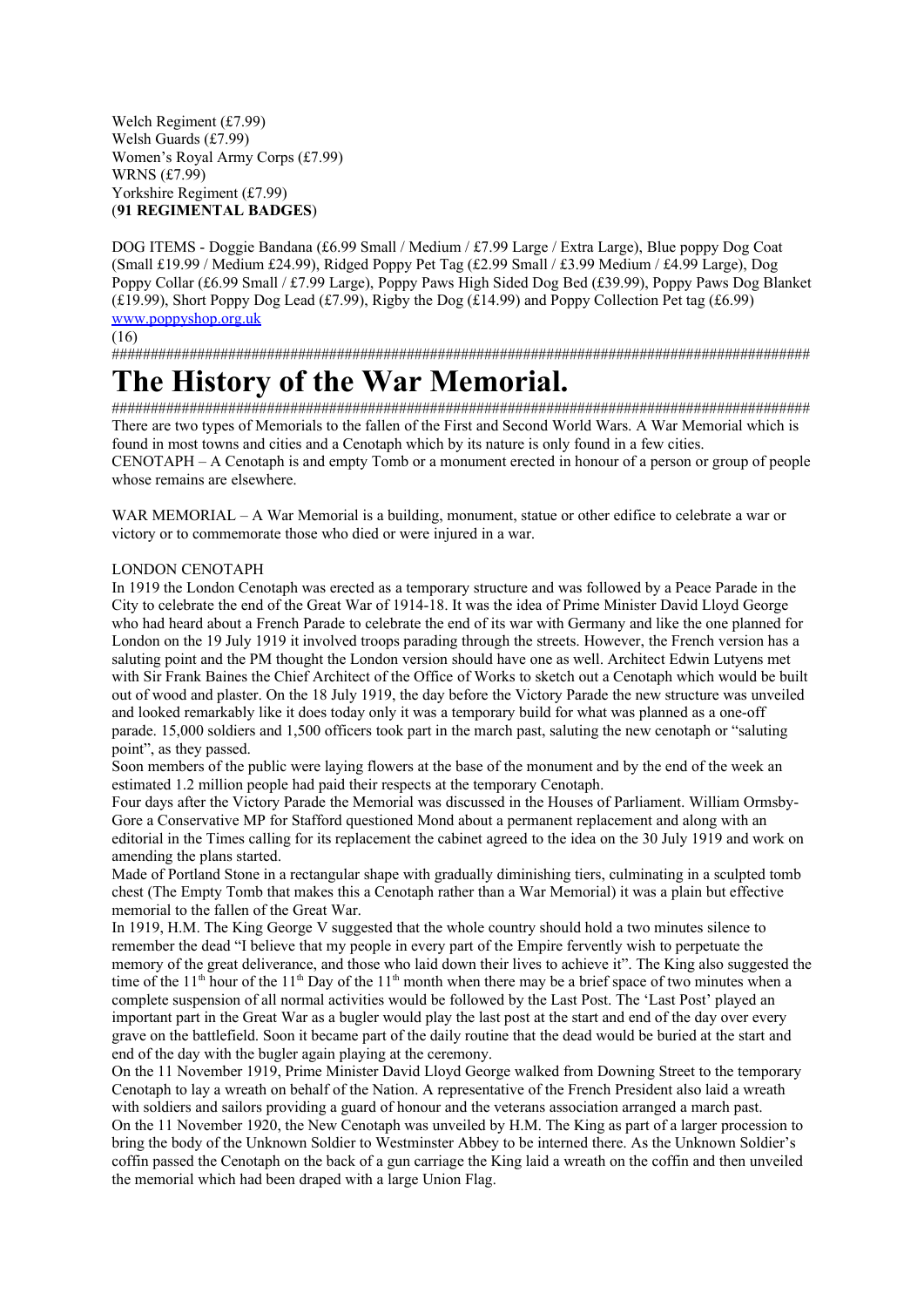On the  $10<sup>th</sup>$  November 1946, H.H. The King unveiled a new inscription on the Cenotaph in Whitehall to commemorate those from WW2.

## **SANDBACH MEMORIALS**

#### **ELWORTH**

16 May 1920 Elworth War Memorial (Made of Portland Stone / York Stone Base)

#### **BRUNNER MOND**

1921 (Relocated in 1934) Sandbach Cemetery – Brunner Mond

(Relocated by Darcy Braddell for Brunner Mond)

After the first world war many companies took the decision to honour their workers who had laid down their lives during the conflict. Foden's in Sandbach put up a named plaque on its wall and Sandbach School did likewise but the most impressive was Brunner Mond who did its workers proud but for a different reason. In 1872 John Tomlinson Brunner and Ludwig Mond a German Chemist met while working for the Hutchinson's Alkali Works in Widnes. They set out to find a site for an ammonia works of their own in the Cheshire Salt district and discovered a site in Winnington near Northwich where they built the first of three plants in the area. By the start of the First World War the company had expanded and had acquired a site in London which was tasked with making ammunition for the war effort. Being German, Ludwig Mond was supplying bullets to kill his own countrymen but as he considered the war against the Keiser more important, he supported the British Army.

Unfortunately, on the 19 January 1917 at 6.52am a blast occurred at the Brunner Mond munitions factory at Silvertown in West Ham, Essex (Now London Borough of Newham) killing 73 workers and injuring 400. The company was making explosives for the First World War and this made the national news headlines as well as destroying parts of the surrounding area. It was possibly this event that caused the owners of the company to think about commemorating the debt owed to those who lost their lives in the explosion and a monument was positioned outside where the works used to be.

At the end of the war the company decided to repeat the tribute at all their works with memorials to the individual workers of each factory being commemorated outside their own place of employment as was the case in Sandbach (Now at Sandbach Cemetery).

#### **SANDBACH WAR MEMORIAL (See War Memorial)**

16 Apr 1922 The War Memorial was unveiled on the 16 April 1922 at 3pm by Lieut Colonel John Kennedy, C.M.G., D.S.O., of the Black Watch on the Market Square.

He was the son of Colonel and Mrs Kennedy of Brookside, Arclid.

################################################################################## ##################################################################################

##################################################################################

### **#HS. SALT WORKS**

################################################################################## There were built before 1696 two salt works, in Malkins Bank, Sandbach which were eventually owned by the Salt Union Ltd.

There was also a Salt works in Wheelock, established in about 1868.

#### **PALMER, MANN AND CO. LTD Rookery Bridge Salt Works (1919).**

Founded by John Alexander Palmer who moved from Liverpool to Sandbach in 1913 the firm started to sell Salt from the area having purchased land at Ettley Heath in 1919. However to make it more cost efficient it needed to manufacture its own salt and in1923 it started to do this with a factory on the site.

The first Bore Holes were drilled and yielded brine of rare density and exceptional strength.

Following the first permanent hole they drilled another two each giving exceptional output.

In 1932 the company decided to expand its processing works with a new up-to-date "Vacuum Salt Plant" which they estimated would cost between £20,000 and £30,000.

By 1933 the company had a frontage of 3,000 feet facing the main London, Midland and Scottish Company on the main line from Crewe to Manchester. The company have agreed to have a private siding to the main line to transport its output to all parts of the country.

The new building had the trade name SIFTA on the side of a building along with a 120 foot chimney.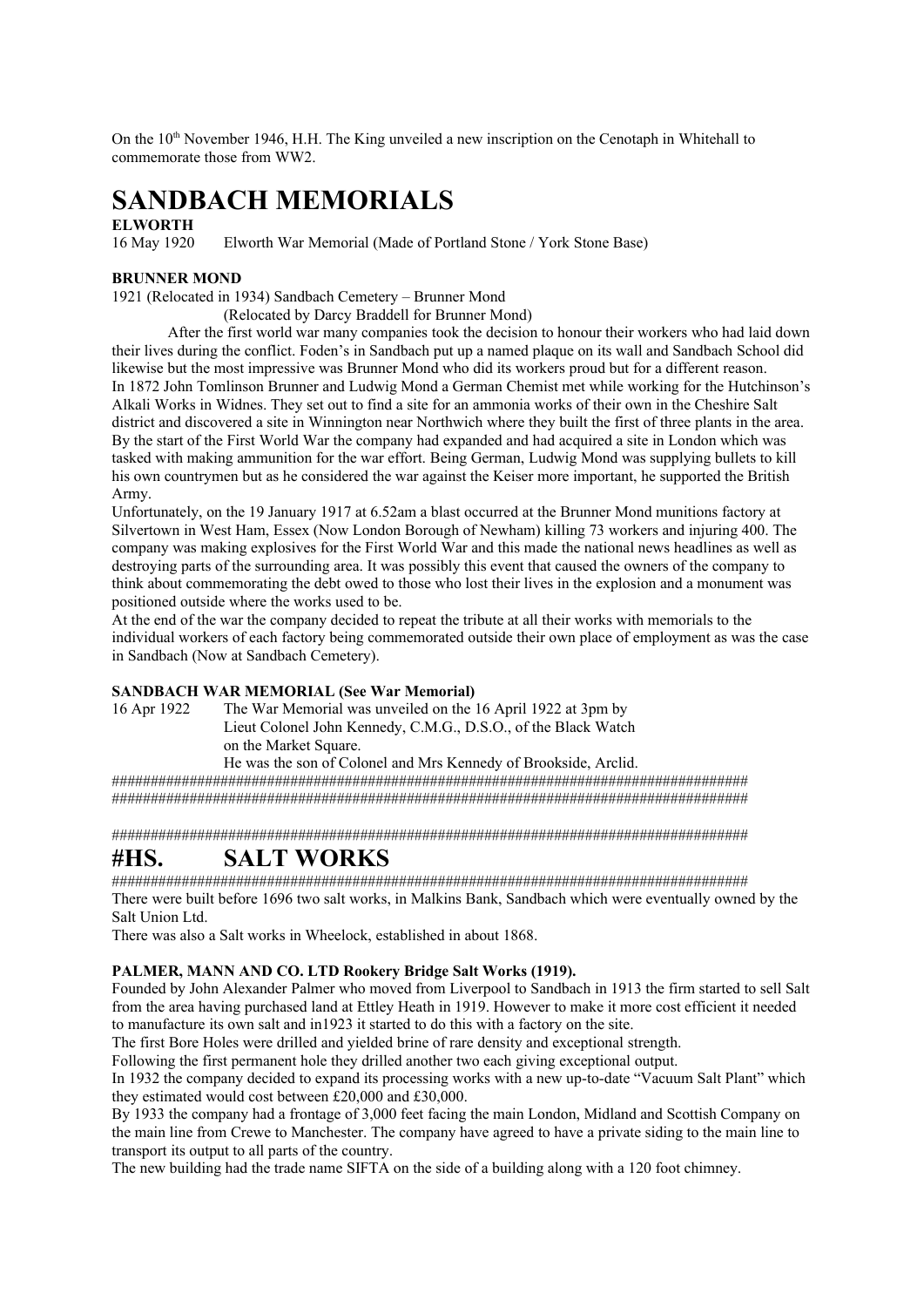The name SIFTA was invented by John Palmer's wife and in 1935 they produced a book called "Reasonable Recipes by Sifta Sam" a sea captain like character used on its packets and advertising.

In 1956 Mr John Palmer a keen cricket fan issued a series of 24 collector's cards of famous English and Australian cricketers rather like the cigarette cards of the time. (2016 they fetched £6 each)

The company not only traded under the name SIFTA but also produced table salt under the names A1 and POPULAR.

Another product for Palmer and Mann was "Velvasel" a salt used for softening water (A Poster on the Web dates from 1934).

In 1965 the company was taken over and after a few owners became part of the "British Salt Company" and later Rank Hovis McDougal (RHM) who built their own factory next door.

#### **THE BRITISH SODA CO. LTD Elworth (1923).**

Formed in 1923 they acquired the Salt Works at Elworth in 1923. Previously owned by Palmer Mann and Co Ltd to produce salt in the area, a tradition that goes back to the days of the Romans.

By the 20<sup>th</sup> Century not much had changed in the process of extracting salt from the ground until a Vacuum Process was introduced to revolutionise the industry we know today.

### ################################################################################## **SAND QUARRY (Arclid Quarry, Congleton Road)**

################################################################################## These seems to have been a sand quarry opposite Brookside Hall (Owned in 1908 by Colonel John Kennedy) on the Congleton Road since ancient times with Commercial mining taking place from the 1950's (0r Previous) to date.

Evidence of an older mine is in the middle of the wood (Taxmere near Arclid) where a pond had been found to have a deep side to the hole and on one side of it the mere has straight sides pointing to the fact that sand was dug out of the pit well before the trees were grown. It was possible the sand was used to supply the Roman Road at Arclid but so far evidence for this has not been found.

In the 1970's Ken Dodd opened the ERF Club at Brookside Hall for the benefit of employees. However, with the loss of the company the building was taken over by the sand quarry owners as an administration building and by 2015 it housed Bathgate Sand, Sibelco UK and Sibelco Europe (Sand Company), Sibelco Mineral and Chemicals (Holdings) Ltd, Fordath Ltd, Ilamian Ltd, Rufford Soil Technology, Vallant Holdings Ltd, Viaton Industries Ltd. By November 2013 the company decided to test the water and put the building up for sale but with not buyers it was kept by the original company.

#### OWNERS OF THE QUARRY

| Pre $1995 =$ | HEPWORTH MINERALS AND CHEMICALS LTD (Symbol a Camel)                     |
|--------------|--------------------------------------------------------------------------|
|              | Suppliers to the Glass and Ceramic industry, Foundries and Construction. |
| $1996 =$     | BATHGATE SILICA SAND LTD / Hepworth Minerals and Chemicals Ltd.          |
| $2002 =$     | WBB MINERALS (Symbol a Camel)                                            |
|              | New owners of Hepworth Chemicals.                                        |
| $2014 =$     | BATHGATE SAND / SIBELCO MINERALS                                         |

#### SAND QUARRYING IN THE AREA.

There is evidence of Sand Quarrying in the area for over 100 years with quarries in Brereton Heath and Chelford. The Silica sand found in Sandbach and the area is a fine sand used in the foundry industry to make moulds for metal castings. It was probably wind borne rather than deposited by glaciers and was shaped by running water depositing it on the Cheshire plain from the Pennines. An average of 100ft the sand starts in the Congleton area and disappears as it reaches Ettley Heath and Middlewich which then has deposits of Salt. ACRE NOOK (Chelford 300 Acres)

ASTBURY MERE (Hinckeley's Silica Sand) – On the outside of Congleton

#### BRERETON HEATH PARK (Somerford 83 acres) Now a Nature Reserve.

During its time as a Quarry over 500 tons of sand was extracted per day for 10 years until 1972 when it closed. In 1976 the plant (machinery) had been removed leaving just the buildings in situ. Between 1975 and 1981 the Alsager Sub Aqua Club used the pool for its activities but unauthorised use of the waters made it a dangerous place for locals and so when planning permission was needed to continue using the pool and felling the trees the site was put up for sale. In 1981 Congleton Borough Council acquired the pool and with help from the Cheshire County Council the pool was partly drained and the surrounding area was landscaped into a nature reserve.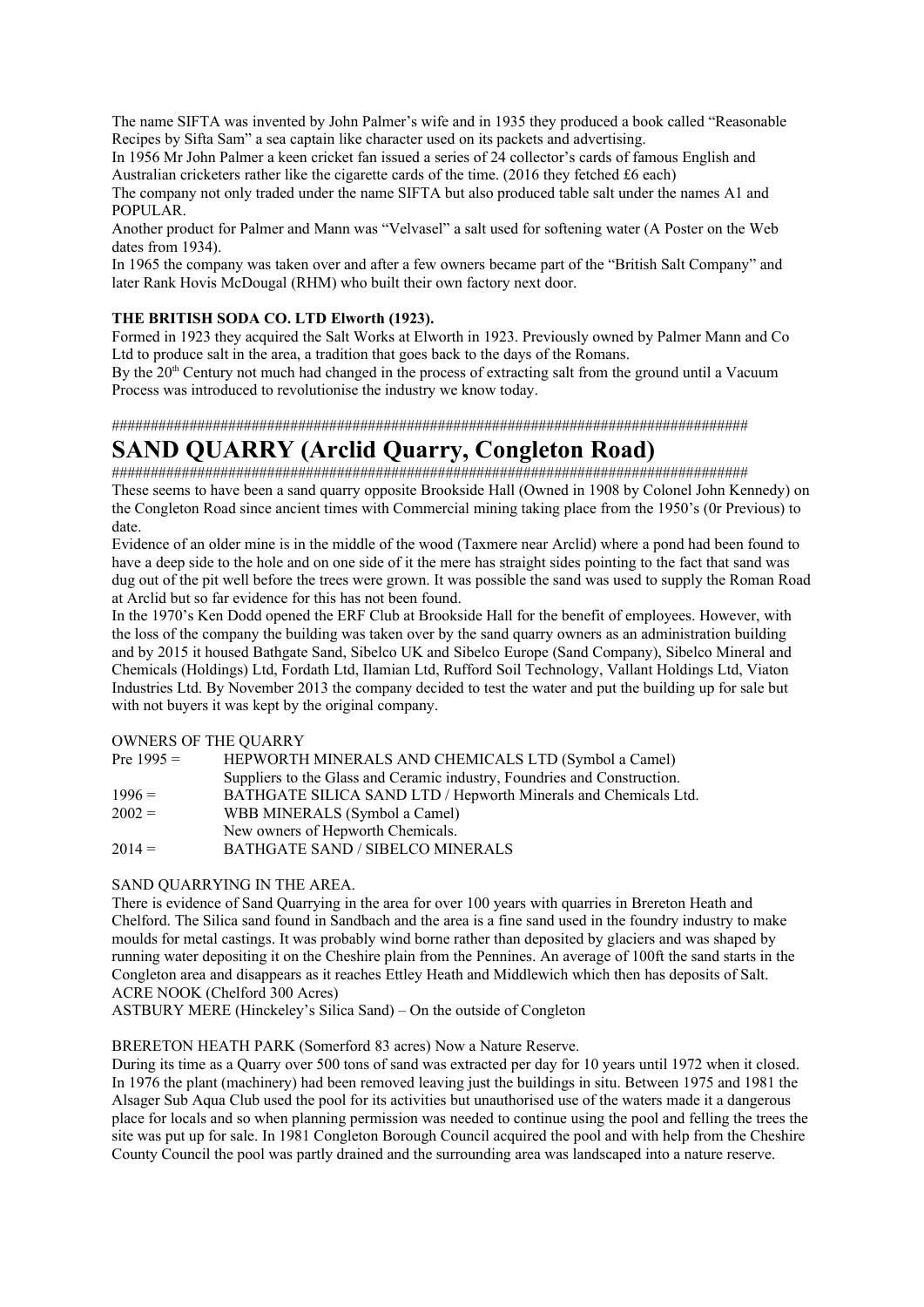CATCHPENNY POOL (Chelford) FARMWOOD POOL (Chelford 80 Acres) GAWSWORTH COMMON (Disused) LOWER HEATH (Congleton) MARSH FARM (Congleton 102.4 Acres) MOUNT (The Mount Sand Quarry. South of Congleton before Astbury) SANDBACH / BRICKHOUSE FARM (Near Sandbach Heath / Chimney House Hotel) SHAKERLEY MERE / WOODLAND FARM (Allostock 104 Acres) WESTLOW MERE (Congleton 58.7 Acres) WITHINGTON HALL (Northwest of the Hall) WYBUNBURY – (South of Shavington / Crewe)

##################################################################################

### **SAVINGS BANK (Now Lloyds - Next to Literary Institute)**

################################################################################## Dates back to 1854 it was designed by Sir George Gilbert Scott, R.A. of London and was built by Thomas Stringer.

The TSB expanded into the next door shop which was built at a later date. GRADE 2 Building (See TSB / Banks)



(19 May 2004)

##################################################################################

### **SAXON CROSSES**

##################################################################################

No one knows the real reason why the crosses were built in Sandbach but the most popular version is that they were built c 653 A.D. to celebrate the marriage of Peada, Son of Penda, King of Mercia to his bride (Aichfled or) Aichfleda, the daughter of King Oswy the Christian King of Northumbria and brother of Alchfrid. As a condition of the marriage Penda permitted four Christian Priests to accompany Peada on his return journey to Mercia.

As they rested on their journey home from Northumbria they stopped off at Sandbach to listen to four priests who were teaching in the square, one of which was St Chad. They were so impressed that they were baptised on the spot. The Crosses were erected by Peada to celebrate this event.

This story was probably first quoted in Earwaker's History of Sandbach 1890 and is the story most children in the area grew up with. He probably got his information from the Venerable Bede's Ecclesiastical History of England Chapter XXI "How the province of the Midland Angles became Christian under King Penda -653AD". In Bede's account he says that Penda was baptised a place called "At the Wall" which is possibly Walton or Walbottle near Newcastle in 653AD.

(*See #22. Venerable Bede's account of his time in the Midlands*).

In recent years another theory has been that they were erected as a monument to King Egbert who lived some 200 years later.

Some record books also date the Crosses at between 800 to 850 AD, the reason was still to commemorate the marriage / baptism, but as a posthumous monument to the event.

In 1585 William Smith a herald, documented the crosses for the first time, describing them as being in the market place.

Between 1585 and 1621 (Or possibly 1649) they were demolished by the Iconoclasts. They knocked down the larger cross with a hammer and chisel and in its fall, it carried away the head of the smaller cross. The fragments were scattered far and wide.

The central portion of the larger cross and some parts of the lesser cross were carried off to Utkinton by Sir John Crewe, who had the figure of Christ on the cross concealed with a layer of clay or mortar as an unedifying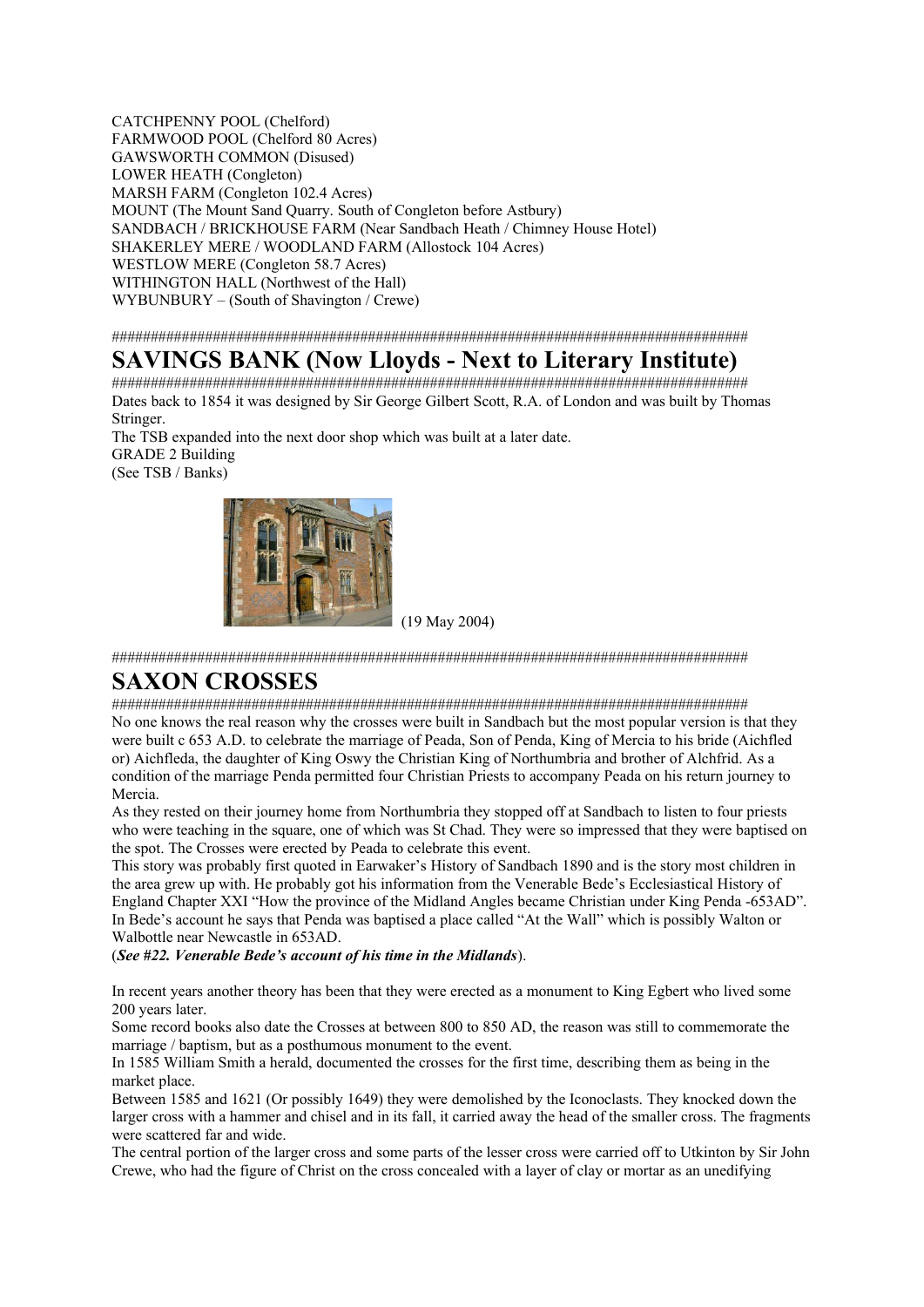spectacle for Protestant eyes. From there they were moved to Tarporley Rectory and then to a grotto at Oulton Park, seat of Sir John Grey Edgerton, Bart.

Other parts of the crosses were recovered from the churchyard walls foundations and the market place in Sandbach. More pieces were recovered from local doorsteps and roadside corners. One piece is said to have been used as part of the foundations to a house and so were lost beyond recovery.

Still standing by 1810 were the platform, base stones and a large part of the lesser Cross shaft.

Between 1815 - 16 the pieces were collected and pieced together at a cost of £37 / 5s / 4d. They were then reerected on its original site. Dr George Ormerod the historian of Cheshire supervised its restoration at this time, with the architect Mr John Palmer of Manchester.

In 1816 the square and surrounding streets were also cobbled at the same time as the reconstruction of the crosses.

The Crosses can be used as a compass as they point to each of the four points of the compass with the circle at the base of the larger cross pointing to the East.

During the course of renovations by the Ministry of Works they removed the Spur Stones from the site to a position outside the main doors of St Marys. Undoubtedly ancient and of extreme archaeological interest and value they do not seem to be a part of the original structure. Bishop Browne of Bristol believed that one of them was covered in a basket work body with its neck encircled with a heavy collar like similar figures in Staffordshire and Derbyshire.

There doesn't seem to be an inscription on the crosses to tell its story or purpose. There is however a story that during the time of Queen Elizabeth 1<sup>st</sup> there was indeed an inscription. William Smith, born at Old Hough four miles away describes "certain writings and images thereon graven which a man cannot read except he beholden with his head downwards and this verse (as they hold opinion) is graven thereon,

"In Sandbach, in the Sandy Ford, Lieth the ninth part of Dublin's hord. Nine to or nine fro, Take me down or else I fall."

The lines have puzzled many a scholar but if authentic may possibly mean that the cost of the monument was defrayed with booty captured from the Irish or the Norse settlers in that island.

A Ministry of Works publication on the Crosses stated that there were so many monuments in the town built around the eighth or ninth century that they suggested that Sandbach was the site of an old Saxon Minster, served by a community of priests who were responsible for the conversion of those who entered the district. There are similar crosses at Bewcastle in Cumberland and at Ruthwekk in Dumfriesshire which both date from the late eighth century. In AD 684 Egfrid the King of Northumbria sent an expedition to Ireland and lais waste the country far and wide. Churches and Monasteries were not spared and many of the citizens were carried off into slavery. Their presence in Northern England may be responsible for the peculiar decoration of the Northumbrian crosses.

The larger cross may have stood 25 feet above the pavement and was possibly surmounted by a circular stone four feet in diameter. The smaller cross is said to be the story of Penda's return to Mercia.

Sandbach had its own newspaper "The Saxon Crosses" which was edited by Mrs Annette Bowland. "Volume 3 Number 8" from November 1976 has the headline "Saxon Crosses Restoration" and goes into depth about a new process seen on "Tomorrows World" about a preservative that could be added to the stones to allow the stone to "breathe" yet hold its fabric and design thereon for many decades.

After writing to Raymond Baxter (Presenter of "Tomorrows World") for the company that produced this magic liquid it was then down to David Carrington-Brown who was the Chairman of the Sandbach Chamber of Trade to persuade the Inspector of Ancient Monuments to allow this process to be used. On the 1 April 1976 Mr Carrington-Brown, Mrs Pauline Taylor, Mr Arthur Holliday and President of the Chamber of Trade, Mr John Gleaver met with a trio of representatives from the Ancient Monuments, Mr Weaver (Inspector), Mr Clark (Architect) and Mr Whayman. After a long discussion the meeting agreed to the use of the new covering and after a delay of seven months scaffolding was erected and the job was done in November 1976.

In 1977 the Department of the Environment put forward a plan to move the Saxon Crosses from the Market Square to a controlled environment to halt erosion of the old Sandstone. The D of E had been given control of the Crosses by Congleton Borough Council because it was thought that they knew how to protect the ancient monument but Cllr Mrs Henshall said she could hardly contain her outrage against the suggestion to move the Crosses and the people of the town were absolutely adamant they should not be removed. (Crewe Chronicle article 15 Dec 1977)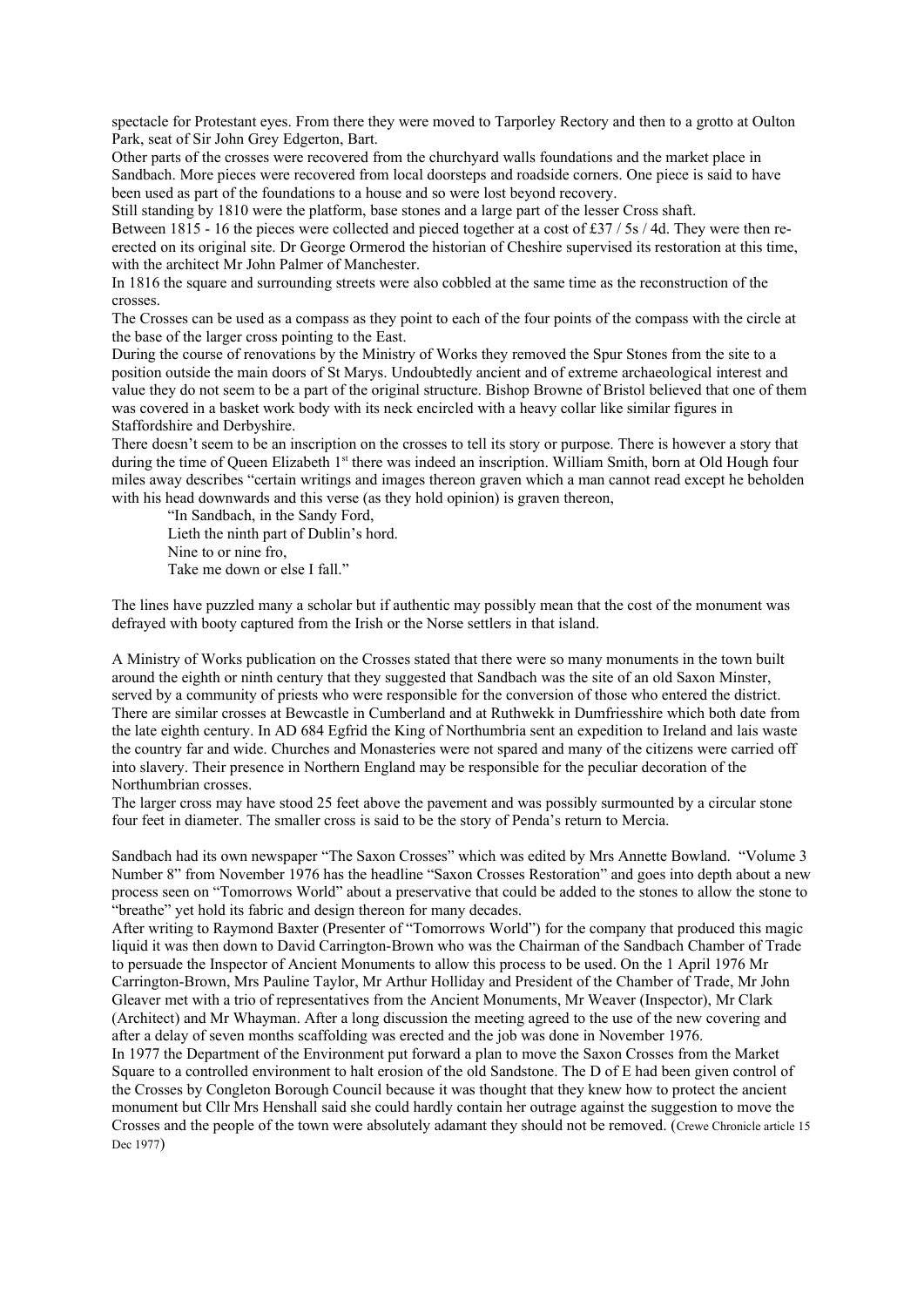In 1986 the Town Council funded a scheme to put floodlighting and protection for the crosses. At this time eight stone columns were erected round the base of the crosses and a brief history of the crosses was donated by the Sandbach Chamber of trade to commemorate the Queen's Golden Jubilee.

According to a theory by Dr Jane Hawkes in her book "The Sandbach Crosses" she concludes that the larger of the two crosses was carved in the first half of the 19<sup>th</sup> Century with the smaller cross being carved in the middle of the 19<sup>th</sup> Century and would probably have been painted with bright colours and decorated with Jewels and metal inserts. This theory however doesn't match the long felt theory that the crosses were built about 800 AD.

In 2009 a plaque telling the history of the Crosses was removed from the Market Square while the cobbles were being refurbished.

In 2014 the Sandbach Town Council funded a project to erect a display about the history of the crosses both around the base and also near the Post Box and Post Office collection point. Led by Cllr Graham Bell (2007 to 2015) the information was based on Dr Jane Hawkins (Author "The Sandbach Crosses: Signage and Significance in Anglo-Saxon Sculpture"), Joe Savage (Interpretation Manager at EH) and an English Heritage history and not previous records in books from the 1800's onwards.



(Saxon Crosses April 2004)

#### EXTRA INFO

St Augusta (Augustine of Canterbury) who was born in the  $6<sup>th</sup>$  Century (.D. Possibly 26 May 604) and was sent to Britain by Pope Gregory the Great to Britain where he landed at the Isle of Thanet in 597 with 40 men (According to the Venerable Bede) at Ebbsfleet (In the Parish of Minster-in-Thanet) before going to Canterbury where he founded Britain's Second Christian Monastery and become the First Archbishop of Canterbury (in 597).

A Cross was placed at the site of the landing in Ebbesfleet and was carved by J Roddis of Birmingham and erected by Granville George Levenson-Gower, the second Earl of Granville and Lord Warden of the Cinque Ports in 1884. It has been said that the design for the Cross was based on the smaller of the two crosses that make up the Sandbach Saxon Crosses and when you look at them you can see why.



Ebbsfleet Cross (Based on Saxon Crosses at Sandbach)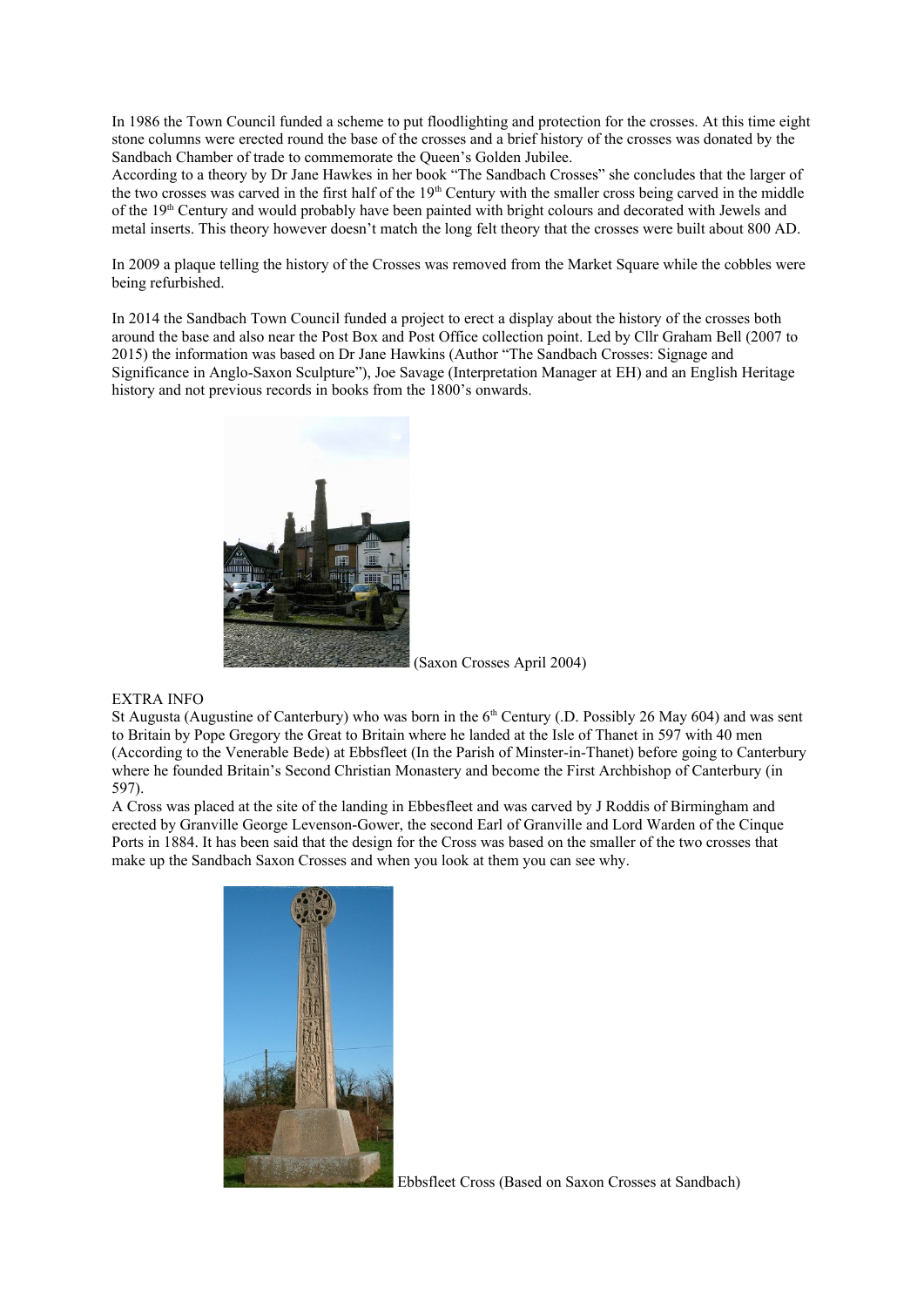##################################################################################

### **#SC00 SCHOOLS IN SANDBACH - HISTORY**

##################################################################################

#SC01 Schools in Date Order

#SC02 Schools in Name Order A to S

#SC03 Sandbach High School / Sandbach Secondary School

#SC04 Sandbach School / Sandbach Grammar School

#SC05 Schools in Name Order S to Z

| <b>SANDBACH</b>                 | <b>SANDBACH SCHOOLS</b>                                            | <b>SANDBACH SCHOOLS</b>                    |
|---------------------------------|--------------------------------------------------------------------|--------------------------------------------|
| <b>SCHOOLS</b>                  | (See Below for History Details)                                    |                                            |
| <b>NAME</b>                     | <b>ADDRESS</b>                                                     | NUMBER OF PUPILS                           |
| ELWORTH C of E                  | School Lane, Elworth, CW11 3HU                                     | 285 (2005) – First Year Admissions 40      |
| <b>PRIMARY</b>                  | 01270-762787                                                       |                                            |
| <b>SCHOOL</b>                   | Mr Richard Jerman (Headmaster 1985)                                |                                            |
|                                 | Mr Tom Edgley (Headmaster 2005)                                    |                                            |
|                                 | Mrs Samples (Headmaster 2010)                                      |                                            |
|                                 | Mr Rob Whittle (Executive Head                                     |                                            |
|                                 | teacher 2014)                                                      |                                            |
|                                 | Mr Neil Garrett (2014 to date)                                     |                                            |
| ELWORTH HALL                    | Lawton Way, ElworthCW11 1TE<br>01270-764669                        | 189 (2005) – First Year Admissions 30      |
| <b>PRIMARY</b><br><b>SCHOOL</b> | Mrs Margaret Blease-Bourne                                         |                                            |
|                                 | (Head 2005)                                                        |                                            |
| <b>OFFLEY INFANT</b>            | Offley Road, SandbachCW11 1GY                                      | 164 (2005) – First Year Admissions 60      |
| <b>SCHOOL</b>                   | 01270-763956                                                       |                                            |
| $(1960)$ 's to Date)            | Mrs Brenda Hughes (Head 2005)                                      |                                            |
|                                 | Mrs Jenny Davies (Head 2013)                                       |                                            |
| OFFLEY JUNIOR                   | Offley Road, SandbachCW11 1GY                                      | 239 (2005) – First Year Admissions 60      |
| <b>SCHOOL</b>                   | 01270-764894                                                       |                                            |
| $(1970)$ 's to Date)            | Mr Mark Avis (Headmaster 2005)                                     |                                            |
|                                 | Mrs Jenny Davies (Head 2013)                                       |                                            |
| <b>SANDBACH</b>                 | Crewe Road, SandbachCW11 4NS                                       | 232 (2005) – First Year Admissions 40      |
| <b>COMMUNITY</b>                | 01270-763701                                                       |                                            |
| <b>PRIMARY</b>                  | Mrs Janet Broadley (Head 2005)                                     |                                            |
| $(1911$ to Date)                | Lynn Treadway (Head 2013)                                          |                                            |
| <b>SANDBACH</b>                 | Heath Road, SandbachCW11 2LE                                       | 157 (2005) – First Year Admissions 35      |
| HEATH ST JOHN'S                 | 01270-762859                                                       |                                            |
| <b>CE PRIMARY</b>               | Mr Graham Stephens                                                 |                                            |
| $(1867 \text{ to Date})$        | (Headmaster 2005)                                                  |                                            |
| <b>WHEELOCK</b>                 | Mr Rob Whittle (Headmaster 2014)<br>Crewe Road, Wheelock, CW11 3RT | 223 (2005) – First Year Admissions 30      |
| <b>PRIMARY</b>                  | 01270-759447                                                       |                                            |
| (1871 Old Building /            | Ms S Tomlinson (Head 2005)                                         |                                            |
| 19 Nov 1973 New                 | Joanne Dyson (Head 2013)                                           |                                            |
| Building)                       |                                                                    |                                            |
| "Norfolk House                  | 120 Congleton Rd, SandbachCW11                                     | Unknown (2005) – First Year Admissions     |
| School" (Private)               | 1HF                                                                | Became "Kids Corner Nursery" 2000.         |
|                                 | 01270-759257                                                       |                                            |
|                                 | (Headmaster 2005)                                                  |                                            |
|                                 |                                                                    |                                            |
|                                 | ##########################                                         |                                            |
| <b>SANDBACH</b>                 | Crewe Road, SandbachCW11 3NS                                       | $1,164$ (2005) – First Year Admissions 195 |
| <b>SECONDARY</b>                | 01270-758870                                                       |                                            |
| <b>SCHOOL</b>                   | Mr Peter Wiles (Headmaster 2005)                                   |                                            |
| (Boys School)                   | Mrs Sarah Burns (Headmaster 2013)                                  |                                            |
| $(1677$ to Date)                |                                                                    |                                            |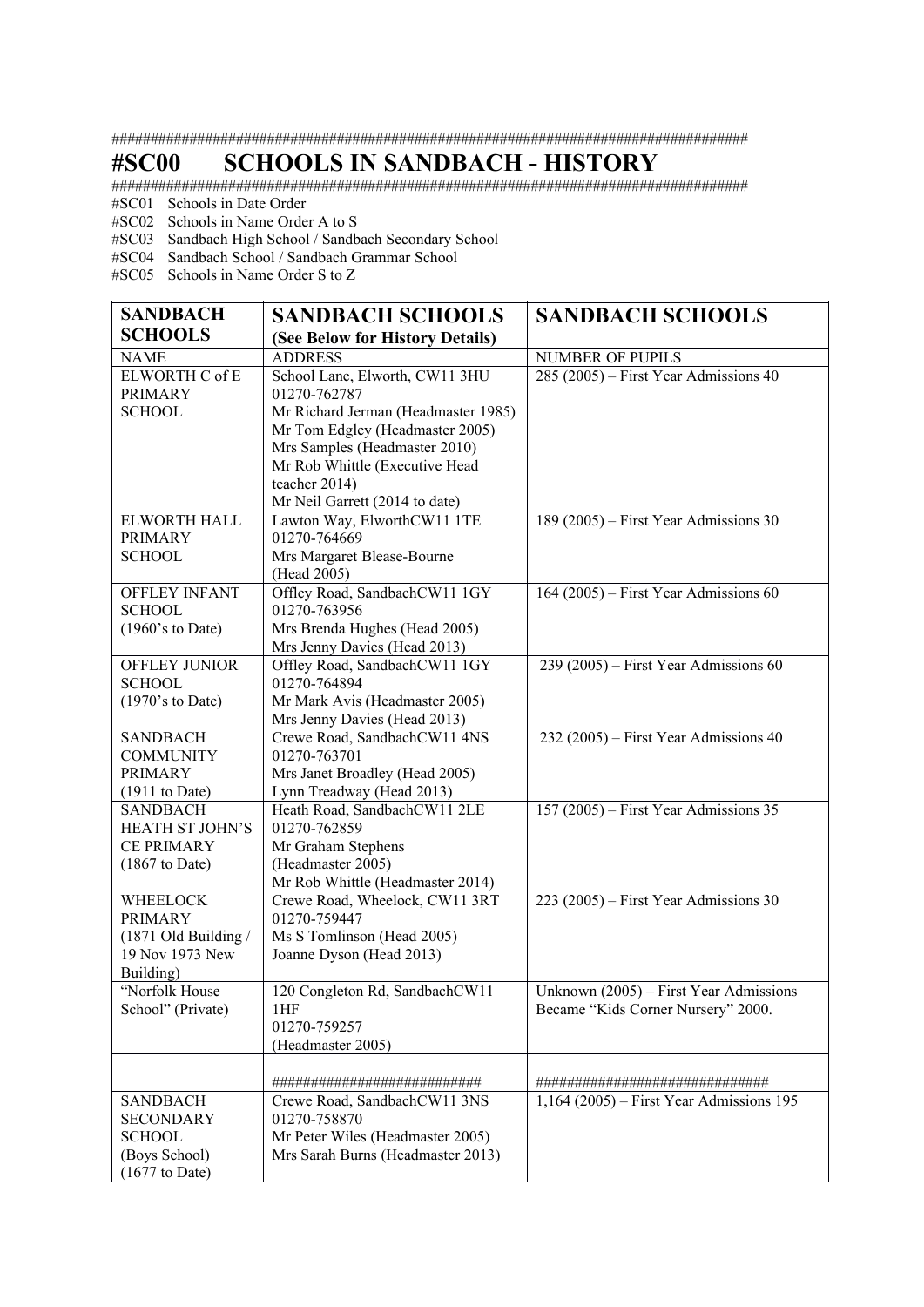| <b>SANDBACH HIGH</b><br><b>SCHOOL FOR</b><br><b>GIRLS</b><br>(old Secondary<br>School) | Middlewich Road, SandbachCW11<br>3NT<br>01270-765031<br>Mr John Leigh (Headmaster 2005) | $1,259$ (2005) – First Year Admissions 210 |
|----------------------------------------------------------------------------------------|-----------------------------------------------------------------------------------------|--------------------------------------------|
| (1960? To Date)                                                                        |                                                                                         |                                            |
|                                                                                        |                                                                                         |                                            |
|                                                                                        |                                                                                         |                                            |

##################################################################################

## **#SC01 SCHOOLS IN DATE ORDER.**

##################################################################################

### **1677 SCHOOLS**

Sandbach School (1677 to Date) Middlewich Road, Sandbach

### **1809 SCHOOLS**

Sandbach Congregational Sunday School opened 1809. Sandbach School (1677 to Date)

### **1834 SCHOOLS**

Sandbach School (1677 to Date) Grammar School – (Wheelock Road) Crewe Road, Principal Rev Robert Batty (Master)

Wheelock – Richard Caulton

### **1857 SCHOOLS**

Sandbach School (1677 to Date) Grammar School – (Wheelock Road) Crewe Road, Principal Rev Lewis Evans M.A. (Master) / Mr Christopher Herring (Second Master) National School – Market Place, Mr James Bailey (Master), Mrs Bailey (Mistress). British School – Scotch Common, Mrs Bayley (Mistress)

### **1867 SCHOOLS**

Sandbach Heath-St John's Primary School opened on the 21 January 1867 as a school for infants. Sandbach School (1677 to Date)

### **1871 SCHOOLS**

Sandbach School (1677 to Date) Wheelock Primary (1871 Old Building / 19 Nov 1973 New Building)

### **1894 SCHOOLS**

Collegiate School for Girls (Conducted by Mrs H J Mann) Bridge House, Sandbach (Next to the Old Hall) Sandbach Heath-St John's Primary School (1867 to Date) Sandbach School (1677 to Date) Wheelock Primary (1871 Old Building / 19 Nov 1973 New Building)

### **1896 SCHOOLS (Kelly's Directory)**

Temperance Hall on Scotch Common (Plain red brick building holding 300 Persons) used as an Infant School in connection with the National School.

### **1897 SCHOOLS**

In 1897 the Marriott family donated land (Now the Park) and their house (Marriott House, now the library) to the town.

It was described as a "Technical School, Public Gardens and Pleasure Gardens". Sandbach Heath-St John's Primary School (1867 to Date) Sandbach School (1677 to Date)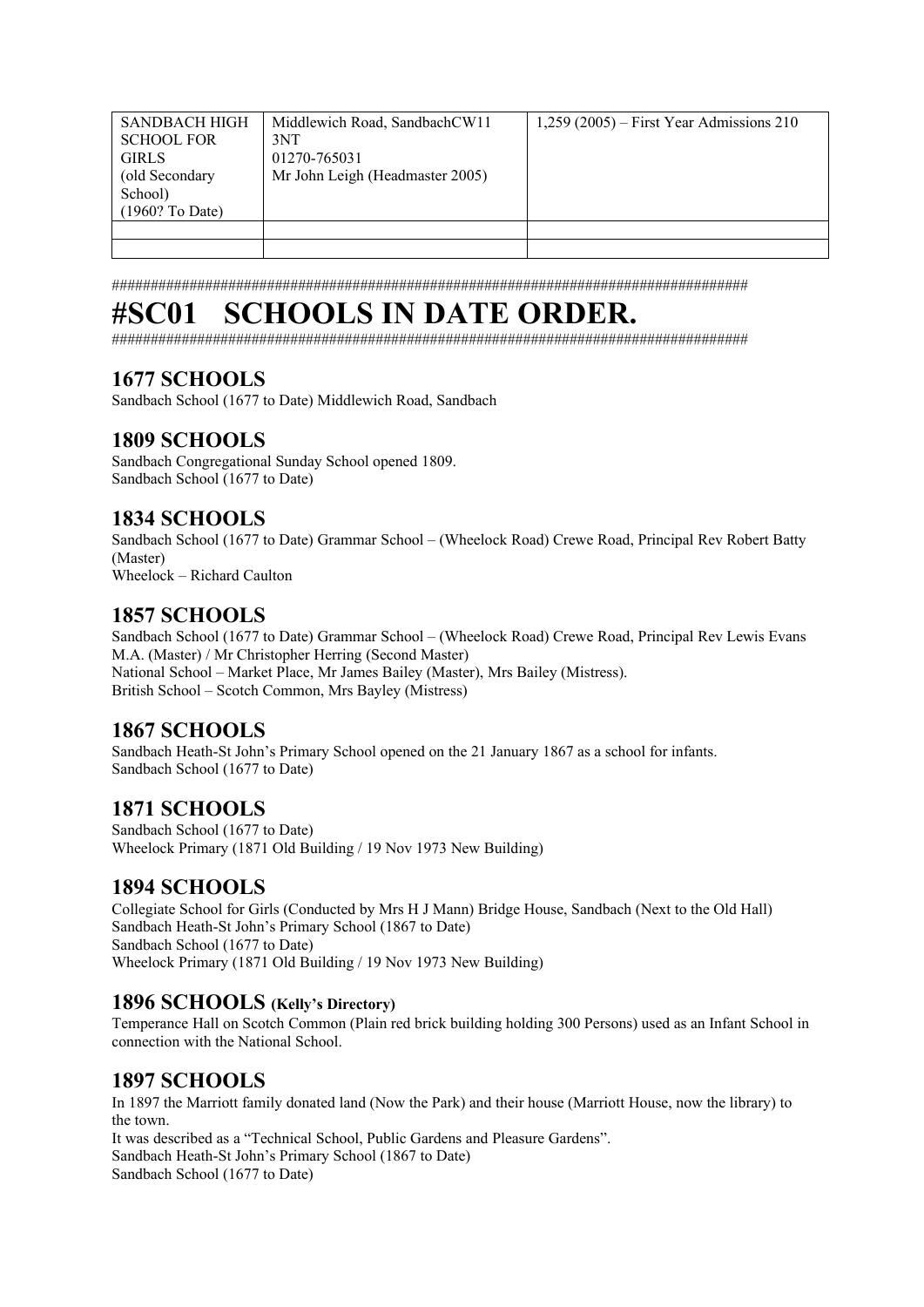Wheelock Primary (1871 Old Building / 19 Nov 1973 New Building)

### **1902 SCHOOLS**

Miss Sarah Bull (Ladies School) - Wheelock Road, Sandbach Mrs Marian E Mann (Ladies School) – (Bridge House) Bridge Street, Sandbach (Next to the Old Hall) William Nock (Master of National School) - Congleton Road, Sandbach Thomas Steele (School Attendance Officer) Bradwall Street, Sandbach Sandbach Heath-St John's Primary School (1867 to Date) Sandbach School (1677 to Date) Wheelock Primary (1871 Old Building / 19 Nov 1973 New Building)

### **1911 SCHOOLS**

Crewe Road - Secondary School / Primary School (1911 to Date) Sandbach Heath-St John's Primary School (1867 to Date) Sandbach School (1677 to Date) Wheelock Primary (1871 Old Building / 19 Nov 1973 New Building)

### **1914 SCHOOLS**

George William Braddock (School Attendance Officer) at Park Lane, Sandbach Miss A Henrietta Harris (Private School) at 59 High Street, Sandbach Crewe Road - Secondary School / Primary School (1911 to Date) Grammar School (Headmaster S.W. Finn MA) at Wheelock Road Sandbach Heath-St John's Primary School (1867 to Date) Sandbach School (1677 to Date) Wheelock Primary (1871 Old Building / 19 Nov 1973 New Building) SCHOOLS Grammar School S.W. Finn M.A. (Headmaster) The Square (Built 1841) William Nock (Master) Miss Annie Robbins (Mistress) Sandbach Heath (erected 1866 and enlarged 1891) Arthur William Allen (Master) Miss Maude Newall (Mistress) Miss Annie Hoole (Infants Mistress) Council – Chapel Street (erected 1874) Miss Jane Cheetham (Mistress) Miss Mary Ann Wood (Assistant Mistress) Council Senior School, Crewe Road (Built 1911) Arthur Maskelyne (Master)

### **1933 SCHOOLS**

"Bridge House School for Girls" with Principal Miss Harris. Crewe Road - Secondary School / Primary School (1911 to Date) Grammar School – Crewe Road. Sandbach Heath-St John's Primary School (1867 to Date) Sandbach School (1677 to Date) Wheelock Primary (1871 Old Building / 19 Nov 1973 New Building)

### **1948 SCHOOLS**

"Bridge House School for Girls" with Principal Miss Harris. Crewe Road - Secondary School / Primary School (1911 to Date) Grammar School – Crewe Road. Sandbach Heath-St John's Primary School (1867 to Date) Sandbach Heath– Opposite the Methodist Church (On 1948 Map) Sandbach School (1677 to Date) "Technical School, Public Gardens and Pleasure Gardens" (1897 Marriott House and land) Temperance Hall on Scotch Common (On 1948 Map) Wheelock Primary (1871 Old Building / 19 Nov 1973 New Building)

### **1966 SCHOOLS**

Chapel Street (Infants only)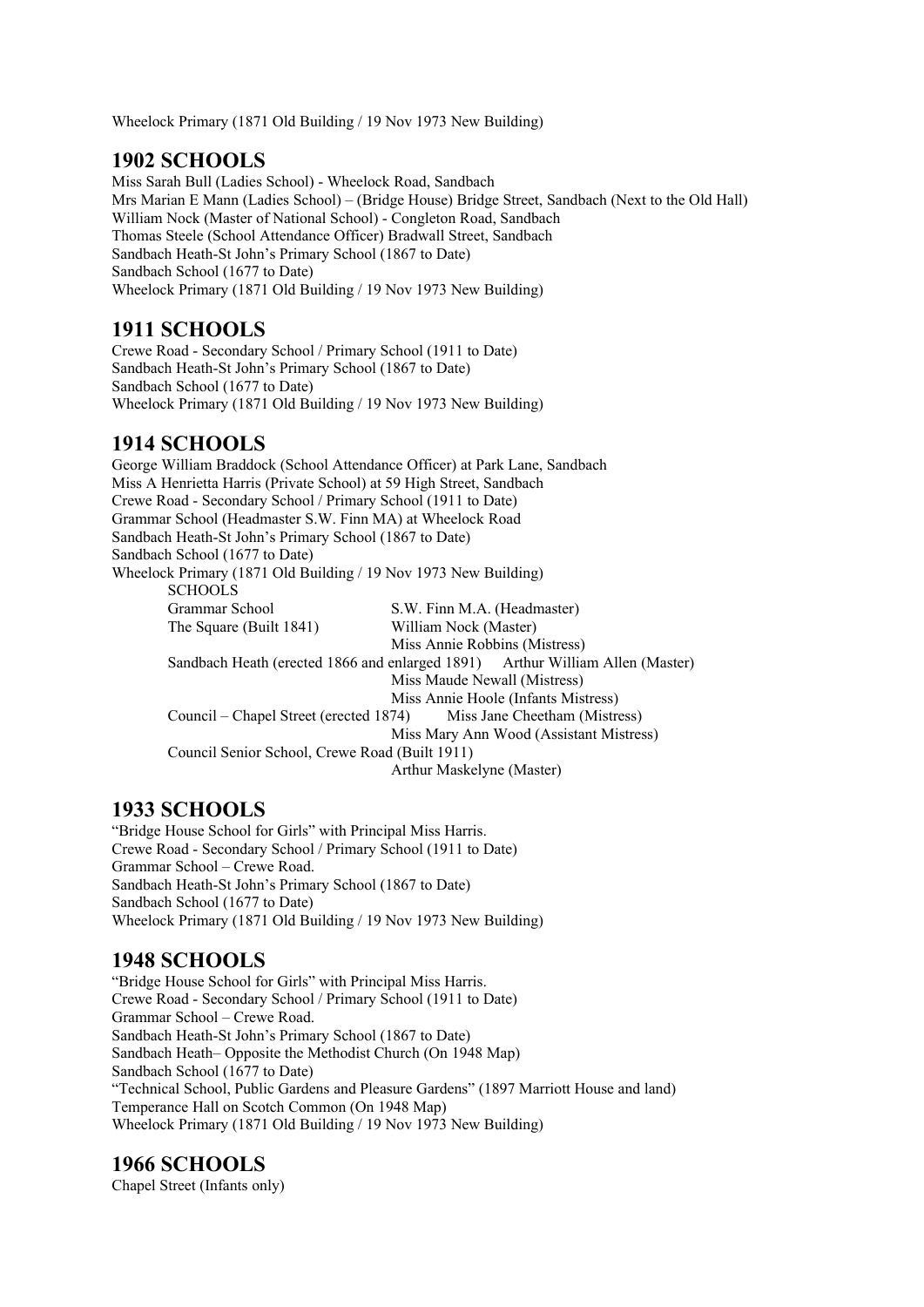Crewe Road - Secondary School / Primary School (1911 to Date) (was Secondary School Now in 1966 an Infant school) The Square Elworth Sandbach Heath-St John's Primary School (1867 to Date) Grammar School (Boys only – Girls went to Congleton County Grammar School for Girls) County Secondary School, Middlewich Road. Sandbach School (1677 to Date) Wheelock Primary (1871 Old Building / 19 Nov 1973 New Building) Wheelock (Church of England) Wheelock (Methodist)

### **1973 SCHOOLS**

Crewe Road - Secondary School / Primary School (1911 to Date) Elworth Church of England (to Date) Elworth Hall Primary School (to Date) Norfolk House – Private School (to Date) Offley Road Infant (1960's) Junior (1970's) Sandbach Heath-St John's Primary School (1867 to Date) Sandbach High School (1960's Secondary School / 1980 High School) Sandbach School (1677 to Date) Wheelock Primary (1871 Old Building / 19 Nov 1973 New Building)

### **2015 SCHOOLS**

Crewe Road - Secondary School / Primary School (1911 to Date) Elworth Church of England (to Date) Elworth Hall Primary School (to Date) Norfolk House – Private School (to Date) Offley Road Infant (1960's) Junior (1970's) Sandbach Heath-St John's Primary School (1867 to Date) Sandbach High School (1960's Secondary School / 1980 High School) Sandbach School (1677 to Date) Wheelock Primary (1871 Old Building / 19 Nov 1973 New Building)

##################################################################################

# **#SC02 SCHOOLS IN NAME ORDER.**

################################################################################## ###########################################

### **BRIDGE HOUSE SCHOOL.** (Next to the Old Hall)

Established about 1863 the private day and boarding school for girls from the ages of eight to seventeen was run by Mrs Mann (Principal) and then in the 1930's by Miss Harris.

###########################################

### **CHAPEL STREET SCHOOL.**

Back of the Wesley Avenue Chapel. (Now the Wesley Centre Building) the Sunday School building was added in 1870 (Now the Scout Hall).

In 1933 the School was an Infant School only.

###########################################

### **CREWE ROAD JUNIOR SCHOOL**

Designed by A Price and Son it was constructed by John Huxley of Malpas in 1911. In 1933 the school had room for 450 students. By 2013 it was the Sandbach Community Primary School.

###########################################

## **ELWORTH C OF E PRIMARY SCHOOL**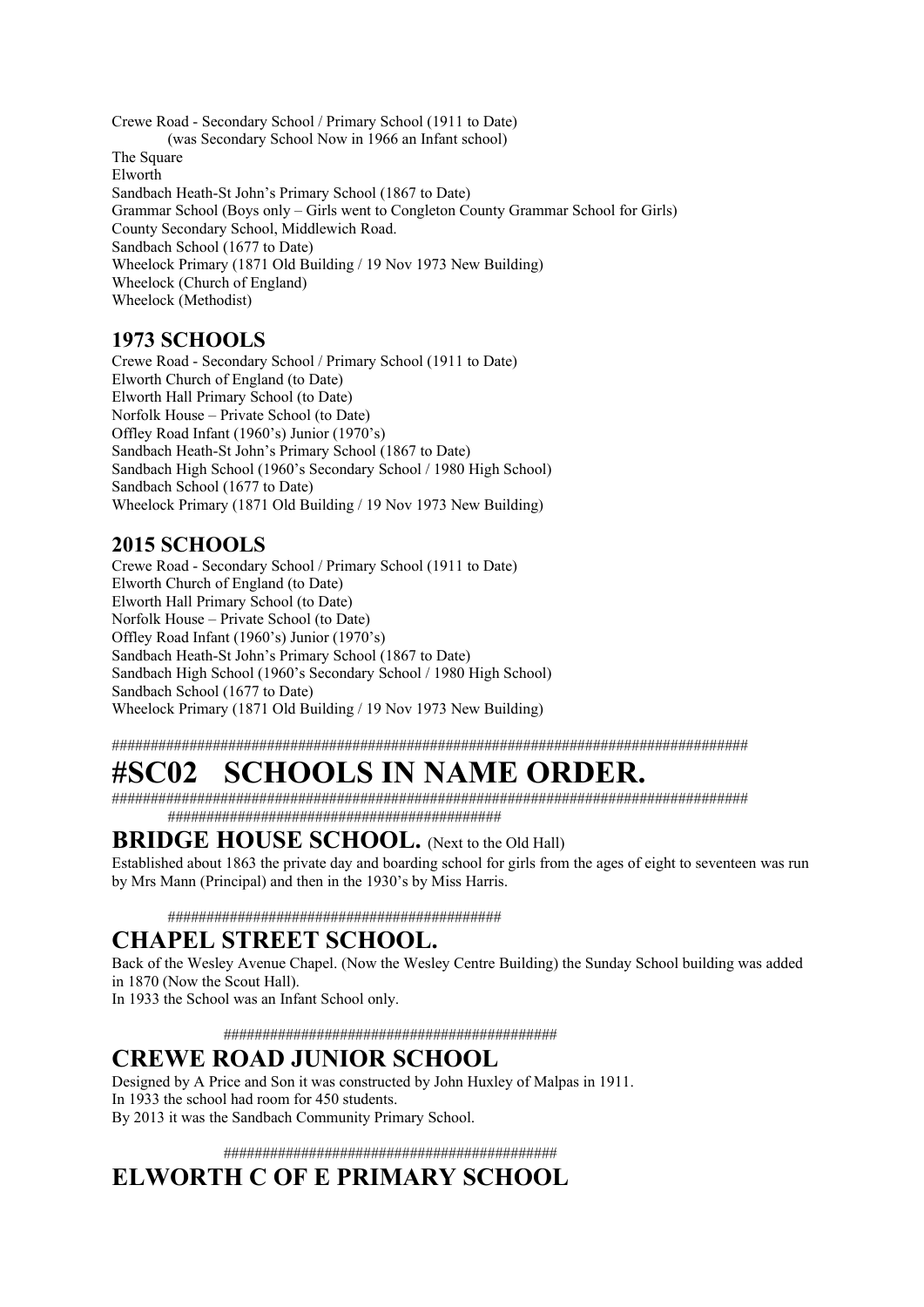20 Nov 2015 a new extension was opened at the school by MP Fiona Bruce and the Bishop of Chester the Rt Rev Peter Forster with Sandbach Mayor Gill Merry in attendance. The new build included two classrooms for the reception classes and a head teacher's office and stands on the spot used previously as an early years play area.

In April 2016, Diane Harrison stepped down as the school's Crossing Patrol Lady (Lollipop person) after 22 years crossing children and as a Midday assistant (Dinner Lady) at the school for the last 31 years starting in 1986 when her son joined the school as a pupil.

| DATE           | <b>HEADTEACHER</b>                                            | <b>DEPUTY HEAD TEACHER</b>                    |
|----------------|---------------------------------------------------------------|-----------------------------------------------|
|                | (Dates Known = If you have more accurate dates please E Mail) |                                               |
| 1985           | Mr Richard Jerman                                             |                                               |
| 2005           | Mr Tom Edgley                                                 |                                               |
| 2010           | Mrs Samples                                                   |                                               |
| To 2014        | Mr Rob Whittle (Executive Head teacher 2014)                  |                                               |
| $2014$ to date | Neil Garrett                                                  | Alison Steele (Assistant Head Teacher 1)      |
|                |                                                               | Sally Mace (Assistant Head Teacher from 1991) |

### **TEACHERS**

Sally Mace (Started in September 1991. In 2016 she had been Assistant Head Teacher for 25 years) Meryl-Jane Miller (Started in 1995 and by 2016 was Senior Teaching Assistant) Alison Steele (Started in September 1989 moved from Alderley Edge. In 2016 Assistant Head Teacher) **OTHER STAFF**  Diane Harrison (Midday Assistant since 1986 / Crossing Patrol Lady since 1994 / Retired 2016)

Pauline Rawlinson (Midday Assistant since 1986)

Jackie Spurr (Catering Supervisor since 1988)

###########################################

### **OFFLEY ROAD (Infant and Primary School)**

#### E MAIL [admin@offley.cheshire.sch.uk](mailto:admin@offley.cheshire.sch.uk)

Built in the 1960's The original Infant and Junior School catered for the pupils of the Queen's Drive and Congleton Road estates. As the population grew a new building was needed an it was decided to split the Infants into the existing School building while the Juniors were to be housed in a new purpose built school next door. Built in the 1970's the Junior School was one of a number of schools built to the open plan system where pupils were allowed to roam from one area to another to do studies with occasional lessons in a class format. This was soon dropped as no work was done and a more formal class was set up within area's surrounded by blinds.

The School has produced a number of well-known pupils including BBC Presenter and ITN Newsreader **Katie Derham** (Also Classic FM / The Proms and Strictly Come Dancing). Katie went to Offley Road School and was taught by Mrs Bennion. She lived with her family in Bradwall Road.

Katie (.b. Catherine Beatrice Margaret Derham) was born in Canterbury, Kent on the 18 June 1970 to John Derham a Chemist at Fisons and Margaret a teacher and has a brother called Richard. In 1971 the family moved to the north west and she was educated at Offley Road Sandbach and then Cheadle Hulme School where she took O Levels.

Between 1995-1998 Katie worked for BBC Radio 4's "Money Box" and Radio 5 Live's "Moneycheck". In 1996 she moved to BBC TV as a consumer affairs correspondent and "Film 1996" reporter.

1998-2010 Katie joined ITN as a media and arts editor and in 2004 became the 1.30pm Newsreader progressing to 6.30pm and a main news presenter before moving on with her last news on ITV1 on the 25 June 2010. Since then she has presented a number of Arts programmes for the BBC and Classic FM and in 2015 was a contestant on BBC's "Strictly Come Dancing".

#### **HEADMASTERS / HEAD**

OPENING STAFF Mr Lea (Headmaster) TEACHERS INCLUDED Mr Brian Stutard Mr Hassel Mr Gower Mrs Astrid Jennings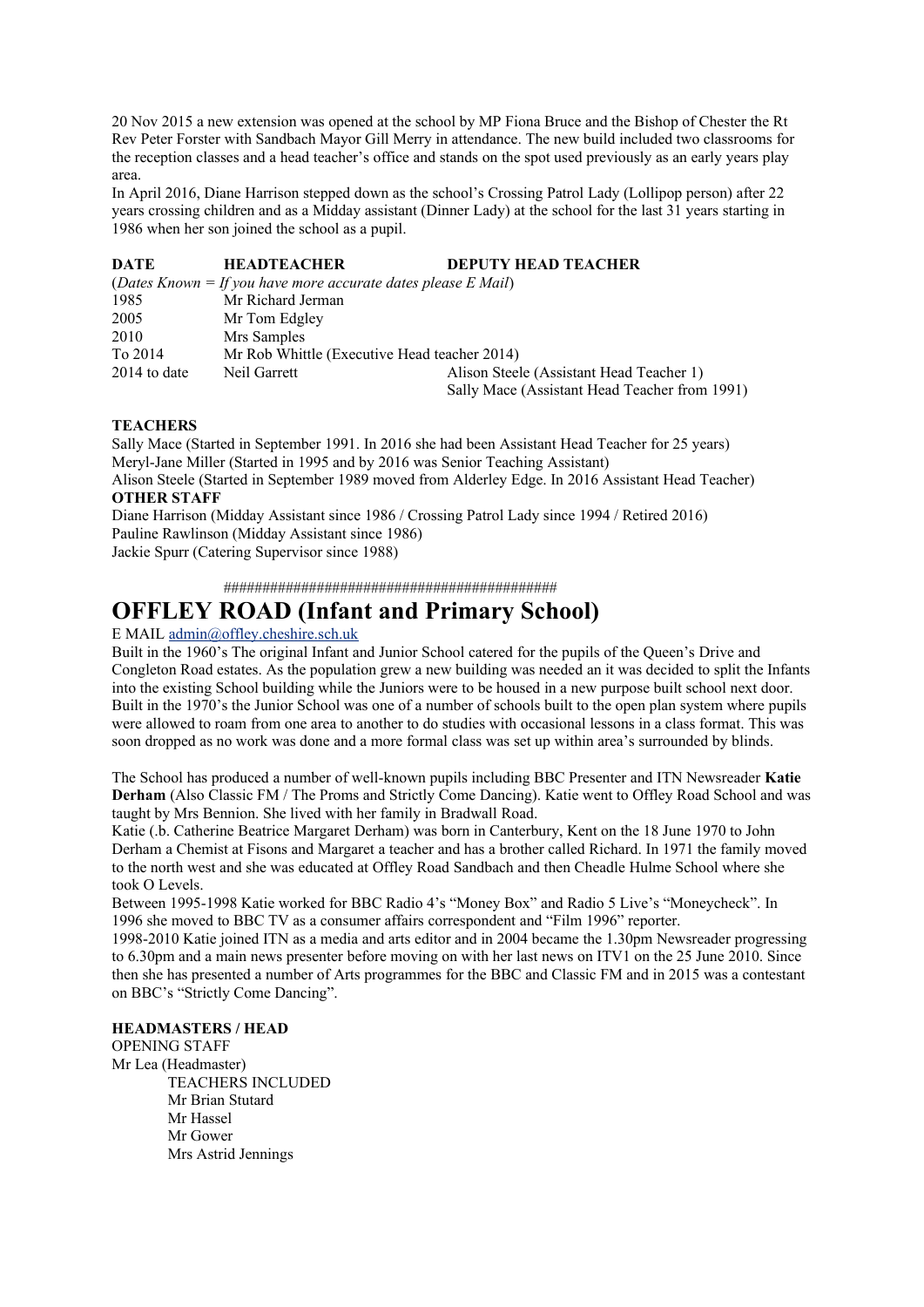#### **OFFLEY ROAD INFANT SCHOOL**

| Pre 2005 | Mrs Brenda Hughes (Head 2005) |
|----------|-------------------------------|
| Pre 2008 | Mrs Jenny Davies (Head 2013)  |

#### **OFFLEY ROAD JUNIOR SCHOOL**

Pre 2005 Mr Mark Avis (Headmaster 2005)<br>Pre 2008 Mrs Jenny Davies (Head 2013) Mrs Jenny Davies (Head 2013)

#### **OFFLEY PRIMARY SCHOOL (Both Schools)**

| <b>DATE</b>    | <b>HEADTEACHER</b>                | DEPUTY HEAD TEACHER |
|----------------|-----------------------------------|---------------------|
|                | Pre 2013 to 2014 Mrs Jenny Davies | Unkn.               |
| $2014$ to date | Mrs Jill Robertson                | Mrs Emma McLoughlin |

###########################################

### **SANDBACH HEATH (St John's Primary School)**

The School was built in memory of the Rev. John Armitstead M.A. a former Vicar of Sandbach (20 Feb 1828 to 20 Oct 1865) and opened on the 21 January 1867 as a school for infants. It was provided by parishioners and friends of the outstanding cleric.

In 1891 the school received £72/5s in education grants when Free Education was brought in by the Government with the headmaster Mr A.F Carter being paid £80 a year. The Sewing mistress was paid £1 /5s and rates, insurance and taxes cost the school 15s 7d.

In 1933 the school provided places for 80 mixed and 45 infant pupils.

| <b>HEADTEACHER</b> | <b>DEPUTY HEAD TEACHER</b> |
|--------------------|----------------------------|
| Eliza Matthews     |                            |
| Mr A.F. Carter     |                            |
| Mr A.W. Allen      |                            |
| F W Edwards        |                            |
| J Austin           |                            |
| Mr W P Llewelyn    |                            |
|                    |                            |
| Mr Graham Stephens |                            |
| Mr Rob Whittle     |                            |
|                    |                            |

###################################################################################

### **#SC03**

## **SANDBACH HIGH SCHOOL / Sandbach Secondary School**

################################################################################### The School opened as Sandbach Secondary School in Middlewich Road.

The original Secondary School was the building opposite Sandbach School on Crewe Road and is now the Crewe Road Primary School and was in operation as a Modern Secondary School in 1948.

In (June / July) 1960 the Sandbach County Secondary School held its first Sports Day at Crewe Road. In 1960 one of its longest serving members of staff joined the school. Mr Harry Monkhouse was parts of the PE staff until the late 1970's when he was appointed Deputy Headmaster. He continued at the school until the end of the summer term in 1994.

By 1966 a New School had been built on Middlewich Road to house the increasing number of pupils. By the 1970's the forms were named as follows.

Avon Forest Lincoln ? Royal York

On the 17 January 1976 the LEISURE CENTRE attached to the School was officially opened.

The Leisure Centre was built next to the Sandbach Secondary School (Now Sandbach High School) during the previous year. During the building one of the workmen was from Scotland and knew how to play the bagpipes. Once the roof had been finished he decided to play the bagpipes from the top of the building. Instead of being told off for his stunt he played them so well that he was invited to play at the school's assembly for the pupils.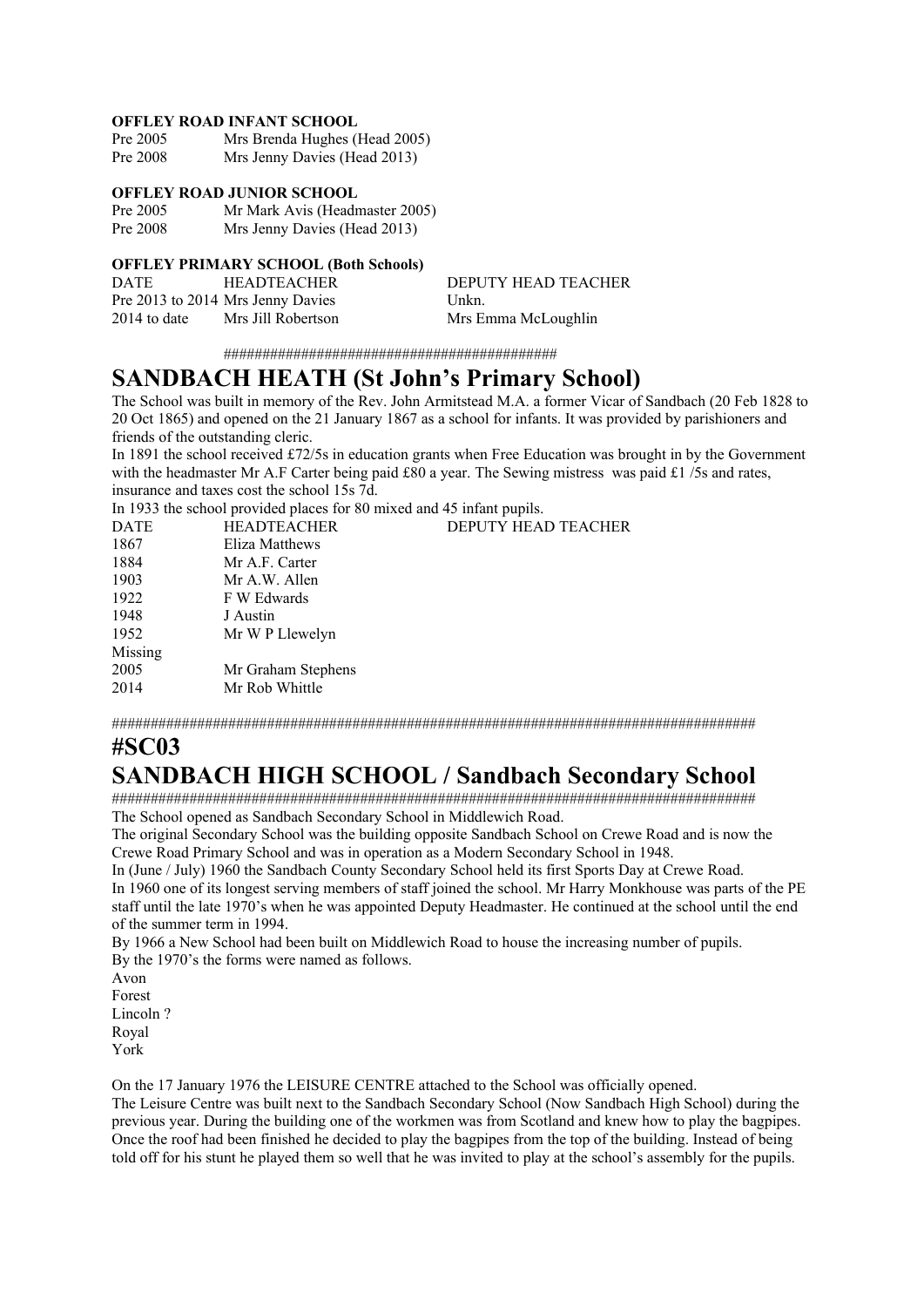In September 1979 the School started to became a single sex Secondary School or High School as it was now to be known with the first full intake of all girls in a single year.

In 2010 the School became an Academy and has a dedicated Six Form building and now has closer ties to Sandbach School for various academic and musical activities.

Mrs Heather Davies (Nee Macfarlane) died of cancer on the 27 October 2019 an Art, Photography and Design and Technology teacher who joined in 2012 having just qualified.

Mr Geoff Pike had worked at the school since 1999 and died in November 2020 having taught Business and IT.

By 2021 the forms we split into 8 with a support person. FORMS Year 7, 8, 9. S, O, N, D, I, B, A, C, H, E and support

FORMS Year 10 S, O, N, D, B, A, C, H, E and support

FORMS Year 10 S, A, N, D, B, E, C, H and support

FORMS Year 12 Gawsworth Foden Kennilworth Lincoln Oldfield Royal Windsor York

FORMS Year 13 Astins Avon Berrington Capesthorne Forest Henshall Herald Moreton

2021 TEACHERS Mr R Abbotson (English) Mrs N Abson (English, Drama) Miss N Arora (Business, Computing, Economics) Miss C Ayers (Maths) Miss K Bailey (Psychology, Sociology, Child Development, Vocational Studies) Mr A Barlow (Science) Mr G Bashford (Curriculum Leader IT / Computing) Mr C Batty (Curriculum Leader English) Mrs J Bell (Librarian) Mrs J Bernardi (MFL) Mrs N Betts (Assistant Headteacher / Curriculum Leader MFL) Mr C Broom (Curriculum Leader Science) Miss A Chambers (Psychology) Mrs L Clark (Business Studies, Achievement Coordinator Y13) Mrs R Clarke (Curriculum Leader PE) Mrs N Conway (Mathematics) Mrs S Cornwall (Art) Mrs B Cummins (English)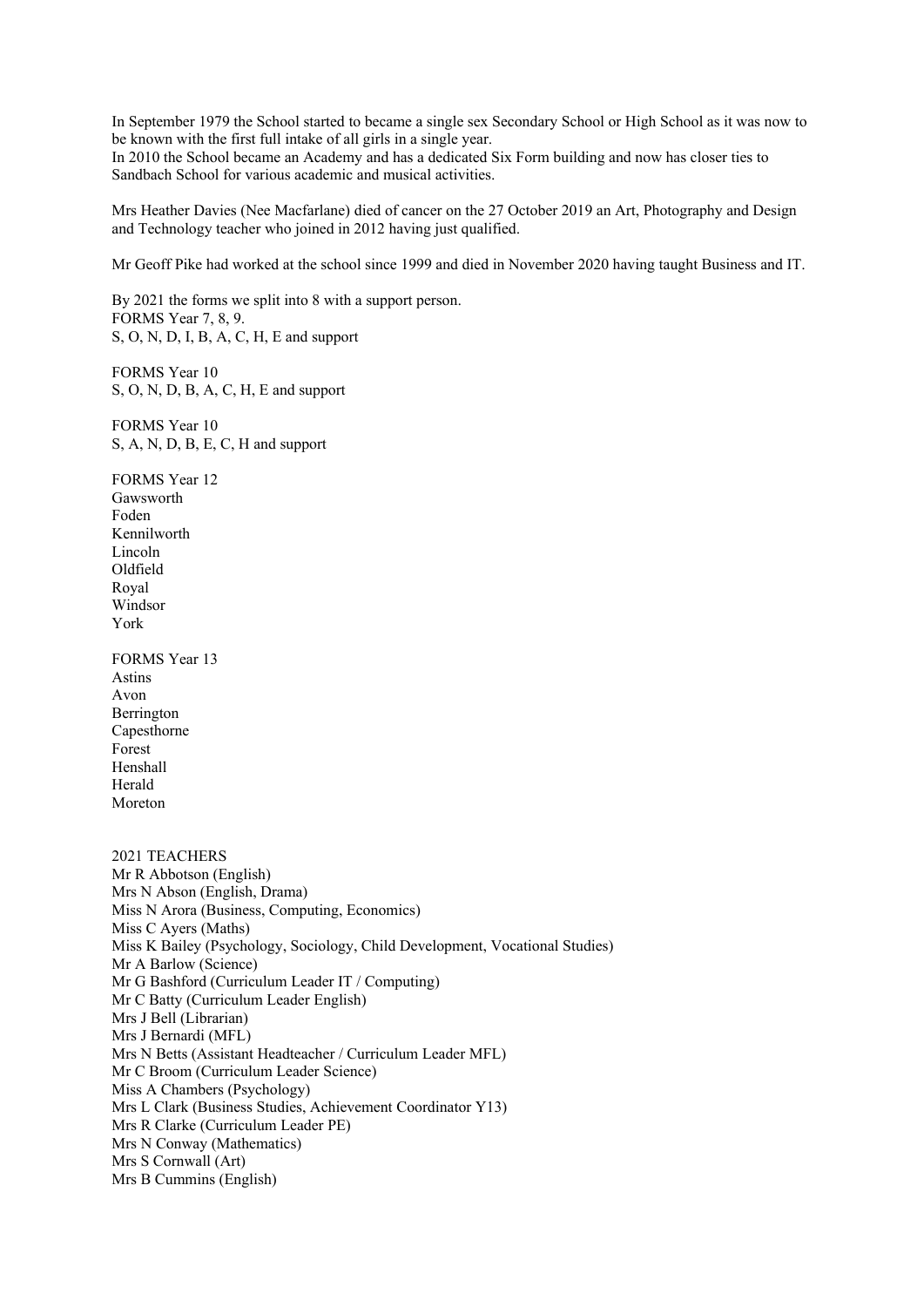Miss R Darlington (Deputy Headteacher, Vocational Studies) Mrs S Davies (Achievement Coordinator Y9, PE) Miss J Dickson (English) Mr D Evans (Lead Teacher Mathematics) Miss K Fairclough (Drama) Mrs F Fishburne (Curriculum Leader Mathematics) Mr A Ford (Assistant Headteacher, Computing, ICT) Mr D Fowler (Geography, Professional Mentor) Mrs K Fowler (Science) Miss S Friend (PE, Assistant D of E Coordinator) Miss S Frost (Assistant Headteacher, Lead Teacher, History, Classical Civilisations, Government and Politics) Mrs F Frost (Maths) Mr P Goodwin (IT Computing, iMedia, Careers Coordinator) Mrs K Gornall (Technology) Mrs A Greenland (Science) Mr J Greenland (Maths) Ms S Gregory (Science, Achievement Coordinator Y7) Miss E Griffiths (MFL) Mrs J Gunay (Psychology / Sociology, Vocational Studies) Mr D Halstead (PE, Maths, Achievement Coordinator Y10) Mrs S Halstead (Senior Achievement Coordinator Y10 and Y11, Design and Technology) Mrs K Heywood (Curriculum Leader, Dance) Mr P Hilton (Assistant Curriculum Leader Science, D and E Coordinator) Mrs J Hooper (Health and Social Care, Child Development) Mrs D Hughes (Design and Technology) Mrs E Hughes (Aspiring Lead Teacher, Maths, Science) Mr R Hughes (Assistant Curriculum Leader, Design and Technology) Mrs Z Hughes (Dance) Mr C Hunt (Lead Teacher, Mathematics) Mrs E Hutchinson (Music, Achievement Coordinator Y8) Miss A Jackson (PE, Geography) Mrs J Jackson (Travel and Tourism, Event Planning) Miss C Jenkins (Religious Studies, ASDAN) Mr I Jepson (Maths, Economics) Miss F Jones (Design and Technology) Mr G Jones (Design and Technology) Miss K Jones (Maths) Mr T Kilkenny (English) Mr S Lonstaff (Assistant Curriculum Leader, Drama) Miss K Lawless (Science) Mr A Leonard (Geography, Environmental Studies, Travel and Tourism) Mr D Luther (Computing, IT) Miss S Maile (Religious Education, Citizenship, PSHCE) Miss A Markwell (History, Government and Politics) Mrs E Martin (Curriculum Leader, Music) Mr S Mason (History, Politics) Mr D Massey (Curriculum Leader, Technology) Mrs C Milnes (Curriculum Leader RE, Classical Civilisation) Miss A Misra (English, Whole School Literacy Coordinator) Mrs H Morgan-Evans (Science) Mr B Mitchell (Social Sciences) Mrs Mooney (Art, Photography) Miss H Morris (Drama) Mr C Murray (Drama) Miss K Nicholson (PE) Miss K Norcliffe (English) Miss N Oyler (Assistant Headteacher, PE) Miss H O'Rourke (MFL) Mrs S Parsons (Maths) Miss S Poneskis (MFL)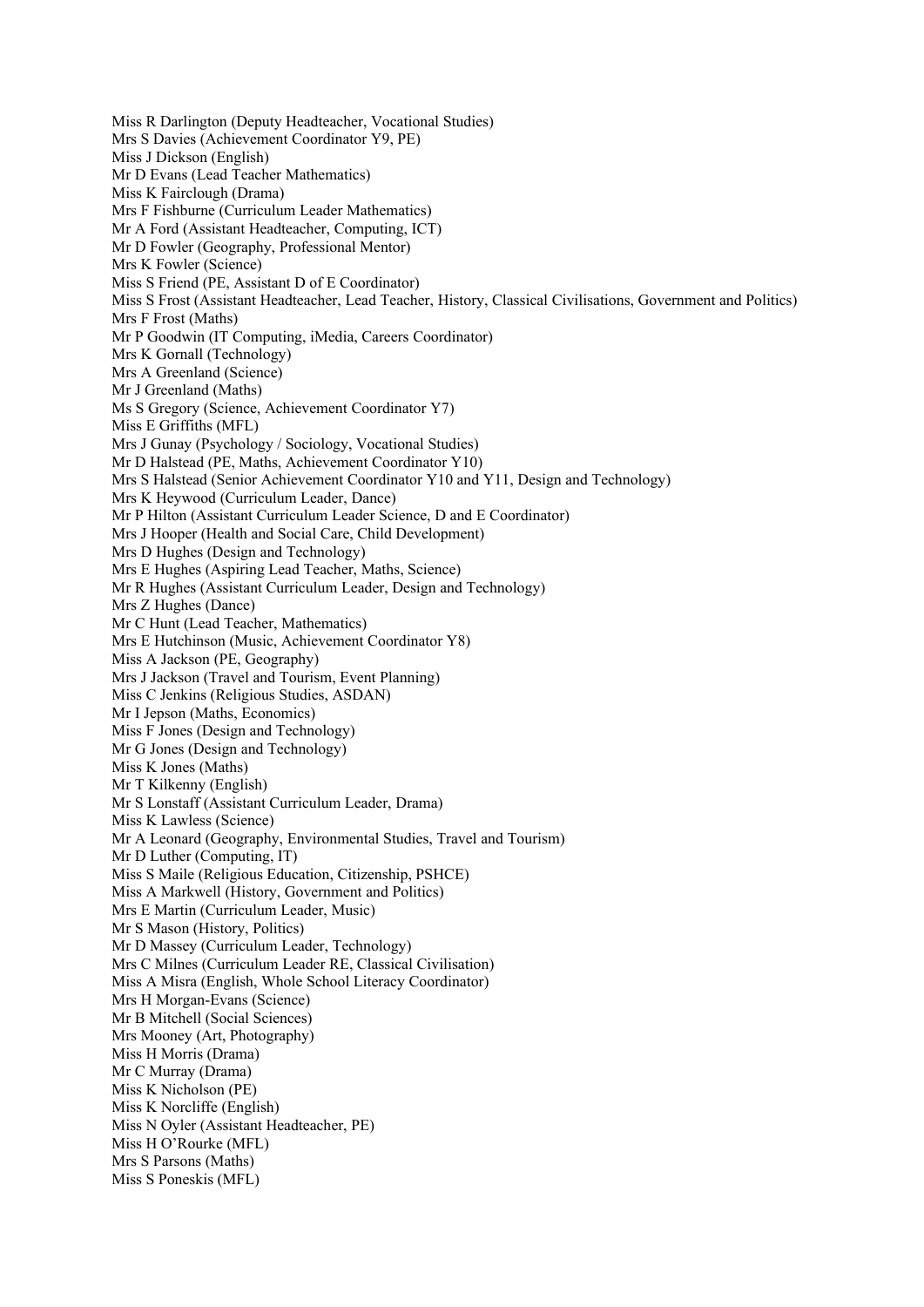Miss R Ralphs (Art) Mr T Reardon-Davies (English, Film Studies Coordinator, Assistant AC Y12 and Y 13, EPQ) Miss S Rigby (Science) Mrs B Salisbury (Curriculum Leader Maths) Mrs T Sellers (Assistant Curriculum Leader, Science) Mr P Sharman (Lead Teacher, Assistant Curriculum Leader, Science) Mrs A Sharp (Geography) Mr D Shaw (Curriculum Leader Social and Applied Learning) Miss S Sheen (English) Mr S Sherman (Maths) Miss L Smith (Assistant Curriculum Leader, English) Miss J Squires (History) Miss B Stone (Design and Technology) Miss L Thompson (Law, Careers / Religious Studies, Criminology, Achievement Coordinator) Mrs V Thomson (Psychology, Health and Social Care) Mrs C Thornhill (Science) Mr R Troth (Deputy Headteacher, Head of Sixth Form, MFL) Miss J Unwin (Design and Technology) Mr D Valentine (Curriculum Leader Art and Photography) Miss E Valentine (Assistant Curriculum Leader, English) Miss R Walker (MFL) Mr A Waring (Science) Miss A Whalley (Assistant Headteacher, PE, Senior Achievement Coordinator) Miss C Wildman Curriculum Leader Geography, T and T) Mrs K Wilson (Science)

##########################################################

| <b>DATE</b>    | <b>HEADTEACHER</b>           | DEPUTY HEAD TEACHER                          |
|----------------|------------------------------|----------------------------------------------|
| $1970$ 's to = | Mr David Clarke (Headmaster) | Mr Jackson (to 1979)                         |
|                |                              | Mr Fisher - Department Head under Mr Jackson |
|                |                              | Mr Jack Evans - after Mr Jackson 1980        |

(**OTHER TEACHERS** =

|                        | Mr Steve Austin (RE / MATHS),    |                                                                        |
|------------------------|----------------------------------|------------------------------------------------------------------------|
|                        | Mr Harry Monkhouse (SPORT),      |                                                                        |
|                        | Mr Betley (TECHNICAL DRAWING),   |                                                                        |
|                        | Mr Bragg (SPORT / GEOLOGY etc.), |                                                                        |
|                        | Mrs Twemlow,                     |                                                                        |
|                        | Mrs Sue Wyatt (FRENCH),          |                                                                        |
|                        | Miss Davies (FRENCH),            |                                                                        |
|                        | Mrs Anne Macaulay (MUSIC),       |                                                                        |
|                        | Mr Ravenscroft (MATHS),          |                                                                        |
|                        | Miss Wynne (PE / SPORT),         |                                                                        |
|                        | Mrs Proudlove (COOKERY),         |                                                                        |
|                        | Mr Les Jackson (Jnr),            |                                                                        |
|                        | Mrs Proudlove.                   |                                                                        |
| 1980's                 | Mr Jack Evans (Headmaster)       | Mr Harry Monkhouse (Late 1970's to 1994)                               |
|                        |                                  | Mr Les Jackson - Deputy Head                                           |
| Sept 1993 to July 2020 |                                  | Mr John Leigh (.b. Aug 1959, Headmaster Joined as Deputy Head in 1990) |
|                        |                                  | $To 2013 = Les Jackson -Deputy Head.$                                  |
|                        |                                  | $2013$ = Mrs Carol Cooke and                                           |
|                        |                                  | Miss Rebecca Darlington (2013)                                         |

###################################################################################

### **#SC04 SANDBACH SCHOOL History.**

################################################################################### There has been reference to a school in Sandbach as early as 1606 when John Shaw the son of the Vicar of Sandbach was described in the parish register as "Schoolmaster".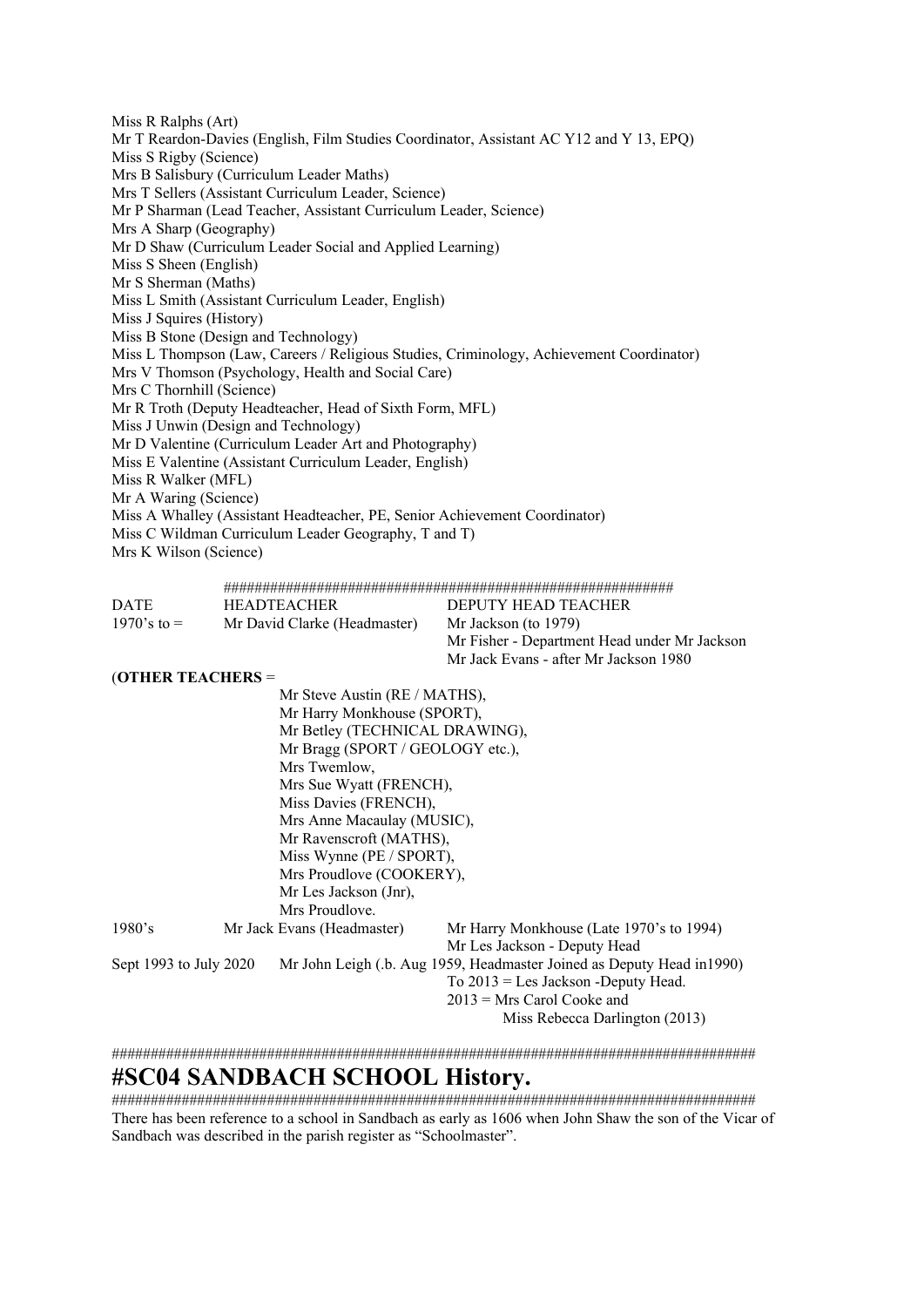The Sandbach School celebrates its anniversary each October with a service at St Mary's Church in the first week of October when old and current pupils get together for a special service.

We know that Sandbach School was founded on the 28<sup>th</sup> September 1677 by Richard Lea and Francis Welles. It was what they called an "Endiwed School" for children between the ages of eight and eighteen. This first building seems to have been built at the cost of Mr Francis Welles, of Sandbach along with contributions from collections made in the parish.

The first building (Possibly called Egerton Lodge) was at 33 Middlewich Road, Sandbach (now the site of Butcher and Barlow Solicitors) and was demolished after the new building was erected over the road (In 1849). The first indenture of the 28 Sept 1677 was assigned to William Hayes (Vicar of Sandbach), Charles Mainwaring, John Aston, Francis Welles, John Furnival, Richard Loundes, John Stonier, Randle Rode and George Twemlow.

Due to donations given to the school there were certain people who could nominate children for the Indenture scheme.

| <b>PERSON</b>                | <b>NOMINATE</b> |
|------------------------------|-----------------|
| Sir John Crewe and his Heirs | 2 Pupils        |
| Roger Wilbraham              | 2 Pupils        |
| Francis Welles               | 4 Pupils        |
| Randle Rode                  | 1 Pupil         |
| Robert Hulme                 | 1 Pupil         |
| Thomas Moore                 | 1 Pupil         |
| Trustees                     | 9 Pupils        |

On the 10 December 1718, a second indenture was made between Thomas Welles, Clerk, Vicar of Sandbach, Richard Loundes of Hassall, Thomas Stephens of Wheelock, Randle Wilbraham of Rose, John Amson of Lees, Lawrence Booth of Twemlow, William Oldfield of Bradwall, Charles ward of Shrewsbury, Richard Vernon, Samuel Watkis, William Furnival and William Rode. The school was built on land donated by the late Mr Francis Welles who had also paid for the original school. As with the previous school it was designed to teach 20 poor boys belonging to the parish and was run by clerk and Schoolmaster Thomas Hall.

Between 1718 and 1729 Charles Ward Esq. of Bradwall left £200 in his will which was invested and the interest was paid to the school.

In 1731 a sum of £420 was donated to the school. This was invested in land at Smallwood and the rent from this was used to pay for a Schoolmaster. In 1836 a Charity Commission report noted that the rent raised £67/ 14s /0d which was passed on to the Rev. Robert Batty who was schoolmaster for 20 years.

THE SCHOOL BECAME A GRAMMAR SCHOOL.

In 1848 a new Private Act of Parliament allowed the school to become a Grammar School with a new headmaster (1848 to 28 March 1869) the Rev. Lewis Evans M.A. (Died 28 March 1869 in office.) taking it into a new era.

The school moved onto its present site in 1849 and was surrounded in 18 acres of land on the Crewe Road. In 1850 a Gate House had been built at the Sandbach School site and was designed by Sir George Gilbert Scott who was also asked to design a new School Building which was finished and officially opened in 1851. Between February 1882 and 1898 the Headmaster at the school was Mr G.H. Heslop M.A. who had inherited a very badly runs school and it was through his efforts that the school started to gain its reputation. By 1898 the school was now one of the leading establishments in the area with Mr Heslop installing a new Laboratory and new classrooms as well as an open air swimming bath. He also added a Gymnasium and a large attached playing field to the facilities of the school before he left in 1898 to go to Sevenoakes School in Kent as Headmaster. In 1911 a new wing was added to the original building consisting of extra classrooms, woodwork room, library and Masters' common room. Work was done by Mr John Stringer of Sandbach under the designs of architects Messrs A. Price and Sons.

In 1912 Ernest Craig was elected to the Crewe Constituency as an MP. He had been a pupil at Sandbach School as a boarder in Mr Imrie's House in the Headmastership of Mr Evans and Mr Chambers and was the first of its pupils to become a Member of Parliament.

#### SANDBACHSCHOOL1914-18.

At Sandbach School they published "The Sandbachian" which included a list of those who had joined up to fight in the war. The magazine was published a couple of times a year and was then dropped to one edition per year until after the war.

More than 200 students signed up with 35 students and one Master being killed.

After the war the names of the fallen were put on a memorial in the school chapel with the first ex pupil to be killed in action being Second Lieutenant Alfred John Haughton who had been at the school between 1892 and 1898. He was in the Cricket XI of 1896 and 1898 and the Football XI in 1897. A.J. Haughton was a member of the 9<sup>th</sup> Battalion Durham Light Infantry and was killed on 24 July 1915 at Flanders (Arrived in France and Flanders 17 April 1915).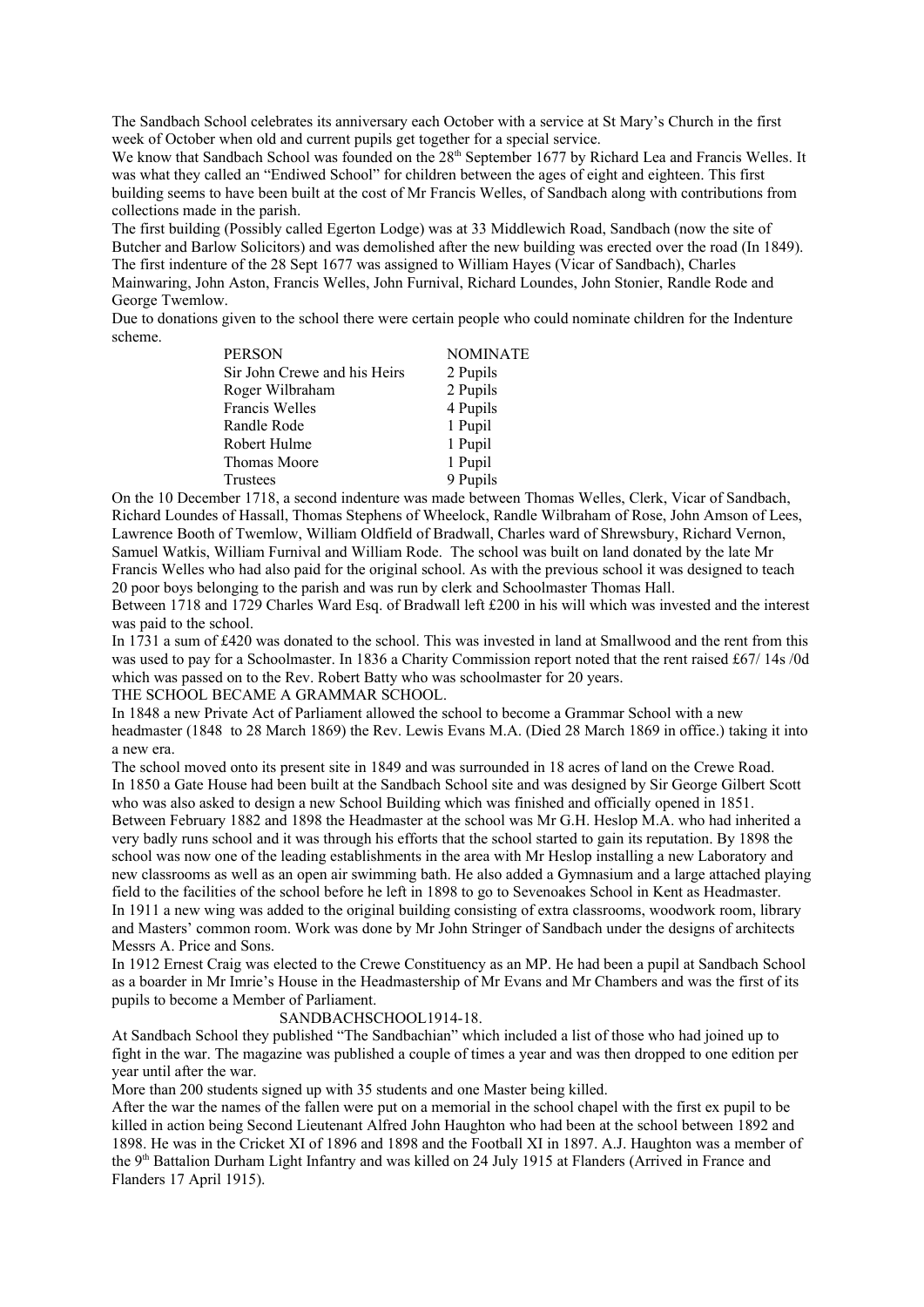In late May 1915 the  $5<sup>th</sup>$ ,  $6<sup>th</sup>$ ,  $7<sup>th</sup>$ ,  $8<sup>th</sup>$  and  $9<sup>th</sup>$  Battalions were part of a force that was sent to slow the German assault on the Bellwaarde Ridge the last battle of the Second Battle of Ypres.

Keiser Wilhelm II inspired a branch of the "Miniature Rifle Association" that included 16 year old William George Upton who won many rifle shooting competitions and was also a keen pilot. The School's Rifle Club for many years featured in the Sandbachian (School Magazine published three times a year before the war and once a year between 1915 and 1918. It was at this time printed by Eachus and Son, The Square, Sandbach)over many editions. William Upton took part in class debates and was able to pinpoint British Troops on a Map of France during Geography lessons. However on the 4 October 1918 at the age of 20 William George Upton died when his plane a Sopwith Camel was shot down five miles over enemy lines during a fire-fight over Roulers in Belgium. He is buried at Dadizelle Cemetery in Belgiumand commemorated with a plaque in St Mary's Church (On the Right when looking at the altar).



Miniature Rifle Association.

Between 1914 and 1918 the "Old Boys" from the School who had fought and died in the Great War (and subsequently in the Second World War) are featured on a memorial "Roll of Honour" has been placed in the School Chapel. A plaque also appears on the Cricket Pavilion dedicated to those who died in the First World War.

1918 also saw the official formation of the School's Cadet Corps when it received official recognition from the Cheshire Territorial Association on the 11 February 1918 and affiliation to the 4th Battalion Cheshire Volunteer Regiment. It had 49 N.C.O.'s and Cadets with a Captain (Captain Wright) and 2<sup>nd</sup> Lieutenant (2<sup>nd</sup> Lieut Boffy) and used dummy rifles loaned to them by the Sandbach and Middlewich Volunteer Corps while waiting for the arrival of D.P. rifles promised by the War Office.

In 1927 the school celebrated its  $250<sup>th</sup>$  Anniversary with the building of a Cricket Pavilion in memory of the "Old Sandbachians" who fell in the Great War. In the August 1914 Sandbachian it mentioned that Mr Ernest Craig (MP) had donated a cheque for  $£100$  to the school to use as it wished, however he was set on them building a Cricket Pavilion and at this time he felt it would be a fitting commemoration of the restoration of peace a date that wouldn't come for another 4 years (November 1918).

~~~~~~~~~~~~~~~~~~~~~~~~~~~~~~~~~~~~~~~~~~~~

#### **WAR DIARY 1914-1918**

.

|             | Headmaster Sidney Wallace Finn MA                                            |
|-------------|------------------------------------------------------------------------------|
| 19 Nov 1915 | Measles in the school with 14 pupils away with the illness with the          |
|             | Attendance Officer being called on Thursday 18 November to make              |
|             | sure they were indeed sick with the illness.                                 |
|             | The Headmaster was on recruiting duties on Tuesday afternoon as              |
|             | part of Lord Derby's Scheme to register the names of able bodied men         |
|             | who wished to be called up. He had been constantly interrupted all week      |
|             | by callers wishing to be registered. The Sandbach School Log Book            |
|             | described the activities of the Head as "The Work is So Immense".            |
|             | The Head was out at 1.45pm and 3.30pm on Tuesday and 2.30pm                  |
|             | (16 November 1915) and 3.30pm on Friday (19 November 1915).                  |
| 3 Dec 1915  | The school still had a lot of sickness but not as much as last week.         |
| 10 Dec 1915 | Still more sickness at the school with attendance again very low.            |
|             | On Wednesday the 8 December 1915 the Headmaster was officially               |
|             | appointed "Attesting Officer" under Lord Derby's Scheme.                     |
|             | On the $9th$ and $10th$ December (Thursday and Friday) men flocked to        |
|             | the school to be attested and classroom A was turned into a recruiting room. |
| 19 Dec 1915 | The Headmaster was absent practically all Monday and Thursday                |
|             | $(13th$ and $16th$ Dec 1915) on work connected with Lord Derby's Scheme.     |
| Dec 2015    | At the TOWN HALL possibly on the $15th$ or $22nd$ of December the Headmaster |
|             | Was involved in the last recruitment drive under the Lord Derby Scheme.      |
|             | The Sandbach Chronicle reported the event;-                                  |
|             | Khaki Armlets were distributed to the men of Sandbach who had attested under |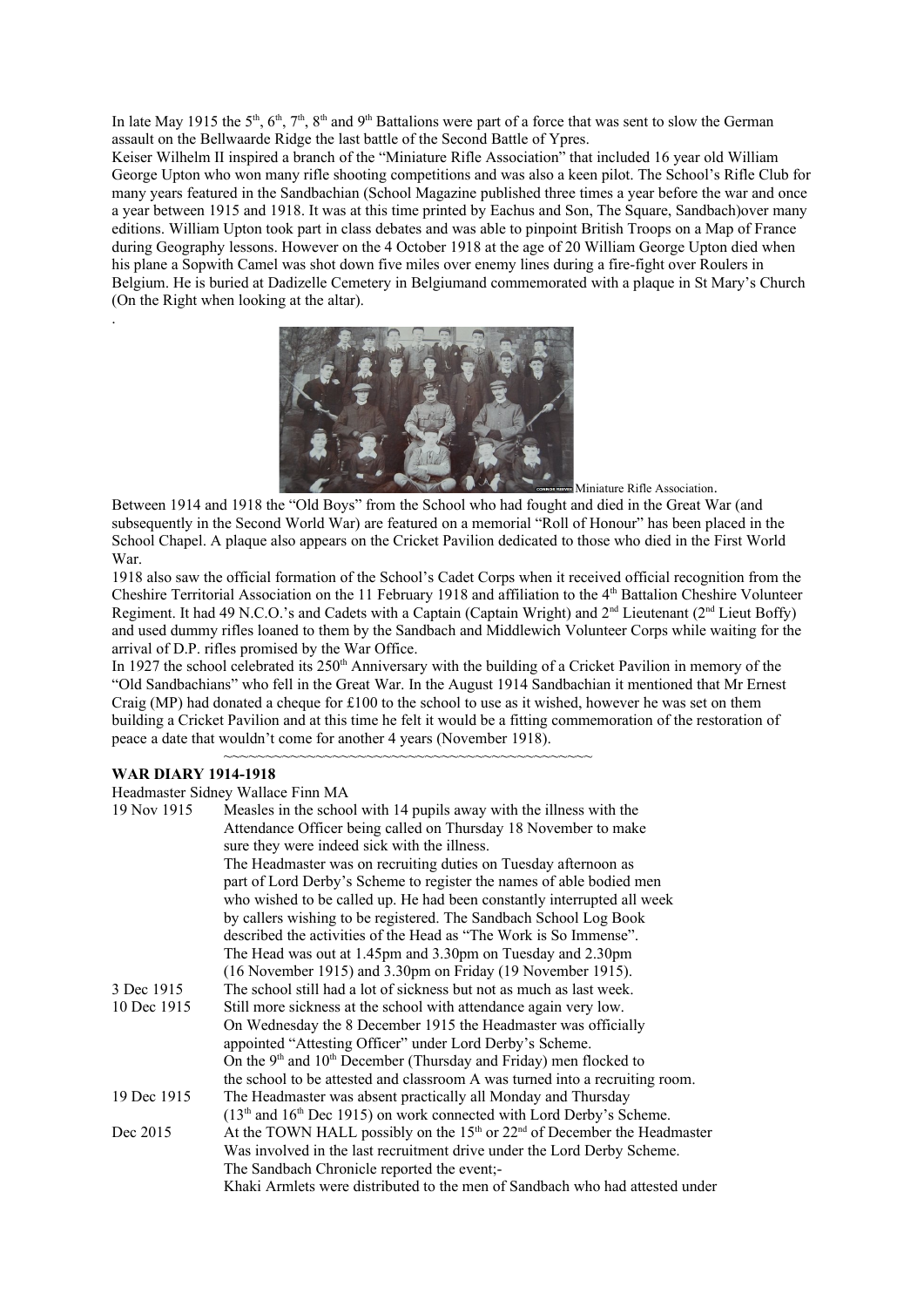|                 | Lord Derby's Scheme in the Town Hall on Wednesday evening.<br>The Town Hall was full of those who waited their turn to receive the symbol<br>of Patriotism.<br>The first wave of recruits under the Derby scheme were encouraged to join up<br>in December 1915 and had until the 29 <sup>th</sup> January to report to their unit.<br>If they needed more time before joining up they had until the 30 December 1915<br>to lodge an appeal to be placed in a later group of recruits. |  |
|-----------------|----------------------------------------------------------------------------------------------------------------------------------------------------------------------------------------------------------------------------------------------------------------------------------------------------------------------------------------------------------------------------------------------------------------------------------------------------------------------------------------|--|
| 1916            |                                                                                                                                                                                                                                                                                                                                                                                                                                                                                        |  |
| 19 May 1916     | A large Circus was due to appear in the town on the 23 May 1916 (Tuesday)<br>and it was decided that the school should have an extra holiday in the afternoon<br>to allow the pupils to attend the entertainment.                                                                                                                                                                                                                                                                      |  |
| 26 May 1916     | On the 24 May 1916 (Wednesday) the whole school had a lesson on the<br>British Empire and then sang the National Anthem along with a number of                                                                                                                                                                                                                                                                                                                                         |  |
| 1917            | Patriotic songs.                                                                                                                                                                                                                                                                                                                                                                                                                                                                       |  |
| 2 Feb 1917      | The Headmaster arranged to visit soldiers and sailors at the Nantwich Hospital,                                                                                                                                                                                                                                                                                                                                                                                                        |  |
| 9 Feb 1917      | leaving school at about 3pm on Friday the 2 <sup>nd</sup> February.<br>On Tuesday the 6 <sup>th</sup> February 1917 the Headmaster was called out to attend a                                                                                                                                                                                                                                                                                                                          |  |
|                 | meeting connected to "War Savings Work". (Savings Bond)                                                                                                                                                                                                                                                                                                                                                                                                                                |  |
| 24 Mar 1917     | The School collected 100 eggs for the "Red Cross" to take to the front.                                                                                                                                                                                                                                                                                                                                                                                                                |  |
| 2 April 1917    | Only 70 students out of 150 on the register turned up to school this week.                                                                                                                                                                                                                                                                                                                                                                                                             |  |
|                 | Another 41 were sent straight home after their feet were found to be wet.                                                                                                                                                                                                                                                                                                                                                                                                              |  |
| 1918            |                                                                                                                                                                                                                                                                                                                                                                                                                                                                                        |  |
| 18 Jan 1918     | The year didn't get off to a good start as the school had to be closed on                                                                                                                                                                                                                                                                                                                                                                                                              |  |
|                 | Tuesday the 15 <sup>th</sup> January 1918 due to a failure in the coal supply.                                                                                                                                                                                                                                                                                                                                                                                                         |  |
|                 | On Friday the 18 <sup>th</sup> January 1918 the Children were taken by their teachers                                                                                                                                                                                                                                                                                                                                                                                                  |  |
|                 | to a lecture and picture show in the afternoon by Mr Mock at the Town Hall                                                                                                                                                                                                                                                                                                                                                                                                             |  |
|                 | on "War in the Air".                                                                                                                                                                                                                                                                                                                                                                                                                                                                   |  |
| 11 Mar 1918     | The compiler of the Sandbach School Log Book reported that her Daughter<br>had died and she was of no use to the school.                                                                                                                                                                                                                                                                                                                                                               |  |
| 15 Mar 1918     | In the 15 <sup>th</sup> March entry it was reported that the Headmaster was absent                                                                                                                                                                                                                                                                                                                                                                                                     |  |
|                 | all day on Tuesday to attend his daughter's funeral.                                                                                                                                                                                                                                                                                                                                                                                                                                   |  |
| 15 Mar 1918 (2) | Mrs Hobbs left on Friday 15 March 1918 at 11.30am to assist at the                                                                                                                                                                                                                                                                                                                                                                                                                     |  |
|                 | Food Control Office with Miss Egerton helping out at the same place at 3pm.                                                                                                                                                                                                                                                                                                                                                                                                            |  |
|                 | FOOD CONTROL OFFICE                                                                                                                                                                                                                                                                                                                                                                                                                                                                    |  |
|                 | Between April and June 1917 over 2 million tons of Allied shipping was lost                                                                                                                                                                                                                                                                                                                                                                                                            |  |
|                 | and along with it large supplies of food leading to high prices and profiteering                                                                                                                                                                                                                                                                                                                                                                                                       |  |
|                 | leaving the Board of Trade with a problem as many items had doubled in price.                                                                                                                                                                                                                                                                                                                                                                                                          |  |
|                 | In July 1917 when Lord Rhondda became Food Controller he aimed to fix the                                                                                                                                                                                                                                                                                                                                                                                                              |  |
|                 | price of essential food and monitor the supply of such items. This work was                                                                                                                                                                                                                                                                                                                                                                                                            |  |
|                 | decentralised to local Food Committees who had powers under the                                                                                                                                                                                                                                                                                                                                                                                                                        |  |
|                 | Food Controllers Orders and were able to register local retailers for various                                                                                                                                                                                                                                                                                                                                                                                                          |  |
|                 | foodstuffs and recommend what they stocked and the price they could charge.                                                                                                                                                                                                                                                                                                                                                                                                            |  |
|                 | The first committees met in August 1917 with sub committees set up for                                                                                                                                                                                                                                                                                                                                                                                                                 |  |
|                 | Sugar, Meat, Flower and Bread, Potatoes and Milk (Which already had Food Orders).<br>In October 1917 Sugar Ration Cards were issued to every household in the country.                                                                                                                                                                                                                                                                                                                 |  |
|                 | In November the Committee was given $£1$ per thousand members of the population                                                                                                                                                                                                                                                                                                                                                                                                        |  |
|                 | to spend on posters and food economy campaigns by the Ministry of Food.                                                                                                                                                                                                                                                                                                                                                                                                                |  |
|                 | By Christmas 1917 the country had a shortage of Butter, Margarine and Tea                                                                                                                                                                                                                                                                                                                                                                                                              |  |
|                 | with queues outside the shops trying to get what little they could for the festive                                                                                                                                                                                                                                                                                                                                                                                                     |  |
|                 | season. In February 1918 the Ministry of Food finally started issuing                                                                                                                                                                                                                                                                                                                                                                                                                  |  |
|                 | ration books / cards for butter and margarine.                                                                                                                                                                                                                                                                                                                                                                                                                                         |  |
|                 | Wednesdays became meatless days when butchers closed their shops hoping                                                                                                                                                                                                                                                                                                                                                                                                                |  |
|                 | that the public would eat less meat as it was becoming in short supply and in                                                                                                                                                                                                                                                                                                                                                                                                          |  |
|                 | March 1918 it too was added to the ration cards.                                                                                                                                                                                                                                                                                                                                                                                                                                       |  |
| 3 May 1918      | The Headmaster left the school at 2pm to fulfil his job with the                                                                                                                                                                                                                                                                                                                                                                                                                       |  |
|                 | War Saving's Committee after he was requested by the                                                                                                                                                                                                                                                                                                                                                                                                                                   |  |
|                 | County Organising Secretary to interview Farmers and to take the<br>chair at a meeting among the Market Traders.                                                                                                                                                                                                                                                                                                                                                                       |  |
| 28 June 1918    | New Ration Cards were to be issued and the school was asked if it could                                                                                                                                                                                                                                                                                                                                                                                                                |  |
|                 |                                                                                                                                                                                                                                                                                                                                                                                                                                                                                        |  |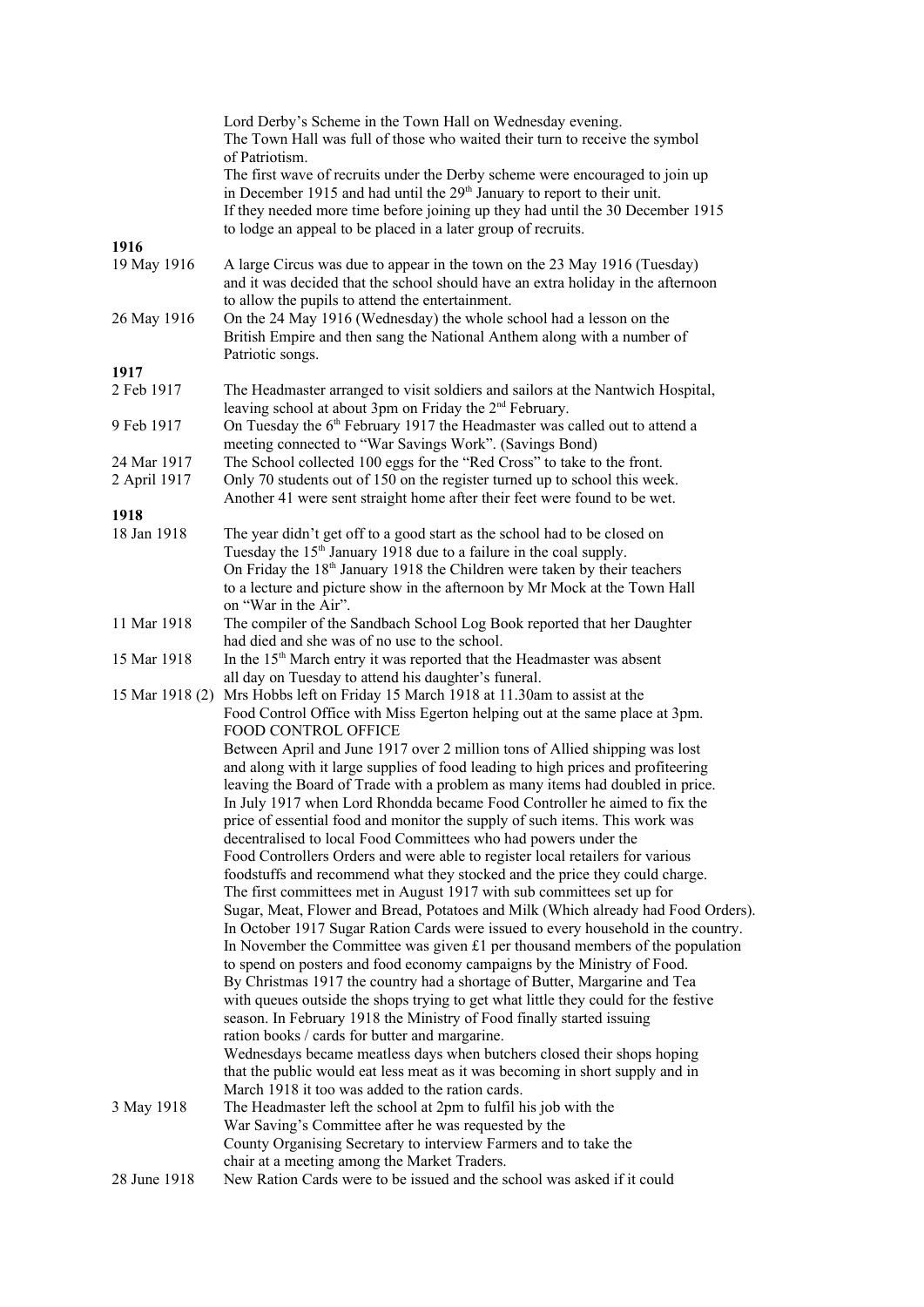| 12 July 1918<br>13 Sept 1918 | close for three days to allow teachers to assist at the Food Control Office<br>to get the new cards issued. (New cards after the February issue had run out).<br>School Closed again to allow the teachers to assist the Food Control Office.<br>On Tuesday and Friday ( $10th$ and $13th$ Sept) the teachers organised for the<br>pupils to go Blackberry picking as the fruit was not on ration and a good option<br>for the healthy growth of the children and their families. |  |
|------------------------------|-----------------------------------------------------------------------------------------------------------------------------------------------------------------------------------------------------------------------------------------------------------------------------------------------------------------------------------------------------------------------------------------------------------------------------------------------------------------------------------|--|
| 4 Oct 1918                   | More Blackberry picking with a total gathered to date of                                                                                                                                                                                                                                                                                                                                                                                                                          |  |
|                              | 6 cwt (1 x hundredweight from the Latin Centum = $100$ (C) / 112 Pounds)                                                                                                                                                                                                                                                                                                                                                                                                          |  |
|                              | or 112lb of fruit (UK Measurement) (100lb in USA measurements).                                                                                                                                                                                                                                                                                                                                                                                                                   |  |
| 25 Oct 1918                  | On Wednesday afternoon (23 <sup>rd</sup> October 1918) all the boys from the school                                                                                                                                                                                                                                                                                                                                                                                               |  |
|                              | and all other students from the town were taken to a Lantern Lecture at the                                                                                                                                                                                                                                                                                                                                                                                                       |  |
|                              | Town Hall given by Mr Mock on the subject of "War on the Land".                                                                                                                                                                                                                                                                                                                                                                                                                   |  |
|                              | EXTRA INFO.                                                                                                                                                                                                                                                                                                                                                                                                                                                                       |  |
|                              | This would have been like a slide show with a narrative given by the lecturer                                                                                                                                                                                                                                                                                                                                                                                                     |  |
|                              | and possibly as it was a lantern show some of the glass slides may have had                                                                                                                                                                                                                                                                                                                                                                                                       |  |
|                              | animated parts to them allowing a moving illustration to the lecture rather                                                                                                                                                                                                                                                                                                                                                                                                       |  |
|                              | like an early form of animation.                                                                                                                                                                                                                                                                                                                                                                                                                                                  |  |
|                              |                                                                                                                                                                                                                                                                                                                                                                                                                                                                                   |  |

~~~~~~~~~~~~~~~~~~~~~~~~~~~~~~~~~~~~~~~~~~~~

#### **WAR DEATHS Pupils from Sandbach School. (in date order)**

| 1915 | 1) The first ex pupil to be killed in action was Second Lieutenant Alfred John Haughton                                        |
|------|--------------------------------------------------------------------------------------------------------------------------------|
|      | who had been at the school between 1892 and 1898. He was in the Cricket XI                                                     |
|      | of 1896 and 1898 and the Football XI in 1897. A.J. Haughton was a member                                                       |
|      | of the 9 <sup>th</sup> Battalion Durham Light Infantry and was killed on 24 July 1915                                          |
|      | at Flanders (Arrived in France and Flanders17 April 1915).                                                                     |
|      | BURIED At Kemmel Chateau Military Cemetery, Heuvelland in                                                                      |
|      | West Vlaanderen, Belgium.                                                                                                      |
|      | FAMILY Born at Bank House, Sandbach in 1881.                                                                                   |
|      | He was educated at Sandbach School between 1892 and 1895.                                                                      |
|      | Also on a Plaque in St Mary's Church.                                                                                          |
|      | 2) Private Harold Bradley (School 1907-08)                                                                                     |
|      | 2/10 <sup>th</sup> Manchester Regiment died on the 19 August 1915 aged 22 on board the                                         |
|      | Hospital Ship "Galika" from wounds received at Gallipoli.                                                                      |
|      | 3) Private Richard William Eachus (School 1909 -12)                                                                            |
|      | 7 <sup>th</sup> Cheshire's he was killed at Suvia Bay on the 19 August 1915.                                                   |
|      | 4) Private Tom Hall (School 1908-09)                                                                                           |
|      | 17 <sup>th</sup> Anzacs was killed at Gallipoli on the 27 <sup>th</sup> August 1915 aged 20.                                   |
|      | He had moved prior to the war to Australia for the sake of his health.                                                         |
|      | 5) Sergeant Frank Lunt (School 1902-07)                                                                                        |
|      | $1/7$ <sup>th</sup> was killed at Sulvia Bay on the (19 <sup>th</sup> or) $18$ <sup>th</sup> September 1915 while dressing the |
|      | wounds of a fellow comrade.                                                                                                    |
|      | 6) Leonard Gibson (School 1906-8)                                                                                              |
|      | Pioneer with the Cheshire Regiment died at the age of 22 on the 20 December 1915                                               |
|      | at Home after he went to France in January 1915 until his health failed and he was                                             |
|      | invalided home.                                                                                                                |
| 1916 |                                                                                                                                |
|      | 7) Private Frank Taylor (School 1910-12)                                                                                       |
|      | Public Schools 21 <sup>st</sup> Battalion of the Royal Fusiliers was killed by a German Sniper                                 |
|      | In France on the 16 January 1916 aged 19.                                                                                      |
|      | 8) Mr Harry Latham Son of the late Dr Charles Latham (Died 18 Jan) (1916 Sandbachian)                                          |
|      | 9) Mr Peter Hall (Died 10 Feb) (1916 Sandbachian)                                                                              |
|      | 10) Sergeant Major Bevan previously the Drill Instructor at the School. (1916 Sandbachian)                                     |
|      | 11) Mr J.M. Yates KC Manchester County Stipendiary and Chairman of the                                                         |
|      | Salford Quarter Sessions (Died 16 April)(1916 Sandbachian)                                                                     |
|      | 12) Dr Arnold W.W. Lea MD FRCS (Died 7 May)(1916 Sandbachian)                                                                  |
|      | 13) Sergeant John Brocklehurst (School 1904-09)                                                                                |
|      | 16 <sup>th</sup> Battalion Manchester Regiment was killed on the 2 July 1916 aged 25 in                                        |
|      | France. Early in the attack he was wounded in the forearm but after being treated                                              |
|      | he returned to his men and was killed.                                                                                         |
|      | 14) Second Lieutenant Cyril Richard Ward (School 1895-1900)                                                                    |
|      |                                                                                                                                |
|      |                                                                                                                                |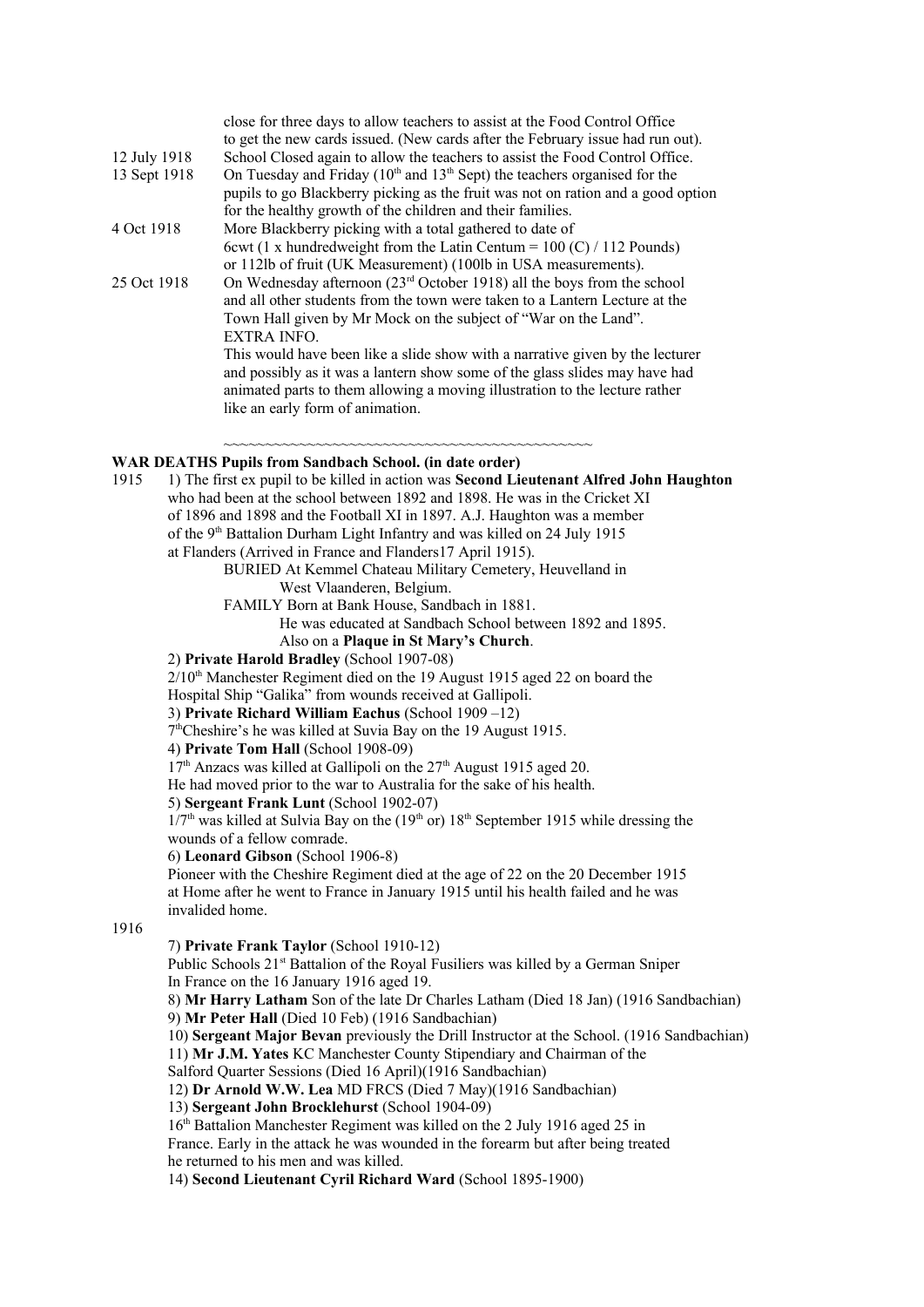Royal Engineers (East Lancs.) was killed at the age of 32 in France on the  $14<sup>th</sup>$  July 1916. He was the youngest son of the Director of Education for Cheshire and after leaving school went to the School of Technology in Manchester and was a Member of the Institute of Civil Engineers. 1917 15) **Second Lieutenant William Clarke Wheatley** (School 1908-09) City of London (also listed as W. I. Wheatley) Died on the 3 May 1917. 16) **Captain G.H. Heslop** Middlesex Regiment only son of a former Headmaster of the School (1888-1898) Killed in action on the 21 July aged 21. (1916 Sandbachian) 17) **Second Lieutenant Alfred Stanhope O'Dwyer** (School 1912-14) Killed in action on the 30 July 1916 aged 19. (1916 Sandbachian) 18) **Gunner James Twemlow Cooper** (School 1893-1895) R.F.A Died on the 7 October 1917. 19) **Second Lieutenant William Frederick Allen** (School 1907-08) East Lancashire. Died on the 9 October 1917. 20) **Second Lieutenant Gerald Pearson** (School 1908-13) R.A.F. (Royal Air Force / Was RFC Royal Flying Corps) Died on the 29 October 1917. 1918 21)**William George Upton** who won many school rifle shooting competitions and was also a keen pilot. William Upton took part in class debates and was able to pinpoint British Troops on a Map of France during Geography lessons. However on the 4 October 1918 at the age of 20 William George Upton died when his plane a Sopwith Camel was shot down five miles over enemy lines during a fire-fight over Roulers in Belgium. He is buried at Dadizelle Cemetery in Belgium and commemorated with a plaque in St Mary's Church (On the Right when looking at the altar). 22) **Private H.J.P. Howard** (School 1909-10) (.D. 1918?) 23) **Private Seymour Jackson** (School 1906-11) Manchester Regiment died on the 22 November 1918. 24) **Second Lieutenant Rutland Villiers Wheatley** (School 1900-05) East Yorkshires died on the 29 November 1917. 25) **Lieutenant T Boffey** (School 1912-16) Died on the 1 March (?) he was a member of the School Cadet Corps while at the School. **ON THE SCHOOL MEMORIAL AND NOT LISTED ABOVE (A to Z)** 26) Harry Barker (1898-1900) (.D. 25 Jan 1918) 27) Edwin Booth (1897 -1901) (.D. 5 June 1916) 28) Ben Fletcher Chapman (1900-1906) (.D. 19 Apr 1917) 29) Edward Mosely Cope (1909-1912) (.D. 3 June 1919) 30) W. H. Fortnam (1908-1910) (.D. 31 July 1916) 31) Sydney Hall (1896-1899) (.D. 28 June 1917) 32) Tom Whitfield Houghton (1909-1913) (.D. 21 Apr 1919) 33) Frank Moss (1910-1911) (.D. 24 March 1918) 34) Alfred Stanhope O'Dwyer (1912- 1914) 35) F Parker (1903- 1906) (.D. Unkn) 36) Gerald Pearson (1908 – 1913) (.D. 29 Oct 1917) 37) G. E. S. Poole (1899-1903) (.D. Unkn) 38) Frank Molineux Reaney (1904-1910) (.D. 7 Oct 1916) 39) Frederick William Redfern (1902-1904) (.D. 26 Oct 1917) 40) C Shaw (1906-1907) (.D. Unkn) 41) Frederick Alvin Sproston (1910-1912) (.D. 30 July 1918) 42) Alan Stevenson (1909-1912) (.D. 26 Sept 1916) **SCHOOLMASTER** 43) John Frederick Tanner (1902-1904) (.D. 21 Feb 1919) 44) Oliver Wakefield (1909-1913) (.D. 21 Feb 1921) **WAR HEROS (Not mentioned above)**  1) **Sergeant-Major Joseph Watson** of the 2nd Battalion Durham Light Infantry who was Mentioned three times in despatches and was awarded the D.C.M. and was wounded at Ypres. (.D. 30 April 1918) 2) **Lieutenant J.S. Middleton** of the Kings Liverpool who was awarded the Military Cross. Since then he was captured by the enemy. (1917 Sandbachian)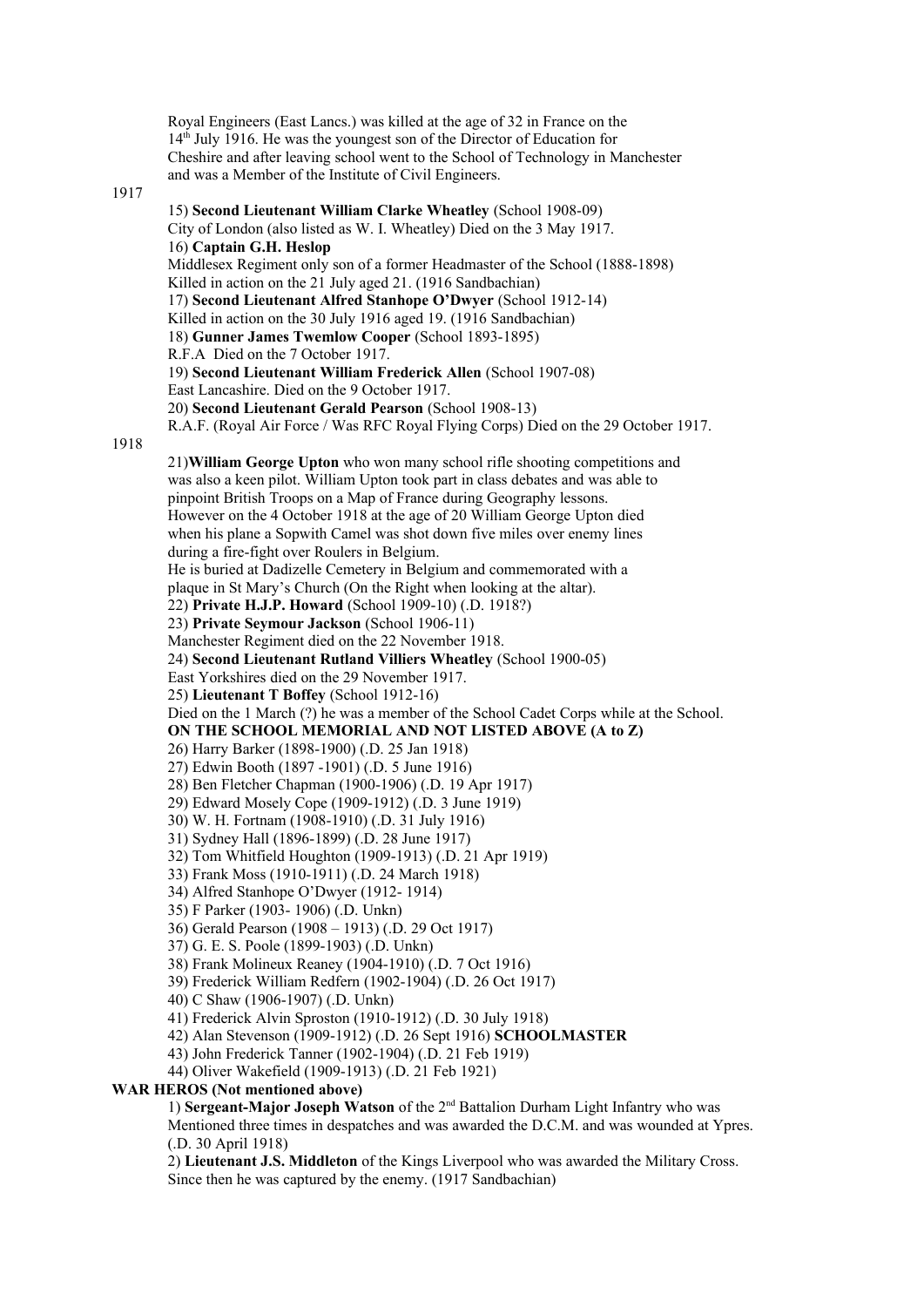3) **Lieutenant Frank Latham** of the 3<sup>rd</sup> attd 1<sup>st</sup> Battalion Cheshire Regiment won the Military Cross for conspicuous gallantry and resource when he led his platoon in an attack against intense machine gun fire.

4) Lieutenant C James of the 2/6<sup>th</sup> Battalion Liverpool Regiment R., T, F. for Conspicuous Gallantry and devotion to duty. On the 26 September 1918 he commanded a company in the advance on Anneux. On the way he was wounded in the face and leg by a shell but carried on for 18 hours in great pain only leaving when ordered by his Commanding Officer. 5) **Lieutenant Colonel Moir** who gained the D.S.O. distinction in October 1918. 6) **Major H.L. Moir** of the Cheshire Regiment who under trying circumstances handled his Battalion. On one occasion he was wounded in the side but still commanded his unit under heavy fire encouraging his men.

### **FUNDRAISING**

The School also raised funds for the war effort and charities connected to it.

The Belgian Relief Fund (Local) St John's Ambulance Society The 'King George' Hospital Fund The Public Schools Base Hospital (Boulogne) The Public Schools Base Hospital (Rouen) The Public Schools London Hospital "Our Day" The Local Sewing Society for Sandbach Soldiers Y.M.C.A. Hut Relief of Belgian Children Jack Cornwell Ward (1917 Collection) Public Schools Hospital (1917 Collection) Cheshire Prisoners Fund (1917 Collection) Dunstan's Hostel for Blinded Soldiers and Sailors (1918 Collection) The Kings Fund (1918 Collection – 1919 Sandbachian) TOTALS up to  $1914-16 = \text{\pounds}20/9$ /- $1917 = \pounds29/15/11$  $1918 = \text{\pounds}38/1/6$  $1919 = \text{\pounds}41/6/3$ 

The 1919 Sandbachian gave a list of special days in the school year.

11 November Armistice Day

18 November Influenza Day

19 July 1920 Prize Day

29 July 1920 Prize Day

### SCHOOL HISTORY 1919 to date.

In 1927 the school celebrated its 250<sup>th</sup> Anniversary with the building of a Cricket Pavilion in memory of the "Old Sandbachians" who fell in the Great War. In the August 1914 Sandbachian it mentioned that Mr Ernest Craig (MP) had donated a cheque for  $£100$  to the school to use as it wished, however he was set on them building a Cricket Pavilion and at this time he felt it would be a fitting commemoration of the restoration of peace a date that wouldn't come for another 4 years (November 1918).

~~~~~~~~~~~~~~~~~~~~~~~~~~~~~~~~~~~~~~~~~~~~~~~~~

In 1932 due to increased numbers of pupils the buildings were again extended and opened by the Marquess of Crewe, K.G., P.C.. This provided the accommodation for another 100 pupils as well as commodious chemical and physics laboratories. A science lecture hall was also provided as well as a preparation room and store room, a specially equipped geography room, one large classroom, a cloak room and lavatory accommodation. The Architects for the project were again Messrs A. Price and Sons with Messrs H. Hilditch and Sons of Winterly providing the labour.

By 1933 the school had a camera club and dark room and had an annual cross country race for a challenge cup for the best "House" of which there were four. The school also produced its own annual magazine "The Sandbachian" which is still published on a yearly basis.

Between 1851 and 1955 the school had operated as a Charitable boarding and day school with the last boarder being taken in during 1954-5.

However in 1955 its unique legal status was established and it became an IndependentSchool admitting boys only in the comprehensive system being funded by the Cheshire Local Education Authority and the Learning Skills Council.

On the 24th May 1958 a new extension was opened at the school.

In 1969 a new Sports Hall and Swimming Pool were added to Sandbach School complex.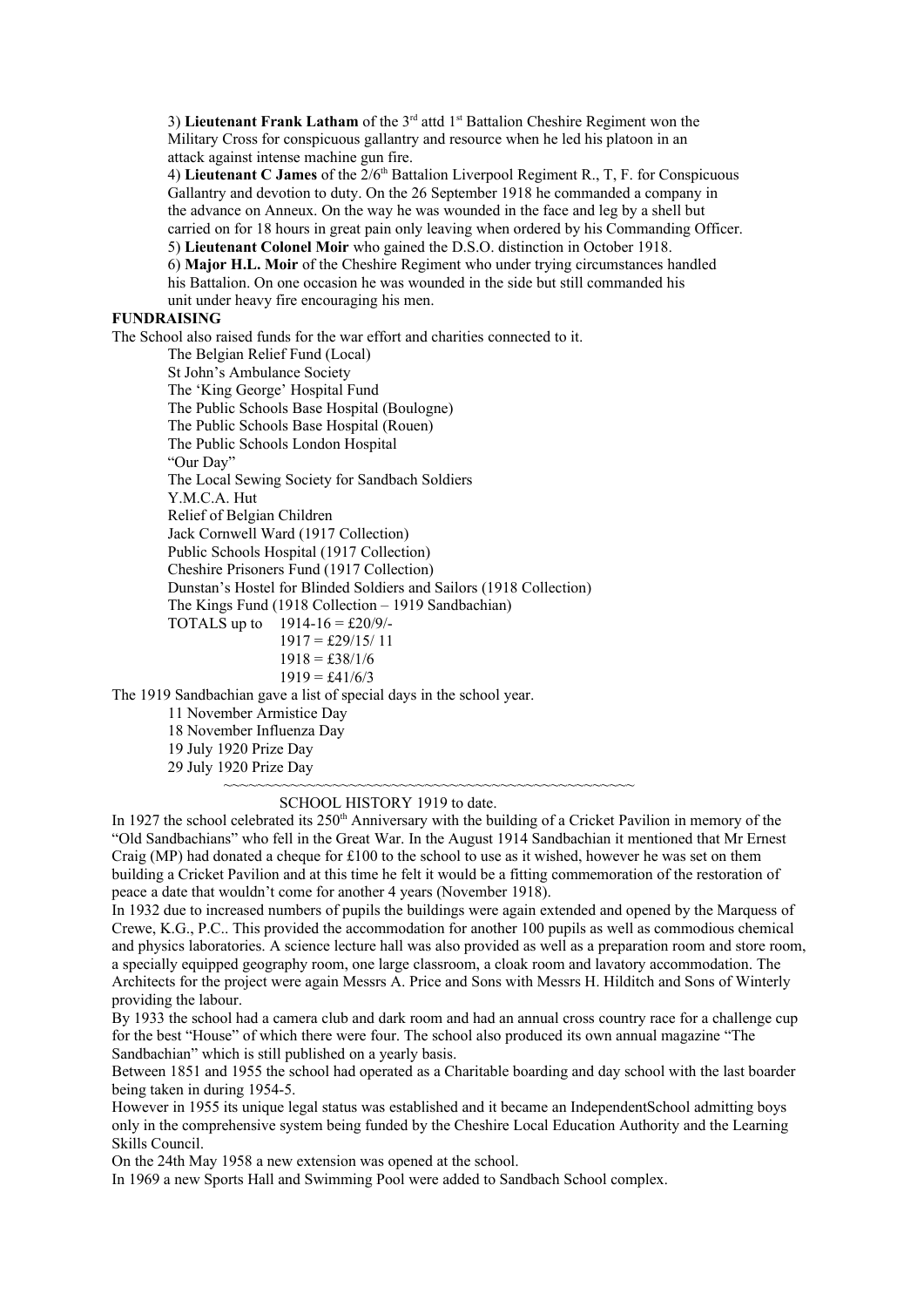The school had previously had an open air swimming pool (Lido Type) in roughly the same position as the new pool.

With the introduction of Secondary and Grammar Schools the "Sandbach School" kept its policy of boys only and became the Sandbach Grammar School with girls being shipped out to Congleton or the town's Secondary School on the Middlewich Road.

In 1979 changed to the education system meant the introduction of Comprehensive Schools and the "Sandbach School" was required to take on boys of all abilities while the Secondary School became the Girls only school in Sandbach.

On the 7 October 1987 Foden's Band played at a Private Concert at Sandbach School when they opened its new music centre called the MAXWELL DAVIES CENTRE at a cost of £200,000. Sir Maxwell Davies was invited to officially open the building and an inaugural concert was arranged featuring Foden's Band who played "Peat Cutters" which was premiered by the band at the event. It was a piece written for School Choir and Brass Band and had been commissioned by the Carnegie Trustin 1985 to celebrate 150 Years of the birth of Andrew Carnegie and was about a fire on the island of Hoy which had been the home of the composer. Harry Mortimer travelled to Sandbach to conduct the Britannia Building Society Foden Band (As the band was called at the time) in the first half of the concert and the English premier of "Peat Cutters".

In 2003 John Barber formed the Sandbach School Big Band which has toured Boston, USA and Berlin (Oct 2005). They have also performed concert at the school with Georgie Fame and Derek Watkins the trumpet player on most of the James Bond Soundtracks (Dr No to Casino Royale)

In 2006 the school was awarded Specialist Arts College Status which was won by the School's Theatrical director John Lonsdale (2014 awarded an MBE in the New Year's Honours).

2006 also saw the drama group at the Edinburgh Festival with the play Oedipus. They have also performed "A Midsummer Night's Dream" and toured Edinburgh with "Amadeus" (Also in 2006).

In 2008 a second tour of the Edinburgh Fringe costing £20,000 took place with the production of "Oh What a Lovely War".

In 2011theSchool became a "Free School" one of the first to be established in England.

An article in 2013 gave the following statistics – Staff 170, Students 1167 (Male aged 11 to 18), Houses – Craig, Lea, Ward and Welles with colours Green, Red, Yellow and Blue.

In 2014 School boy Connor Reeves (Year 12) had been preparing a tribute to the fallen of World War One at the school for the last few years after a visit to some war graves and his efforts have been wonderfully put together outside the main entrance to the building. Designed by Stuart Bloor and with a team of helpers they put together a tribute garden that the school can be very proud of consisting of a headstone and flowers.

The garden was officially opened on Saturday the 18 October with a march past by local army cadets, followed by speeches from the School Head, Connor Reeves and Fiona Bruce MP who unveiled a plaque to celebrate the event.

In September 2014 Girls had been able to enrol in the sixth form at the school rather than at the High School (Girl's School) or Collages. In July 2015, Izzy Montgomery and Alice Mountford were given awards for Psychology and Performing arts respectively for High Achievers at the school's annual ceremony at the end of year, becoming the first girls to be given awards in the 338 years of Sandbach School.

### **WELL KNOWN EX-PUPILS**

Will Cliff - Rugby Player Sale Sharks James Collins – Footballer Prof. David Eastwood – Vice Chancellor of the University of Birmingham. James Gaskell - Rugby Player Sale Sharks Tom Holmes - Rugby Player Sale Sharks Nick Powell - Footballer Manchester United Nigel Stonier – Record Producer / Married to Thea Gilmore (Well-known Singer) William Tempest – Fashion Designer John Waite – Broadcaster BBC Radio 4.

### **HEADMASTERS / HEAD**

1606 to 1614 John Shaw 1614 to Unkn Thomas Bailey 1718 Thomas Hall. (Schoolmaster) Unkn Ottiwell Kent Unkn Thomas Kent Unkn Thomas Addenbrooke Unkn Randle Haslehurst Unkn Richard Holder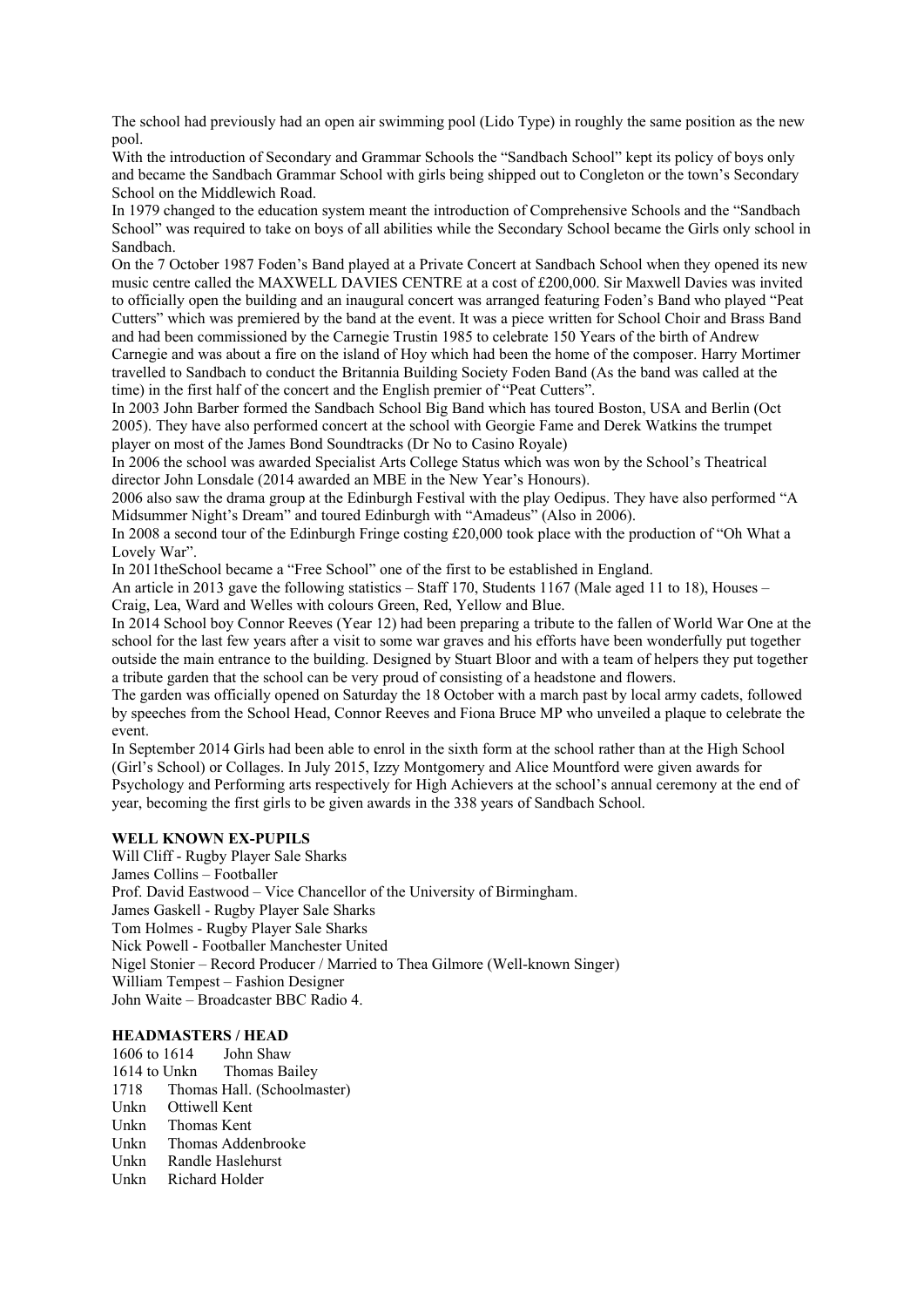| William Dickin<br>Unkn        |                                                                        |
|-------------------------------|------------------------------------------------------------------------|
| 1741<br>John Davies           |                                                                        |
| 1741 to 1796<br>Unknown       |                                                                        |
| Unkn                          | Rev John Sibson (Curate in Charge)                                     |
| 1796 Rev Charles Lockett B.A. |                                                                        |
| 1836 Rev. Robert Batty        |                                                                        |
|                               | THE SCHOOL BECAME A GRAMMAR SCHOOL.                                    |
|                               | 1848 to 28 March 1869 Rev. Lewis Evans M.A. (Died 28 March 1869)       |
|                               | 1857 (Post Office Directory) Principal Rev Lewis Evans M.A. (Master) / |
|                               | Mr Christopher Herring (Second Master)                                 |
| 1869 to 1871                  | Rev John Chambers M.A.                                                 |
| 1871 to Dec 1881              | Rev W. H. Maddock M.A.                                                 |
| Dec 1881 to Feb 1882          | Mr R. C. Imrie (Acting Head / he had been the Deputy Head)             |
| Feb 1882 to 1898              | Mr G. H. Heslop M.A. (went to Sevenoakes School in Kent as Headmaster) |
| 1898 to 1926                  | Mr Sidney Wallace Finn M.A. (1902 = Headmaster S.W. Finn MA with       |
|                               | W Booth-Tyrer as second master) in Wheelock Road                       |
| 1926 to after 1933            | H.L. Crockett MA (Appointed 1926 he was a Mathematical Scholar of      |
|                               | Jesus College, Oxford)                                                 |
| Appointed 1946 (1948)         | W Ross Cubbon MA (Cantab)                                              |
|                               |                                                                        |
| 1964 to 1980                  | Mr John H Bowles BA (London .D. May $2003$ ) + 43 members of staff.    |
| 1980 to $/$                   | Mr Brian Hooton / Deputy Head Mr Banks                                 |
| $2005+$                       | Mr Peter Wiles (Headmaster 2005)                                       |
| $2013+$                       | Mrs Sarah Burns (Head teacher 2013)                                    |
|                               |                                                                        |

###################################################################################

### **#SC05 Schools S to Z**

###################################################################################

## **SANDBACH TECHNICAL SCHOOL**

Crewe Road, Sandbach 1938 William Hancock (Headmaster)

###########################################

# **THE SQUARE (Market Square, Sandbach)**

Now no longer a school. In the 1930's there was an elementary school on the square providing accommodation for 350 pupils both boys and girls.

###########################################

## **WHEELOCK Primary School**

Education in Wheelock started in 1871 at the Church of England School on Crewe Road. The School soon became too small and a second building was opened behind the Methodist Church and includes Hancock Hall which is still used as a pre-school. The original school didn't have catering facilities and so the pupils had to walk down to the Methodist Church to have their meals and later for Television Lessons. By the 1970's the number of pupils had reached 320 in the two schools as was growing so it was decided to build a new school further up the road. There was also dry rot in the buildings, cold damp conditions, outside toilets which flooded when it rained and half of the main hall in the Methodist site had to be used as a classroom so it became difficult to do dinners, hold assembly's and PE. In 1960 funding for a new school had been promised but not materialised until a local government and parents campaign got the go ahead.

Building started on a new school in Wheelock during 1972-3 with a completion date of the 19 November 1973 when the building was opened for staff and pupils to start working. Originally built for 280 students but 320 moved into the new school along with a number of temporary mobile classrooms.

The first head teacher at the new school was Janet Hodgson (Now Janet Field). Janet also started a woodland area at the bottom of the field with chickens, sheep and ducks.

On the 19 November 2013 the school celebrated an exhibition of the school's history compiled by Sue who has provided the basis for the above history.

By September 2014 the school hoped to extended to cater for an increasing number of new students to the area. In June 2014 work had already started at the site to increase its capacity from 210 to 315 or should that be decrease from its original intake of 320 (with Prefabs).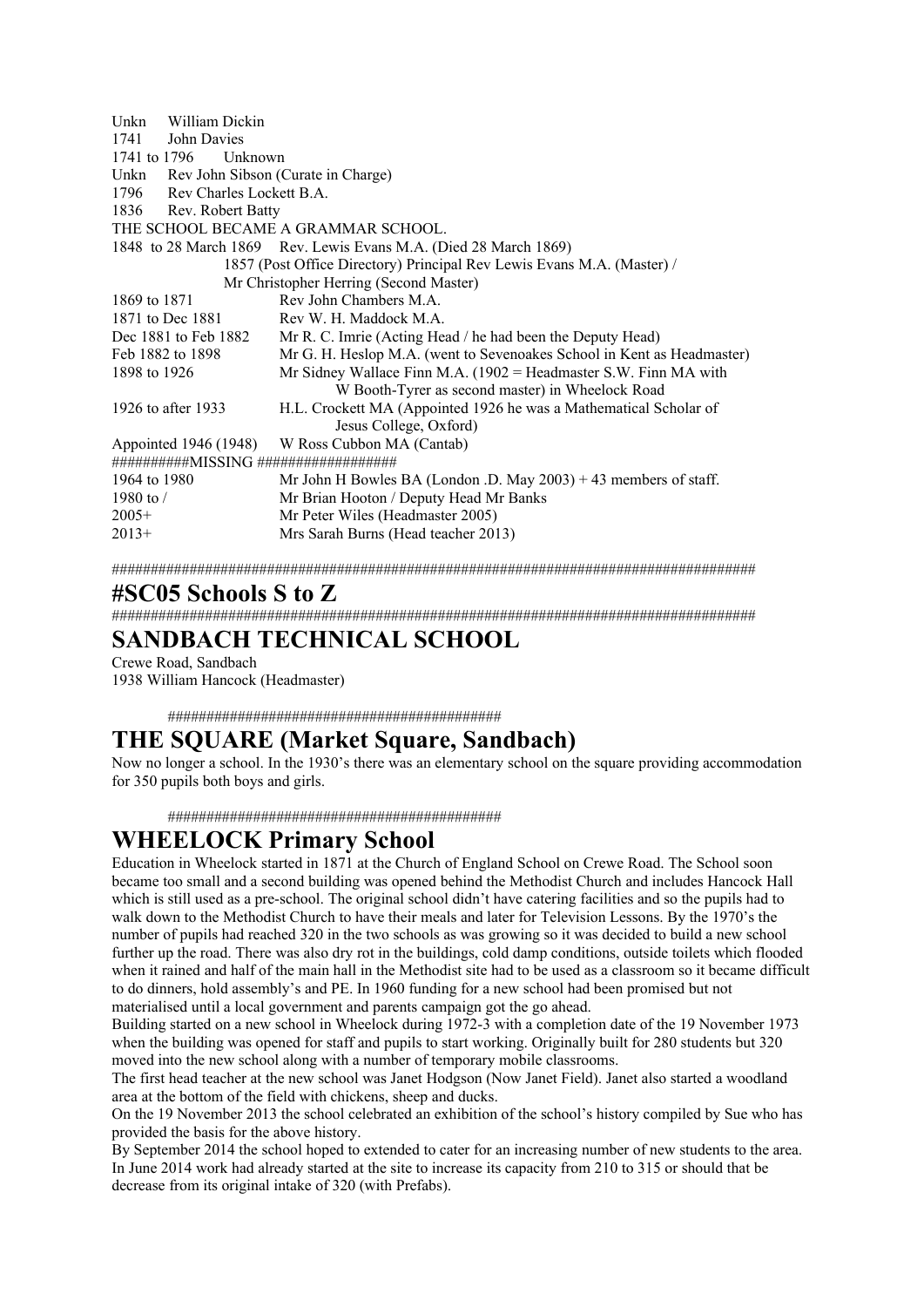| <b>DATE</b> | <b>HEADTEACHER</b>                 | DEPUTY HEAD TEACHER              |  |
|-------------|------------------------------------|----------------------------------|--|
| Unkn        | Mrs Atherton                       |                                  |  |
| Pre 1973    | Mr Brewster $(1960's)$             | Mr Shorton (1963 to $1969 + -$ ) |  |
| 1973        | Janet Hodgson (Now Janet Field)    |                                  |  |
| 2003 (Pre)  | Mrs M A Patrick                    |                                  |  |
| 2007 (Pre)  | Ms Susan Tomlinson (to After 2011) |                                  |  |
| 2015 (Pre)  | Mr D Thomas (Acting Headmaster)    |                                  |  |
| 2015        | Richard Walker (Site Manager)      |                                  |  |
|             |                                    |                                  |  |

##################################################################################

# **SCOTCH COMMON**

################################################################################## The first reference to the area being known as "Scotch Common was in October 1583 in the time of Good Queen Bess 32 local land owners and gentlemen were indicted (Indict - *vt* Abuse *esp.* by legal process) for bowling upon the common green or commons, contrary of the statute. They were fined 3/4. Many of those who took part in this incident were also fined in April 1583 for the same offence, that of "Playing the unlawful game for long periods in any open place where everyone that will may see him". The men concerned were William Liversage (High Sheriff of Cheshire, of Wheelock Hall, Richard and Thomas Liversage (His Brothers), William John Shaw (The Vicar of Sandbach), William Lingart (Curate of Sandbach), Ralph Hassall (of Hassell, the son in law of William Liversage). The above men actually had the right to bowl on the common but were fined as the Lord of the Manor's steward thought that playing in public was illegal.

Bowling had been played in Sandbach on the common before the time of Sir Francis Drake playing on Plymouth Hoe after seeing the Spanish Armada (29 July 1588).

The name SCOTCH COMMON came from an incident on the 3rd September 1651 whilst the September Fair was in full swing. A skirmish took place when a party of about 1,000 of the King's Cavalry, a bunch of Scotsmen, after their defeat at the Battle of Worcester on the 3 September 1651 (Cromwell's final victory), were travelling through the town of Sandbach who were at the time loyal to the Parliamentarians and seeing the poor state of the Kings army the town's folk set upon the army with poles from the Market stalls and killed many of them. The bodies of the dead were laid to rest in a plot of land near Sandbach Heath, later called 'Pipers Hollow', on the occasion of the burial a lone piper, who it was thought to be dead, recovered enough to play a lament while the bodies of his comrades were being buried. On completion of this task he was also killed and buried along with his kinsfolk.

With the sale of the Manor in 1917 the supervision of the Common moved from the control of the Lord of the Manor of Sandbach, Lord Crewe to the town of Sandbach for the benefit of the inhabitants. The rights were to any timber on the site, Mineral's found under it and to hold any sporting events. The Rights do not include the right to change to nature of the Common or to enclose it.

In 1978 the rights of the people of Sandbach were disputed by Congleton Borough Council to the ownership of the Common. The Council's Solicitor Mr Horace Lawton said that as they paid a rent of 13p for the use of the land it was not technically "Common Land" as the payments were an acknowledgement of ownership. The Council did agree to pay £5,000 to the Earl of Crewe's Estate for future use.

The common was changed into a car park and in 2004 parts of the common were enclosed with walk ways to make it a bit more user friendly.



(Car Park 19 May 2004)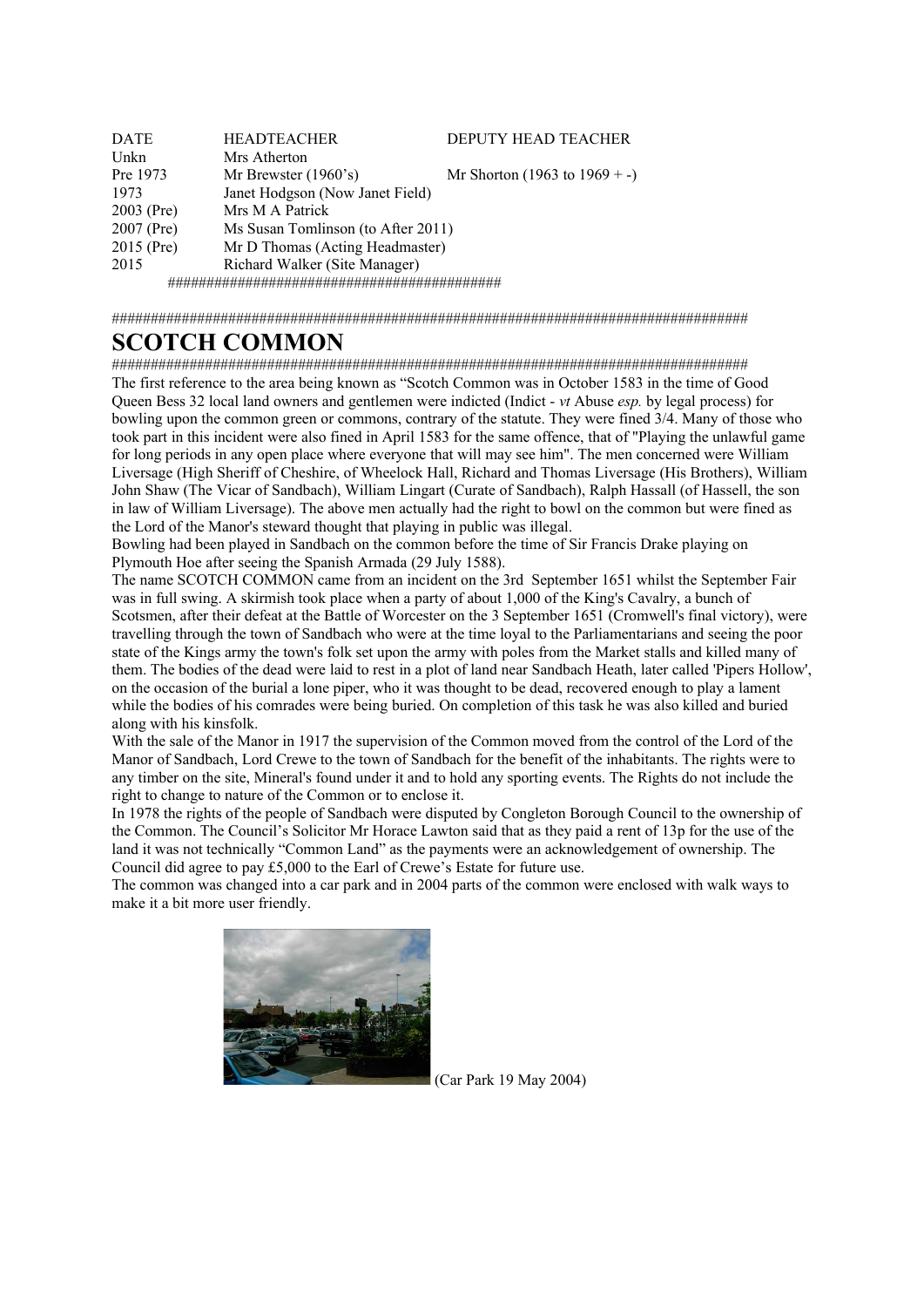

(Military Arms Scotch Common April 2004)

##################################################################################

## **SCOUTS in Sandbach.**

##################################################################################

In September 1968 Les Bassnett, Jim Hampson, Stuart Hurst and the Rev R Warner (Wesley Avenue Church) held a meeting to form the 3<sup>rd</sup> Sandbach (39 South West Cheshire) Group. It was the idea of Reg Shallcross whose son wanted to join the scouts but found that there wasn't a group in the area so he decided to form one and became Chairman of the Scouts in Sandbach. They were soon joined by Tony Harrison who was a leader in Chelford but lived in Sandbach and had been thinking of joining a group nearer his home.

Tuesday evenings were set aside in the Wesley Avenue Schoolroom (Now the Wesley Centre) for the Cubs to meet while Scouts met on a Thursday. Demand for the Cubs was so high that soon a second group met on a Monday with a waiting list for both groups.

In 1969 the Sandbach Scout Group held its first Scuba-Do which was a different name for a fundraising fate held at the Wesley Avenue Schoolrooms. In 1974 however on the 20 April the venue was changed to St Mary's Church Hall as renovations were taking place at Wesley Avenue. Starting at 2.30pm the Scuba-Do-74 was opened by Mrs Eileen Henshall MBE, BA (Sandbach Council / Mayor) and included a lucky programme competition with prizes from the Cheshire and Northwich Building Society at 23 High Street, Sandbach Freezer Centre in Queen's Drive, the Sandbach Garden Centre in Green Street, Martins Newsagents at 8 Hightown and Carousel Sports in 1 Bold Street, Sandbach. Other attractions included a White Elephant stall, Tombola, Bottle Stall, Crockery Stall and the Egg and Bacon Game. The evening of the 20 April 1974 included a Scuba-Do Disco with music supplied by the Amplificoustics and like the money raising fate was an annual event for the group.

With such demand for new places in the cubs and scouts the leaders decided that a new meeting hall was needed and in 1971 they looked at the Old Providence Sunday School in Chapel Street (1859 Boys / Girls) which was at the time in a derelict state. As it was owned by the Wesley Avenue Church and one of the Founders of the scouts in Sandbach the Rev R Warner was in charge it was a simple matter of sorting out contracts and in December 1973 the purchase went through. There was however a new problem as the cost of the building had bankrupted the account of the scouts so there was no money to add new toilets, windows or even make basic repairs to the structure including the repair of the roof and installing electricity, water and drains. An appeal was launched and £800 was raised by the generosity of the people of Sandbach which went a long way towards the  $£7,000.00 \text{ cost of the building and the work needed to make it fit for holding meetings.}$ 

The scouts also purchased the two cottages next door which at the time housed Chickens in the back yard and were to be turned into storage spaces for the money making venture of collecting newspapers. In the 1970's this was before recycling became a necessity for Councils and private companies paid a good amount for old newspapers which they could then turn into newsprint etc. Many Scout groups used this as a money making scheme and the Cubs, Scouts, Guides and Venture Scouts all took their turn to collect the papers which until 1976 were stored at Offley House in Congleton Road (Home of Ken Beresford) in their barn.

In 1976 the Scouts opened up their new Scout Hall at the back of the Wesley Avenue Church with space for a stage, a fitted kitchen, Hobbies room, large Committee room and library as well as the main meeting hall. By now there were 2 Cub Packs, 1 Scout troop and one Venture unit using the hall along with local MP Gwyneth Dunwoody (Crewe District which at the time included Sandbach) who held her surgeries there on a Saturday afternoon.

In the 1970's the group purchased an old Crosville Single Decker Coach which they used to transport the Cubs etc to various places and one of its original outings was a tour round Derbyshire and included Mow Cop. Driver at the time was Jim Thompson who managed to knock over a wall at the top of Mow Cop. The following day the scouts returned to the scene of the accident with wheelbarrows and cement and set upon repairing the damage they had caused to the wall. The Crosville Bus was built in 1951 and used in the North Wales routes and is now owned by a Society in the South who hopes to bring it back to Sandbach for the Transport festival. The Bus was a Bristol LL68 registration number NFM46 and entered service in Chester in May 1952 working on the Bangor route and continued with them until 1970 when it was sold to Martin and Sons Limited of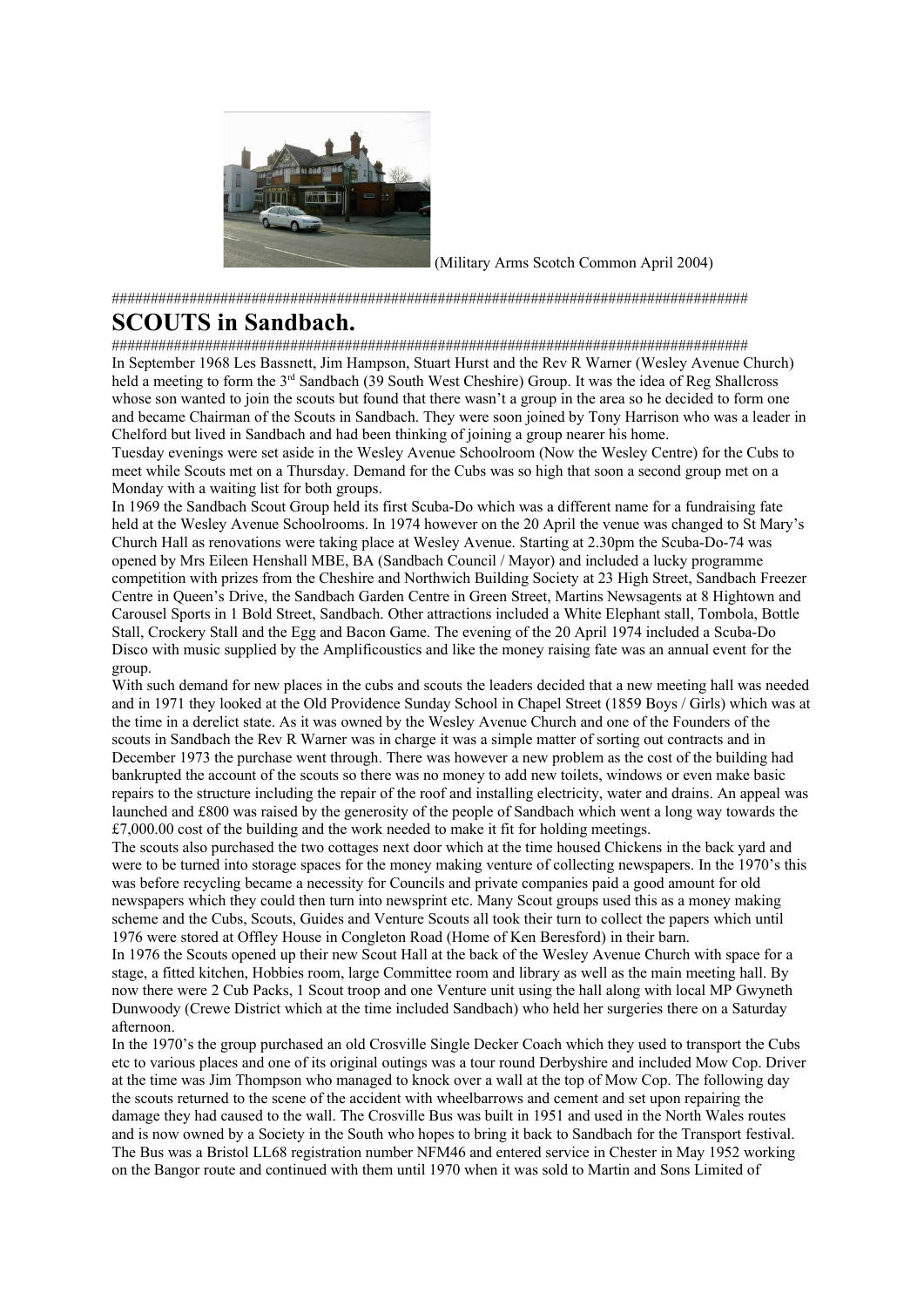Weaverham (Dealer) who sold it to the 39<sup>th</sup> South West Cheshire Scout Group in June 1971. By November 1979 the cost of repairs and running made it a costly investment and so the scouts sold it to S Cheetham, Billinge of Black and White Motorways, Winchester. By February 1988 it entered service with Classic Buses Limited, Four Mark and then continued to run trips with the Crosville Motor Services Limited, Weston-Super-Mare until April 1991 when it was taken out of service and was still in the Crosville Motor Services Limited depot in Weston-Super-Mare in August 2012.

Eventually the stage area of the building was demolished and underneath were a couple of Chamber Pots which were sold for £400 by the antique shop on the corner of Chapel Street which was split between the Scouts and the Wesleyan Church who had sold the building to the scouts and who must have had something to do with the pots origins.

Original Scout leader Les Bassnett decided the colours of the neck scarf for the Sandbach Scouts as originally the group wanted a blue scarf but Les was a Liverpool supporter and was having nothing to do with the Everton colours on his scouts and so it was Red with a White trim that was adopted, the Liverpool colours. The building in 2016 is used by the Beavers, Cubs and Scouts, the Sandbach U3A and a Guinea Pig group who hold their National Show at the Scout Hall.

On the 23 April 2016 Sandbach Scouts celebrated the anniversary of the building they have occupied for the last 40 years. They gathered together past and present scouts and leaders for a look back at the building and activities and even had a cake made for the occasion. Dennis Fricker, Jim Thompson, Reg Shallcross and Tony Harrison were guests of honour as founders of the group in Sandbach. It was also a chance to meet old friends and those involved in making the building what it is today. Unfortunately the building is looking as though it could do with a 40 year face lift and Dennis Fricker was keen to find out if any local people could help the group with renovations including a plasterer for some of the holes in the walls and painters for the rest of the building.

Scouts Leaders included:

| is licaucis menuucu,- |                                                                                                                                                                                                                                                                                                                                                                                                                                                                                                                                |
|-----------------------|--------------------------------------------------------------------------------------------------------------------------------------------------------------------------------------------------------------------------------------------------------------------------------------------------------------------------------------------------------------------------------------------------------------------------------------------------------------------------------------------------------------------------------|
| Les Bassnett $=$      |                                                                                                                                                                                                                                                                                                                                                                                                                                                                                                                                |
| $Jim$ Hampson $=$     |                                                                                                                                                                                                                                                                                                                                                                                                                                                                                                                                |
| Stuart Hurst $=$      |                                                                                                                                                                                                                                                                                                                                                                                                                                                                                                                                |
|                       | Jim Thompson = Having been a Scout in the $10^{th}$ Crosby / Liverpool Group<br>in his younger days before National service Jim was interested in<br>the Scout movement. In 1965 Jim and his family moved to<br>Sandbach and about 1967 he started to become involved with the<br>formation of the group in the town after he had let it be known he<br>had been a scout to one of his friends who was connected to the<br>formation of the Sandbach Group. In 1971 he became the assistant<br>Scout Leader with Stuart Hurst. |
|                       | Tony Harrison = Tony was a leader with Chelford Scouts but lived in<br>Sandbach and on one day while travelling home he was followed<br>by some lads on a Friday evening. They had noticed that he was<br>wearing a scout uniform and told Tony that the Sandbach Scouts<br>would fold unless they could find a new scout leader.<br>Thinking about the distance he was travelling each week to<br>Chelford, Tony decided to switch to Sandbach and helped to<br>keep the Sandbach Scouts going.                               |
| Dennis Fricker $=$    |                                                                                                                                                                                                                                                                                                                                                                                                                                                                                                                                |
|                       | Alan Darlington (Group Chairman 2016)                                                                                                                                                                                                                                                                                                                                                                                                                                                                                          |
|                       | Brian Jones (Acting Group Scout Leader 2016)                                                                                                                                                                                                                                                                                                                                                                                                                                                                                   |

##################################################################################

# **SCRAP MERCHANTS**

##################################################################################

| 1902/1914       | John Beech (Metal Broker / Scrap Yard) – 18 Church Street, Sandbach. |                                    |  |
|-----------------|----------------------------------------------------------------------|------------------------------------|--|
| 1938            | WILLIAM BEECH Chapel Street / Bradwall Road (See below)              |                                    |  |
| $1960's - 70's$ | Dougie Beech (Scrap Yard) – Bath Street (Nr Dingle Lake)             |                                    |  |
| 7 Mar 1966      | J and HAROLD COPPENHALL LTD                                          | The Beeches, Bradwall Rd, Sandbach |  |
|                 | Scrap Metal Merchants and later a Bus company                        | Tel: 269                           |  |

TILLEY AND PRYOR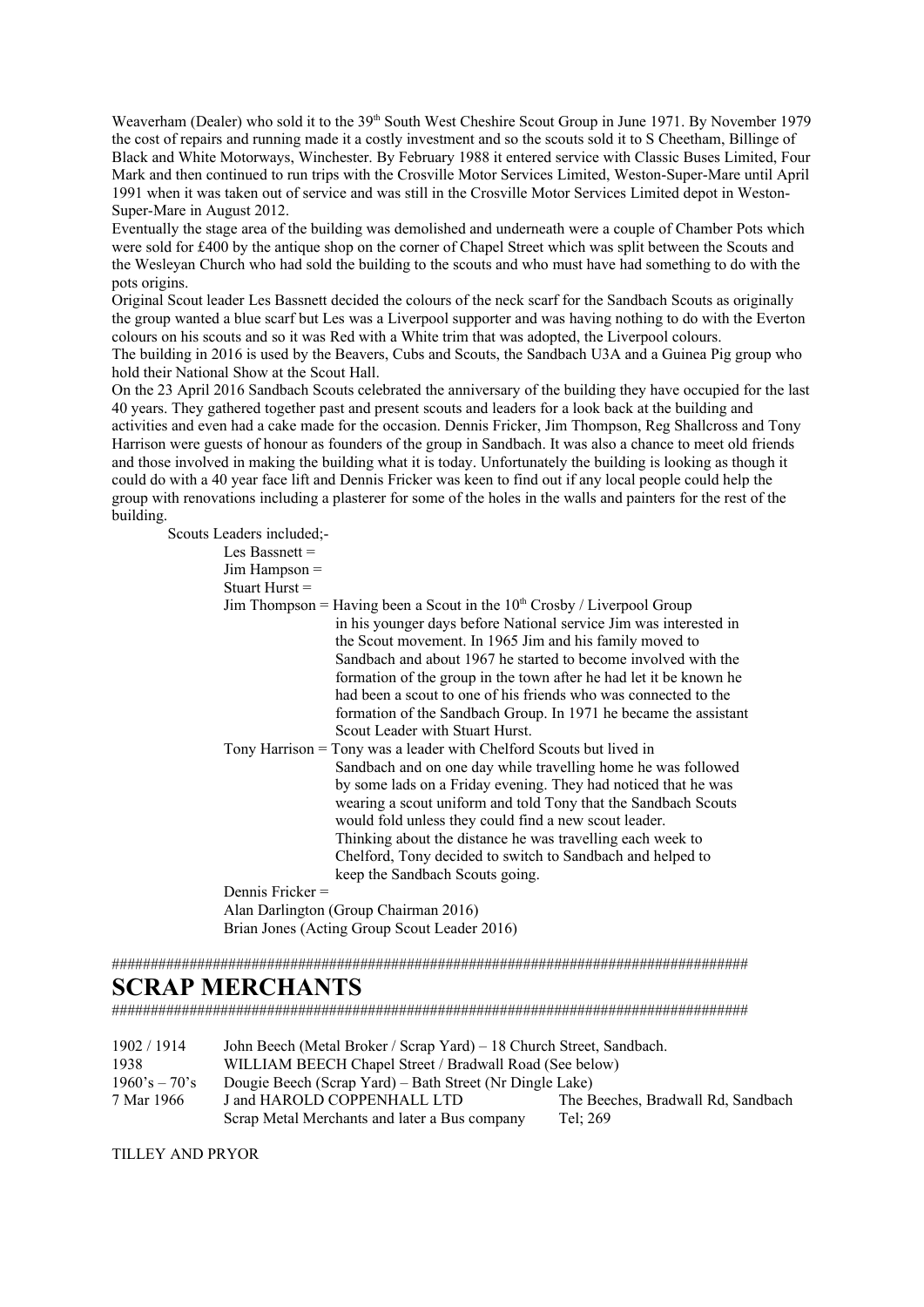Run in Sandbach for 40 years Bill Tilley (Aged 65 of Sweettooth Lane) became the last of three generations of Tilley's to be in the Scrap Metal business in the town.

Among the family there is something called the Tilley Whistle which was used at Malcolm Tilley's (Lawrence Tilley's Son) funeral by Bill Tilley as it had been handed down through the family and probably came from Grandma Tilley who it was said would ring up the Swan (Public House) when Granddad Tilley was due home or if someone wanted to see him and tell them that she would get him from the office. She would then give the "Tilley Whistle" down the phone line to tell him to come home saving a long conversation. Unfortunately by the time of Bill's funeral no one remembered what the "Tilley Whistle" was and so it has been lost to time. The family at one time owned 10 Well Bank (Built in 1570) a house that was next to their scrap metal business which was behind the house on what is now Dingle Bank of Dingle Lane.

The company also used the old Co-op Stable yard off Hawk Street opposite and the land by the side of and at the back of the Lower Chequer for (Lol Tilley) Lawrence's scrap metal business as a storage area a piece of land that was compulsory purchased to build the shopping precinct and houses that are now Penda Way and Hawk Street.

At the age of 14 Bill Tilley had worked for his Grandmother's business before moving on to his Uncle Lawrence's Yard. He then purchased a wagon and started his own business at the age of 25 in 1966 in Norton Way, Elworth which he ran on his own for 10 years before joining with Peter Pryor and forming "Tilley and Pryor" in 1976.

Around 1974, the company had moved to Cooper's Opening off Bradwall Road (Next to J and Harold Coppenhall's Coaches) taking over the Coppenhall Scrap Yard. Tilley and Prior moved to Norton Way in Sandbach where they stayed until Bill retired.

In the 1960's and 70's Jock Hilditch a local auctioneer would use the name of Charlie Tilley if an item of metal failed to reach its required price and so it would be knocked down to "Charlie Tilley" for scrap.

Peter Pryor died in in 2002, three years before Bill was of retirement age at 65 leaving him in charge again of his own company and thoughts of retiring with his wife Joyce in 2004. In 2004 Bill sold the business to Peter Pryor Jnr and his brother Darren Pryor who kept the name "Tilley and Prior".

Bill's own son William Jnr (Real Name = James William Jnr) worked briefly for the company but moved on the same day as his father from the company to work for (And Own) Saxon Mini Skips with Martin Skellern (Business Partner) going down this direction rather than Scrap Metal and so Bill decided to close down the scrap yard and retire.

By 2007, the company now run on his own by Billy Tilley (Jnr) was dealing in skip hire doing industrial and domestic work along with scrap metal collection and demolition removal and were based at Unit 3a Norton way, Moss Lane Industrial Estate, Sandbach CW11 3WL.

In 2011 Billy Tilley (Snr) passed away.

## **OTHER SCRAP YARDS**

Sandbach Car and Commercial Dismantlers Ltd based at Ettley Heath.



Ettley Heath Scrap dealer 2013 picture.

(A 1965 Hawker Siddeley Andover E3A ex RAF Aeroplane one of only 31 built. It was brought to the yard in December 2005. In 2017 the Aircraft had gone from the scrap-yard rumour has it that it was used in a film).

##################################################################################

# **SHACKLETON TOYS**

##################################################################################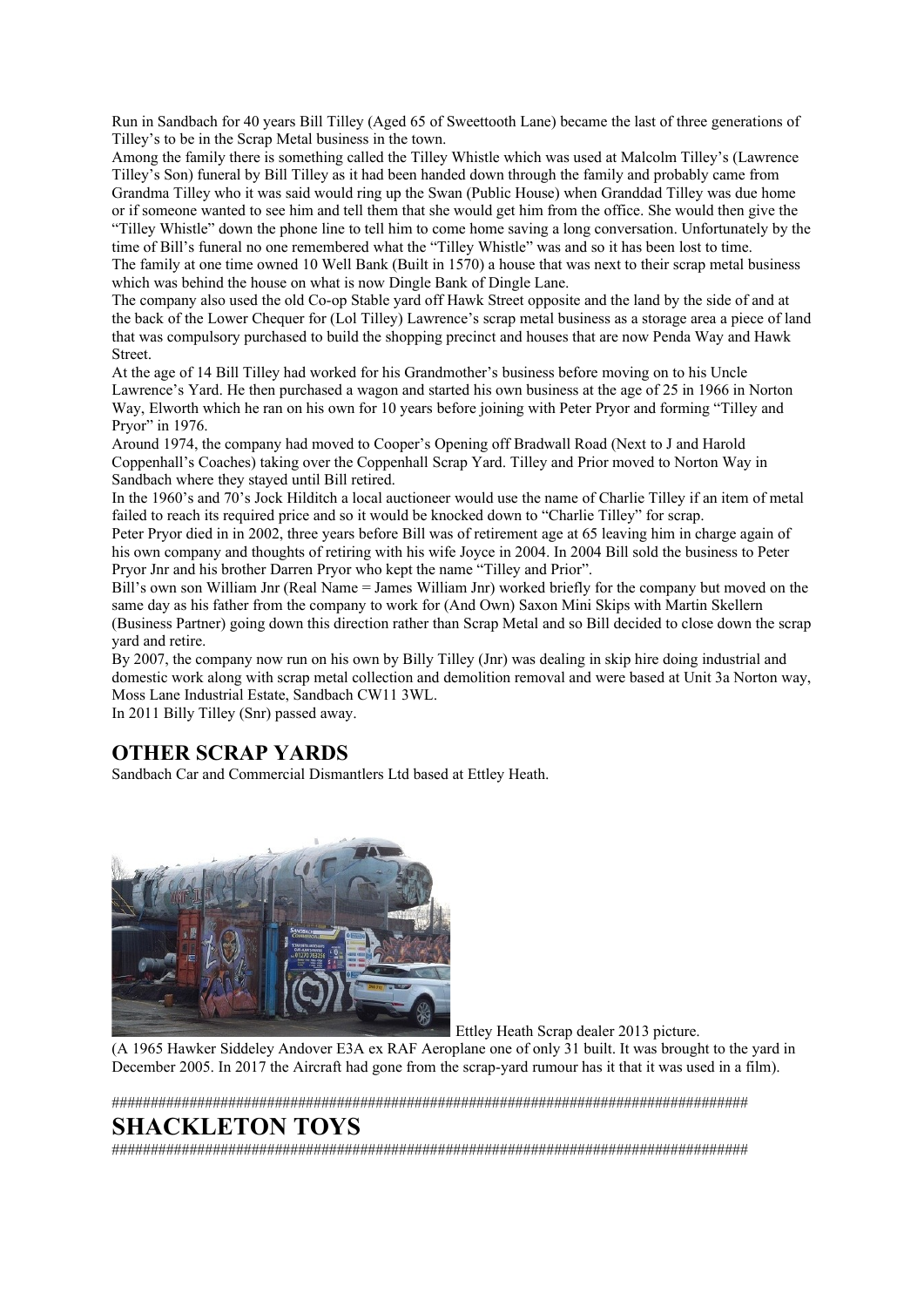When you think of Model Toy Cars and Lorries you think of Matchbox or Dinky Toys well you can also add to the list Shackleton Toys of Sandbach who made scale models of Foden Commercial Vehicles at their Wheat sheaf works at Malkins Bank, Sandbach. This was on the site of the old Brunner Mond works club. Formed in 1939 by Maurice Shackleton (an ex Foden worker) they were originally called James Shackleton and Sons Ltd and produced a range of Wooden Toys from dolls to lorries. The lorries were a simple design based on the local Foden trucks and had a wooden chassis and body with a metal radiator and Foden name badge along with the Shackleton green name badge attached to the rear of the cab (2015 on sale for £100).

In 1948 the company went into the manufacture of Diecast models employing 40 staff with each toy using separate parts that could be taken apart and reassembled using a basic tool kit supplied with each model. The first of these was based on the Foden FG 6 Wheel Lorry and was housed in a lift off lidded cardboard box and included a clockwork motor situated inside the cab which was connected to the back drive wheels by a drive shaft. These models were not cheap, retailing at  $\frac{2}{19}$  / 6d (About  $\pm 3$  in new money) compared to its rival Dinky toy at  $10/- (50p)$ .

High costs and low sales meant that the company was forced to close its doors in 1952.

In the 1990's however when Foden's introduced the S21 Lightweight glass reinforced plastic cab with a split widescreen (Nicknamed the Spaceship or Sputnik by the Commercial press and Micky Mouse by possibly the drivers -Actual origin of the nickname not known to the author) the Shackleton Model company was resurrected to manufacture the model in a limited edition by Frank Hardern using original tooling and dies and instead of clockwork had an electric motor to drive the back wheels.

MODELS IN THE RANGE Included.

Foden FG 6 Wheel Lorry Foden FG 6 Wheel Tipper 2 (Green) (2015 on sale for £300 - £400) Foden FG 6 Wheel Tipper 3 (Grey) Foden FG 6 Tipper (Red) Foden Wooden Chain Lorry (Blue and Red) Foden FG 6 Platform Lorry (Yellow, Silver and Red)) Shackleton 8 Ton Dyson Trailer (Green) (2015 on sale for £145) David Brown Trackmaster 30 (Red Crawler Tractor with Caterpillar Tracks) Foden S218 Wheeler (Limited edition produced in the 1990's)

<http://rodgersantiques.co.uk/?p=1276>

##################################################################################

# **SIMCOX PRINTERS (Sandbach)**

################################################################################## Hidden on the Middlewich Road it was next to one of the openings for the old ERF Factory. At 46 Middlewich Road, Sandbach it started before 1925 and has been printing posters, Stationary etc. since pre 1925.

Posters for the 1925 "Crewe District Congregational Union 3<sup>rd</sup> Annual Musical Festival" had the name of Arthur Simcox written on the bottom with its founders name Arthur Simcox.

### ################################################################################## **STREET NAMES AND WHEN THEY WERE BUILT**

##################################################################################

*If anyone has a date for these and other roads please contact author.*  Abbey Road Acacia Drive Adlington Drive Alderley Close Alpine Echoes Close (2013 to 2016 Named after Foden's Band) Angelina Close (Elworth) Armistead Road Bagmere Close Bailey Crescent (After WW 2 the road had Prefabs) Barlow Way Bath Street Beech Grove Belle Vue Terrace Belmont Avenue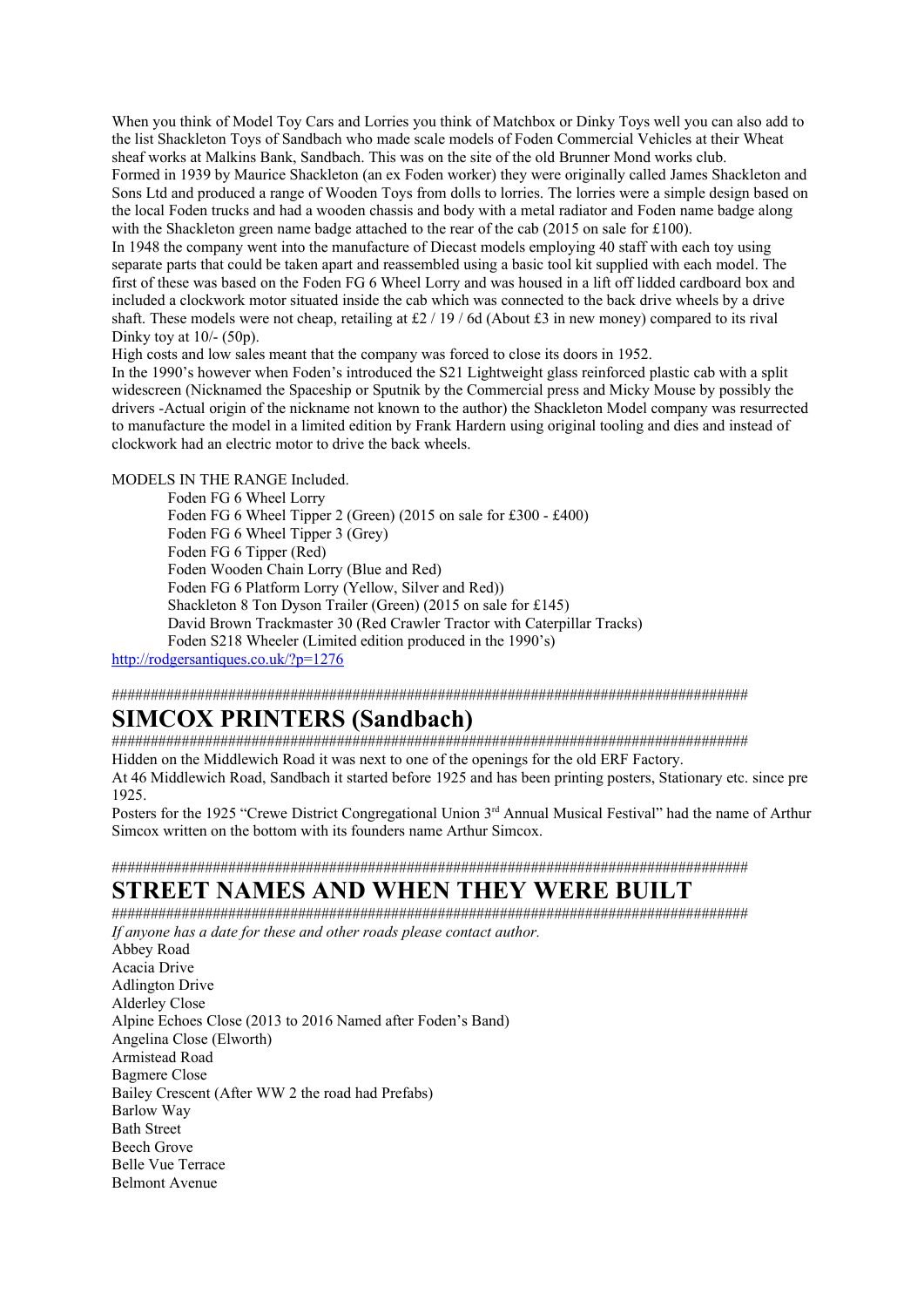Betchton Road Birch Gardens Birtles Close Blackacres Close Blakemere Way Bold Street Bollin Close Booth Avenue Boothmere Close Boulton Close Boyd Close (2017 by Taylor Wimpey = off Booth Street, Elworth, Named after Elworth Cricket Club Members) Bradwall Road Bradwall Street Bramall Close Brereton Close Bridgemere Close Brook Hollow Brook Terrace Brookhouse Road Brookland Drive Brookmere Close Budworth Close Capesthorne Close Cedar Close Cestria Close (Elworth) Chapel Street, Sandbach Chapel Street, Wheelock Chapelmere Close Charlesworth Close Chartwell Park Church Lane Church Street Claymore Road (Off Congleton Road) Clifton Road Clumbermere Drive Coldmoss Drive Colley Lane Comma Road (Off Old Mill Road) Commons Mill Condliffe Close Congleton Road Congleton Road off Tatton Drive (1960's) Cookesmere Lane Corbett Road (2017 by Taylor Wimpey = off Booth Street, Elworth, Named after Elworth Cricket Club Members) Coronation Crescent Cottons Lane Crabmill Drive Crewe Road Cross Lane Cross Street Crown Bank Cumbermere Drive Daisybank Drive Dane Close Davenport Close Dean Close Dee Close Delambre Close Dingle Bank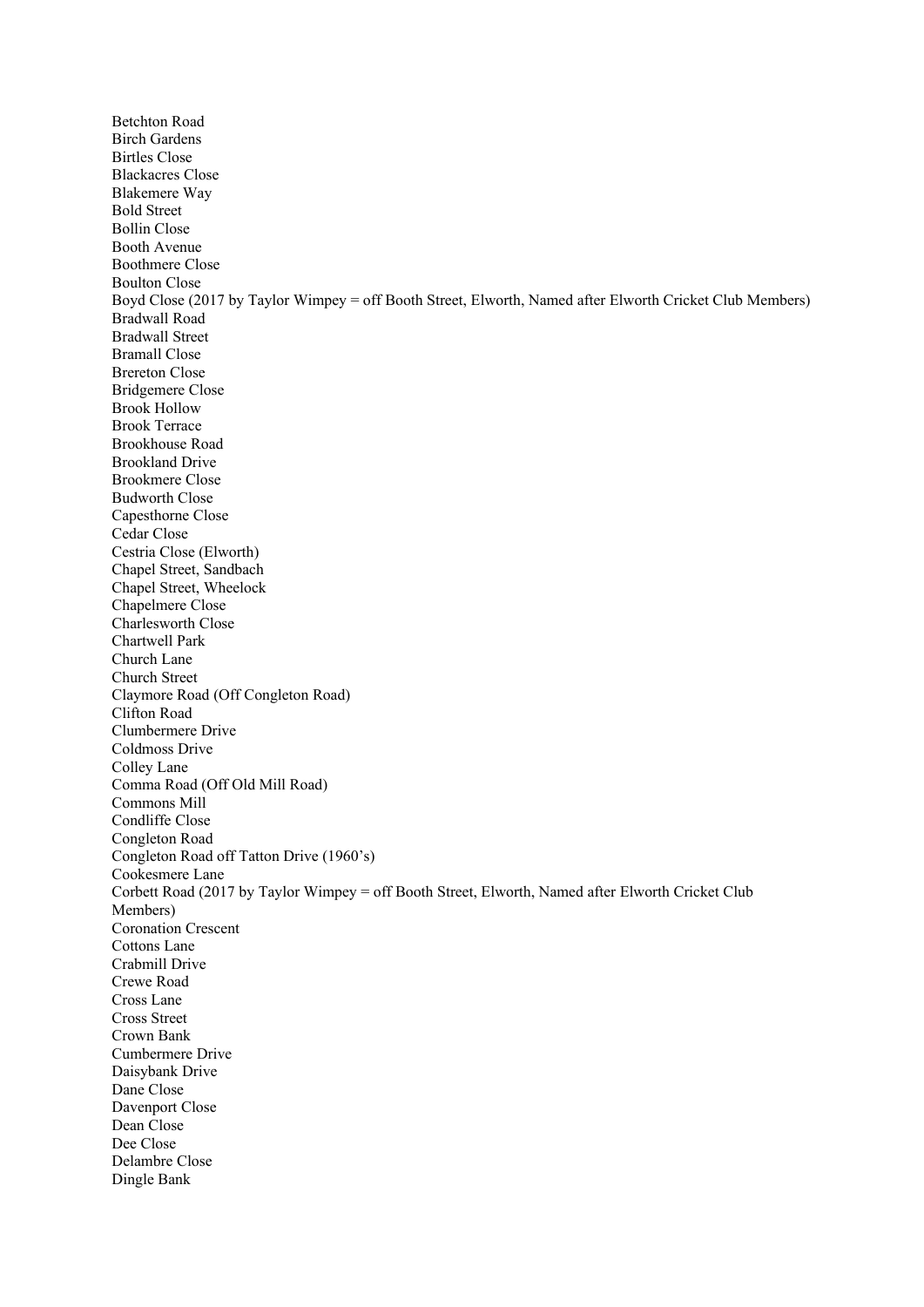Dingle Lane Doddington Drive Dorfold Close Dove Close Drovers Way Dukes Crescent Eaton Close Elanor Road (Elworth) Elizabeth Close (Elworth) Ellesmere Close Elm Tree Lane Elton Crossings Road Elton Road Elworth Road Elworth Street Eric Drive Etherow Close Ettley Avenue Eva Street Fairfield Avenue (Some at the top of Price Ave at the top of Fairfield Ave were built for Jenning's Workers, Pre ERF) Fallows Close (Off Congleton Road) Ferndale Close Fields Drive Filter Bed Way (Off Old Mill Road) First Avenue Flat Lane Foden Terrace Forge Fields Foundry Lane Front Street Game Street Gatekeeper Close (Off Old Mill Road) Gawsworth Drive George Street Gibson Crescent Gowy Close Grange Close Grange Way Grayling Road (Off Old Mill Road) Green Acres Green Street Halliwell Court (2013 to 2016 Named after Foden's Band) Hartford Close Hassell Lane Hatchmere Close Hawk Street (Old) Hawk Street (New) Hawthorn Drive Heath Avenue Heath Close Heath Road Henshall Ave (Named after a Councillor Eileen Henshall?) High Street Hightown Hill Street Hind Heath Lane Hind Heath Road Holland Close Holly Blue Road (Off Old Mill Road)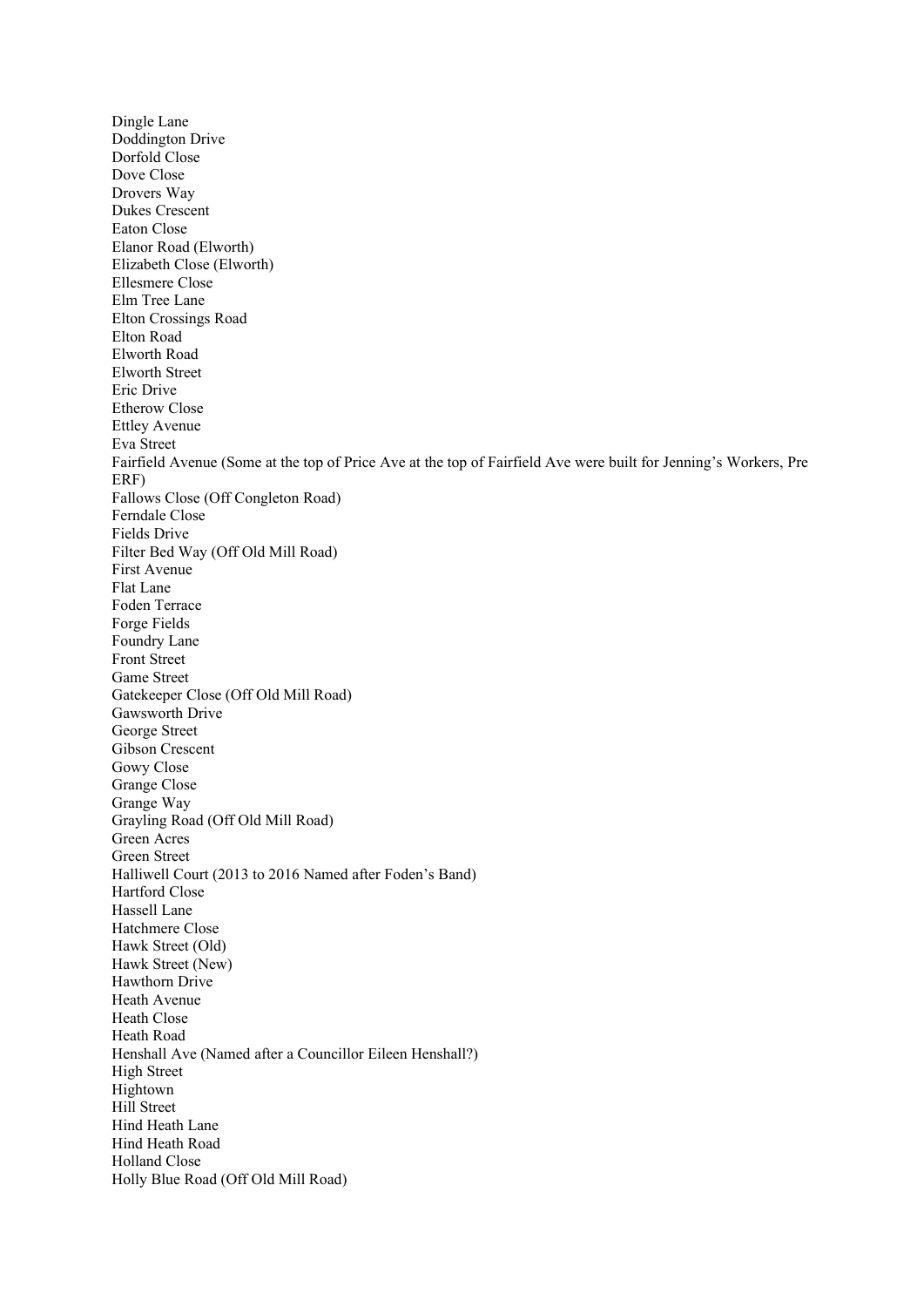Holly Heath Close Hope Street Houndings Lane Hunderford Place Lodge Road Industrial Estate King Street Langley Close Latham Road Laurel Close Lawton Way Lea Close Lee Place (2017 by Taylor Wimpey = off Booth Street, Elworth, Named after Elworth Cricket Club Members) Lightley Close Lime Close Littlemore Road (2017 by Taylor Wimpey = off Booth Street, Elworth, Named after Elworth Cricket Club Members / Alan Littlemore) Lodge Road Industrial Estate London Road Manifold Close Manor Road Manor Way Maple Close Marriott Road Marsh Green Road Mellors Field Close (Off Congleton Road) Middlewich Road Mill Hill Drive Mill Hill Lane Mill Lane Mill Row Millbrookway Moreton Close Morgan Road (2017 by Taylor Wimpey = off Booth Street, Elworth, Named after Elworth Cricket Club Members) Mornington Close (Elworth) Mortimer Drive Moss Lane Moston Lane New Street Newall Avenue Newfield Street Norton Way Oak Street Oakley Close Oakmere Close Oakwood Crescent Offley Avenue Offley Road Old Mill Road Oldfield Road Ordsall Close Ormerod Close Ossmere Close Palmer Close (2017 by Taylor Wimpey = off Booth Street, Elworth, Named after Elworth Cricket Club Members) Palmer Road Park House Drive Park Lane Pasture Close (Off Congleton Road) Patrons Drive (2013 to 2016 Named after Foden's Band)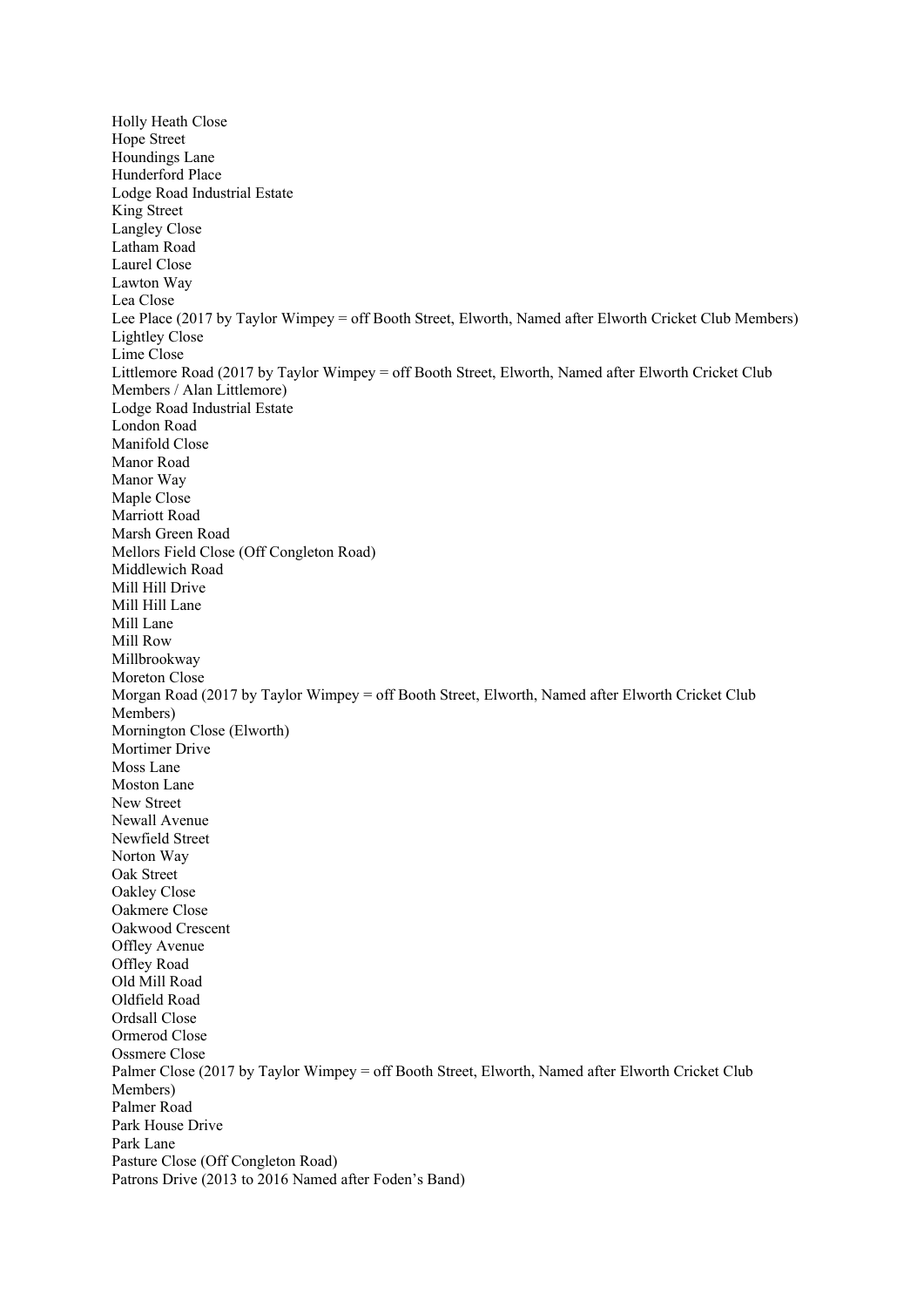Pear Tree Close Peckforton Close Pender Way (Shops) Pickmere Close Pickwick Close Pine Grove Pipers Hollow (Off Congleton Road) Plant Street Platt Avenue Price Avenue (built in 1933 by Wells and Son) Price Close (2017 by Taylor Wimpey = off Booth Street, Elworth, Named after Elworth Cricket Club Members) Price Drive Princess Drive Pring Close (Elworth) Proctors Road Queens Drive Radbrooke Close Radcliffe Road Radnor Close Randle Bennett Close Raven Close Ravenscroft Close Redesmere Close Reynolds Lane Richmond Close Riley Close Rimmer Grove (2013 to 2016 Named after Foden's Band) Robin Close Roman Way Rostherne Way Rowan Close Ruscoe Ave St Johns Way St Peters Rise Salt Lane Way (Elworth) Sanbec Way Sandy Lane Saxon Way School Lane, Elworth School Lane, Sandbach Heath Second Avenue (Mid 1920's) Silver Terrace Skeath Close Smithfield Lane Somerford Close Stannerhouse Lane Station Road Station View Stringer Avenue Sutton Place (Off Congleton Road) Swallow Drive Sweettooth Lane Swettenham Close Tabley Close Tame Close Tatton Drive Taxmere Close The Avenue The Commons The Coppice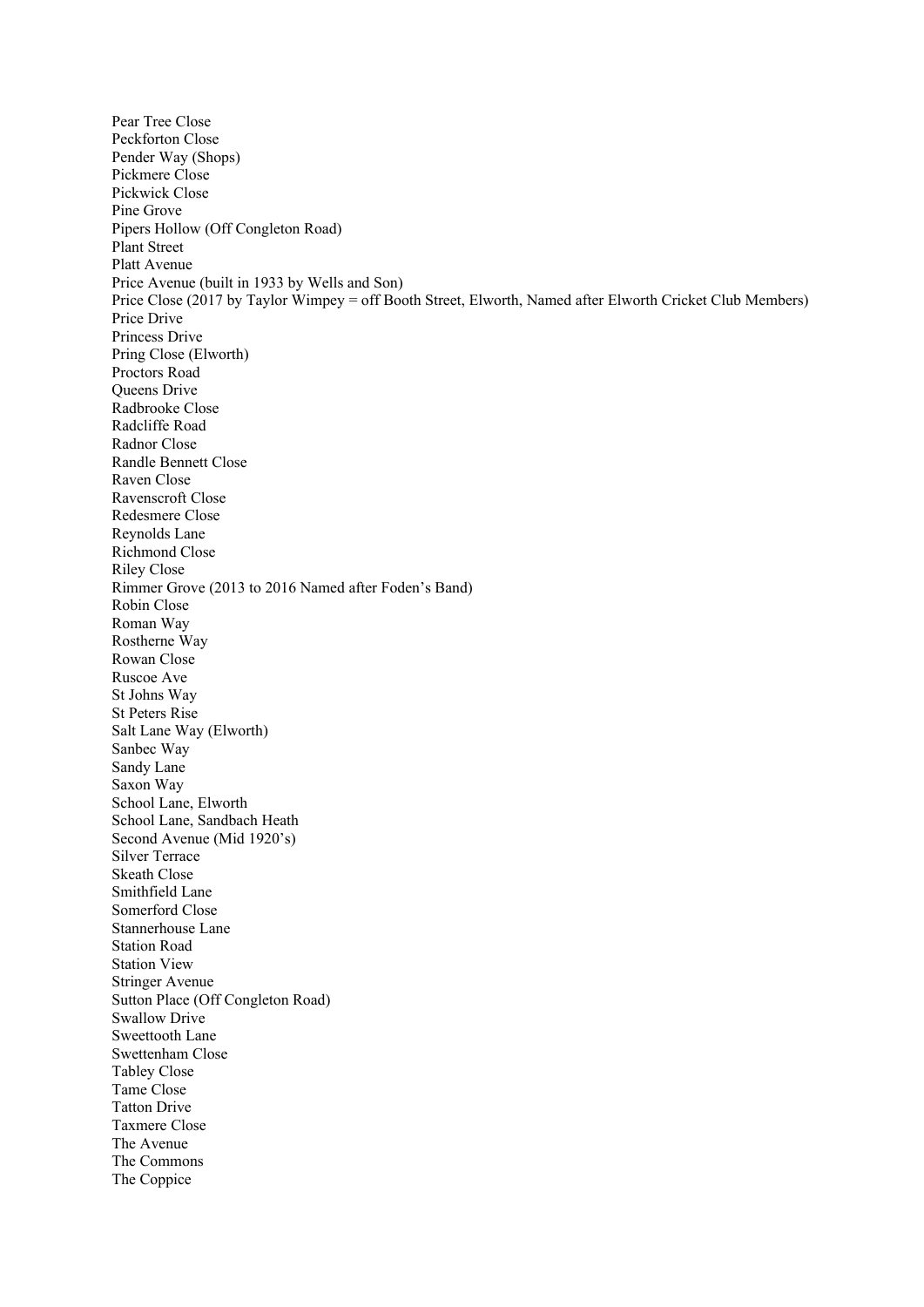The Hill Third Avenue (1953) (No 5 built by Goodwins in 1955) Town Fields Tuerton Close Twemlow Avenue Union Street Vicarage Gardens Vicarage Lane Victoria Street Waterside Mews Weaver Close Well Bank Welles Street Wesley Avenue West Way Williams Drive (2017 by Taylor Wimpey = off Booth Street, Elworth, Named after Elworth Cricket Club Members) Willow Drive William Foden Close Withington Close Woodside Drive Wrenmere Close Wrights Lane Zan Drive

Details include information from the Right Move Website.

##################################################################################

## **SWAN HOTEL (Swan and Chequers Hotel)**

################################################################################## The site originally extended towards Wells Street as the "Old Swan ", a thatches building.

In 1895 it was rebuilt by Mr John Stringer along with Manchester Architects "Bird and Whittenbury". PUBLICANS

- $1834 =$  Jas Hilditch
- 1902 = Samuel Bullock (Swan Hotel)
- 1914 = Percy Bumby (Swan Hotel)
- $1938$  = Mrs Jane Slack
- Unkn = Douglas Webb (Phone 109)
- $1960$ 's = Mr Bitner
- 1987 = Ian and Barbara
- 2005 = Simon and Jayne Proudlove (to date)



Swan and Chequer 2004

##################################################################################

# **SWEET SHOP (Market Square)**

##################################################################################